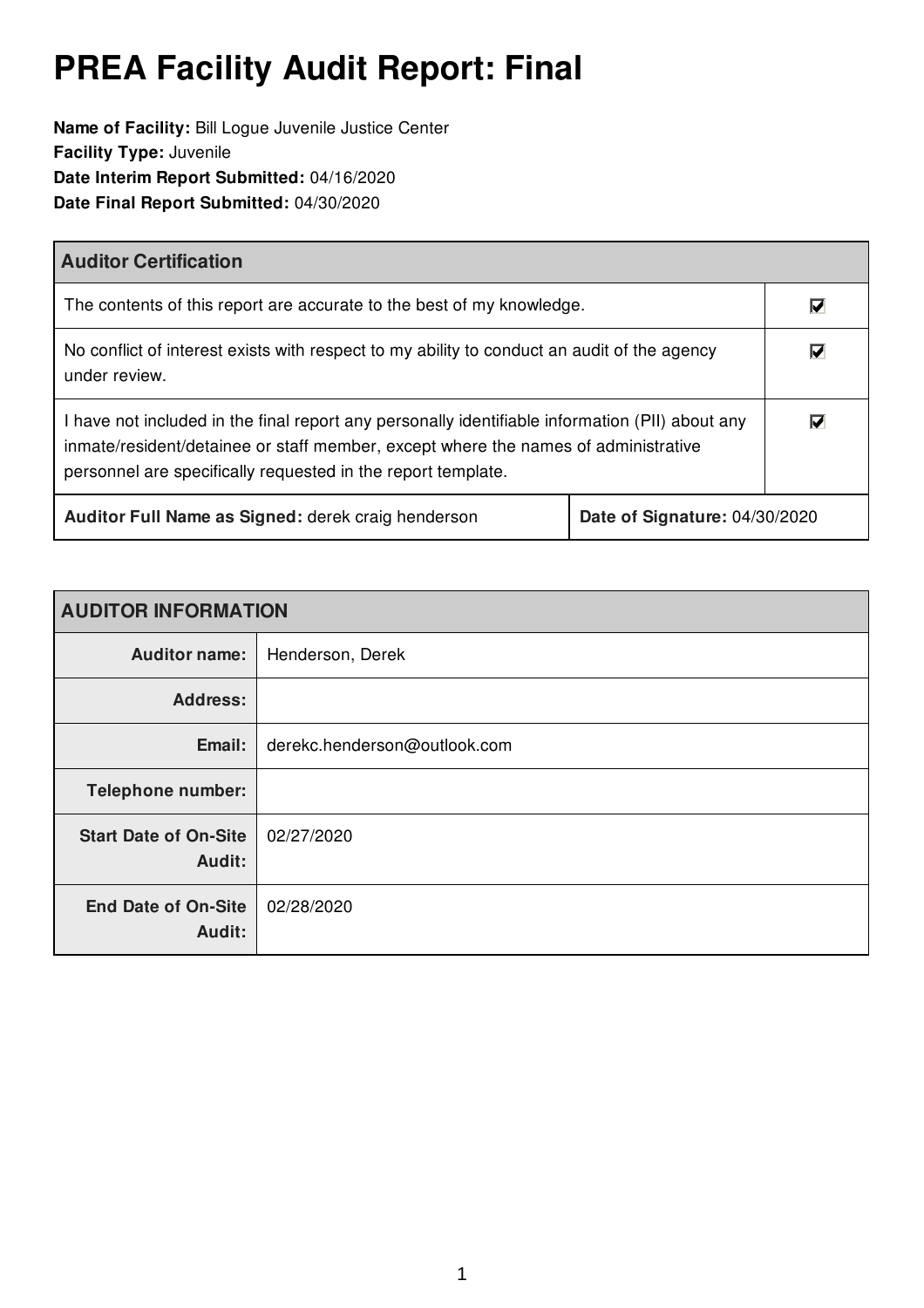| <b>FACILITY INFORMATION</b>          |                                           |  |
|--------------------------------------|-------------------------------------------|--|
| <b>Facility name:</b>                | <b>Bill Logue Juvenile Justice Center</b> |  |
| <b>Facility physical</b><br>address: | 2601 Gholson Road, Waco, Texas - 76705    |  |
| <b>Facility Phone</b>                |                                           |  |
| <b>Facility mailing</b><br>address:  |                                           |  |

| <b>Primary Contact</b>         |                                               |
|--------------------------------|-----------------------------------------------|
|                                | Name:   Carol Arps                            |
|                                | Email Address:   carol.arps@co.mclennan.tx.us |
| Telephone Number:   2547575163 |                                               |

| Superintendent/Director/Administrator |                                                 |
|---------------------------------------|-------------------------------------------------|
|                                       | Name:   Collin Coker                            |
|                                       | Email Address:   collin.coker@co.mclennan.tx.us |
| Telephone Number:   2547575659        |                                                 |

| <b>Facility PREA Compliance Manager</b> |  |
|-----------------------------------------|--|
| Name:                                   |  |
| <b>Email Address:</b>                   |  |
| <b>Telephone Number:</b>                |  |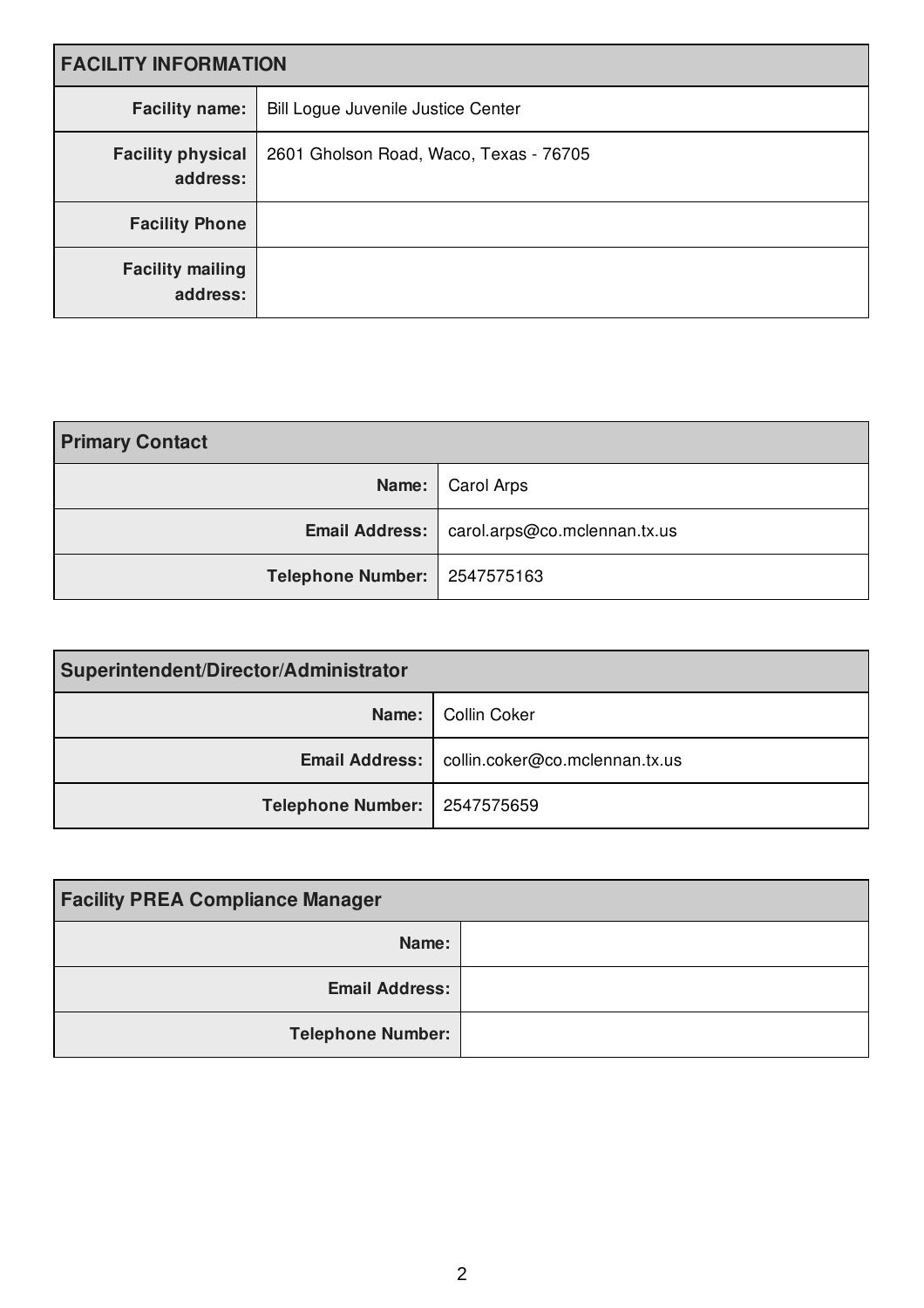| <b>Facility Health Service Administrator On-Site</b> |                                                       |
|------------------------------------------------------|-------------------------------------------------------|
| Name:                                                | Leann Brown                                           |
|                                                      | <b>Email Address:</b>   leann.brown@co.mclennan.tx.us |
| Telephone Number:   2547575634                       |                                                       |

| <b>Facility Characteristics</b>                                                                                     |                                |  |
|---------------------------------------------------------------------------------------------------------------------|--------------------------------|--|
| <b>Designed facility capacity:</b>                                                                                  | 108                            |  |
| <b>Current population of facility:</b>                                                                              | 28                             |  |
| Average daily population for the past 12<br>months:                                                                 | 12                             |  |
| Has the facility been over capacity at any point<br>in the past 12 months?                                          | <b>No</b>                      |  |
| Which population(s) does the facility hold?                                                                         |                                |  |
| Age range of population:                                                                                            | 10 to 17                       |  |
| Facility security levels/resident custody levels:                                                                   | Behavioral Level s 1 through 3 |  |
| Number of staff currently employed at the<br>facility who may have contact with residents:                          | 108                            |  |
| Number of individual contractors who have<br>contact with residents, currently authorized to<br>enter the facility: | 6                              |  |
| Number of volunteers who have contact with<br>residents, currently authorized to enter the<br>facility:             | $\overline{2}$                 |  |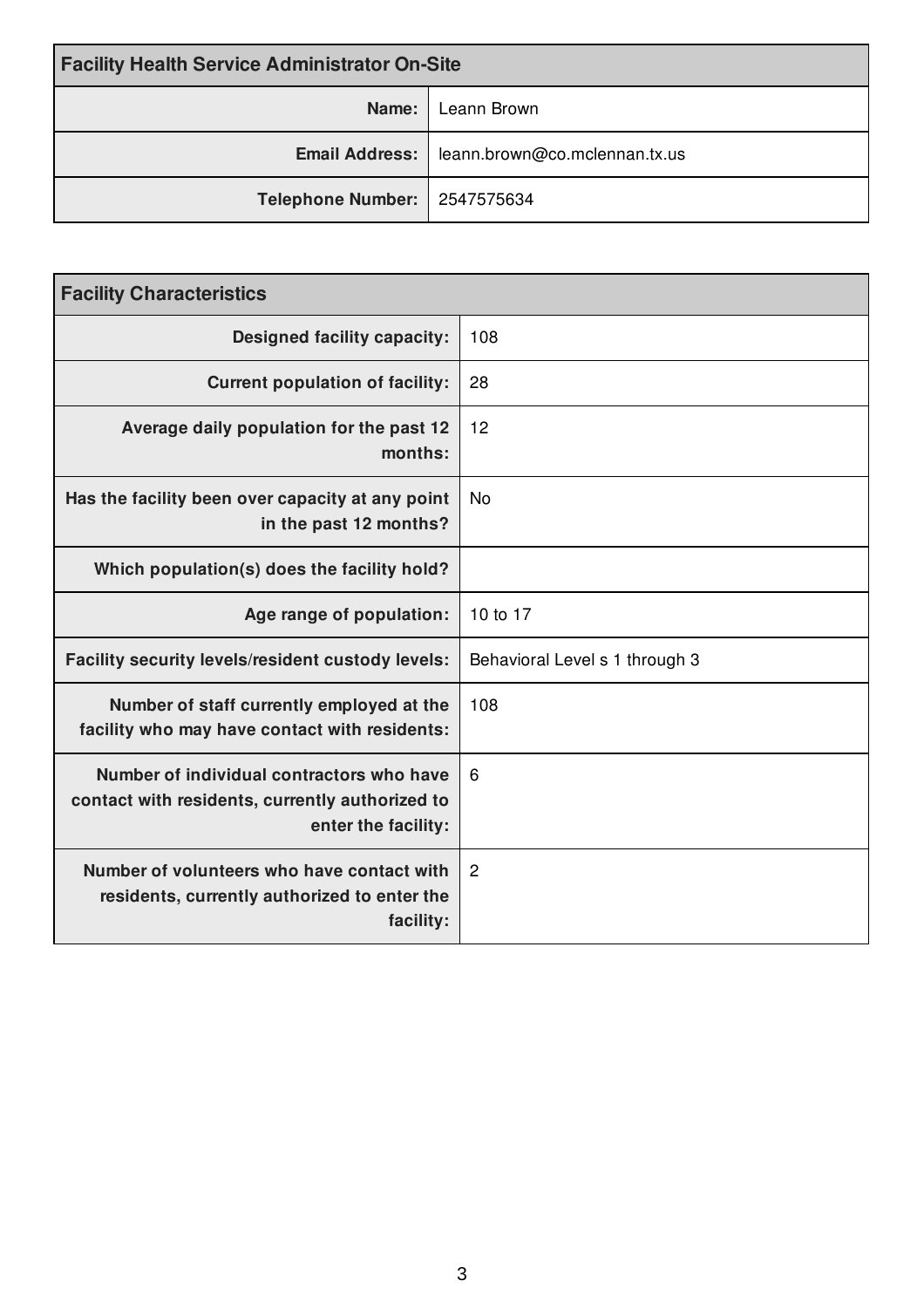| <b>AGENCY INFORMATION</b>                                          |                                               |  |
|--------------------------------------------------------------------|-----------------------------------------------|--|
| Name of agency:                                                    | McLennan County Juvenile Probation Department |  |
| <b>Governing authority</b><br>or parent agency (if<br>applicable): |                                               |  |
| <b>Physical Address:</b>                                           | 2601 Gholson Road, Waco, Texas - 76704        |  |
| <b>Mailing Address:</b>                                            |                                               |  |
| <b>Telephone number:</b>                                           |                                               |  |

| <b>Agency Chief Executive Officer Information:</b> |  |
|----------------------------------------------------|--|
| Name:                                              |  |
| <b>Email Address:</b>                              |  |
| <b>Telephone Number:</b>                           |  |

| <b>Agency-Wide PREA Coordinator Information</b> |                    |  |                                                      |
|-------------------------------------------------|--------------------|--|------------------------------------------------------|
|                                                 | Name:   Carol Arps |  | <b>Email Address:</b>   carol.arps@co.mclennan.tx.us |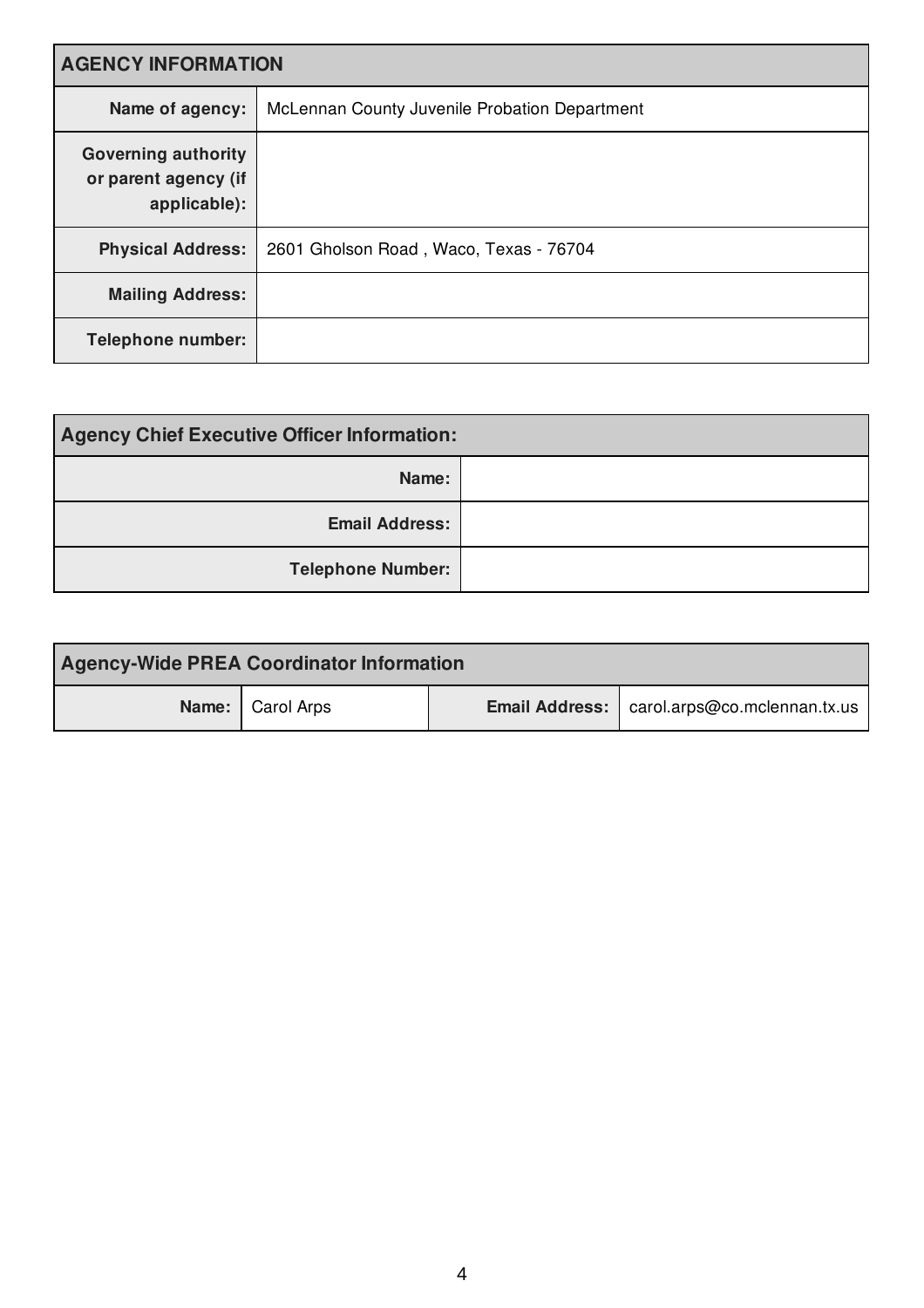# **AUDIT FINDINGS**

#### **Narrative:**

The auditor's description of the audit methodology should include a detailed description of the following processes during the pre-audit, on-site audit, and post-audit phases: documents and files reviewed, discussions and types of interviews conducted, number of days spent on-site, observations made during the site-review, and a detailed description of any follow-up work conducted during the post-audit phase. The narrative should describe the techniques the auditor used to sample documentation and select interviewees, and the auditor's process for the site review.

*The PREA onsite audit of the Bill Logue Juvenile Justice Center (BLJJC) in Waco, Texas was conducted February 27th through the 28 th , 2019 by Derek Henderson. Derek Henderson is certified by the U.S. Department of Justice to conduct PREA audits for juvenile facilities. The purpose of the audit was to determine the degree of compliance with the Federal Prison Rape Elimination Act (PREA) standards.*

## **Pre-Onsite Phase (12/04/2019 – 02/26/2020):**

This auditor received notice in the summer of 2019 that the McLennan County Juvenile Probation Department (MCJPD) was seeking a PREA auditor to conduct their first ever PREA audit. After receiving this notice, I, the auditor, contacted the agency's PREA Coordinator (PC) on 5/20/2019 in order to discuss the possibility of being hired to conduct the agency's PREA audit for the third audit cycle. The PC was emailed a proposal for auditing services on 5/20/2019, and after the proposal was reviewed by the agency and confirmed as satisfactory, the auditor and MCJPD agreed to and signed into an auditor contract on 7/15/2019, with the understanding that the pre-onsite phase will not begin until early December 2019.

The PC for the agency was established as the primary point of contact throughout the entire audit process, and the auditor communicated periodically throughout the pre-onsite phase of the audit with the agency's PC via telephone conversations and emailed communications. The auditor explained the entire auditing process, including: the three phases (pre-onsite, onsite, and post onsite), the Online Audit System (OAS) and Pre-Audit Questionnaire (PAQ), the interim and final report, and corrective action (if required). The resources available on the PREA Resource Center (PRC) website were explained, and the auditor described how to access the PRC website to download the paper version of the PAQ, instructions for the facility inspection, interview question protocols, process map, and a checklist for documents that will be needed to be provided to the auditor.

The auditor also notified the PC how the PREA audit is not only a review of applicable policies and forms, but also a comprehensive review and analysis of how the PREA Standards are practiced in the facility and an assessment of the overall sexual safety of the facility. Additionally, the auditor discussed the following: the planning and logistics of the onsite (02/27/2020-02/28/2020), instructions and timelines for posting of the Auditor Notice (confirmation received of the postings on 1/08/2020), the PAQ that is available through the OAS, the contacts that will be made prior to the onsite (advocate groups and SANE/SAFE), and the approximate number of security staff (Juvenile Supervisor Officers- JSOs) and residents will be interviewed- including the interview locations. The auditor provided the PC with timelines of when the PAQ is due to the auditor (by 1/27/2020), when the interim and/or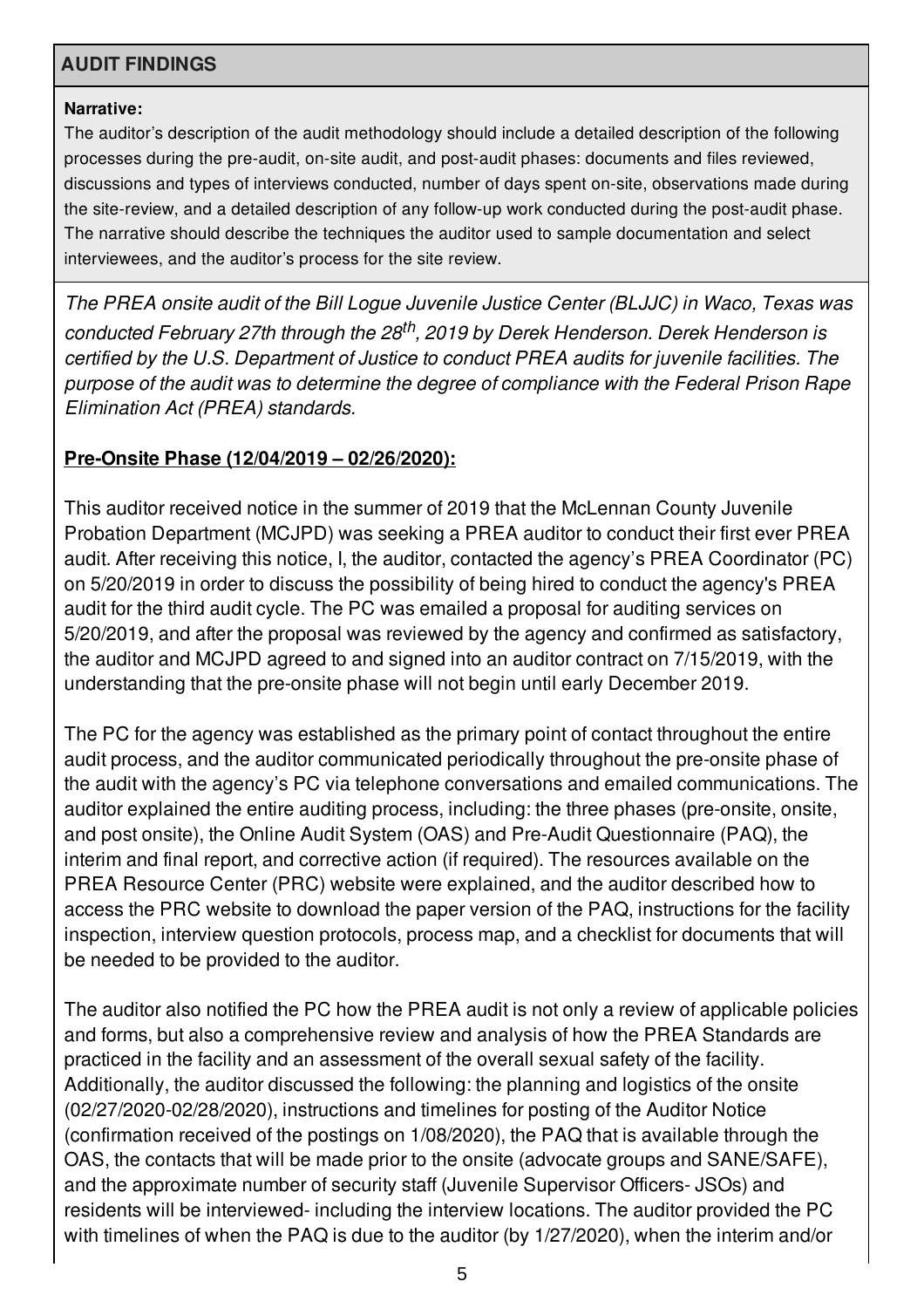final report is due (4/13/2020), and, if applicable, the deadline for full implementation of any corrective action and completion of final report (10/10/2020). The auditor also discussed how one Issue Log (IL) will be created for any questions or follow-up information needed during the pre-onsite phase, and how this IL will be emailed to the agency before the onsite (sent on 2/11/2020 and response from agency provided on 2/20/2020). Timelines for each step of the audit process was also provided to the PC, with no major issues arising related to the deadlines set.

It is important to note that the auditor sent the PC the Auditor Notice form on 12/01/2019, with instructions on where, when, and for how long to post. The auditor explained that it is strongly recommended that the Auditor Notice is posted in areas throughout the facility that are visible to all residents and staff (i.e., visiting areas, housing units, intake areas, dining locations, and recreational spaces). The PC provided the auditor with proof of the postings on 1/08/2020, with 29 pictures provided that were properly labeled and identified for the following locations: A1 & A2 sally port, PREA Coordinator Officer, B POD, Booking, Breakroom, Classroom 1-5, Client Dining room, Client Shower, Control, Each Housing Unit (individually identified), Drug test for client, Gym, Howe Officer, Lobby Office, Lobby 2, NON Contact Visitation Hall, Supervisor Office, Visitation (2), Visitation Noncontact, and Visitation.

The Auditor Notices were posted in Spanish and English and on bright yellow-orange paper, with the notice also posted on the agency's website, as verified by the auditor. The Notice provided a private and confidential method for staff, residents, and the public to contact the auditor via a P.O. Box mailing address. Agency leadership explained to the auditor that residents are able to send mail to the auditor's P.O. Box through their internal mail process, and at no time did the auditor receive such a correspondence.

During the pre-onsite phase of the PREA audit, from when the PAQ was submitted by the agency in the OAS (1/27/2020) to the date of the onsite (02/27/2020), the auditor analyzed and reviewed all the answers provided by the PC in the PAQ and all the secondary documentation uploaded in the OAS. As noted above, the auditor documented the issues that arose on one Issue Log, which included a total of 35 line items. Examples of the documents uploaded by the agency in the OAS are as follows:

- Policies & Procedures
- Logs
- Memo's
- Email communications
- PowerPoint presentations
- Mental Health & Medical forms
- Unannounced Rounds Logs
- Assessments
- Victim Advocate information
- PREA Training Verification forms
- PREA Training Sign-In sheets
- Statistical information
- Reports
- Memorandums of Understanding (MOUs)
- Contracts
- Employment documents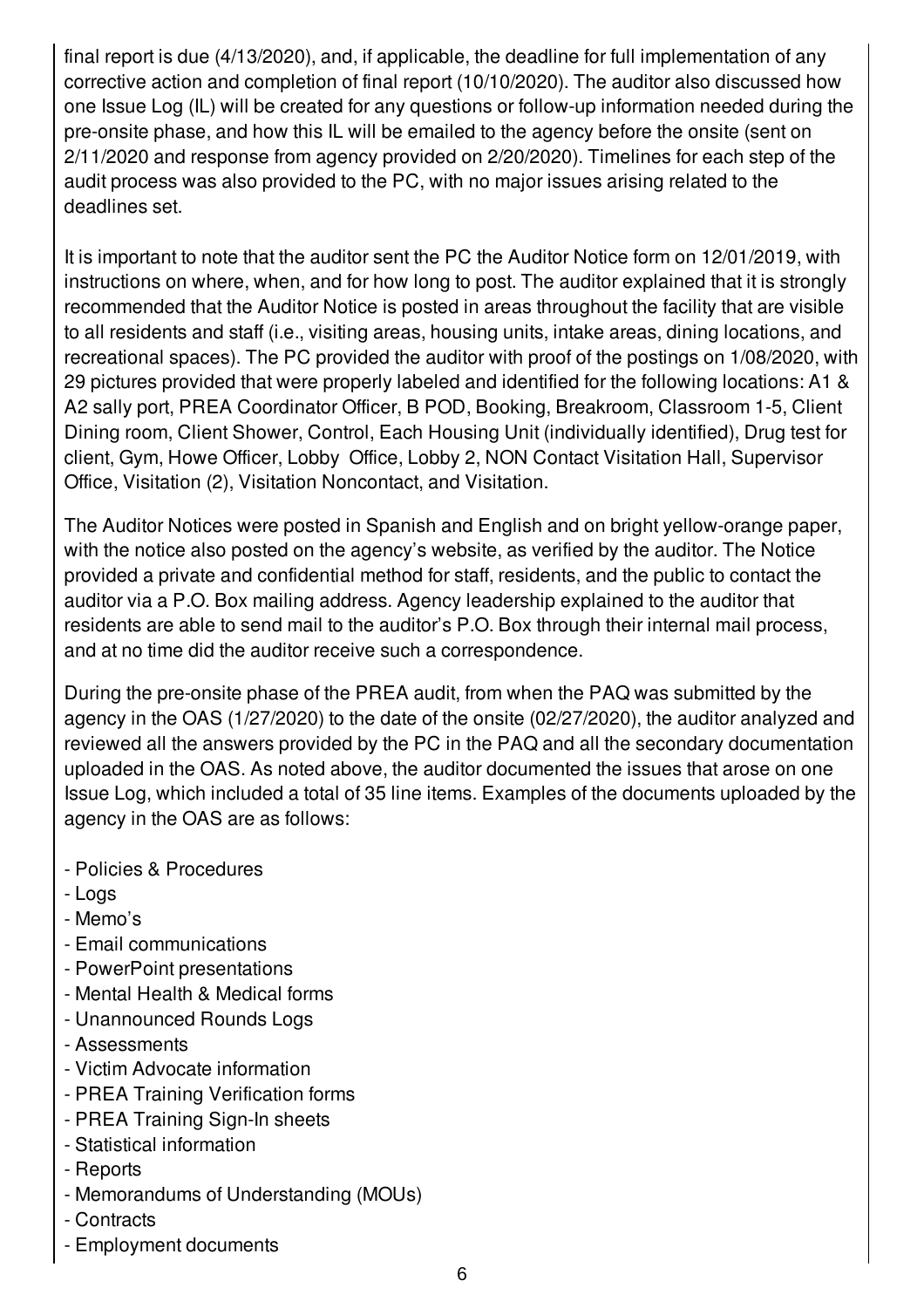- Advocacy Information
- Investigative Information and forms
- Departmental forms
- Organizational Chart
- Facility Schematics
- Staffing Plan and Aggregate Data Documents
- Training certificates
- Detention orientation material
- Department of Justice Survey of Sexual Victimization

A call with the PC was scheduled and completed on 02/24/2020. This call was to follow-up on the status of the audit and discuss the on-site phase that was scheduled for 02/27/2020 – 02/28/2020. The following information was discussed:

- a detailed schedule for each day of the onsite;
- the locations for the interviews and basecamp for the auditor when onsite;
- the tentative schedule for each day of the onsite;

- the requirements related to interviewing at least five (5) targeted and five (5) random residents that are available during the onsite (total of at least 10), observing an intake (specifically related to PREA orientation and risk screening processes), randomly selecting at least twelve (12) security staff from each shift, and the specialized staff interviews;

- the requirement of interviewing a targeted population of residents, if applicable: residents with disabilities or limited English proficient (LEP); residents who identify as lesbian, gay, bisexual, transgender, or intersex (LGBTI); residents in segregated housing or isolation; residents who reported sexual abuse; and residents who reported sexual victimization or abusiveness during risk screening;

- the full list of specialized staff that would need to be interviewed while onsite, to include, but limited to: agency contracts administrator, intermediate or higher level staff who conduct unannounced rounds, educational staff, medical and mental health staff, human resource staff (HR), SANE/SAFE nurse (via phone call), volunteers and contractors who may have contact with residents, staff who perform risk screenings (intake staff), staff who supervise residents in isolation (security staff), staff on the sexual abuse incident review team, designated staff member in charge of retaliation, and first responders;

- the requirement of reviewing employee personnel and training files and resident detention files;

- the possibility of discussing any unresolved or new issues discovered by the auditor; and - the exit interview.

Additionally, during this call the auditor explained the overall purpose of corrective action (if applicable), which included explaining how corrective action should be expected and not uncommon due to the over 300 PREA provisions included in the 41 applicable juvenile standards. The auditor described how corrective action should not be viewed as a negative or a complete failure; instead it should be interpreted as an opportunity to enhance best practices and ensure safety and security for all persons involved with the Department. The auditor advised that he will email the PC a document which includes the previously discussed daily schedule of the onsite and a list of documents the auditor will need the first day of the onsite (detention resident and staff rosters and a staff schedule for the week of the onsite). Additionally, the auditor explained that he will need to review grievances, incident reports, disciplinary and grievance logs, TJJD Hotline reports/logs, and all allegations of sexual abuse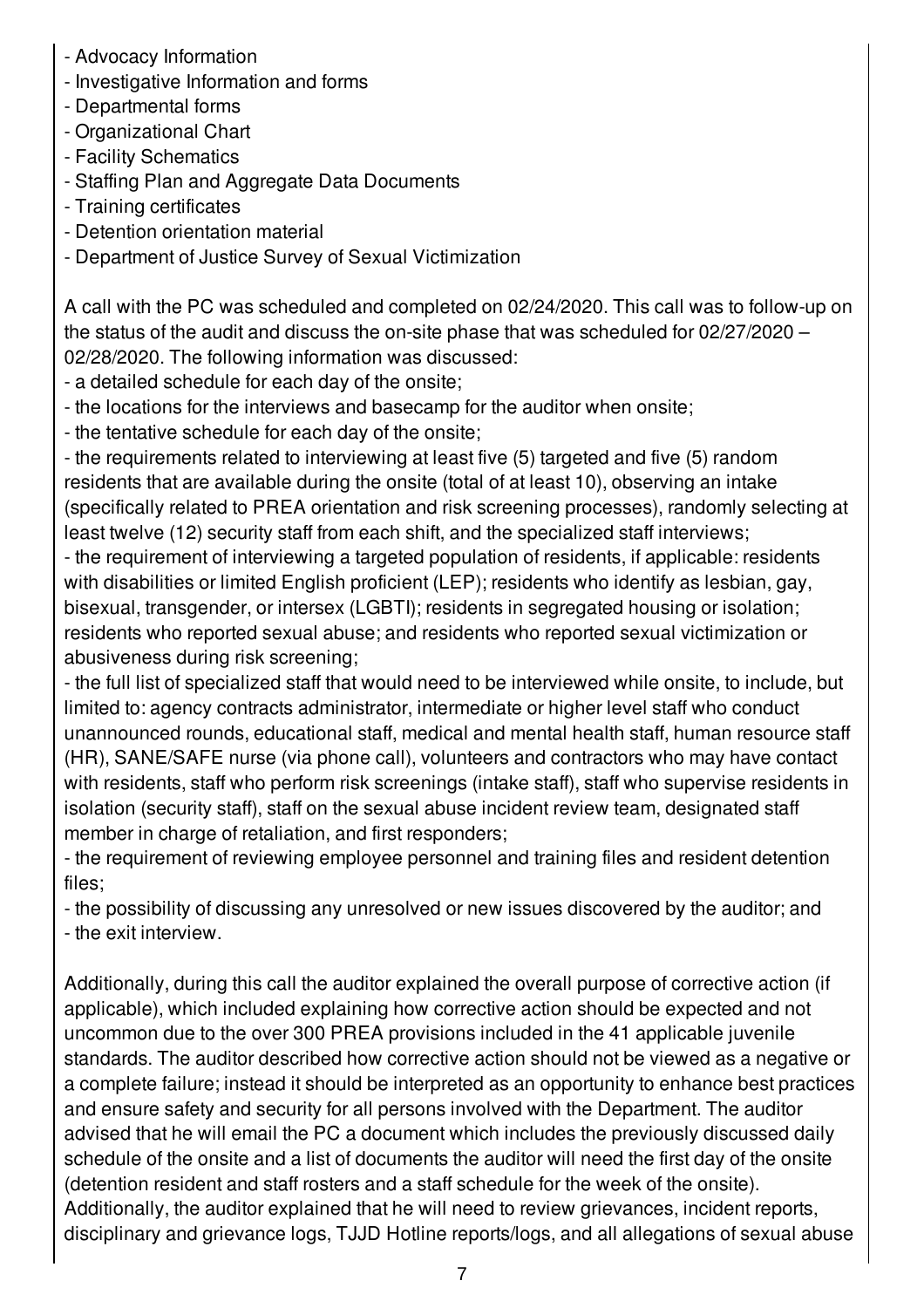and sexual harassment reported for investigation in the past 3 years.

The agency submitted the completed PAQ in the OAS on 01/27/2020, and the auditor received an email notification on the same date explaining that the associated PAQ has been submitted for Bill Logue Juvenile Justice Center (BLJJC) and is ready for the auditor's review. At this time, the auditor began reviewing the documents and answers provided by the agency in the OAS. After the auditor completed the review of the PAQ information provided, an Issue Log (IL) was submitted to the PC on 02/11/2020, with the agency providing a response to each item listed on the IL on 02/20/2020 and 02/24/2020.

Periodically throughout the entire audit process, the auditor checked the P.O. Box used for the Auditor Notice forms for any correspondence related to the PREA audit for the GCJJD, and at no time was such a correspondence mailed to the auditor.

# **Onsite Audit Phase:**

The onsite portion of the audit was conducted by the auditor from February 27th, 2020, through February 28th, 2020. During this time, the auditor inspected the entire BLJJC, otherwise known as the McLennan County Juvenile Probation Department (MCJPD), conducted a total of 12 randomly selected security staff interviews (Juvenile Supervision Officers- JSOs), 35 specialized staff interviews, and 10 resident interviews (\*to include 8 randomly selected residents and 2 targeted- one whose risk screening indicated the resident was a victim of sexual abuse outside the facility and another resident who was limited English proficient-LEP); conducted an entry and exit meeting; observed an intake; observed surveillance video of unannounced rounds conducted by upper-level supervisors; and reviewed personnel and training files, resident detention files, grievances, risk assessments, HR documents, training material and verifications, mental health referrals, disciplinary reports, TJJD Hotline Log, etc. The auditor utilized the PREA Audit for Juvenile Facilities Documentation Review forms for all file reviews, and this PREA template documented the PREA Standard requirements of Standards §115.317, §115.331, §115.332, §115.334, §115.335, §115.333, §115.341, and §115.381.

The onsite phase began with an initial entrance briefing on 02/27/2020, at approximately 8:30am, with the following administrators in attendance: PREA Auditor, Assistant Director of the Agency, PREA Coordinator (PC), Detention Manager over the Post-Adjudication Program, Superintendent (Facility Administrator), and Assistant Superintendent.

After this initial meeting, the PC provided the auditor with the facility's Detention Resident Roster for both the pre-adjudication detention and post-adjudication programs, and it is important to note that the documents included the following information: names, demographics, housing assignments, room numbers, admitted date and time, date of birth, current charges, length of stay, and a personal identification number for each resident. In addition, the agency's Staff Schedule for the days of the onsite was also provided at this time. The PC advised the auditor that the facility had a total of 18 residents in facility the first day of the onsite {8 in the pre-adjudication program (6 males & 2 females) and 10 in the postadjudication program (10 males)}. Additionally, the PC advised the auditor during the on-site that staff of the same gender as the residents are always assigned to work the housing units, and this was verified by the auditor through reviewing the agency's Staff Schedule form and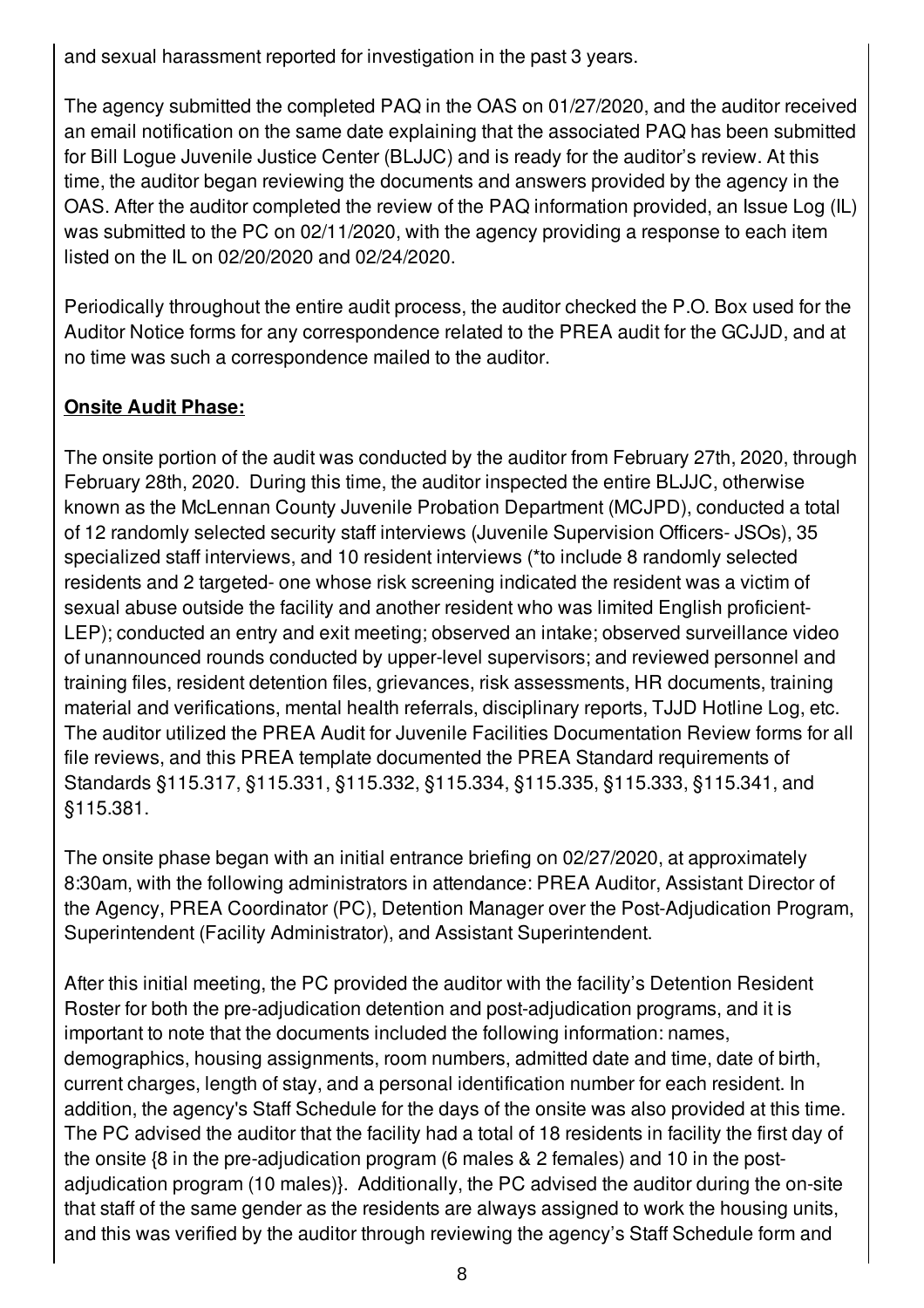through observations of staff supervising same gender residents during the facility inspection on 02/27/2020.

It was arranged that all random staff interviews and all resident interviews were conducted in a private room inside the secure facility, in the intake area. The auditor advised the administrative team that if he learns of or observes any PREA Standard violations or issues while onsite, he will address the problem with the PC or another administrative staff member as soon as possible.

After the conclusion of the initial meeting, the PC and Detention Manager escorted the auditor throughout the secure facility for the facility-wide inspection. The PC advised the auditor that the facility currently has 98 operating cameras, and each camera was identified throughout the inspection. Furthermore, a diagram of the facility with each camera highlighted was also provided to the auditor.>>>>>

During the facility inspection, the auditor inspected all areas of the secure facility to include, but not limited, to the following areas:

- The Control Room: This secure control room had one JSO staff assigned and included seven large monitors with 16 camera views per screen, and a surveillance camera in the control room that provided for continuous monitoring of the activity in the control room. While the auditor was in the control room, he was able to clearly observe into each housing unit through the control room's camera monitors and verified that the cameras in each Pod (housing unit) were NOT positioned in such a way to provide video surveillance of the shower or toilet areas (curtains and partitions were used to allow for privacy in the shower areas, as verified by the auditor). It is also important to note that access in and out of the control room and in and out of the secure facility is controlled by the control room staff- through electronically unlocking these doors. This room also has windows all around the front side to provide the control room staff with clear visual of the hallway in front, the facility's entry/exit door, the intake and visitation hallway, and the facility's medical unit.

- Classroom 2: included 3 male residents and 3 male JSO staff members (a 1:1 staff to resident ratio), restroom, a "No Means No" sign (zero tolerance statement), one surveillance camera, Auditor Notice sign, and an "Abuse, Neglect, and Exploitation" sign (how to report);

- Classroom 1: included 3 male residents and 3 male JSO staff members (a 1:1 staff to resident ratio), restroom, a "No Means No" sign (zero tolerance statement), one surveillance camera, Auditor Notice sign, and an "Abuse, Neglect, and Exploitation" sign (how to report);

- Kitchen: door was locked and on camera view and a camera was inside the kitchen (no residents allowed access);

- Cafeteria: 5 tables, one camera providing coverage of the only door in and out, Auditor Notice sign, and a "No Means No" sign;

- Housing Unit (Delta Delta I): 16 individual sleeping rooms, 6 residents assigned to this unit at the time of the inspection (3 in one classroom and the other 3 in another classroom), "Stop" sign outside the door (reminds staff to make the required opposite gender staff announcement), "No Means No" sign, "End the Silence" sign (in English and Spanish), "Abuse, Neglect, and Exploitation" sign, "Break the Silence" sign, Traffick 911 signage, Unbound (victim advocate), Auditor Notice sign, and SANE/SAFE signage, 2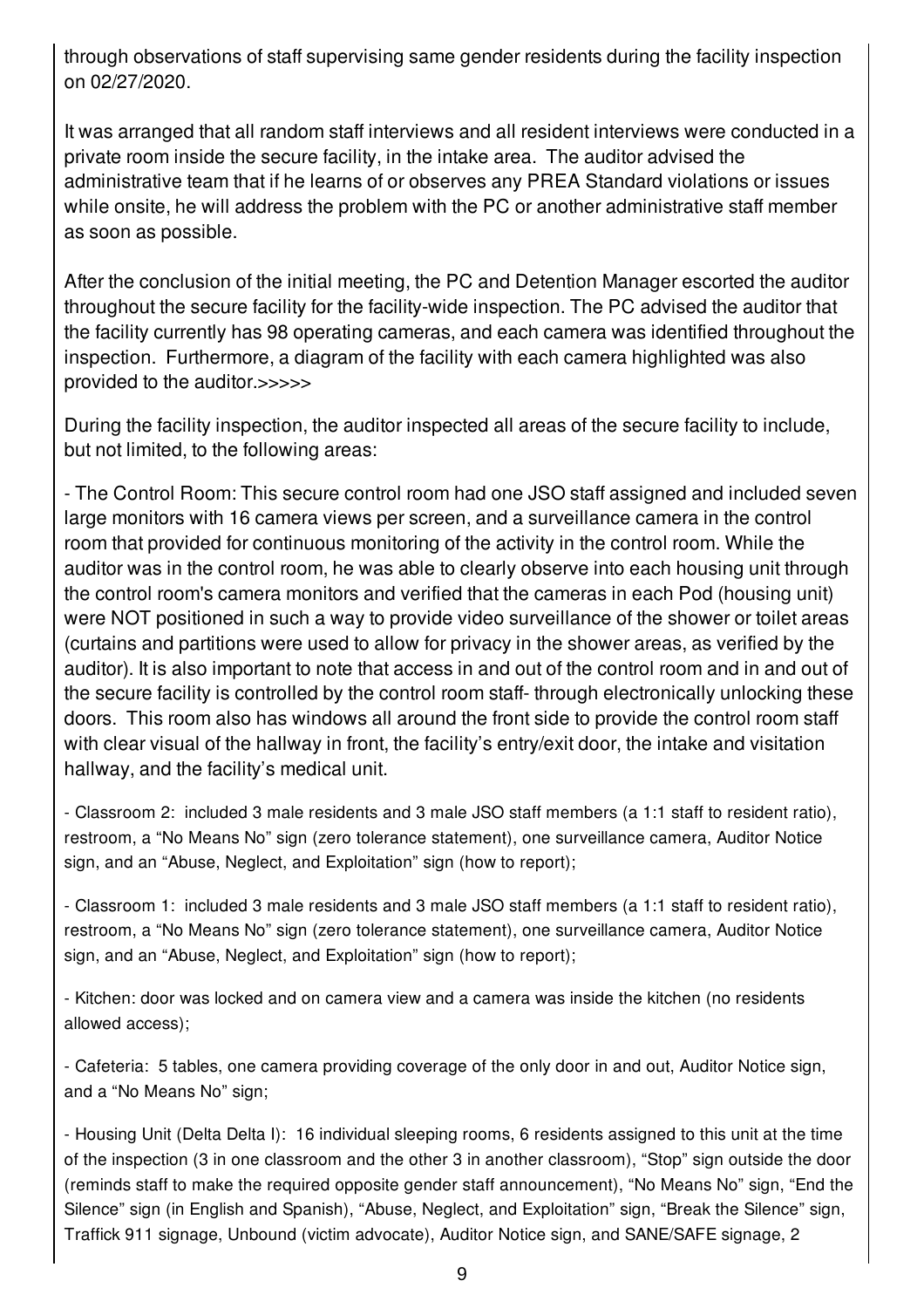phones, 3 cameras, laundry room, two individual shower stalls (curtains and partitions used to ensure privacy- demonstration provided), and the opposite gender announcement procedures were explained (not required because the housing unit was vacant at the time of the inspection).

- Housing Unit (Delta 18): Same as Delta Delta I, as described above; however, the auditor also was provided the residents' orientation book that was in the office on the Pod (note- a camera was in this office)

- Drug Test Room: "No Means No" sign and "Never be Alone" sign (reminding staff of always having a staff to assist);

- Housing Unit (G1- Low): 8 individual rooms, was not in use but could be if needed, only one shower staff, and same signage confirmed to be in all housing units (described in detail above for housing units Delta).

- Housing Unit (G- High): Same information as detailed above for G1-Low.

- Classroom 4: Same signage as detailed Classrooms 2 and 1 above, but this classroom was not in use.

- Gymnasium: Full size basketball gym, 3 cameras, same signage as what is on the housing units, and it was explained that staff position themselves on either side of the gym to ensure adequate supervision.

- Classroom 3: one JSO (female) and one resident (female)- ratio of 1:1, same signage as described in the other classrooms, restroom, and one camera.

- S Pod (female housing unit): empty at the time of the inspection, 2 female residents assigned, mesh door used for the laundry room (can see through), same signage as the other housing units, reviewed resident folders (included all the PREA required information), and one private shower area used (a demonstration of how the large curtains and partitions are used was provided).

- P Pod (empty housing unit): 16 rooms split 8 and 8, counselors use this area as a safe and comfortable place to conduct counseling visits with residents, no showers are conducted, and when we exited this area, a female counselor was escorting a female resident in the room for a counseling session.

- B (housing unit for the post-adjudication program): same set up as described for the other 16 room housing units and 10 post adjudicated residents assigned but not currently in the housing unit.

- Classroom #5: 8 post-adjudicated male residents in the classroom with 4 males JSO staff members and one teacher supervising (1:2 staff to resident ratio) and same set up and signage as described in the other Classrooms.

- 2 Grievance Boxes: one located in the hallway outside the kitchen and one near the Gym. The auditor verified that each box was locked and a "No Means No" sign was next to the boxes. The PC explained to the auditor at this time that a resident can drop off a grievance at any time, and then the box is checked by a facility supervisor at the first of every shift and at the end.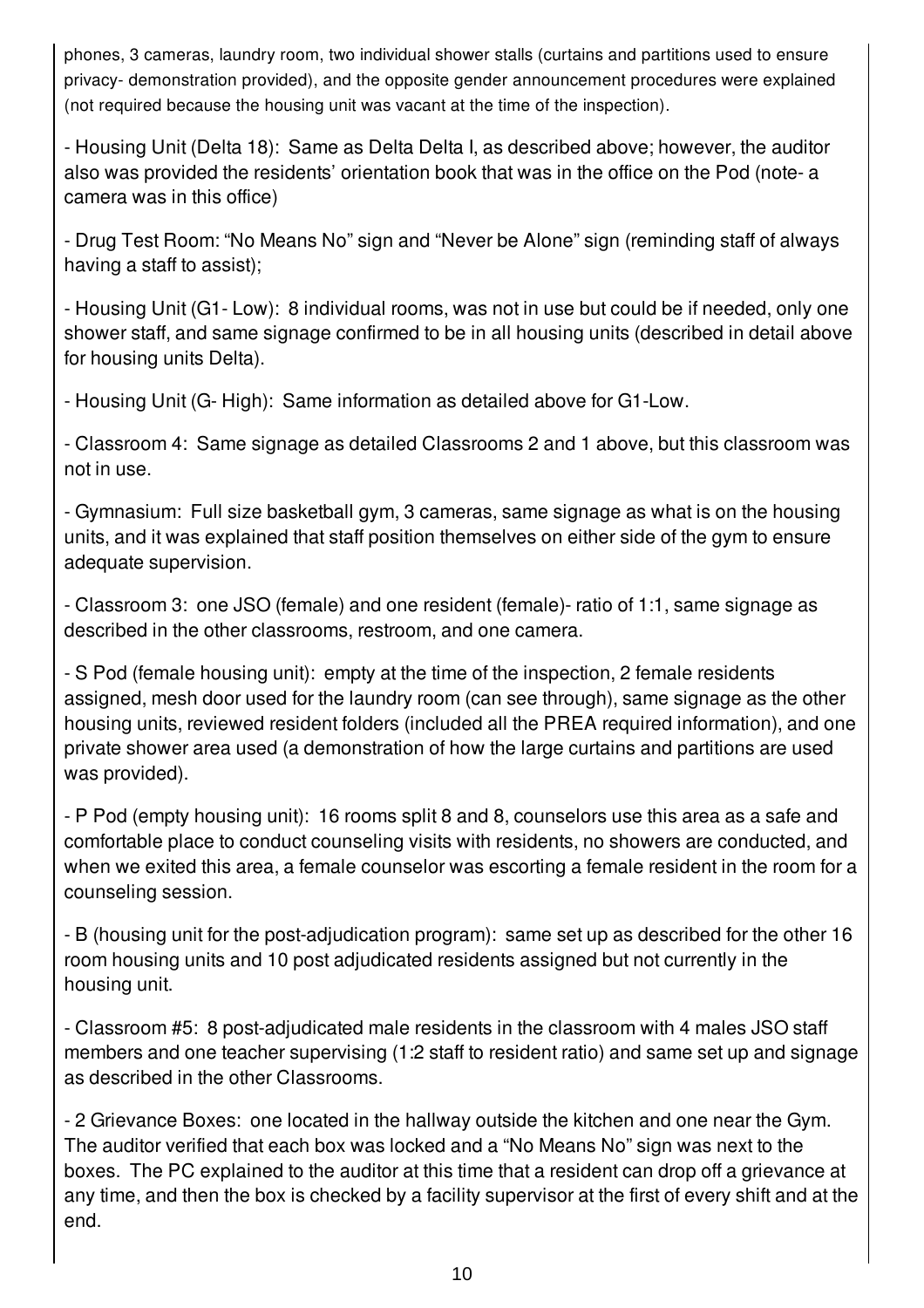- Medical Unit: The auditor introduced himself to the facility's full-time nurse (Bachelor of Science in Nursing- BSN) and no residents were in the medical unit at this time.

- Visitation area: Same signage as what is in the housing units posted in visitation and ten individual visitation areas are available (no contact- phone is used in front of plexiglass).

- Intake area (Booking): same signage as what is located in each housing unit is posted, one shower room (with a sign ("Never Alone") outside this room advising staff to not conduct the shower procedures alone- practice is for one staff of the same gender to be in the room with the resident and one resident outside in the hallway- on camera view), and 9 holding rooms available. It is important to add that the auditor conducted a successful test call to the Texas Juvenile Justice Department- TJJD (third party reporting Hotline number) in this intake area, and it was advised that all residents are provided unimpeded access to this Hotline number, as required by agency policy and TJJD.

It is important to reiterate that during the facility inspection the auditor observed security staff (Juvenile Supervision Officers- JSOs) substantially exceeding the PREA required security staff to resident supervision ratio of 1:8 during programming time (waking hours), with the auditor verifying staff to resident supervision ratios not exceeding more than 1:2.

The next phase of the onsite was interviewing residents and staff. The population at the time of the onsite was 18 residents (2 females and 6 males in the pre-adjudication program and 10 males in the post adjudication program), and the auditor interviewed a total of 10 residents while onsite (55% of the total population- 2 females (100%) and 8 males- 5 residents from preadjudication and 5 from post adjudication). Out of the 10 residents interviewed, all were asked the PREA Random Resident Interview Protocols, and 2 of the 10 residents were also asked applicable PREA Targeted Resident Interview questions (LEP and Risk Screening). To clarify, a total of twelve (12) interview protocols were used on a total of 10 residents, with 8 residents being selected completely at random by the auditor and the remaining 2 being selected because of meeting the targeted resident requirements.

- Follow-up for Targeted Resident Requirements:

The auditor interviewed a resident in the facility whose risk screening, pursuant to PREA standard 115.341, indicated the resident was a victim of sexual abuse that allegedly occurred outside the facility (in the community). The resident disclosed to the auditor how a counselor was provided within two days of being admitted into the facility, and the child's Child Protective Service (CPS) caseworker was also advised of the outcry and talked with the resident to follow-up on the case. Additionally, the resident notified the auditor that a victim advocate was made available and this advocate has visited with the child periodically throughout the resident's stay in the facility. The resident also explained how a criminal detective has been assigned to the case and the investigation remains open at this time.

The auditor also interviewed a targeted resident whose primary language is Spanish, and one of the agency's Juvenile Probation Officers (JPO) was used to interpret for this interview. The resident explained that he understands how to report sexual abuse and sexual harassment and advised that PREA was provided during the intake process. The resident advised that the facility provided PREA information in intake, such as: residents' right to be free from sexual abuse and sexual harassment, how to report, residents' rights to be free from retaliation, and the facility's rules against sexual abuse and sexual harassment. The resident remembered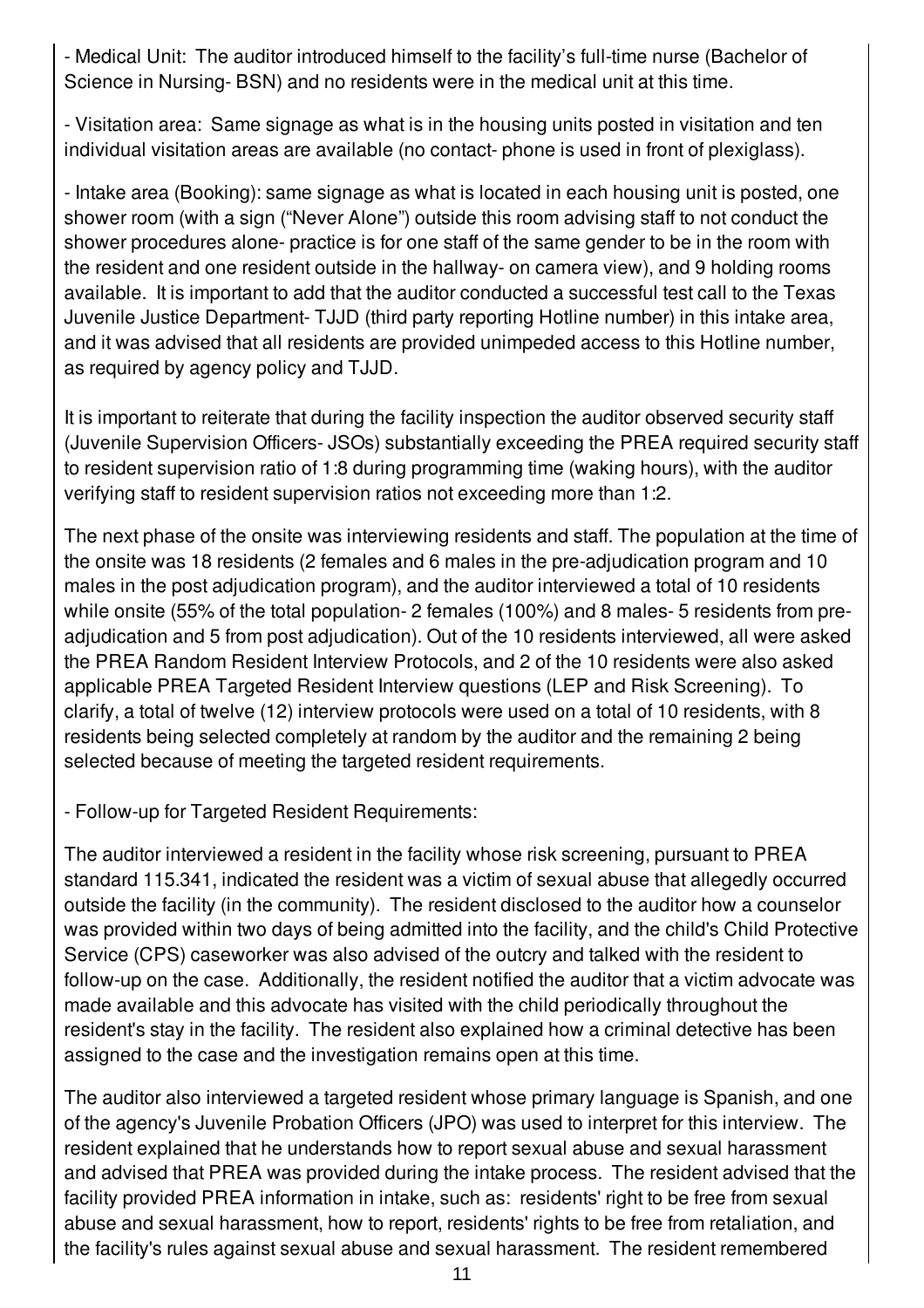being asked risk screening questions during the intake process, such as: have you ever been sexually abused, do you identify as gay/bisexual/transgender, do you have any disabilities, and do you fear for your safety. The resident was familiar with PREA and was provided staff (JPOs and JSOs) to assist with translating.

Furthermore, the auditor also observed for any targeted residents throughout the onsite phase of the audit, and at NO time did the auditor believe there to be more targeted residents in the facility than the two already listed. Ultimately, the auditor made the following determinations:

- No resident available with a known mental health disability.

- No resident available who identified as transgender, intersex, gay, lesbian, or bisexual.

- No resident available who was in Protective Isolation (in isolation as a result of being a victim or at risk of sexual abuse or sexual harassment).

- No resident available who reported being sexually abused or sexually harassed while in the detention center.

- No resident available with a physical disability.

- No resident available who was blind, deaf, or hard of hearing.

{NOTE: Targeted residents are selected in order to provide the auditor with an appropriate and representative cross-section of residents who are the most vulnerable to sexual abuse and sexual harassment.}

The auditor interviewed all residents in a private intake room, with a JSO standing outside the room to assist with transporting residents and provide security. The auditor provided the PC a list of the randomly selected residents and the two targeted residents that the auditor requested to interview, and the PC and other agency staff helped to ensure that each resident was escorted to and from the auditor's location. Each interview began with an introduction and the auditor first explaining that the resident was not in any type of trouble in order to ensure the resident was at ease and comfortable. The auditor communicated to each resident how their participation in the interview was strictly voluntary and that they could refuse to participate or refuse to answer at any time. It was also explained to each resident that the information from each interview would remain confidential unless the resident says anything about hurting themselves, hurting others, or escaping; in which the auditor advised he would have to report this to an administrator with the Department. The auditor also explained that if the child made any sort of outcry of sexual abuse or sexual harassment, that this information would have to be reported to the proper authorities. Additionally, the auditor described that he will be taking notes throughout the interview, and the notes are only to assist the auditor with remembering the answers provided and would not be shared with the agency. The auditor explained if any of the questions during the interview made them feel upset or uncomfortable, a Mental Health Provider would be provided after the interview. Lastly, it was explained that the information in the auditor's final report will not include any type of identifiers, and if the resident experiences any negative consequences for talking to the auditor, such as retaliation or threatened retaliation, to contact the auditor and/or call the TJJD Hotline. Throughout each interview, the auditor documented his notes in a notebook, and after each interview, he thanked each resident for their participation and observed the same gender JSO staff conduct a pat-search on each resident. The patsearches were conducted outside the interview room and in the open intake area, with the same gender JSO conducting the search and another JSO observing. The pat-searches conducted were done in a respectful and professional manner, with the auditor observing no issues with the searches observed.

After the resident interviews were completed, the auditor began the specialized staff and random staff interviews. It should be noted that the facility utilizes security staff that are certified as Juvenile Supervision Officers (JSOs) through the Texas Juvenile Justice Department (TJJD), and all JSOs are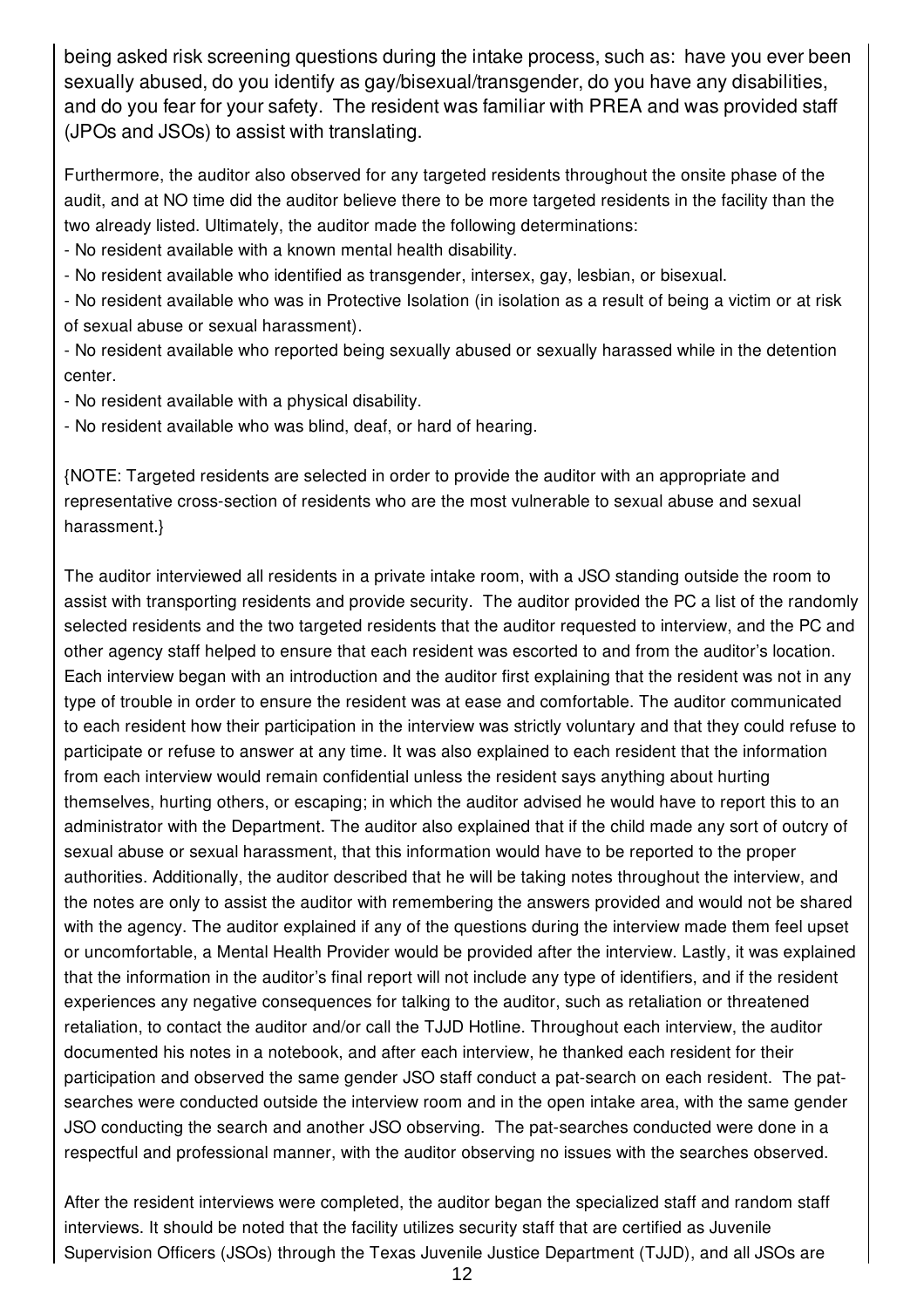required to provide continuous, uninterrupted supervision of residents in the program and conduct room observations not to exceed 15 minutes of all residents secured in a room.

Out of the 71 certified security staff (JSOs) that work in the facility, 12 (or 17%) were randomly selected by the auditor to be interviewed using the PREA Random Staff Questions (17%), and a total of 35 specialized staff interviews were conducted using the corresponding PREA questions. The 12 randomly selected security staff were selected as a representative sample of all the security staff who work on all 3 shifts (7-3, 3-11, and 11-7) and in all locations- with taking into account selecting staff who were assigned to different housing units, the control room, intake unit, the two different programs (pre and post), and new and veteran staff. Each staff member was selected from the staff schedule provided by the PC.

47 total staff interviews were conducted by the auditor to measure PREA Standard compliance in practice and operation for the applicable standards, and below is a breakdown of all the staff interviews completed:

- 12 Random Staff out of 71 (17%)
- 35 Specialized Staff Interviews\*
- 47 Total Staff Interviewed

#### **Breakdown of Specialized Staff Interviews:**

- Agency Head Designee (Assistant Director): 1
- Detention Superintendent (Facility Administrator): 1
- PREA Coordinator (PC): 1
- Human Resource Staff: 2 (Director and Director's Administrative Secretary)
- Contract Administrator: 1
- Volunteers: 2
- Contractors: 1
- Intermediate or Higher-Level Staff: 2
- Medical Staff: 1
- Mental Health Staff: 1
- SANE/SAFE Nurse: 1>>
- ER Nurse from Hillcrest: 1
- Executive Director of the Advocacy Center for Crime Victims and Children: 1
- Investigative Staff: 1
- Sexual Abuse Incident Review Team: 1
- Staff Charged with Monitoring Retaliation: 1
- Staff who perform screening for risk of victimization and abusiveness: 1
- First Responder Staff (all certified JSOs): 12
- First Responders, non-security staff: 2 (MHP and Medical)
- Intake Staff: 1

- Non-medical staff involved in cross-gender strip or visual searches: 0 (n/a- per agency policy, only medical staff are able to conduct such a search).

- TOTAL SPECIALIZED: 35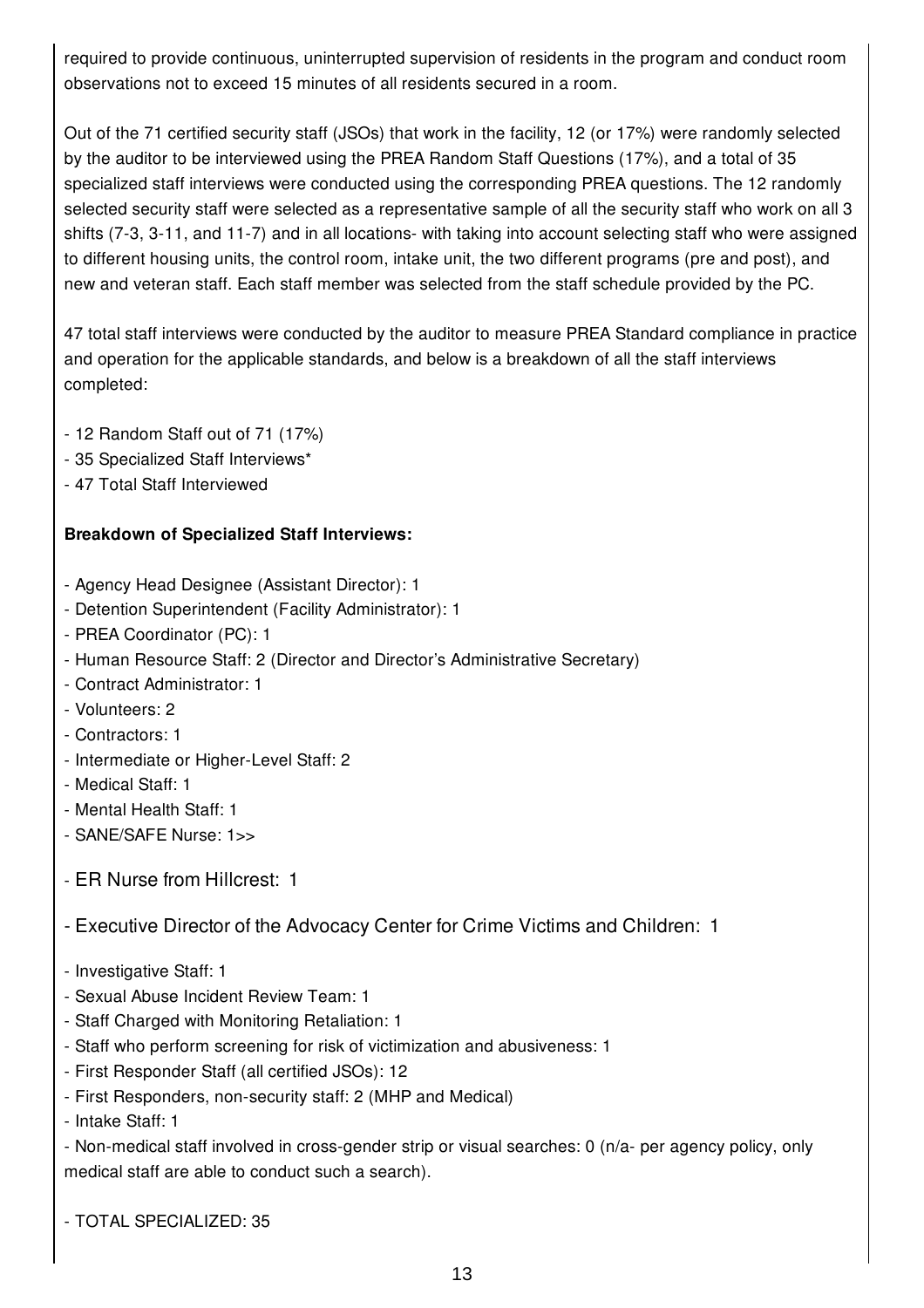(\*NOTE: Some of the specialized staff interviewed were responsible for more than one of the specialized staff duties: therefore, the number of specialized staff interviews presented in the above breakdown exceeds the number of specialized staff interviewed).

The onsite also included a thorough documentation review by the auditor of randomly selected staff personnel and training files, resident files, and facility logs. The first files reviewed were the resident files, which included a sample of 10 out of the 18 current residents in detention at the time of the audit (a representative sample of 55% of the total population / 5 from pre-adjudication & 5 from the postadjudication programs). The auditor utilized the "PREA Audit- Juvenile Facilities Documentation Review-Resident Files/Records" template in order to document the requirements of PREA Standards: §115.333, §115.341, and §115.381. The information ascertained from each file included, but was not limited to:

- Resident's date of birth & date of admission;
- PREA Intake Screening within 72 hours of admission;
- PREA information during the intake process;
- PREA comprehensive education within 10 days of intake; and
- The date and time of each time sensitive PREA requirements.

Upon review of the resident files, the auditor determined that the agency was not conducting periodic risk screenings as required by PREA standard 115.341 (a). Furthermore, the auditor interviewed the agency's full-time facility nurse, and the nurse described how she conducts random reassessments on residents but not consistently. The auditor determined that the periodic reassessments were not being conducted using an objective screening tool nor consistently conducted periodically with each resident. The auditor advised the nurse that the periodic reassessments are required per PREA standard 115.341 (a), and also provided the nurse and the PC an example of a compliant PREA periodic reassessment screening tool that the agency could modify and incorporate in practice to gain compliance with this provision. The PC and nurse appreciated this information and advised they will immediately use this reassessment form to create their own periodic risk screening tool and implement as soon as possible, with each resident being reassessed every 30 days going forth. Due to the non-compliance issue addressed above with the periodic risk screenings not being consistently practiced in the facility, the agency is required to provide the auditor with future samples of periodic Behavioral Screens (risk screening reassessments) that will be used going forth in order to gain compliance with this PREA standard. n>

Staff personnel and training files were also reviewed by the auditor while onsite, with the assistance of the agency's Director and HR specialist. The auditor randomly selected 13 personnel and 14 training files to review for PREA compliance as related to the following PREA Standards: §115.317, §115.331, §115.332. §115.334, and §115.335. A breakdown of the files selected are as follows: 10 security staff (JSOs) personnel files, 14 JSO training files, and 2 volunteers and one contractor training and personnel files. This document review and analysis was documented on the "PREA Audit-Juvenile Facilities Documentation Review- Employee Files/Records" template. The forms includes the following information:

- Staff Name and Title;
- Date of Birth and Date of Hire;
- Either a new hire, promotion, current employee, or part-time employee;
- Either a volunteer, intern, or contractor;
- Military DD-214 Honorable Discharge, if applicable;
- Administrative Adjudication Checks;
- Criminal History Check;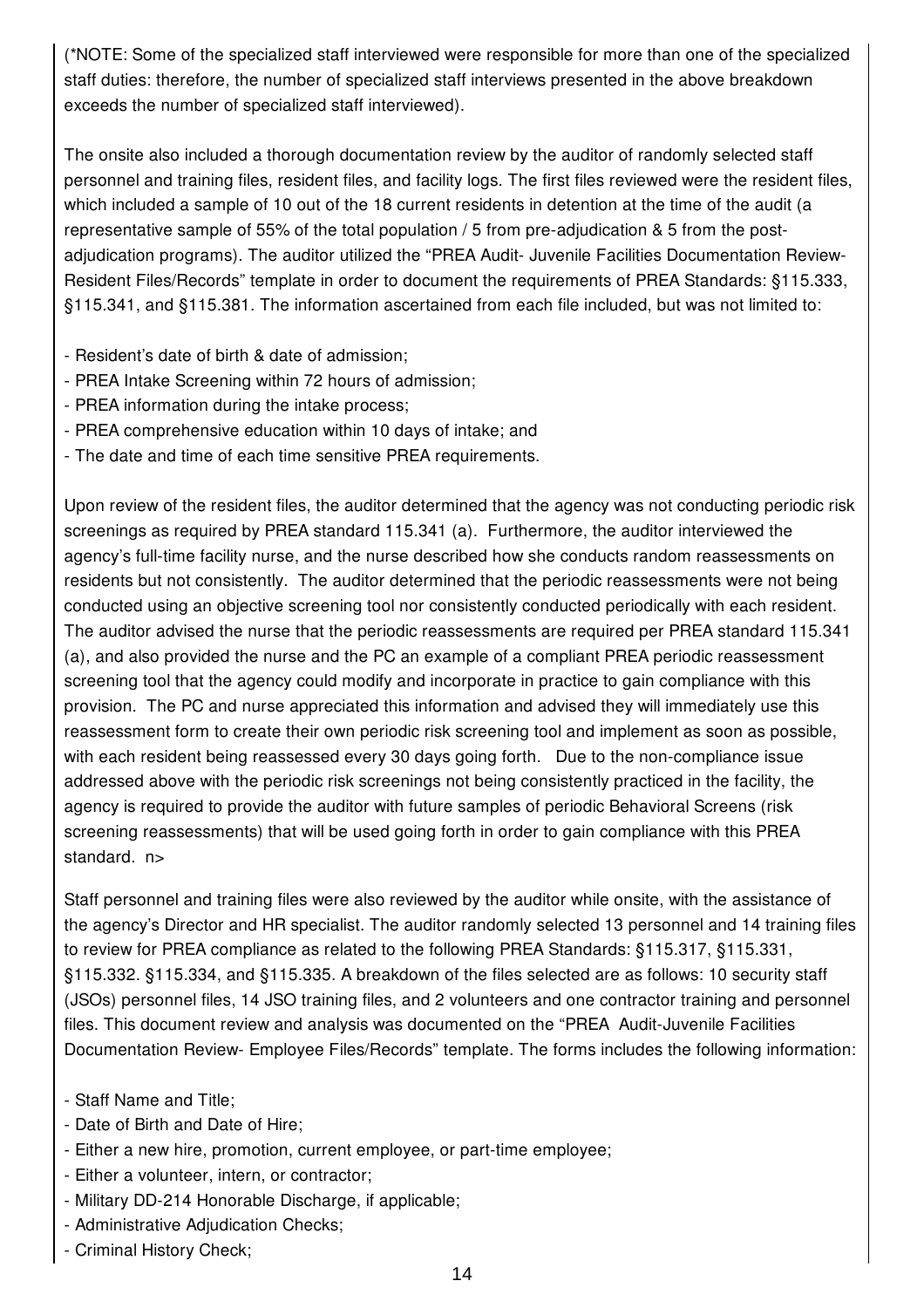- Child Abuse Registry Check;
- Institutional Reference Check;
- 5 Year Criminal History Check or FBI Rap Back Electronic Notice System or Similar;
- PREA Training Documentation;
- PREA Acknowledgement Form Signed;
- Specialized PREA Training, as applicable;
- PREA Refresher Training Every 2 Years;
- Refresher Info Every Other Year Provided; and
- The date and times of all applicable information as listed above.

Furthermore, the auditor was provided access onsite to the agency's grievances, disciplinary reports, and TJJD Hotline Reports for calendar year 2019. The auditor analyzed the agency's 2019 TJJD Hotline Report and reviewed 10 randomly selected grievances, 3 randomly selected safety-based seclusions, and 8 randomly selected disciplinary seclusions (all from calendar year 2019). After a comprehensive review of all documents listed above, the auditor determined that the agency did not have a sexual abuse or sexual harassment incident or allegation in calendar year 2019.span>

During the onsite, the PC provided the auditor with administrative investigation documents for three incidents (one for 2017 and two for 2018) that the auditor determined did NOT reach the level of sexual harassment or sexual abuse, but these incidents are worth adding to this report due to the agency's response to the allegations exceeding the requirements set forth in the applicable PREA Standards. More information on the three administrative investigations is available in subsection 115.322 of this report.

While onsite, the auditor also reviewed surveillance video of unannounced rounds that were completed by upper-level management in the facility. The PC allowed the auditor to review an unannounced round conducted by the Detention Manager, and what was provided sufficiently demonstrated how upper-level supervisors conducted the rounds and inspects the entirety of the facility at random times on random days. The auditor paid close attention and verified the video clearly demonstrated the process of supervisors performing the required rounds where residents were housed, in which the video clearly displayed such action.

Lastly, the auditor conducted an exit briefing on 02/28/2020 with the Director of the Agency, PC, Assistant Director, and Superintendent. The auditor began the meeting with providing the group of administrators an overview of the onsite audit- explaining his analysis and assessment of the level of sexual safety in the facility, as related to the 41 PREA Juvenile Standards. The auditor expressed his appreciation for the agency having him onsite and the assistance everyone provided during the pre-onsite and onsite phases of the audit. Additionally, the next steps of the audit process were explained by the auditor, to include:

- a final review of all information from the pre-onsite and onsite to determine compliance with each provision of each PREA Standard; and

- the date the interim and/or final report is due to the facility (by 04/13/2020); and the corrective action process (if applicable, Final Report due by 10/10/2020).

## **Post-Onsite Audit Phase:**

After the onsite, the auditor began triangulating and analyzing all the data provided to measure the facility's compliance with each element of each PREA standard. All applicable policies, documents, memos, forms, issue log responses, interview notes, website data, PAQ provided information and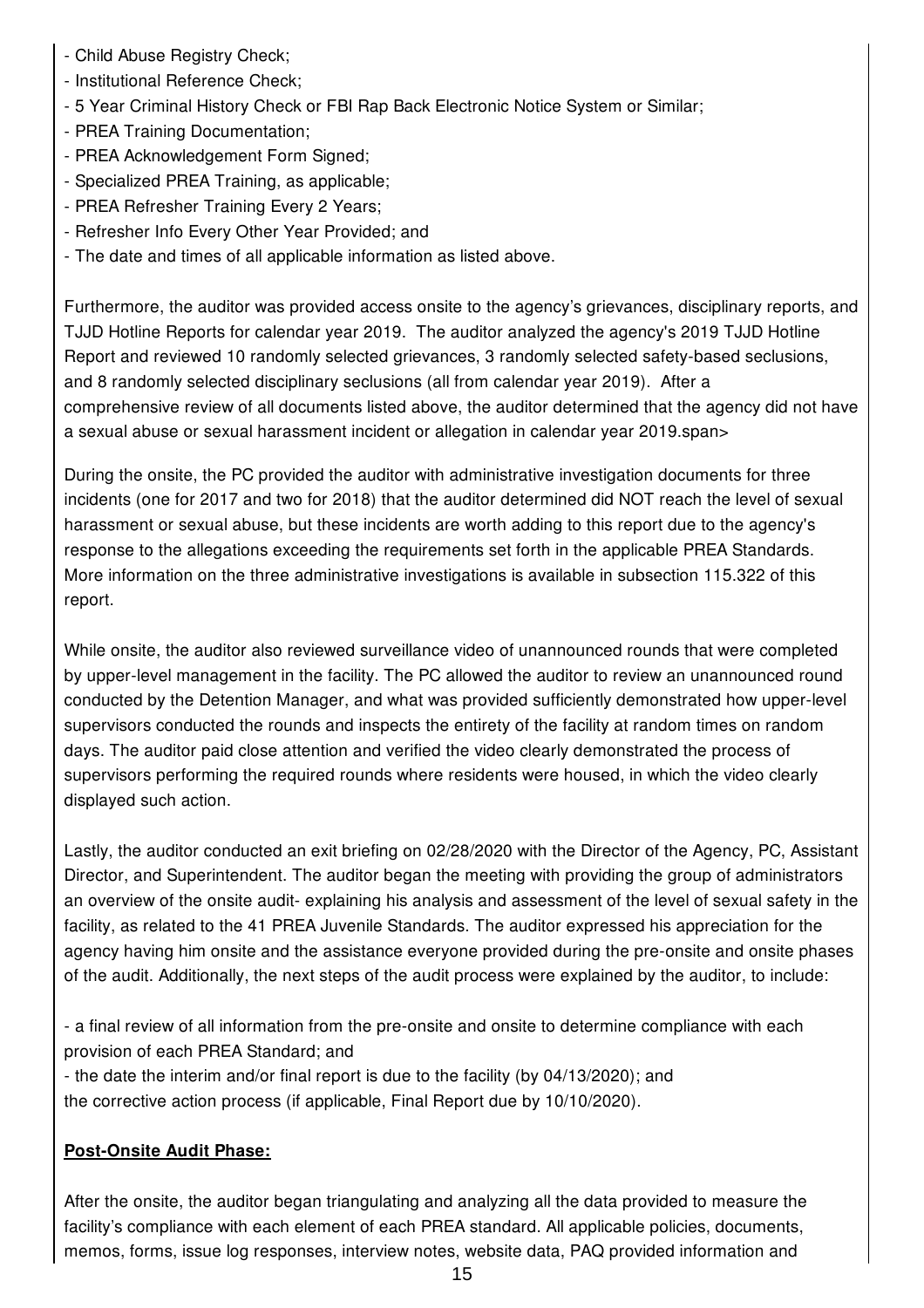documentation, training records, personnel records, resident files, MOU's, contracts, email communications, phone interviews, Detention Orientation, investigation documents, logs, post assignments, resident rosters, staff schedules, Staffing Plans and Reviews, and facility schematics were extensively examined and reviewed to assist the auditor with his final determination of if the agency is exceeding, meeting, or in non-compliance with each PREA standard. During this phase, the auditor communicated with the agency's PC by email and phone in regards to seeking further clarification and follow-up documentation related to the auditors determination of compliance. The PC was extremely accommodating and provided the auditor with additional documentation and explanations of practice as needed through this process.

Additionally, after the onsite, the auditor contacted Baylor Scott and White Medical Center- Hillcrest, and one of the ER nurses advised they have a number they call if a SANE/SAFE exam is needed.

The auditor interviewed the Program Coordinator for the Advocacy Center for Crime Victims and Children, and she explained how she is responsible for overseeing all efforts related to SANE/SAFE exams conducted on all victims of sexual abuse in the region {more information on this interview can be found in subsection 115.321 (b) of this report}. The Program Coordinator advised she is a State and Nationally certified SANE/SAFE nurse, and all her SANE/SAFE nurses are licensed through the Texas Attorney General.

The auditor interviewed the Executive Director of the Advocacy Center for Crime Victims and Children over the phone after the onsite. The Director confirmed to the auditor that her organization has an active MOU with the BLJJC (last signed into effect in 2016), and the Advocacy Center works collaborately with the SANE nurses, law enforcement, and the victim and his/her family to ensure all the appropriate victim services are provided. She also elaborated further that any child referred to her agency, regardless of the situation, would be provided victim services, with strict confidentiality being maintained at all times throughout the process. Further, the auditor reviewed the Advocacy Center Crime Victims and Children's website, which included detailed information related to the services provided to a victim of sexual abuse {for more detailed information, please review subsection 115.321 (c-d) of this report}.

Lastly, the auditor conducted a search on the internet of the Agency/Facility to review for information or news related to sexual abuse or sexual harassment incidents or allegations, and it should be noted that the auditor was unable to locate any relevant information to support that an incident of sexual abuse or sexual harassment has occurred in the facility.

## **Final Conclusion (41 applicable standards):**

Number of Standards Exceeded: **3**

115.322, 115.333, and 115.381

Number of Standards Met: **36**

115.311; 115.312; 115.313; 115.315; 115.316; 115.317; 115.318; 115.321; 115.331; 115.332; 115.334; 115.335; 115.342; 115.351; 115.352; 115.353; 115.354; 115.361; 115.362; 115.363; 115.364; 115.365; 115.366; 115.367; 115.368 115.371; 115.372; 115.373; 115.376; 115.377; 115.378; 115.382; 115.383; 115.386; 115.387, and 115.389

Number of Standards Not Met: **2**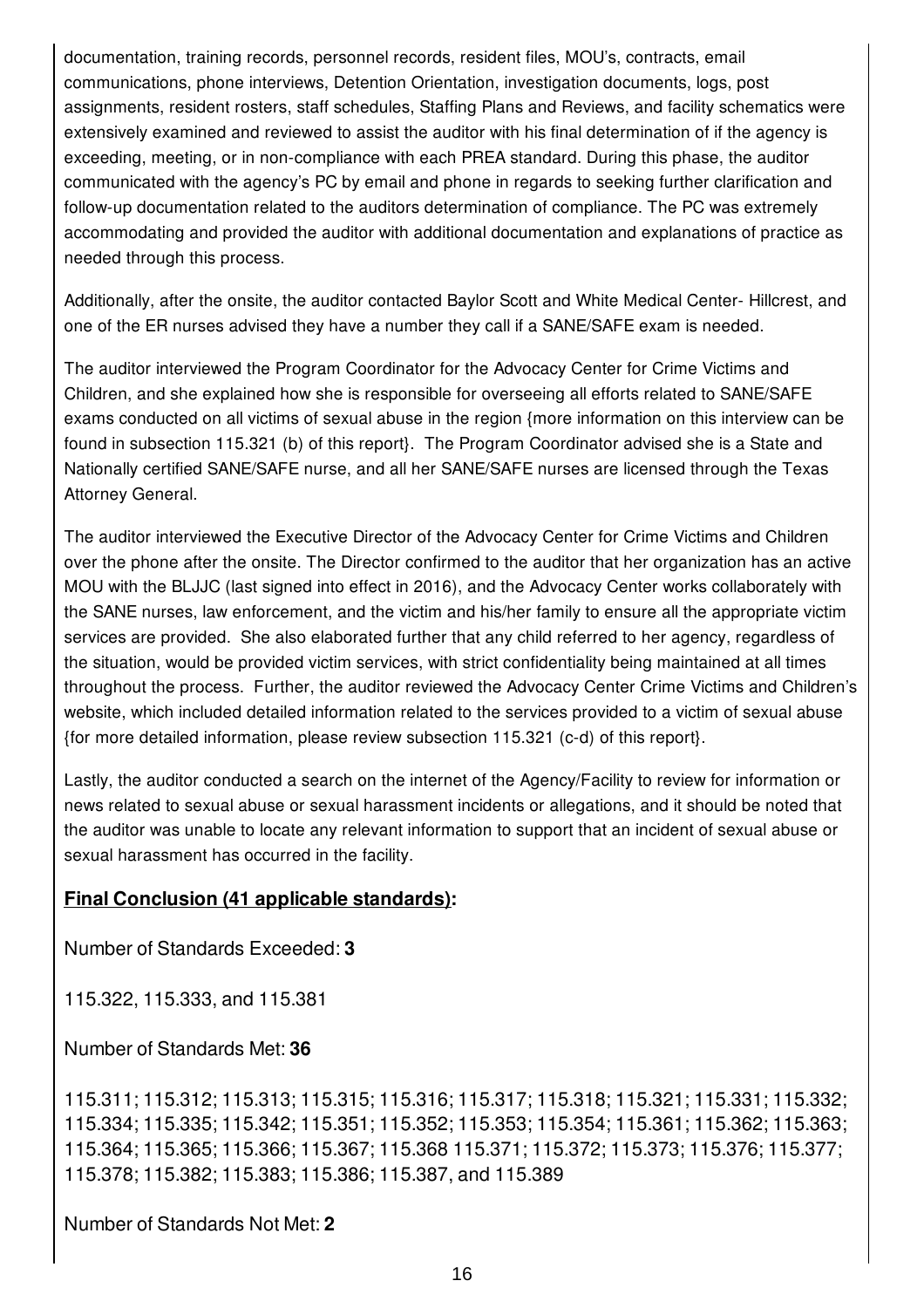# **Summary of Corrective Action and Final Conclusion:**an>

# **115.341 (Not in Compliance):**

Upon review of the resident files, the auditor determined that the agency was not conducting periodic risk screenings as required by PREA standard 115.341 (a). Furthermore, the auditor interviewed the agency's full-time facility nurse, and the nurse described how she conducts periodic reassessments on residents; however, these periodic **re**assessments were not being conducted using an objective screening tool nor consistently conducted periodically with each applicable resident. The auditor advised the nurse that the periodic reassessments are required per PREA standard 115.341 (a), and the auditor provided the and the PC an example of a compliant PREA periodic reassessment screening tool that the agency could modify and incorporate in practice to gain compliance with this provision. The PC and nurse appreciated this information and advised they will immediately use this reassessment form to create their own periodic risk screening tool and implement as soon as possible, with each resident being reassessed every 30 days going forth.

The auditor ultimately determined that the agency is **not** in compliance with the periodic risk screening element of PREA provision {115.341 (a)}, and it should be noted that the agency provided the auditor the corrective action steps taken in order to gain compliance with this standard, as described below:

Soon after the onsite, the PC provided the auditor with their newly created Periodic Reassessment Risk Screening Tool ("BLJJC Behavioral Screening Reassessment"), with each resident in the facility being reassessed every 30 days going forth. This Periodic Reassessment Tool was reviewed by the auditor, and the auditor determined that the screening tool is in compliance with the requirements of this PREA standard. Furthermore, after the onsite, the PC provided the auditor a sample of 14 completed Behavioral Screening Reassessments for residents in the facility as of 4/01/2020. This sample demonstrated how the agency has implemented the new reassessment tool in practice, and the auditor is requesting that the agency provide him with another sample of all the screenings conducted in the month of April in order to verify the new practice is fully institutionalized in the facility and satisfy the corrective action requirements.

## **Corrective action taken by the facility:**

On 4/30/2020, the auditor was provided the Periodic Reassessment Risk Screenings conducted for the month of April, in which the entire population of facility residents' (total of 8) were screened by the facility nurse. With the March and April risk screening reassessments that were provided, the auditor determined that the agency sufficiently demonstrated how the corrective action was implemented and fully institutionalized in practice. Furthermore, the PC advised that the facility nurse conducts the periodic reassessments on a monthly basis on all residents in the facility, with the 1st of the month being the set date for conducting the reassessments.

## **115.388 (Not in Compliance):**

The auditor interviewed the agency's Assistant Director, who advised that if a weakness or issue is identified in the facility, agency leadership will take immediate action to correct the problem. The Assistant Director explained how incident-based sexual abuse data is used to evaluate and improve measures related to sexual abuse prevention, detection, response, practices, and training. Examples provided included using any data or information relevant to PREA and sexual safety to improve policy and procedures, add additional cameras to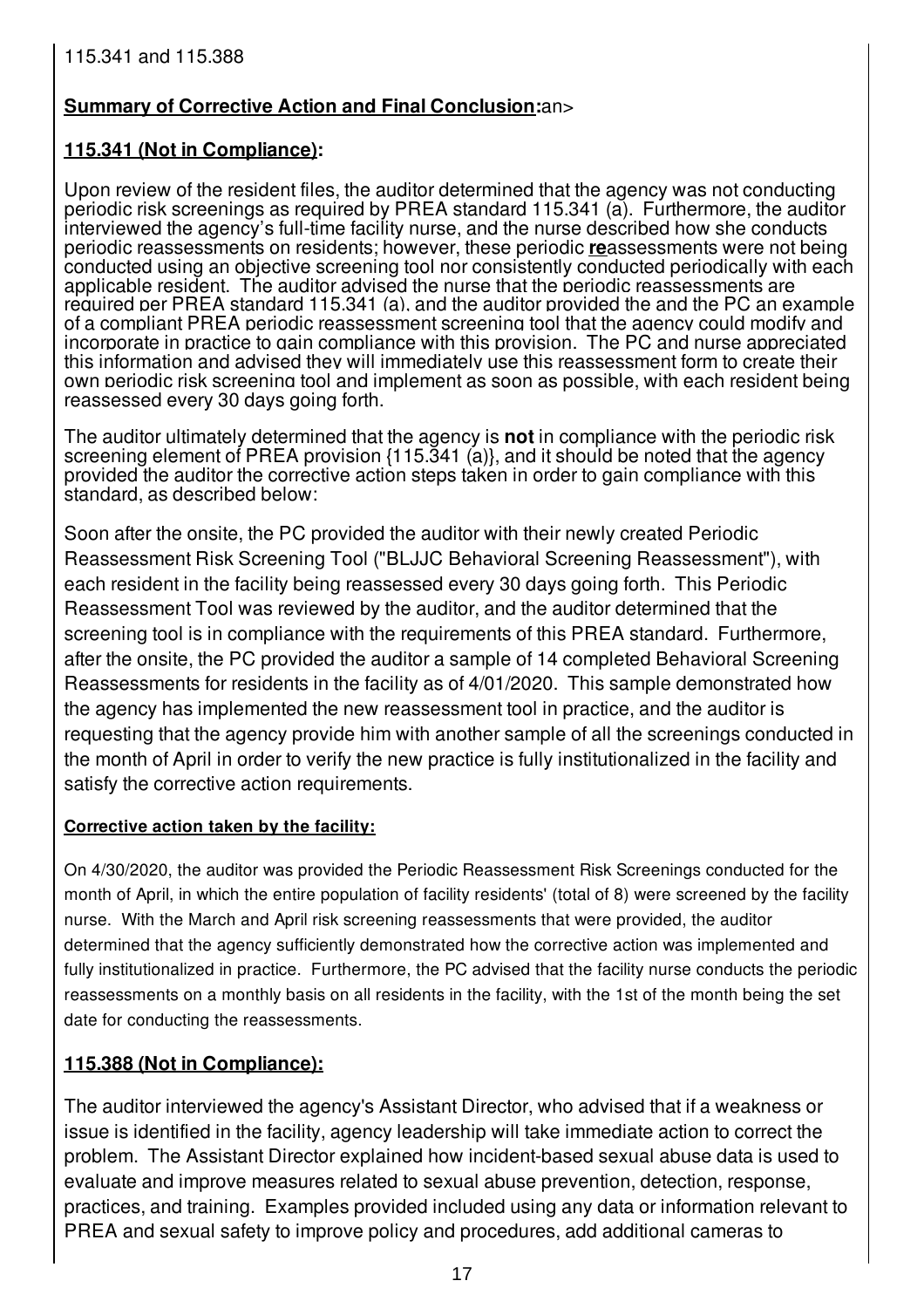vulnerable areas, improve training, and take continued corrective action to prevent an incident from occurring again. The Assistant Director advised that agency leadership routinely conducts a review of all the sexual abuse and sexual harassment aggregate data, daily operational procedures, and other dynamics related to the requirements of this PREA standard; but a formalized report is not consistently completed on an annual basis.

The auditor also interviewed the agency's PC, and she explained that the agency prepared an annual report of its findings from a data review and applicable corrective action, pursuant to the requirements of PREA standards 115.388 and 115.389, in December of 2019 for calendar year 2018. However, formalized reports were not completed for any years prior to 2018, and at the time of the interview with the PC, the annual review for calendar year 2019 had yet to be completed.

The agency only provided the auditor with one annual report of the sexual harassment and sexual abuse incident review (review conducted in December of 2019 for calendar year 2018). Additionally, the auditor determined the report done in 2019 does not include the following requirements of this PREA standard:

- an assessment of how to improve the effectiveness of the agency's sexual abuse prevention, detection, response policies, and training;
- identify possible problem areas;
- address any applicable corrective action on an ongoing basis;
- a comparison of the current year's data and applicable corrective actions with those from prior years; and
- provide for an assessment of the agency's progress in addressing sexual abuse.

The auditor requested an annual report for calendar years 2017 and 2019, and it was determined that a formal report was not completed for 2017 and a 2019 review has not been conducted as of the time of this report (is scheduled for December of 2020). Due to the issues addressed above, the auditor determined that the agency is not in compliance with all the elements of this PREA standard. Furthermore, it is highly recommended by the auditor that the agency conducts the required annual sexual abuse and sexual harassment reviews at the beginning of each year for the previous year, instead of waiting until the end of the year.

In order to gain compliance with this PREA standard, the agency must conduct an annual review pursuant to all the requirements of this PREA standard for calendar year 2019, provide this report to the auditor for his review, post the report on the agency's website, and continue this practice going forth.

## **Corrective action taken by the facility:**

On 4/30/2020, the PC for the agency provided the auditor with the 2019 Annual Review of Sexual Abuse and Sexual Harassment Incidents for the Bill Logue Juvenile Justice Center, Contract Residential Treatment Programs, and agency contractor vendors. This review was conducted on 4/29/2020, and, as indicated on the document provided, the following administrators were present for the review: Assistant Director, Facility Administrator, Assistant Facility Administrator, and the PREA Coordinator. The auditor confirmed that the 2019 Annual Review was reviewed and approved by the Director for the agency and posted on the agency's website (at the following address:

http://www.co.mclennan.tx.us/DocumentCenter/View/10256/PREA-Review-CY2

019-PDF). Furthermore, the auditor ultimately determined that the agency is now in full compliance with the requirements of this PREA standard and has institutionalized a plan for ensuring all the requirements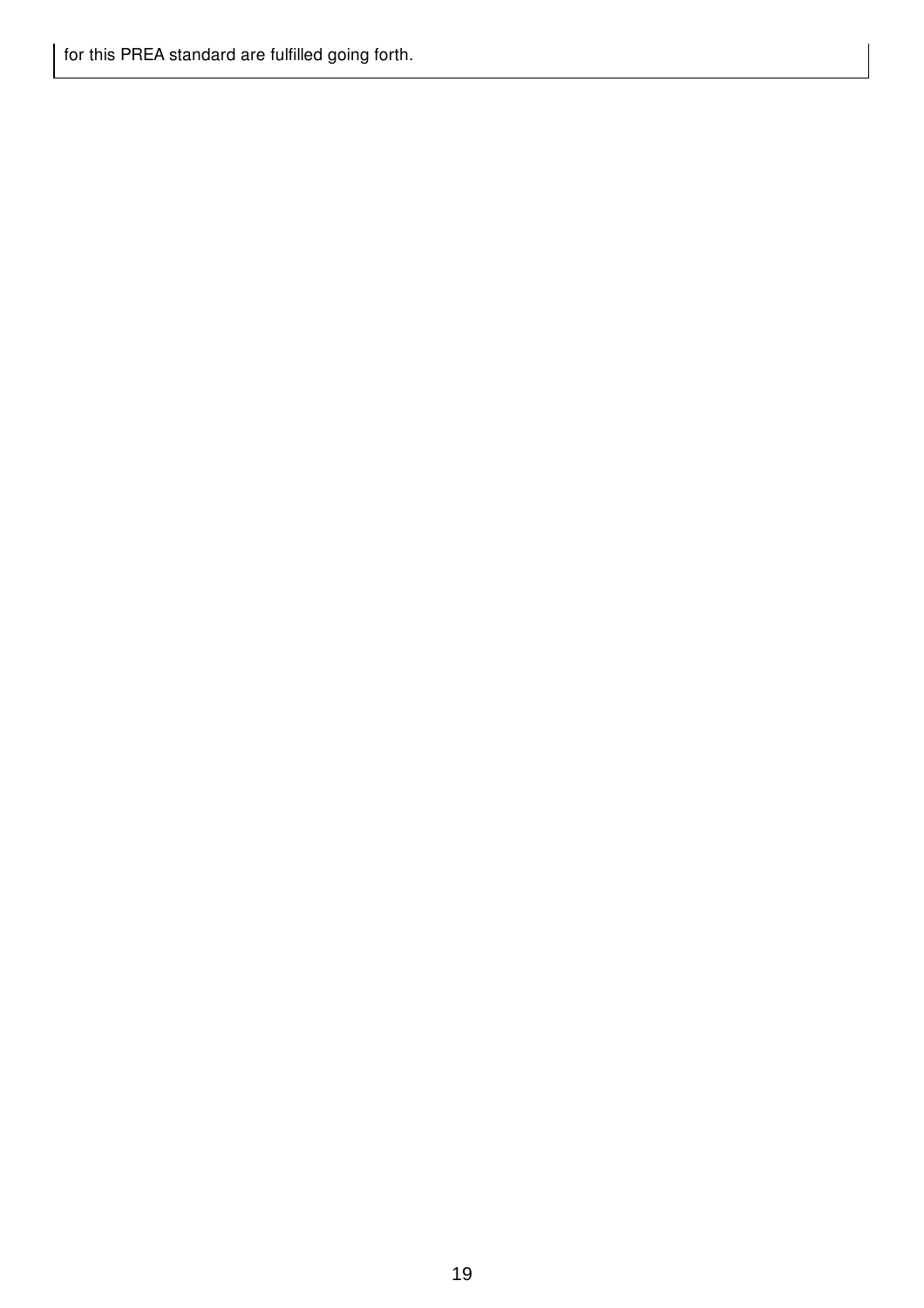## **AUDIT FINDINGS**

#### **Facility Characteristics:**

The auditor's description of the audited facility should include details about the facility type, demographics and size of the inmate or resident population, numbers and type of staff positions, configuration and layout of the facility, numbers of housing units, description of housing units including any special housing units, a description of programs and services, including food service and recreation. The auditor should describe how these details are relevant to PREA implementation and compliance.

## **Facility Characteristics:**

The Bill Logue Juvenile Justice Center (BLJJC), also known as the McLennan County Juvenile Probation Department (MCJPD), is located at 2601 Gholson Road, Waco, TX 76704. The agency began operations at this current address in 2004. This agency operates a secure juvenile detention facility that includes 98 single occupancy rooms, with two programs operating inside the facility: the Pre-adjudication Program (with 80 single occupancy rooms) and the Progressive Re-Sanctioning Post-Adjudication Program (with 18 single occupancy rooms). The year-round educational component is provided by the Waco Independent School District (WISD), and the onsite medical staff consists of a full-time R.N., 2 fulltime L.V.N.s, and an on-call medical doctor. Mental health services are provided by a licensed professional counselor and provided onsite, as well as outpatient services available for psychiatric or psychological services. The Post-Adjudication Program is a short-term residential program that is designed to focus on early intervention/prevention/aftercare practices for youth referred to the department. The program provides services that will address the youths' criminogenic needs that will equip them to be successful on probation and decrease further involvement with the department. The goal of the program is to provide more intense focused intervention services to younger at-risk youth. By providing these earlier services, the agency strives to keep juveniles from further involvement within the juvenile justice system. The measurable outcome of the program will be the overall program successful completion plus the recidivism rates.

The overall mission of the Bill Logue Juvenile Justice Center is to provide services that will protect the community from delinquency, to enforce sanctions and offer rehabilitative opportunities that are in the best interest of the juvenile.

The resident population at the time of the onsite visit on 2/27/2020 was 18 residents, 8 were assigned to the pre-adjudication program and 10 assigned to the post-adjudication program (2 female residents and 6 male residents in the pre-adjudication program and 10 male residents in the post program). The demographics of the 18 residents consisted of white/non-Hispanic, black/non-Hispanic, white/Hispanic, and black/Hispanic; with the ages ranging from 10-16. The average daily population of residents in 2018 was 13 residents in the pre-adjudication program and 5 in the post-adjudication program, with total referrals being 624 and 39 respectfully.

The agency employed 71 security staff at the time of the onsite visit, with 6 contractors and 2 volunteers that have contact with residents. Security staff are titled as Juvenile Supervision Officers (JSOs), and these officers provide for direct supervision of all residents in the facility. JSOs are trained to work all areas of the facility, including intake (booking), control room, housing units, etc. The agency currently utilizes Cameras DW Spectrum IPVMS, with all old analog model cameras were recently replaced with the upgraded digital cameras, and 18 surveillance cameras were added to the facility- with a total of 98 in operation. The upgraded cameras have enhanced the department's ability to see incidents and provide the capability to zoom and have a clearer picture of these incidents. The new DVR system also has an improved memory capability, allowing for greater playback.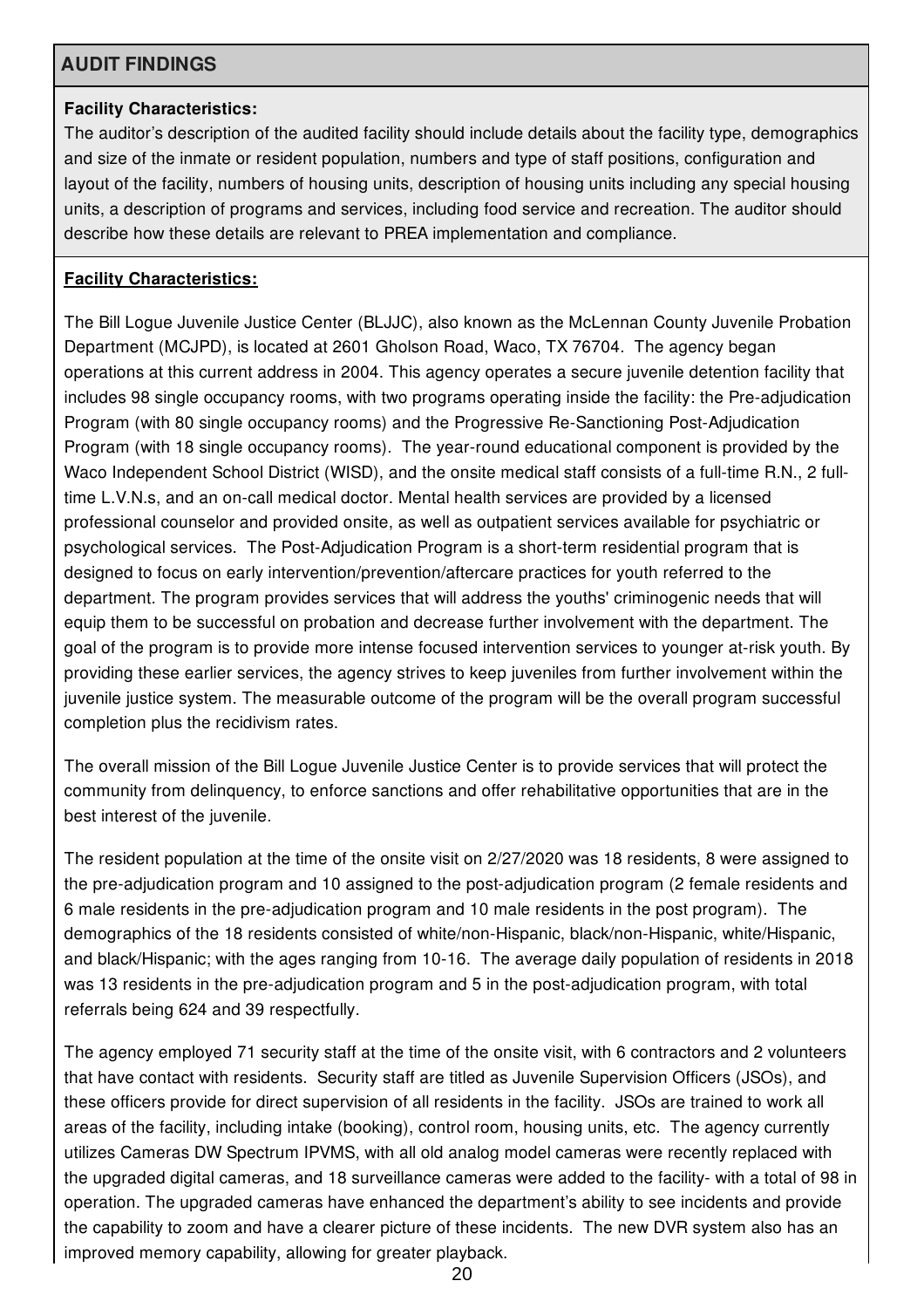The facility plant is securely maintained inside a perimeter fence, and includes one entry/exit door (that the main control room controls), a main control room, 6 housing units, 5 classrooms, kitchen, dining room, supervisor's office, hallways, full-size gymnasium, outdoor recreation area, intake, visitation, laundry rooms, janitorial closets, resident file room, housing unit closets, private shower areas, a sally port, and a medical unit. The facility provides on-site medical and mental health services, with full-time MHPs and medical staff (registered nurses) on staff.

Furthermore, BLJJC complies with all applicable Texas Administrative Codes (TAC) in Title 37, Chapters 343 and 344. TAC Chapter 343 requires secure juvenile facilities in TX to comply with approximately 142 standards related to procedures in secure juvenile pre-adjudication and post-adjudication detention facilities, and TAC Chapter 344 requires agencies to comply with approximately 44 standards related to employment, certification, and training requirements for all certified Juvenile Supervision Officers (JSOs) and Juvenile Probation Officers (JPOs). Pursuant to TAC §344.620 (10) and §344.622 (4): the purpose and goals of the Prison Rape Elimination Act (PREA) are mandatory training topics for all Juvenile Officers in the State of Texas, both for Juvenile Supervision Officers (JSOs) and Juvenile Probation Officers (JPOs), to gain the applicable state certifications to supervise juveniles. Additionally, to be certified as a JSO or JPO in the state of TX, each new employee must pass a State exam that includes PREA related questions before being allowed to supervise juveniles. The Bill Logue Juvenile Justice Center is inspected for compliance in all applicable Chapter 343 and 344 standards annually by the Compliance and Inspection Division of the Texas Juvenile Justice Department (TJJD), which determines the overall suitability of the facility.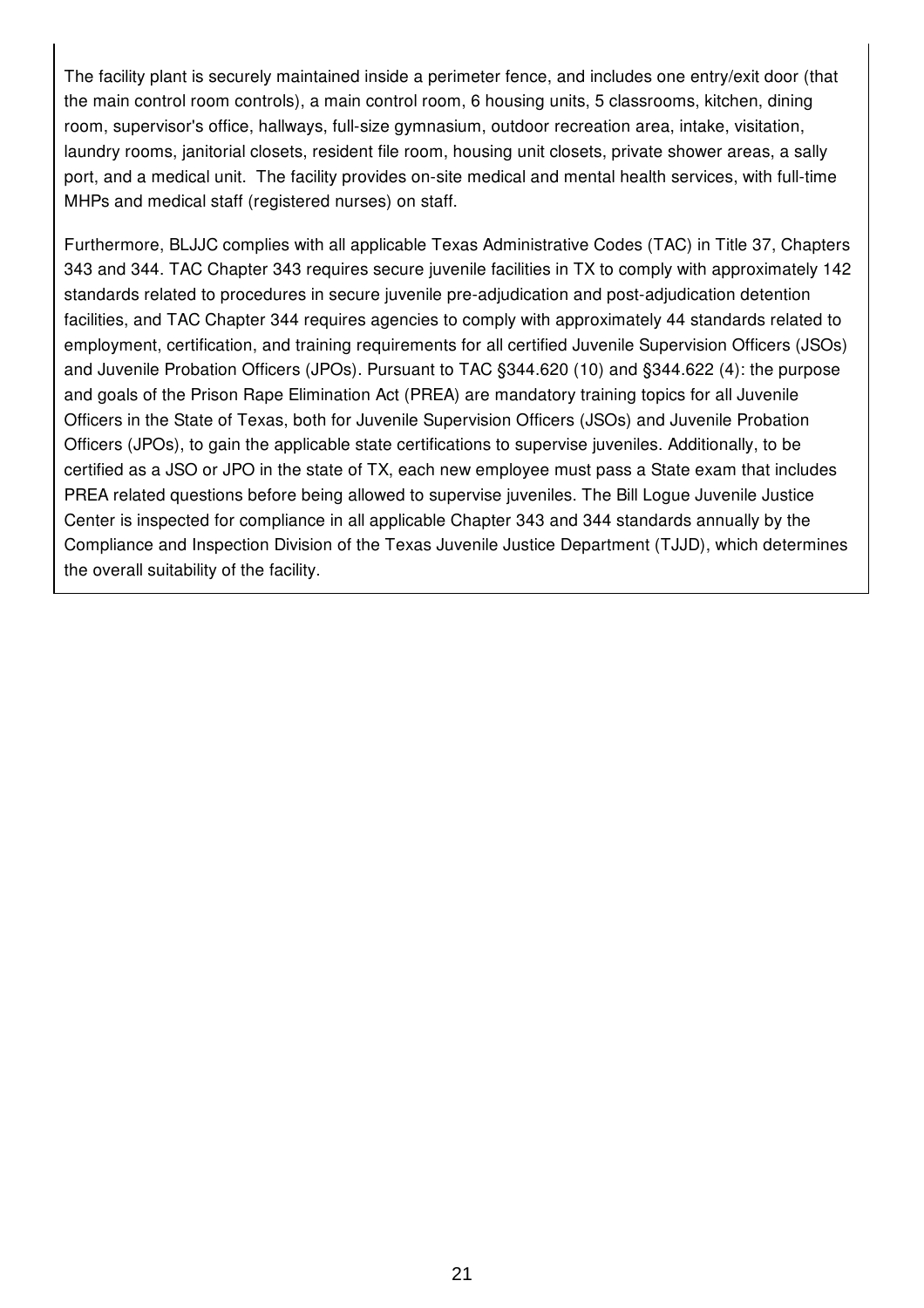## **AUDIT FINDINGS**

#### **Summary of Audit Findings:**

The OAS will automatically calculate the number of standards exceeded, number of standards met, and the number of standards not met based on the auditor's compliance determinations. If relevant, the auditor should provide the list of standards exceeded and/or the list of standards not met (e.g. Standards Exceeded: 115.xx, 115.xx..., Standards Not Met: 115.yy, 115.yy ). Auditor Note: In general, no standards should be found to be "Not Applicable" or "NA." A compliance determination must be made for each standard. In rare instances where an auditor determines that a standard is not applicable, the auditor should select "Meets Standard" and include a comprehensive discussion as to why the standard is not applicable to the facility being audited.

| Number of standards exceeded:   3 |  |
|-----------------------------------|--|
| Number of standards met:   40     |  |
| Number of standards not met: 0    |  |
|                                   |  |

#### **Final Conclusion (41 applicable standards)**

#### **Number of Standards Exceeded: 3**

115.322, 115.333, and 115.381

#### **Number of Standards Met: 38**

115.311; 115.312; 115.313; 115.315; 115.316; 115.317; 115.318; 115.321; 115.331; 115.332; 115.334; 115.335; 115.341; 115.342; 115.351; 115.352; 115.353; 115.354; 115.361; 115.362; 115.363; 115.364; 115.365; 115.366; 115.367; 115.368 115.371; 115.372; 115.373; 115.376; 115.377; 115.378; 115.382; 115.383; 115.386; 115.387; 115.388; and 115.389

#### **Number of Standards Not Met: 0**

**Summary of Corrective Action and Final Conclusion:**

#### *115.341 (Initially not in compliance, but the facility provided sufficient corrective action on 4/30/2020):*

Upon review of the resident files, the auditor determined that the agency was not conducting periodic risk screenings as required by PREA standard 115.341 (a). Furthermore, the auditor interviewed the agency's full-time facility nurse, and the nurse described how she conducts periodic reassessments on residents; however, these periodic reassessments were not being conducted using an objective screening tool nor consistently conducted periodically with each applicable resident. The auditor advised the nurse that the periodic reassessments are required per PREA standard 115.341 (a), and the auditor provided the nurse and the PC an example of a compliant PREA periodic reassessment screening tool that the agency could modify and incorporate in practice to gain compliance with this provision. The PC and nurse appreciated this information and advised they will immediately use this reassessment form to create their own periodic risk screening tool and implement as soon as possible, with each resident being reassessed every 30 days going forth.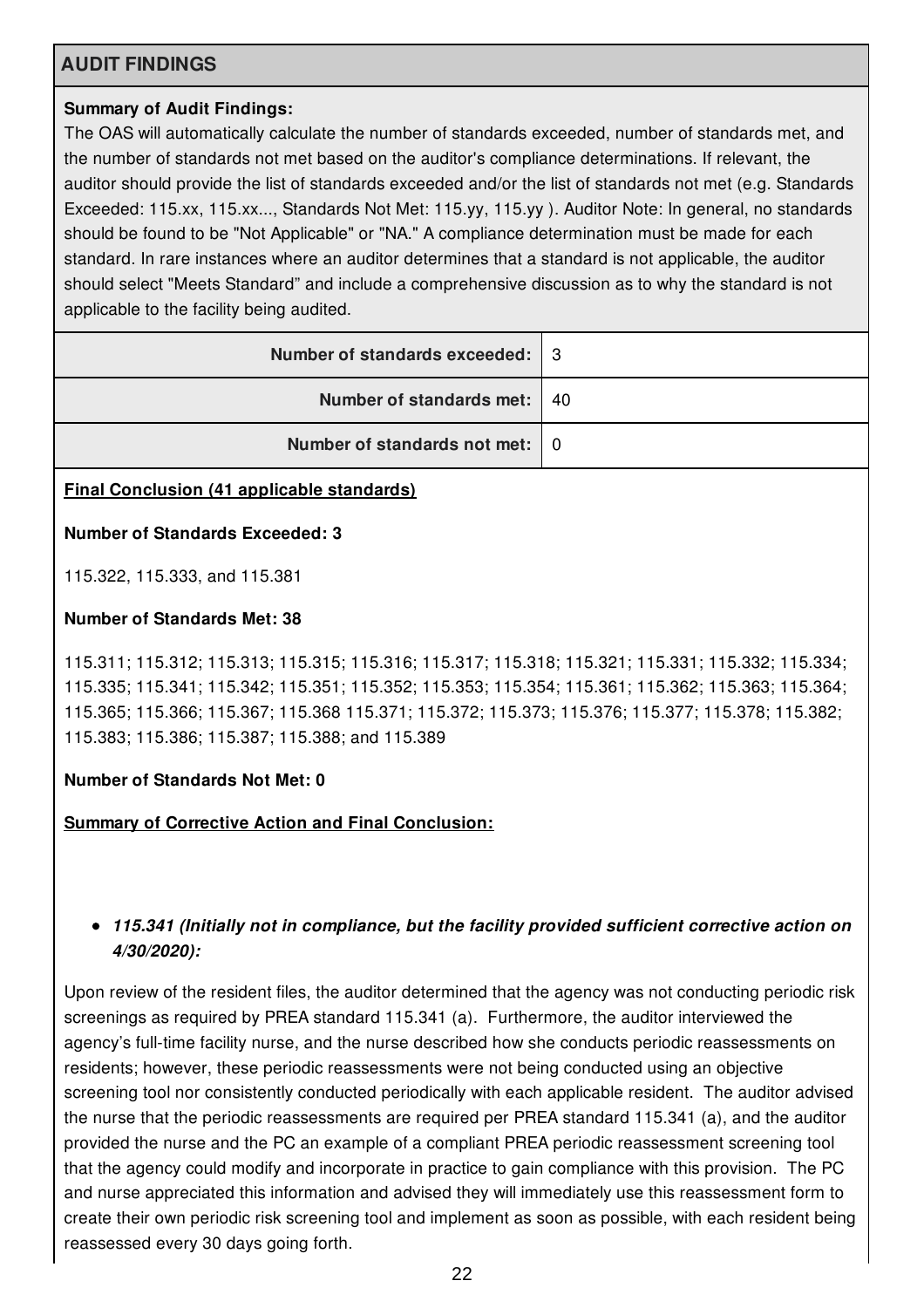The auditor ultimately determined that the agency is not in compliance with the periodic risk screening element of PREA provision {115.341 (a)}, and it should be noted that the agency provided the auditor the corrective action steps taken in order to gain compliance with this standard, as described below:

Soon after the onsite, the PC provided the auditor with their newly created Periodic Reassessment Risk Screening Tool ("BLJJC Behavioral Screening Reassessment"), with each resident in the facility being reassessed every 30 days going forth. This Periodic Reassessment Tool was reviewed by the auditor, and the auditor determined that the screening tool is in compliance with the requirements of this PREA standard. Furthermore, after the onsite, the PC provided the auditor a sample of 14 completed Behavioral Screening Reassessments for residents in the facility as of 4/01/2020. This sample demonstrated how the agency has implemented the new reassessment tool in practice, and the auditor is requesting that the agency provide him with another sample of all the screenings conducted in the month of April or May in order to verify the new practice is fully institutionalized in the facility and satisfy the corrective action requirements.

#### **Corrective action taken by the facility for 115.341:**

**The auditor was provided by the PC on 4/30/2020 the Periodic Reassessment Risk Screenings conducted for the month of April, in which the entire population of facility residents' (total of 8) were screened by the facility nurse. With the March and April risk screening reassessments that were provided, the auditor determined that the agency sufficiently demonstrated how the corrective action was implemented and fully institutionalized in practice. Furthermore, the PC advised that the facility nurse conducts the periodic reassessments on a monthly basis on all residents in the facility, with the 1st of the month being the set date for conducting the reassessments.**

## *115.388 (Initially not in compliance, but the facility provided sufficient corrective action on 4/30/2020):*

The auditor interviewed the agency's Assistant Director, who advised that if a weakness or issue is identified in the facility, agency leadership will take immediate action to correct the problem. The Assistant Director explained how incident-based sexual abuse data is used to evaluate and improve measures related to sexual abuse prevention, detection, response, practices, and training. Examples provided included using any data or information relevant to PREA and sexual safety to improve policy and procedures, add additional cameras to vulnerable areas, improve training, and take continued corrective action to prevent an incident from occurring again. The Assistant Director advised that agency leadership routinely conducts a review of all the sexual abuse and sexual harassment aggregate data, daily operational procedures, and other dynamics related to the requirements of this PREA standard; but a formalized report is not consistently completed on an annual basis.

The auditor also interviewed the agency's PC, and she explained that the agency prepared an annual report of its findings from a data review and applicable corrective action, pursuant to the requirements of PREA standards 115.388 and 115.389, in December of 2019- for calendar year 2018. However, formalized reports were not completed for any years prior to 2018, and at the time of the interview with the PC, the annual review for calendar year 2019 had yet to be completed.

The agency only provided the auditor with one annual report of the sexual harassment and sexual abuse incident review (review conducted in December of 2019 for calendar year 2018). Additionally, the auditor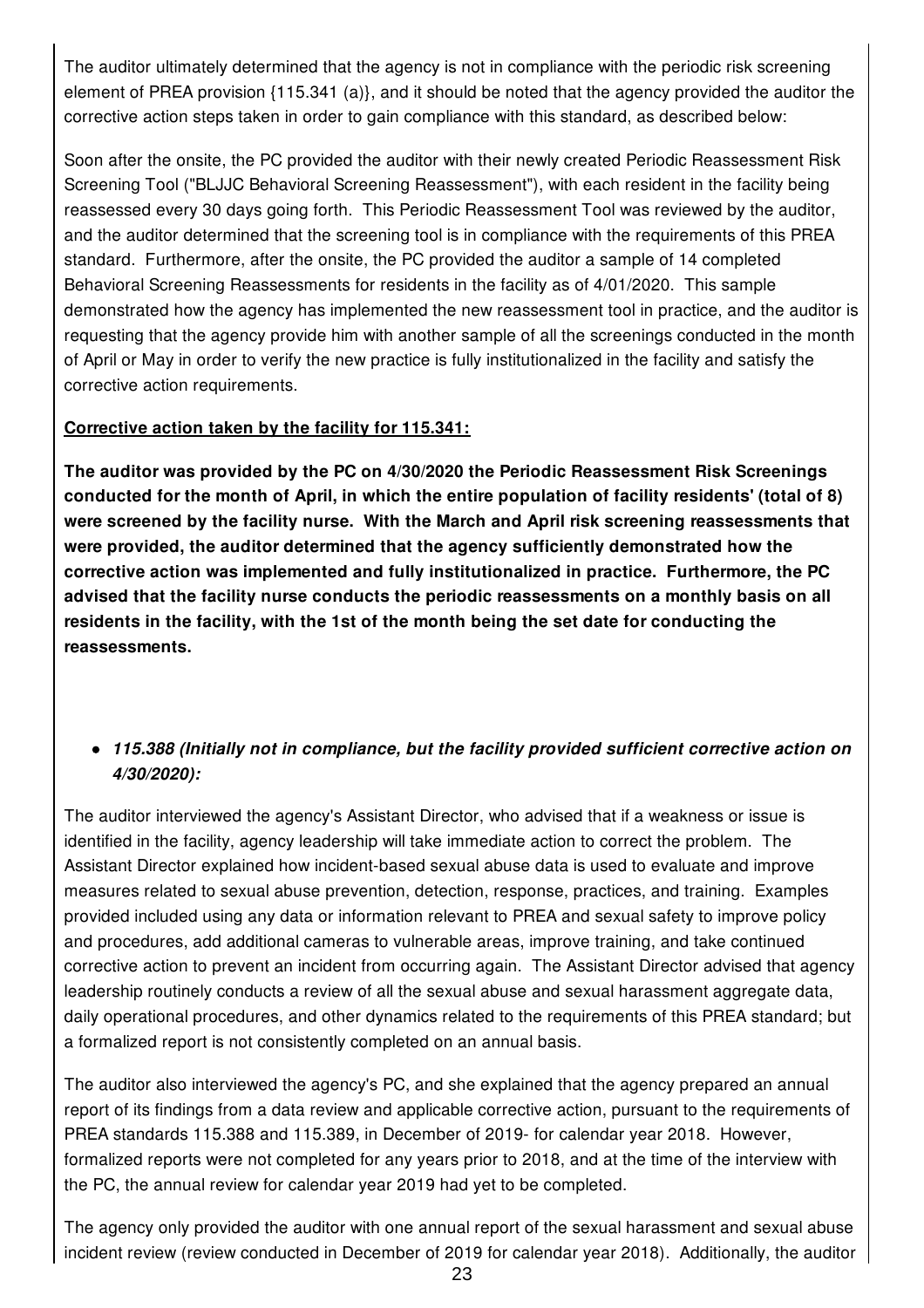determined the report done in 2019 does not include the following requirements of this PREA standard:

an assessment of how to improve the effectiveness of the agency's sexual abuse prevention, detection, response policies, and training;

identify possible problem areas;

address any applicable corrective action on an ongoing basis;

a comparison of the current year's data and applicable corrective actions with those from prior years; and

provide for an assessment of the agency's progress in addressing sexual abuse.

The auditor requested an annual report for calendar years 2017 and 2019, and it was determined that a formal report was not completed for 2017 and a 2019 review has not been conducted as of the time of this report (is scheduled for December of 2020). Due to the issues addressed above, the auditor determined that the agency is not in compliance with all the elements of this PREA standard. Furthermore, it is highly recommended by the auditor that the agency conducts the required annual

sexual abuse and sexual harassment reviews at the beginning of each year for the previous year, instead of waiting until the end of the year.

In order to gain compliance with this PREA standard, the agency must conduct an annual review pursuant to all the requirements of this PREA standard for calendar year 2019, provide this report to the auditor for his review, post the report on the agency's website, and continue this practice going forth.

#### **Corrective action taken by the facility for 115.388:**

**On 4/30/2020, the PC for the agency provided the auditor with the 2019 Annual Review of Sexual Abuse and Sexual Harassment Incidents for the Bill Logue Juvenile Justice Center, Contract Residential Treatment Programs, and agency contractor vendors. This review was conducted on 4/29/2020, and, as indicated on the document provided, the following administrators were present for the review: Assistant Director, Facility Administrator, Assistant Facility Administrator, and the PREA Coordinator. The auditor confirmed that the 2019 Annual Review was reviewed and approved by the Director for the agency and posted on the agency's website (at the following address: http://www.co.mclennan.tx.us/DocumentCenter/View/10256/PREA-Review-CY2**

**019-PDF). Furthermore, the auditor ultimately determined that the agency is now in full compliance with the requirements of this PREA standard and has institutionalized a plan for ensuring all the requirements for this PREA standard are fulfilled going forth.**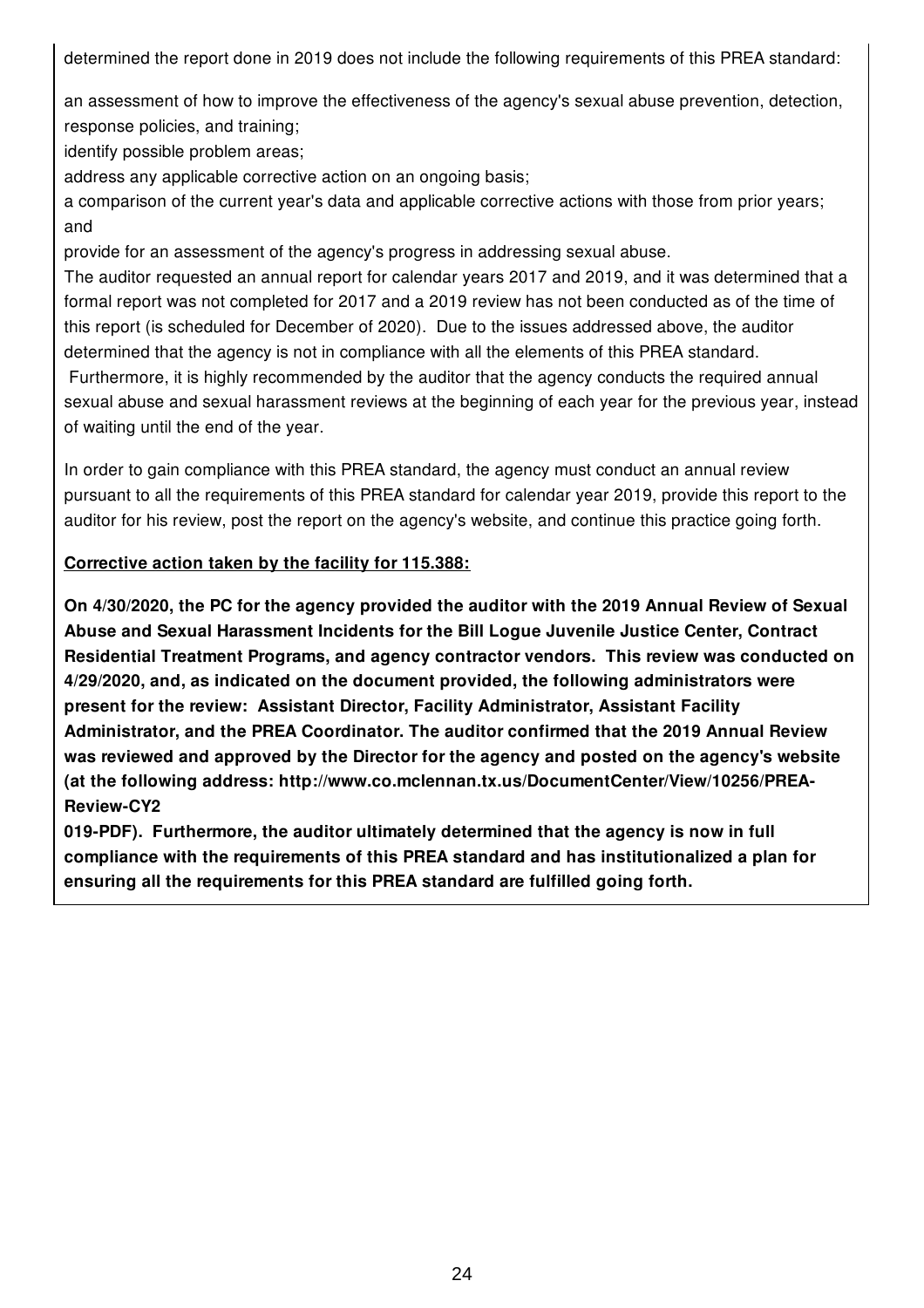#### **Standards**

#### **Auditor Overall Determination Definitions**

- Exceeds Standard (Substantially exceeds requirement of standard)
- Meets Standard (substantial compliance; complies in all material ways with the stand for the relevant review period)
- Does Not Meet Standard (requires corrective actions)

#### **Auditor Discussion Instructions**

Auditor discussion, including the evidence relied upon in making the compliance or non-compliance determination, the auditor's analysis and reasoning, and the auditor's conclusions. This discussion must also include corrective action recommendations where the facility does not meet standard. These recommendations must be included in the Final Report, accompanied by information on specific corrective actions taken by the facility.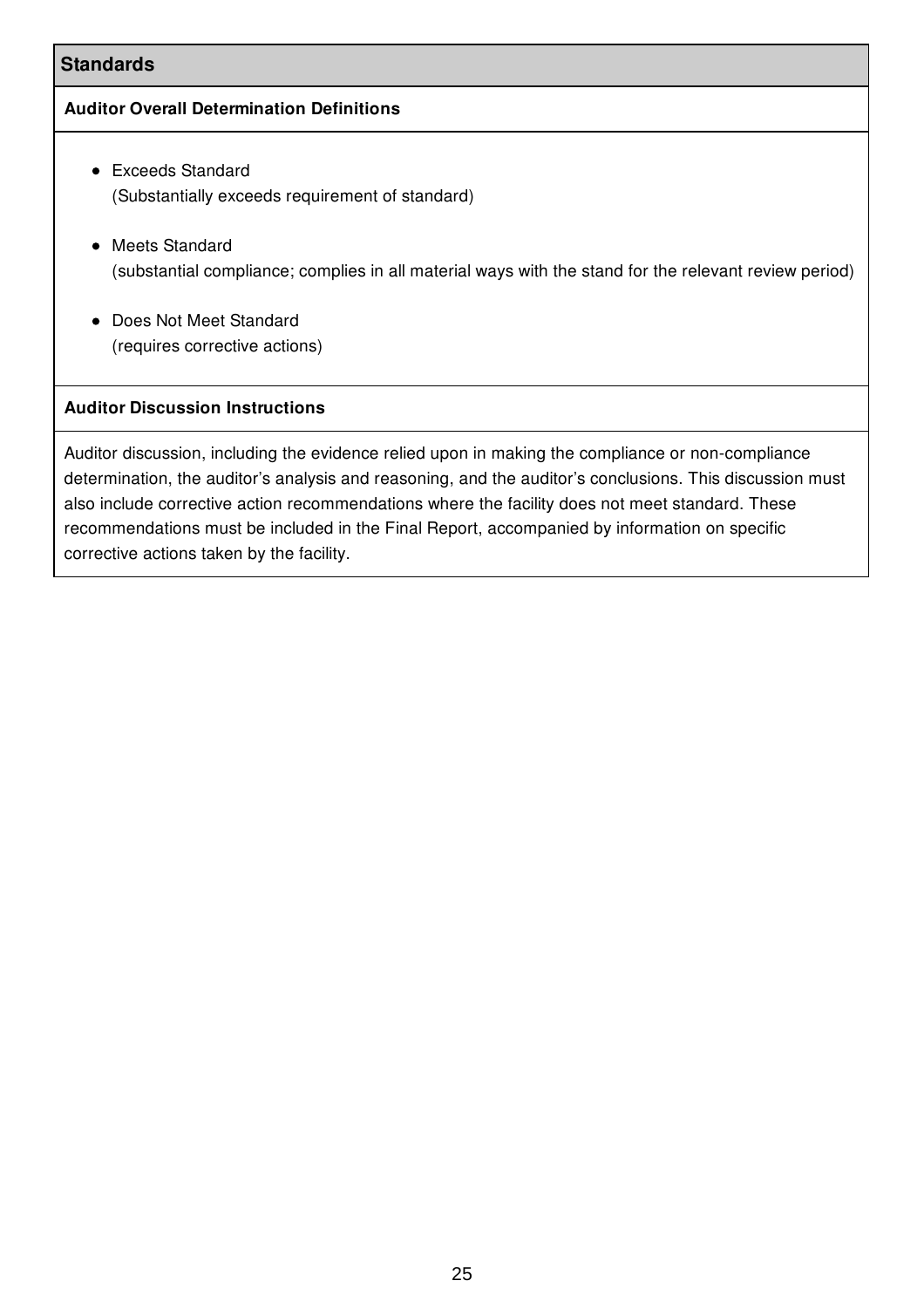| 115.311 | Zero tolerance of sexual abuse and sexual harassment; PREA coordinator                                                                                                                                                                                                                                                                                                                                                                                                                                                                                                                                                                                                                                                                  |
|---------|-----------------------------------------------------------------------------------------------------------------------------------------------------------------------------------------------------------------------------------------------------------------------------------------------------------------------------------------------------------------------------------------------------------------------------------------------------------------------------------------------------------------------------------------------------------------------------------------------------------------------------------------------------------------------------------------------------------------------------------------|
|         | <b>Auditor Overall Determination: Meets Standard</b>                                                                                                                                                                                                                                                                                                                                                                                                                                                                                                                                                                                                                                                                                    |
|         | <b>Auditor Discussion</b>                                                                                                                                                                                                                                                                                                                                                                                                                                                                                                                                                                                                                                                                                                               |
|         | 115.312                                                                                                                                                                                                                                                                                                                                                                                                                                                                                                                                                                                                                                                                                                                                 |
|         | The following is a list of evidence used to determine compliance:                                                                                                                                                                                                                                                                                                                                                                                                                                                                                                                                                                                                                                                                       |
|         | - Pre-Audit Questionnaire (PAQ)<br>- Bill Logue Juvenile Justice Center (BLJJC) Zero Tolerance Policy (Originally Created on<br>August 1, 2013 / Latest Revision: 1/28/2020)<br>- PC Monthly Reports related to interviews with residents and facility inspections (12 reports<br>provided- for each month in 2019)<br>- Agency's Organizational Chart                                                                                                                                                                                                                                                                                                                                                                                  |
|         | Interviews:                                                                                                                                                                                                                                                                                                                                                                                                                                                                                                                                                                                                                                                                                                                             |
|         | - PREA Coordinator (PC)                                                                                                                                                                                                                                                                                                                                                                                                                                                                                                                                                                                                                                                                                                                 |
|         | <b>Site Review Observations:</b>                                                                                                                                                                                                                                                                                                                                                                                                                                                                                                                                                                                                                                                                                                        |
|         | During the onsite, the auditor observed how the PC had access to all areas of the facility; was<br>familiar with each resident, staff member, contractor, and volunteer we interacted with; and<br>how she was keenly aware of how to move throughout the facility. The auditor determined<br>after the facility inspection that the PC was more than adequately familiar with the day-to-day<br>operations and layout of the facility, was acquainted with everyone involved in the facility, and<br>had sufficient time and authority to ensure compliance with PREA standards. Additionally, the<br>PC's office was near the entry to the secure facility, and she had the means and authority to<br>enter the facility at any time. |
|         | <b>Explanation of determination:</b>                                                                                                                                                                                                                                                                                                                                                                                                                                                                                                                                                                                                                                                                                                    |
|         | 115.311(a):<br>The agency provided the auditor with their Zero Tolerance of Sexual Abuse and Sexual<br>Harassment Policy that outlines how the Bill Logue Juvenile Justice Center (BLJJC)<br>implements the agency's approach to preventing, detecting, and responding to sexual abuse<br>and sexual harassment. This Policy also includes the following PREA Standard requirements:                                                                                                                                                                                                                                                                                                                                                    |
|         | - zero tolerance statement toward all forms of sexual abuse and sexual harassment in facilities<br>the agency operates directly or under contract;<br>- operational definitions;                                                                                                                                                                                                                                                                                                                                                                                                                                                                                                                                                        |
|         | - definitions of prohibited behaviors regarding sexual assault (sexual abuse) and sexual<br>harassment;                                                                                                                                                                                                                                                                                                                                                                                                                                                                                                                                                                                                                                 |
|         | - sanctions for those found to have participated in prohibited behaviors; and<br>- a description of agency strategies and responses to reduce and prevent sexual abuse and<br>sexual harassment of residents.                                                                                                                                                                                                                                                                                                                                                                                                                                                                                                                           |
|         | 115.311 $(b)$ :<br>The agency's Zero Tolerance Policy on page 2 indicates that the individual taking the primary                                                                                                                                                                                                                                                                                                                                                                                                                                                                                                                                                                                                                        |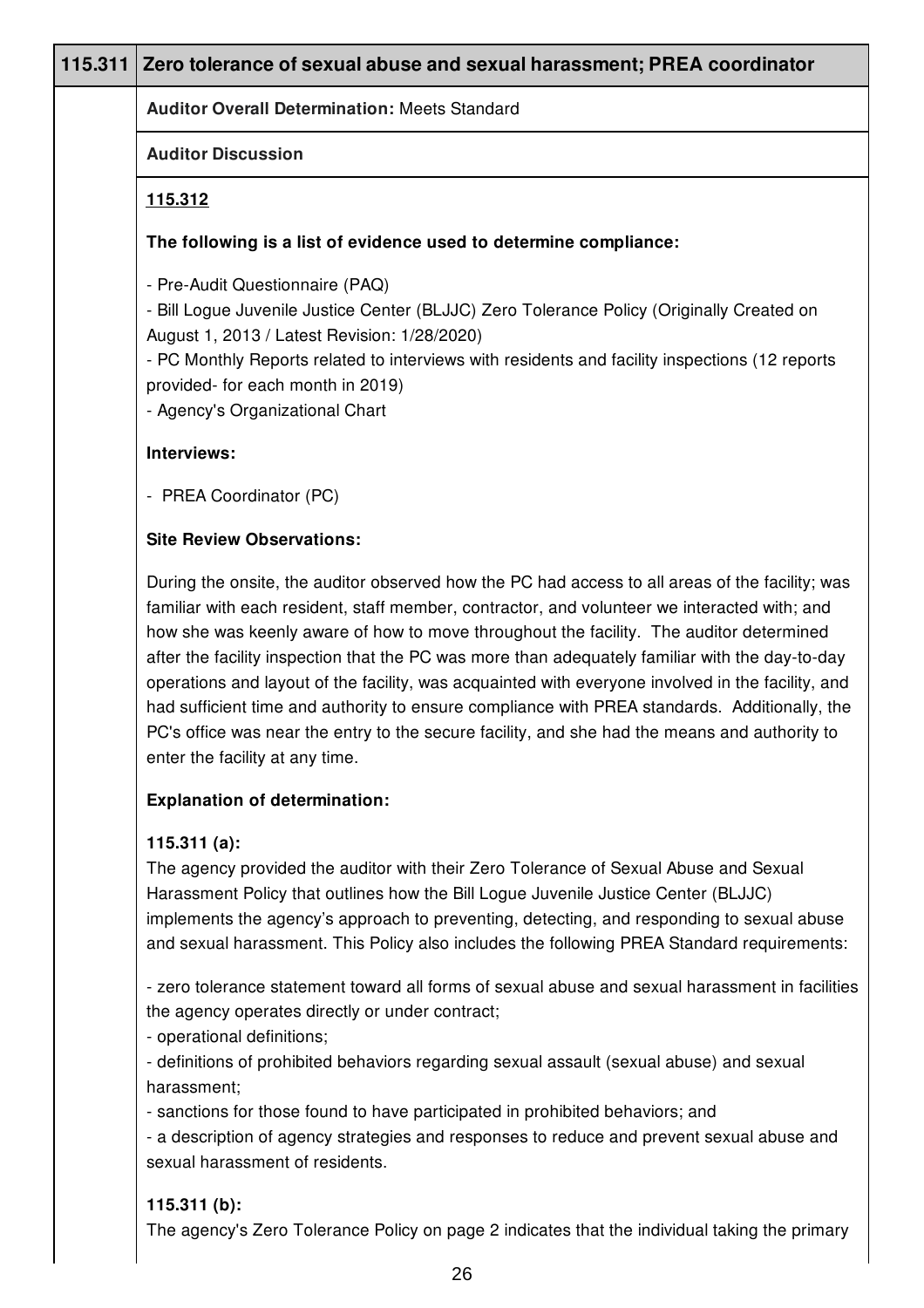lead and responsibility for implementing and sustaining the BLJJC zero tolerance approach is the BLJJC PREA Coordinator (PC). The PC, who also serves as the agency's FACILITY ADMINISTRATOR, is an upper-level administrator (as outlined in the agency's organizational chart) who has been provided with the sufficient time and authority to develop, implement, and oversee BLJJC's agency-wide efforts to fully comply with the PREA standards.

The auditor interviewed the agency's PC, and she sufficiently explained to the auditor how she feels she has enough time and authority to manage all her PREA related responsibilities for the agency. The PC confirmed that the agency does not have a PREA Compliance Manager (PCM) due to only operating one facility, and the auditor determined that the agency is, in fact, not required to have PCM. The PC described how issues with complying with PREA standards are addressed, as well as other standards such as applicable Texas Administrative Codes (TAC). She explained the process she takes on a routine basis to ensure the agency is in continual compliance with all applicable PREA juvenile standards, such as:

• The PC conducts monthly interviews with each resident from each Pod in facility and performs periodic facility inspections, with a monthly report being provided to the Chief of the agency. The interviews & facility inspections are conducted periodically each month (no specific time or date), and this method of internal auditing provides the auditor with direct insight into the level of sexual safety in the facility. The PC provided the auditor with 12 reports that were emailed to the Chief of the agency (one for every month in 2019), and each report included the interview questions asked, the names of each resident in the facility who were interviewed, notes from the interviews, and a summary of her observations made during the facility inspections. The monthly interview reports demonstrate how the PC ensures her PREA related responsibilities are fulfilled and if the residents understand the PREA education provided. It is important to note that the interviews include questions related to the resident's own perception of safety, the child's own history of being harmed, and if the grievance, telephone, mail, medical, and PREA rights were explained clearly during the child's initial intake process (and if the residents know where the grievance boxes are located).

• How facility supervisors are required to report to the PC if any issues of non-compliance or areas in need of improvement or corrective action are identified. The issues identified are then staffed with leadership in order to develop a solution, and then the PC ensures all the necessary actions are taken to rectify the issue.

• How she would follow-up with the above step to ensure the problem or issue identified is corrected in practice.

Additionally, the auditor observed throughout the onsite visit how the PC had access to all areas of the facility; was familiar with each resident, staff member, contractor, and volunteer we interacted with; and how she was keenly aware of how to move throughout the facility. The auditor determined after the facility inspection that the PC was more than adequately familiar with the day-to-day operations and layout of the facility, was acquainted with everyone involved in the facility, and had sufficient time and authority to ensure compliance with PREA standards. Additionally, the PC's office was near the entry to the secure facility, and she had the means and authority to enter the facility at any time.

## **115.311 (c):**

The facility has NOT designated a PREA Compliance Manager, and, as verified by the auditor, the agency is not required to do so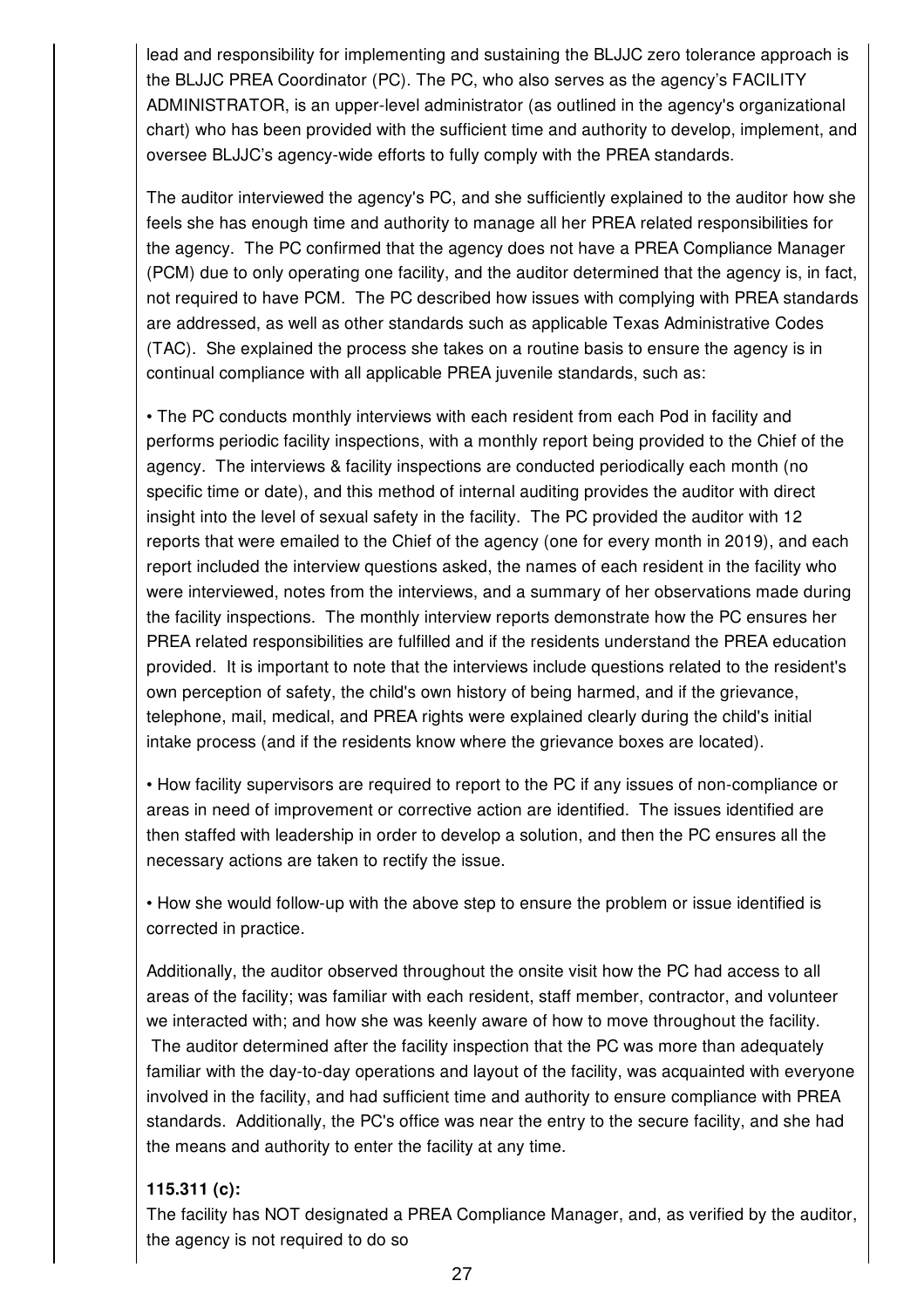| <b>Conclusion:</b>                                                                      |  |
|-----------------------------------------------------------------------------------------|--|
| Based upon the review and analysis of all the available evidence, the auditor has       |  |
| determined that the agency meets all elements of this standard. No corrective action is |  |
| required.                                                                               |  |
|                                                                                         |  |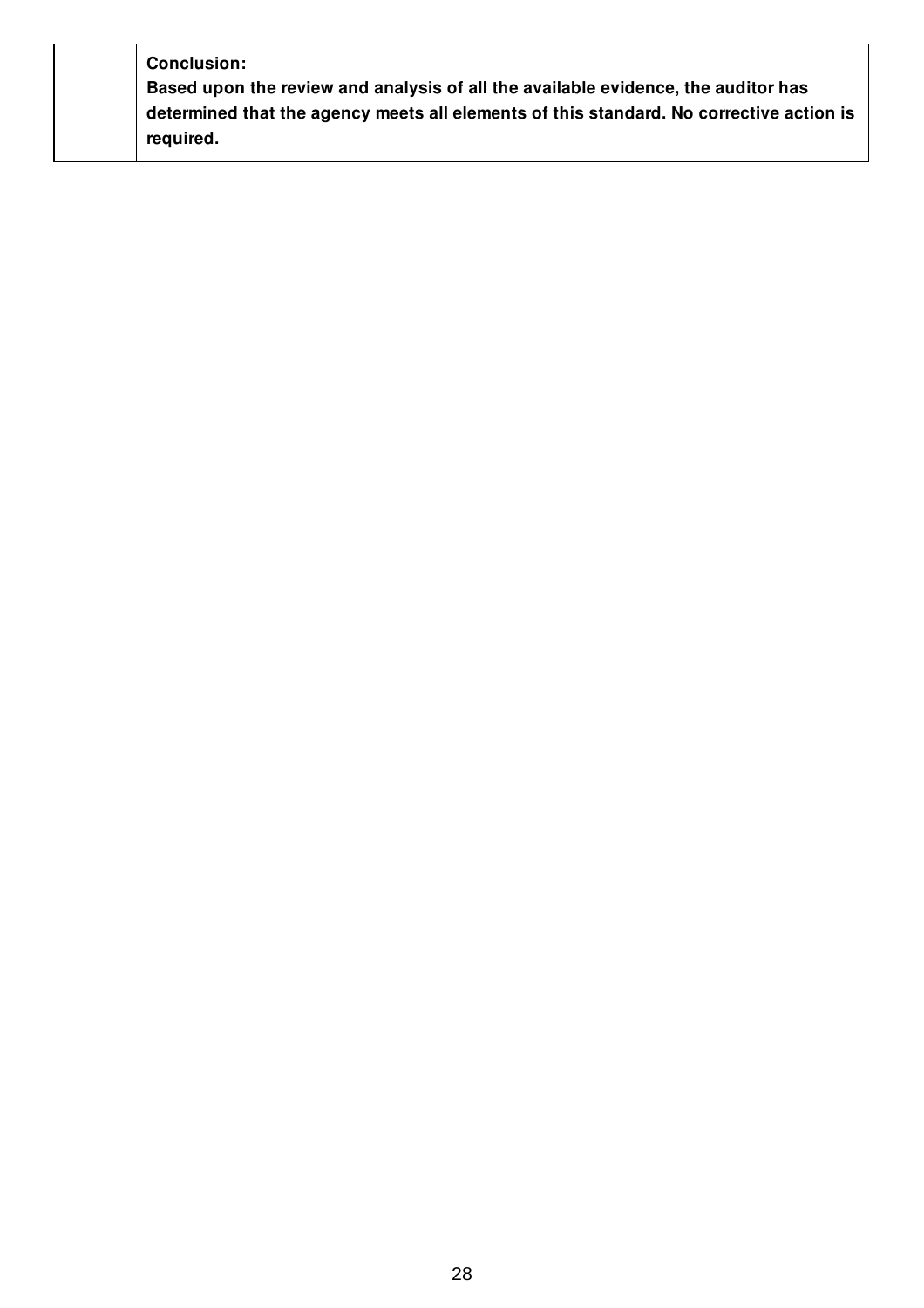## **115.312 Contracting with other entities for the confinement of residents**

**Auditor Overall Determination:** Meets Standard

### **Auditor Discussion**

## **115.312**

## **The following is a list of evidence used to determine compliance:**

- Pre-Audit Questionnaire (PAQ)

- Agency Policy: New Contracts for Confinement Services (Originally Created: 8/01/2013 / Latest Revision: 2/04/2020)

- Six (6) contracts entered into or renewed since the agency's last PREA Audit

## **Interviews:**

- The Agency's Contract Administrator

## **Explanation of determination:**

## **115.312 (a):**

The agency's Policy on New Contracts for Confinement Services outlines the requirements of this PREA provision and provides for the following: "In accordance with federal regulations any facility providing confinement services for BLJJC youth shall stipulate within the signed contract the facility's obligation to adopt and to fully comply with the Prison Rape Elimination Act (PREA) standards and to undergo contract monitoring." The agency's reported in the Pre-Audit Questionnaire (PAQ) that they have 6 contracts for the confinement of residents that the agency entered into or renewed with private entities or other government agencies since the last PREA audit. All 6 contracts required the associated contractor to adopt and comply with PREA standards, as verified by the auditor.

## **115.332 (b):**

The agency provided the auditor with each of the six (6) contracts used for confinement services, and the auditor confirmed that the contracts require the agency to monitor the contractor's compliance with PREA standards. Additionally, it is important to note that the agency's New Contracts for Confinement Services Policy provides for the following, as it pertains to the requirements of this provision:

Goals of BLJJC's Contracting for Confinement Facilities:

1. To provide an orderly process for contracting with confinement facilities;

2. To prevent sexual abuse and sexual harassment of BLJJC youth housed in confinement facilities; and

3. To provide for initial contract monitoring to ensure that each confinement facility is in full compliance with PREA standards prior to any BLJJC youth being housed at the facility.

Furthermore, this Policy also includes a section on "Contracting Procedures" that includes requirements the contracting facility must adhere to, as well as a section on "Suggested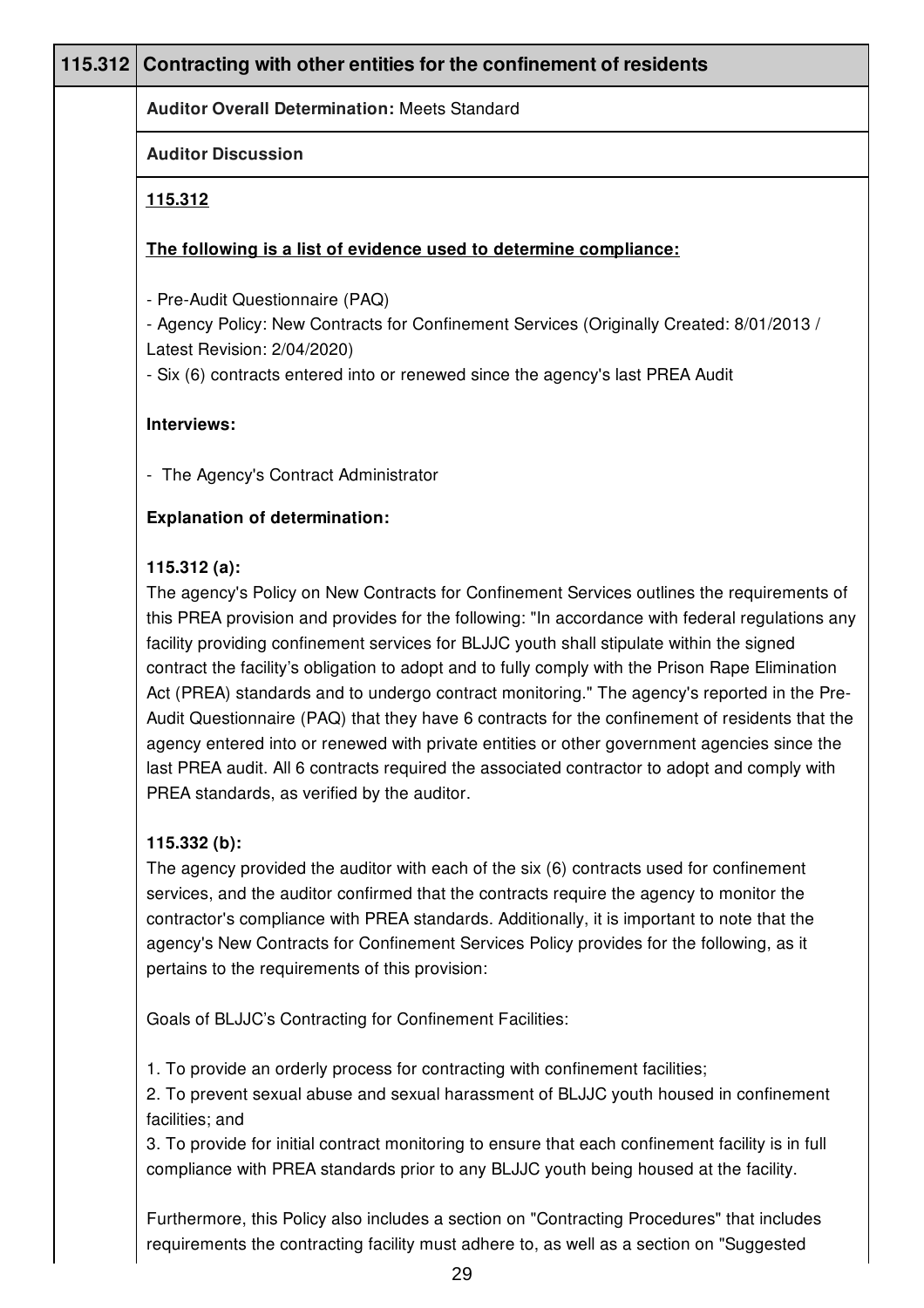Practices" that are not required but strongly recommended by BLJJC. The Contracting Procedures documented in this Policy are as follows:

The CJPO will receive the following written assurances from the facility head:

i. That the facility fully adopts and is in full compliance with all PREA standards related to juvenile facilities;

ii. That the facility head understands and acknowledges that the confinement facility will undergo contract monitoring; and

iii. That if his/her confinement facility is awarded a contract the facility head acknowledges that the confinement facility's aggregated sexual abuse data will be made public via the BLJJC website.

In addition to the written assurances the facility head shall provide the BLJJC CJPO with the following information:

i. Number of alleged sexual abuse incidents in the past 12-month period prior to the proposed contract effective date; and

ii. Number of substantiated sexual abuse incidents in the past 12-month period prior to the proposed contract effective date.

Review - Prior to utilizing any confinement facility the CJPO shall do the following:

a. Assure that the data collected from all confinement facilities are securely retained;

b. Review the written assurances and the information provided;

c. Following this review, the CJPO shall document his/her rationale for approving or rejecting the contract for the confinement facility;

d. Submit his/her written recommendation to the BLJJC Juvenile Board for review and action; and

e. Maintain sexual abuse data collected from any and all confinement facilities for at least 10 years after the date of its initial collection unless Federal, State, or local law requires otherwise.

Action – For confinement facilities awarded contracts with the BLJJC, the CJPO will assure the following:

a. That the facility head from each approved confinement facility acknowledges, via a signed contract, that the facility shall fully adopt and fully comply with all PREA standards related to juvenile facilities throughout the duration of the contract;

b. That the facility head from each approved confinement facility acknowledges, via a signed contract, that the contracted confinement facility will undergo annual contract monitoring by the BLJJC PREA Coordinator; and

c. That the facility head from each approved confinement facility acknowledges, via a signed contract, that the contracted confinement facility's aggregated sexual abuse data, after removing any and all personal identifiers, will be made readily available to the public and that this information will be updated annually through the BLJJC website.

The auditor interviewed the agency's Contract Administrator, and she explained that all contracts for confinement services are monitored at least twice per year by the agency's Placement Coordinator and other Juvenile Probation Officers (as required by TJJD). She also advised the auditor that PREA compliance results and applicable PREA Final Reports have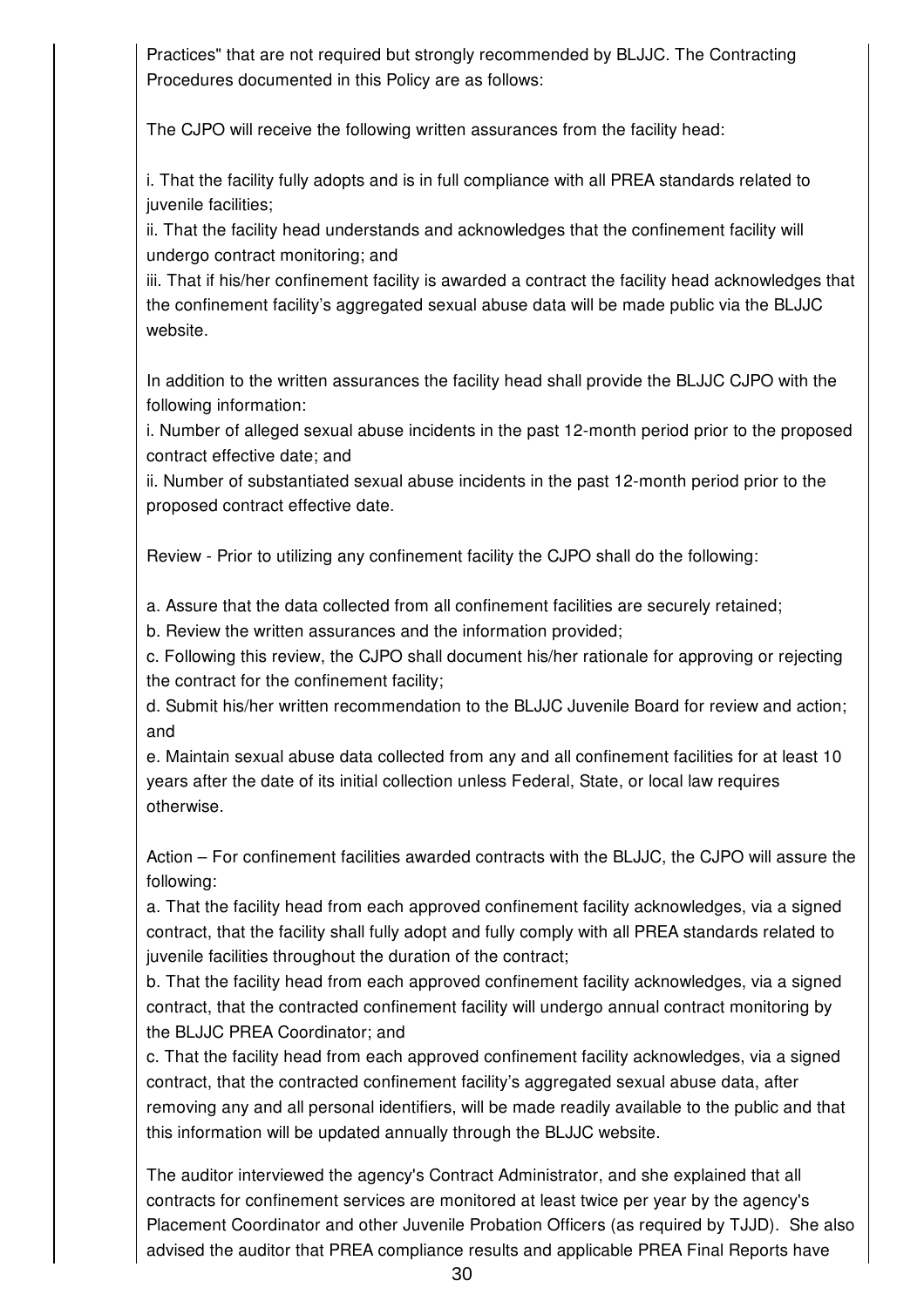been provided and reviewed for the contracts entered into agreement within the past 12 months.

**Conclusion:**

**Based upon the review and analysis of all the available evidence, the auditor has determined that the agency is fully compliant with all elements of this standard. No corrective action is required.**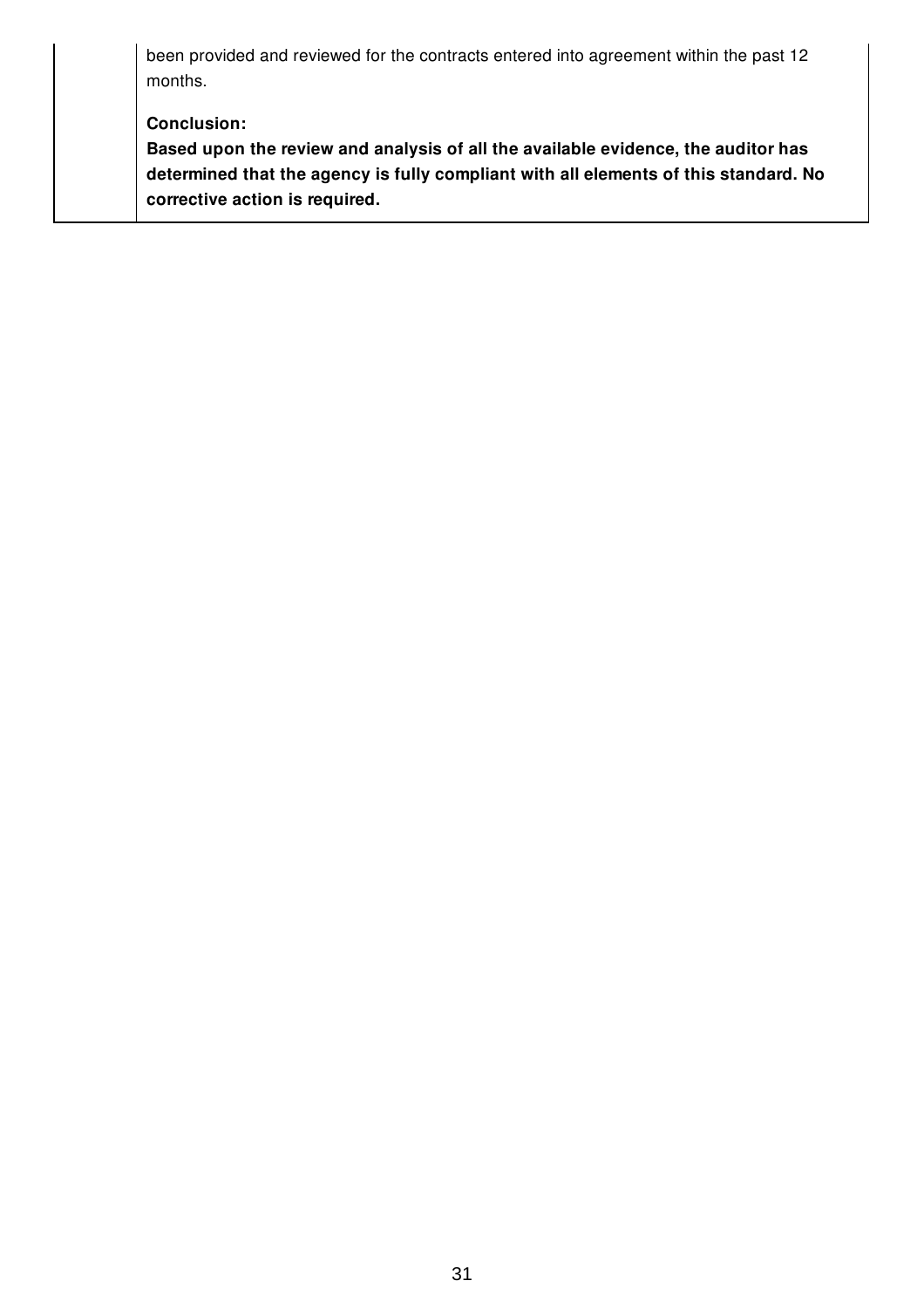| 115.313 | <b>Supervision and monitoring</b>                                                                                                                                                                                                                                                                                                                                                                                                  |
|---------|------------------------------------------------------------------------------------------------------------------------------------------------------------------------------------------------------------------------------------------------------------------------------------------------------------------------------------------------------------------------------------------------------------------------------------|
|         | <b>Auditor Overall Determination: Meets Standard</b>                                                                                                                                                                                                                                                                                                                                                                               |
|         | <b>Auditor Discussion</b>                                                                                                                                                                                                                                                                                                                                                                                                          |
|         | 115.313                                                                                                                                                                                                                                                                                                                                                                                                                            |
|         | The following is a list of evidence used to determine compliance:                                                                                                                                                                                                                                                                                                                                                                  |
|         | - Pre-Audit Questionnaire (PAQ)                                                                                                                                                                                                                                                                                                                                                                                                    |
|         | - Agency Policy: Supervision and Monitoring (Originally Created: 8/07/2013 / Latest Revision:<br>2/05/2020)                                                                                                                                                                                                                                                                                                                        |
|         | - Facility Deviation Report                                                                                                                                                                                                                                                                                                                                                                                                        |
|         | - Staffing Plan Deviation Report                                                                                                                                                                                                                                                                                                                                                                                                   |
|         | - Completed Facility Unannounced Rounds forms (10)                                                                                                                                                                                                                                                                                                                                                                                 |
|         | - PREA Unannounced Rounds 2019 Schedule (*outlines which supervision is assigned to each<br>of the three shifts)                                                                                                                                                                                                                                                                                                                   |
|         | - Monthly Unannounced Rounds Report                                                                                                                                                                                                                                                                                                                                                                                                |
|         | - Agency Staffing Plan Reviews (documented reports) for calendar years 2018, 2019, and<br>2020                                                                                                                                                                                                                                                                                                                                     |
|         | - PC Monthly Reports related to interviews with residents and facility inspections (12 reports<br>provided- for each month in 2019)                                                                                                                                                                                                                                                                                                |
|         | - TAC Standard 343.436                                                                                                                                                                                                                                                                                                                                                                                                             |
|         | Interviews:                                                                                                                                                                                                                                                                                                                                                                                                                        |
|         | - Superintendent                                                                                                                                                                                                                                                                                                                                                                                                                   |
|         | - PREA Coordinator (PC)                                                                                                                                                                                                                                                                                                                                                                                                            |
|         | - Two (2) Facility Shift Managers who conduct PREA unannounced rounds                                                                                                                                                                                                                                                                                                                                                              |
|         |                                                                                                                                                                                                                                                                                                                                                                                                                                    |
|         | <b>Site Review Observations:</b>                                                                                                                                                                                                                                                                                                                                                                                                   |
|         | During the onsite audit, the PC allowed the auditor to review unannounced rounds on<br>the agency's video monitoring system that were previously conducted. The auditor<br>confirmed through this process that the agency does conduct random unannounced<br>rounds on each shift, and these rounds are being conducted by an intermediate or<br>higher-level facility staff (shift managers), as required by this PREA provision. |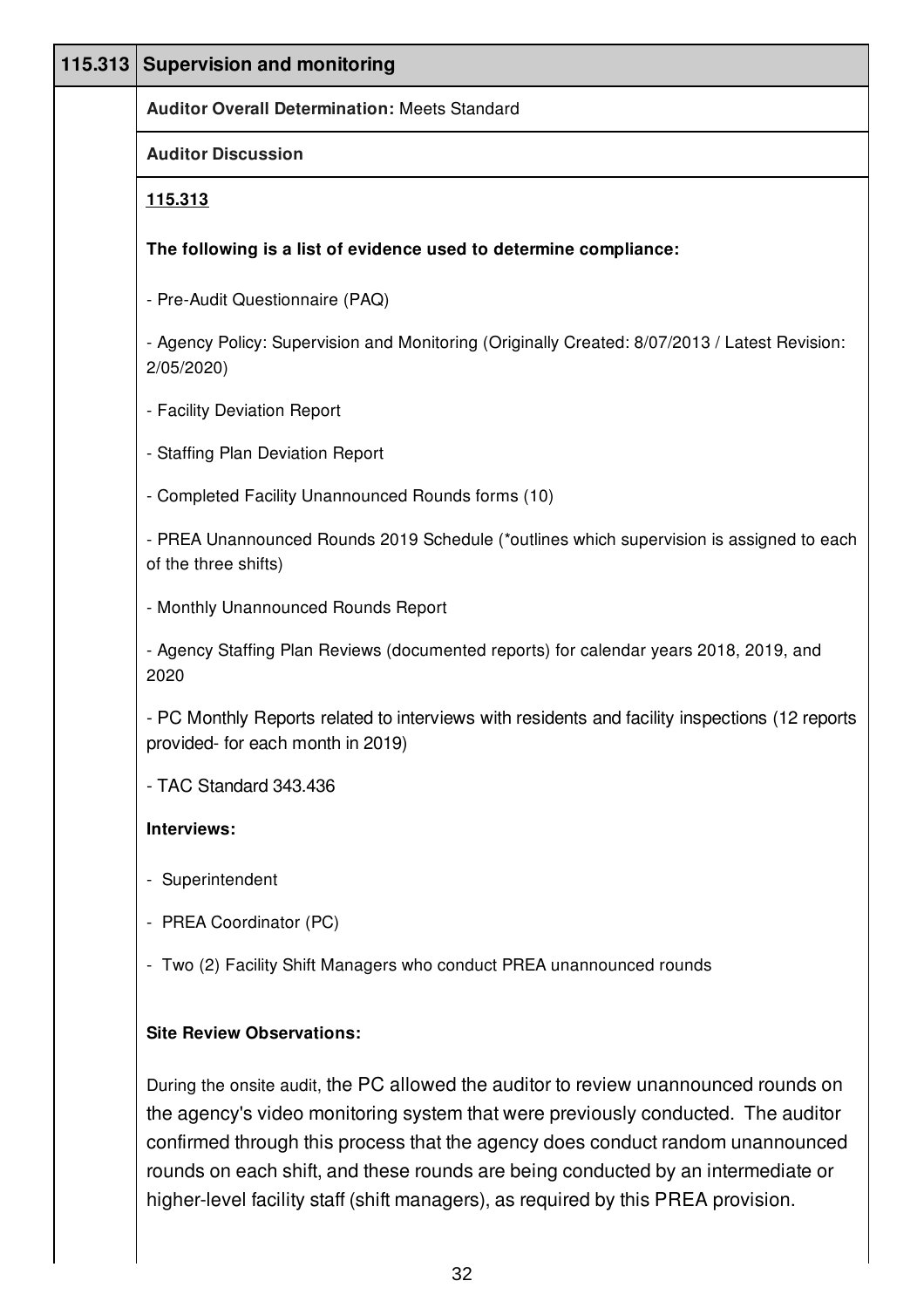## **Explanation of determination:**

# **115.313 (a):**

The agency's Supervision and Monitoring Policy on page 1 outlines the requirements of this provision and states, "each confinement facility operated by BLJJC will develop, implement, and document a staffing plan that provides for adequate levels of staffing, and where applicable, the facility will utilize video monitoring, to protect residents against sexual abuse." Additionally, the agency provided the auditor with a ten (10) page staffing plan document for their preadjudication program and an eight (8) page staffing plan document for their postadjudication program. The auditor was able to confirm that each staffing plan includes all the requirements of this PREA Standard. It is important to add that the agency's Supervision and Monitoring Policy and their Pre and Post Adjudication Staffing Plans all include the eleven (11) elements required by this PREA provision {115.313 (a) (1-11)}. Furthermore, in calculating adequate staffing levels and determining the need for video monitoring, the agency takes into consideration each of the eleven requirements in both their pre and post staffing plans, and these two plans also provide for a comprehensive explanation of how each of the eleven requirements are implemented to ensure sexual safety in the facility.

The agency indicated in the PAQ that their average daily population of residents since their last PREA audit was 12 residents, and the staffing plans have been predicated to manage this average number of residents.

The auditor interviewed the facility's Superintendent, and he explained how the facility has a staffing plan and regularly updates their plan by routinely meeting with agency leadership to ensure all the requirements of the staffing plan are met. He also advised that adequate staffing levels are continually maintained (1:8 and 1:16 staff to resident ratios) and video monitoring equipment is used in order to protect residents against sexual abuse and sexual harassment and prevent the likelihood of such an incident from occurring in the facility. It is important to note that during this interview, the auditor observed the video surveillance system up and running on the Superintendent's computer monitors. The Superintendent advised that the facility currently has 96 cameras in operation, and he was able to demonstrate how the system worked- with clicking on different views and locations. Additionally, the Superintendent showed the auditor the facility's staff schedule, and this schedule demonstrated how the agency was exceeding the PREA required ratios of 1:8 and 1:16 in all areas of the facility and in both the pre and post adjudication programs. The Superintendent was able to clearly articulate the agency's staffing plan, why the agency had a staffing plan, and how the staffing plan is continually adhered to. Additionally, the Superintendent advised that there are some blind spots in the facility, and these vulnerable areas are currently being addressed with agency leadership and more cameras will be installed. The Superintendent advised that he keeps a copy of the staffing plan on his computer, and that there is also a written version available. He further explained that the agency's staffing plan includes all the elements required by PREA Standard 115.313 (a-k), and he ensures facility compliance with the staffing plan through the following ways: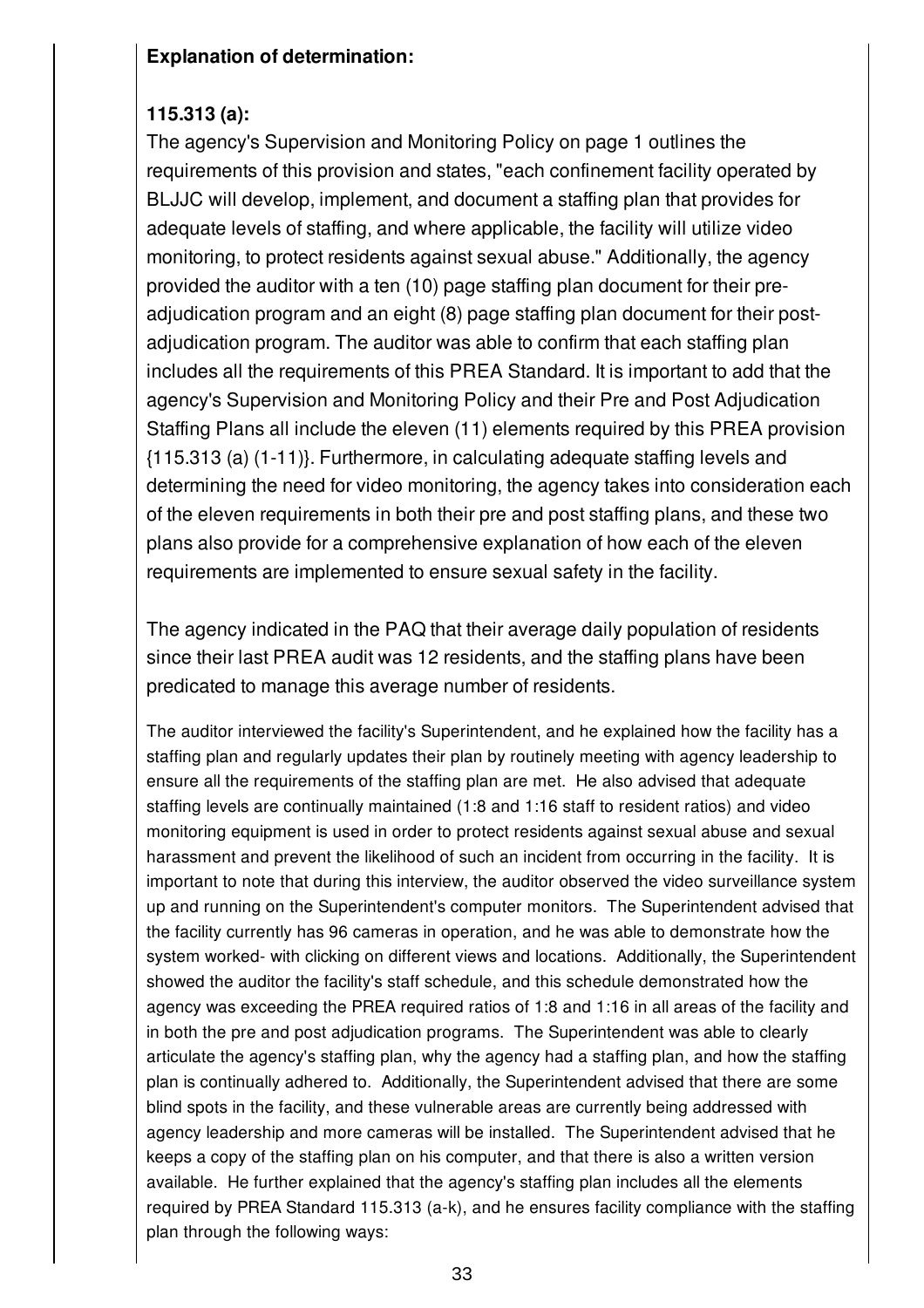- Review the staff schedule and detention rosters daily to ensure adequate staffing levels are maintained at all times;
- Observe staff locations on the floor to ensure residents are being directly supervised;
- Monitor video surveillance cameras to ensure residents are safe and staff are adhering to policy and procedures; and
- Meet with facility supervisors and agency leadership to discuss the staffing plan and any issues or problems identified in order to quickly develop a solution.

## **115.313 (b):**

The agency indicated in the PAQ that they have NOT had an incident that involved noncompliance with their staffing plan; therefore, no documentation justifying any such deviations was provided. However, it should be noted that the agency includes in their Supervision and Monitoring Policy the following procedures as it relates to a failure to adhere to their Staffing Plan:

Any event that prevents the facility from adhering to its approved Facility Staffing Plan will be documented by the facility Shift Supervisor on duty at the time of the non-adherence. The Shift Supervisor will complete, within 1-hour, the reason for the deviation via the BLJJC Deviation Report. The Deviation Report will include the reason for the non-adherence and the duration of the non-adherence. A complete copy of each Deviation Report will be submitted, within 1 hour, to the BLJJC PC. At least once per day (i.e., 24 hours) each BLJJC PC will collect and review all the Facility Deviation Reports pertaining their facility. The PC will review and investigate each Report with emphasis on confirming and certifying that any reported exigent circumstances qualified as an exigent circumstance. On a monthly basis the facility PC will create a Staff Plan Deviation Report. This report will note the date, time and duration of any and all deviations from the approved Facility Staffing Plan. Within this report will be a longitudinal tracking grid that identifies the top 10 most common reasons for deviating from the approved staffing plan (NOTE: The report will continue at least 12-months of data).

The Superintendent advised the auditor during his interview that since he has worked for the agency (over 20 years of service), the facility has never deviated from any elements of their staffing plan; however, if such a situation were to occur, the agency would document this on a Bill Logue Juvenile Justice Facility Deviation Report.

## **115.313 (c):**

The agency's Supervision and Monitoring Policy includes the PREA staff ratio requirements of 1:8 during waking hours and 1:16 during resident sleeping hours, as well as the following procedures as it relates to documenting any deviations to the staff ratio requirements:

"Each BLJJC Shift Supervisor will ensure that during his/her shift the juvenile facility maintains staff ratios of a minimum of 1:8 during resident waking hours and 1:16 during resident sleeping hours, except during limited and discrete exigent circumstances, which will be fully documented via the BLJJC Deviation Report. For the purposes of clarity, only those staff members classified as "security staff" will be included in these ratios."

The agency indicated in the PAQ that they have had ZERO staff ratio deviations in the past 12 months (including both waking and sleeping hours); therefore, no such documentation was provided justifying or explaining the reason for a deviation.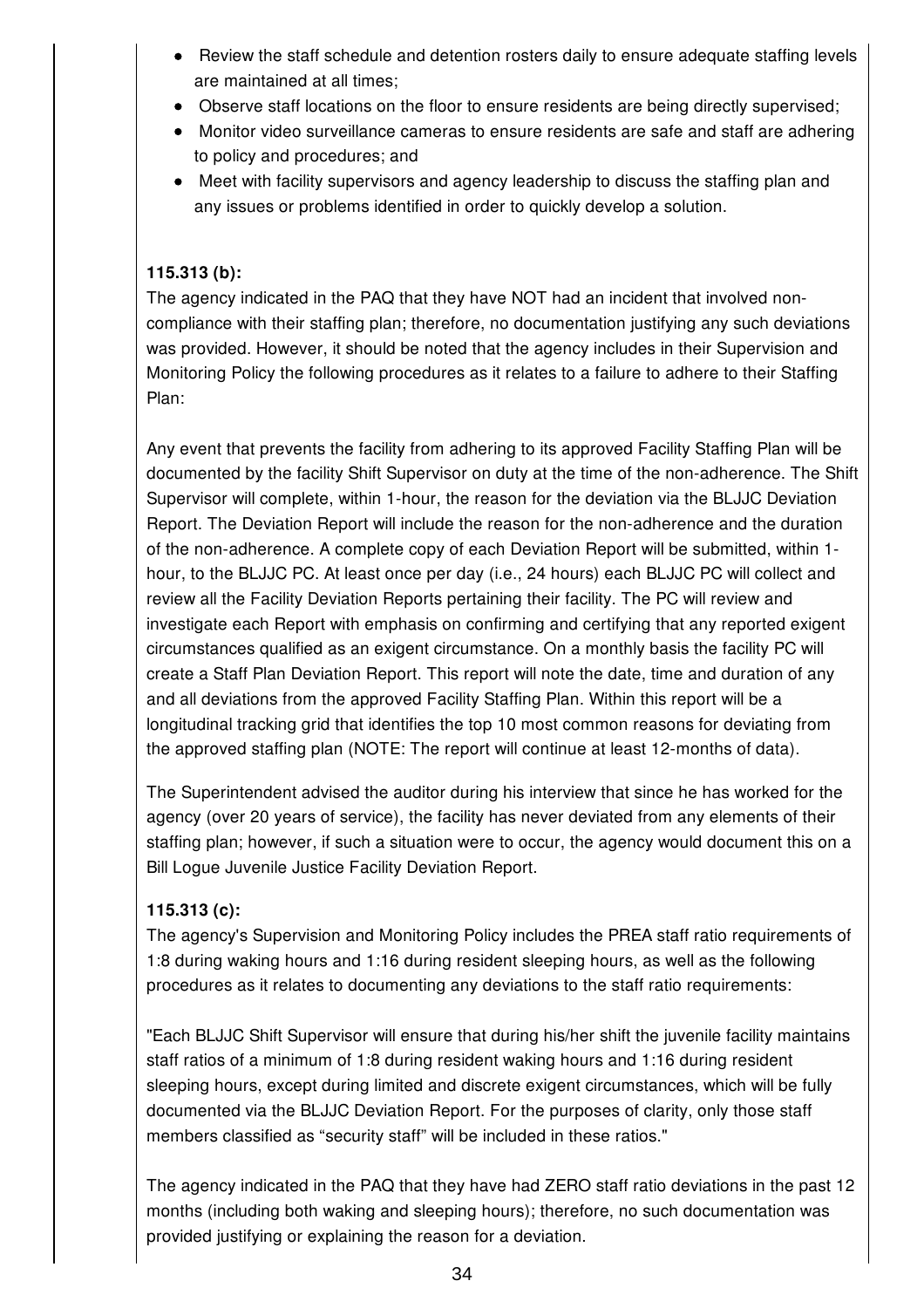Additionally, the auditor interviewed the agency's Superintendent who advised that the State agency with direct oversight over all juvenile facilities in Texas (TJJD) requires juvenile facilities in to maintain a staff to resident ratio of at least 1:12 during program hours (waking hours) and 1:24 during non-programming hours (sleeping hours). However, he advised that the BLJJC complies with the PREA requirements of 1:8 and 1:16, and this PREA ratio is included in the agency's Staffing Plan, in Policy and Procedures, and in practice.

It should be noted that Texas Administrative Code Chapter §343.436 (Supervision Ratio) requires that juvenile facilities in Texas operate a JSO-to-resident ratio of no less than:

- one juvenile supervision officer to every 12 residents during program hours; and

- one juvenile supervision officer to every 24 residents during non-program hours.

In order for the agency to comply with this PREA provision, the facility exceeds the minimum requires of JSO-to-resident ratio of TAC and adheres to the PREA required ratios of 1:8 and 1:16.

#### **115.313 (d):**

The agency's Supervision and Monitoring Policy on page 5 outlines the requirements of this PREA provision (d) (1-4), and the language included is directly from the PREA Standard itself. Additionally, the agency also provided the auditor with signed minutes from their 2018 and 2019 PREA meetings that sufficiently demonstrate how agency leadership, at least once every year, collaborates with the agency's PREA Coordinator (PC) to review their staffing plans (both pre and post), prevailing staffing patterns, deployment of monitoring technology, and the allocation of agency resources to commit to the staffing plans to ensure compliance. Each meeting included reviewing topics such as, but not limited to: identifying potential blind spots and suggesting possible solutions, reviewing showering procedures and potential privacy issues, deep cleaning, PREA signage, PREA training, staffing plan reviews, adding cameras and improving camera operating system for better resolution, budget, and PREA audit dates.

Additionally, the PC provided the auditor with their Staffing Plan reports for calendar years 2018-2020, and these reports included all the PREA requirements for this PREA provision. The reports were reviewed with the agency's Director, Superintendent, Assistant Director, Assistant Superintendent, and the PREA Coordinator; and included, but is not limited to, the following: whether adjustments were needed to the staffing plan, prevailing staffing patterns, the deployment of monitoring technology, and the allocation of agency and facility resources to commit to the staffing plan to ensure compliance with the staffing plan.

The auditor interviewed the agency's PC, and she explained how she is consulted regarding any assessments of, or adjustments to, the staffing plan for the facility; and that such assessments are conducted almost daily. The PC explained how everyday she works she goes into the facility to review the detention roster and staff roster to ensure proper ratios are maintained at all times and staff are in positions that provide for the optimal safety and security. The PC also explained how she randomly shows up at the facility to ensure what is mentioned above is occurring across each shift, 7-3, 3-11, and 11-7 shifts. The PC also advised that she walks through the facility daily (5 days a week) to inspect the facility's current state and to talk with residents and staff to ensure there are no issues to address related to PREA or TJJD standards or other agency specific policy or procedure concerns. The PC explained further how she conducts monthly status checks on residents, as noted in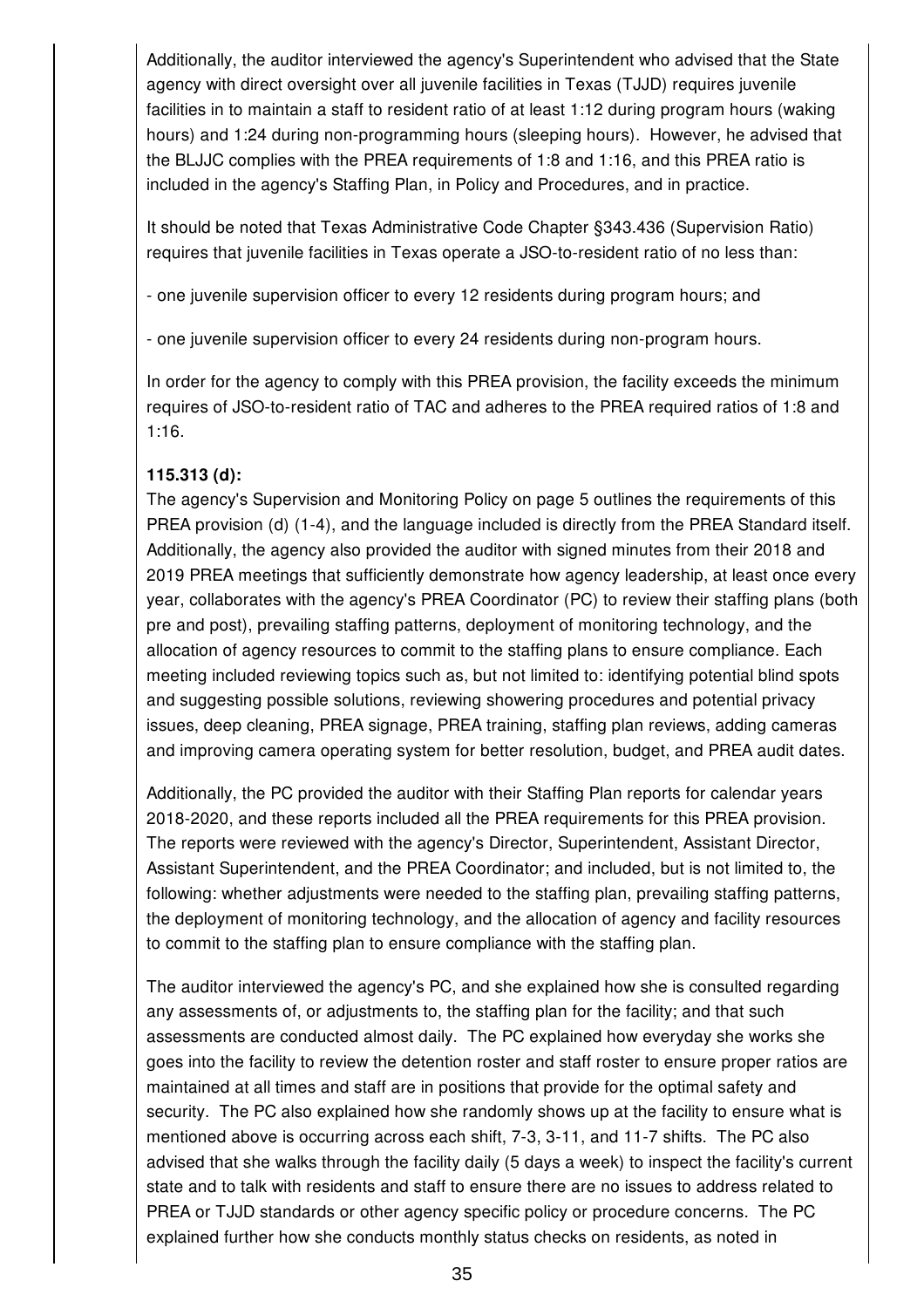subsection 115.311 (b) of this report, and these status checks were provided to the auditor as monthly reports that are provided the Chief of the agency. More information related to the monthly status checks is available in subsection 115.311 (b) of this report.

## **115.313 (e):**

The agency's Supervision and Monitoring Policy on pages 5-6 include the requirements of this PREA provision, and the agency also provided the auditor with their PREA Unannounced Rounds Schedule for 2019 and ten (10) completed Unannounced Rounds forms. The agency's procedures, as outlined in the applicable policy, include the requirement for intermediate-level or higher level supervisors to conduct unannounced round whenever necessary but at least once per week, and that these supervisors ensure that each round includes a walk through the entire facility, as practical. Furthermore, this policy also indicates that each supervisor must document, via the Facility Unannounced Rounds Form, the date, time, entry point of where the unannounced visit was initiated, areas visited, exit point, and a description of what they saw or encountered.

Through a thorough review of agency's Policy and the 10 Unannounced Round forms provided, the auditor determined that the agency has successfully implemented a policy and practice of having intermediate-level or higher supervisors conduct and document random PREA unannounced rounds, as required by this PREA provision. Out of the 10 unannounced forms provided, 4 were conducted for the 7-3 shift, 3 for the 3-11 shift, and 3 for the 11-7 shift. Additionally, each round started and ended at varied times, with each shift's unannounced rounds being randomly conducted, without any sort of pattern to note.

Furthermore, the agency's Supervision and Monitoring Policy on page 6 also outlines the following agency specific procedures as it relates to the requirements of this PREA provision, and how the agency utilizes checks and balances to ensure the unannounced rounds are being conducted and conducted properly:

It is the policy of BLJJC to prohibit staff members, including contractors and volunteers, from alerting other staff members that these unannounced supervisory rounds are occurring unless such announcement is related to the legitimate operational functions of the facility. Staff members found to have engaged in such conduct (i.e., alerting other staff members about unannounced supervisory rounds) will be subject to administrative disciplinary sanctions, up to and including termination of employment. Once per month each BLJJC facility's PC will collect and review the Facility Unannounced Rounds forms pertaining to their facility to confirm that unannounced supervisory rounds are occurring during all shifts (i.e., day, night and 'graveyard'), and that the staff conducting these rounds are visiting all areas of the facility and documenting what was seen or encountered. The PC will document the findings, via the monthly Unannounced Rounds Report. Every six months the BLJJC's PC will ensure that all of the facility's shifts and areas have been exposed to at least one unannounced supervisory round during the previous six months.

The auditor interviewed two facility shift managers, one from the 7-3 shift and one from the 11-7 shift, and each manager clearly articulated how they conduct unannounced PREA rounds, as required by this PREA provision and the agency's associated Policy. They each explained how the PREA unannounced rounds are conducted randomly on every shift (7-3, 3- 11, and 11-7) by a manager or another upper-level facility staff, and how the checks include all areas inside the secure facility as well as areas outside the facility. Both managers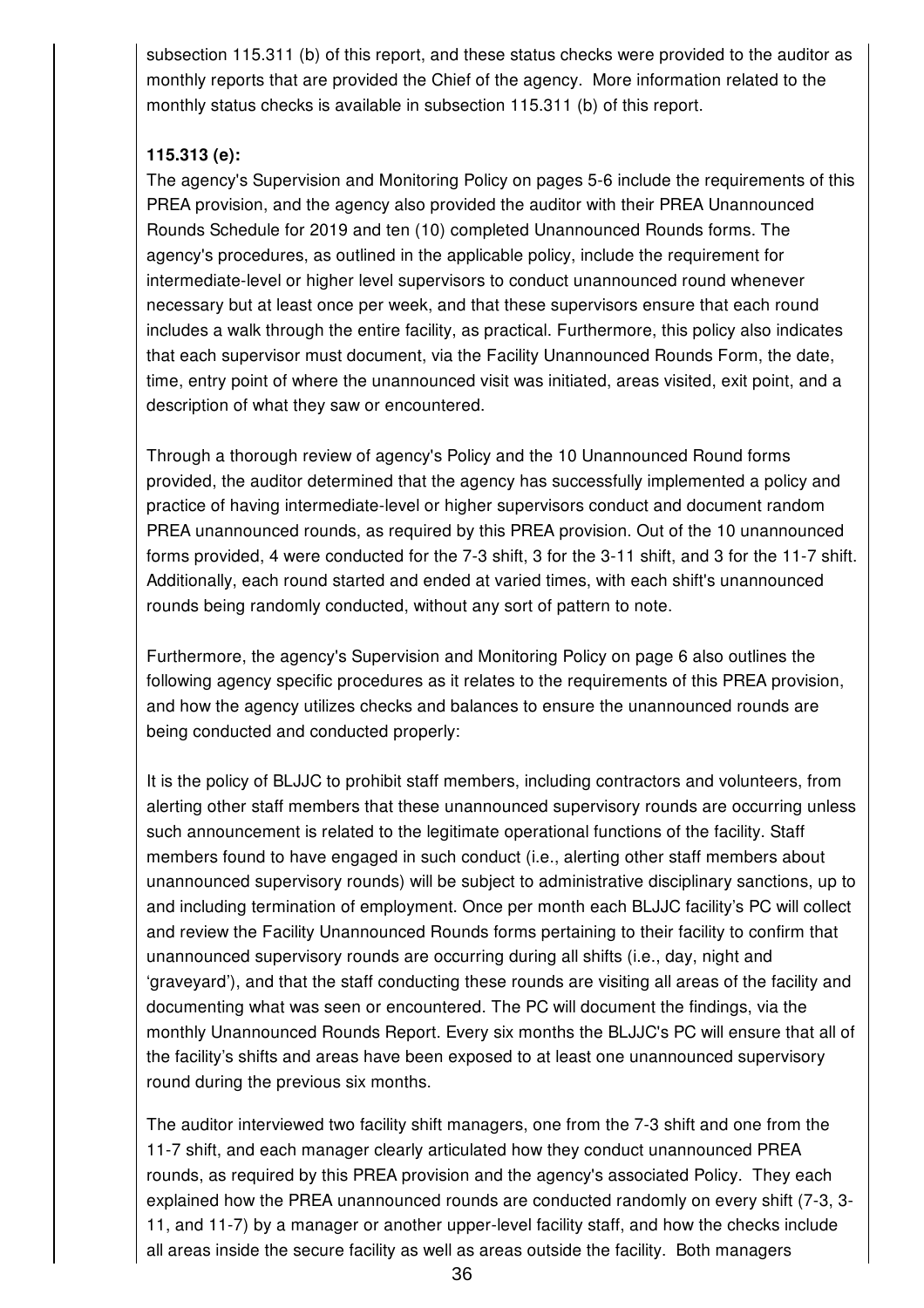explained how the checks are documented on their Unannounced Walk-thru (PREA) forms, and how these are forms are turned into the PC for her review. The managers advised that staff are prohibited, per policy, to alert other staff that the PREA unannounced rounds are being performed, and if such a practice was observed or alleged to have occurred, staff would be held responsible through disciplinary action and more training on the prohibitions related to this PREA provision would be provided to all staff.

Additionally, the PC allowed the auditor to review unannounced rounds on the agency's video monitoring system that were previously conducted. The auditor confirmed through this process that the agency does conduct random unannounced rounds on each shift, and these rounds are being conducted by an intermediate or higher-level facility staff (shift managers), as required by this PREA provision.

### **Conclusion:**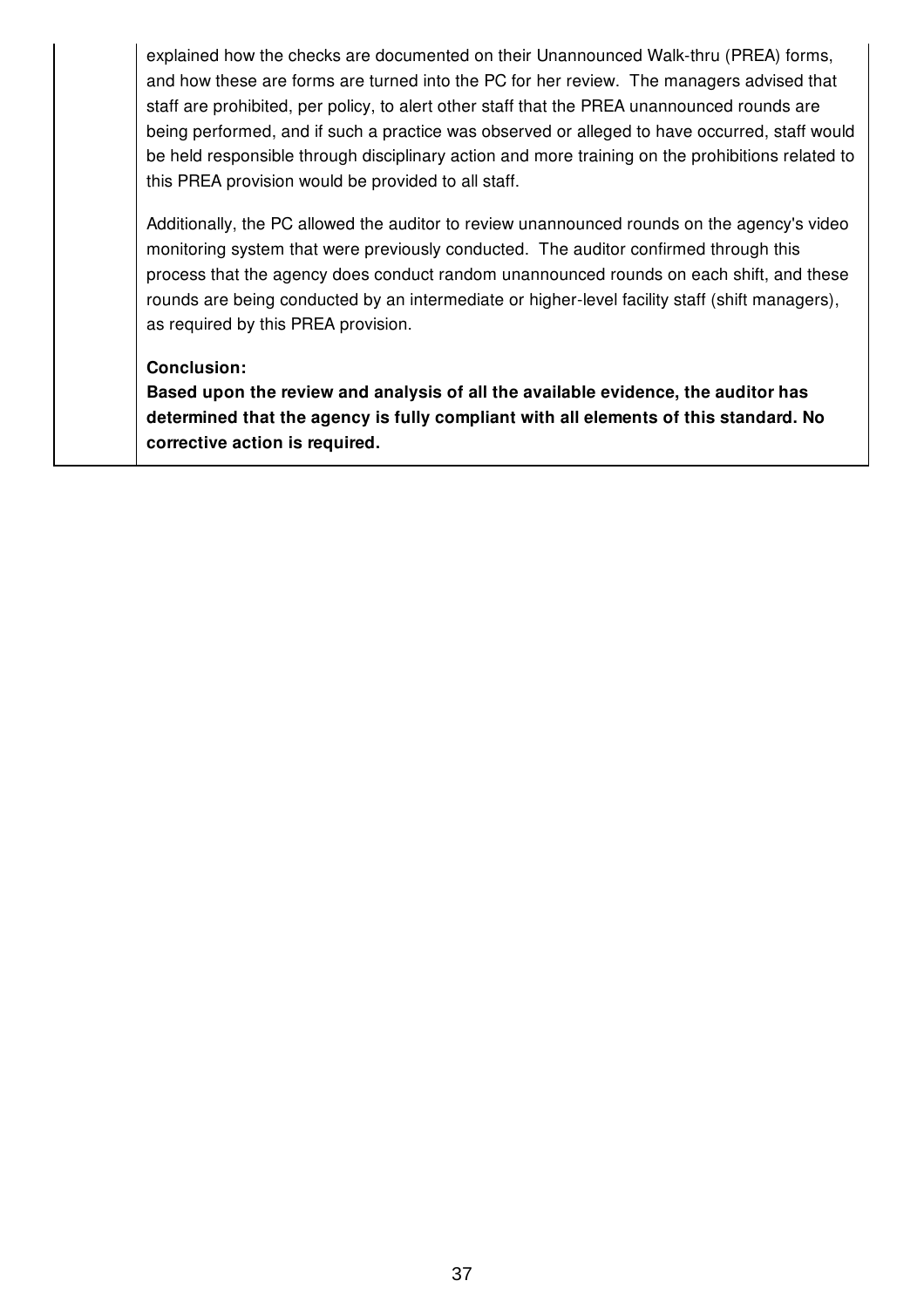| 115.315 Limits to cross-gender viewing and searches                                                                                                                                                                                                                                                                                                                                                                                                                                                                                                                                                                                                                                                                                                                      |
|--------------------------------------------------------------------------------------------------------------------------------------------------------------------------------------------------------------------------------------------------------------------------------------------------------------------------------------------------------------------------------------------------------------------------------------------------------------------------------------------------------------------------------------------------------------------------------------------------------------------------------------------------------------------------------------------------------------------------------------------------------------------------|
| <b>Auditor Overall Determination: Meets Standard</b>                                                                                                                                                                                                                                                                                                                                                                                                                                                                                                                                                                                                                                                                                                                     |
| <b>Auditor Discussion</b>                                                                                                                                                                                                                                                                                                                                                                                                                                                                                                                                                                                                                                                                                                                                                |
| <u>115.315</u>                                                                                                                                                                                                                                                                                                                                                                                                                                                                                                                                                                                                                                                                                                                                                           |
| The following is a list of evidence used to determine compliance:                                                                                                                                                                                                                                                                                                                                                                                                                                                                                                                                                                                                                                                                                                        |
| - Pre-Audit Questionnaire (PAQ)                                                                                                                                                                                                                                                                                                                                                                                                                                                                                                                                                                                                                                                                                                                                          |
| - Agency Policy: Limits to Cross-Gender Viewing and Searches (Originally Created: 8/07/2013<br>/ Latest Revision: 1/28/2020)                                                                                                                                                                                                                                                                                                                                                                                                                                                                                                                                                                                                                                             |
| - Facility Deviation Report                                                                                                                                                                                                                                                                                                                                                                                                                                                                                                                                                                                                                                                                                                                                              |
| - Monthly Facility Cross-Gender Searches, Cavity Searches, and Pat-Down Searches<br><b>Deviation Report</b>                                                                                                                                                                                                                                                                                                                                                                                                                                                                                                                                                                                                                                                              |
| - TAC Standard 343.260                                                                                                                                                                                                                                                                                                                                                                                                                                                                                                                                                                                                                                                                                                                                                   |
| Interviews:                                                                                                                                                                                                                                                                                                                                                                                                                                                                                                                                                                                                                                                                                                                                                              |
| - 12 Randomly Selected Security Staff Members (Juvenile Supervision Officers- JSOs)                                                                                                                                                                                                                                                                                                                                                                                                                                                                                                                                                                                                                                                                                      |
| <b>Site Review Observations:</b>                                                                                                                                                                                                                                                                                                                                                                                                                                                                                                                                                                                                                                                                                                                                         |
| During the onsite audit, the auditor observed the agency conduct 10 pat-down searches, one<br>on every resident interviewed by the auditor, and at no time was a resident pat-searched by a<br>staff member of the opposite gender. Each of the 10 same gender pat-searches were<br>conducted in a professional and respectful manner, with no issues to note. Additionally,<br>during the onsite the auditor assessed the shower procedures and the methods taken by the<br>facility to ensure residents have the right to privacy when showering, using the restroom, and<br>changing clothes. The auditor was provided a demonstration of how the large curtains and<br>privacy partitions are used on the Pods during shower time (no residents involved, just staff |

placing the partitions and curtains as if showers were being conducted), and the auditor determined that the agency was providing each resident the opportunity to shower in privatewithout being viewed by staff, other residents, or a surveillance camera. It is also important to note that each room included a toilet; however, the toilets are not in the viewing area of any surveillance camera. The auditor also was able to verify during the onsite that the agency utilizes signs outside every Pod's (housing units) entry/exit door that instruct staff to make the required announcements when entering an opposite gender housing unit/Pod. The use of these signs are not required by any PREA standard and demonstrates how the agency exceeds the requirements of this PREA standard.

### **Explanation of determination:**

**115.315 (a):**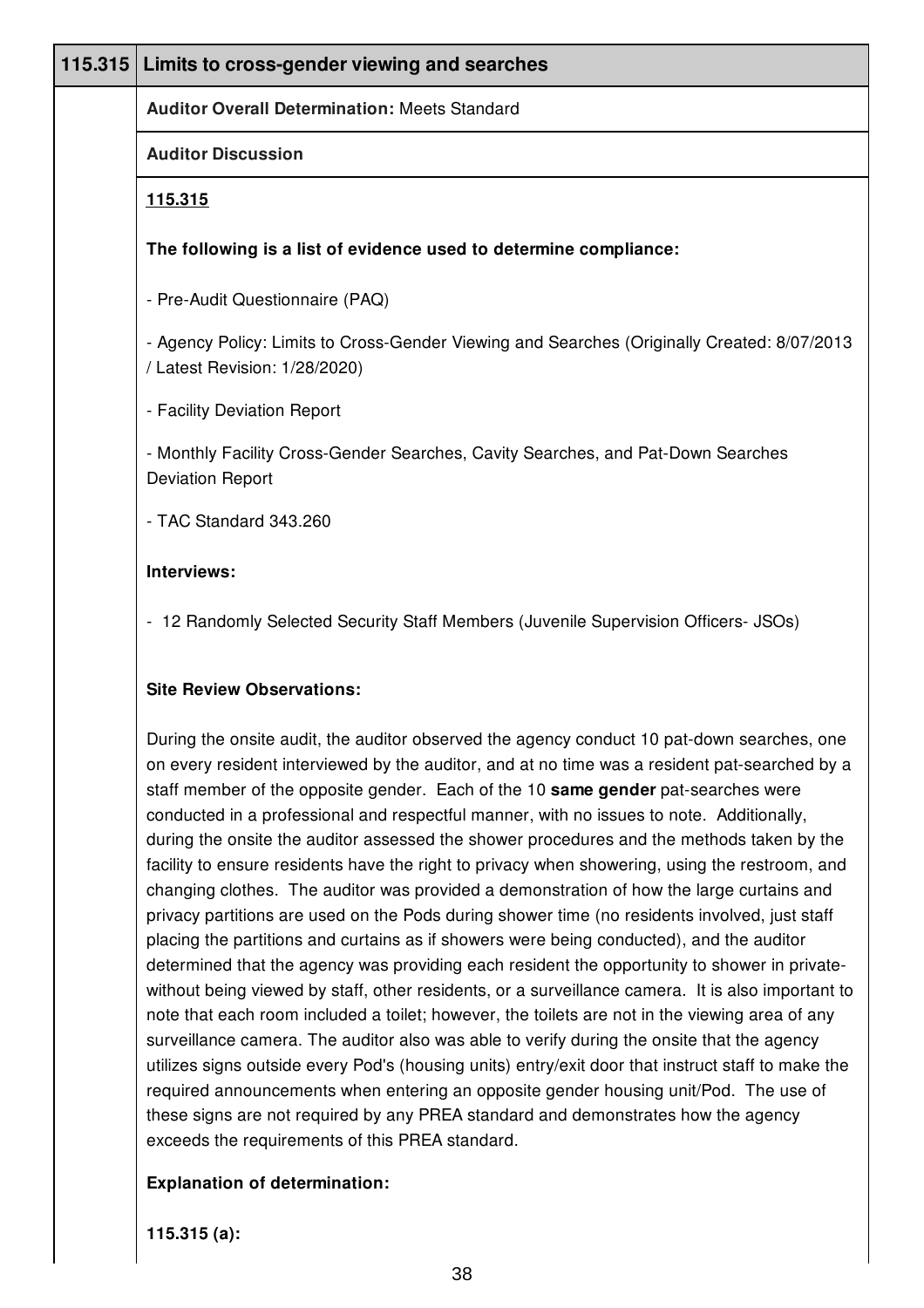As indicated in the PAQ and explained in the agency's Policy titled, "Limits to Cross-Gender Viewing and Searches," the agency does not allow cross-gender strip or cross-gender visual body cavity searches of residents, except in exigent circumstances or when performed by medical practitioners. Additionally, the agency reported in the PAQ that in the past 12 months, they have had ZERO incidents of cross-gender strip or cross-gender visual body cavity searches of residents.

It should also be noted that TAC Chapter 343.260 (b) (3) (C) prohibits the facility from conducting cross-gender strip searches and states: "a strip search shall be conducted by a staff member of the same gender as the resident being searched," and TAC 343.260 (b) (4) (A) states, "an anal or genital body cavity search shall be conducted only by a physician or physician assistant, and the physician or physician assistant shall be of the same gender as the resident, if available."

# **115.315 (b):**

The agency indicated in the PAQ and it is explained in the applicable agency policy that the BLJJC facilities do not permit cross-gender pat-down searches of residents, absent exigent circumstances. Additionally, the agency reported in the PAQ that they have had ZERO incident of cross-gender pat-down searches of residents in the past 12 months.

The auditor interviewed 12 randomly selected security staff (Juvenile Supervision Officers-JSOs), and each JSO clearly understood the agency's policy related to the prohibition of conducting a cross-gender pat-down search of a resident, absent an exigent circumstance. Further, each JSO was able to provide the auditor with their own definition of what an exigent circumstance would involve (i.e., weather related emergency, fire, riot, unforeseen evacuation, etc.); however, the JSOs also explained that even if a temporary and unforeseen emergency type situation would occur (exigent circumstance), the facility would still be staffed with at least one female and one male JSO for same gender pat-searches. Each of the JSOs were asked by the auditor if they have ever experienced a situation involving a cross-gender pat-search being conduct or a situation where there was not at least one male and one female JSO in the facility, and each JSO confirmed in their interview that neither situation has occurred that they were aware of.

Furthermore, it is important to point out that TAC 343.260 (b) (1) prohibits the agency from conducting cross-gender pat-searches, and the standard explicitly indicates that residents shall only be subjected to a pat-down search that is conducted by same-gender staff, as necessary for facility safety and security (the agency makes the one exception for exigent circumstances for pat-down searches pursuant this PREA Standard).

## **115.315 (c):**

The agency's Policy on Limits to Cross-Gender Viewing and Searches includes the requirements of this PREA provision and states:

"In BLJJC facilities the Shift Supervisor on duty at the time shall document and justify, via the Facility Deviation Report, all cross-gender strip searches, cross-gender visual body cavity searches, and cross-gender pat-down searches. Each of these Reports shall detail the following:

1. Identifying the staff who conducted the search,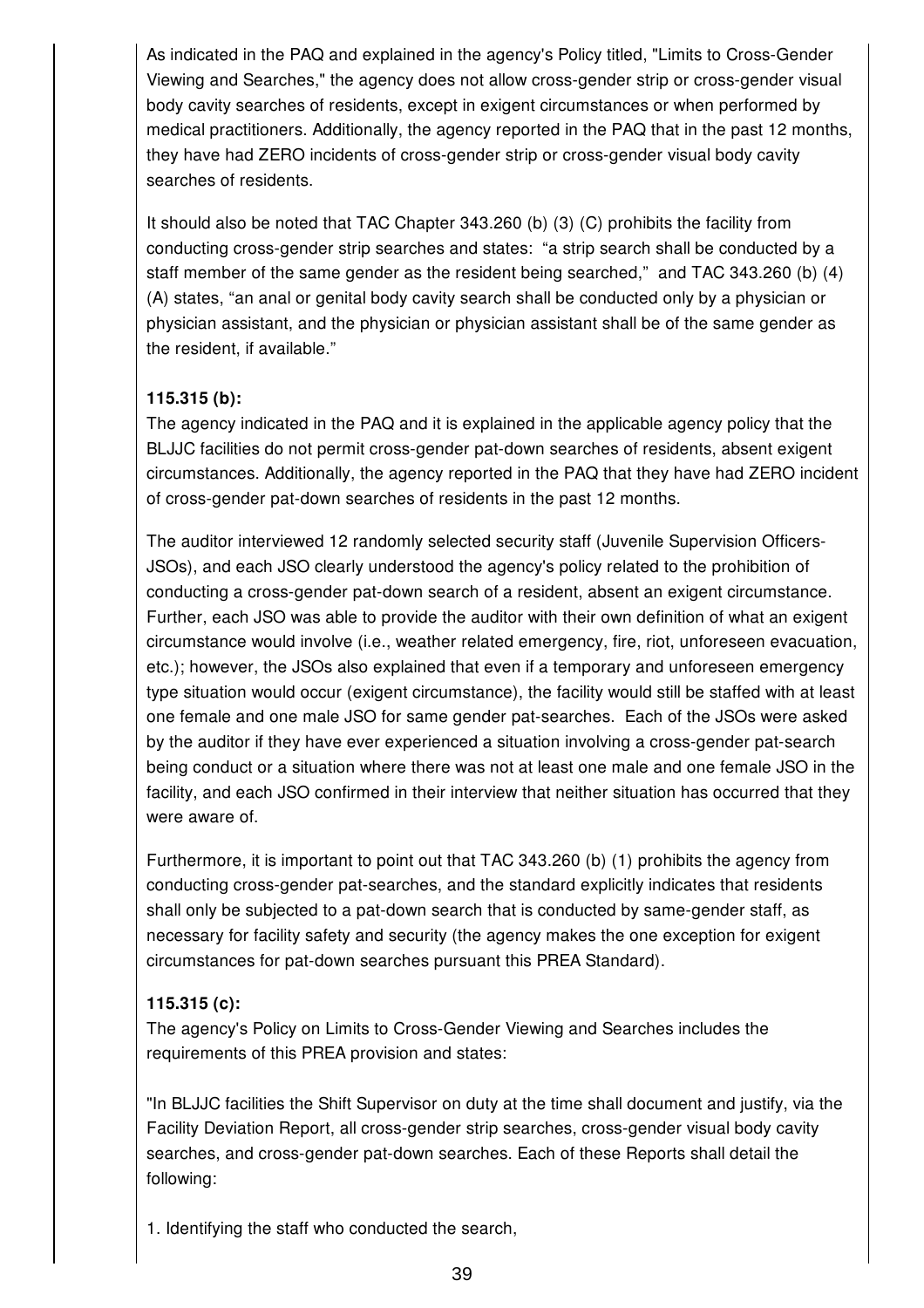- 2. Whether that staff was a medical practitioner,
- 3. Gender of the staff,
- 4. Gender of the individual searched, and
- 5. Exigent circumstance that required this cross-gender search.

The Shift Supervisor will complete the Facility Deviation Report and will submit the report to the BLJJC PC within 1-hour of the occurrence of a cross-gender strip search, cross-gender visual body cavity search, or cross-gender pat down search. Any circumstance the invokes the exigent circumstances provision of this procedure will require the Shift Supervisor to complete a Facility Deviation Report and submit this completed report to the facilities PC within 1-hour of the occurrence. At least once per day (i.e., 24 hours) each BLJJC PC will collect and review all the Facility Deviation Reports pertaining to their facility. The PC shall review and investigate each report with emphasis on confirming and certifying that the causative circumstance(s) qualified as an exigent circumstance. Once per month the BLJJC facility's PC shall aggregate the Facility Deviation Reports and create a monthly Facility Cross-Gender Searches, Cavity Searches, and Pat-Down Searches Deviation Report. This report will document the dates, times, and the exigent circumstances that resulted in the use of cross-gender searches, crossgender cavity searches, and/or cross-gender pat-down searches.

The agency indicated in the PAQ that they have not had any cross-gender searches of any kind in the past 12 months and, therefore, no applicable documentation was provided to the auditor.

## **115.315 (d):**

The agency's Limits to Cross-Gender Viewing & Searches Policy on page 4 outlines the following requirements as it relates to this PREA provision:

The PC shall assure that all residents are allowed to shower, perform bodily functions, and change clothing without nonmedical staff of the opposite gender viewing their breasts, buttocks, or genitalia, except in exigent circumstances or when such viewing is incidental to routine cell checks (this includes viewing via video camera). Any circumstance the invokes the exigent circumstances provision of this procedure will require the Shift Supervisor to complete a Facility Deviation Report and submit this completed report to the facility's PC within 1-hour of the occurrence.

This Policy also explains that the BLJJC requires that opposite gender staffs at all BLJJC facilities announce their presence when entering a resident housing unit. In facilities (such as BLJJC's group homes) that do not contain discrete housing units, staff of the opposite gender are required to announce their presence when entering an area where residents are likely to be showering, performing bodily functions, or changing clothing.

The auditor interviewed a total of 10 residents (8 randomly selected & 2 targeted) and asked them questions related to PREA. Each of the 10 residents interviewed advised that opposite gender staff always make an announcement before entering the Pod (i.e., Male/Female staff on the Pod), and at no time throughout their staff has a staff member of the opposite gender observed them while showering, performing bodily functions, or changing clothes. The residents were each able to clearly articulate that this practice is fully institutionalized and practiced routinely by staff and, furthermore, advised that staff of the opposite gender are not assigned to work their Pods. Due to the structure of the shower areas on the Pods, the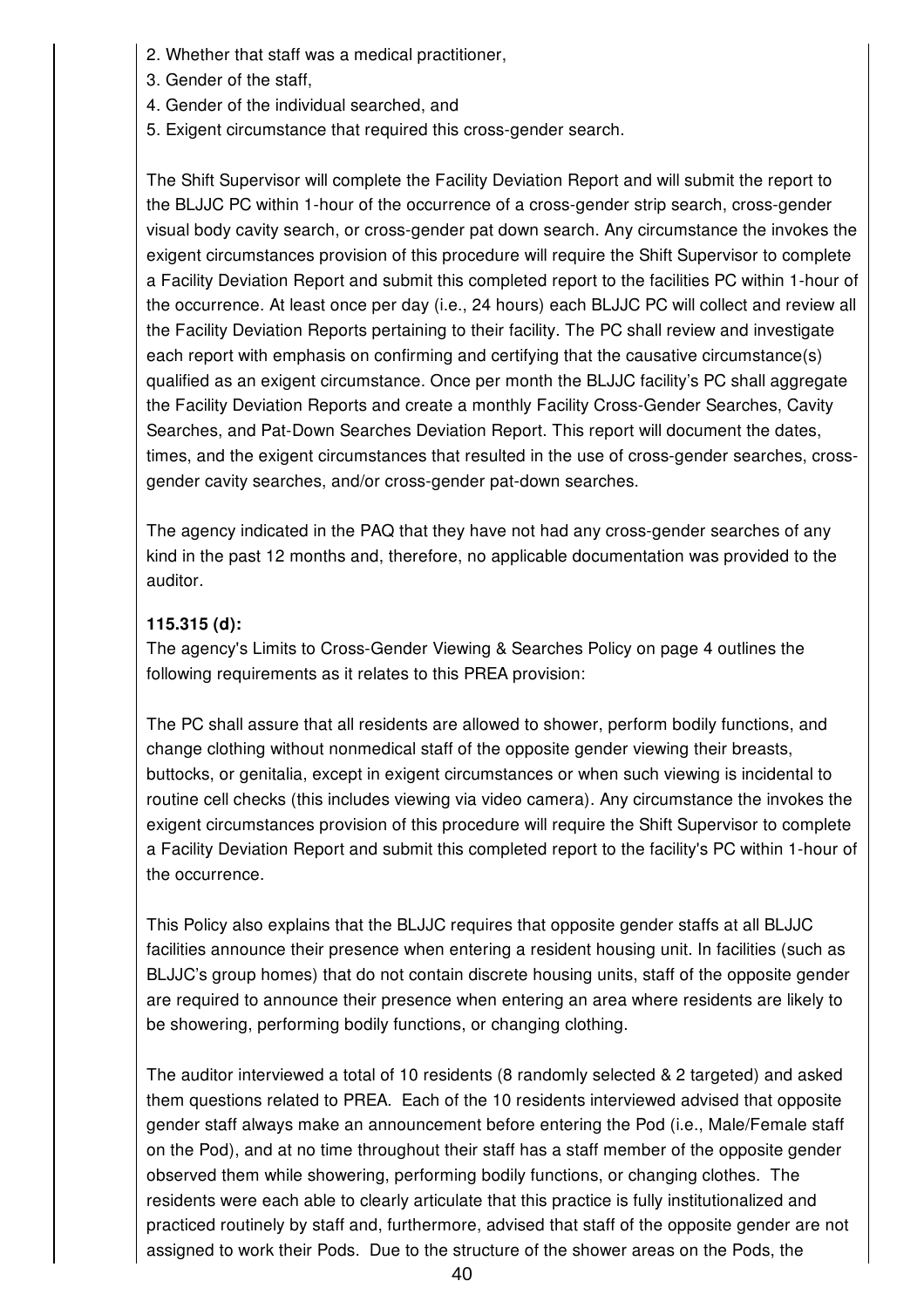agency is required to utilize large curtains and partitions to ensure each resident has privacy when showering, and subsequently the auditor asked each resident if they are able to shower in private and without being viewed by staff or the Pod cameras. It is important to note that each resident advised the auditor that the large curtains are always used, as well as the partitions, and that they are able to shower without being viewed by staff or other residents.

The auditor also interviewed 12 randomly selected JSOs, and each JSO advised that same gender staff are assigned to work on the Pods and that residents are able to shower, perform bodily functions, and change out without being viewed by staff of the opposite gender. Additionally, the auditor asked each JSO if they are able to view residents in a state of undress during shower time when working the Control Room or when working the Pod, and each staff member advised no and that this is not possible because of the shower curtains and partitions used. The auditor also asked each JSO what is the first step taken before entering a Pod of the opposite gender, and each of the 12 JSOs advised that an announcement is made loud enough that all on the Pod can hear of male/female on the Pod/floor. Furthermore, each JSO explained that clearance to enter the Pod must be provided before they step foot in the Pod and opposite gender staff never enter a Pod during shower time or times when residents are in a state of undress.

During the onsite, the auditor assessed the shower procedures and the methods taken by the facility to ensure residents have the right to privacy when showering, using the restroom, and changing clothes. The auditor was provided a demonstration of how the large curtains and privacy partitions are used on the Pods during shower time, and the auditor determined that the agency was providing each resident the opportunity to shower in private- without being viewed by staff, other residents, or a surveillance camera. It is also important to note that each room included a toilet; however, the toilets are not in the viewing area of any surveillance camera.

The auditor also was able to verify during the onsite that the agency utilizes signs outside every Pod's (housing units) entry/exit door that instruct staff to make the required announcements when entering an opposite gender housing unit/Pod. The use of these signs are not required by any PREA standard and demonstrates how the agency exceeds the requirements of this PREA standard.

### **115.315 (e):**

Per the agency's Limits to Cross-Gender Viewing and Searches Policy on pages 4-5, the PC assures that BLJJC facility staff shall not search or physically examine a transgender or intersex resident for the sole purpose of determining the resident's genital status. If the resident's genital status is unknown, it will be determined during conversations with the resident, by reviewing medical records, or, if necessary, by learning that information as part of a broader medical examination conducted in private by a medical practitioner.

Additionally, the agency indicated in the PAQ that they have had ZERO searches described in 115.315 (e)-1 of this report in the past 12 months.

Each of the 12 randomly selected JSOs interviewed by the auditor clearly articulated the agency's policy that prohibits searching or physically examining a transgender or intersex resident for the sole purpose of determining the resident's genital status. All 12 JSOs advised that this has never happened that they were aware of, and if the residents' genital status was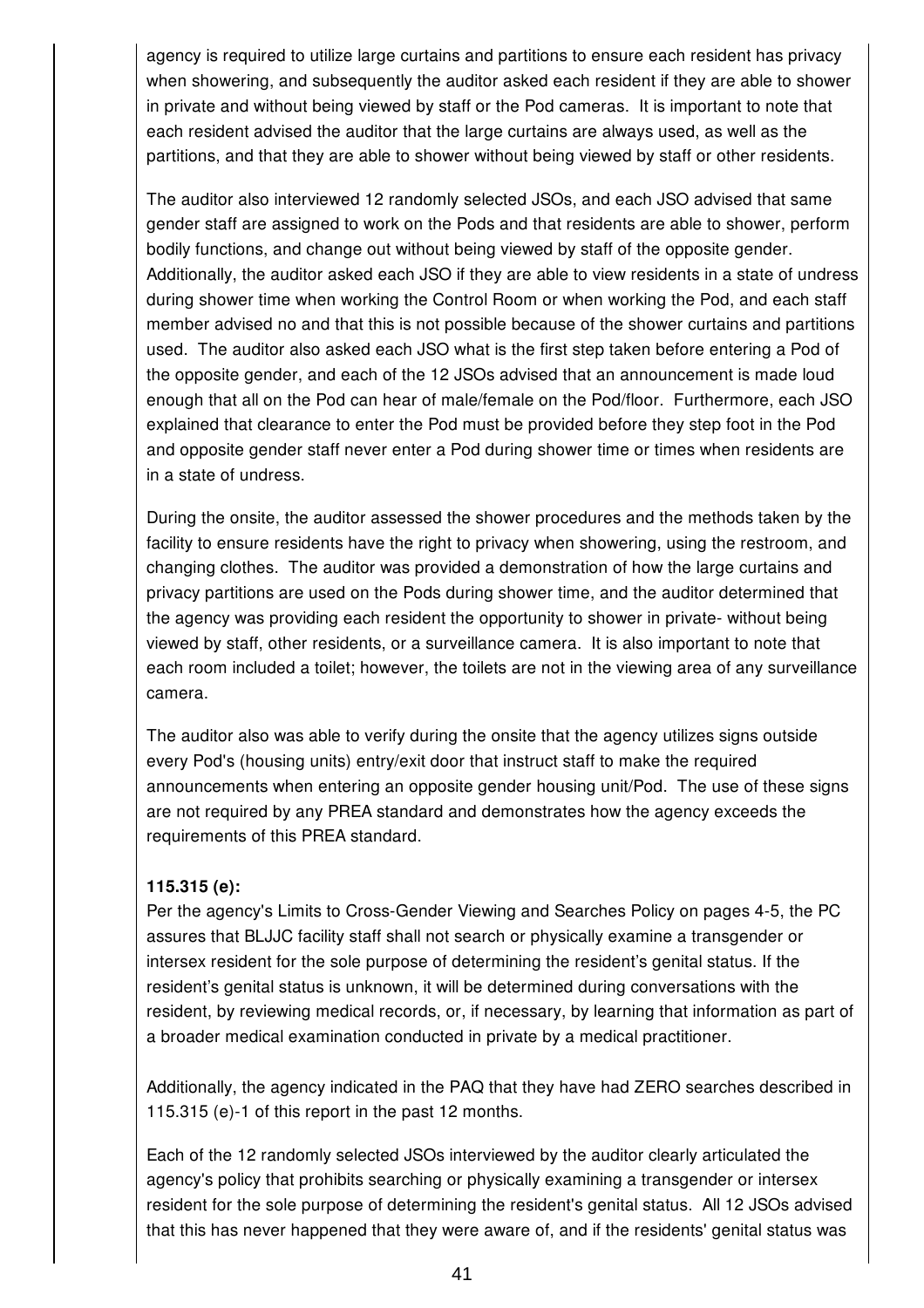unknown, the agency would first review available medical records, talk with the resident and the resident's parents/guardians, talk with the transporting officer, and ensure a supervise is involved to ensure the proper steps are taken.

### **115.315 (f):**

The agency's Limits to Cross-Gender Viewing and Searches Policy on page 5 includes the requirements of this PREA provision and states,

The PC shall ensure, that before any security staff member has contact with a resident that the staff member is trained in how to conduct cross-gender pat-down searches, and searches of transgender and intersex residents, in a professional and respectful manner, and in the least intrusive manner possible, consistent with BLJJC's policies and procedures. The PC will document all such training via the Staff Training Form, and he/she will ensure that a copy of the training curricula and training logs showing the date, time, and signature of the staff attending this training is placed in the staff member's file."

The agency indicated in the PAQ that all staff are trained on conducting the search requirements pursuant to this PREA Standard and provided the auditor with sign-in sheets for the applicable training provided for each current staff member.

The auditor interviewed 12 randomly selected JSOs during the onsite portion of the audit, and each JSO explained that they have received training on how to conduct pat-searches on all residents, including cross-gender and transgender/intersex residents, in a professional and respectful manner, consistent with security needs. Furthermore, each staff member advised that this pat-search training is included in their annual PREA training refreshers. However, the auditor determined through these interviews that the training, even though it is been provided, is not being consistently understood by each staff member. In other words, the 12 JSOs interviewed provided inconsistent procedures related to how to conduct cross-gender patdown searches and searches of transgender and intersex residents. They each advised that this training was provided, but not all could sufficiently demonstrate how to conduct such a search. Some provided the auditor with the back of the hand method and how the search is broken up into quadrants and others provided little information on the specific procedures. It is important to note that each JSO interviewed explained that the situation of a cross-gender pat-search would never occur because a staff member of the same gender would always be available, as described in subsection (b) above. Additionally, each of the 12 JSOs also explained that if a transgender or intersex resident was admitted into the facility and uncomfortable with the normal operating procedure of a same gender staff conducting the pat-search, then a supervisor would be immediately contacted to staff the case to determine the proper actions to take, with possible having medical staff intervene and assist.

Ultimately, with this information, the information provided by agency leadership, and BLJJC Policies and training material; the auditor determined that the agency is in compliance with this PREA standard, but it is recommended that the agency revise their training related to crossgender pat-searches and pat-searches on a transgender or intersex resident and utilize the Moss Group's training curriculum on Cross-Gender and Transgender Pat Searches.

During the onsite, the auditor recommended to the PC the Moss Group Cross-Gender and Transgender Pat Searches training, which would provide a compliant training course, applicable to the requirements of this PREA Standard, for all security staff in the facility. The auditor explained further how the PRC, along with its partner, The Moss Group, Inc., has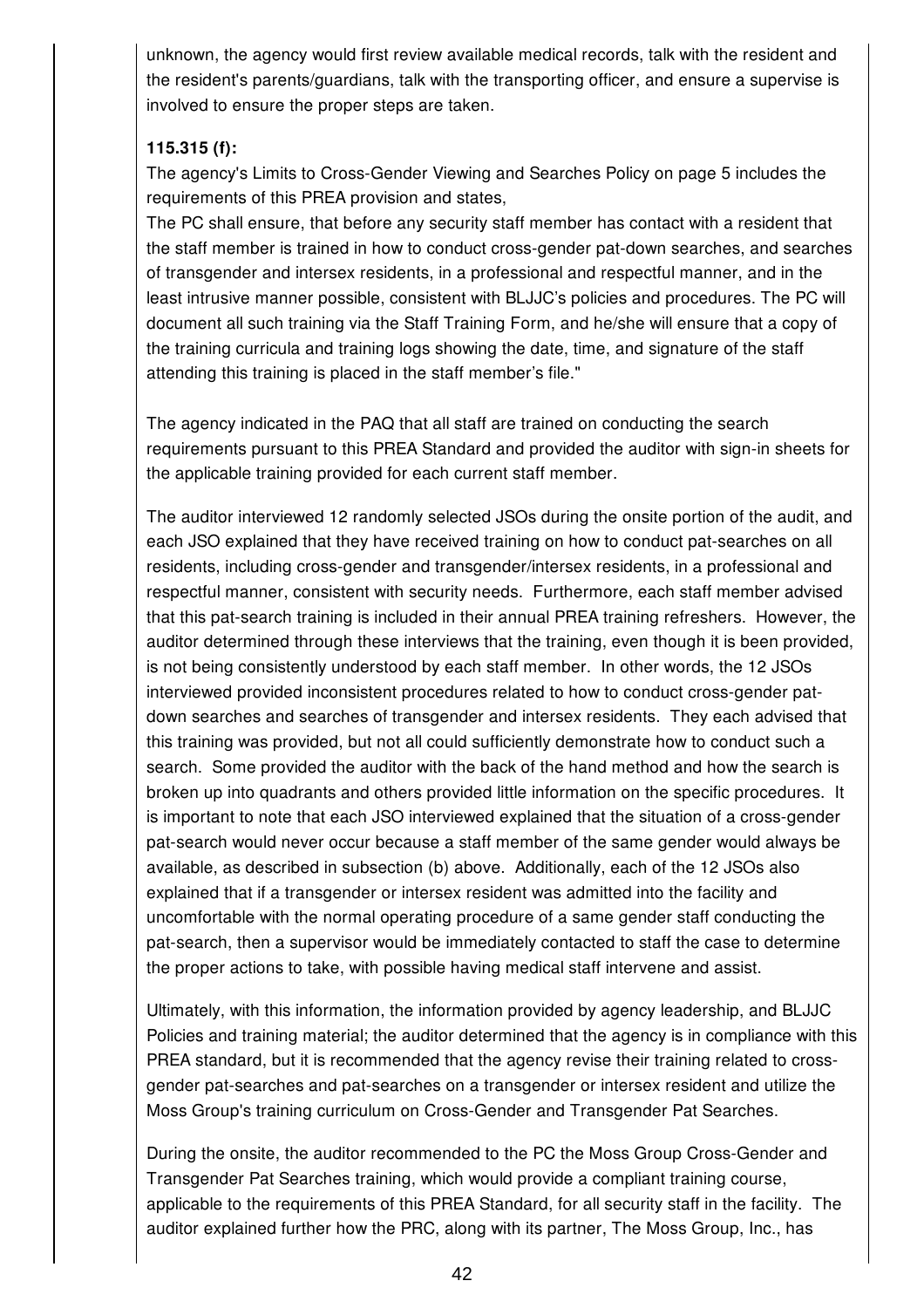released an instructional video and facilitator's guide on conducting professional and respectful cross-gender pat searches and pat searches of transgender inmates (available on the PRC website, at: https://www.prearesourcecenter.org/library/search? keys=moss+group+cros

s-gender+pat&cat=All). The Moss Group, Inc., and PRC produced this resource in an effort to support agency compliance with the PREA standards. However, the auditor also explained how standards do not require the usage of any specific vendor or curricula, including those produced by the PRC. The PC was encouraged to evaluate the training products independently and decide as an agency if the training product meets the training requirements pursuant to this PREA Standard.

The PC advised the auditor during the onsite that the agency will be utilizing the Moss Group training video going forward with all staff in order to ensure all staff understood one method related to cross-gender and transgender/intersex pat-searches.

### **Conclusion:**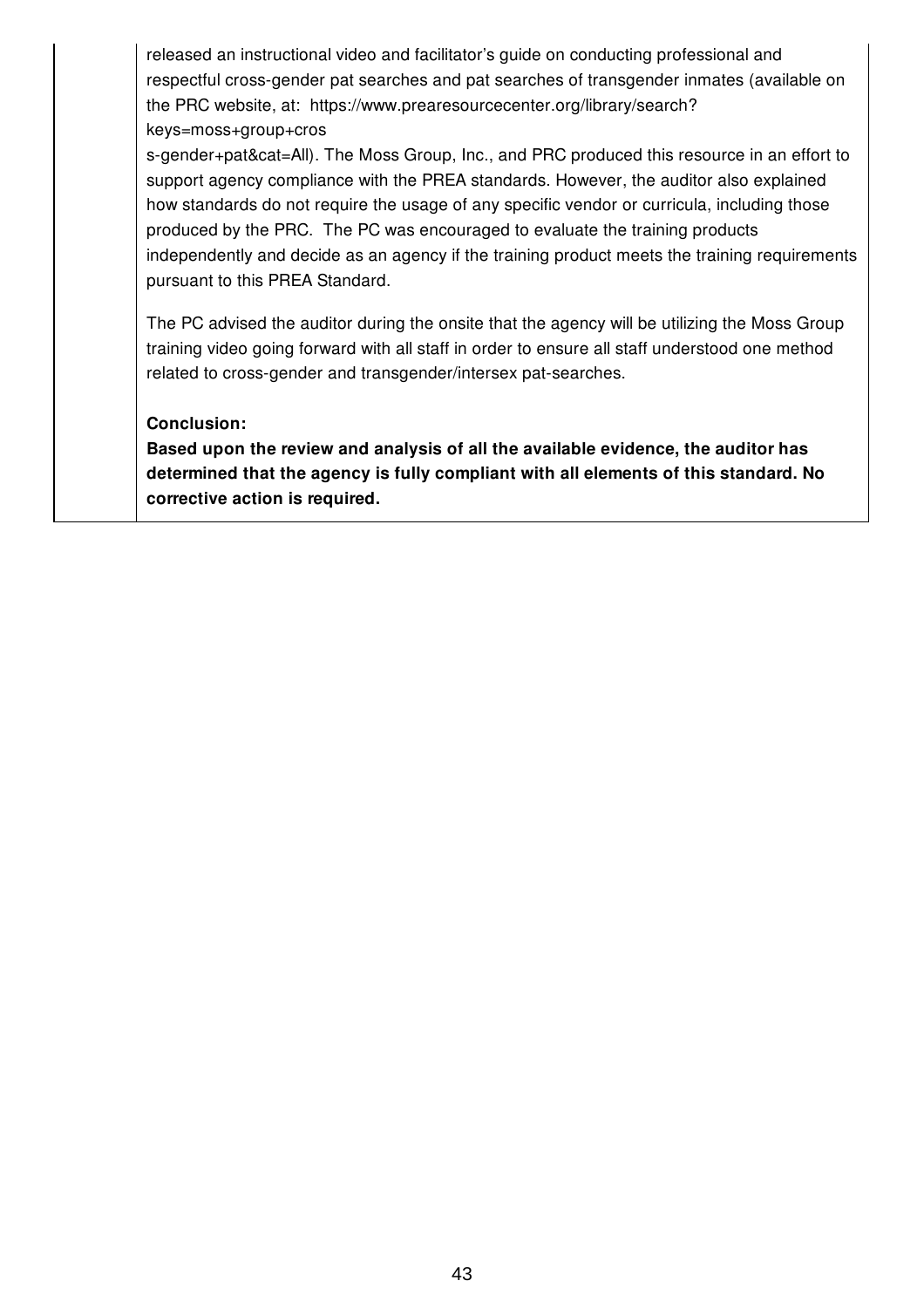| 115.316 | Residents with disabilities and residents who are limited English proficient                                                                                                                                                                                                                                                                                     |
|---------|------------------------------------------------------------------------------------------------------------------------------------------------------------------------------------------------------------------------------------------------------------------------------------------------------------------------------------------------------------------|
|         | <b>Auditor Overall Determination: Meets Standard</b>                                                                                                                                                                                                                                                                                                             |
|         | <b>Auditor Discussion</b>                                                                                                                                                                                                                                                                                                                                        |
|         | 115.316                                                                                                                                                                                                                                                                                                                                                          |
|         | The following is a list of evidence used to determine compliance:                                                                                                                                                                                                                                                                                                |
|         | - Pre-Audit Questionnaire (PAQ)<br>- Agency Policy: Resident with Disabilities or Who are LEP (Originally Created: 8/10/2013 /<br>Latest Revision: 2/05/2020)<br>- Auditor made a successful test call to Language Line Solutions (interpreting service used by                                                                                                  |
|         | the agency)<br>- Facility Resident Interpreters, Resident Readers, or Resident Assistance Deviation Report                                                                                                                                                                                                                                                       |
|         | Interviews:                                                                                                                                                                                                                                                                                                                                                      |
|         | - Agency Head Designee (Assistant Director)                                                                                                                                                                                                                                                                                                                      |
|         | - One targeted resident who is Limited English Proficient (LEP)                                                                                                                                                                                                                                                                                                  |
|         | <b>Explanation of determination:</b>                                                                                                                                                                                                                                                                                                                             |
|         | 115.316 (a-c):<br>The agency's Policy titled, "Residents with Disabilities or Who are Limited English Proficient<br>(LEP)," includes the following agency specific procedures as it relates to the requirements of<br>this PREA Standard:                                                                                                                        |
|         | Goals of BLJJC's Residents with Disabilities or who are Limited English Proficient Policy:                                                                                                                                                                                                                                                                       |
|         | 1. To prohibit the use of resident interpreters, resident readers, or other types of resident<br>assistants.                                                                                                                                                                                                                                                     |
|         | 2. To assure that all residents have an equal opportunity to participate in and benefit from all<br>aspects of BLJJC's efforts to prevent, detect, and respond to sexual abuse and sexual<br>harassment.                                                                                                                                                         |
|         | 3. To ensure effective communication with all residents BLJJC facility staff will receive training<br>on 'best practices' related to communicating with residents with disabilities and/or those with<br>LEP.                                                                                                                                                    |
|         | Additionally, the PC will ensure that the following takes place at the facility:                                                                                                                                                                                                                                                                                 |
|         | (1) All residents, including those with disabilities and those with LEP, are provide appropriate<br>materials in formats that ensure effective communication; and<br>(2) The facility does not provide or allow resident interpreters, readers, or other types of<br>resident assistants except in limited circumstances where an extended delay in obtaining an |

effective interpreter could compromise the resident's safety, the performance of first-response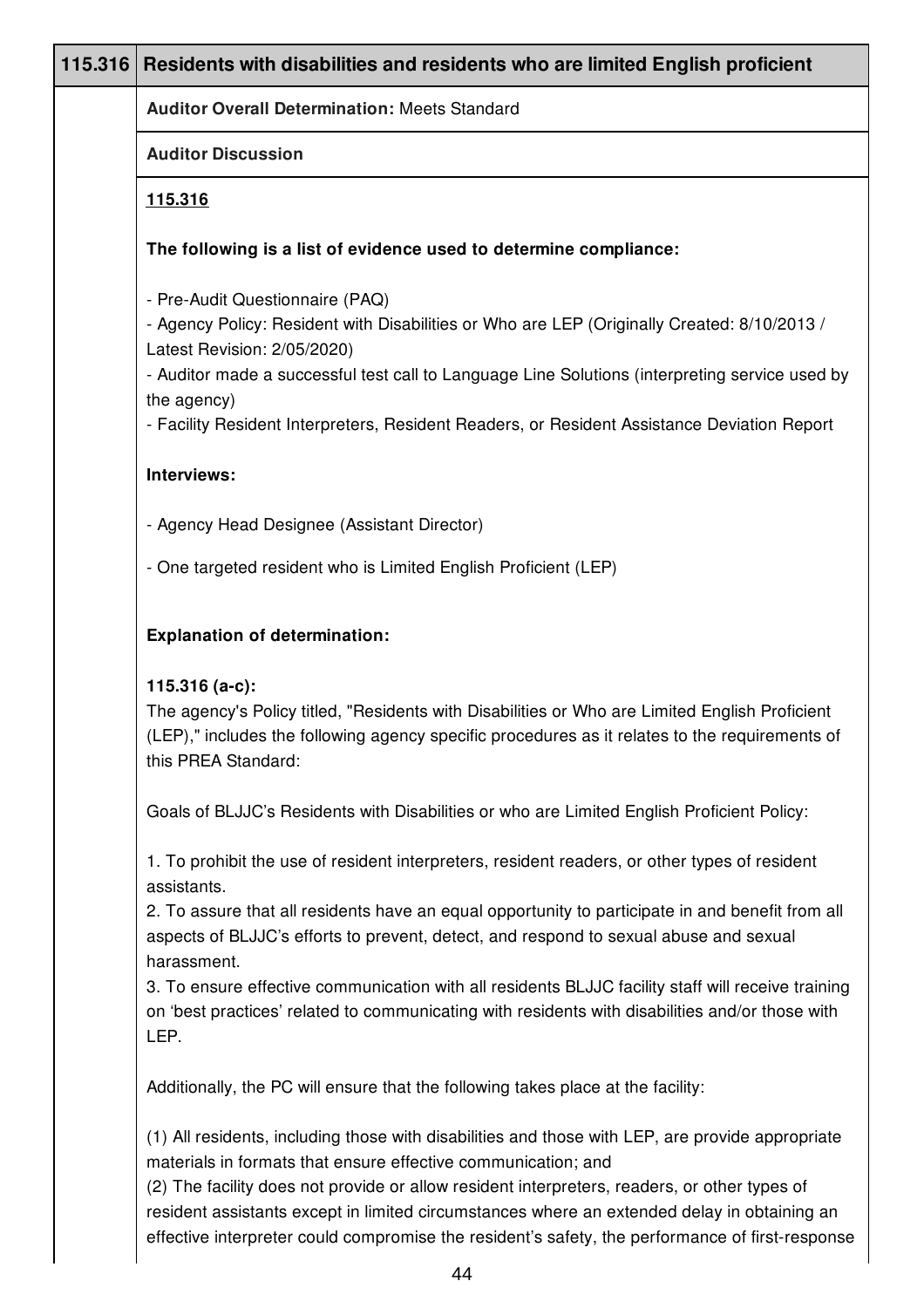duties, or the investigation of a resident's allegation(s).

The PC shall take appropriate steps to ensure that residents with disabilities (including, for example, residents who are deaf or hard of hearing, those who are blind or have low vision, or those who have intellectual, psychiatric, or speech disabilities), have an equal opportunity to participate in and benefit from all aspects of the facility's efforts to prevent, detect, and respond to sexual abuse and sexual harassment. The PC shall ensure that written materials are provided through formats, other methods, that assure effective communications with residents with disabilities, including residents or who have who have intellectual disabilities, limited reading skills, or who are blind or have low vision.

In addition, it is important to note that this Policy also includes specific procedures for providing the following residents the PREA requirements pursuant to this Standard:

- Deaf or hard of hearing;
- Blind or have low vision;
- Intellectual or psychiatric disabilities;
- Speech disabilities;
- LEP; and
- Limited reading skills.

The Policy also includes procedures for assuring staff, volunteers, and contractors all have been trained on PREA compliant practices related to this PREA Standard, as outlined below:

The BLJJC's PC will assure that all facility staff (including volunteers and contractors) who may have contact with youth in an BLJJC facility have received staff training on PREA-compliant practices for residents with disabilities and/or who are limited English proficient. The PC will assure that all staff (including volunteers and contractors) who may have contact with a youth in BLJJC jurisdiction document, through employee signature or through electronic verification, that employees attended (including dates, times, duration) and understood the training received. The PC shall ensure that their facility does not rely on resident interpreters, resident readers, or other types of resident assistants except in limited circumstances where an extended delay in obtaining an effective interpreter could compromise the resident's safety, the performance of first-response duties under § 115.364, or the investigation of the resident's allegations . The Shift Supervisor shall document the use of any resident interpreters, resident readers, or other types of resident assistants via the Facility Deviation Report form and submit this completed report to the PC within 1-hour of the occurrence. At least once per day (i.e., 24 hours) each BLJJC PCM will collect and review all the Facility Deviation Reports pertaining to their facility. The PC shall review and investigate each Report with emphasis on confirming and certifying that the causative circumstance(s) qualified as a "limited" circumstance. Once per month, the PC will aggregate the Facility Deviation Report forms for their facility and create a monthly Facility Resident Interpreters, Resident Readers, or Resident Assistant Deviation Report. This Report will document the dates, times and the limited circumstances (i.e., compromise resident safety; negatively impact performance of first-response duties; and/or negatively impacted the investigation of the resident's allegations) that resulted in the use of resident interpreters, resident readers, or other types of resident assistance.

Lastly, the agency reported in the PAQ that they have had ZERO incidents, in the past 12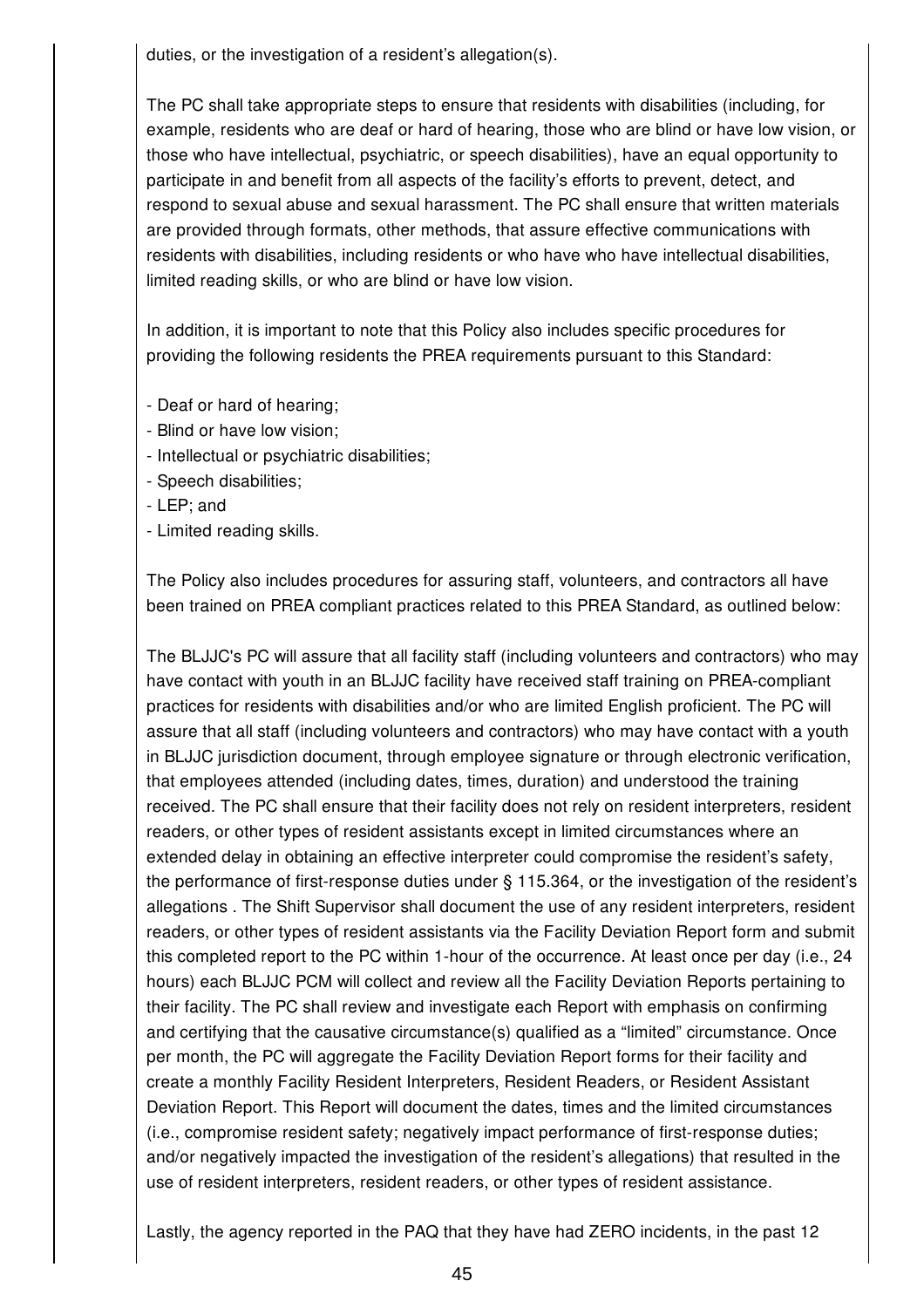months, where resident interpreters, readers, or other types of resident assistants have been used and it was not the case that an extended delay in obtaining another interpreter could compromise the resident's safety, the performance of first-response duties under §115.364, or the investigation of the resident's allegations.

The auditor interviewed the Agency Head Designee (Assistant Director), and he advised that the facility has established procedures to provide residents with disabilities and residents who are limited English proficient (LEP) equal opportunity to participate in and benefit from all aspects of the agency's efforts to prevent, detect, and respond to sexual abuse and sexual harassment. The Assistant Director explained that the facility would provide interpreting and mental health services, on an as needed basis, for any resident who requires this type of intervention to understand the PREA orientation and education provided for all residents in the facility. There are interpreting service companies available to the agency (Language Line Solutions and Foreign Language Help Desk) and staff are available that speak fluent Spanish. The Assistant Director talked about a current resident in the facility that speaks primarily Spanish, and that a staff member was used that spoke fluent Spanish to translate all the facility's intake information into Spanish (including the required PREA information).

The auditor interviewed a targeted resident whose primary language is Spanish, and one of the agency's Juvenile Probation Officers (JPO) was used to interpret for this interview. The resident explained that he understands how to report sexual abuse and sexual harassment and advised that PREA was provided during the intake process. The resident advised that the facility provided PREA information in intake, such as: residents' right to be free from sexual abuse and sexual harassment, how to report, residents' rights to be free from retaliation, and the facility's rules against sexual abuse and sexual harassment. The resident remembered being asked risk screening questions during the intake process, such as: have you ever been sexually abused, do you identify as gay/bisexual/transgender, do you have any disabilities, and do you fear for your safety. The resident was familiar with PREA and was provided staff (JPOs and JSOs) to assist with translating.

Each of the 12 randomly selected JSOs interviewed advised the auditor that agency policy prohibits the use of resident interpreters, resident readers, or other types of resident assistance except in limited circumstances where an extending delay may jeopardize a resident's safety. Each staff member explained that they have never used a resident interpreter for a PREA related incident or allegation, but that if such a situation where to occur, of a LEP resident needing to communicate anything related to sexual abuse or sexual harassment, a professional interpreter or staff member who speaks the language of the resident trying to communicate would be utilized. As a last resort, in order to protect the resident from any potential harm, the 12 staff advised they may use a resident interpreter to help initially but that a professional would be immediately contacted to assist.

### **Conclusion:**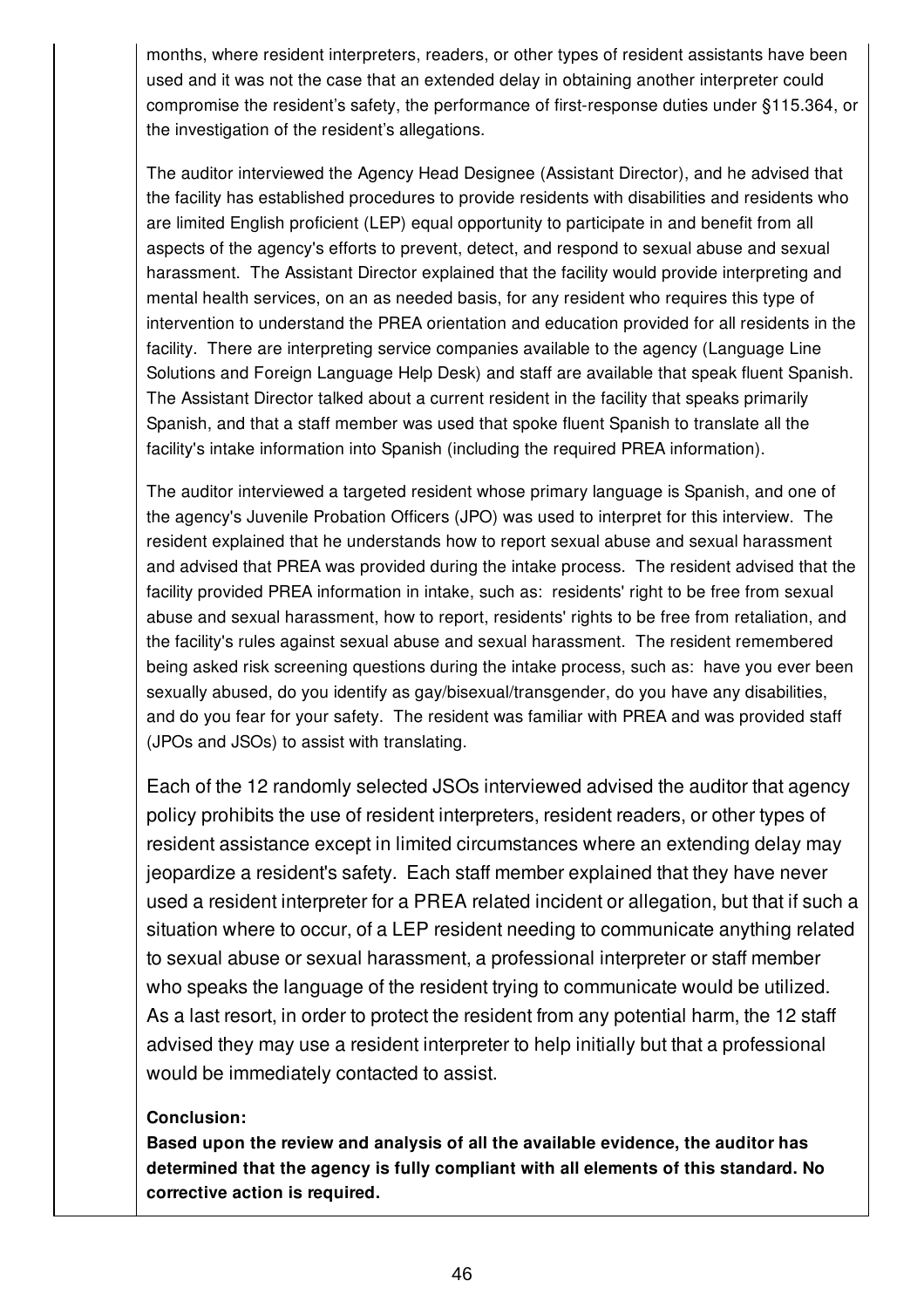| 115.317 | <b>Hiring and promotion decisions</b>                                                                                                                                                                                                                                                                                                                                                                                                                                                                                                                                                                                                                                                                                                    |
|---------|------------------------------------------------------------------------------------------------------------------------------------------------------------------------------------------------------------------------------------------------------------------------------------------------------------------------------------------------------------------------------------------------------------------------------------------------------------------------------------------------------------------------------------------------------------------------------------------------------------------------------------------------------------------------------------------------------------------------------------------|
|         | <b>Auditor Overall Determination: Meets Standard</b>                                                                                                                                                                                                                                                                                                                                                                                                                                                                                                                                                                                                                                                                                     |
|         | <b>Auditor Discussion</b>                                                                                                                                                                                                                                                                                                                                                                                                                                                                                                                                                                                                                                                                                                                |
|         | 115.317                                                                                                                                                                                                                                                                                                                                                                                                                                                                                                                                                                                                                                                                                                                                  |
|         | The following is a list of evidence used to determine compliance:                                                                                                                                                                                                                                                                                                                                                                                                                                                                                                                                                                                                                                                                        |
|         | - Pre-Audit Questionnaire (PAQ)                                                                                                                                                                                                                                                                                                                                                                                                                                                                                                                                                                                                                                                                                                          |
|         | - Agency Policy: Hiring and Promotion Decisions (Originally Created: 8/10/2013 / Latest<br>Revision: 2/05/2020)                                                                                                                                                                                                                                                                                                                                                                                                                                                                                                                                                                                                                          |
|         | - FACT Clearinghouse Criminal Record Reports                                                                                                                                                                                                                                                                                                                                                                                                                                                                                                                                                                                                                                                                                             |
|         | - FACT Clearinghouse Information (provided from Texas Department of Public Safety)                                                                                                                                                                                                                                                                                                                                                                                                                                                                                                                                                                                                                                                       |
|         | - PREA questions on previous sexual misconduct pursuant to this PREA standard                                                                                                                                                                                                                                                                                                                                                                                                                                                                                                                                                                                                                                                            |
|         | - National and State Child Abuse Registry Checks                                                                                                                                                                                                                                                                                                                                                                                                                                                                                                                                                                                                                                                                                         |
|         | - TAC Standard 344.300                                                                                                                                                                                                                                                                                                                                                                                                                                                                                                                                                                                                                                                                                                                   |
|         | Interviews:                                                                                                                                                                                                                                                                                                                                                                                                                                                                                                                                                                                                                                                                                                                              |
|         | - Agency Head                                                                                                                                                                                                                                                                                                                                                                                                                                                                                                                                                                                                                                                                                                                            |
|         | - Administrative Human Resource Staff (HR)                                                                                                                                                                                                                                                                                                                                                                                                                                                                                                                                                                                                                                                                                               |
|         | <b>Explanation of determination:</b>                                                                                                                                                                                                                                                                                                                                                                                                                                                                                                                                                                                                                                                                                                     |
|         | 115.317 $(a-h)$ :<br>The agency's Policy titled, "Hiring and Promotion Decisions," includes the requirements set<br>forth in this PREA provision and states the following:<br>"The BLJJC CJPO will assure that all prospective candidates for hiring and/or for promotion<br>opportunities are subjected to a thorough and complete review of the following: (1) criminal<br>history check that includes a background check of the candidate's prior sexual abuse history;<br>(2) prior allegations of sexual harassment; and (3) contact with all prior institutional employers<br>for information on substantiated allegations of sexual abuse or any resignation during a<br>pending investigation of an allegation of sexual abuse." |

The auditor verified that every requirements in this PREA Standard is explicitly stated in the agency's Policy, title: "Hiring and Promotion Decisions." In addition, it is important to explain the agency specific procedures as it relates to how the agency conducts criminal background checks and remains to be informed of any criminal activity of current employees, volunteers, and contractors. The following is an excerpt from the agency's Hiring and Promotion Decisions Policy, pursuant to the requirements PREA Standard 115.317: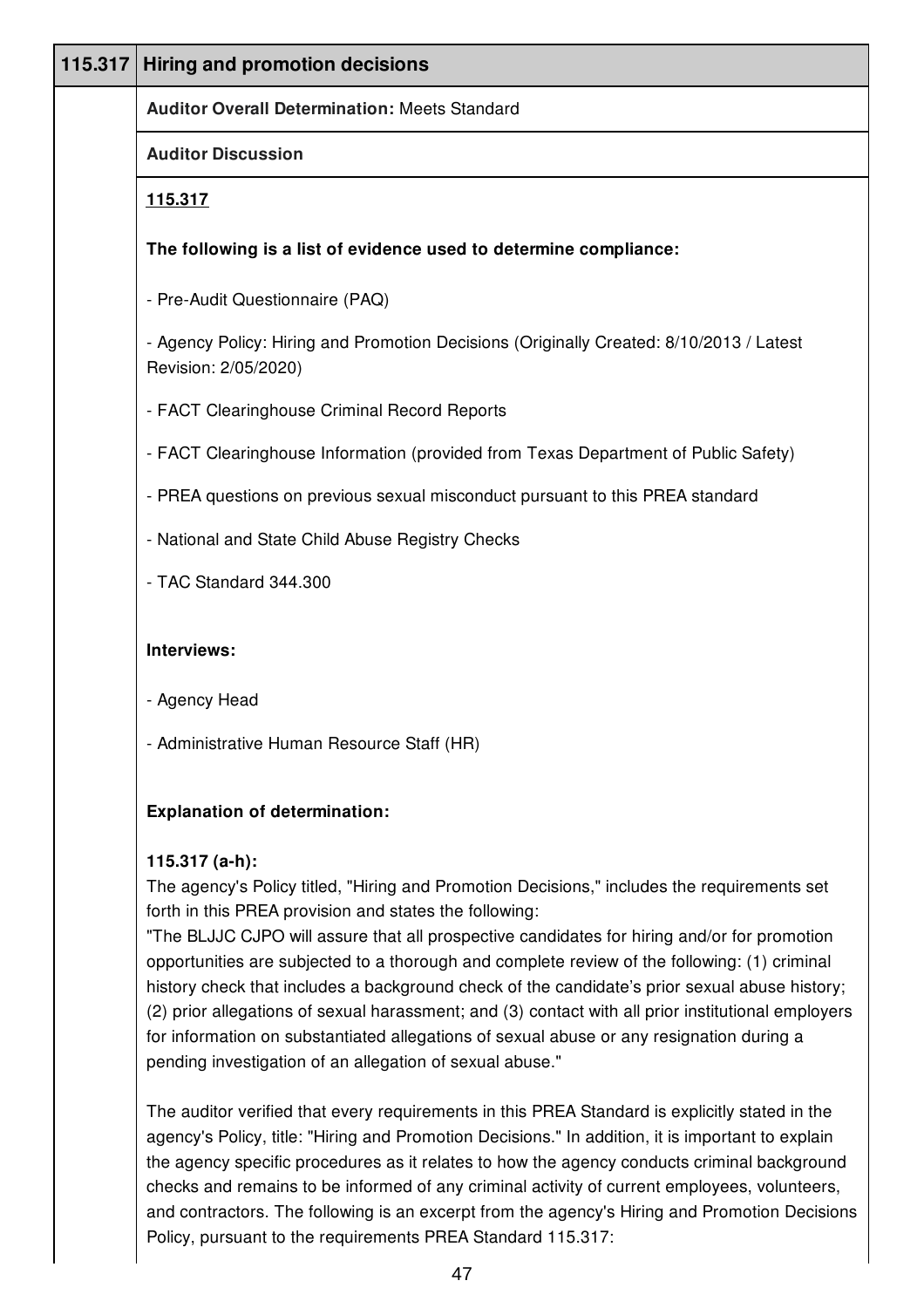"Any applicant for employment (to include contractors and volunteers) shall be required to submit fingerprints via the Texas Department of Public Safety's Fingerprint Applicant Services of Texas (FAST) system. Applicants' processed through the FAST system will automatically become enrolled in the Fingerprint-based Applicant Clearinghouse of Texas (FACT) system. The FACT Clearinghouse is a repository of the Texas Department of Public Safety (DPS) and the FBI fingerprint-based criminal history results. The FACT Clearinghouse allows an authorized entity access to a consolidated response of the DPS and FBI criminal history fingerprint result, including an electronic subscription and notification service for new arrest activity on subscribed persons. Using the FACT system, the BLJJC PC will receive continuous criminal record check updates of all BLJJC staff members (including contractors and volunteers) who may have contact with BLJJC residents. Employees, contractors or volunteers who are "flagged" by the FACT database will be disciplined according to the BLJJC Policies and Procedures."

The following information was found on the Texas Department of Public Safety website, as it relates to the FACT Clearinghouse and FAST subscription services the agency utilizes:

The FACT Clearinghouse is a repository of the DPS and the FBI fingerprint-based criminal history results. The FACT Clearinghouse allows an authorized entity access to a consolidated response of the DPS and FBI criminal history fingerprint results, including an electronic subscription and notification service for new arrest activity on subscribed persons. Only persons processed through Fingerprint Applicant Services of Texas (FAST) are eligible for FACT. FAST is a service of the DPS that provides the electronic capture and submission of fingerprints for a fingerprint background check.

## **Fingerprint-Based Search Results:**

The criminal records stored at the DPS and the FBI are based on fingerprints submitted at the time of arrest. The DPS and the FBI use Automated Fingerprint Identification Systems (AFIS) that take an electronic image of fingerprints submitted by FAST and compares it to fingerprints of persons previously reported to the DPS and the FBI as having been arrested in Texas or elsewhere in the Nation. The DPS and the FBI have criminal history files of all arrests, prosecutions and court dispositions, if they have been reported to the DPS. When a match is identified through either AFIS, the corresponding criminal history record is pulled from the DPS or the FBI system. FACT displays both results in one location.

## **Subscription Service:**

The subscription service notifies an entity of new activity to a Texas criminal history record and now with the implementation of FBI Rap Back, new activity on an individual's national criminal history. Not only will the subscribing entity receive notifications of events that occurred within Texas, they will also receive notifications of events that occurred elsewhere in the nation.

Events that can generate a notification are arrests, record updates, Sex Offender Registry activity, and death notices. These notifications will help eliminate the need to re-fingerprint employees to determine if new activity has been received after the initial check.

The auditor randomly selected and reviewed ten (10) facility employee personnel files in order to determine whether proper criminal record background checks have been conducted and questions regarding past conduct related to the requirements of this PREA standard were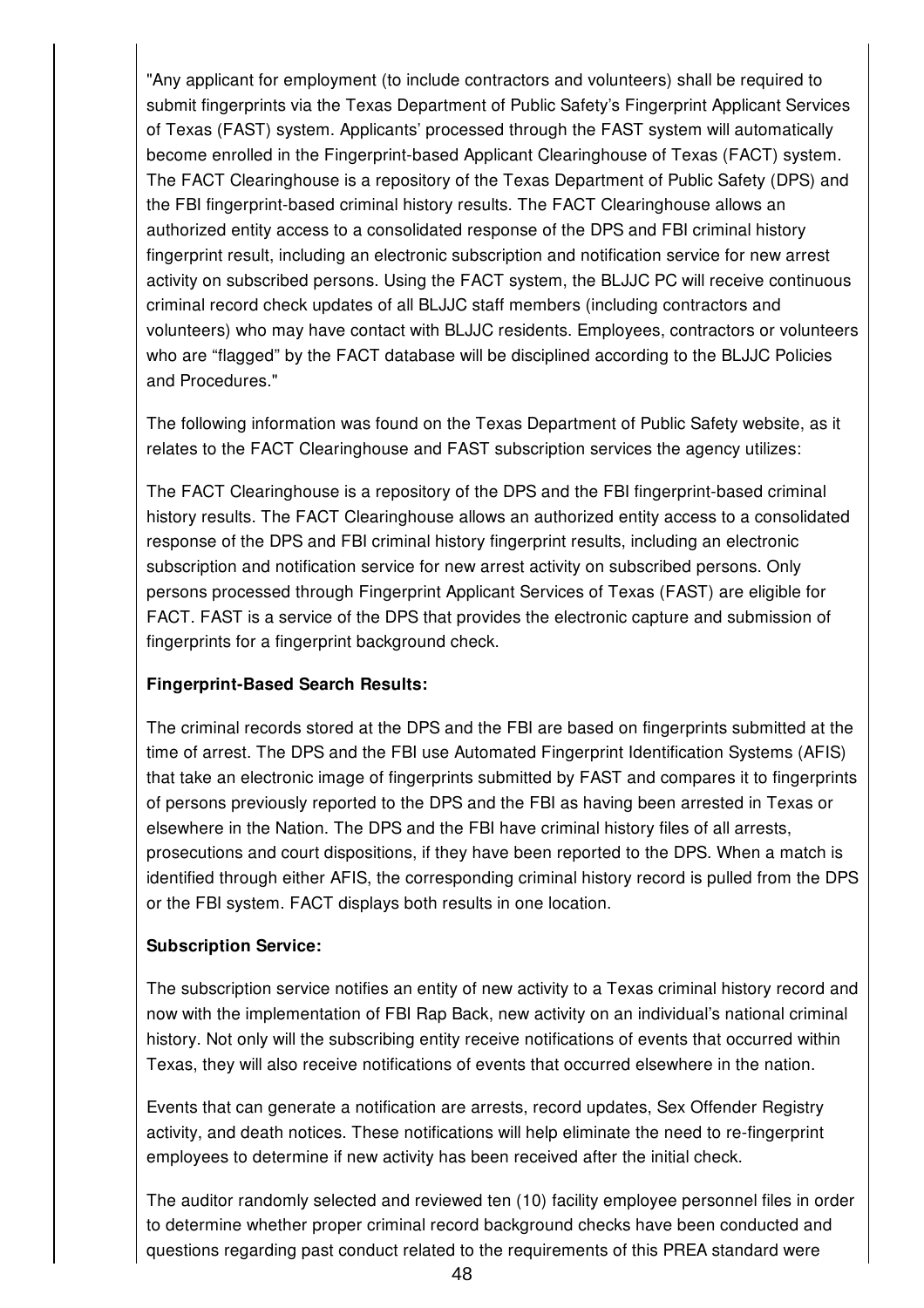asked and answered. The auditor verified that each of the 10 files reviewed included the proper state (TCIC) and national (NCIC) criminal history checks, as well as the questions and answers pursuant to this PREA standard. It is important to add that it is the agency's institutionalized practice, as verified by the auditor, to complete a national and state child abuse registry check on all employees, contractors, and volunteers before they are allowed contact with residents. Additionally, the auditor selected two volunteers and one contractor to ensure the required criminal history and child abuse registry checks were completed, and upon review the auditor verified that all three were properly vetted pursuant to the requirements of this PREA standard.

The auditor interviewed an Administrative Human Resource staff member and the Agency Head to determine if agency policy requires the consideration of any incidents of sexual harassment in determining whether to hire or promote anyone, or to enlist the services of any contractor, who may have contact with residents, and both the HR staff and the Agency Head advised that this PREA provision is in agency policy and institutionalized in practice. They also advised that BLJJC policy requires that before the agency hires any new employees who may have contact with residents, it conducts criminal background record checks; consults any child abuse registry maintained by the State or locality in which the employee would work; and consistent with Federal, State, and local law, makes its best efforts to contact all prior institutional employers for information on substantiated allegations of sexual abuse or any resignation during a pending investigation of an allegation of sexual abuse. The auditor verified this through the personnel file review of the 10 employees randomly selected by the auditor (\*plus the two volunteers and one contractor), in which all 13 selected files included the requirements of this PREA provision.

Additionally, the HR staff and Agency Head both confirmed in their interview that BLJJC policy requires that a criminal background records check be completed, and applicable child abuse registries consulted before, enlisting the services of any contractor who may have contact with residents. They also explained that the agency utilizes a system for capturing any criminal behavior for current employees, which is the FACT Clearinghouse operated by the TX Department of Public Safety (including the Rap Back system of capturing nationwide criminal data).

The HR staff and the Agency Head also explained that the agency asks all applicants and employees who may have contact with residents directly about previous misconduct -pursuant to this PREA standard- annually through employee evaluations. The auditor verified this through the file review of the 10 randomly selected staff members, which all 10 included the answers to the annual PREA questions asked. The agency also imposes upon each employees a continuing affirmative duty to disclose any such misconduct. They also confirmed in their interview that the agency is required to provide information on substantiated allegations of sexual abuse or sexual harassment involving a former employee upon receiving a request from an institutional employer for whom such employee has applied to work, unless prohibited by law. The Agency Head advised that he would be the one authorizing the release of this information.

Furthermore, it is important to add that TAC 344.300 also requires the agency to conduct a criminal history check for:

- an individual in a position requiring certification or eligible for optional certification; and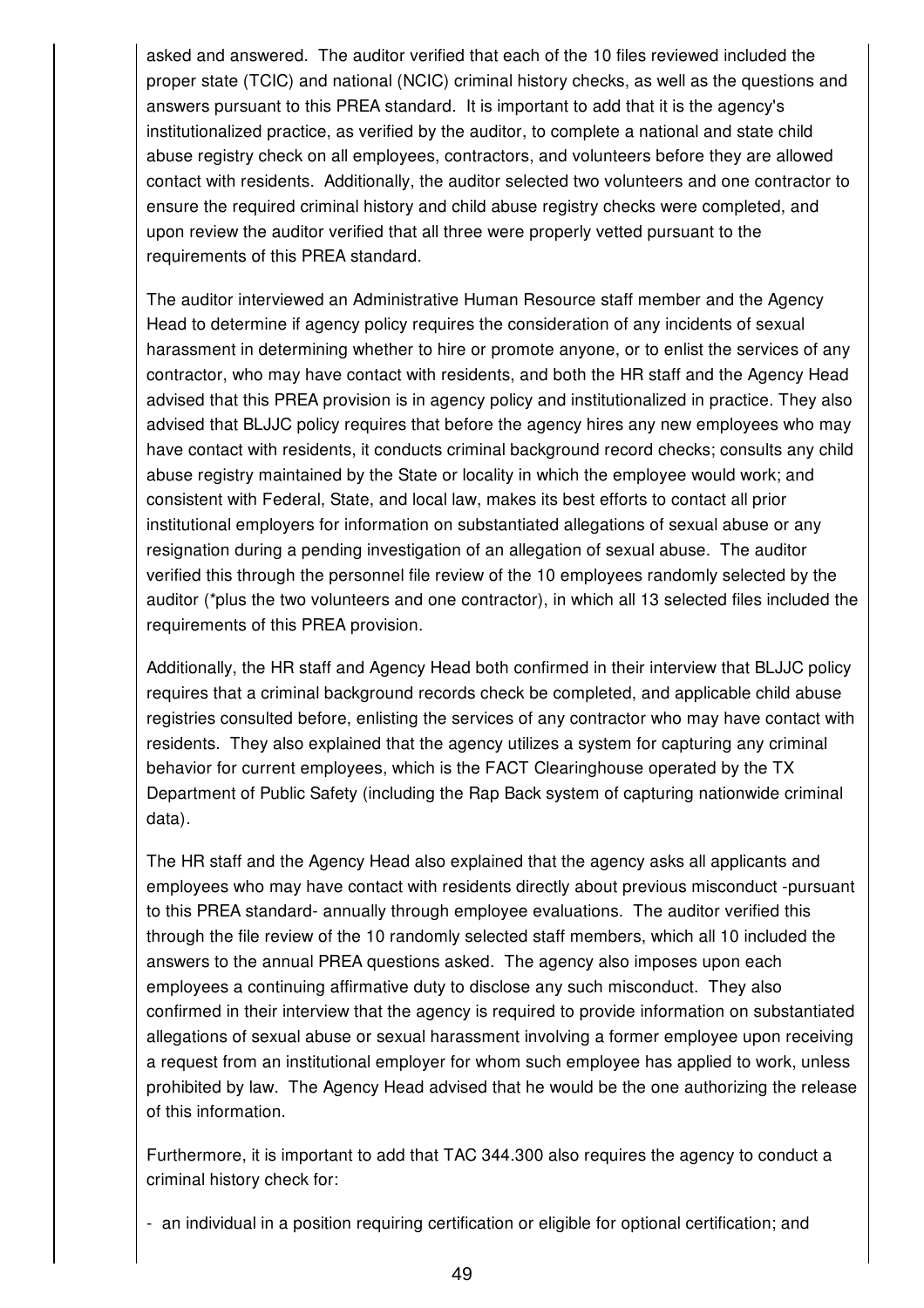- an individual who may have direct, unsupervised access to juveniles in a juvenile justice facility or program and who is:

- an employee in a position not requiring certification and not eligible for optional certification;

- a volunteer, an intern, or an individual who provides goods or services under contract.

It is also important to note that the agency exceeds the requirements of this PREA provision by adhering to TAC §344.302 (Military History Checks Effective Date: 2/1/18). This TAC standard requires the agency to adhere to the following procedures:

If an individual who is subject to a criminal history check has prior military experience, the department or facility must review the applicant's most recent separation or discharge documents.

In the event separation or discharge documents reflect character of service that is anything other than "honorable discharge" or "honorably discharged," the department or facility must:

attempt to obtain authorization from the applicant for the release of information; and

request additional information from the appropriate governmental entity to determine whether the reason for discharge was the result of disqualifying criminal conduct.

Before an individual with prior military history begins employment or service provision, the department or facility must use the information described in this section to determine if the individual has a disqualifying criminal history as specified in §344.400 of this title.

- The department or facility must review the most recent separation or discharge documents as described in this section when a currently employed certified officer returns from a period of active duty or is discharged from military service.

Additionally, TAC 344.300 requires the agency to conduct a criminal history check before any individual pursuant to TAC 344.300 begins employment or service provision:

the department or facility must ensure the individual has electronically submitted fingerprints using Fingerprint Applicant Services of Texas (FAST) and verify that the department is able to subscribe to the individual's Fingerprint-Based Applicant Clearinghouse of Texas (FACT) record;

the department must subscribe to that individual's record in FACT; and

the department must use the information in FACT to determine if the individual has a disqualifying criminal history as specified in §344.400 of this title.

The department must maintain a FACT subscription for each individual in a position requiring a criminal history check for as long as the individual remains in such a position. This requirement applies regardless of the date employment or service provision began.

Additionally, TAC Chapter 344.400 requires all juvenile justice entities who employ certified JSOs and JPOs to comply with the following standard provisions:

If a department receives notification of an arrest for potentially disqualifying criminal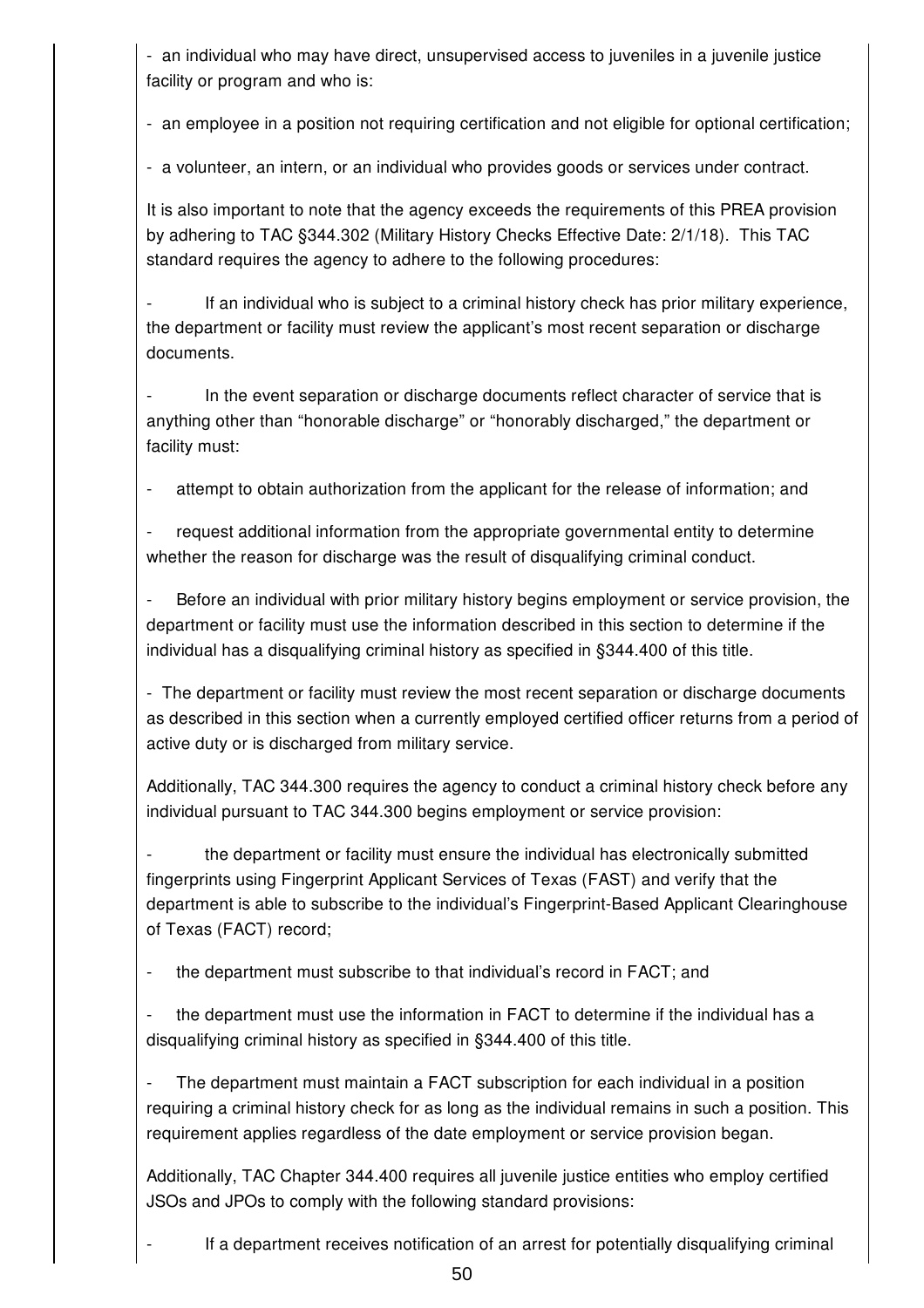conduct of a person hired in the capacity of a certified officer, the department must notify TJJD's certification office in writing of the alleged offense no later than 10 calendar days after receiving notice of the arrest.

- If a department receives notification of a conviction for disqualifying criminal conduct of a person hired in the capacity of a certified officer, the department must notify TJJD's certification office in writing of the offense no later than 10 calendar days after receiving notice of the conviction.

### **Conclusion:**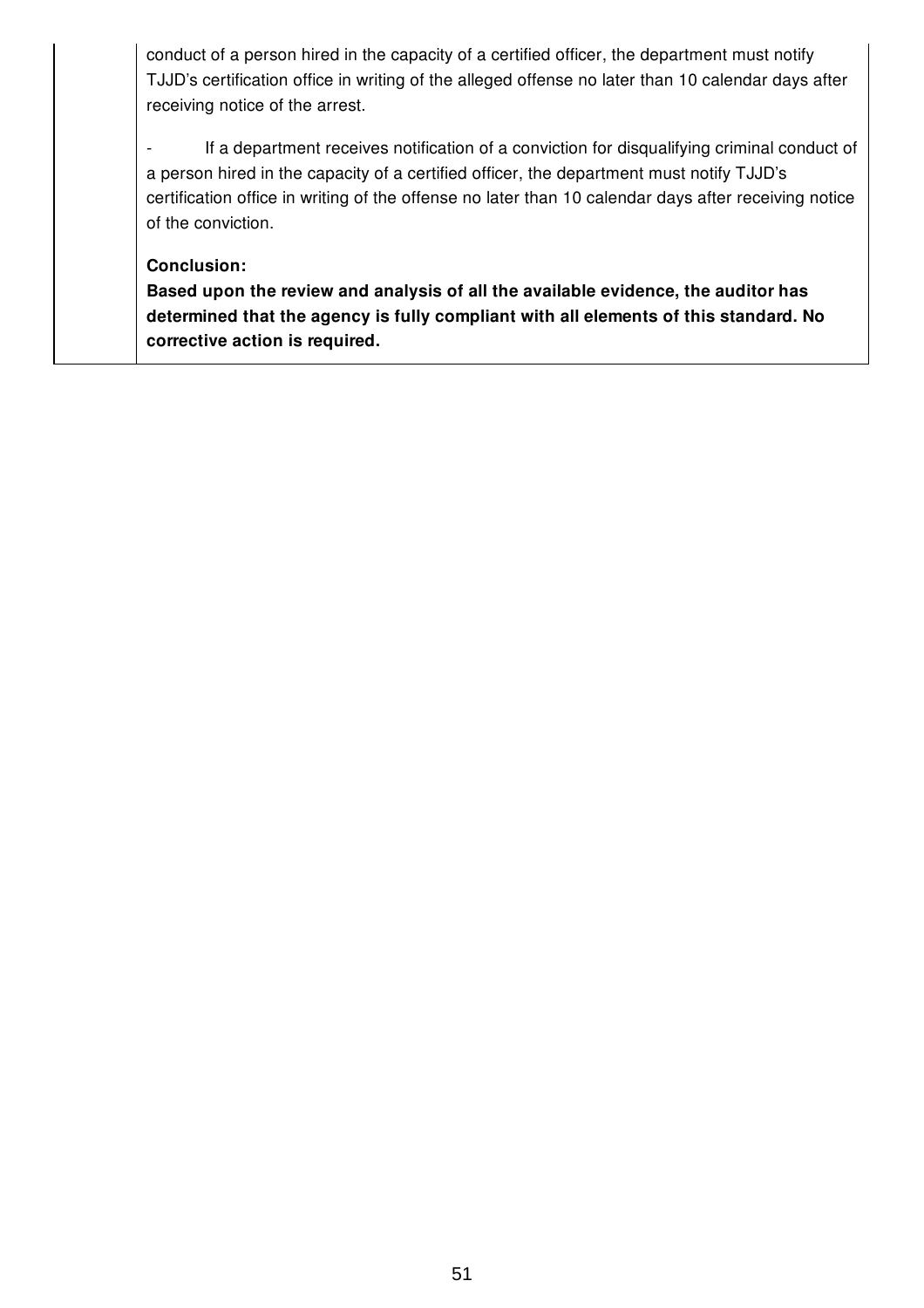| 115.318 | Upgrades to facilities and technologies                                                                                                                                                                                                                                                                                                                                                                                                                                                                                       |
|---------|-------------------------------------------------------------------------------------------------------------------------------------------------------------------------------------------------------------------------------------------------------------------------------------------------------------------------------------------------------------------------------------------------------------------------------------------------------------------------------------------------------------------------------|
|         | <b>Auditor Overall Determination: Meets Standard</b>                                                                                                                                                                                                                                                                                                                                                                                                                                                                          |
|         | <b>Auditor Discussion</b>                                                                                                                                                                                                                                                                                                                                                                                                                                                                                                     |
|         | <u>115.318</u>                                                                                                                                                                                                                                                                                                                                                                                                                                                                                                                |
|         | The following is a list of evidence used to determine compliance:                                                                                                                                                                                                                                                                                                                                                                                                                                                             |
|         | - Pre-Audit Questionnaire (PAQ)<br>- Agency Schematic that includes all 98 camera locations                                                                                                                                                                                                                                                                                                                                                                                                                                   |
|         | Interviews:                                                                                                                                                                                                                                                                                                                                                                                                                                                                                                                   |
|         | - Agency Head Designee                                                                                                                                                                                                                                                                                                                                                                                                                                                                                                        |
|         | - PREA Coordinator                                                                                                                                                                                                                                                                                                                                                                                                                                                                                                            |
|         | <b>Site Review Observations:</b>                                                                                                                                                                                                                                                                                                                                                                                                                                                                                              |
|         | During the onsite audit, the auditor inspected the agency's entire facility, and at no time did the<br>auditor observe a substantial expansion project underway or any modification to the existing<br>facility.                                                                                                                                                                                                                                                                                                              |
|         | <b>Explanation of determination:</b>                                                                                                                                                                                                                                                                                                                                                                                                                                                                                          |
|         | 115.318 (a-b):                                                                                                                                                                                                                                                                                                                                                                                                                                                                                                                |
|         | The agency's PC advised that the agency currently utilizes Cameras DW Spectrum IPVMS,<br>and all old analog model cameras were recently replaced with the upgraded digital cameras,<br>and 18 surveillance cameras were added to the facility- with a total of 98 in operation. The<br>upgraded cameras have enhanced the department's ability to see incidents and cam zoom in<br>to have a clearer picture of these incidents, and the new DVR system has an improved<br>memory capability, allowing for greater playback.  |
|         | The auditor interviewed the Agency Head Designee, and he explained that no renovations,<br>modifications, or expansion have occurred since 2012, but that if such a plan was to be<br>developed, the agency would consider the effects of such changes on its ability to protect<br>residents from sexual abuse and sexual harassment. He also explained how the agency has<br>updated the facility's video monitoring system to enhance the protection of residents from<br>incidents of sexual abuse and sexual harassment. |
|         | <b>Conclusion:</b><br>Based upon the review and analysis of all the available evidence, the auditor has<br>determined that the agency is fully compliant with all elements of this standard. No<br>corrective action is required.                                                                                                                                                                                                                                                                                             |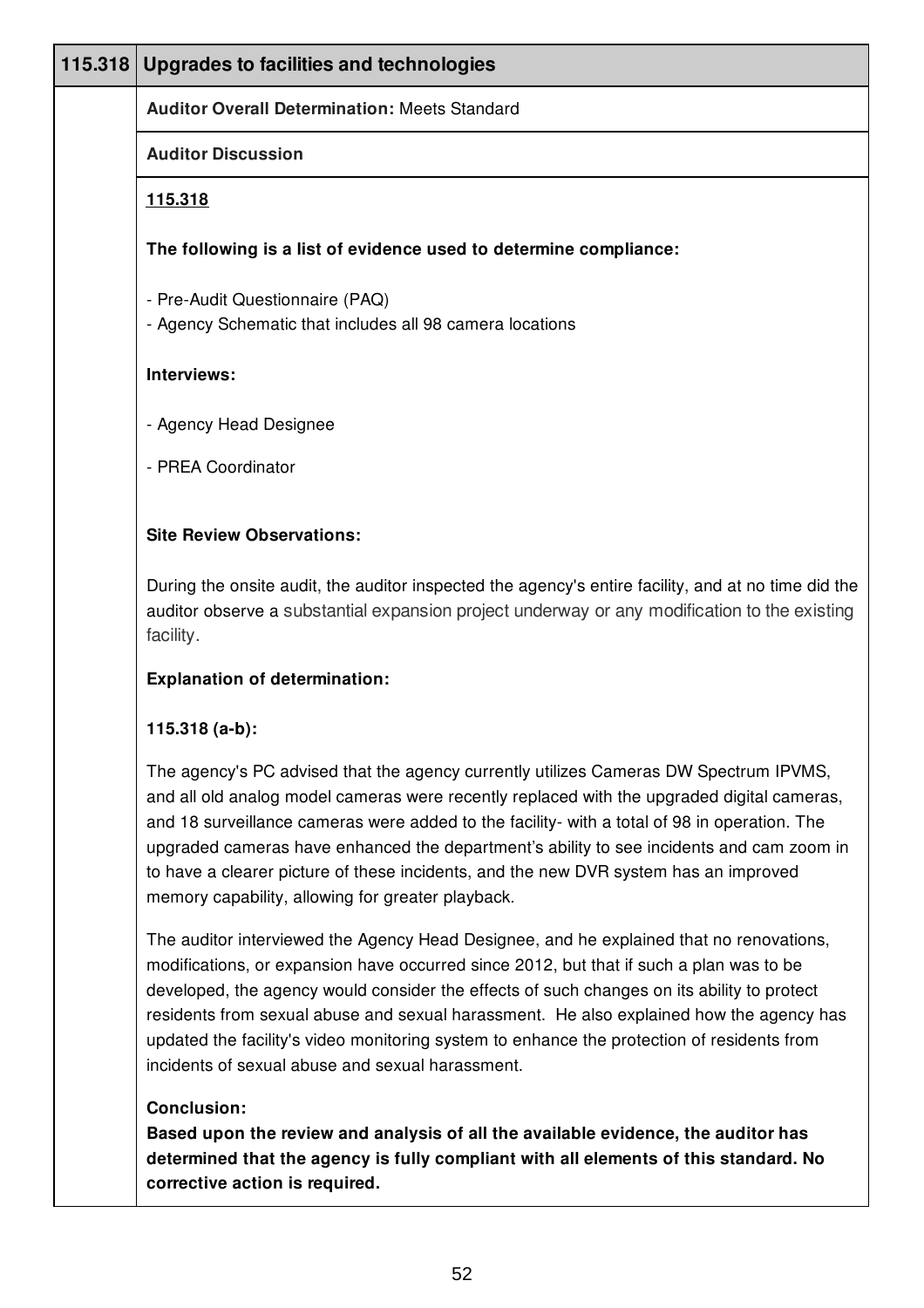| 115.321 | Evidence protocol and forensic medical examinations                                                                                                                                                                                                                                                  |
|---------|------------------------------------------------------------------------------------------------------------------------------------------------------------------------------------------------------------------------------------------------------------------------------------------------------|
|         | <b>Auditor Overall Determination: Meets Standard</b>                                                                                                                                                                                                                                                 |
|         | <b>Auditor Discussion</b>                                                                                                                                                                                                                                                                            |
|         | <u>115.321</u>                                                                                                                                                                                                                                                                                       |
|         | The following is a list of evidence used to determine compliance:                                                                                                                                                                                                                                    |
|         | - Pre-Audit Questionnaire (PAQ)                                                                                                                                                                                                                                                                      |
|         | - Agency Policy: Evidence Protocol and Forensic Medical Examinations (Originally Created:<br>8/11/2013 / Latest Revision: 2/05/2020)                                                                                                                                                                 |
|         | - Active MOU between BLJJC and Advocacy Center for Crime Victims and Children                                                                                                                                                                                                                        |
|         | - Active MOU between BLJJC and the McLennan County Sheriff's Office (MCSO)                                                                                                                                                                                                                           |
|         | - Facility Deviation Report Forms                                                                                                                                                                                                                                                                    |
|         | - Pre and Post Program Orientation Material (resident handbook)                                                                                                                                                                                                                                      |
|         | - Advocacy Center for Crime Victims and Children website (https://advocacycntr.org)                                                                                                                                                                                                                  |
|         | - TAC Standards 358.300 and 358.400                                                                                                                                                                                                                                                                  |
|         | Interviews:                                                                                                                                                                                                                                                                                          |
|         | - 12 Randomly Selected JSOs                                                                                                                                                                                                                                                                          |
|         | - PREA Coordinator (PC)                                                                                                                                                                                                                                                                              |
|         | - ER Nurse from Baylor Scott and White Medical Center-Hillcrest                                                                                                                                                                                                                                      |
|         | - SANE/SAFE Nurse (Program Coordinator for the Advocacy Center for Crime Victims and<br>Children)                                                                                                                                                                                                    |
|         | - Executive Director of the Advocacy Center for Crime Victims and Children                                                                                                                                                                                                                           |
|         | <b>Explanation of determination:</b>                                                                                                                                                                                                                                                                 |
|         | 115.321(a):<br>The agency indicated in the PAQ that they are responsible for conducting administrative<br>investigations for all sexual abuse allegations that occur in the facility, and the McLennan<br>County Sheriff's Department is responsible for conducting all criminal investigations. The |

agency's Policy titled, "Evidence Protocol and Forensic Medical Examinations," also outlines the same protocols, as well as establishes a uniformed evidence protocol that maximizes the potential for obtaining usable physical evidence for administrative and criminal prosecutions.

Additionally, the agency also provided the auditor with an active MOU between the BLJJC and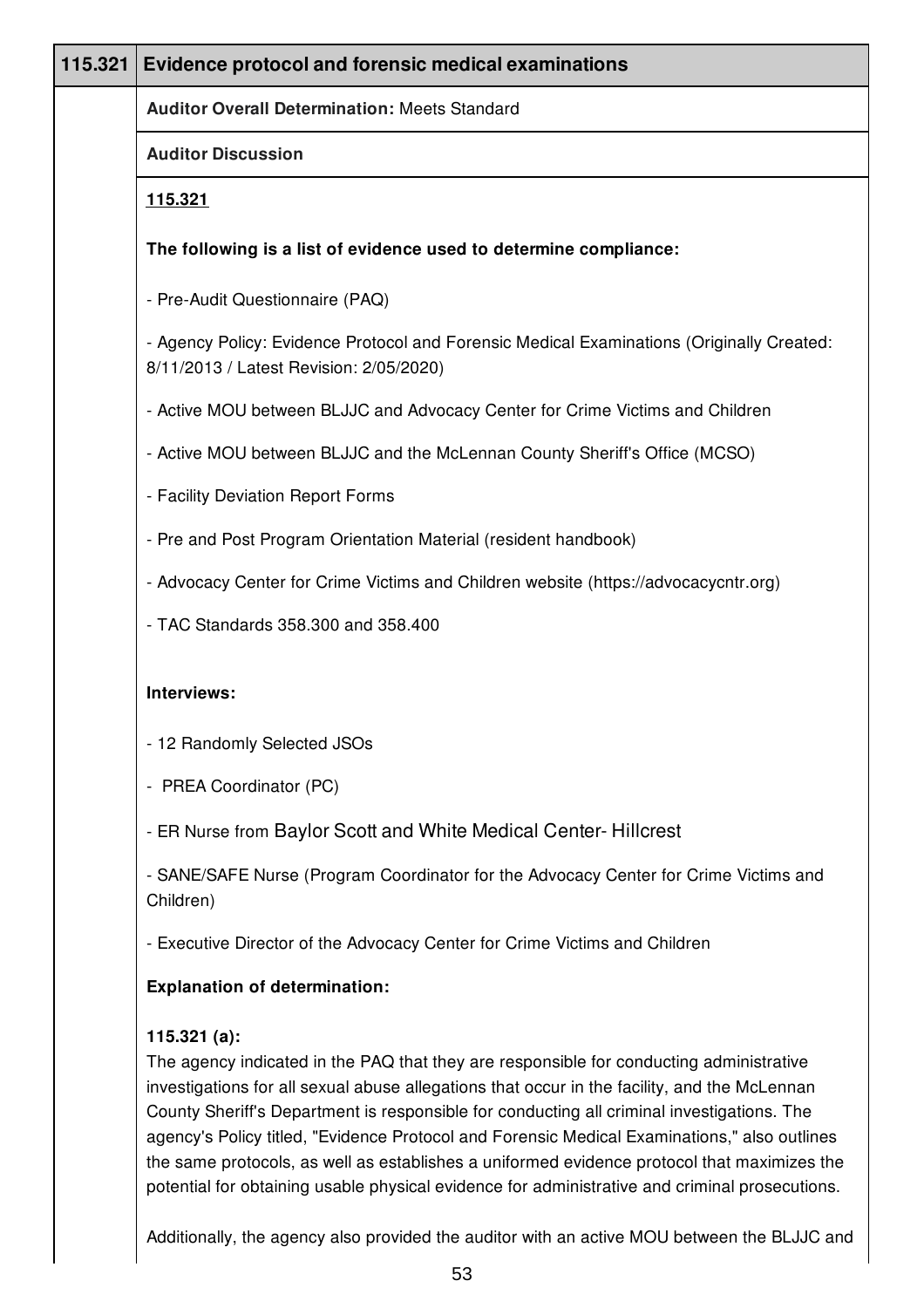the McLennan County Sheriff's Office (MCSO), and this document outlines the responsibilities of both parties when the MCSO is conducting a criminal investigation related to a sexual abuse allegation or incident. The MCSO agrees to the following:

- Provide necessary law enforcement investigation pertaining to allegations of sexual abuse occurring in the BLJJC;

- Utilize protocol based on the DOJ's Office on Violence against Women publication, "A National Protocol for Sexual Assault Medical Forensic Examinations, Adults/Adolescents," or similarly comprehensive and authoritative protocols developed after 2011;

- Provide transportation to the hospital for SAFE or SANE examinations (a facility staff member shall accompany the sheriff's officer to the hospital).

The auditor interviewed 12 randomly selected JSOs, and each JSO articulated clearly the agency's protocols for obtaining usable physical evidence after a sexual abuse incident, which included to preserve and protect the scene and wait for trained investigators to arrive to collect the evidence. The JSOs interviewed all advised that the McLennan County Sheriff's Department (MCSD) is contacted immediately for any sexual abuse allegation or incident, and the MCSD is responsible for conducting all criminal investigations. Additionally, the JSOs were aware of the agency's own administrative investigators and the requirement to immediately notify TJJD.

Additionally, the PC confirmed that the BLJJC has an agreement with the MCSD, which requires the MCSD to collect all evidence related to any sexual abuse or sexual harassment criminal investigation in the facility.

The auditor feels it is important to add that the agency is required to adhere to the following Texas Administrative Code (TAC) Standards, §358.300 and §358.400:

## **Duty to Report:**

An employee, volunteer, or other individual working under the auspices of a facility or program must report the death of a juvenile or an allegation of abuse, neglect, or exploitation to TJJD and local law enforcement if he/she:

- witnesses, learns of, or receives an oral or written statement from an alleged victim or other person with knowledge of the death of a juvenile or an allegation of abuse, neglect, or exploitation; or

- has a reasonable belief that the death of a juvenile or abuse, neglect, or exploitation has occurred.

## **Sexual Abuse or Serious Physical Abuse:**

- Time Frames for Reporting.

- A report of alleged sexual abuse or serious physical abuse must be made to local law enforcement immediately, but no later than one hour after the time a person gains knowledge of or has a reasonable belief that alleged sexual abuse or serious physical abuse has occurred.

# **And, Chapter §358.400 (Investigation Requirement):**

In every case in which an allegation of abuse, neglect, or exploitation or the death of a juvenile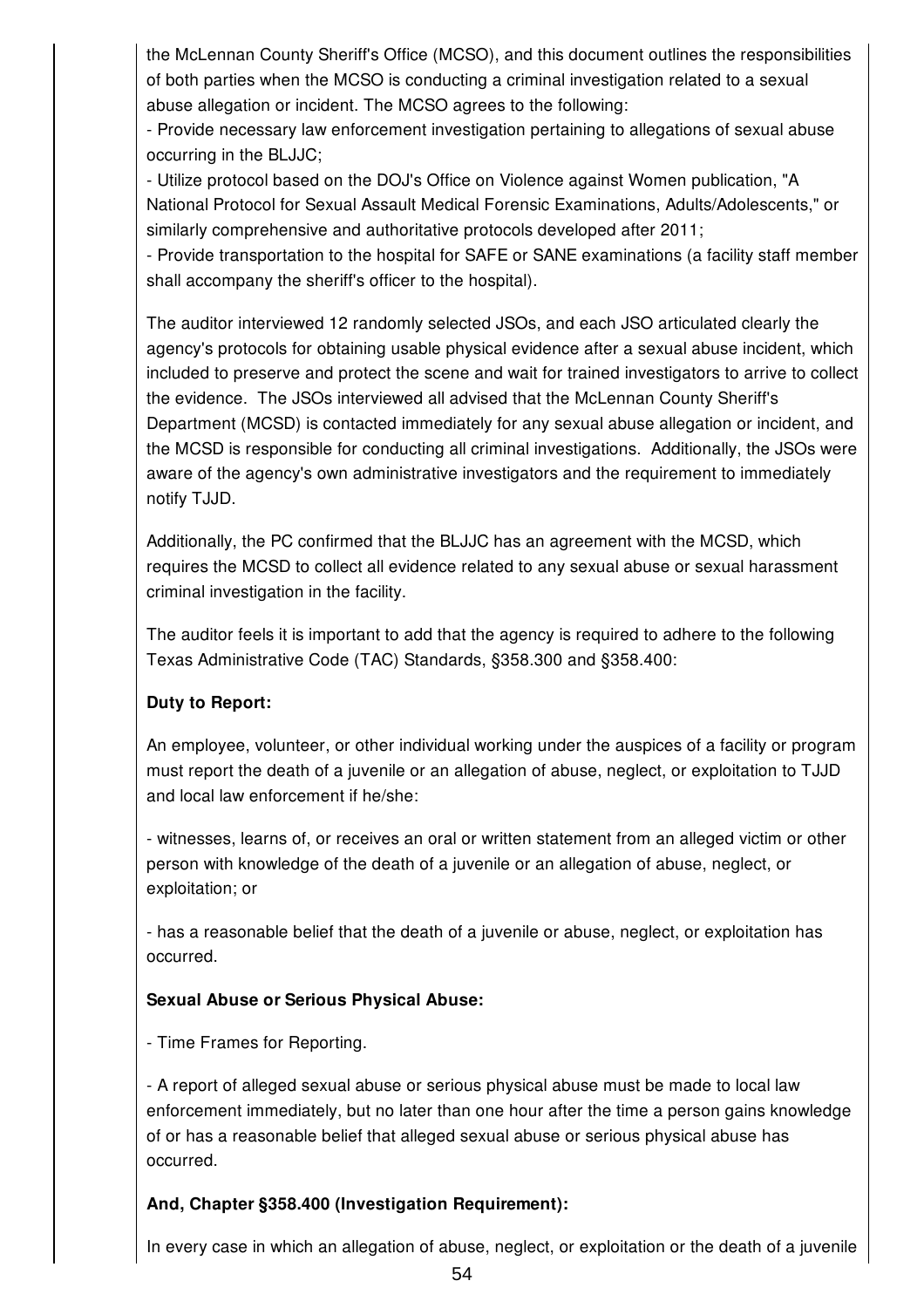has occurred, an internal investigation must be conducted. The investigation must be conducted by a person qualified by experience or training to conduct a comprehensive investigation. The internal investigation must be initiated immediately upon the chief administrative officer or their respective designees gaining knowledge of an allegation of abuse, neglect, or exploitation or the death of a juvenile. Departments, programs, and facilities must have written policies and procedures for conducting internal investigations of allegations of abuse, neglect, or exploitation or the death of a juvenile. The internal investigation must be conducted in accordance with the policies and procedures of the department, program, or facility.

### **115.321 (b):**

Per the agency's Evidence Protocol Policy on page 3, "for investigations conducted by BLJJC staff the BLJJC CJPO and the Juvenile Board has adopted and authorized an evidence protocol that ensures that all usable physical evidence is preserved for administrative and criminal proceedings. This evidence protocol is based on the Department of Justice's Office of Violence Against Women publication, "A National Protocol for Sexual Assault Medical Forensic Examinations, Adults/Adolescents" (i.e., SAFE Protocol), or similarly comprehensive and authoritative protocols published after 2011 [PREA §115.321]. For investigations conducted by outside agencies (i.e., the Sheriff's Department) the BLJJC CJPO will request that the investigating entity follow the relevant investigatory requirements set out in PREA standard PREA.

The agency's Evidence Protocol Policy also explains that all allegations of sexual abuse at BLJJC will be investigated by local law enforcement, specifically the MCLENNAN COUNTY SHERIFF'S DEPARTMENT; and to the extent possible, the BLJJC PCM will request that the MCLENNAN COUNTY SHERIFF'S DEPARTMENT utilize a protocol that is developmentally appropriate for youth and, as appropriate, shall be adapted from or otherwise based on the most recent edition of the U.S. Department of Justice's Office on Violence Against Women publication, "A National Protocol for Sexual Assault Medical Forensic Examinations, Adults/Adolescents," or similarly comprehensive and authoritative protocols developed after 2011.

### **115.321 (c):**

The agency's Evidence Protocol and Forensic Medical Examination Policy includes all the requirements of this PREA provision and states the following, as it relates to this provision: The BLJJC's PC will assure that all residents who report sexual abuse have access to forensic medical examinations , whether on-site or at an outside facility, without financial cost, where evidentiarily or medically appropriate. Where possible, such examinations shall be performed by Sexual Assault Forensic Examiners (SAFEs) or Sexual Assault Nurse Examiners (SANEs). If SAFEs or SANEs cannot be made available, the examination will be performed by other qualified medical practitioners. In this event, the Shift Supervisor shall document the facility's efforts to provide SAFEs or SANEs via the Facility Deviation Report. The Shift Supervisor will submit the completed report to the PC with 6-hours of the allegation of sexual assault.

Additionally, the agency also provided the auditor with an active MOU between the BLJJC and the McLennan County Sheriff's Office (MCSO), and this document indicates that the MCSO agrees to providing transportation to the hospital for SAFE or SANE examinations (a facility staff member shall accompany the sheriff's officer to the hospital).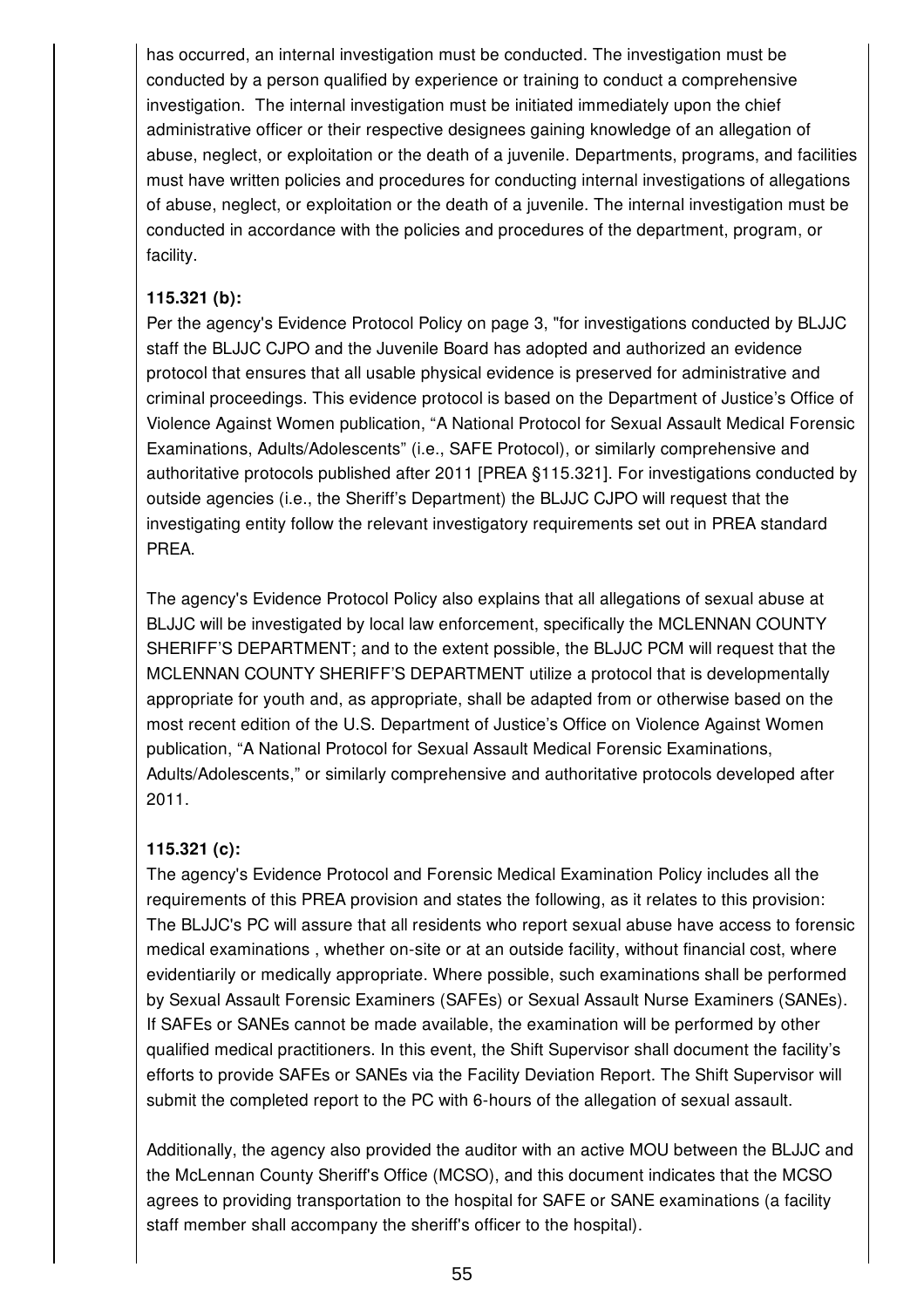It should be noted that the facility indicated in the PAQ that all SANE/SAFE exams would be conducted offsite at a local hospital, and they have had ZERO such exams performed during the past 12 months (zero allegations/incidents involving a resident being sexually abused in the past 12 months, as reported by the agency).

In addition, the auditor reviewed the agency's Pre and Post Resident Orientation Material, which includes the following provisions for a resident who is a victim of sexual abuse (regardless of when or where it occurred):

Any resident who at intake, through the admission or assessment process, or throughout his/her confinement, is determined to have experienced prior sexual victimization (regardless of when or where it occurred) shall be offered a follow-up appointment with a medical and/or mental health practitioner as soon as possible when the information was discovered. Any resident who alleges to have been a victim of sexual abuse while in the custody of the McLennan County Juvenile Services facility shall have access to a forensic medical examination at by a certified SANE/SAFE Nurse at a local hospital without financial cost, where evidentiary or medically appropriate.

The auditor interviewed the Executive Director of the Advocacy Center for Crime Victims and Children over the phone after the onsite, and the Director explained that they have an active MOU with the BLJJC (last signed into effect in 2016) and her agency works collaborately with the SANE nurses, law enforcement, and the victim and his/her family to ensure all the appropriate victim services are provided. She also elaborated further that any child referred to her agency, regardless of the situation, would be provided victim services, with strict confidentiality being maintained at all times throughout the process.

The auditor also reviewed the Advocacy Center for Crime Victims and Children's website and discovered the following information, as it relates to SANE/SAFE services provided by the agency:

"The Victims Center responds immediately to survivors of violence. While seventy percent of those served by the program are affected by sexual assault, the agency works with victims of all crimes. Services provided include a 24-hour Crisis Hotline, sexual assault nurse exams, case management and counseling. Individual, family and group therapy are available. Groups include people who have lost someone to homicide or suicide, women survivors of sexual abuse, teen girls, boys and men. The Sexual Assault Nurse Examiners (SANE) program is made up of specially trained RNs who are on-call 24/7. They offer compassionate care and support for victims at a moment's notice. Nurses meet rigorous legal and medical standards required by statute and ethical code. Their work includes forensic medical collection, medical intervention, health education, follow up referrals and objective legal testimony."

Furthermore, the PC advised the auditor that if a resident was sexual abused in the facility, the victim would be transported to a local hospital for a SANE/SAFE exam, with the emergency center nurse making contact with a SANE nurse immediately upon arrival. All SANE/SAFE nurses are employed with the Victim's Advocacy Center, and the BLJJC can use either Hillcrest Medical Center or Providence Medical Center.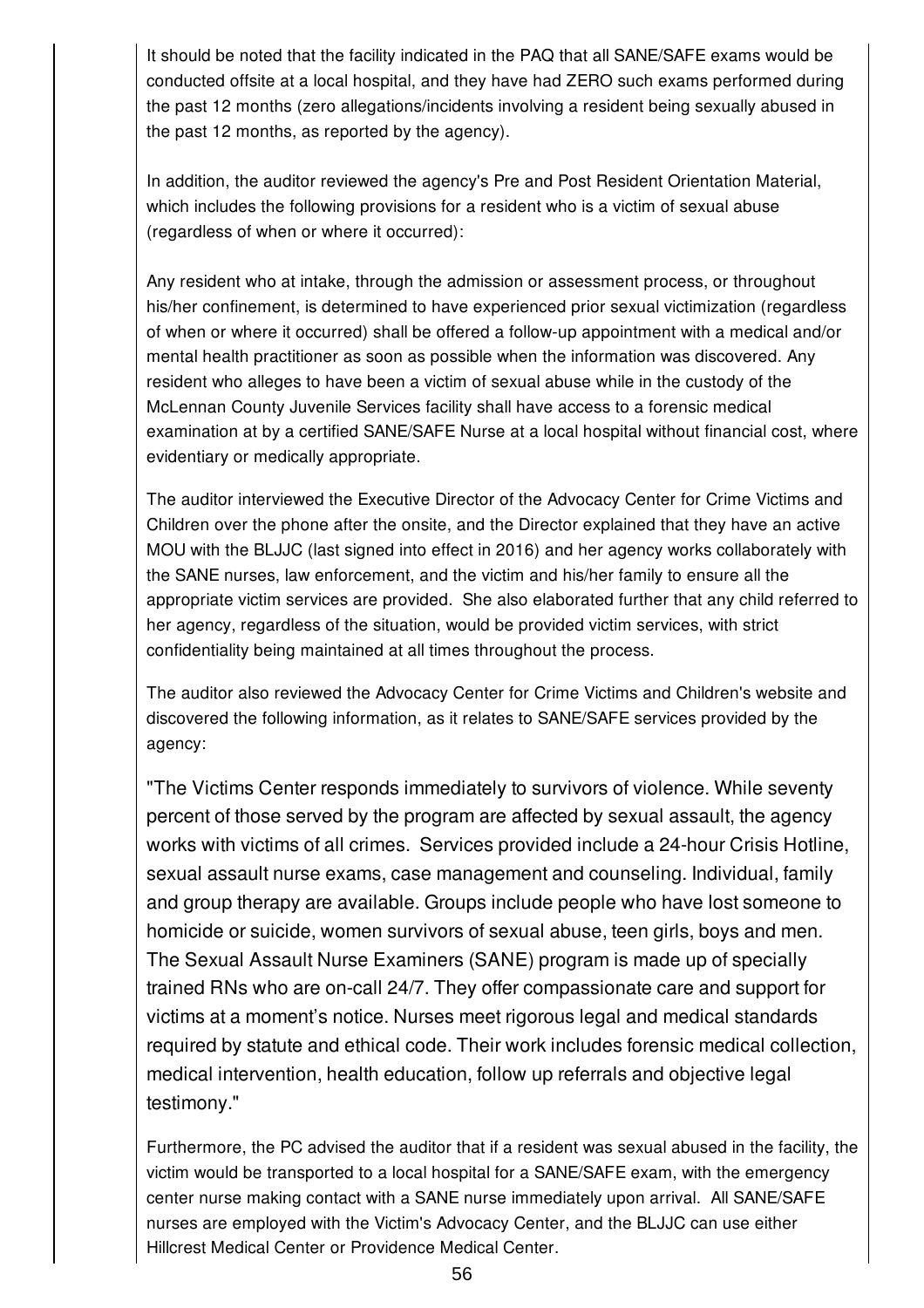The auditor contacted Baylor Scott and White Medical Center- Hillcrest, and one of the ER nurses advised they have a direct number they call if a SANE/SAFE exam is needed. The ER nurse advised that after this contact is made, a SANE/SAFE nurse is immediately sent over to conduct the exam.

Additionally, after the onsite, the auditor interviewed the Program Coordinator for the Advocacy Center for Crime Victims and Children, who has the following credentials: FNP-C, RN, SANE-A, and SANE-P (along with being certified through the TX Attorney General and nationally certified through IAFN). The Program Coordinator explained how her agency provides for SANE/SAFE exams for both acute (within 96 hours- in the ER) and chronic (after 96 hours- conducted in the Advocacy Center). She also advised that the Advocacy Center includes a law enforcement unit onsite, which includes specially trained law enforcement officers who are able to conduct interviews onsite. The Program Coordinator explained how her agency responds to victims referred to both Baylor Scott and White- Hillcrest and Providence medical centers to conduct acute SANE/SAFE exams. She explained further how an ER nurse from one of these hospitals or a law enforcement officer will contact the Advocacy Centers if a SANE/SAFE exam is needed, and a SANE/SAFE nurse from the Advocacy Center will then go to the hospital to conduct the exam. The Program Coordinator also advised that the contract her agency has with the hospitals requires a SANE/SAFE nurse to be available 90% of the time. However, if for some reason a SANE/SAFE nurse is unavailable, the victim has two choices: 1. They can wait until one shows up (which would be soon), or 2. Be transported to Temple Medical Center. She explained that a SANE/SAFE nurse is not required to obtain medical consent from a parent/guardian if the victim is a child, but that the agency does utilize a consent form that the victim signs. The Program Coordinator notified the auditor that her agency serves 70 law enforcement agencies, in 5 surrounding counties, and all the SANE/SAFE nurses who work for the Advocacy Center for Crime Victims and Childrens are certified for SANE/SAFE exams for both adult and pediatric victims.

## **115.321 (d):**

The agency's Evidence Protocol and Forensic Medical Examination Policy includes the requirements of this PREA provision on page 4, which includes the following agency specific procedures:

The BLJJC facility Shift Supervisor shall attempt to make available to the victim a victim advocate from a rape crisis center. If a rape crisis center is not available to provide victim advocate services, the BLJJC facility Shift Supervisor shall make available a qualified staff member from a community-based organization or a qualified agency staff member to provide these services. If the Shift Supervisor is unable to secure the services from a rape crisis center the Shift Supervisor shall document this deviation via the Facility Deviation Report. The Shift Supervisor will submit the completed report to the PC with 4-hours of the allegation of sexual assault. Once per month the PC will aggregate Facility Deviation Report Forms pertaining to his/her facility and create a monthly Facility Rape Crisis Center Deviation Report. This Report will document the dates, times and the limited circumstances that resulted in the use of non-Rape Crisis Center staff.

The auditor also reviewed the agency's Pre and Post Resident Orientation Material, which states: If a resident is determined to be a victim of sexual abuse, sexual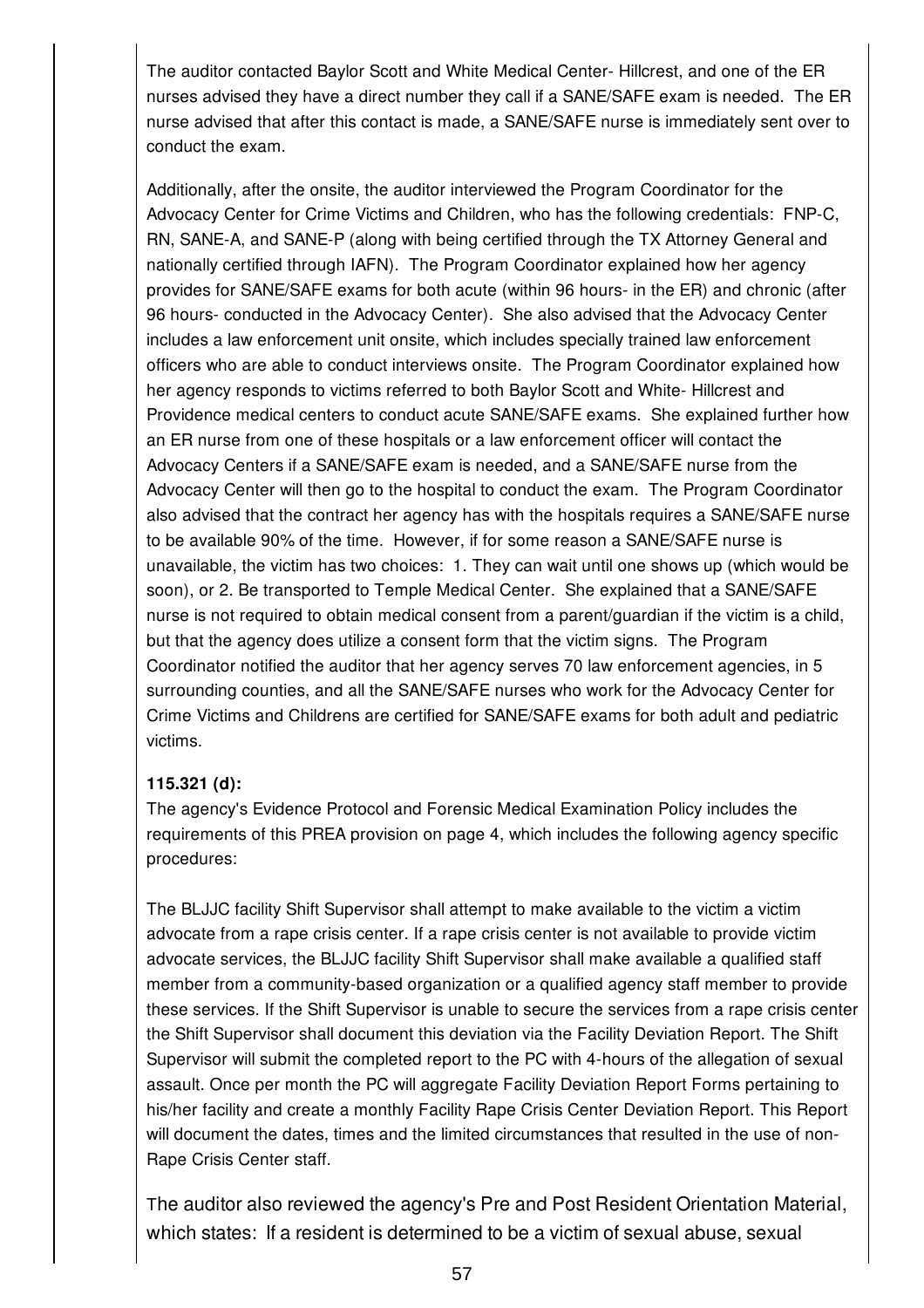assault, sexual harassment, abuse (physical, emotional) neglect, or exploitation, the facility shall make available to the resident a victim advocate provided by the Advocacy Center in Waco.

Additionally, the agency provided the auditor with the agency's MOU with the Advocacy Center for Crime Victims and Children (active since 2016). Upon review of the document, the auditor was able to determine that the protocols in place are sufficient for providing the requirements of this PREA provision, as well as provide for additional measure to ensure a victim of sexual abuse is provided services after he/she is released from detention. In order to verify that this advocacy organization provides for the requirements of this PREA standard, the auditor interviewed the agency's Executive Director and reviewed their website (https://advocacycntr.org). The Executive Director of the Advocacy Center for Crime Victims and Children was interviewed over the phone after the onsite, and the Director explained that they have an active MOU with the BLJJC (last signed into effect in 2016) and her agency works collaborately with the SANE nurses, law enforcement, and the victim and his/her family to ensure all the appropriate victim services are provided. She also elaborated further that any child referred to her agency, regardless of the situation, would be provided victim services, with strict confidentiality being maintained at all times throughout the process. Further, upon the auditor's review of the advocacy center's website, the auditor learned that the Advocacy Center began in 1976 as the Waco Rape Crisis Center, and currently the services of 29 staff. It has grown into an umbrella agency with three programs, the Children's Advocacy Center (CAC), The Victims Center, and Prevention and Education – offering many services to the hurting in our community. Over the past year the Advocacy Center for Crime Victims and Children has:

- Conducted 452 developmentally sensitive and legally sound forensic interviews for children ages 2-17;
- Responded to 386 crisis hotline calls;
- Performed 241 sexual assault medical exams of children and adults in the Central Texas region;
- Provided direct counseling and advocacy services to 3,622 primary and secondary victims of crime; and
- Presented 1,500 prevention related programs to more than 10,250 community members.

The Victims Center responds immediately to survivors of violence. While seventy percent of those served by the program are affected by sexual assault, the agency works with victims of all crimes. Services provided include a 24-hour Crisis Hotline, sexual assault nurse exams, case management and counseling. Individual, family and group therapy are available. Groups include people who have lost someone to homicide or suicide, women survivors of sexual abuse, teen girls, boys and men. The Sexual Assault Nurse Examiners (SANE) program is made up of specially trained RNs who are on-call 24/7. They offer compassionate care and support for victims at a moment's notice. Nurses meet rigorous legal and medical standards required by statute and ethical code. Their work includes forensic medical collection, medical intervention, health education, follow up referrals and objective legal testimony. Volunteers carry a cell phone to answer a 24/7 crisis hotline and go to local hospitals to provide compassionate emotional support and advocate for sexual assault survivors. Crisis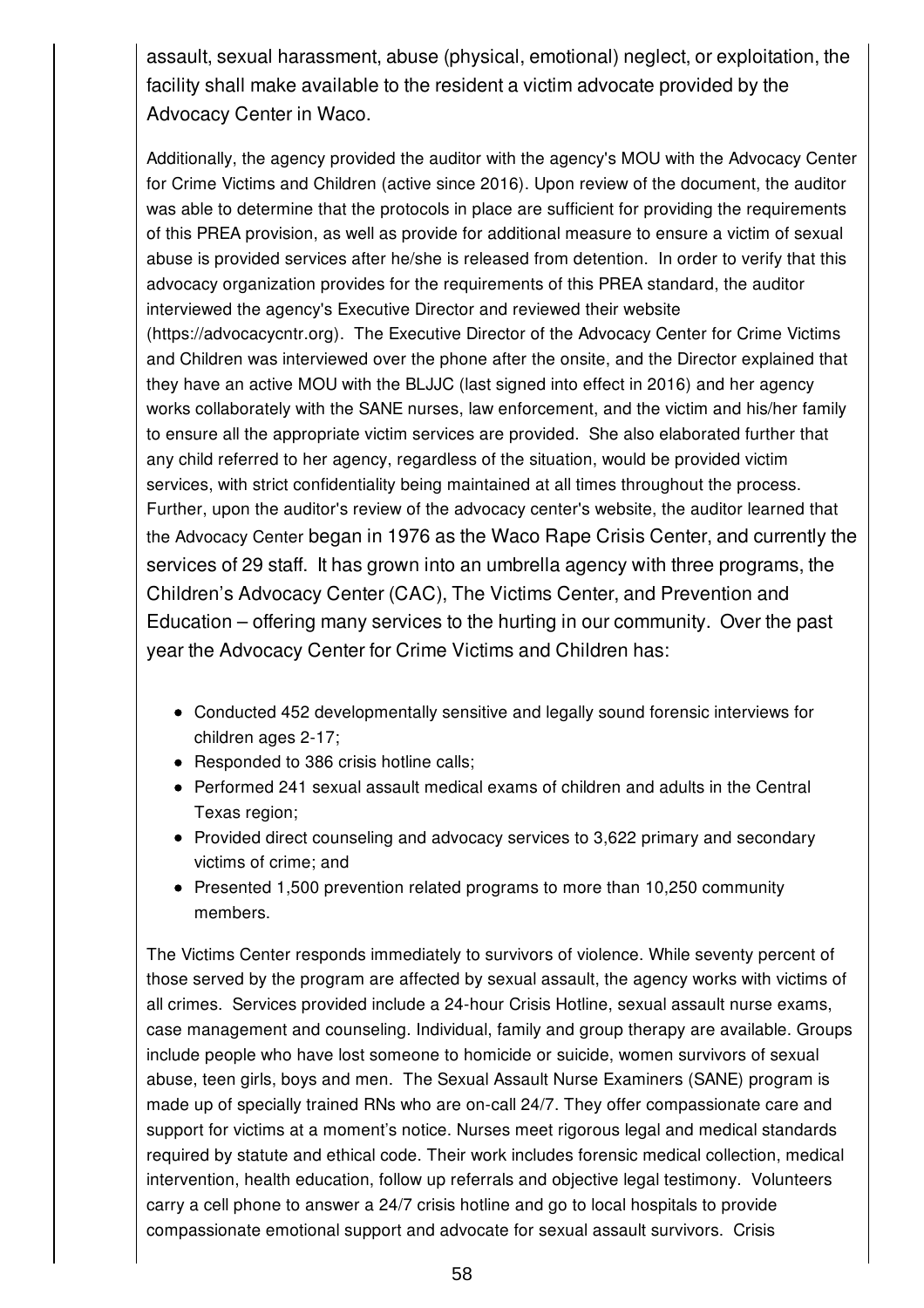Intervention – immediate 24/7 response through the crisis hotline for children and adult survivors of violence, including stranger and non-stranger sexual assault. Crisis Intervention and Advocacy are available on a walk-in basis during normal business hours (8:30 am-12 pm and 1pm - 5:00 pm) at the agency's main location. The hotline can be contacted at any time at: 254-752-7233 or toll free at 888-867-7233. The following services are also provided:

- Counseling professional, confidential counseling for victims of all crimes and their families;
- $\bullet$  Support groups sexual assault survivor groups for women, men, boys, girls, and teens;
- Child Fatality Review Team tracks trends and risks; educates the community in ways to prevent child deaths;
- Community Education informs children, teachers, clergy and other community members about child abuse issues; and
- Family enrichment groups provide non-violent ways to deal with communication and discipline issues.

As indicated previously in this report, the agency has not had to utilize the services of the Advocacy Center since implementing PREA, due to never having an incident or allegation of a resident being sexually abused in the facility.

## **115.321 (e):**

Per the agency Evidence Protocol and Forensic Medical Examination Policy, "as requested by the victim, the victim advocate, qualified agency staff member, or qualified community-based organization a BLJJC approved staff member shall accompany and support the victim through the forensic medical examination process and investigatory interviews and shall provide emotional support, crisis intervention, information, and referrals."

Additionally, the agency provided the auditor with their MOU with the Advocacy Center for Crime Victims and Children (active since 2016). Upon review of the document, the auditor was able to determine that the protocols in place are sufficient for providing the requirements of this PREA provision, as well as provide for additional measure to ensure a victim of sexual abuse is provided services after he/she is released from detention.

The agency's Evidence Protocol and Forensic Examination Policy on page 4 includes the requirements of this PREA provision and states, "in the event that BLJJC is not responsible for investigating the allegations of sexual abuse, BLJJC shall request that the investigating agency follow the requirements pursuant to PREA Standard 115.321 (a-e)."

Additionally, the agency also provided the auditor with an active MOU between the BLJJC and the McLennan County Sheriff's Office (MCSO), and this document outlines the responsibilities of both parties when the MCSO is conducting a criminal investigation related to a sexual abuse allegation or incident. The MCSO agrees to the following:

- Provide necessary law enforcement investigation pertaining to allegations of sexual abuse occurring in the BLJJC;

- Utilize protocol based on the DOJ's Office on Violence against Women publication, "A National Protocol for Sexual Assault Medical Forensic Examinations, Adults/Adolescents," or similarly comprehensive and authoritative protocols developed after 2011;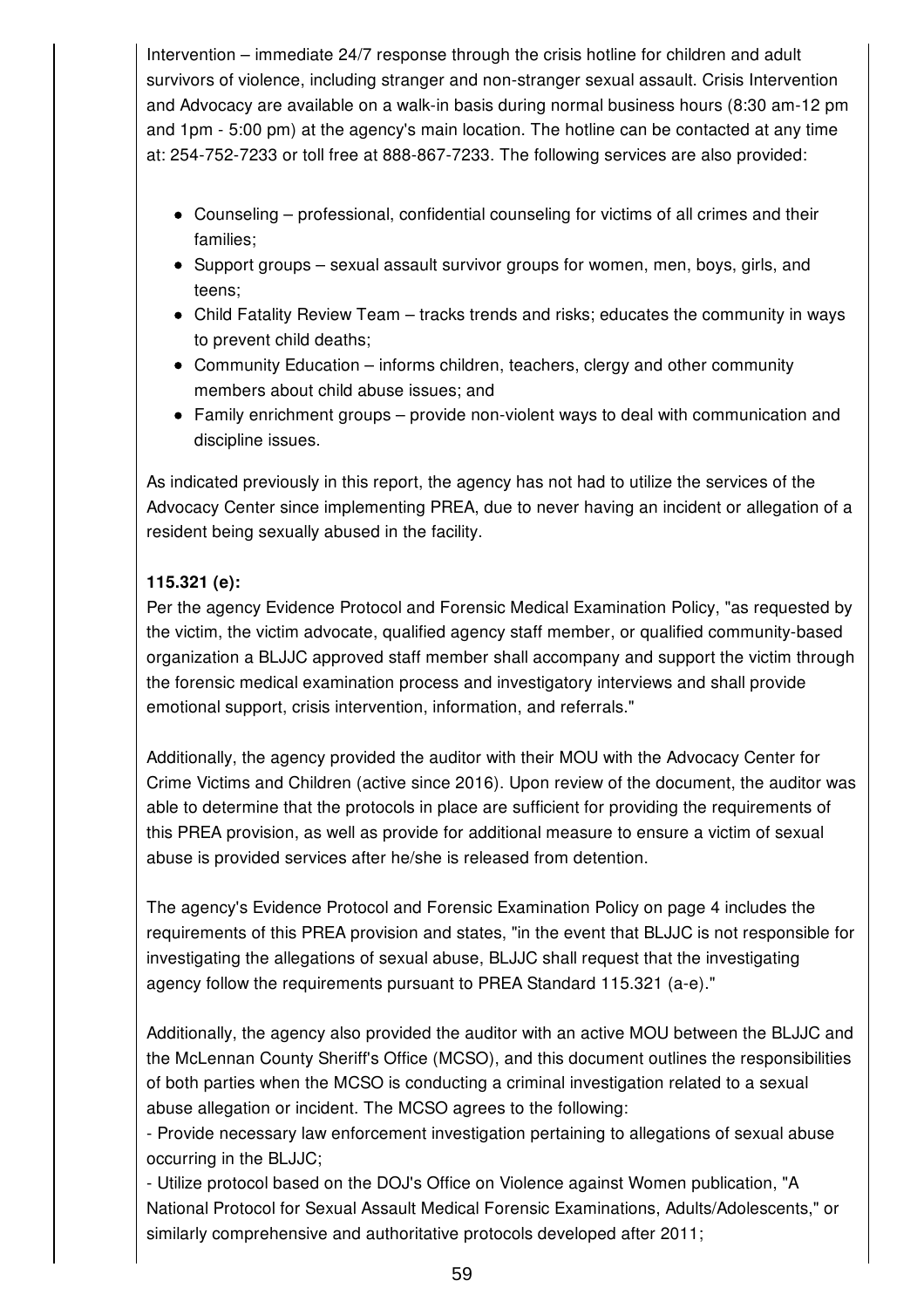- Provide transportation to the hospital for SAFE or SANE examinations (a facility staff member shall accompany the sheriff's officer to the hospital).

This MOU also outlines the BLJJC's agreed upon responsibilities, as documented below: - The Director shall ensure that the policies and procedures related to reporting and investigations are followed and that Law Enforcement is notified immediately but not later than one (1) hour of any allegation of sexual abuse;

- It will provide unlimited access to the victim while placed at the BLJJC as needed; and - The Director shall ensure that all staff cooperate with the Sheriff's Office during an investigation.

## **115.321 (g):**

N/A. The auditor is not required to audit this provision; however, the agency does include this PREA language in their Evidence Protocol and Forensic Medical Examinations Policy.

# **115.321 (h):**

Per the agency's Evidence Protocol and Forensic Medical Examination Policy on page 5, pursuant to PREA Standard 115.321 (d-e), a qualified BLJJC staff member or a qualified community-based staff member shall be an individual who has been screened for appropriateness to serve in this role by the BLJJC PC and has received education concerning sexual assault and forensic examination issues, in general. The BLJJC's PC shall maintain a list of all qualified BLJJC staff members and qualified community-based staff members who have been screened for appropriateness to serve in this role. The list will be made available to the BLJJC's Facility Head and each Shift Supervisor.

## **Conclusion:**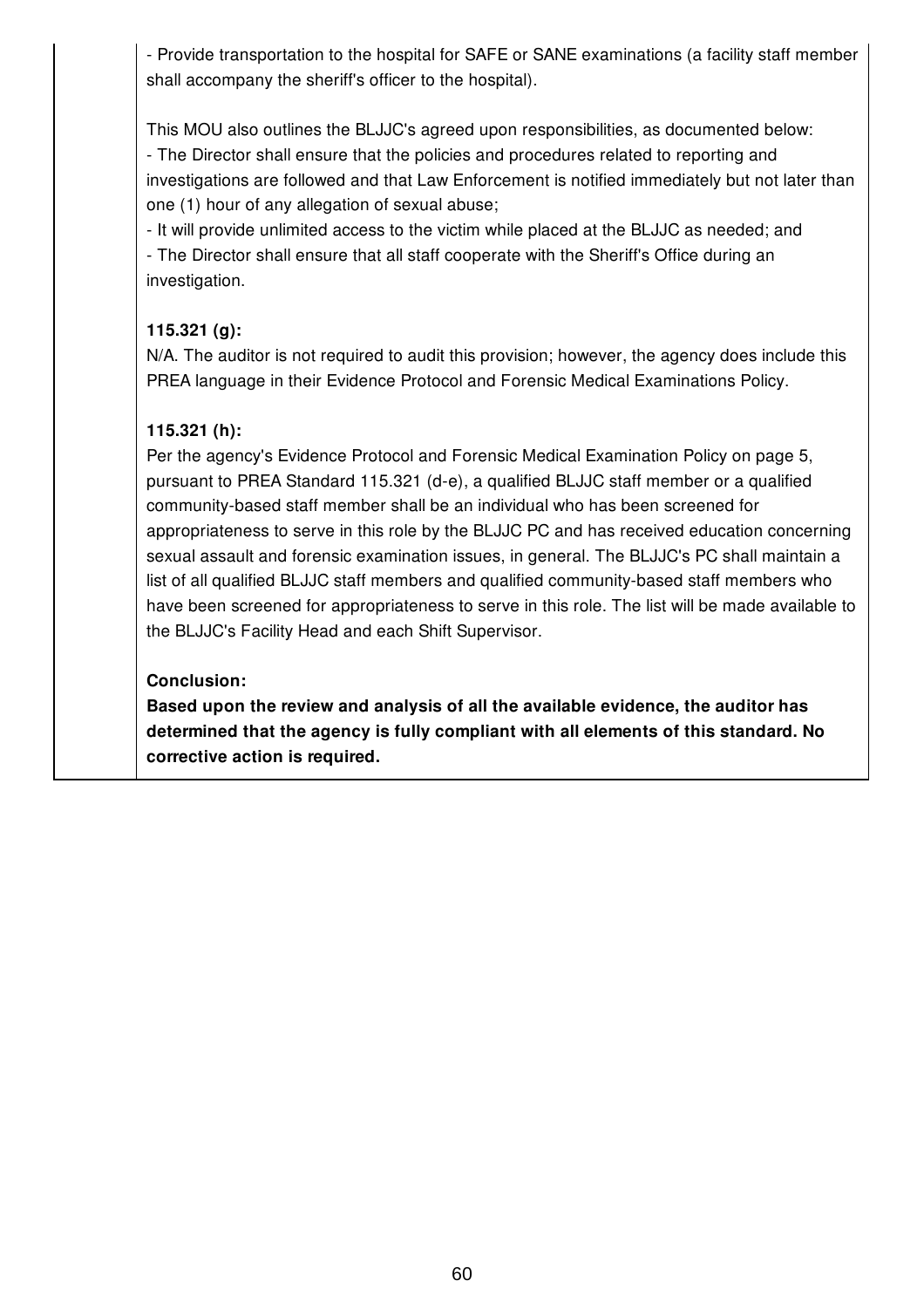| 115.322 | Policies to ensure referrals of allegations for investigations                                                                                                                                                                                                                                                                                                                                                                                                                                                                |
|---------|-------------------------------------------------------------------------------------------------------------------------------------------------------------------------------------------------------------------------------------------------------------------------------------------------------------------------------------------------------------------------------------------------------------------------------------------------------------------------------------------------------------------------------|
|         | <b>Auditor Overall Determination: Exceeds Standard</b>                                                                                                                                                                                                                                                                                                                                                                                                                                                                        |
|         | <b>Auditor Discussion</b>                                                                                                                                                                                                                                                                                                                                                                                                                                                                                                     |
|         | 115.322                                                                                                                                                                                                                                                                                                                                                                                                                                                                                                                       |
|         | The following is a list of evidence used to determine compliance:                                                                                                                                                                                                                                                                                                                                                                                                                                                             |
|         | - Pre-Audit Questionnaire (PAQ)                                                                                                                                                                                                                                                                                                                                                                                                                                                                                               |
|         | - Agency Policy: Policies to Ensure Referrals to Allegations for Investigation (Originally<br>Created: 8/11/2013 / Latest Revision: 2/05/2020)                                                                                                                                                                                                                                                                                                                                                                                |
|         | - Active MOU between BLJJC and the McLennan County Sheriff's Office (MCSO)                                                                                                                                                                                                                                                                                                                                                                                                                                                    |
|         | - TJJD Internal Investigation Reports                                                                                                                                                                                                                                                                                                                                                                                                                                                                                         |
|         | - TJJD Incident Reports                                                                                                                                                                                                                                                                                                                                                                                                                                                                                                       |
|         | - TJJD Hotline Call Report for 2019                                                                                                                                                                                                                                                                                                                                                                                                                                                                                           |
|         | - Facility Grievance Logs and Completed Forms (10 grievance randomly selected from 2019)                                                                                                                                                                                                                                                                                                                                                                                                                                      |
|         | - Safety-Based Seclusion Logs and Reports (3 reports randomly selected from 2019)                                                                                                                                                                                                                                                                                                                                                                                                                                             |
|         | - Disciplinary Seclusion Logs and Reports (8 reports randomly selected from 2019)                                                                                                                                                                                                                                                                                                                                                                                                                                             |
|         | - Voluntary Witness Statements                                                                                                                                                                                                                                                                                                                                                                                                                                                                                                |
|         | - MCJJC Memo of 2017 Administrative Investigation                                                                                                                                                                                                                                                                                                                                                                                                                                                                             |
|         | - TAC Standards 358.300 and 358.400                                                                                                                                                                                                                                                                                                                                                                                                                                                                                           |
|         | Interviews:                                                                                                                                                                                                                                                                                                                                                                                                                                                                                                                   |
|         | - Agency Head Designee (Assistant Director)                                                                                                                                                                                                                                                                                                                                                                                                                                                                                   |
|         | - Agency Administrative Investigator (Superintendent)                                                                                                                                                                                                                                                                                                                                                                                                                                                                         |
|         | <b>Explanation of determination:</b>                                                                                                                                                                                                                                                                                                                                                                                                                                                                                          |
|         | 115.322 (a-c):<br>Per the agency's Policy title, "Policies to Ensure Referrals to Allegations for Investigation," the<br>BLJJC will ensure that an administrative or criminal investigation is completed for all<br>allegations of sexual abuse and sexual harassment. Furthermore, this Policy also outlines the<br>following agency specific procedures that have been implemented to ensure that an<br>administrative or criminal investigation is completed for all allegations of sexual abuse and<br>sexual harassment: |

"The BLJJC understands that every BLJJC staff member, contractor, or volunteer shares in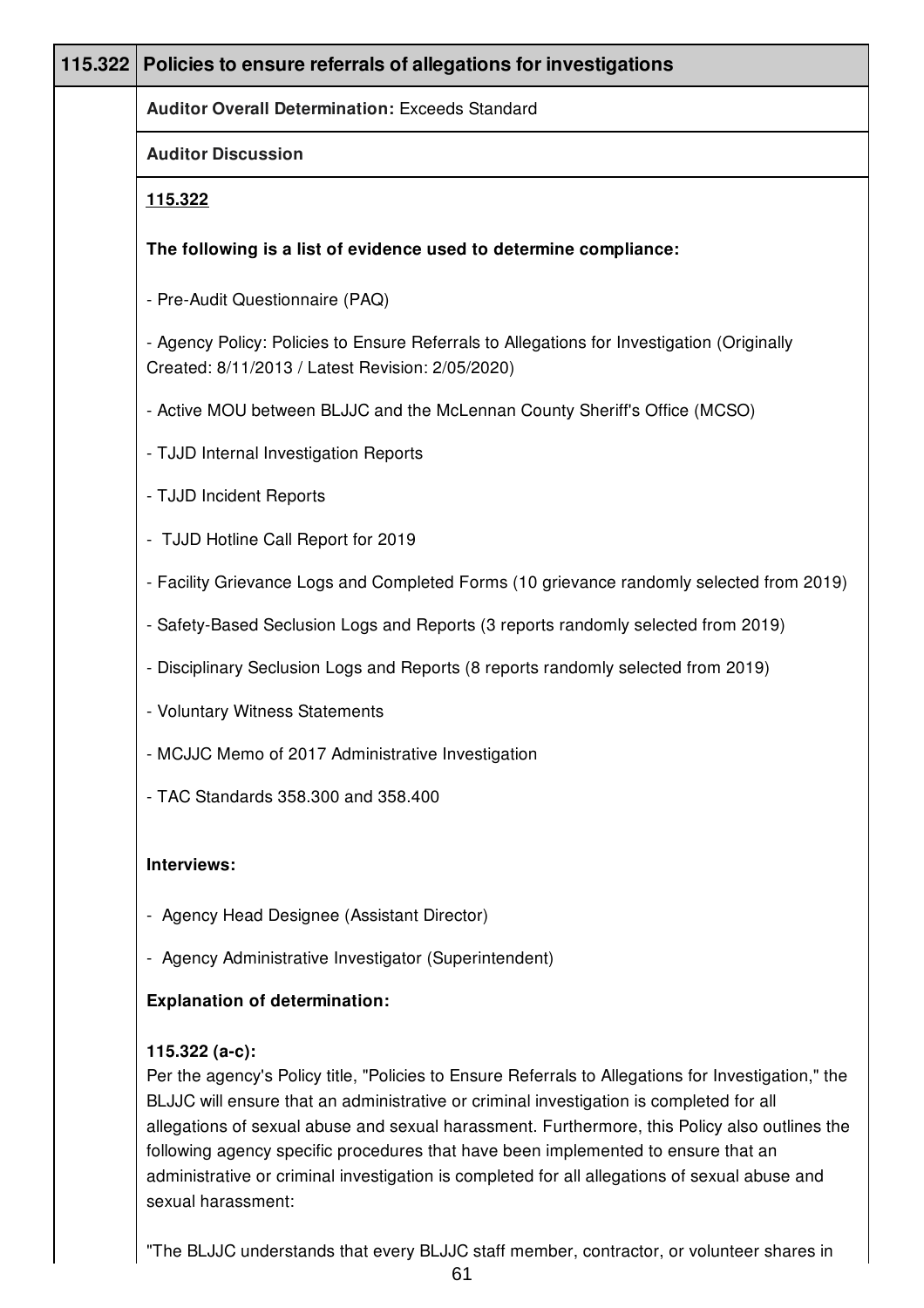the responsibility to protect BLJJC residents from harm. Every staff member, contractor, or volunteer has a duty to report any suspected case of child abuse or neglect. It is the policy of the BLJJC to ensure that all allegations of sexual abuse or sexual harassment are referred for investigation to MCLENNAN COUNTY SHERIFF'S DEPARTMENT or TJJD as these agencies have the legal authority to conduct criminal investigations of sexual abuse or criminal sexual harassment in juvenile facilities. Every staff member, contractor, or volunteer is required by State of Texas law to report any and all cases of sexual abuse to the TJJD at 1-877-786-7263 or to local law enforcement. The CJPO shall assure that an administrative and/or criminal investigation is completed for all allegations of sexual abuse and sexual harassment. All referrals for investigation will be documented on the BLJJC's Sexual Abuse, Sexual Harassment, or Incident of Retaliation Referral Form."

The agency's Referrals of Allegations for Investigation Policy also explains that the BLJJC PC shall ensure that a complete copy of this Policy is published on the BLJJC website, and the auditor was able to verify that this Policy was, in fact, available on their website, at: http://www.co.mclennan.tx.us/758/Prison-Rape-Elimination-Act-PREA. Additionally, since the MCSO conducts the criminal investigation, the auditor also verified that the publication describes the responsibilities of both the agency and the investigating entity.

Additionally, the agency also provided the auditor with an active MOU between the BLJJC and the McLennan County Sheriff's Office (MCSO), and this document outlines the responsibilities of both parties when the MCSO is conducting a criminal investigation related to a sexual abuse allegation or incident. The MCSO agrees to the following:

- Provide necessary law enforcement investigation pertaining to allegations of sexual abuse occurring in the BLJJC;

- Utilize protocol based on the DOJ's Office on Violence against Women publication, "A National Protocol for Sexual Assault Medical Forensic Examinations, Adults/Adolescents," or similarly comprehensive and authoritative protocols developed after 2011;

- Provide transportation to the hospital for SAFE or SANE examinations (a facility staff member shall accompany the sheriff's officer to the hospital).

This MOU also outlines the BLJJC's agreed upon responsibilities, as documented below: - The Director shall ensure that the policies and procedures related to reporting and investigations are followed and that Law Enforcement is notified immediately but not later than one (1) hour of any allegation of sexual abuse;

- It will provide unlimited access to the victim while placed at the BLJJC as needed; and - The Director shall ensure that all staff cooperate with the Sheriff's Office during an investigation.

As indicated throughout this report, the agency indicated in the PAQ that in the past 12 months, they have had ZERO allegations of sexual abuse and sexual harassment that were received; therefore, no criminal or administrative sexual abuse investigation has occurred.

In order to verify that the agency has not had a sexual abuse or sexual harassment allegation in the past 12 months, the auditor analyzed the agency's 2019 TJJD Hotline Report and reviewed 10 randomly selected grievances, 3 randomly selected safety-based seclusions, and 8 randomly selected disciplinary seclusions, all for calendar year 2019. After review of all documents listed above, the auditor determined that the agency did not have a sexual abuse or sexual harassment incident or allegation in calendar year 2019.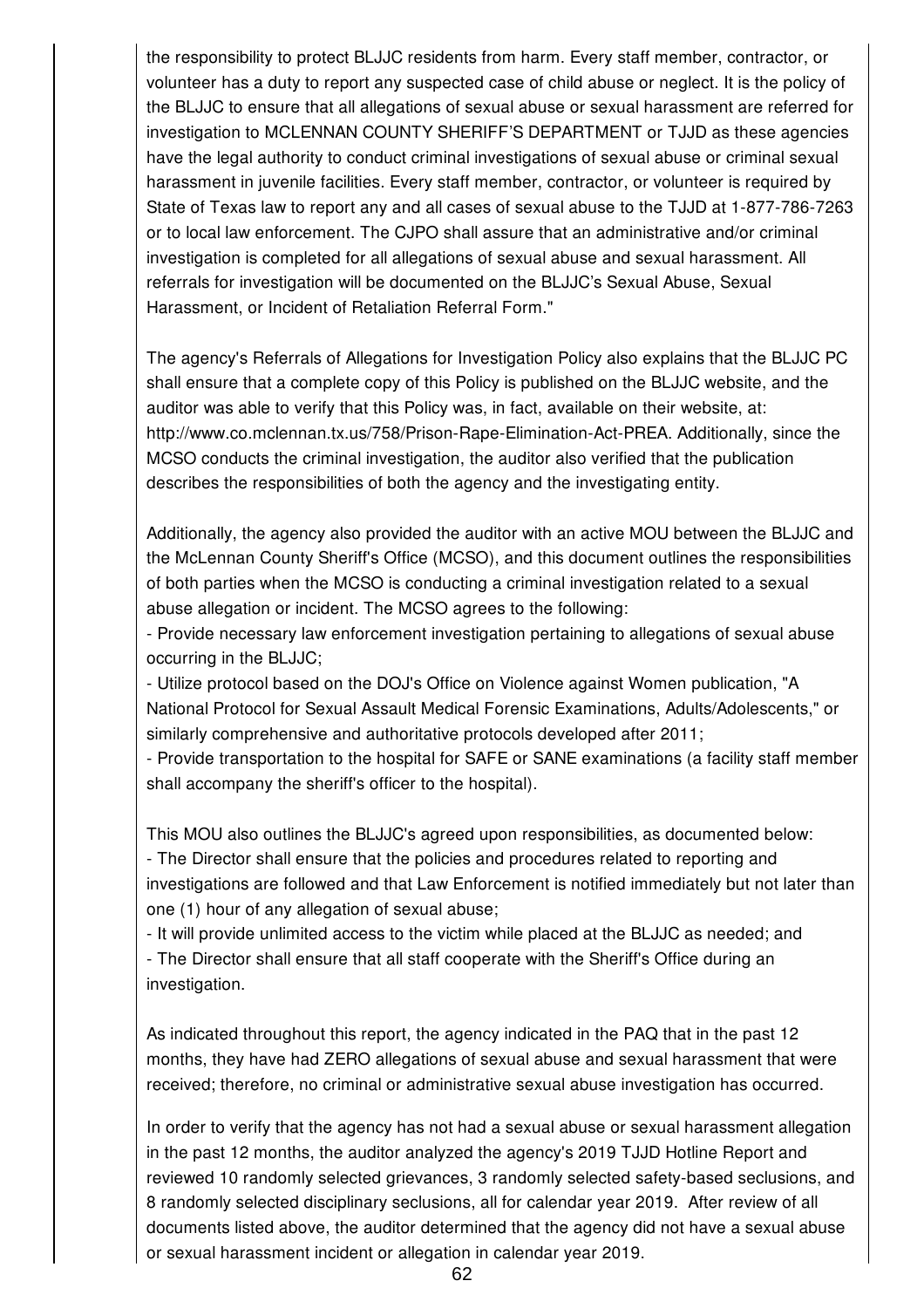The agency did provide the auditor with administrative investigation documents for three incidents (one for 2017 and two for 2018) that the auditor determined did NOT reach the level of sexual harassment or sexual abuse, but these incidents are worth adding to this report due to the agency's response to the allegations exceeding the requirements set forth in this PREA Standard. The agency's responses to the three allegations are detailed below:

### *2017 Allegation***:**

Upon the auditor reviewing the completed TJJD Incident Report form, voluntary witness statement, and grievance form; the auditor determined that this allegation was a one-time incident involving an alleged inappropriate statement made by a staff member to a resident, which the auditor determined did not reach the level of sexual harassment per the PREA definition. It is important to note that the agency, even though not required by PREA standards, reported this allegation to TJJD (via TJJD Incident Report), local law enforcement (MCSD), and the alleged victim's parents on the same day that the resident's grievance was submitted. Furthermore, the PC provided the auditor with a memo that detailed the administrative investigation conducted by the Assistant Superintendent for this 2017 allegation, and the auditor verified through this memo that the agency conducted a prompt and thorough internal investigation, advised the resident who made the allegation the outcome of the investigation, and encouraged the resident to report any further allegations that may arise.

## *2018 Allegation (1 of 2):*

Upon the auditor reviewing the completed TJJD Incident Report and TJJD Internal Investigation Report, the auditor determined that the agency took the necessary steps to ensure the incident was not sexual in nature. The Investigation Report explains that the alleged victim was allowed to contact TJJD (3rd party reporting agency operated by the State of Texas- TJJD) to report this alleged incident to TJJD, which triggered the administrative investigation by the agency. Even though this incident is described in the report as accidental contact between two residents during a supervised football game, the agency exceeded the PREA requirements of this PREA Standard by reporting the incident to TJJD and local law enforcement (MCSD) and initiating an administrative investigation to ensure no intentional sexual contact was made. The administration investigation was concluded two days after the allegation was first reported, and the disposition was determined as inconclusive due to conflicting statements made by the two residents involved. The documentation provided verifies that the alleged victim's parents were notified of the initial allegation and of the disposition.

## *2018 Allegation (2 of 2):*

This incident involved an alleged inappropriate statement made by one resident to another resident, and upon review of the TJJD Incident Report and Investigation Summary Report, the auditor determined that this incident did not reach the level of sexual harassment or sexual abuse due to being an isolated alleged incident of a resident making an inappropriate comment to another (not repeated). Although, this incident did not require the agency to follow-up with an administrative investigation or following through with their reporting protocols, the auditor determined that the agency exceeded the PREA requirements to ensure resident sexual safety. The agency reported this alleged incident to TJJD, contacted the alleged victim's parents, and conducted an administrative investigation within 24 hours of the comment being made.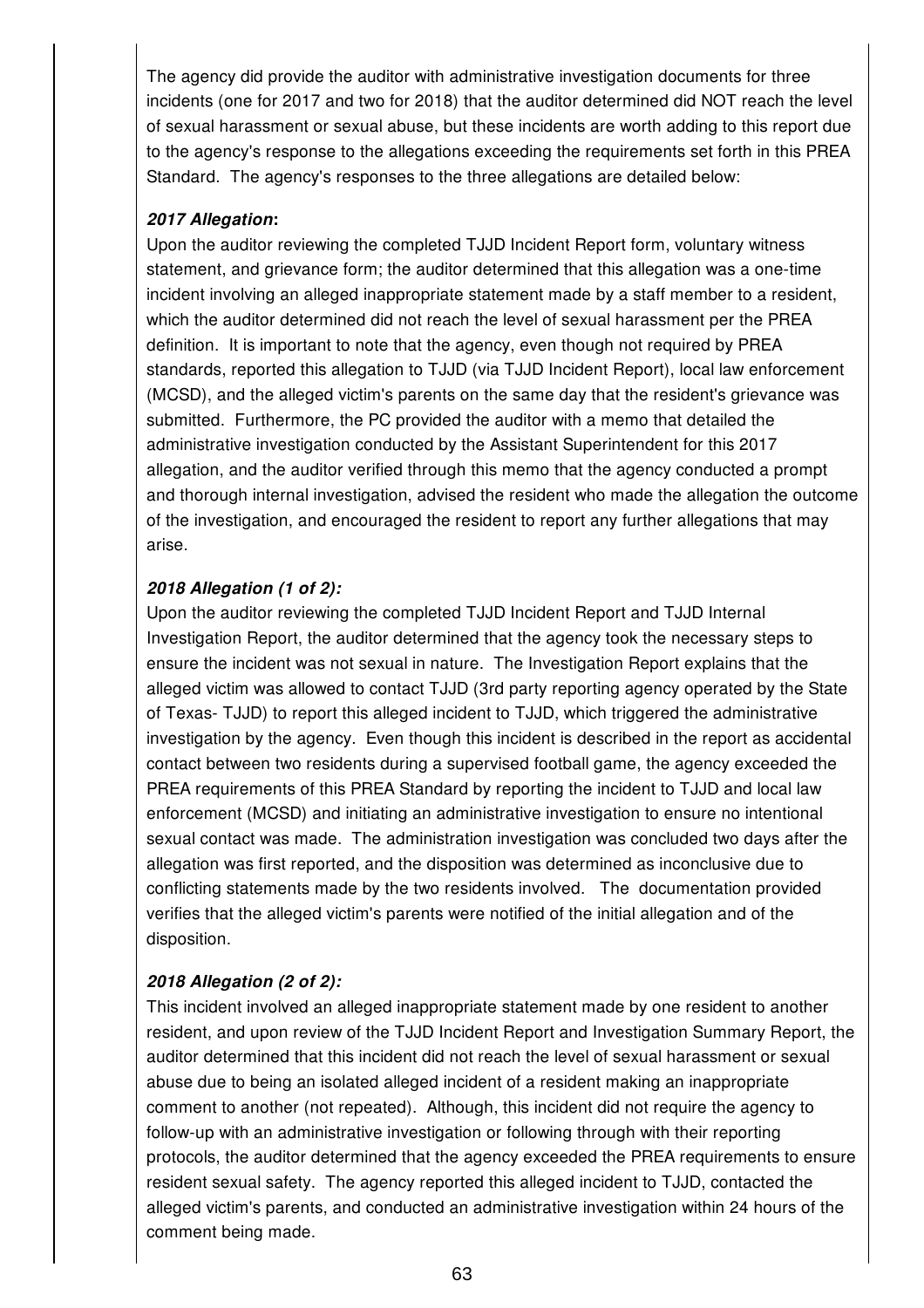The auditor interviewed the Agency's Head Designee (Assistant Director), and he advised the agency has NOT had an allegation or incident of a resident being sexually abused in the facility since before PREA was first implemented in 2012. He also explained that the agency is required to immediately notify the McLennan County Sheriff's Department and TJJD of any allegation concerning a report of sexual abuse. Additionally, the Agency's Director will immediately assign an internal investigator to conduct an administrative investigation into any allegation of sexual abuse or sexual harassment. The Assistant Director also explained in detail how the agency conducts an administrative investigation for all allegations of sexual abuse and sexual harassment, which would include, but should not be limited to, the following steps:

- ensure all the required notification to law enforcement and TJJD have been made;

- ensure all first responder duties have been performed to ensure the victims' safety;

- if a staff member is the alleged perpetrator, ensure this staff member is sent home and not allowed access into the facility until further notice (place on administrative leave through the entirety of the investigation- with termination of employment as the presumed action if the allegation is substantiated);

- the administrative investigator will begin his/her internal investigation of reviewing video surveillance footage, conduct interviews, and complete the TJJD Internal Investigation Reporting Form.

Additionally, the auditor interviewed one of the agency's administrative investigators, the agency's Superintendent, and he explained that BLJJC policy requires all allegations of sexual abuse and sexual harassment be referred to the McLennan County Sheriff's Department (MCSD) and TJJD immediately, regardless if the allegation involves potential criminal behavior or not. As explained by the auditor in this section of the report, the agency exceeds the PREA requirements of reporting and reports all allegations related to sexual abuse and sexual harassment, even if the allegation does not reach the level of sexual abuse or sexual harassment as defined by PREA.

As noted in subsection 115.321 of this report, the agency is required to adhere to the following TAC Standards, §358.300 and §358.400:

## **Duty to Report:**

An employee, volunteer, or other individual working under the auspices of a facility or program must report the death of a juvenile or an allegation of abuse, neglect, or exploitation to TJJD and local law enforcement if he/she:

- witnesses, learns of, or receives an oral or written statement from an alleged victim or other person with knowledge of the death of a juvenile or an allegation of abuse, neglect, or exploitation; or

- has a reasonable belief that the death of a juvenile or abuse, neglect, or exploitation has occurred.

## **Sexual Abuse or Serious Physical Abuse:**

- Time Frames for Reporting.

- A report of alleged sexual abuse or serious physical abuse must be made to local law enforcement immediately, but no later than one hour after the time a person gains knowledge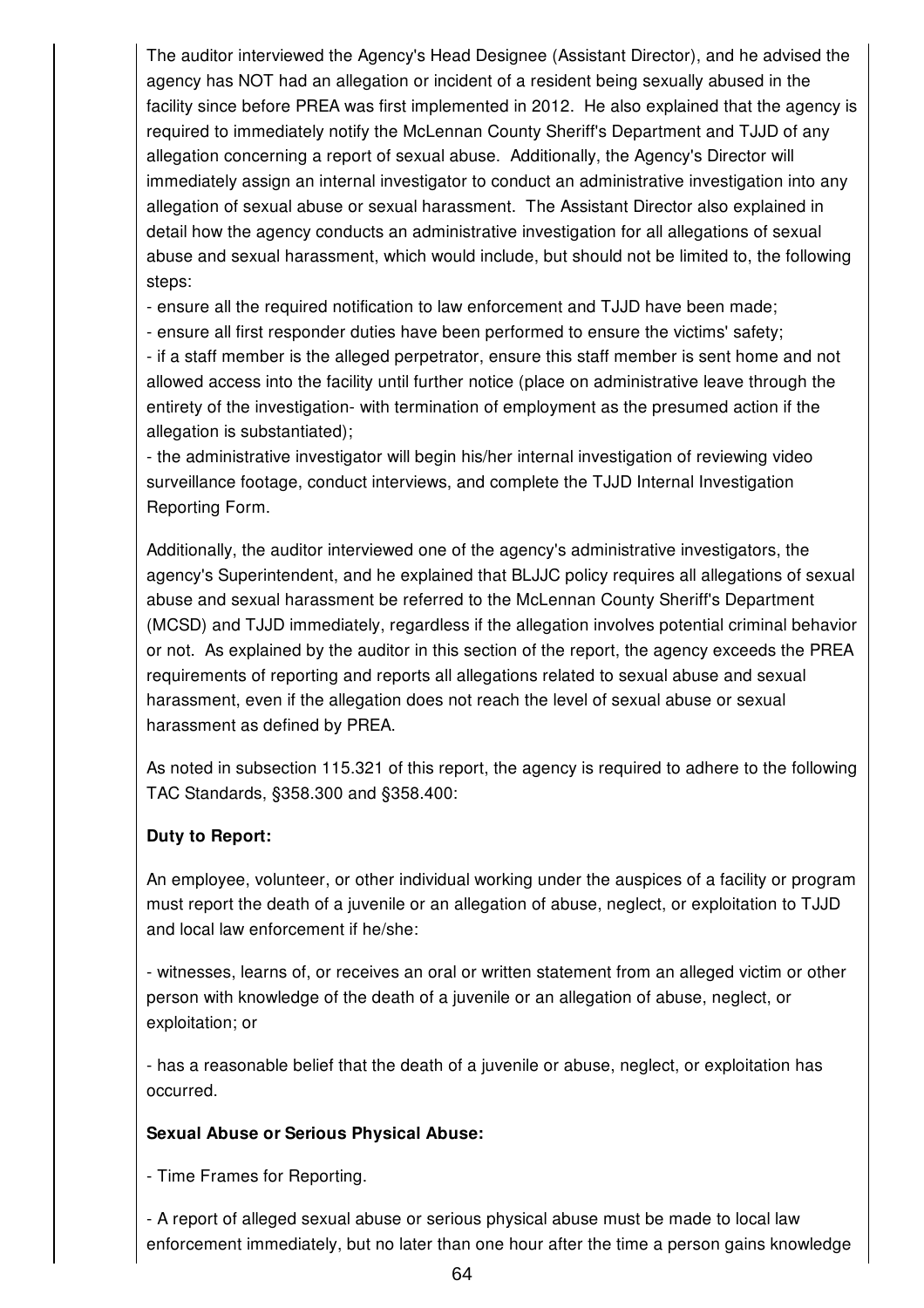of or has a reasonable belief that alleged sexual abuse or serious physical abuse has occurred.

## **And, Chapter §358.400 (Investigation Requirement):**

In every case in which an allegation of abuse, neglect, or exploitation or the death of a juvenile has occurred, an internal investigation must be conducted. The investigation must be conducted by a person qualified by experience or training to conduct a comprehensive investigation. The internal investigation must be initiated immediately upon the chief administrative officer or their respective designees gaining knowledge of an allegation of abuse, neglect, or exploitation or the death of a juvenile. Departments, programs, and facilities must have written policies and procedures for conducting internal investigations of allegations of abuse, neglect, or exploitation or the death of a juvenile. The internal investigation must be conducted in accordance with the policies and procedures of the department, program, or facility.

## **115.322 (d-e):**

N/A. The auditor is not required to audit this provision; however, it is important to note that the agency includes this PREA language in their Policy title, "Policies to Ensure Referrals of Allegations for Investigations," on page 5.

## **Conclusion:**

Based upon the review and analysis of all the available evidence, the auditor has determined that the agency substantially exceeds the requirements of this standard. No corrective action is required.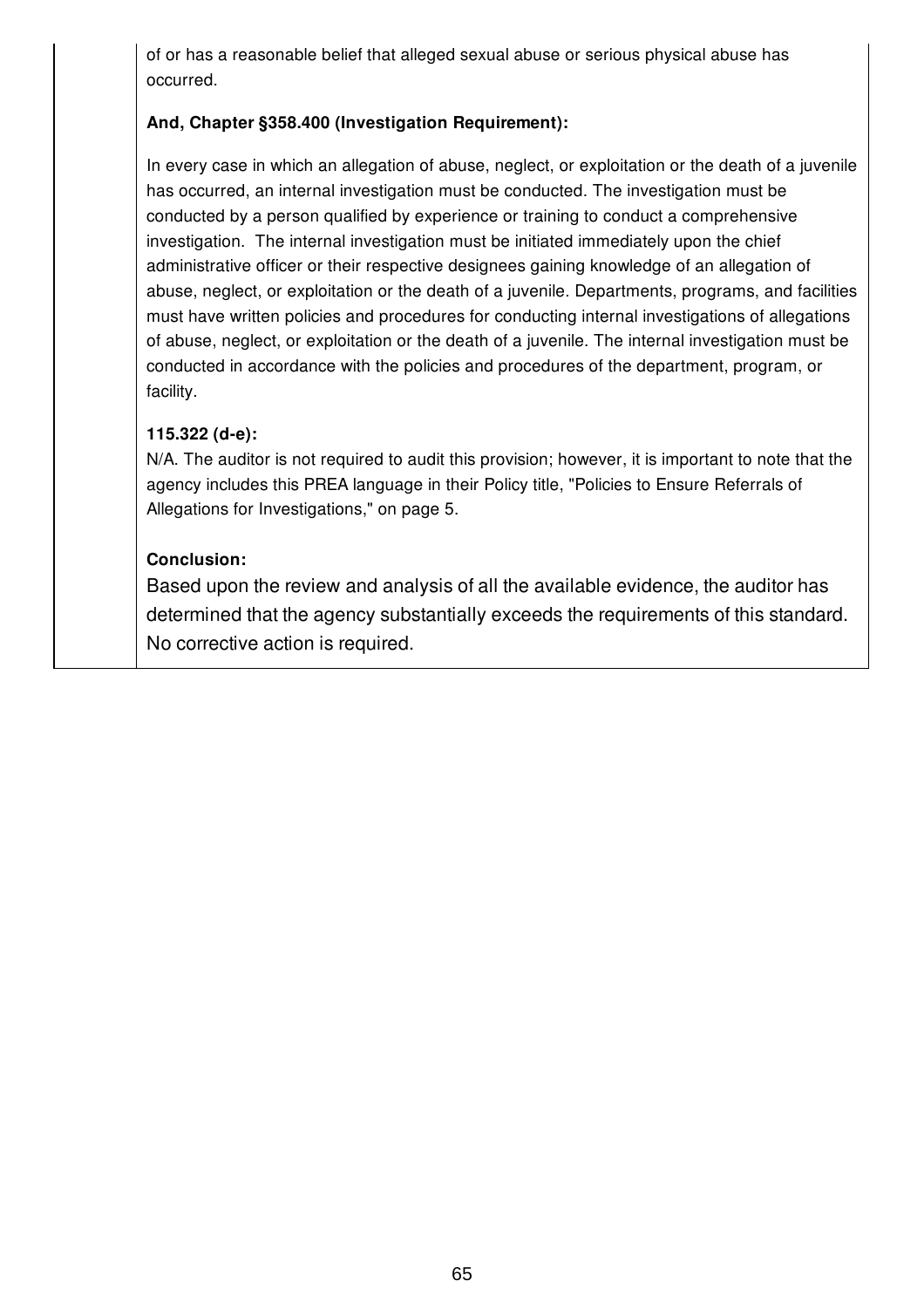| 115.331 | <b>Employee training</b>                                                                           |
|---------|----------------------------------------------------------------------------------------------------|
|         | <b>Auditor Overall Determination: Meets Standard</b>                                               |
|         | <b>Auditor Discussion</b>                                                                          |
|         | 115.331                                                                                            |
|         | The following is a list of evidence used to determine compliance:                                  |
|         | - Pre-Audit Questionnaire (PAQ)                                                                    |
|         | - Agency Policy: Employee Training (Originally Created: 8/12/2013 / Latest Revision:<br>2/06/2020) |
|         | - PREA Training Curriculum (last updated 2/1/2018)                                                 |
|         | - PREA Training Lesson Plans                                                                       |
|         | - PREA Training PowerPoint Presentation                                                            |
|         | - PREA Training Participation Guide                                                                |
|         | - PREA Training Sign-In Verification Logs                                                          |
|         | - PREA Training Spreadsheets                                                                       |
|         | - PREA Training Sign-In Sheet (newly revised)                                                      |
|         | - TAC Standard 344.620                                                                             |
|         | Interviews:                                                                                        |
|         | - 12 Randomly Selected JSOs                                                                        |
|         | - PREA Coordinator                                                                                 |
|         | <b>Explanation of determination:</b>                                                               |

## **115.331 (a):**

The agency Employee Training Policy includes procedures for ensuring that all BLJJC employees receive training on sexual abuse and sexual harassment in facilities. Further, once an employee receives his/her initial training, the PC will ensure that all BLJJC employees are provided annual refresher information and that at least every other year that all employees are provided with refresher training. The PC will ensure that the employee's training file contains documentation that each employee attended and understood the training they received. Additionally, this Policy also outlines that the PREA training includes, but is not be limited to, each of the eleven (11) training topics pursuant to this PREA Standard.

The auditor interviewed 12 randomly selected JSOs, and each JSO clearly articulated that the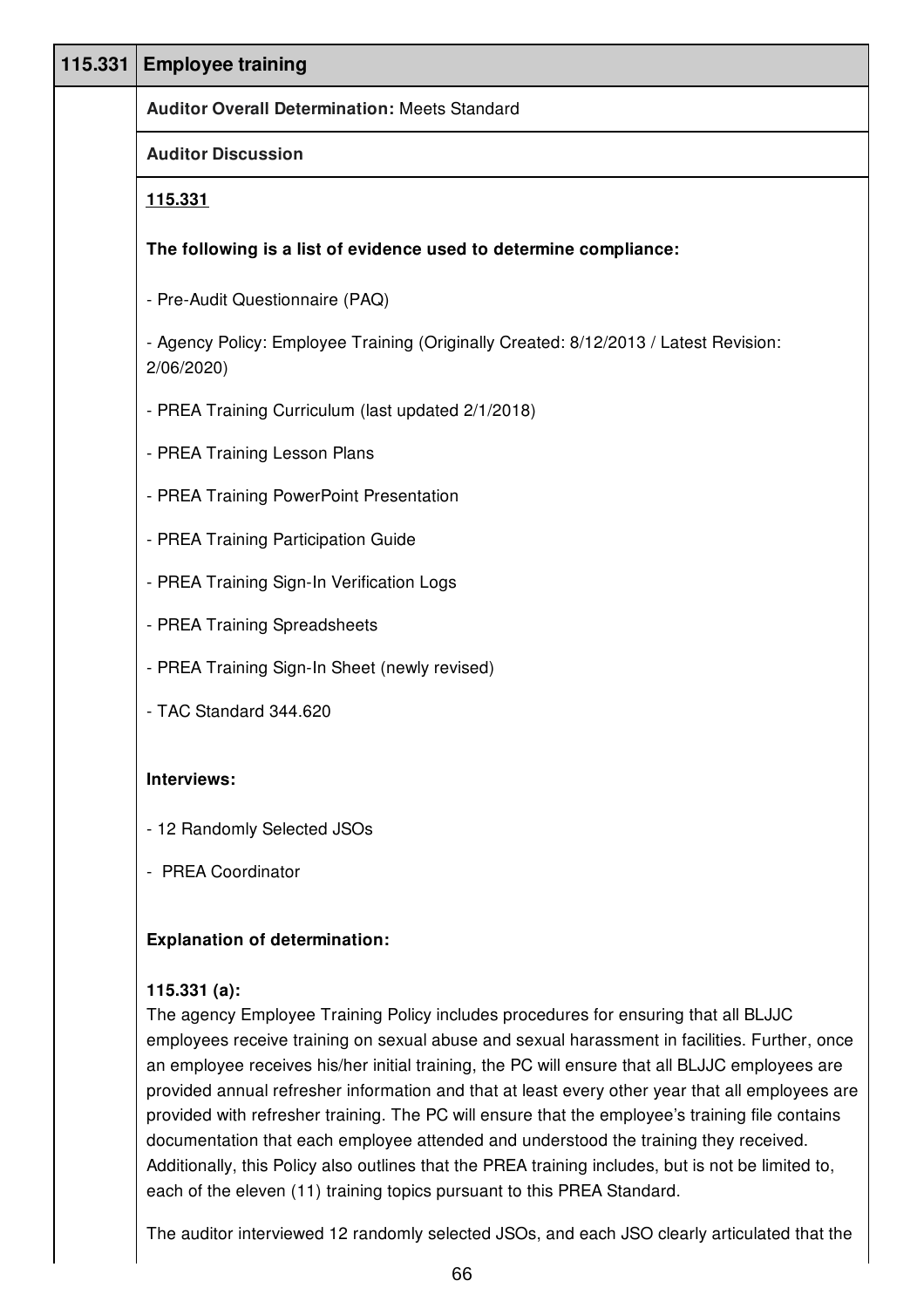PREA training they receive every year includes, at a minimum, the 11 elements of this PREA provision. Staff were able to elaborate on specific training topics related to the requirements of this provision, and the auditor was able to easily determine that staff are aware of their PREA related duties of keeping residents safe and how to fulfill their responsibilities under the MCJPD's sexual abuse and sexual harassment prevention, detection, reporting, and response policies and procedures (PREA Policies). Staff explained how retaliation is not tolerated and immediately reported, how the dynamics of sexual abuse and sexual harassment are different in a secure facility then in the community, the common reactions juvenile victims may display, how to immediately act to prevent sexual abuse, how to ensure proper boundaries and avoid inappropriate relationships, how to communicate effectively and respectfully with residents who identify as LGBTI, the requirement of reporting any sexual abuse to outside authorities (McLennan County Sheriff's Department and Texas Juvenile Justice Department), and how there is no consent in a secure facility for any sexual activity.

In addition, it is important to note that Texas Administrative Code (TAC) Chapter 344.620 requires all new county employees seeking certification as a Juvenile Supervision Officer (JSO) to successfully complete of a list of mandatory topics, including PREA, and a competency exam before performing the duties of a certified officer and for certification.

## **115.331 (b):**

Per the agency's Employee Training Policy, "the BLJJC PC will ensure that all BLJJC employees employed on or after August 20, 2013, are provided with training that is tailored to the unique needs and attributes (e.g., gender, disabilities, ESL, deaf, etc.) of the residents at the facility prior to the employee interacting with any BLJJC youth.

The auditor determined through a comprehensive review of the PREA training curriculums provided by the PC that the agency trains all security staff (JSOs) on the unique needs and attributes of residents of juvenile facilities, including specific training tailored to the unique dynamics for each gender of residents. The PREA training material provided each year to all JSOs includes the requirements of this PREA provision. Further, the auditor determined during the onsite phase of the audit that the agency only has one facility that houses both male and female residents separately (one female housing unit and the other housing units are for males), with male staff assigned to the male housing units and female staff assigned to the female housing unit. However, the gender specific PREA training pursuant to this provision is annually trained to all staff, regardless of gender. It should be noted that the auditor verified that all current security staff (71 JSOs) received this PREA training during their annual PREA refreshers (and initially, as applicable during basic training), as described below in 115.331 (d).

## **115.331 (c):**

Per the agency's Employee Training Policy, "the BLJJC PC will ensure that all employees receive "refresher" information in years in which an employee does not receive refresher training. Refresher information is designed to ensure that all employees are reminded of BLJJC's current sexual abuse and sexual harassment policies, rules, and procedures. The information will include, but not be limited to, each of the eleven (11) PREA training topics pursuant to this Standard."

The auditor determined through conversations with the PC, interviews with the 12 randomly selected JSOs, and a review of the PREA training sign-in verification forms for all 71 of the currently employed JSOs that all security staff members have received PREA refresher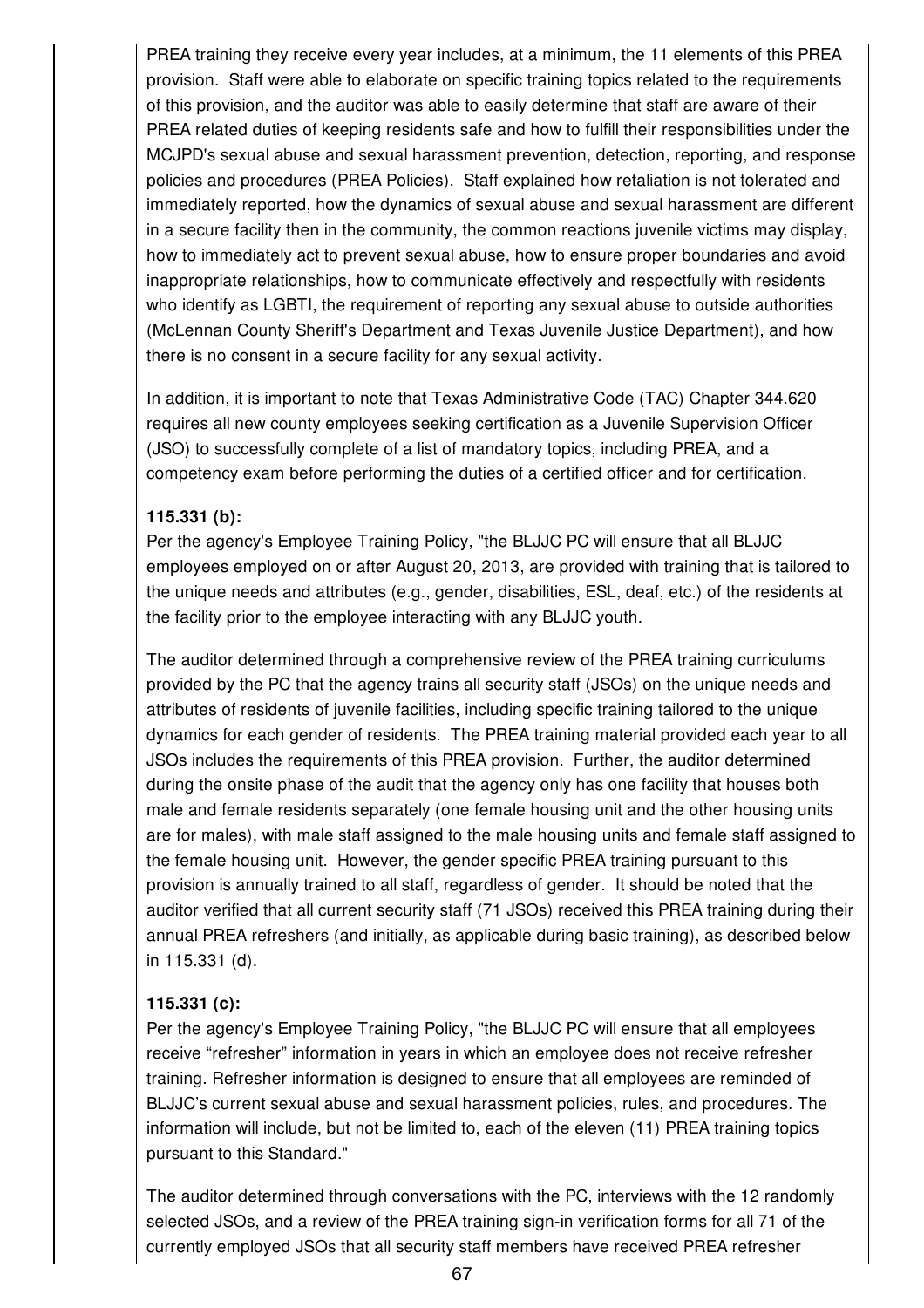trainings annually; therefore, substantially exceeding the requirements of this PREA Standard.

# **115.331 (d):**

Per the agency's Employee Training Policy, "the BLJJC PC will ensure that all employees document, through employee signature or through electronic verification, that they attended (including dates, times, duration) and understood the training received."

The auditor interviewed 12 randomly selected JSOs and was provided PREA training sign-in verifications logs (names and signatures of staff in attendance), spreadsheets of PREA training dates, and PREA training curriculums in order to determine compliance with each element of this PREA standard; and the auditor determined that the agency substantially exceeds the requirements of this PREA standard by providing formal PREA training annually to all employees. The auditor verified that all 71 current JSOs received PREA training in 2019; as well as verified that out of 14 randomly selected past and current JSO training files, each file included the annual PREA trainings (as applicable) for 2017, 2018, and 2019.

The auditor made a recommendation of best practices to the PC of adding a training verification form for each staff to complete upon completion of the PREA training class; however, this is not mandatory and an acknowledgement statement of understanding would suffice. The PC advised that the agency would immediately add the aforementioned acknowledgement statement to all PREA training sign-in sheets going forth, and after the onsite, the PC provided the auditor with the agency's newly revised PREA training sign-in sheets. These new sign-in sheets include the following acknowledgement statement for all staff to sign and agree to: "I hereby certify I attended and understand the training provided and it will be used in the performance of my official duties to the best of my ability."

### **Conclusion:**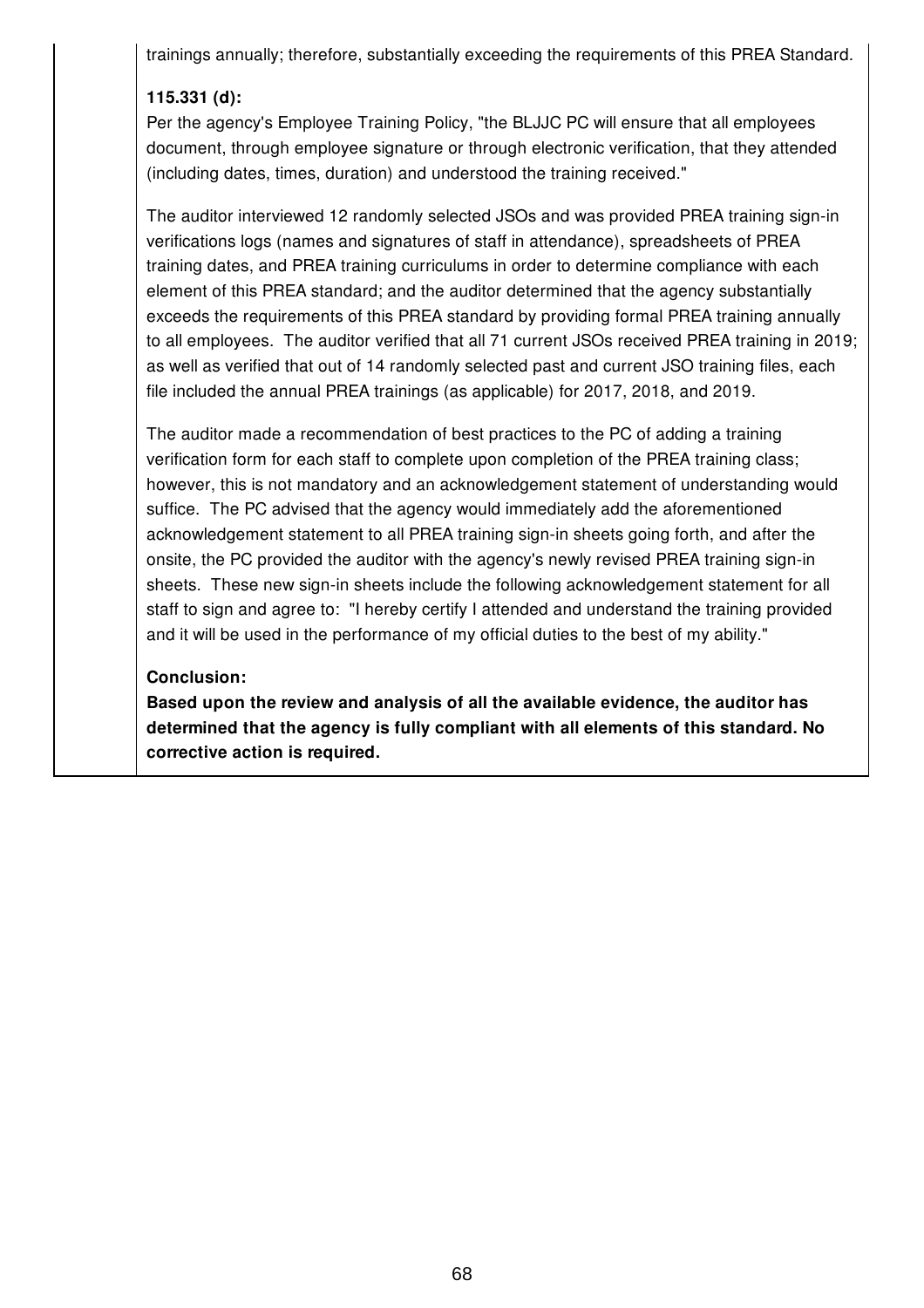| 115.332 Volunteer and contractor training                                                                                                                                                                                                         |
|---------------------------------------------------------------------------------------------------------------------------------------------------------------------------------------------------------------------------------------------------|
| <b>Auditor Overall Determination: Meets Standard</b>                                                                                                                                                                                              |
| <b>Auditor Discussion</b>                                                                                                                                                                                                                         |
| <u>115.332</u>                                                                                                                                                                                                                                    |
| The following is a list of evidence used to determine compliance:                                                                                                                                                                                 |
| - Pre-Audit Questionnaire (PAQ)                                                                                                                                                                                                                   |
| - Agency Policy: Volunteer & Contractor Training (Originally Created: 8/12/2013 / Latest<br>Revision: 2/06/2020)                                                                                                                                  |
| - PREA Training Curriculum (last updated 2/1/2018)                                                                                                                                                                                                |
| - PREA Training Lesson Plans                                                                                                                                                                                                                      |
| - PREA Training PowerPoint Presentation                                                                                                                                                                                                           |
| - PREA Training Participation Guide                                                                                                                                                                                                               |
| - PREA Training Sign-In Verification Logs                                                                                                                                                                                                         |
| Interviews:                                                                                                                                                                                                                                       |
| - One Contractor (contracted lead teacher for the facility)                                                                                                                                                                                       |
| - Two Volunteers                                                                                                                                                                                                                                  |
| <b>Explanation of determination:</b>                                                                                                                                                                                                              |
| 115.332 $(a-c)$ :<br>The agency's Volunteer and Contractor Training Policy includes all the requirements of this<br>PREA Standard, and this Policy states the following as it relates to agency specific procedures<br>pursuant to this Standard: |

The PC will ensure that BLJJC volunteers or contractors receive training on sexual abuse and sexual harassment. Further, the PC will ensure that the volunteer or contractor's training file contains documentation that each volunteer or contractor attended and understood the training they received. Additionally, the BLJJC PC will ensure that all BLJJC volunteers or contractors employed on or before August 19, 2013, are provided with training that is tailored to the unique needs and attributes (e.g., gender, disabilities, ESL, deaf, etc.) of the residents at the facility AND to the level of contact the volunteer or contractor will have with residents. At a minimum, the training will cover the need for all volunteers or contractors to report any knowledge, suspicion, or information they receive regarding an incident of sexual abuse or sexual harassment, as well as each of the 11 PREA training topics pursuant to PREA Standard 115.331 (a).

The auditor interviewed two volunteers and one contractor while onsite, and each of the three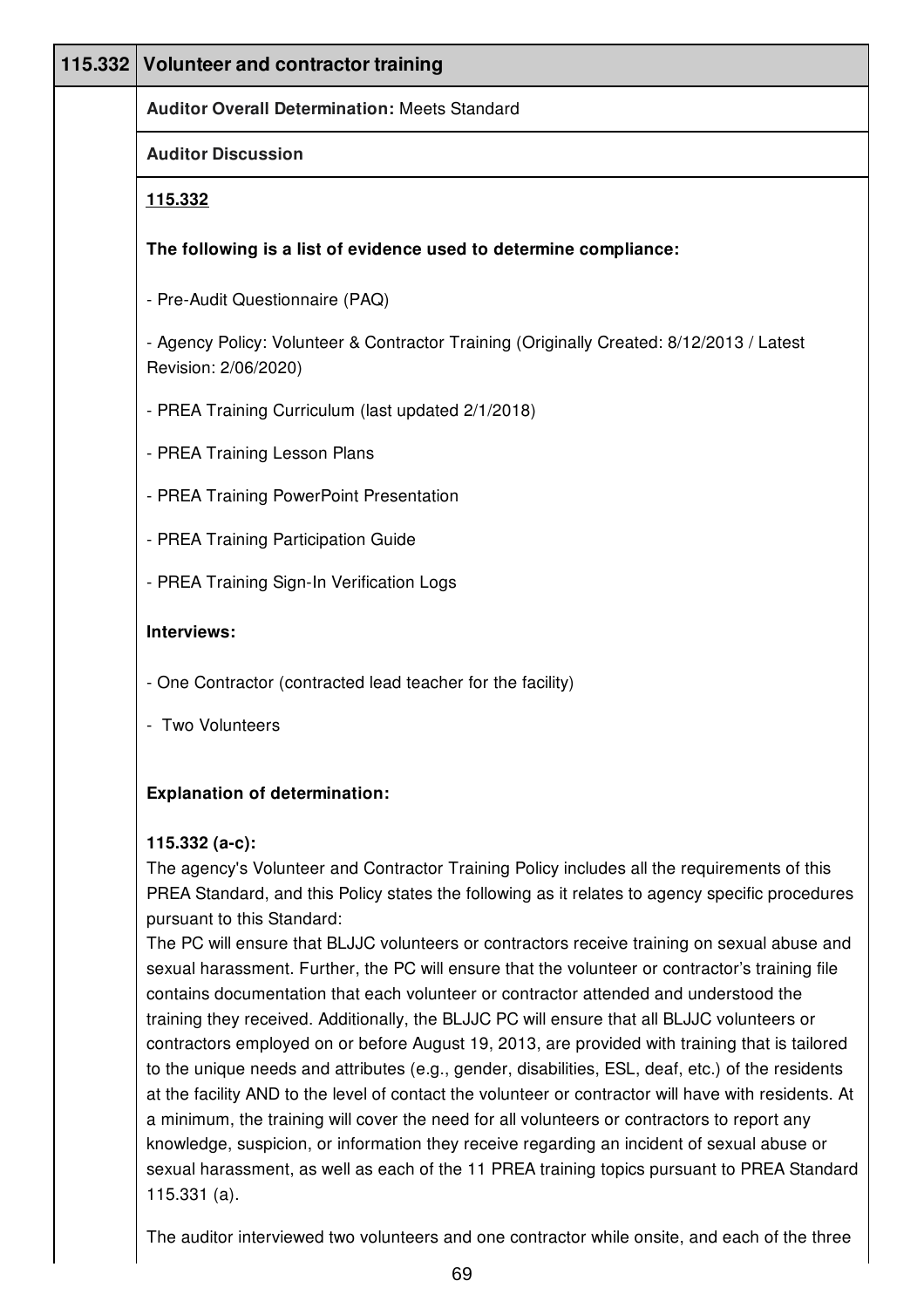individuals explained that they receive PREA training annually from the Department, and the training is the same training that each full-time employee receives (the same training material described in subsection 115.331 of this report). The auditor asked each individual to describe, in their own words, the PREA training they receive on an annual basis, and each person clearly understood their responsibilities under the agency's policies and procedures regarding sexual abuse and sexual harassment prevention, detection, and response; as well as the agency's zero-tolerance policy regarding sexual abuse and sexual harassment and how to report such incidents.

The auditor was provided PREA training sign-in verification logs for 5 contractors and one volunteer, which the auditor used to determine that PREA training is being provided annually to each volunteer and contractor who has, or may have, contact with residents in the facility. The auditor made a recommendation of best practices to the PC of adding a training verification form for each contractor and volunteer to complete upon completion of the PREA training class; however, this is not mandatory and an acknowledgement statement of understanding would suffice. The PC advised that the agency would immediately add the aforementioned acknowledgement statement to all PREA training sign-in sheets going forth.

### **Conclusion:**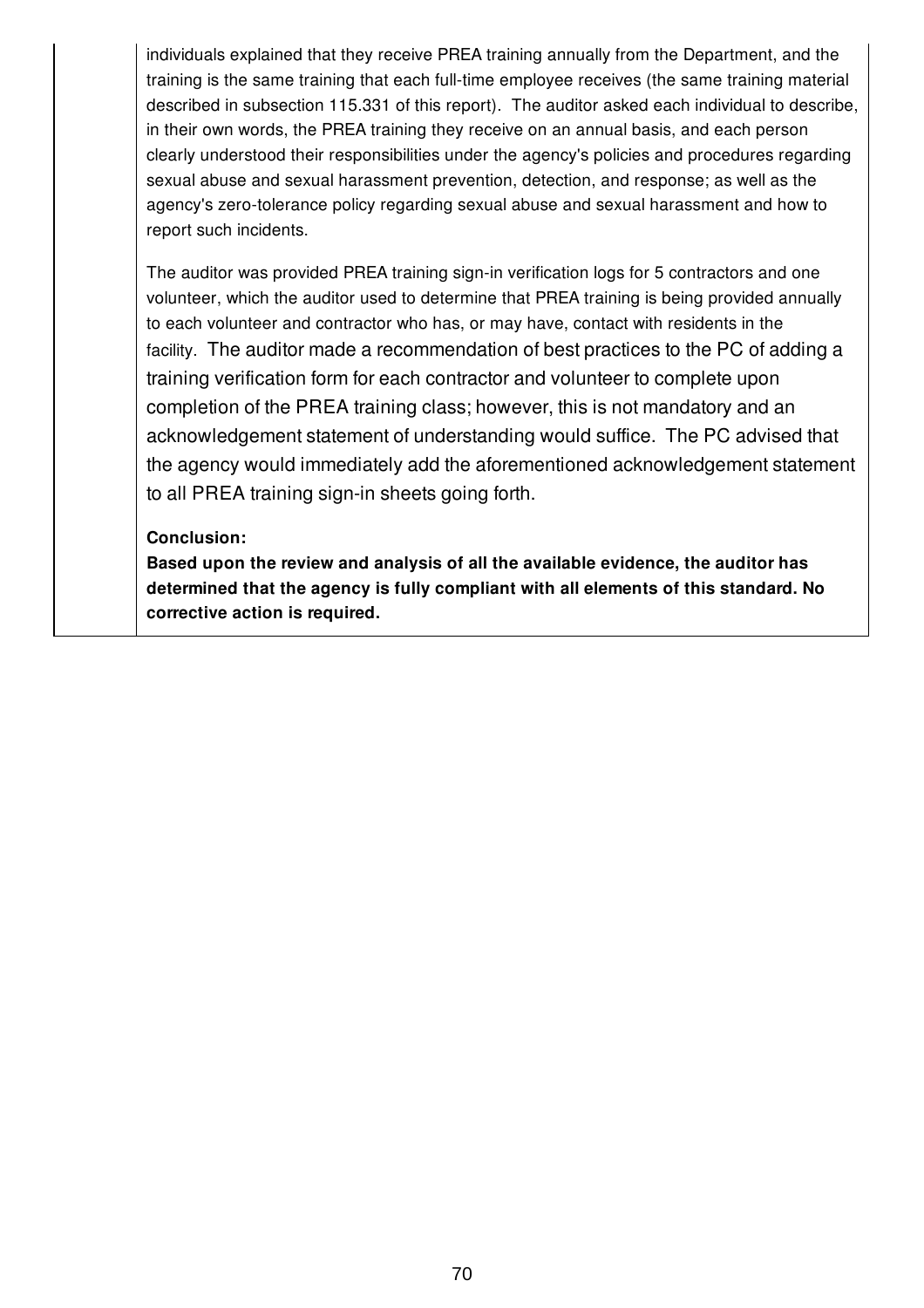| 115.333 | <b>Resident education</b>                                                                                                                                                                                          |
|---------|--------------------------------------------------------------------------------------------------------------------------------------------------------------------------------------------------------------------|
|         | <b>Auditor Overall Determination: Exceeds Standard</b>                                                                                                                                                             |
|         | <b>Auditor Discussion</b>                                                                                                                                                                                          |
|         | 115.333                                                                                                                                                                                                            |
|         | The following is a list of evidence used to determine compliance:                                                                                                                                                  |
|         | - Pre-Audit Questionnaire (PAQ)                                                                                                                                                                                    |
|         | - Agency Policy: Resident Education (Originally Created: 8/12/2013 / Latest Revision:<br>2/06/2020)                                                                                                                |
|         | - PREA Orientation and Comprehensive PREA Video Acknowledgement forms                                                                                                                                              |
|         | - Resident Handbook                                                                                                                                                                                                |
|         | - PREA Educational Video                                                                                                                                                                                           |
|         | - PREA Signage                                                                                                                                                                                                     |
|         | - PC Monthly Status Check Reports (12 for 2019)                                                                                                                                                                    |
|         | - Every Sunday PREA Video Sign-In Acknowledgement forms                                                                                                                                                            |
|         | Interviews:                                                                                                                                                                                                        |
|         | - 10 Residents (8 randomly selected & 2 targeted)                                                                                                                                                                  |
|         | - Intake Staff                                                                                                                                                                                                     |
|         | - PREA Coordinator                                                                                                                                                                                                 |
|         | <b>Site Review Observations:</b>                                                                                                                                                                                   |
|         | During the onsite audit, the auditor also observed a juvenile being admitted into the facility and<br>reviewed the PREA orientation and comprehensive PREA education video provided to the<br>لمستمط بديمة لمرشاها |

resident. This was conducted within a few hours of the child being admitted into the facility, and an intake staff member went over the facility's PREA orientation packet with the resident. After this process, the child was provided the PREA comprehensive video that was approximately 20 minutes long. When the orientation and PREA education video was completed, the resident and staff signed a form- adequately demonstrating the material was provided to the resident and that the resident understood what was covered. Additionally, during the onsite, the auditor observed PREA signage throughout the entire facility. The signage included, but was not limited to, the agency's zero-tolerance policy, resident rights, PREA orientation material, grievance process, etc. Additionally, the agency also maintained a resident handbook on each housing unit, which includes a comprehensive PREA section.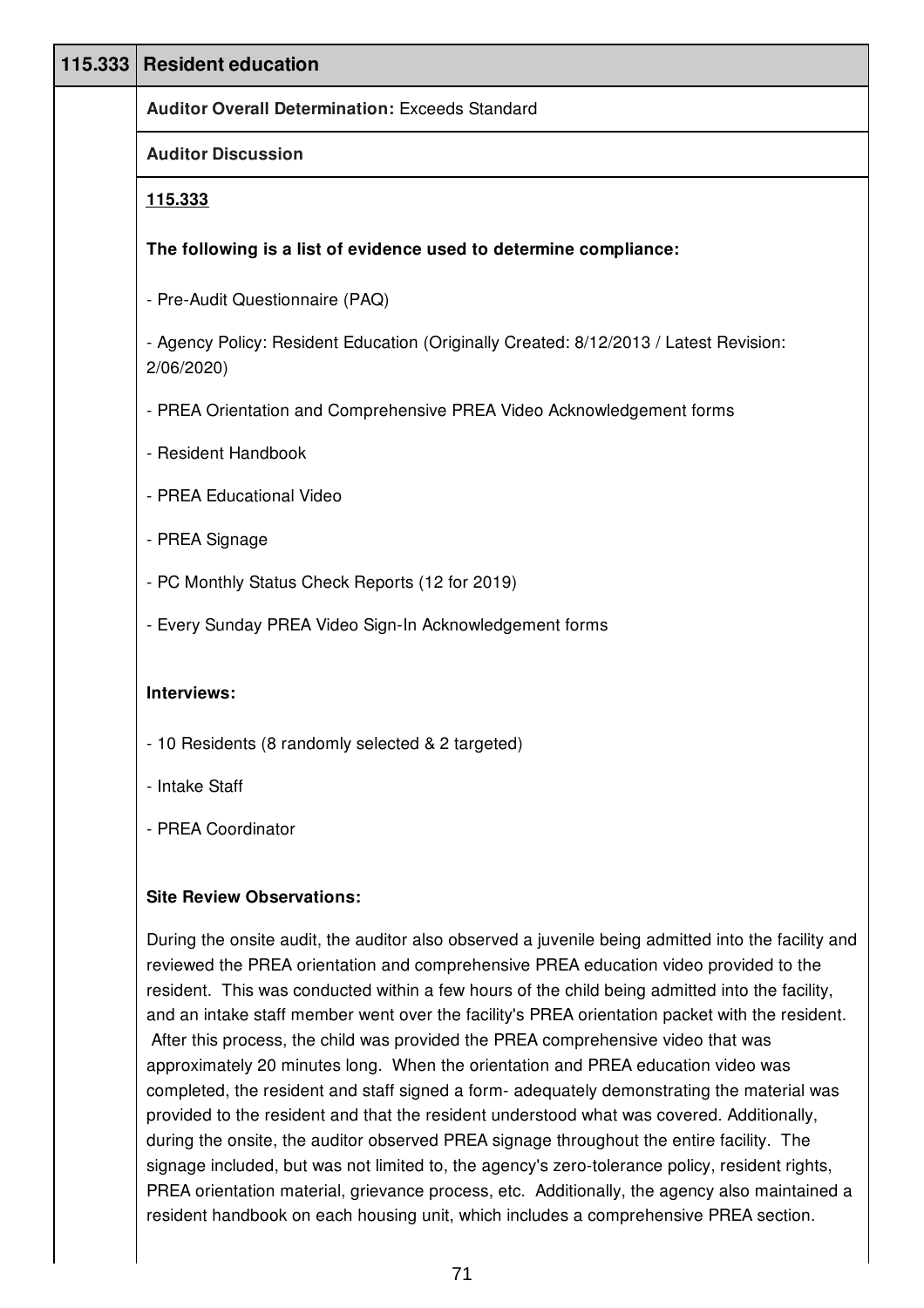### **Explanation of determination:**

## **115.333 (a-f):**

The agency's Resident Education Policy on page 3 outlines the following procedures:

"The PC will ensure that all residents, during the intake process, receive information explaining, in age appropriate fashion, the following:

1. BLJJC's zero tolerance policy regarding sexual abuse, sexual harassment, and retaliation [PREA §115.333(a)]; and

2. How to report incidents or suspicions of sexual abuse, sexual harassment and/or retaliation.

Additionally, this Policy also explains that the PC will ensure that within 10 days of intake each resident is provided with comprehensive, age-appropriate education. This education will be provided to residents either in person or through video regarding the following:

- 1. Their rights to be free from sexual abuse and sexual harassment;
- 2. Their rights to be free from retaliation for reporting such incidents; and
- 3. BLJJC's policies and procedures for responding to such incidents.

Per the agency's Resident Education Policy, "the PC shall ensure that his/her facility provides resident education in formats accessible to all residents, including those who are limited English proficient, deaf, visually impaired, or otherwise disabled, as well as to residents who have limited reading skills. The facility shall maintain written documentation, including the signature of the resident, of his/her participation in these education sessions and this information will be retained in the Resident's File on the Resident Education Form. In addition to providing such education, the Facility Head shall ensure that key information is continuously and readily available or visible to residents through posters, resident handbooks, computer "scrolling" messages, or other written formats.

The auditor interviewed an intake staff member who explained that all admitted juveniles, regardless of transfer or not, are provided information about the agency's zero-tolerance policy and how to report incidents or suspicion of sexual abuse and sexual harassment within 1-3 hours after first being admitted into the facility. This officer also explained how this PREA orientation is provided from a facility orientation packet that the intake staff member signs, as well as the resident (signs and dates- with an acknowledgement of understanding statement). Additionally, each resident admitted also receives a more comprehensive PREA education video during this intake process, within 1-3 hours of being admitted.

The auditor interviewed a total of 10 residents (8 random and 2 targeted), and each resident advised the auditor how they received PREA information within a few hours of being admitted into the facility. The residents explained that an intake staff member went over the initial PREA orientation, then they watched a PREA video, and afterwards signed an acknowledgement of understanding form. The residents were able to elaborate on the PREA information provided by the agency, such as: rules against sexual abuse and sexual harassment; the right of residents not to be sexually abuse, sexually harassed, retaliated against for reporting, or neglected by staff; how to report any type of abuse or harassment (all residents explained the TJJD Hotline system and other ways to report such as grievance or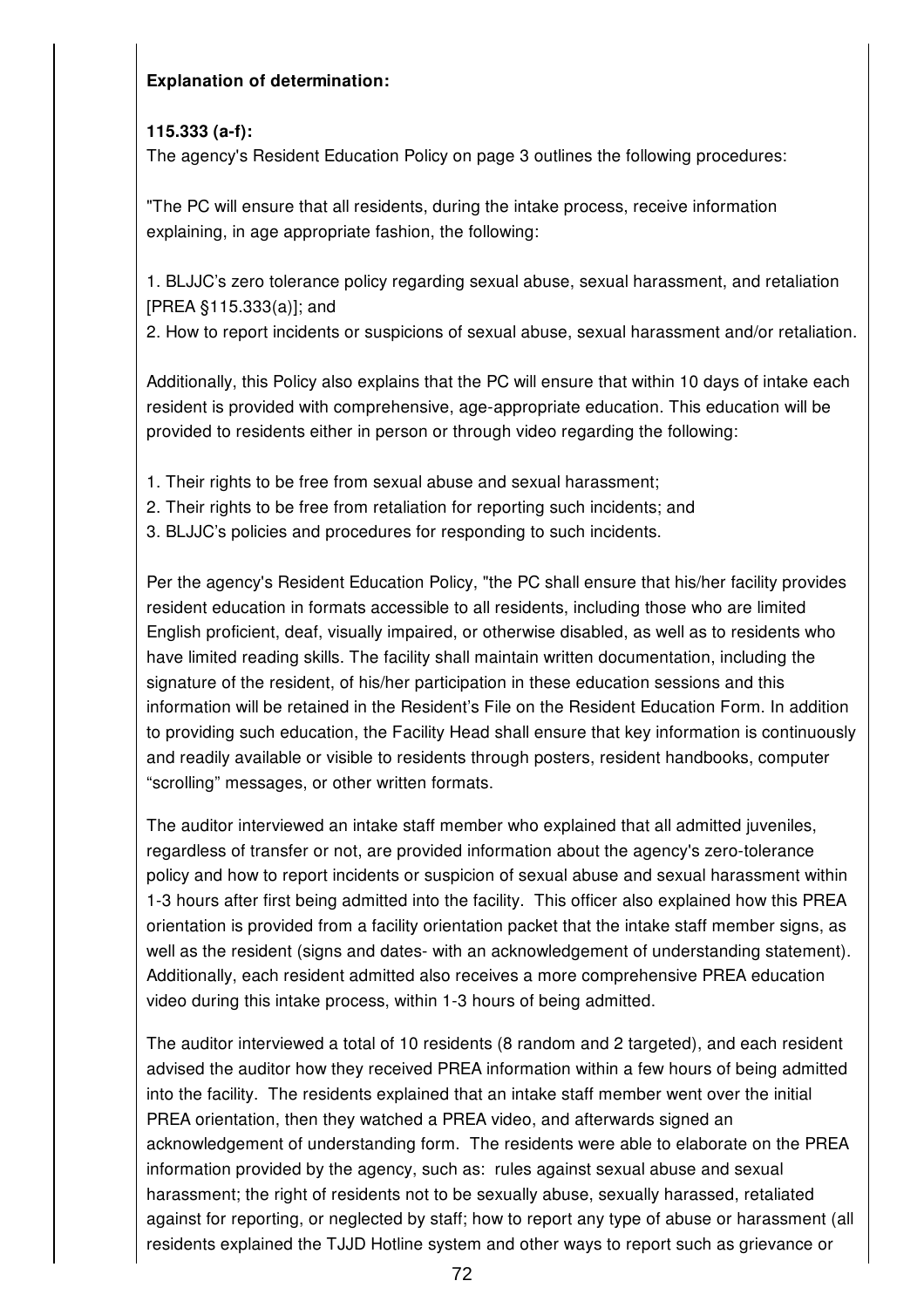telling staff in private). The residents explained further that the PREA video was about 15 to 20 minutes long and covered a more detailed explanation of their PREA rights, how to report, how to stay safe, services available for victims of sexual abuse, etc.

Additionally, the auditor also observed a juvenile being admitted into the facility and reviewed the PREA orientation and comprehensive PREA education video provided to the resident. This was conducted within a few hours of the child being admitted into the facility, and an intake staff member went over the facility's PREA orientation packet with the resident. After this process, the child was provided the PREA comprehensive video that was approximately 20 minutes long. When the orientation and PREA education video was completed, the resident and staff signed a form- adequately demonstrating the material was provided to the resident and that the resident understood what was covered.

It should also be noted, that the auditor analyzed the PREA video to ensure it met the minimum requirements of this PREA standard, and upon review the auditor determined that the video exceeds the PREA education requirements of this standard.

The auditor also examined 10 randomly selected resident files to ensure the PREA orientation and PREA comprehensive education was provided within the required timeframes for each resident in the facility, and upon review the auditor determined that each of the 10 files reviewed included documented proof that each resident received the required PREA orientation information and comprehensive PREA education video within hours of being admitted into the facility, **substantially exceeding** the timeframe requirements of this standard. Furthermore, it should be noted that the agency also exceeds the requirements of this PREA standard by providing each resident in the facility the PREA video *every*Sunday. This exceeding practice of ensuing all residents fully understand the applicable PREA educational material pursuant to 115.333 (a-b), was verified by the auditor to be fully institutionalized in the facility by reviewing resident sign-in sheets for each of the 10 randomly selected resident files. These sign-in sheets included an acknowledging statement that each resident who signed received and understood the information provided in the video. The auditor determined that this method of continuing PREA education also **substantially exceeds** the requirements of this PREA standard.

During the onsite, the auditor observed PREA signage throughout the entire facility. The signage included, but was not limited to, the agency's zero-tolerance policy, resident rights, PREA orientation material, grievance process, victim advocacy group information, Stop signs, etc. Additionally, the agency also maintained a resident handbook on each housing unit, which includes a comprehensive PREA section. The auditor confirmed that the Agency's Resident Handbook for both the pre and post programs cover the PREA orientation and comprehensive PREA education requirements of this standard, as well as other PREA standards (e.g., victim advocate information, agency response procedures to a victim of sexual abuse, grievance process, etc.). The Resident Handbooks were accessible to all residents and each resident interviewed advised that they can ask to read the handbook at any time.

Lastly, it should be added that the PC conducts monthly interviews with each resident from each Pod in facility and performs periodic facility inspections, with a monthly report being provided to the Chief of the agency. The interviews & facility inspections are conducted periodically each month (no specific time or date), and this method of internal auditing provides the auditor with direct insight into the level of sexual safety in the facility. The PC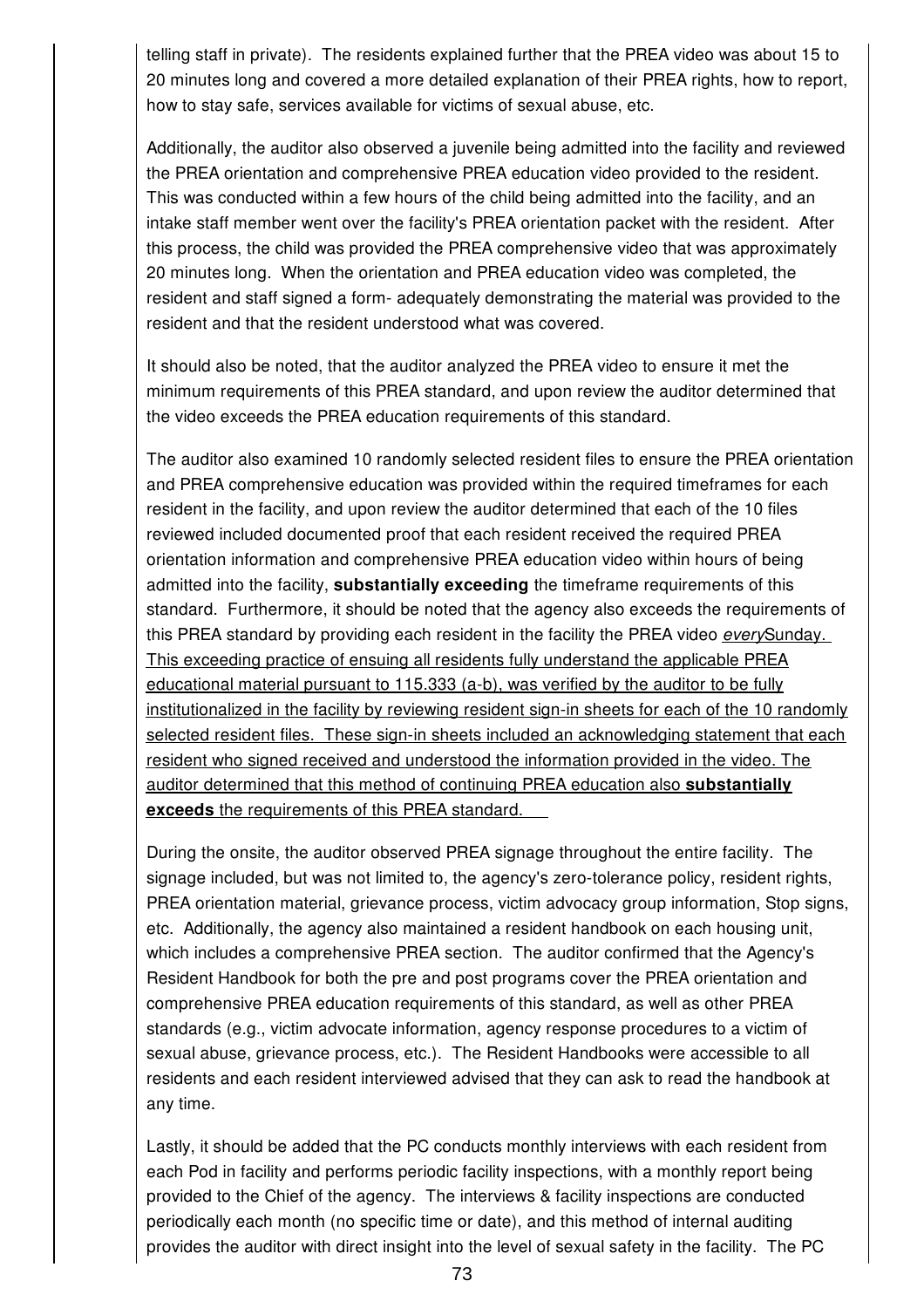provided the auditor with 12 reports that were emailed to the Chief of the agency (one for every month in 2019), and each report included the interview questions asked, the names of each resident in the facility who were interviewed, notes from the interviews, and a summary of her observations made during the facility inspections. The monthly interview reports demonstrate how the PC ensures her PREA related responsibilities are fulfilled and if the residents understand the PREA education provided. It is important to note that the interviews include questions related to the resident's own perception of safety, the child's own history of being harmed, and if the grievance, telephone, mail, medical, and PREA rights were explained clearly during the child's initial intake process (and if the residents know where the grievance boxes are located).

# **Conclusion:**

Based upon the review and analysis of all the available evidence, the auditor has determined that the agency substantially exceeds the requirements of this standard. No corrective action is required.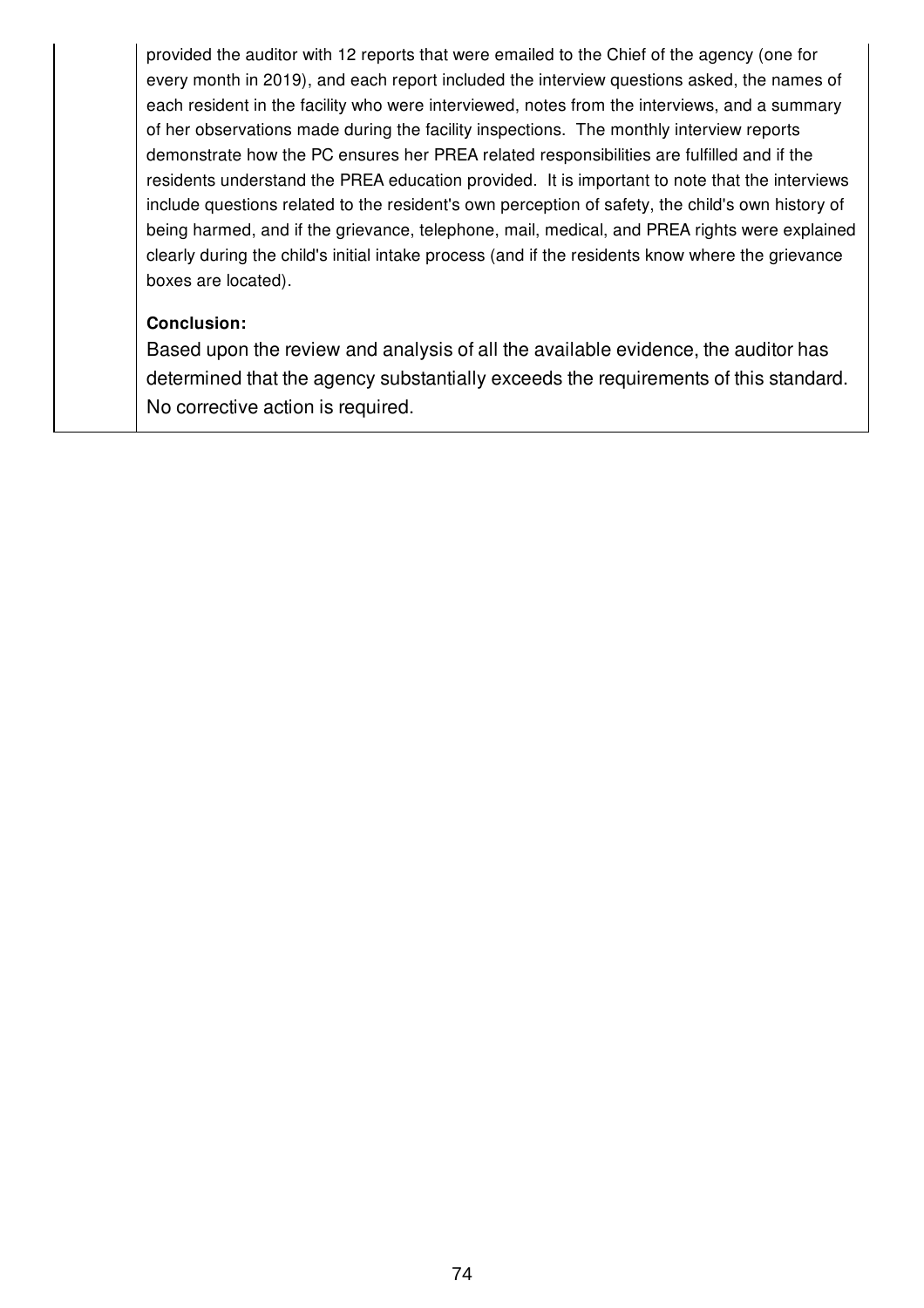| 115.334 Specialized training: Investigations                                                                                                                                                                                                                                                                                                                                                                                                                                                                                                                                                                                                                                                                                                                                                                                                                                                                                                                                                                 |
|--------------------------------------------------------------------------------------------------------------------------------------------------------------------------------------------------------------------------------------------------------------------------------------------------------------------------------------------------------------------------------------------------------------------------------------------------------------------------------------------------------------------------------------------------------------------------------------------------------------------------------------------------------------------------------------------------------------------------------------------------------------------------------------------------------------------------------------------------------------------------------------------------------------------------------------------------------------------------------------------------------------|
| <b>Auditor Overall Determination: Meets Standard</b>                                                                                                                                                                                                                                                                                                                                                                                                                                                                                                                                                                                                                                                                                                                                                                                                                                                                                                                                                         |
| <b>Auditor Discussion</b>                                                                                                                                                                                                                                                                                                                                                                                                                                                                                                                                                                                                                                                                                                                                                                                                                                                                                                                                                                                    |
| 115.334                                                                                                                                                                                                                                                                                                                                                                                                                                                                                                                                                                                                                                                                                                                                                                                                                                                                                                                                                                                                      |
| The following is a list of evidence used to determine compliance:                                                                                                                                                                                                                                                                                                                                                                                                                                                                                                                                                                                                                                                                                                                                                                                                                                                                                                                                            |
| - Pre-Audit Questionnaire (PAQ)<br>- Agency Policy: Specialized Training Investigations (Originally Created: 8/12/2013 / Latest<br>Revision: 2/06/2020)<br>- Explanation of what was provided in the 12 hour TJJD investigations trainings<br>- Investigator Training Sign-In Sheets                                                                                                                                                                                                                                                                                                                                                                                                                                                                                                                                                                                                                                                                                                                         |
| Interviews:                                                                                                                                                                                                                                                                                                                                                                                                                                                                                                                                                                                                                                                                                                                                                                                                                                                                                                                                                                                                  |
| - Agency Administrative Investigator (Superintendent)                                                                                                                                                                                                                                                                                                                                                                                                                                                                                                                                                                                                                                                                                                                                                                                                                                                                                                                                                        |
| <b>Explanation of determination:</b>                                                                                                                                                                                                                                                                                                                                                                                                                                                                                                                                                                                                                                                                                                                                                                                                                                                                                                                                                                         |
| $115.334(a-c)$ :<br>The agency's Specialized Training: Investigations Policy includes the requirements of this<br>PREA Standard and states, "the BLJJC CJPO will assure that all BLJJC sexual abuse<br>investigators are provided with specialized training on how to conduct sexual abuse<br>investigations in a confinement setting. Further, the CJPO will work to ensure that State of<br>Texas entities and/or Department of Justice investigators have also received the same or<br>substantially equivalent training."                                                                                                                                                                                                                                                                                                                                                                                                                                                                                |
| Additionally, the agency provided the auditor with an explanation of what was provided in the<br>TJJD Investigators Training, which included, but was not limited to, the following:                                                                                                                                                                                                                                                                                                                                                                                                                                                                                                                                                                                                                                                                                                                                                                                                                         |
| - tailored investigator training to meet the needs of administrative investigations;<br>- utilization of first responders to enhance the investigative process;<br>- the different types of evidence available to the administrative investigator;<br>- proper methods for handling of evidence;<br>- dispels myths related to interviewing victims of abuse by addressing the principles of trauma<br>informed interviewing;<br>- tailored to meet the specialized investigative training needs of administrative investigators<br>conducting sexual abuse investigations in juvenile justice departments, programs, and<br>facilities;<br>- a breakdown of the different types of sexually abusive behaviors and an outline of the basics<br>for investigating each type;<br>- the obstacles and difficulties of investigating sexual abuse cases and solutions for<br>overcoming those obstacles; and<br>- how to conduct a quality investigations with a focus on sexual abuse investigations, interview |
| and interrogation, and report writing.                                                                                                                                                                                                                                                                                                                                                                                                                                                                                                                                                                                                                                                                                                                                                                                                                                                                                                                                                                       |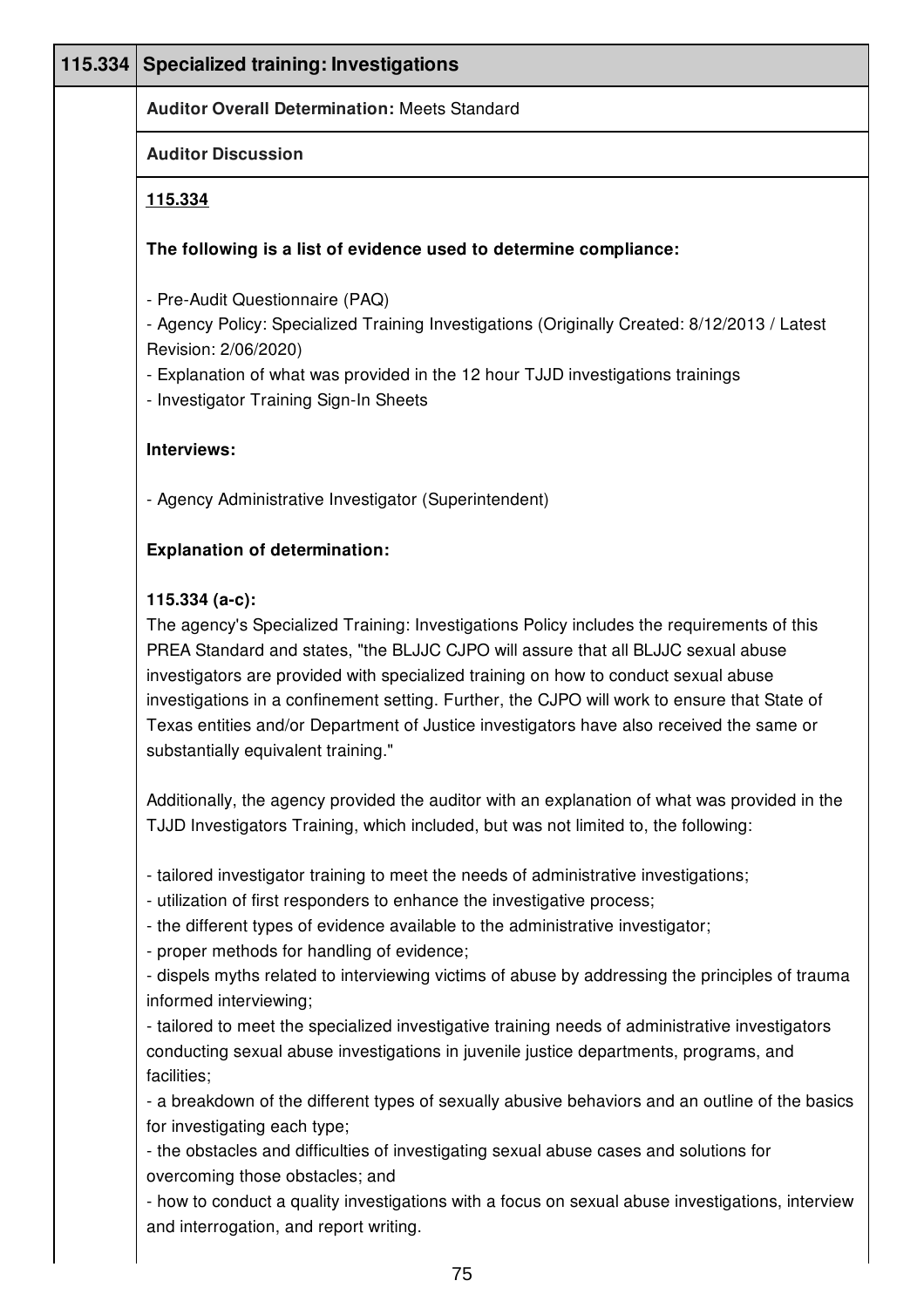The training was provided by the Director of the Administrative Investigations Unit with TJJD, which was a 12 training hour class. The agency provided the auditor with a sign-in sheet that helped the auditor to verify that each investigator received the investigator training required by this PREA Standard.

The auditor interviewed a specially trained administrative staff member for the agency, the agency's Superintendent, and he explained that he received training specific to conducting a sexual abuse or sexual harassment investigation in a confinement setting. Per the Superintendent, this training was provided by TJJD, and included, but was not limited to: techniques for interviewing juvenile sexual abuse victims and perpetrators, proper use of Miranda and Garrity warnings, sexual abuse evidence collection, and the criteria and evidence required to substantiate a case for administrative or prosecution referral (although, the Superintendent advised all allegations of sexual abuse are immediately reported to local law enforcement- MCSD and TJJD). The Superintendent elaborated further that he was also trained on ensuring the first responder steps were, and are being, followed; how to communicate effectively and efficiently with criminal investigators; how to conduct interviews and witness statements, the proper chain of command to ensure accurate and concise information is relayed to the right people; how to preserve and protect the crime scene to ensure evidence can be collected properly; and to immediately take action to ensure the safety of the victim and all involved.

#### **Conclusion:**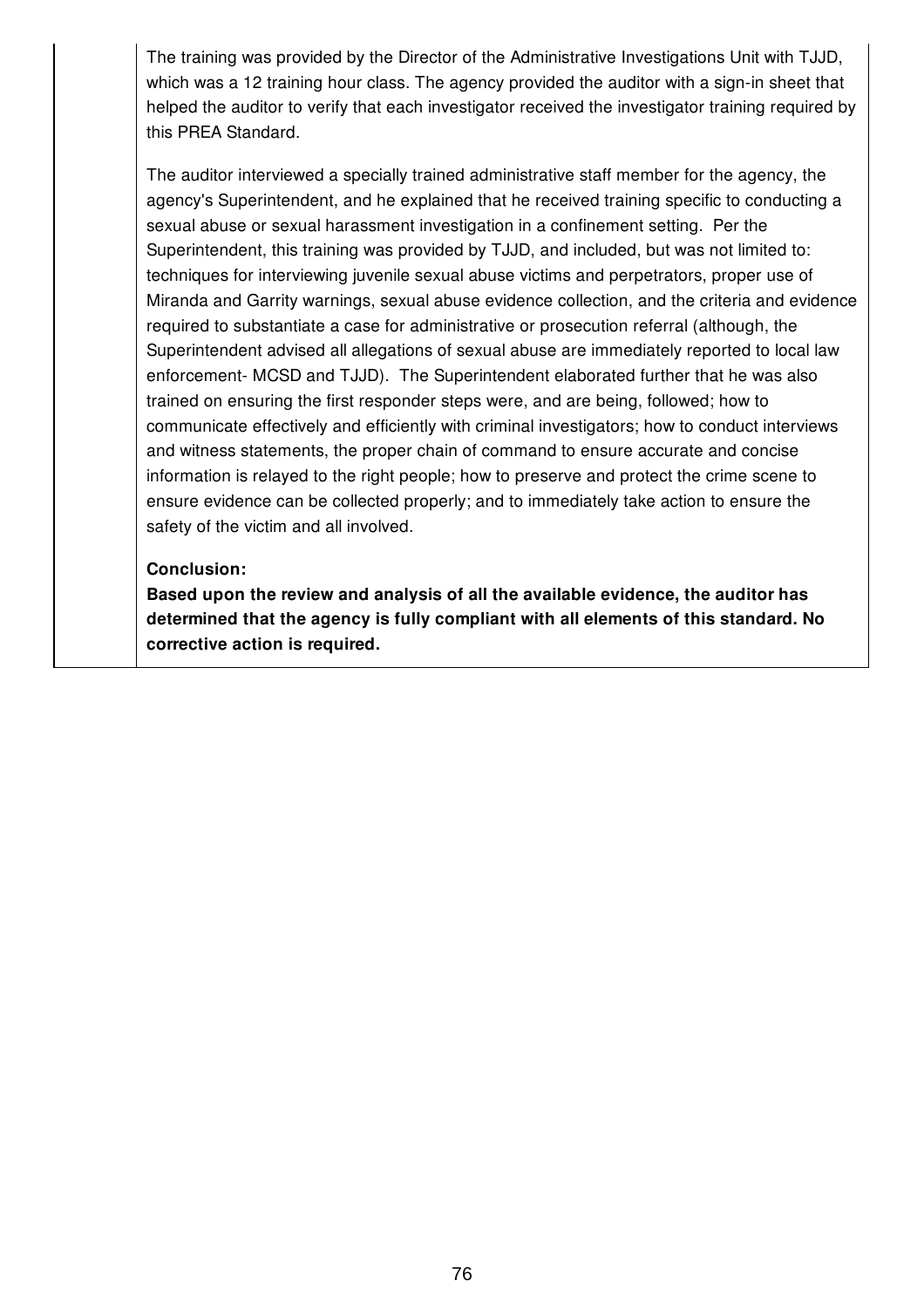| 115.335 | Specialized training: Medical and mental health care                                                                                                                                                                                                                                                                                                                                                                                                                                                                                                                                                                                                                                                                                                                                                                                                                                                                                                                                       |
|---------|--------------------------------------------------------------------------------------------------------------------------------------------------------------------------------------------------------------------------------------------------------------------------------------------------------------------------------------------------------------------------------------------------------------------------------------------------------------------------------------------------------------------------------------------------------------------------------------------------------------------------------------------------------------------------------------------------------------------------------------------------------------------------------------------------------------------------------------------------------------------------------------------------------------------------------------------------------------------------------------------|
|         | <b>Auditor Overall Determination: Meets Standard</b>                                                                                                                                                                                                                                                                                                                                                                                                                                                                                                                                                                                                                                                                                                                                                                                                                                                                                                                                       |
|         | <b>Auditor Discussion</b>                                                                                                                                                                                                                                                                                                                                                                                                                                                                                                                                                                                                                                                                                                                                                                                                                                                                                                                                                                  |
|         | <u>115.335</u>                                                                                                                                                                                                                                                                                                                                                                                                                                                                                                                                                                                                                                                                                                                                                                                                                                                                                                                                                                             |
|         | The following is a list of evidence used to determine compliance:                                                                                                                                                                                                                                                                                                                                                                                                                                                                                                                                                                                                                                                                                                                                                                                                                                                                                                                          |
|         | - Pre-Audit Questionnaire (PAQ)<br>- Agency Policy: Specialized Training: Medical and Mental Health Care (Originally Created:<br>8/12/2013 / Latest Revision: 2/06/2020)<br>- Sign-In Sheet for 3 medical staff demonstrating PREA training received<br>- Texas Board of Nursing Certificates<br>- The State of Texas Certificates<br>- Texas Health and Human Services License Sheet                                                                                                                                                                                                                                                                                                                                                                                                                                                                                                                                                                                                      |
|         | - The University of Texas at Arlington Diploma                                                                                                                                                                                                                                                                                                                                                                                                                                                                                                                                                                                                                                                                                                                                                                                                                                                                                                                                             |
|         | Interviews:                                                                                                                                                                                                                                                                                                                                                                                                                                                                                                                                                                                                                                                                                                                                                                                                                                                                                                                                                                                |
|         | - Agency employed Medical Nurse (BSN)                                                                                                                                                                                                                                                                                                                                                                                                                                                                                                                                                                                                                                                                                                                                                                                                                                                                                                                                                      |
|         | - Agency employed Mental Health Provider-MHP (LPC)                                                                                                                                                                                                                                                                                                                                                                                                                                                                                                                                                                                                                                                                                                                                                                                                                                                                                                                                         |
|         | <b>Explanation of determination:</b>                                                                                                                                                                                                                                                                                                                                                                                                                                                                                                                                                                                                                                                                                                                                                                                                                                                                                                                                                       |
|         | 115.335 (a-d):<br>Per the agency's Specialized Training: Medical and Mental Health Care Policy, "the BLJJC PC<br>will ensure that all BLJJC medical and mental health care staff is provided with specialized<br>training related to detecting, responding and reporting sexual abuse and sexual harassment in<br>confinement settings. The PC will ensure that all full- and part-time medical and mental health<br>care practitioners who work in his/her facility have been trained in the 4 elements of PREA<br>Standard 115.335 (a). Additionally, the Facility Head shall maintain documentation that all<br>medical and mental health practitioners have received the required training either from<br>training provided by BLJJC or elsewhere. Medical and mental health care practitioners shall<br>also receive the training mandated for employees under §115.331 or for contractors and<br>volunteers under §115.332, depending upon the practitioner's status at the agency." |
|         | The agency also provided the auditor with a PREA Training sign-in sheet for each of the three<br>(3) medical staff, which includes an overview of PREA federal laws and policies, a discussion<br>of what officers must do to be in compliance, and a discussion of cross-gender pat-searches.<br>Additionally, the agency provided the auditor with certifications and/or licenses for each of the<br>3 medical staff and for each of the five (5) mental health providers. Upon review of these                                                                                                                                                                                                                                                                                                                                                                                                                                                                                          |

3 medical staff and for each of the five (5) mental health providers. Upon review of these documents, the auditor was able to verify that each of the certificates and/or licensing documents were active and in good standing.

The auditor interviewed one of the facility's employed mental health providers (MHP/LPC) and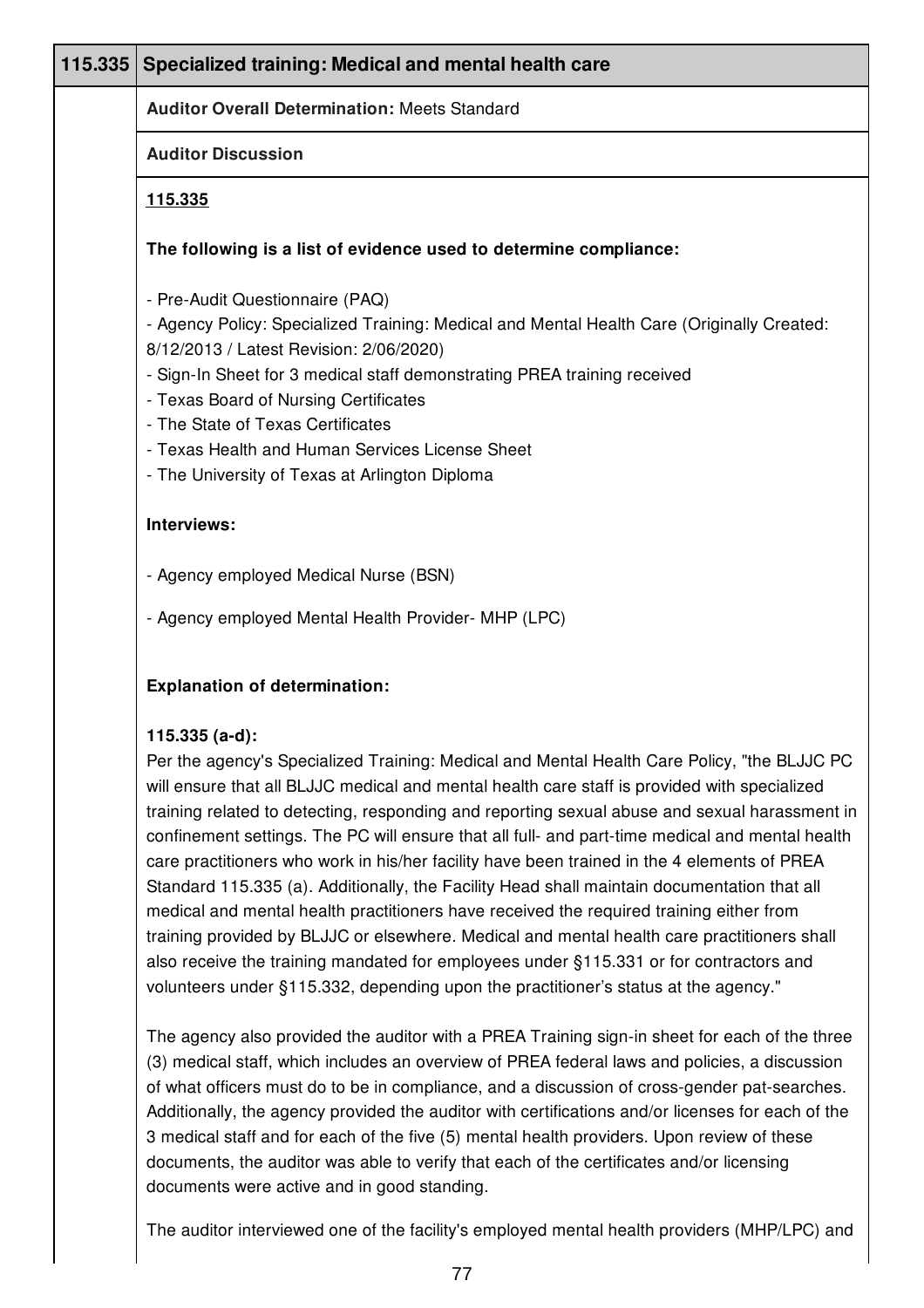one licensed medical worker (BSN), and each health care employee advised they receive PREA training annually. It was described, and verified by the auditor, that the annual PREA training medical and mental health providers receive is the same PREA training that all security staff receive (as described in subsection 115.331 of this report).

The nurse advised that she first received PREA training in 2013, at a conference, which was a five day training. After this initial training, the nurse explained that she received, and continues to receive, PREA training at least once per year. The training described was not only from the agency but also provided by the National Commission on Correctional Health Care. The medical nurse was able to elaborate extensively on the PREA knowledge she has gained through all her past PREA trainings, and it should be noted that the nurse is very knowledgeable of what is required by PREA pursuant to standards 115.331 and 115.335 and her PREA related agency specific responsibilities. The nurse advised that she assesses each juvenile admitted into the facility and conducts not only a medical assessment but also the required PREA risk screenings pursuant to 115.341 and 115.381. Additionally, the nurse was able to clearly articulate what her first responder duties would be if a resident was a victim of sexual abuse in the facility.

The MHP for the agency explained that he receives PREA training annually from the agency, which includes, but is not limited to, the following topics:

- how to detect and assess signs of sexual abuse and sexual harassment;
- how to preserve physical evidence of sexual abuse;
- how to respond effectively and professionally to juvenile victims of sexual abuse and sexual harassment;
- how and to whom to report allegations or suspicions of sexual abuse or sexual harassment;
- trauma focus and cognitive therapies;
- trauma informed care practices; and
- possible red flags to be aware of.

#### **Conclusion:**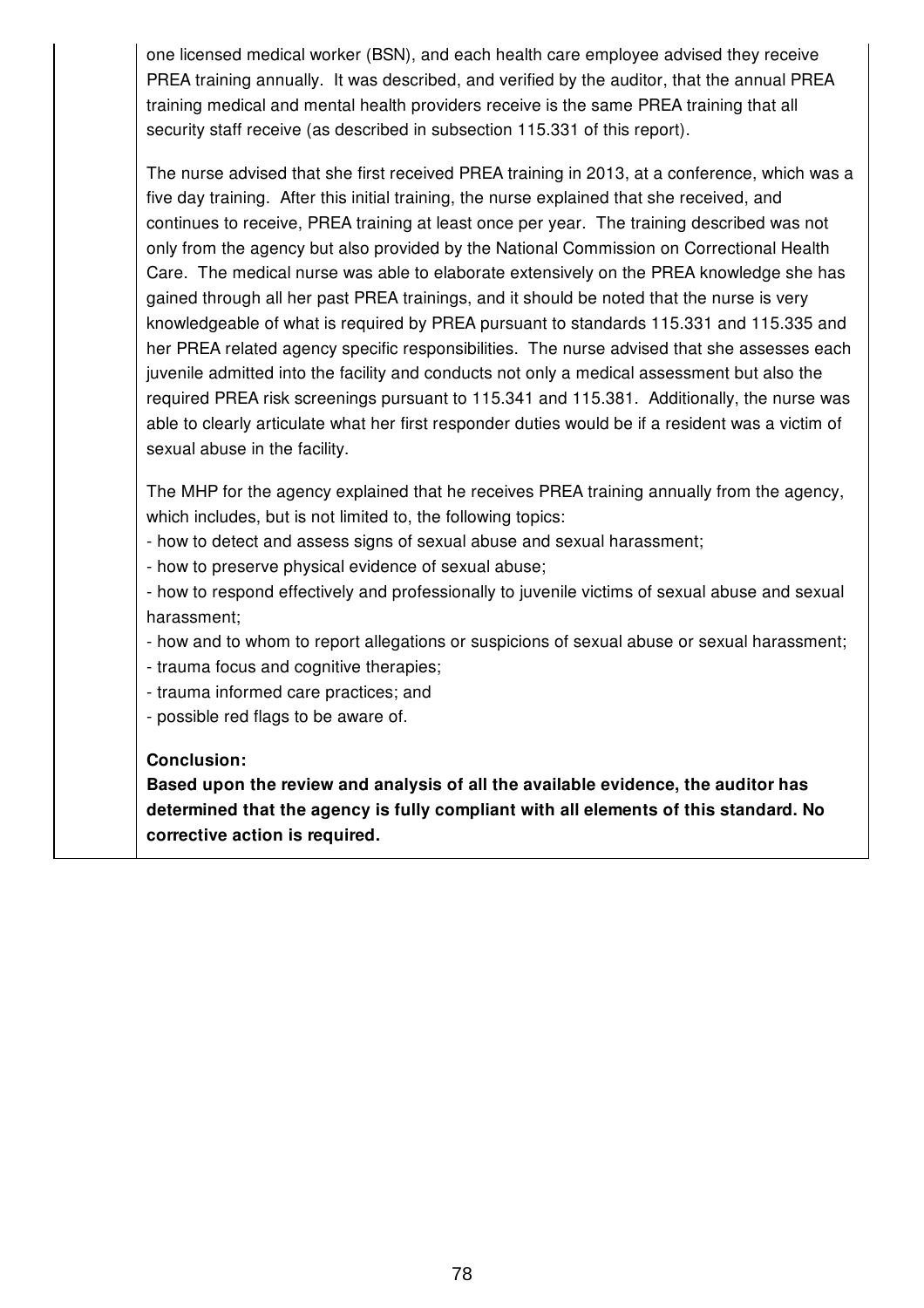| 115.341 | <b>Obtaining information from residents</b>                                                                                                                                                                      |
|---------|------------------------------------------------------------------------------------------------------------------------------------------------------------------------------------------------------------------|
|         | <b>Auditor Overall Determination: Meets Standard</b>                                                                                                                                                             |
|         | <b>Auditor Discussion</b>                                                                                                                                                                                        |
|         | 115.341                                                                                                                                                                                                          |
|         | The following is a list of evidence used to determine compliance:                                                                                                                                                |
|         | - Pre-Audit Questionnaire (PAQ)                                                                                                                                                                                  |
|         | - Agency Policy: Screening for Risk of Sexual Victimization & Abusiveness (Originally Created:<br>8/21/2013 / Latest Revision: 2/07/2020)                                                                        |
|         | - BLJJC Behavioral Screen (new and old versions)                                                                                                                                                                 |
|         | - BLJJC Behavioral Screening Reassessment (newly created version)                                                                                                                                                |
|         | - TAC 343.414 and 343.406                                                                                                                                                                                        |
|         | Interviews:                                                                                                                                                                                                      |
|         | - Nurse (who conducts risk screenings)                                                                                                                                                                           |
|         | - PREA Coordinator (PC)                                                                                                                                                                                          |
|         | <b>Explanation of determination:</b>                                                                                                                                                                             |
|         | 115.341 (a-e):<br>The agency's Screening for Risk of Sexual Victimization & Abusiveness Policy includes the<br>requirements of this PREA provision and provides for the following agency specific<br>procedures: |

The BLJJC Intake Officer will ensure that within 72 hours of the resident's admission into a BLJJC confinement facility, either through intake or through transfer from another facility, the facility's staff obtain and utilize information about each resident's personal history and behavior to reduce the risk of sexual abuse by or upon a resident. BLJJC will utilize a 'crossdisciplinary team' approach to objectively assess each resident. The PC will assure that the BLJJC facility's Intake Officer and its 'cross disciplinary team' has ascertained or, at a minimum, has attempted to ascertain, all of the following information required pursuant to PREA Standard 115.341 (c) (1-11).

The agency also reported in the PAQ that all juveniles who are admitted into the facility are screened, regardless of the length of stay.

Additionally, the agency's Screening Policy also addresses the periodic reassessment requirements, which provides for the following agency specific procedures: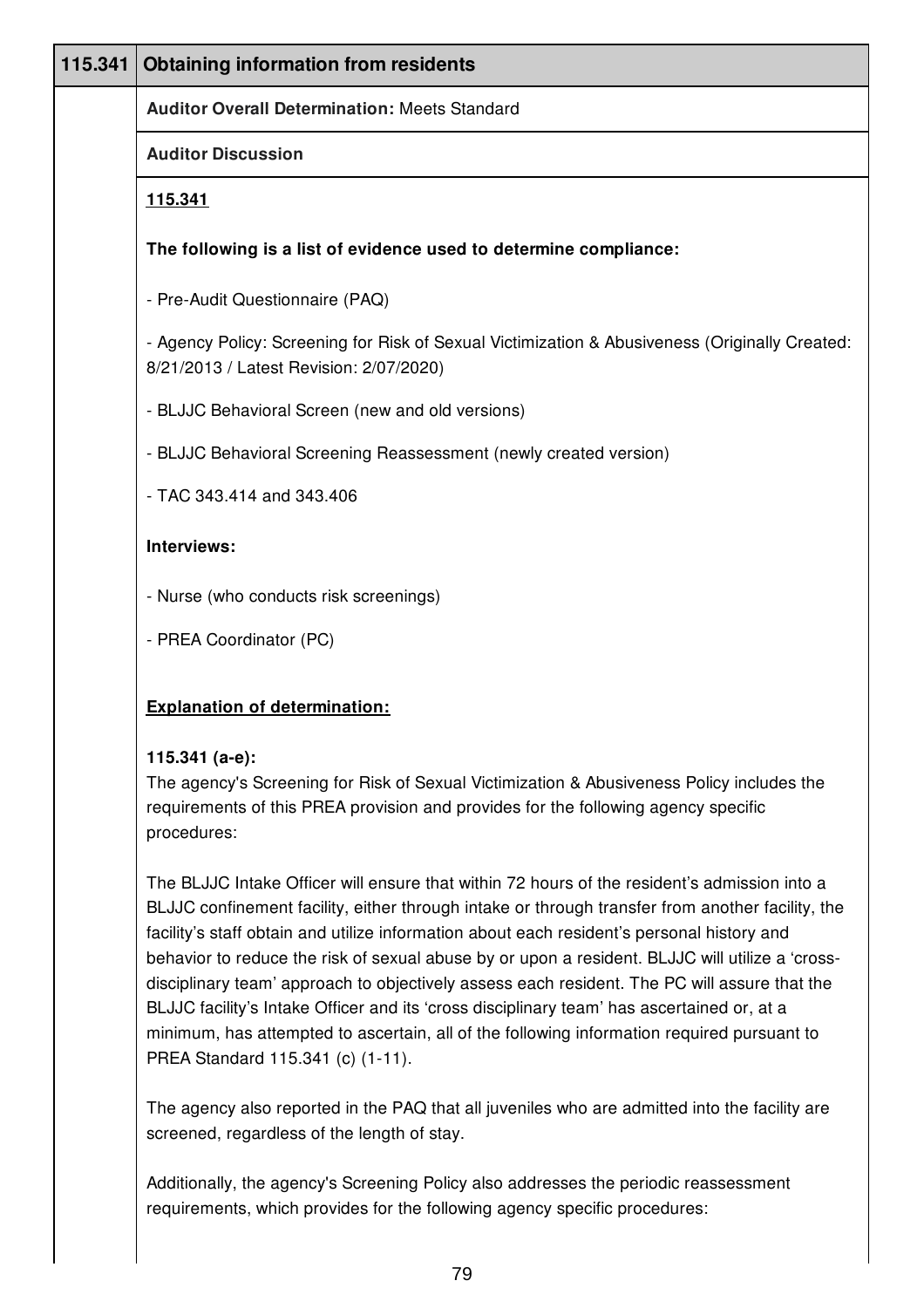The PC will assure that their facility's staff will periodically, at least once every 45 days, throughout a resident's confinement, conduct reassessments of each resident's personal history and behavior to reduce the risk of sexual abuse by or upon a resident. During all subsequent reassessments the information utilized includes, but is not limited to, all of the assessments and/or objective screening instruments utilized during the initial intake process and the following additional information:

- 1. Updated medical screening information;
- 2. Updated mental health screenings:
- 3. Updated court records;
- 4. Case file information pertaining to the resident;
- 5. Facility behavioral records; and
- 6. Other relevant documentation from the resident's files.

Per the agency's Screening Policy, the BLJJC Intake Officer, as part of the objective screening process, will assure that the BLJJC facility's objective screening instruments include, but are not limited to, the following:

1. Intake Screening by Intake Officer: (Collects the following data – Current charges and offense history [PREA §115.341(c)(3)]; Age [PREA §115.341(c)(4)]; Physical size and stature [PREA §115.341(c)(6)]; Physical disabilities [PREA §115.341(c)(9)]; The youth's own perception of vulnerability [PREA §115.341(c)(10)]; Any other specific information about individual residents that may indicate heightened needs for supervision, additional safety precautions, or separation from certain other residents.

2. Medical screenings: (Collects the following data – Prior Sexual Victimization or Abusiveness [PREA §115.341(c) (1)]; Sexual Orientation and/or Gender Identity [PREA §115.341(c) (2)]; Current Charges and Any History of Sexual Offenses [PREA §115.341(c) (3)]; The Resident's Own Perception of Vulnerability [PREA §115.341(c) (10)]; and medical examinations [PREA §115.341(c) (2)]).

3. Mental health screenings: (Collects the following data – Mental illness or mental disabilities [PREA §115.341(c)(7)]; Level of emotional and cognitive development [PREA §115.341(c)(5)]; Intellectual or developmental disabilities [PREA §115.341(c)(8)]; Prior sexual victimization  $[PREA \, §115.341(c)(1)]$ ; the youth's own perception of vulnerability  $[PREA \, §115.341(c)(10)]$ ; any other specific information about individual residents that may indicate heightened needs for supervision, additional safety precautions, or separation from certain other residents [PREA §115.341(c)(11)]).

4. Case management orientation: (Collects the following data – The youth's own perception of vulnerability [PREA §115.341(c)(10)]; any other specific information about individual residents that may indicate heightened needs for supervision, additional safety precautions, or separation from certain other residents.

To ensure confidentiality of resident information each BLJJC confinement facility utilizes a coding format for responses to questions pertaining to sensitive information. This coding format helps to ensure that sensitive information is not exploited. In addition, sensitive information is secured in locked file cabinets and in encrypted digital files. Further, all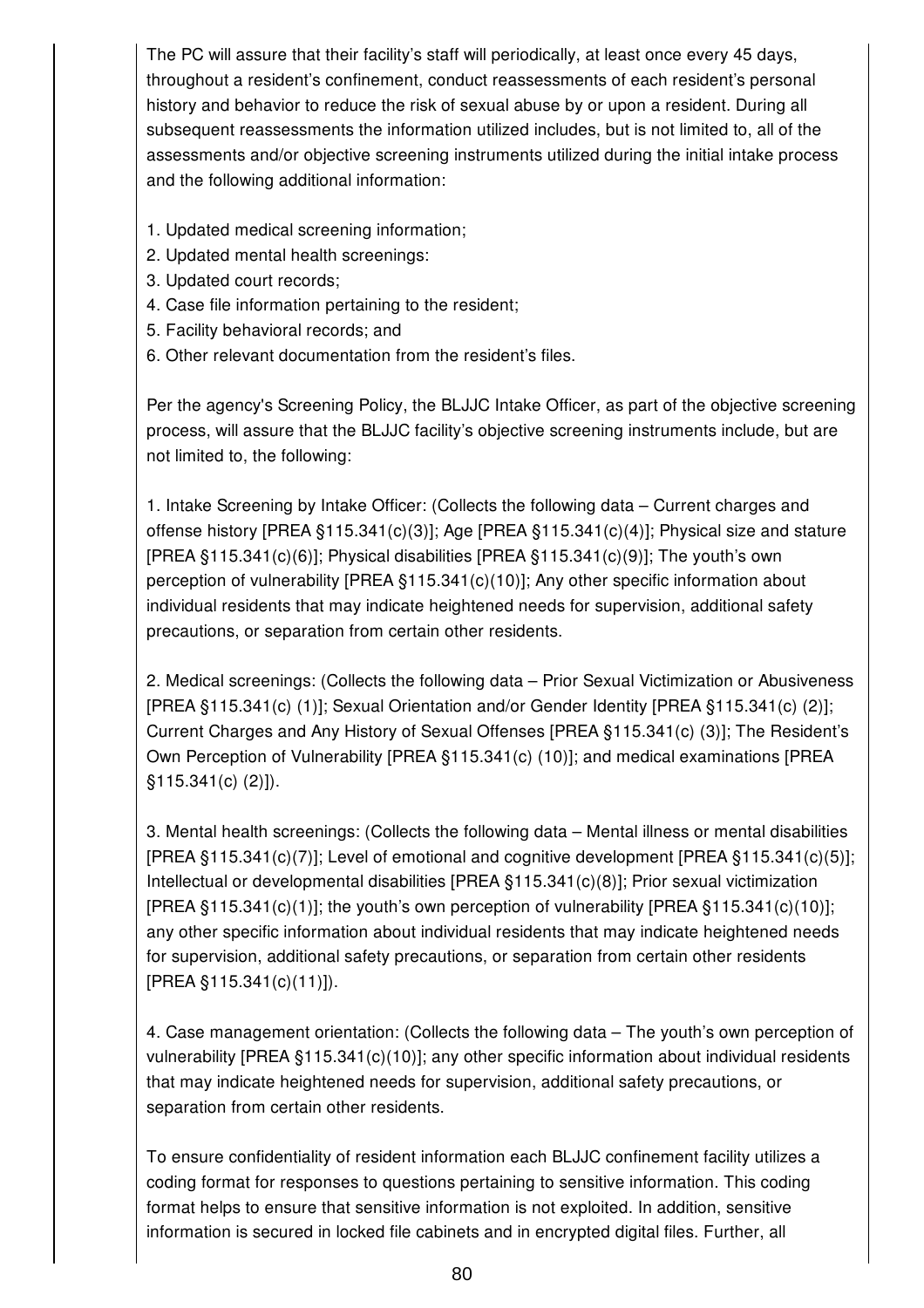information collected by staff members (to include contractors and volunteers) pertaining to sensitive information is understood to be confidential. The personnel policies and procedures prohibit unauthorized disclosure of confidential information and authorizes a penalty up to and including termination.

The auditor concluded that the agency's risk screening tool (BLJJC Behavioral Screening Information form) is an objective screening instrument, as required by this PREA provision. As noted above, the agency created their own periodic risk screening tool, and upon review by the auditor, it was determined that this form is also an objective screening instrument used for conducting periodic risk screenings of residents.

Furthermore, it should be noted that TAC 343.414 requires for the following procedures related to screening residents being admitted into the facility:

Prior to placing a resident into a housing unit, the resident shall be screened for potential vulnerabilities or tendencies of acting out with sexually aggressive or assaultive behavior. Housing assignments shall be made accordingly. The behavioral screening shall take into consideration the following information, if readily available: (1) age; (2) current charge(s) and offense history; (3) physical size/stature; (4) current state of mind; (5) sexual orientation; (6) prior sexual victimization or abuse; (7) level of emotional and cognitive development; (8) mental or physical disabilities; (9) intellectual or developmental disabilities; and (10) any other pertinent information. The facility shall maintain documentation that shows the date the behavioral screening was completed and a written acknowledgement that available items listed in subsection were considered in making a housing assignment.

Additionally, the agency's mental health screening (Massachusetts Youth Screening Instrument, MAYSI-2) and Health Screening Instrument are identified as required screenings by TAC 343.406, and this TAC standard provides for the following information as related to PREA:

The MAYSI-2 is the Massachusetts Youth Screening Instrument that is a brief screening instrument (52 questions) designed to identify potential mental health needs of adolescents involved in the juvenile justice system, and the Agency's health assessment shall be approved by an RN, nurse practitioner, physician assistant, or physician and shall include:

- mental health conditions and treatment, including any hospitalizations;
- history of or current sexually transmitted infections;
- history of or current illnesses or chronic health conditions including:
- other acute or chronic conditions as determined by the health service authority;
- history of or current gynecological problems;
- current or recent pregnancy;
- current use of medication(s)
- use of alcohol or illegal drugs- drug withdrawal symptoms;
- special health requirements, such as dietary needs, physical disabilities, or prosthetics;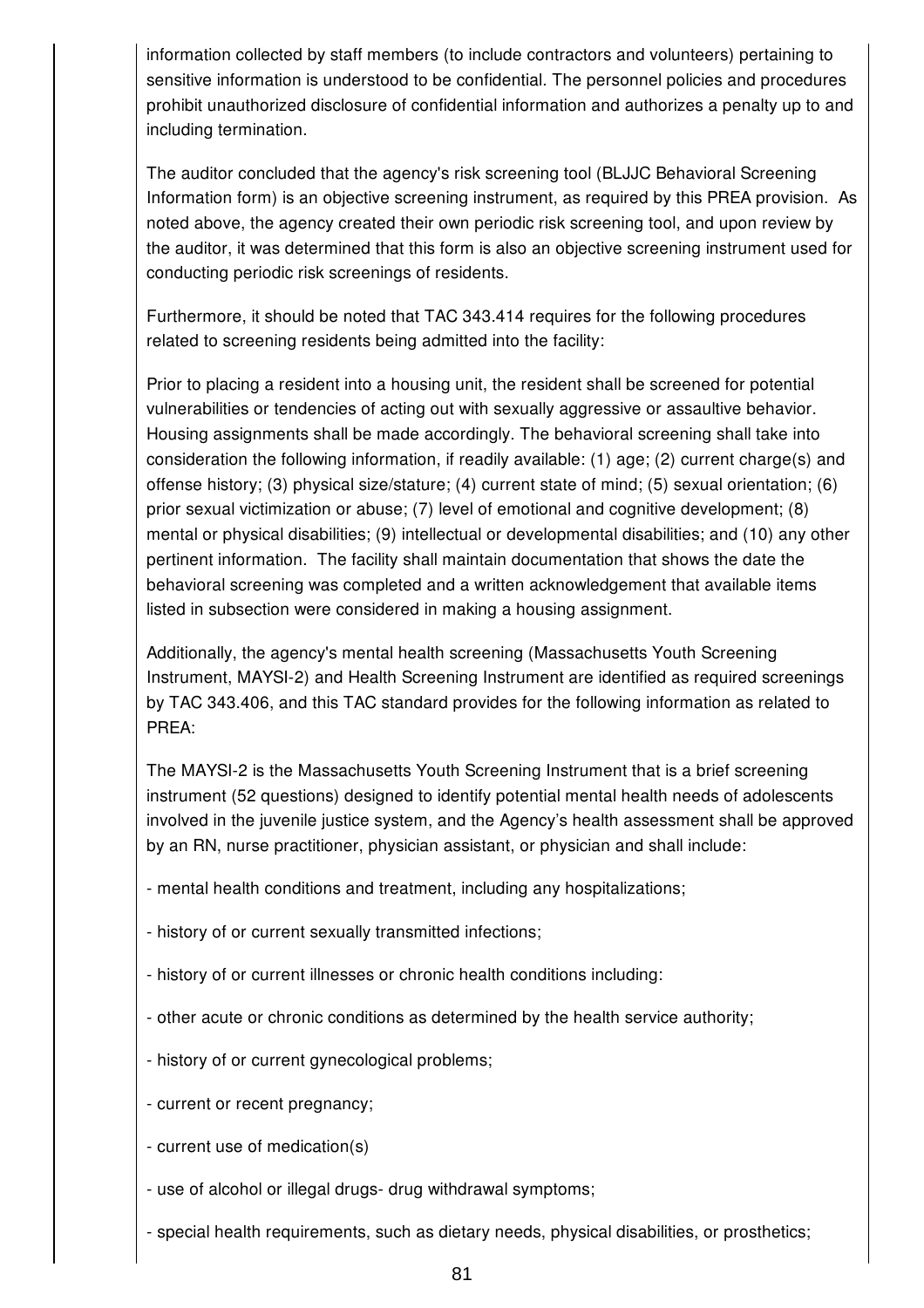- evidence of physical trauma;

- recent injuries;

- weight and height; and
- any other health concerns reported by the resident.

Observation of the following:

- general appearance, such as sweating, tremors, anxious, disheveled, or appropriate;

- behavior, such as disorderly, erratic, or appropriate;

- state of consciousness, such as alert, responsive, or lethargic; and

- ease of movement, such as ability to walk and move limbs, gait, and bodily deformities.

During the auditor's interview with the facility's full-time nurse, it was determined that the nurse and supervisors who conduct risk screenings utilize the agency's Behavioral Screening form and other documents (charge folder- current and previous delinquent behavior, medical and mental health information and screenings, case files, behavioral records, etc.) to ascertain the information pursuant to the requirements of this PREA provision (each of the 11 elements).

It is important to note that the auditor provided a recommendation for best practices to the nurse and PC as it relates to this PREA provision. The auditor pointed out that the agency's Behavioral Screening form does not include the exact language from this provision for two elements {prior abusiveness -(c) (1) & resident's own perception of vulnerability- (c) (10)}; however, as explained by the nurse and PC, the screening does include: "ANY sexual abuse & previous offense against persons" and "current state of mind". The facility nurse advised the auditor that she uses the "any sexual abuse" question to include both sexual victimization and abusiveness (of any kind) and follows up with more questions if answered in the affirmative by the resident being screened. Additionally, the nurse explained how she uses the "current state of mind" question to assess if the child feels safe while in the facility. The nurse elaborated further and advised that this question is followed up with a question in regards to the resident's own perception of safety while in the facility. The auditor determined that in practice the agency is compliant with each of the 11 elements of this PREA provision; although, he did express a recommendation for best practice of revising the agency's current Behavioral Screen to clarify the two elements listed above  $\{(c)$  (1) and  $(c)$  (10}. The PC and nurse advised that this is an easy fix and would immediately revise the form as suggested. It is important to note that after the onsite and before the interim report was provided to the agency, the PC provided the auditor with their newly revised Behavioral Screening form. This form was reviewed by the auditor and includes the following additional clarifying questions: "Does the juvenile feel safe: (yes/no)?, "has the juvenile experienced sexual abuse" (yes/no)?, and has the juvenile sexually assaulted another person (yes/no)?.

The PC advised the auditor that appropriate controls are maintained at all times for the dissemination of any sensitive information so that resident's information is never exploited by staff or other residents. She explained further that only staff who need to know the information for their job related duties are allowed access, such as: medical staff, mental health personnel, and supervisors.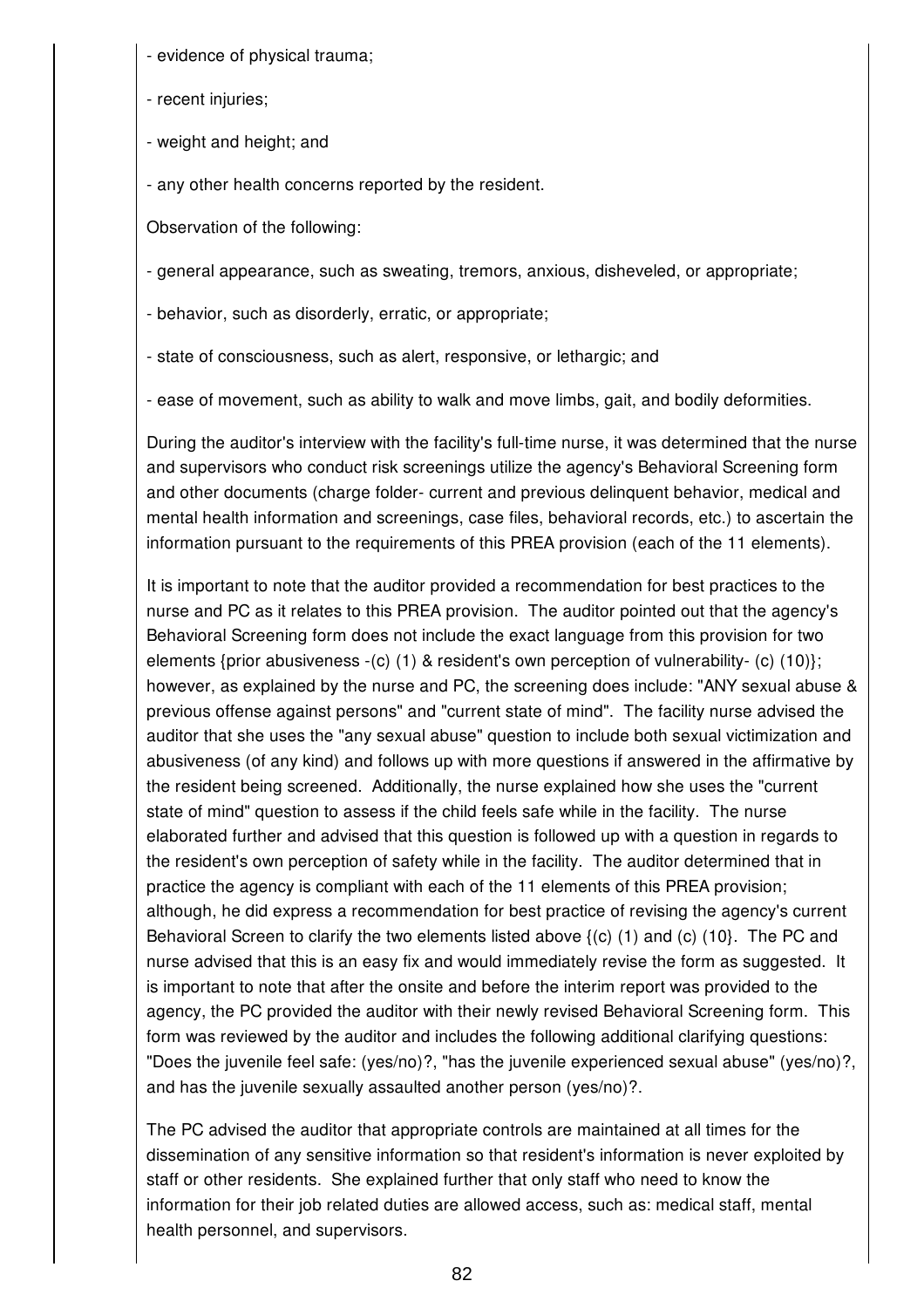The auditor interviewed one of the staff members responsible for conducting resident risk screenings pursuant to this PREA standard, which was the facility's full-time nurse. The nurse explained that she conducts most of the facility's risk screenings, with detention supervisors conducting only when she is not in the facility. The nurse was very knowledgeable about the risk screening requirements, and advised that even if she does not conduct a resident's risk screening due to not being in the building, she still follows up with every resident to conduct the TJJD required medical assessment and to ensure the child is safe and provided all the required information during the admission process. The nurse explained that every risk screening is done within a few hours of the child being admitted into the facility and always conducted before the juvenile is assigned a room/housing unit. She also explained how she ensures all the necessary information is provided by the resident to validate whether the child is at risk of sexual victimization or abusiveness by asking all the questions on the screening form and following up with open ended questions, as needed. The risk screening was explained as more a conversation the nurse has with each resident, instead of an interview or being robotic. Furthermore, the nurse described how she conducts periodic reassessments on residents; however, these periodic reassessments were not being conducted using an objective screening tool nor consistently conducted periodically with each resident (as explained by the nurse). The auditor advised the nurse that the periodic reassessments are required per PREA standard 115.341 (a), and the auditor provided the nurse and the PC an example of a compliant PREA periodic reassessment screening tool that the agency could modify and incorporate in practice to gain compliance with this provision. The PC and nurse appreciated this information and advised they will immediately use this reassessment form to create their own periodic risk screening tool and implement as soon as possible, with each resident being reassessed every 30 days going forth.

The auditor determined that the agency is **not** in compliance with the periodic risk screening element of this PREA provision {115.341 (a)}, and it should be noted that the agency notified the auditor after the onsite the corrective action steps taken in order to gain compliance with this standard, as described below:

Soon after the onsite, the PC provided the auditor with their newly created Periodic Reassessment Risk Screening Tool ("BLJJC Behavioral Screening Reassessment"), with each resident in the facility being reassessed every 30 days going forth. This Periodic Reassessment Tool was reviewed by the auditor, and the auditor determined that the screening tool is in compliance with the requirements of this PREA standard. Furthermore, after the onsite the PC provided the auditor a sample of 14 completed Behavioral Screening Reassessments for residents in the facility as of 4/01/2020. This sample demonstrated how the agency has implemented the new reassessment tool in practice, and the auditor requested that the agency provide him with another sample of all the screenings conducted in the month of April in order to verify that the new practice is fully institutionalized; therefore, satisfying the corrective action requirements.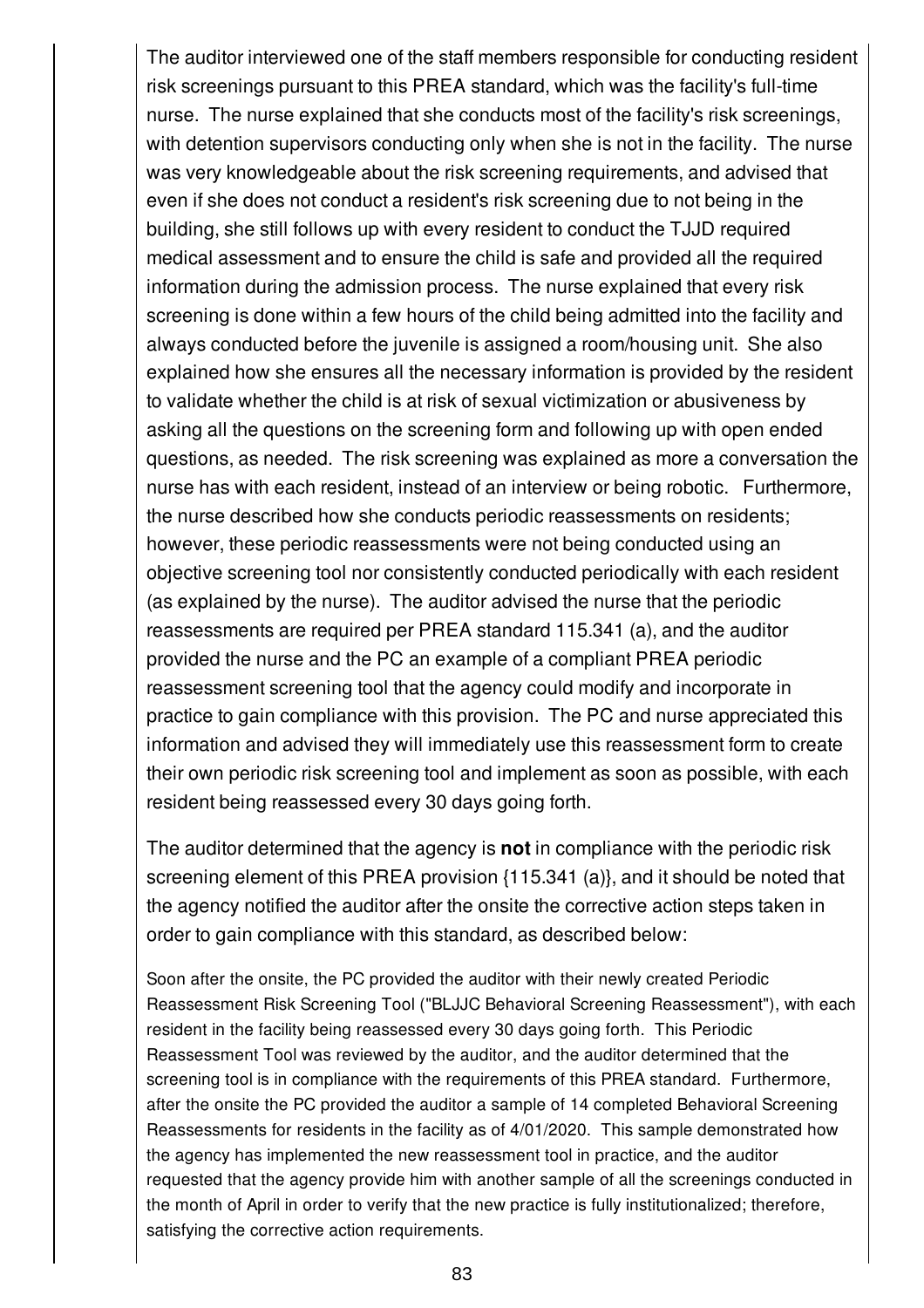#### **Corrective action taken by the facility:**

The auditor was provided by the PC on 4/30/2020 the Periodic Reassessment Risk Screenings conducted for the month of April, in which the entire population of facility residents' (total of 8) were screened by the facility nurse. With the March and April risk screening reassessments that were provided, the auditor determined that the agency sufficiently demonstrated how the corrective action was implemented and fully institutionalized in practice. Furthermore, the PC advised that the facility nurse conducts the periodic reassessments on a monthly basis on all residents in the facility, with the 1st of the month being the set date for conducting the reassessments.

#### **Conclusion:**

**Based upon the review and analysis of all the available evidence and the corrective action material provided, the auditor has determined that the agency is fully compliant with all elements of this standard.**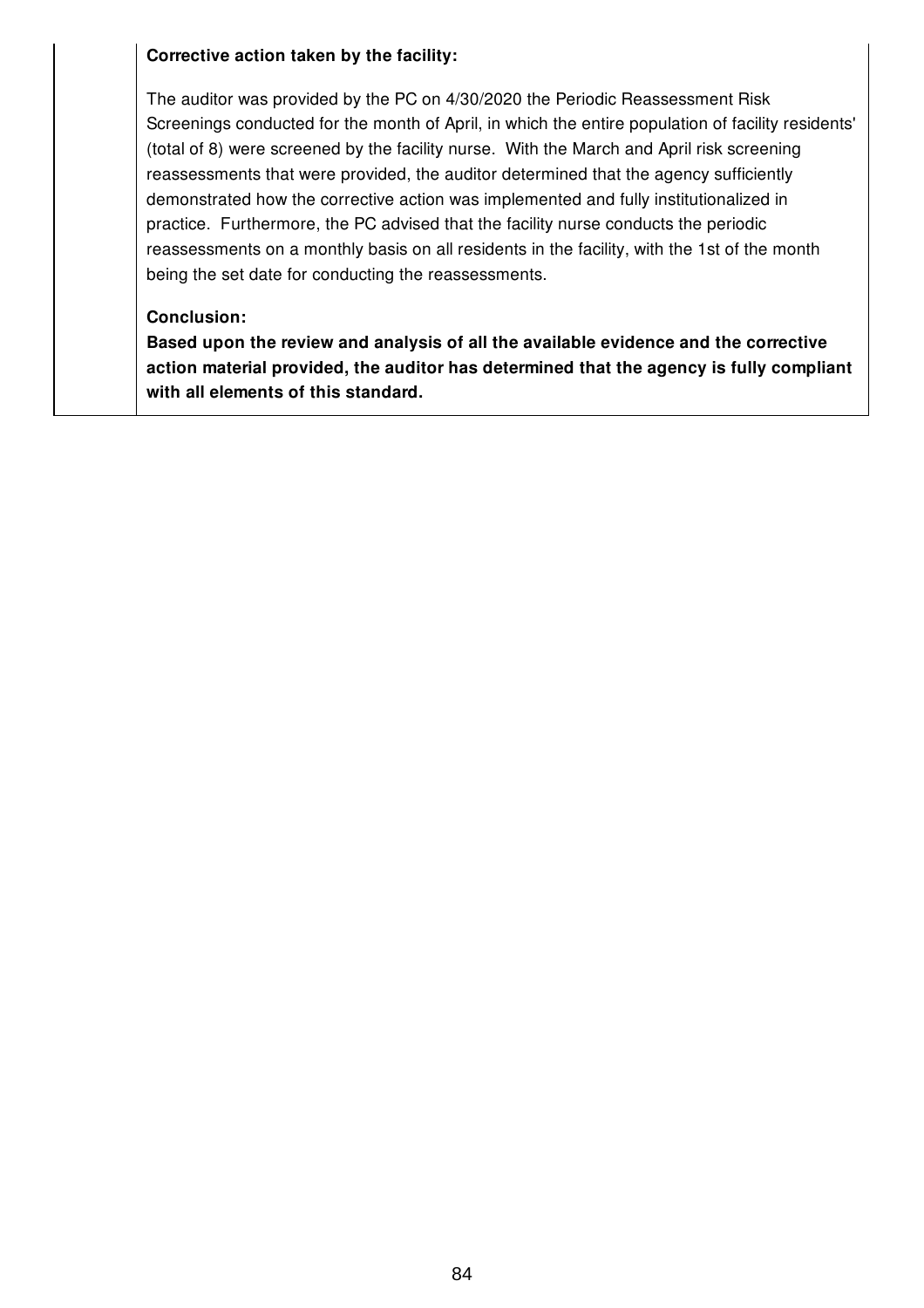| 115.342 | <b>Placement of residents</b>                                                                                                                                                                                                                                                                                                                                                                                                                                                                                                                                                                                                                                                    |
|---------|----------------------------------------------------------------------------------------------------------------------------------------------------------------------------------------------------------------------------------------------------------------------------------------------------------------------------------------------------------------------------------------------------------------------------------------------------------------------------------------------------------------------------------------------------------------------------------------------------------------------------------------------------------------------------------|
|         | <b>Auditor Overall Determination: Meets Standard</b>                                                                                                                                                                                                                                                                                                                                                                                                                                                                                                                                                                                                                             |
|         | <b>Auditor Discussion</b>                                                                                                                                                                                                                                                                                                                                                                                                                                                                                                                                                                                                                                                        |
|         | 115.342                                                                                                                                                                                                                                                                                                                                                                                                                                                                                                                                                                                                                                                                          |
|         | The following is a list of evidence used to determine compliance:                                                                                                                                                                                                                                                                                                                                                                                                                                                                                                                                                                                                                |
|         | - Pre-Audit Questionnaire (PAQ)                                                                                                                                                                                                                                                                                                                                                                                                                                                                                                                                                                                                                                                  |
|         | - Agency Policy: Screening for Risk of Sexual Victimization & Abusiveness (Originally Created:<br>8/21/2013 / Latest Revision: 2/07/2020)                                                                                                                                                                                                                                                                                                                                                                                                                                                                                                                                        |
|         | - Agency Policy: Placement of Residents in Housing, Bed, Program, Education, & Work<br>Assignments (Originally Created: 8/21/2013 / Latest Revision: 2/07/2020)                                                                                                                                                                                                                                                                                                                                                                                                                                                                                                                  |
|         | - Agency's Behavioral Screening Information form (Risk Screening tool pursuant to 115.341)                                                                                                                                                                                                                                                                                                                                                                                                                                                                                                                                                                                       |
|         | - Agency's Protective Isolation form                                                                                                                                                                                                                                                                                                                                                                                                                                                                                                                                                                                                                                             |
|         | Interviews:                                                                                                                                                                                                                                                                                                                                                                                                                                                                                                                                                                                                                                                                      |
|         | - Agency's full-time nurse                                                                                                                                                                                                                                                                                                                                                                                                                                                                                                                                                                                                                                                       |
|         | - Agency's full-time MHP                                                                                                                                                                                                                                                                                                                                                                                                                                                                                                                                                                                                                                                         |
|         | - Superintendent                                                                                                                                                                                                                                                                                                                                                                                                                                                                                                                                                                                                                                                                 |
|         | - 12 Randomly Selected JSOs                                                                                                                                                                                                                                                                                                                                                                                                                                                                                                                                                                                                                                                      |
|         | - PREA Coordinator (PC)                                                                                                                                                                                                                                                                                                                                                                                                                                                                                                                                                                                                                                                          |
|         | <b>Explanation of determination:</b>                                                                                                                                                                                                                                                                                                                                                                                                                                                                                                                                                                                                                                             |
|         | 115.342 $(a)$ :<br>The agency Policy title, "Screening for Risk of Sexual Victimization & Abusiveness," provides<br>for the requirements of this PREA provision, and states on page 3: "to ensure that the<br>potential risk of sexual victimization and abusiveness are identified, each resident will be<br>screened to reduce the risks of sexual abuse by or upon a resident. Information obtained<br>during the screening process will be utilized to inform housing, bed, work, education, and<br>program assignments with the goal of keeping residents determined to be "at-risk" of sexual<br>victimization separate from residents "at-risk" of being sexual abusive." |
|         | Additionally, the agency's Policy for the placement of residents in housing, bed, program,<br>education, and work assignments includes the following procedures related to the                                                                                                                                                                                                                                                                                                                                                                                                                                                                                                   |

requirements of this provision:

"To ensure a safe environment and secure operations, the BLJJC shall objectively classify and house youth according to standard criteria of risk, age, size, conduct, offense history and from the information obtained through the use of BLJJC Policy §115.341 to make housing, bed,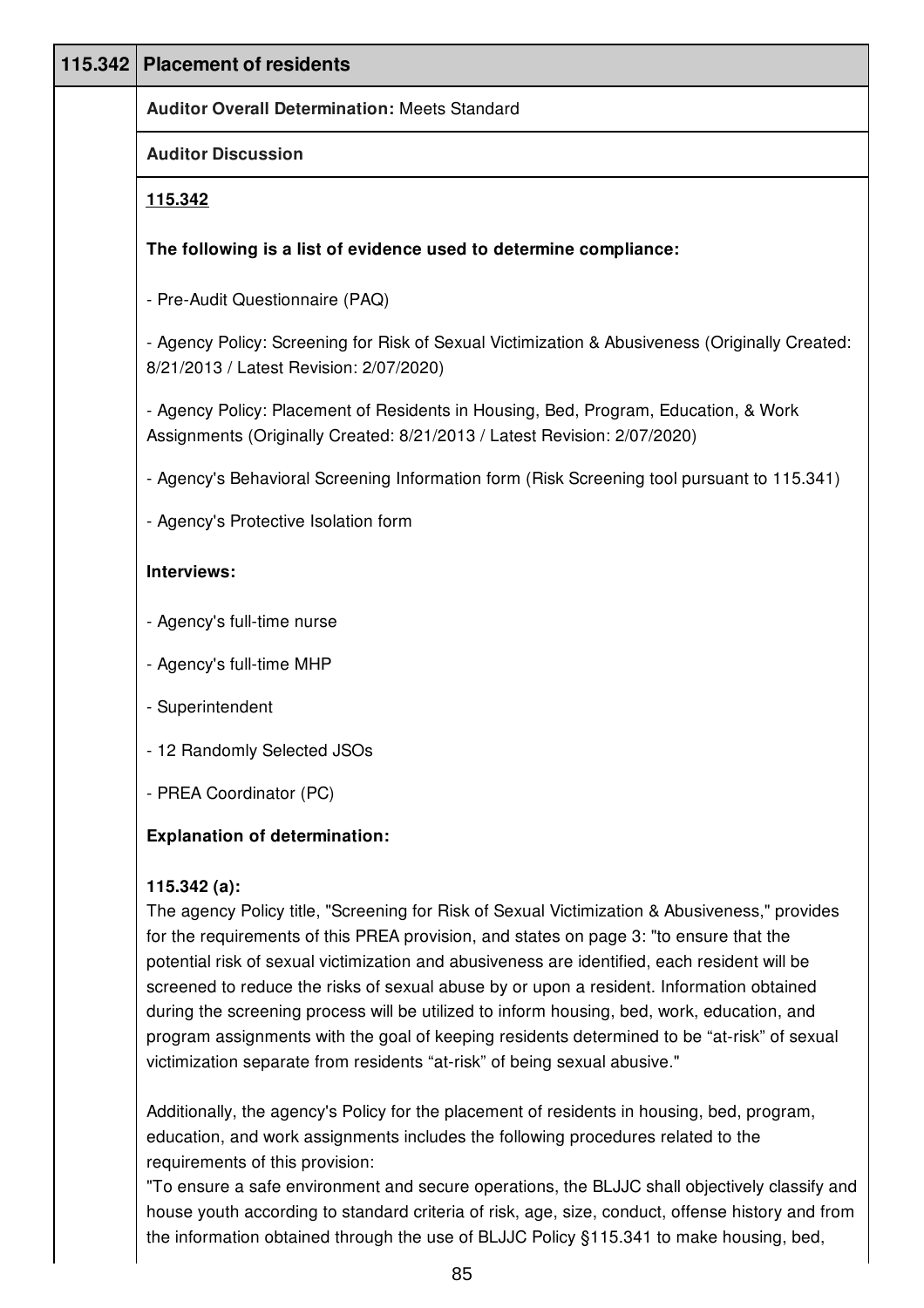program, education, and work assignments for residents with the goal of keeping resident safe and free from sexual abuse."

The agency's full-time nurse advised that the information ascertained from the facility's risk screening instrument (Behavioral Screening Information form) is used to make housing assignments (including- Pod, room, and classroom assignments). Further, it should be noted that it was explained to the auditor that resident's do not work in or out of the facility, as verified by the auditor during the onsite phase of the audit. Additionally, the agency's Behavioral Screening tool includes an acknowledgement statement on the bottom of the form that states, "I acknowledge that I have reviewed and taken into consideration all of the above information prior to assigning the juvenile a room." This form also requires the staff who conducted the screening's name and title, date and time of screening, and Pod and room assignments (which includes classroom assignment).

# **115.342 (b):**

The auditor was able to verify that the agency's Policy title, "Placement of Residents in Housing, Bed, Program, Education, & Work Assignments," includes the requirements of this PREA provision. This Policy explains the following agency specific procedures as they relate to this provision:

"Each BLJJC Facility Head understands that residents may be isolated from others only as a last resort when less restrictive measures are inadequate to keep them and other residents safe and free from sexual abuse, and then only until an alternative means of keeping all residents safe and free from sexual abuse can be arranged. During any period of isolation, the BLJJC Facility Head shall ensure that the resident continues to receive daily large-muscle exercise and any legally required educational programming or special education services. Residents in isolation will receive daily visits from a medical or mental health care practitioner. Residents in isolation will also have access to other facility programs and work opportunities to the extent possible."

The auditor was also provided the agency's Protective Isolation form that includes the following information:

- Start and end date and time;
- Authorized by (Detention Superintendent or designee);
- Justification and reason for placement on Protective Isolation;
- Education Offered? (yes/no and time); and
- Large Muscle Exercise Offered? (yes/no and time)

Additionally, it is important to note that the agency indicated in the PAQ that they have placed ZERO residents at risk of sexual victimization in isolation in the past 12 months.

The auditor interviewed the agency's Superintendent, and he testified that residents are ONLY isolated from others as a last resort when less restrictive measures are inadequate to keep them and other residents safe, and then only until an alternative means of keeping all residents safe can be arranged. Further, he explained that he has never had to place a resident on protective isolation due to a PREA related matter or allegation, and that alternative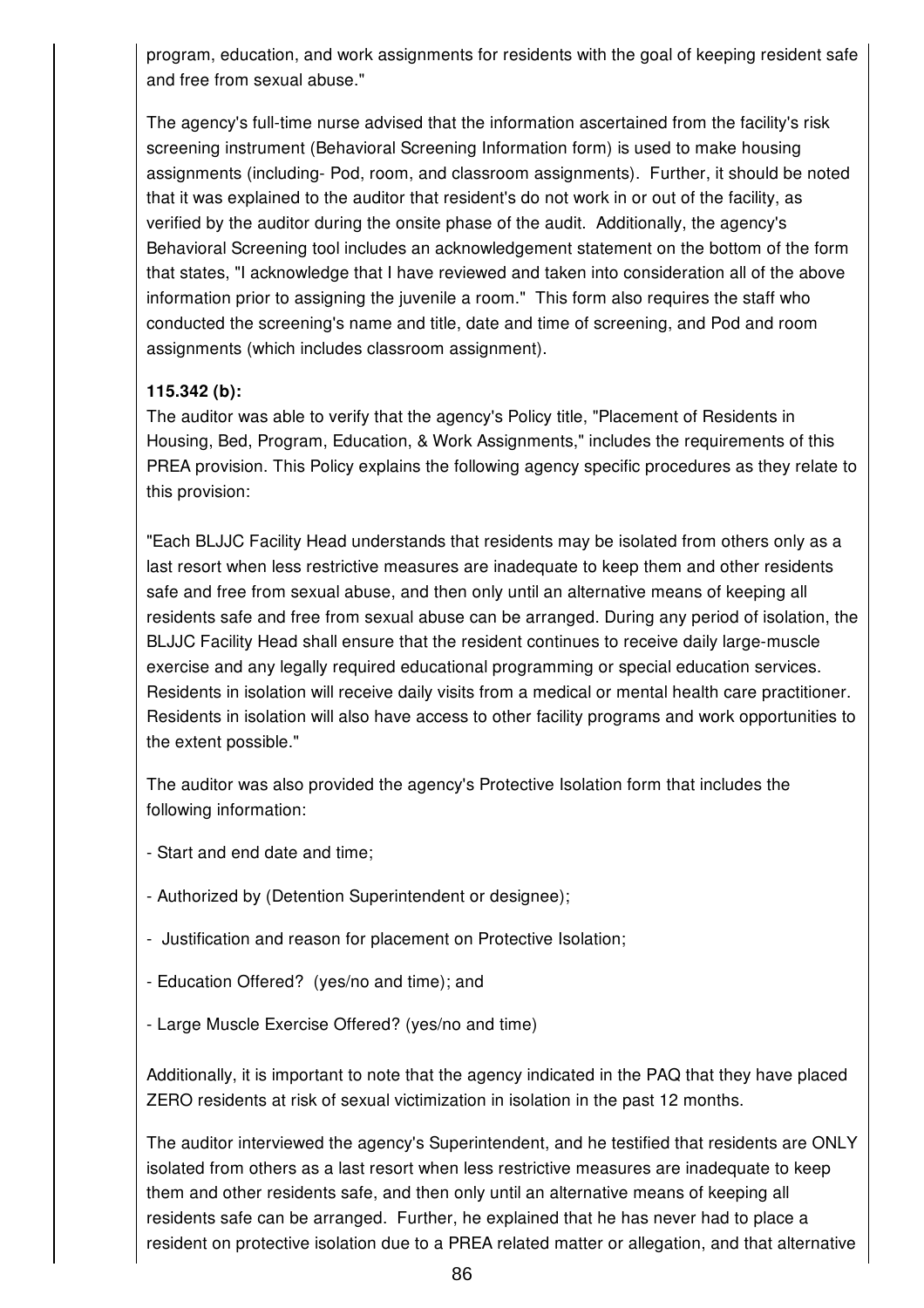means (other than isolation) would first be taken to ensure a victim or potential victim of sexual abuse or sexual harassment is safe and remains safe throughout their detention stay (i.e., moving residents to other housing units, placing resident perpetrator/s of sexual abuse or sexual harassment in disciplinary seclusion, and/or removing staff from the floor if involved as a perpetrator).

The auditor also interviewed 12 randomly selected JSOs who are all capable of supervising residents in protective isolation, and each JSO advised that they've never had to conduct room observations on a resident on protective isolation for a PREA related incident or allegation (in isolation for protective purposes related to a sexual abuse or sexual harassment incident or allegation). However, each JSO advised that if they were ever required to supervise such a resident, the resident would be provided the normal programming, privileges, education (including all applicable special education requirements), and work opportunities (although, residents don't work at this facility). Furthermore, the JSOs interviewed advised that instead of placing a resident on protective isolation, the resident would first be moved to his/her own Pod and provided all the normal program opportunities discussed above.

The auditor also interviewed the facility's full-time nurse and one of the agency's medical providers, and each health care professional advised that they have never experienced a situation involving a resident who has suffered or alleged sexual abuse being placed in protective isolation. However, each professional explained that if such an incident would to occur, they would each ensure the child is provided daily check-ups by medical and mental health practitioners. The MHP and facility nurse explained further that they conduct routine check-ups on all residents in the facility, regardless of their status, and they would not hold back any services due to a resident being in any type of isolation (including disciplinary and protective isolations). They also advised that each resident in the facility is provided a face-toface meeting with both the facility nurse and a mental health provider, and follow-up meetings occur as needed and as requested by the resident.

# **115.342 (c):**

Per agency Policy, the BLJJC Facility Head will assure that lesbian, gay, bisexual, transgender, or intersex residents shall not be placed in particular housing, bed, or other assignments solely on the basis of such identification or status, nor shall BLJJC consider lesbian, gay, bisexual, transgender, or intersex identification or status as an indicator of likelihood of being sexually abusive.

The auditor interviewed the agency's PC, who advised that the agency prohibits placing lesbian, gay, bisexual, transgender, or intersex residents in particular housing, bed, or other assignments solely on the basis of such identification or status. The PC also explained that facility prohibits considering lesbian, gay, bisexual, transgender, or intersex identification or status as an indicator of likelihood of being sexually abusive.

# **115.342 (d-i):**

The agency's Policy on the Placement of Residents includes all the requirements of provisions (d) - (i), and the agency specific procedures are outlined below:

In deciding whether to assign a transgender or intersex resident to a facility for male or female residents, and in making other housing and programming assignments, the BLJJC Intake Officer shall consider, on a case-by-case basis, whether a placement would ensure the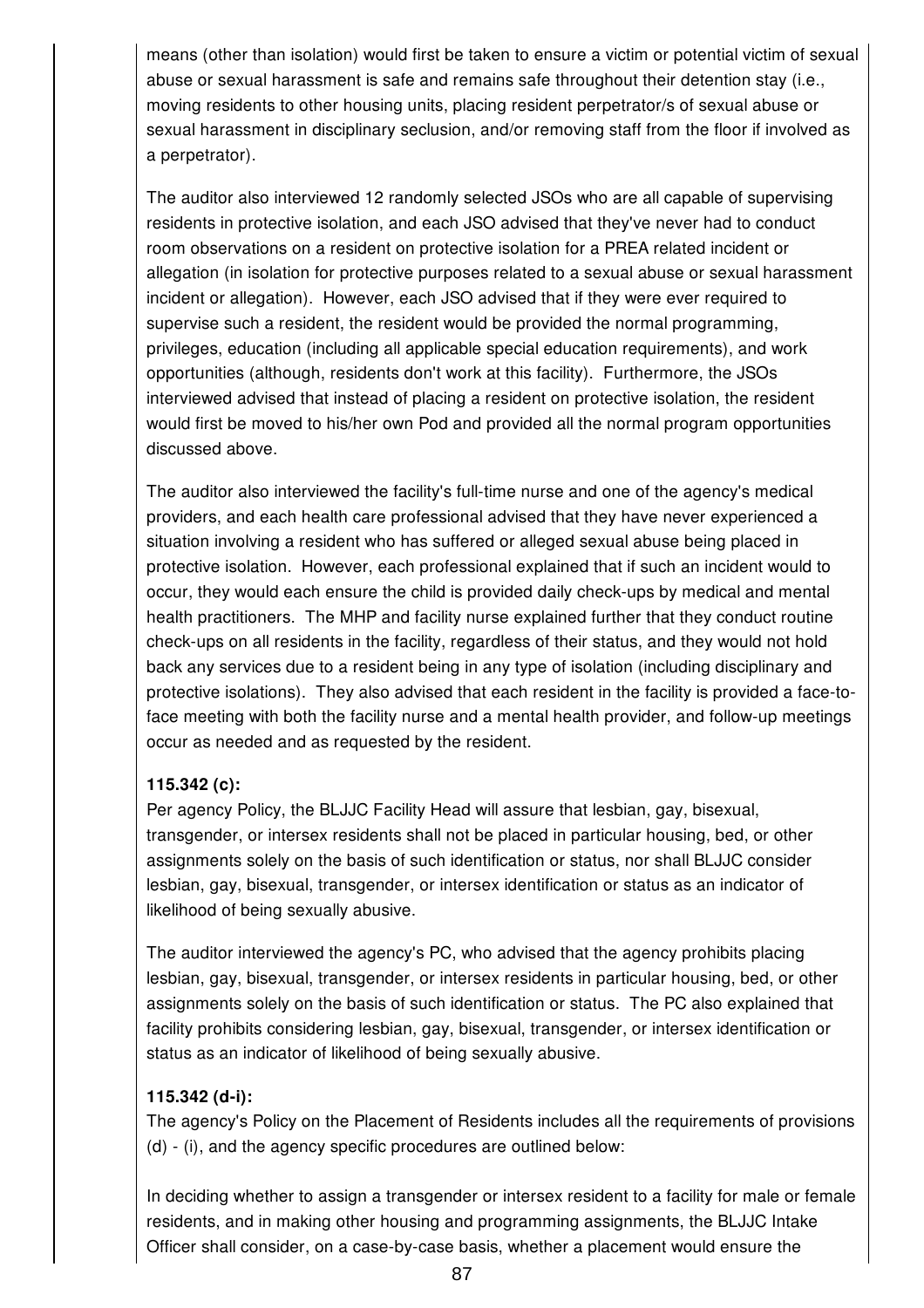residents health and safety, and whether the placement would present management or security problems. Each BLJJC PC will ensure that placement and programming assignments for each transgender or intersex resident will be reassessed at least twice each year to review any threats to safety experienced by the resident. Each BLJJC PC will ensure that a transgender or intersex resident's own views with respect to his or her own safety shall be given serious consideration. The agency's Facility Head will assure that transgender and intersex residents are given the opportunity to shower separately from other residents. If a resident is isolated pursuant to PREA Standard 115.342 (b), the BLJJC's Facility Head will clearly document on the BLJJC Isolation Report Form the following information:

- 1) The basis for the facility's concern for the resident's safety; and
- 2) The reason why no alternative means of separation can be arranged.

Every 30 days, each BLJJC Facility Head will afford each resident, who is held in isolation due to being at risk of sexual victimization, a review to determine whether there is a continuing need for separation from the general population.

The PC advised that the facility makes housing and program assignments for transgender or intersex residents in the facility on a case-by-case basis, with the agency using a team spirited approach to ensure the child is safe and feels safe throughout his/her detention stay. The PC advised that a team of supervisors, managers, and medical and mental health staff would meet to develop a plan to ensure the child's safety, and the residents own views with respect to his/her own safety would be taken into serious consideration.

Additionally, the full-time nurse advised the auditor that placement and programming assignments for each transgender or intersex resident would be reassessed at least every 14 days to review for any threats to safety experienced by the resident (substantially exceeding the minimum requirements of this PREA standard of twice a year). The nurse also explained that a transgender or intersex resident is allowed the opportunity to shower separately from other residents. This was also verified through the onsite inspection and through the interviews conducted with the 12 randomly selected JSO, who all explained that each resident showers separately. It was explained that each female resident showers one at a time, with a large shower curtain and multiple partitions used to ensure privacy. The male residents shower two at a time, but each shower stall is private into itself, with individual large shower curtains and partitions used to ensure privacy.

#### **Conclusion:**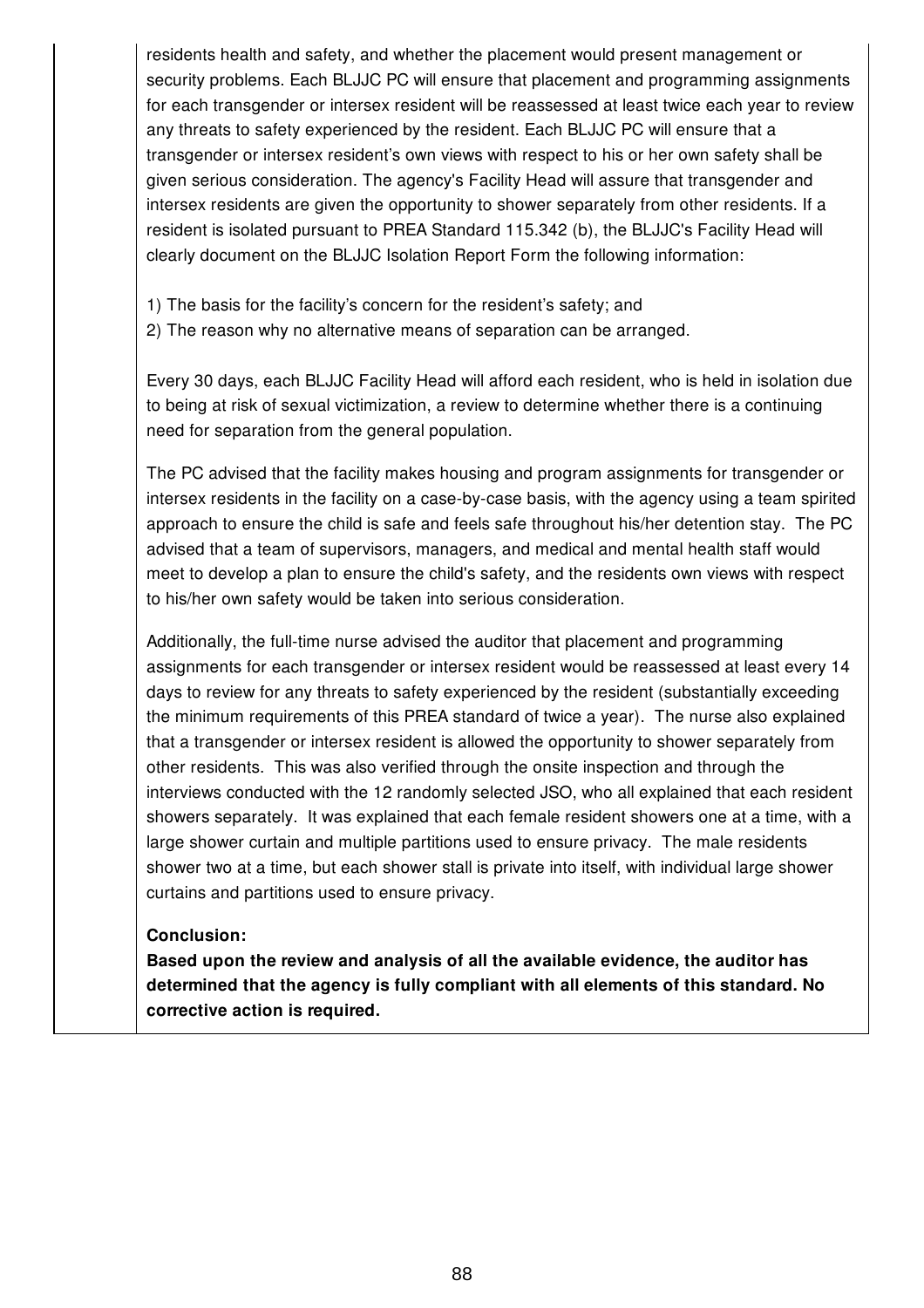| 115.351   Resident reporting                                                                        |
|-----------------------------------------------------------------------------------------------------|
| <b>Auditor Overall Determination: Meets Standard</b>                                                |
| <b>Auditor Discussion</b>                                                                           |
| 115.351                                                                                             |
| The following is a list of evidence used to determine compliance:                                   |
| - Pre-Audit Questionnaire (PAQ)                                                                     |
| - Agency Policy: Resident Reporting (Originally Created: 8/28/2013 / Latest Revision:<br>2/08/2020) |
| - Resident Orientation Material for Both the Pre and Post Programs                                  |
| - TJJD Hotline Calls for 2019                                                                       |
| - TAC Standard 358.340                                                                              |
| Interviews:                                                                                         |
| - 12 Randomly Selected JSO Staff                                                                    |
| - 8 Randomly Selected Residents and 2 Targeted                                                      |
| <b>Site Review Observations:</b>                                                                    |
| During the onsite audit, the auditor conducted a successful test call during the                    |

onsite. This call sufficiently demonstrated how the agency ensures a third party system of reporting is in place and working properly. The auditor also observed the availability of writing utensils, grievance forms, grievances boxes securely locked, and notebook paper that can be used by any resident to submit a report of sexual abuse, sexual harassment, retaliation by other residents or staff for reporting sexual abuse and sexual harassment, and staff neglect or violation of responsibilities that may have contributed to such incidents.

# **Explanation of determination:**

# **115.351 (a):**

The agency's Resident Reporting Policy was provided to the auditor, and upon review, the auditor verified that the policy includes the requirements of PREA Standard 115.351 (a). The agency specific procedures are listed below:

BLJJC shall provide multiple internal ways for residents to privately report sexual abuse and sexual harassment, retaliation by other residents or staff for reporting sexual abuse and sexual harassment, and staff neglect or violation of responsibilities that may have contributed to such incidents. These internal ways include: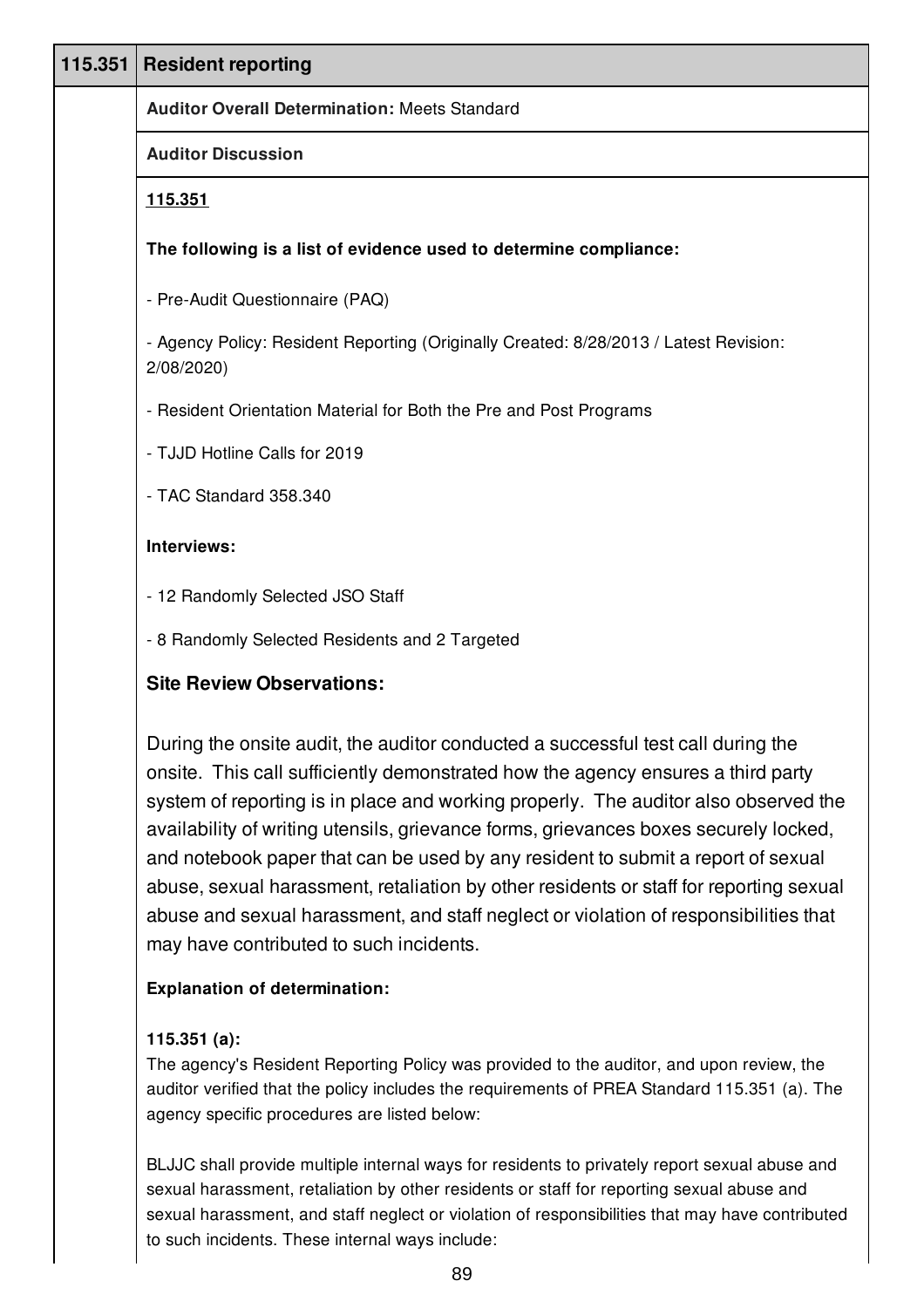1. Completing a Help Request Form;

2. Using the grievance process;

3. Dropping a note in the Facility Head's box; and

4. Telling a counselor, medical or mental health staff member, Facility Head, PCM, or any trusted adult.

In addition, the agency provided the auditor with their Resident Orientation Material for both the pre and post adjudication programs. These documents include the following multiple internal ways for residents to report privately to agency officials pursuant to the requirements of this PREA provision:

"Residents have the right to report incidents of sexual assault, sexual abuse, and/or sexual harassment verbally, or in writing, to any facility staff member, including:

- Juvenile Supervision Officers (JSOs);

- Juvenile Probation Officers (JPOs);

- Volunteers;

- Interns;

- Shift Supervisors;
- Detention Managers;
- Assistant Facility Administrators;
- Facility Administrators;
- Assistant Director; or
- Director.

Additionally, residents also have the right to report incidents of sexual assault, sexual abuse, or sexual harassment anonymously by placing the written allegation in the resident grievance box located on each Pod, or informing someone that they would like to contact the ANE Hotline.

The auditor interviewed 12 randomly selected JSO staff members, and each JSO clearly articulated the multiple internal ways residents can report sexual abuse or sexual harassment, retaliation for reporting, or staff neglect. Such methods explained by staff included: reporting privately to a staff member (including JSO staff, counselors, medical care workers, supervisors, managers, administration, etc.), volunteer, or contractor; writing a letter or sending an email; completing a grievance; contacting the TJJD Hotline; reporting to their family, friend, guardian, or attorney during visitation or phone calls; incident report; reporting directly to law enforcement (911) or CPS; and via a voluntary statement.

The auditor also interviewed 8 randomly selected residents and 2 targeted, and each resident explained the different methods of reporting available in the facility. The residents provided examples such as: reporting directly to a staff member or someone else in the facility they trust; completing a grievance (and each resident clearly understood the grievance process); calling the TJJD Hotline (with each resident knowing how to place this call); reporting to a parent or guardian and the parent/guardian reporting on their behalf; and documenting allegation on notebook paper.

# **115.351 (b):**

Per the agency's Resident Reporting Policy, the PC at the facility shall ensure that there is at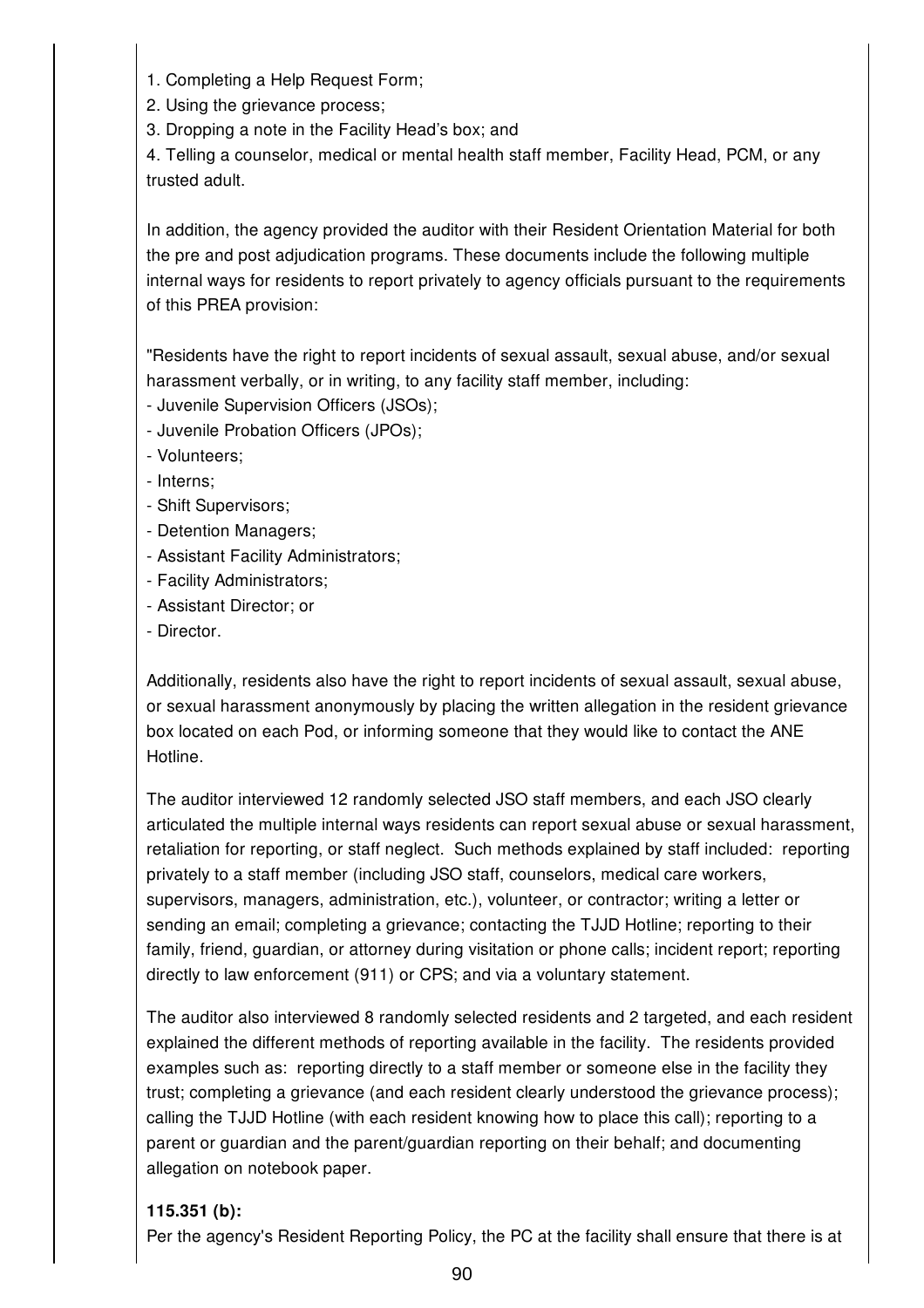least one way for residents to report abuse or harassment to a public or private entity or office that is not part of the BLJJC and that is able to receive and immediately forward resident reports of sexual abuse and sexual harassment to BLJJC officials, allowing the resident to remain anonymous upon request. Currently, the BLJJC facility provides access to an internet connected terminal where youth can submit allegations of sexual abuse and sexual assault.

In addition, the agency provided the auditor with their Resident Orientation Material for both the pre and post adjudication programs. These documents include the following method for residents to report abuse or harassment to a public or private entity or office that is not part of the agency:

- A resident has the reasonable, free, and confidential access to the Texas Juvenile Justice Department (TJJD) for reporting alleged abuse, neglect, or exploitation. The reporting number is listed in the resident's Orientation Manual (1-877-STOP-ANE) and on numerous posters throughout the facility (as verified by the auditor during the on-site). To contact the Hotline, residents must inform staff or the Supervisor that he/she would like to contact the ANE Hotline.

Additionally, the agency's Resident Reporting Policy includes the second element of this PREA provision and states, "residents detained solely for civil immigration purposes shall be provided information, upon intake, on how to contact relevant consular officials and relevant officials at the Department of Homeland Security."

Through extensive interviews with the PC, each of the 12 randomly selected JSO staff, and each of the 10 interviewed residents; the auditor determined that all residents and staff in the facility clearly were aware of the TJJD Hotline availability and the process of making the call. It is important to point out that both residents and staff are able to utilize the TJJD Hotline to report any type of abuse or harassment, retaliation of any kind, and staff neglect. There are not restrictions on what can be reported on this hotline, and the auditor conducted a successful test call during the onsite that sufficiently demonstrated how the agency ensures such a system is in place and working properly. This Hotline call is directly routed to the Administrative Investigative Division of TJJD, and per the TJJD website: "this hotline is answered by personnel from the Office of the Inspector General 24 hours a day, 7 days a week." Additionally, residents and staff can report whatever they feel needs to be reported anonymously and confidentially through this third party reporting mechanism. After the call is completed, the Administrative Investigative Division of TJJD reviews the case, advises the County agency where the report originated of the allegation, and TJJD then decides on what action to take for their own investigation (either a criminal or administrative investigation by TJJD), if warranted.

Furthermore, the auditor also reviewed the agency's TJJD Hotline Call Log for 2019, which identified a total of 5 calls placed by residents in 2019. Upon review, the auditor determined that all 5 calls were not related to sexual abuse, sexual harassment, retaliation due to reporting a PREA related incident, or staff neglect that led to a resident being sexually abuse or harassed.

Lastly, pursuant to TAC §358.340- Reporting of Allegations by Juveniles (Effective Date: 3/1/16):

Right to Report: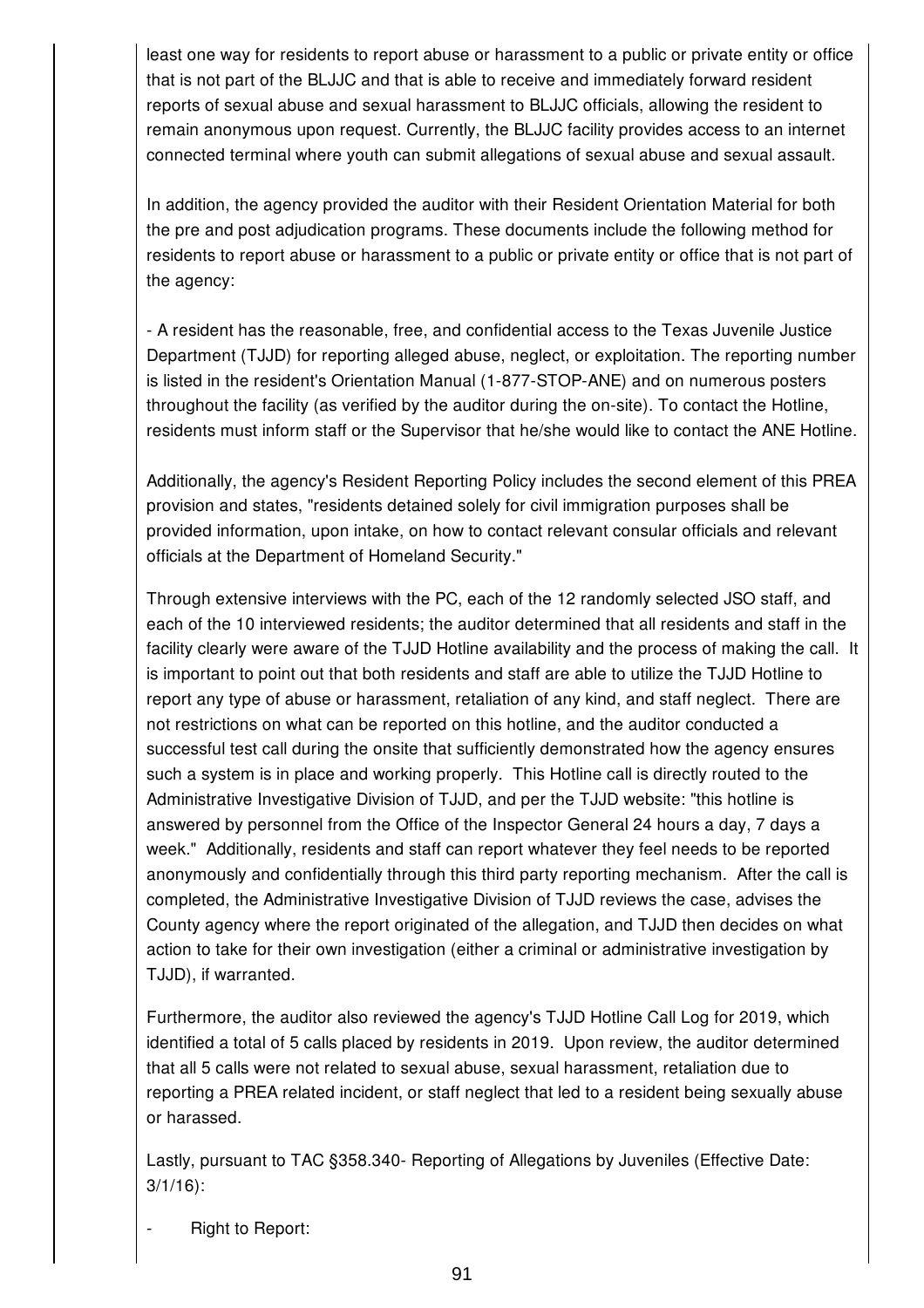Juveniles have the right to report to TJJD allegations of abuse, neglect, or exploitation and the death of a juvenile. During orientation to a facility or program, juveniles must be advised in writing of their right to report allegations under this subsection and TJJD's toll-free number available for reporting allegations under this subsection.

Policy and Procedure:

Departments, programs, and facilities must have written policies and procedures that provide a juvenile with reasonable, free, and confidential access to TJJD for reporting allegations.

Access to TJJD.

Upon the request of a juvenile, staff must facilitate the juvenile's unimpeded access to TJJD to report allegations.

# **115.351 (c-e):**

The agency's Resident Reporting Policy on pages 4 - 5 includes the requirements pursuant to PREA Standard provision (c) - (e). Per the agency's Resident Reporting Policy on page 4:

- BLJJC staff shall accept reports made verbally, in writing, anonymously, and from third parties and shall promptly (within 4-hours) document any verbal reports on the BLJJC Report of Sexual Abuse or Sexual Harassment Form.

- BLJJC shall provide residents with access to pens, paper, dictionary, translation services and other tools necessary to make a written report.

- All BLJJC staff shall be provided with access to online reporting applications and URL's for the purpose of privately reporting sexual abuse and sexual harassment of residents.

Each of the 12 randomly selected JSOs interviewed advised that the BLJJC has a policy mandating that all staff, volunteers, and contractors are required to accept reports of sexual abuse and sexual harassment made verbally, in writing, anonymously and from third parties. Additionally, each staff member explained clearly that they are required to document verbal reports immediately upon receipt and provide the report to their immediate supervisor, with making any necessary contacts to local law enforcement (MCSD) and/or TJJD. All staff interviewed clearly understood that they can contact TJJD directly through the TJJD Hotline number or through submitting a TJJD Incident Report, which the auditor determined are two sufficient methods BLJJC staff can use to make a private report of any type of abuse or harassment. Also, staff advised that their agency has an open door policy with all supervisors and administrators which makes it easy to pull a higher-up to the side and make a report privately- without announcing the allegation to the entire facility.

The 10 residents interviewed advised that they have the option to make a report of sexual abuse or sexual harassment either in person or in writing {as explained in subsection 115.351 (a)}. Each resident felt that they could make a report to their friend or relative that will in turn make the report on their behalf to law enforcement, TJJD, CPS, and/or MCJPD supervisors or administrators (with the possibility of not giving their name if requested by the resident). Also, each of the 10 residents interviewed felt they could make a report to the TJJD or complete a grievance without giving their name and it would still be investigated.

During the onsite, the auditor observed the availability of writing utensils, grievance forms, grievances boxes securely locked, and notebook paper that can be used by any resident to submit a report of sexual abuse, sexual harassment, retaliation by other residents or staff for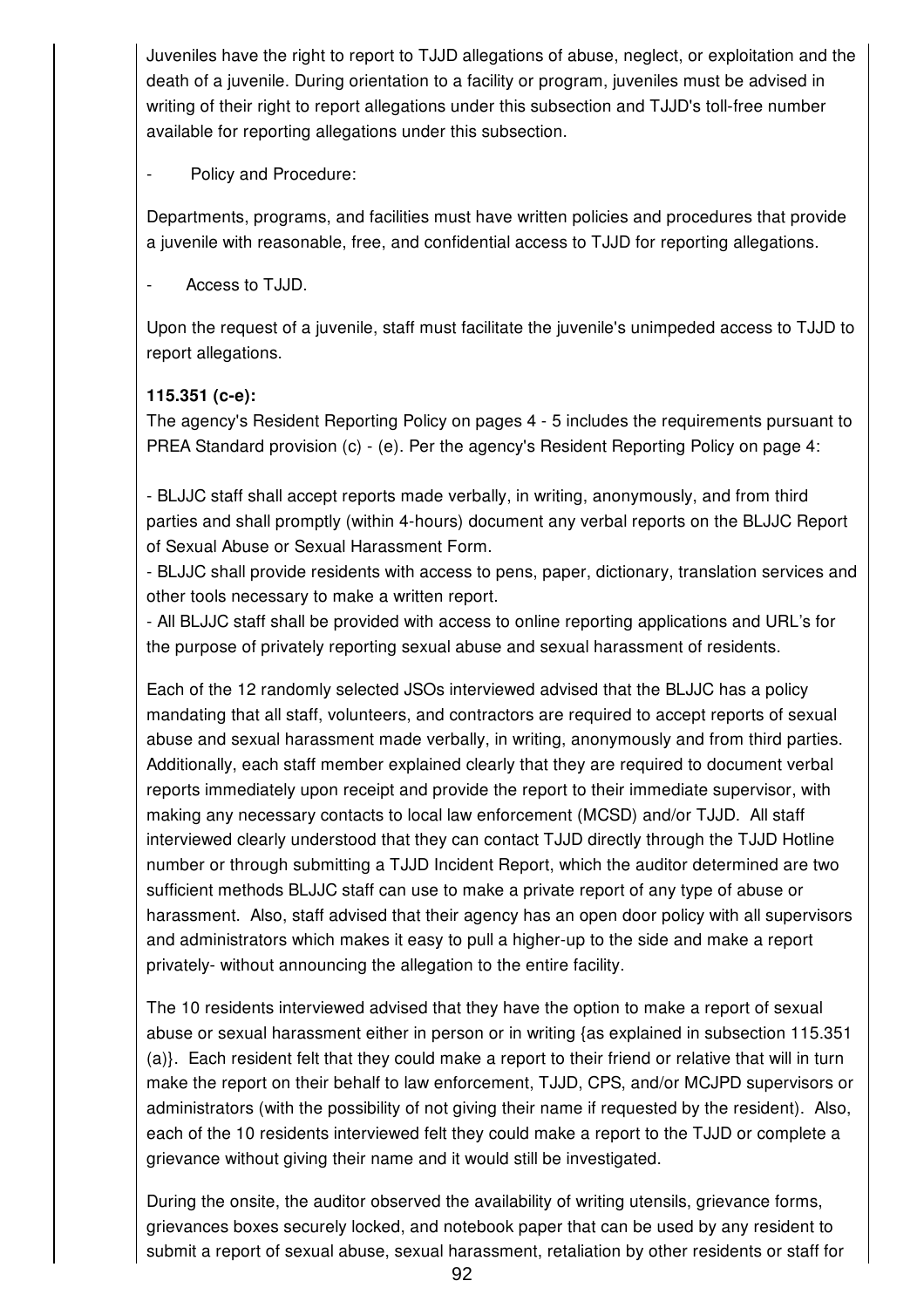reporting sexual abuse and sexual harassment, and staff neglect or violation of responsibilities that may have contributed to such incidents.

#### **Conclusion:**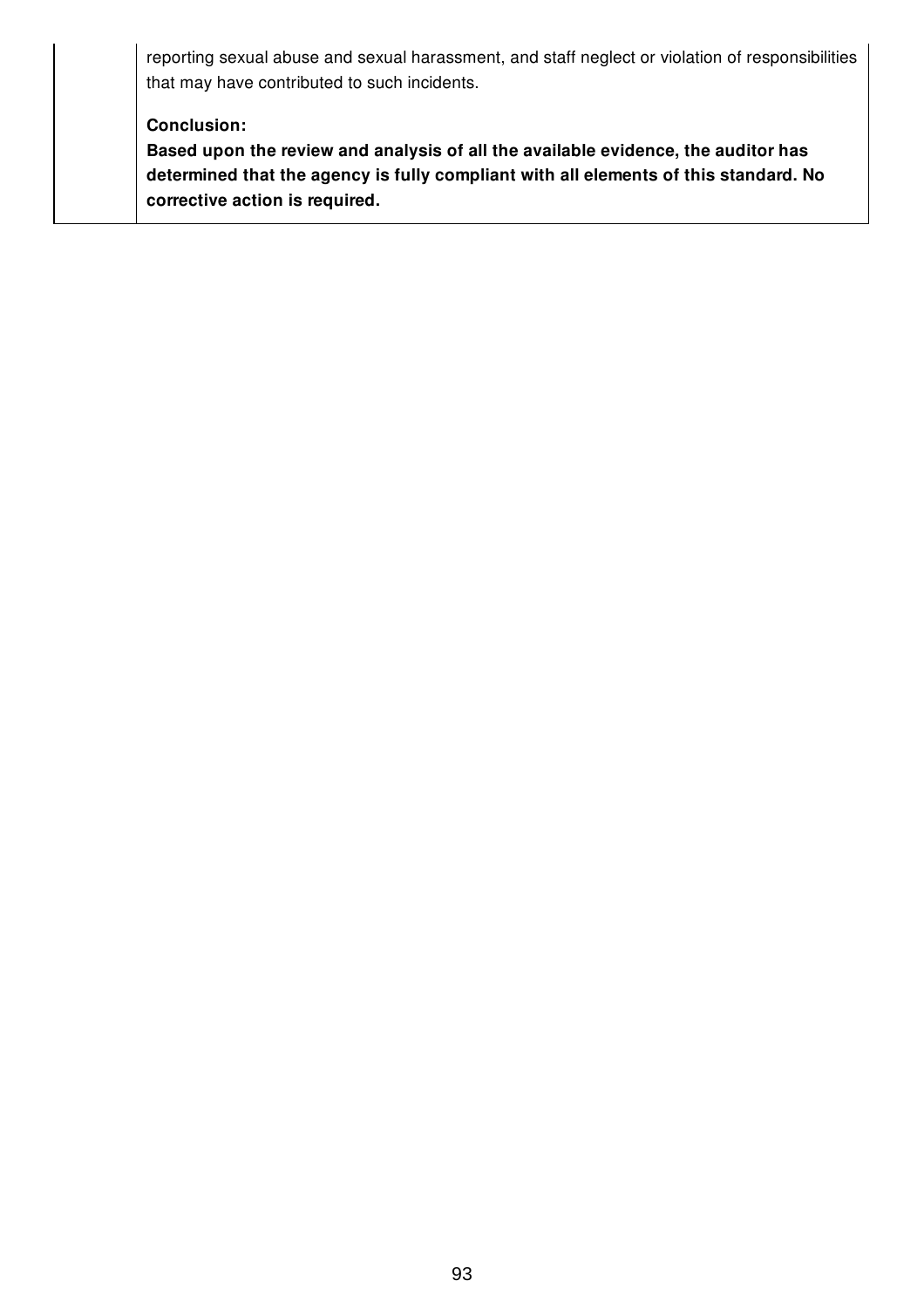| 115.352 | <b>Exhaustion of administrative remedies</b>                                                                                                                                                                                                                                                                                                                                                                                                                                                                                                                                                                                                                                                                                                 |
|---------|----------------------------------------------------------------------------------------------------------------------------------------------------------------------------------------------------------------------------------------------------------------------------------------------------------------------------------------------------------------------------------------------------------------------------------------------------------------------------------------------------------------------------------------------------------------------------------------------------------------------------------------------------------------------------------------------------------------------------------------------|
|         | <b>Auditor Overall Determination: Meets Standard</b>                                                                                                                                                                                                                                                                                                                                                                                                                                                                                                                                                                                                                                                                                         |
|         | <b>Auditor Discussion</b>                                                                                                                                                                                                                                                                                                                                                                                                                                                                                                                                                                                                                                                                                                                    |
|         | <u>115.352</u>                                                                                                                                                                                                                                                                                                                                                                                                                                                                                                                                                                                                                                                                                                                               |
|         | The following is a list of evidence used to determine compliance:                                                                                                                                                                                                                                                                                                                                                                                                                                                                                                                                                                                                                                                                            |
|         | - Pre-Audit Questionnaire (PAQ)<br>- Agency Policy: Exhaustion of Administrative Remedies (Originally Created: 8/28/2013 /<br>Latest Revision: 2/10/2020)                                                                                                                                                                                                                                                                                                                                                                                                                                                                                                                                                                                    |
|         | <b>Explanation of determination:</b>                                                                                                                                                                                                                                                                                                                                                                                                                                                                                                                                                                                                                                                                                                         |
|         | 115.352 (a-g):<br>The auditor determined that the agency is exempt from this PREA Standard since it does NOT<br>have administrative procedures to address resident grievances regarding sexual abuse. The<br>following was provided to the auditor to aid in the determination:                                                                                                                                                                                                                                                                                                                                                                                                                                                              |
|         | Per the agency's Policy titled, "Exhaustion of Administrative Remedies," the agency does NOT<br>have administrative procedures to address resident grievances regarding sexual abuse. Any<br>and all allegations regarding sexual abuse would NOT be treated as a grievance by BLJJC.<br>Rather, these types of allegations would be reported to the Texas Juvenile Justice Department<br>(TJJD) and/or law enforcement. The agency's PC is required, per Policy, to assure that any<br>and all allegations regarding sexual abuse are promptly (within one hour) reported to TJJD<br>and/or law enforcement. Additionally, the agency also indicated in the PAQ that they are<br>except from this Standard due to the reasons stated above. |
|         | It should be noted that the agency does have a system in place for resident grievances;<br>however, all grievances related to sexual abuse are immediately (within one hour) reported to<br>TJJD and/or law enforcement and investigated. Furthermore, the agency reported in the PAQ<br>that in the past 12 months, ZERO grievances were filed that alleged sexual abuse.                                                                                                                                                                                                                                                                                                                                                                   |
|         | <b>Conclusion:</b><br>Based upon the review and analysis of all the available evidence, the auditor has<br>determined that the agency is except from this PREA Standard . No corrective action is<br>required.                                                                                                                                                                                                                                                                                                                                                                                                                                                                                                                               |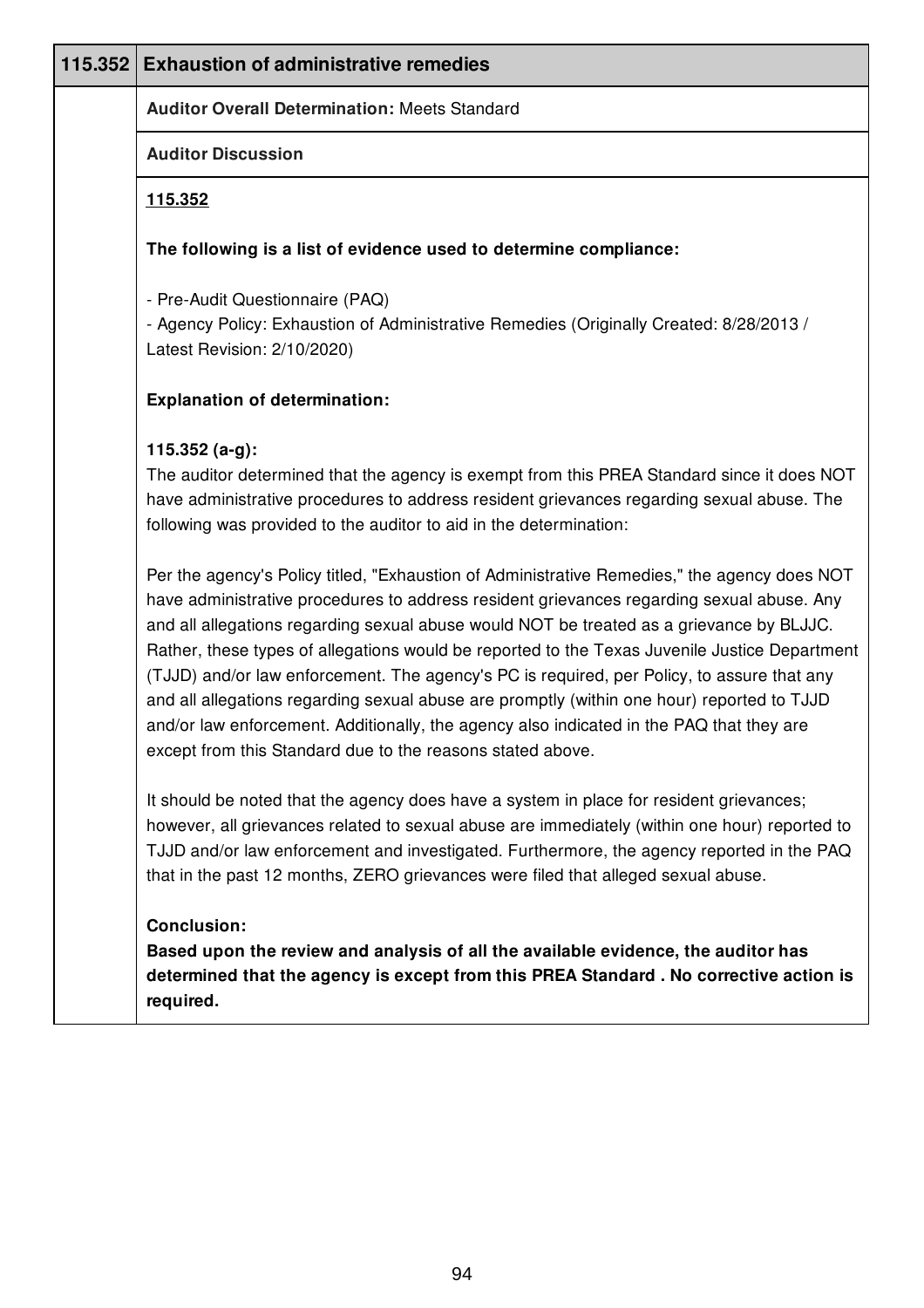| 115.353 | Resident access to outside confidential support services and legal<br>representation                                                                                                                                                 |
|---------|--------------------------------------------------------------------------------------------------------------------------------------------------------------------------------------------------------------------------------------|
|         | <b>Auditor Overall Determination: Meets Standard</b>                                                                                                                                                                                 |
|         | <b>Auditor Discussion</b>                                                                                                                                                                                                            |
|         | <u>115.353</u>                                                                                                                                                                                                                       |
|         | The following is a list of evidence used to determine compliance:                                                                                                                                                                    |
|         | - Pre-Audit Questionnaire (PAQ)                                                                                                                                                                                                      |
|         | - Agency Policy: Resident Access to Outside Support Services & Legal Representation Policy,<br>Procedure, & Best Practices (Originally Created: 8/28/2013 / Latest Revision: 2/10/2020)                                              |
|         | - MOU between BLJJC and Advocacy Center for Crime Victims & Children (in Waco)                                                                                                                                                       |
|         | - Pre and Post Orientation Material (Resident Handbooks for each Program)                                                                                                                                                            |
|         | - Agency's Visitation and Phone Call Policies and Procedures (provided in the PAQ)                                                                                                                                                   |
|         | - TAC 343.356                                                                                                                                                                                                                        |
|         | Interviews:                                                                                                                                                                                                                          |
|         | - 8 Randomly Selected Residents and 2 Targeted                                                                                                                                                                                       |
|         | <b>Site Review Observations:</b>                                                                                                                                                                                                     |
|         | During the onsite audit, the auditor verified the victim advocacy groups names and<br>contact information included on postings in each housing unit, classroom, intake,<br>dining room, and all other common places in the facility. |
|         | <b>Explanation of determination:</b>                                                                                                                                                                                                 |
|         | 115.353 (a-c):<br>The agency's Policy on residents' access to outside support services includes the<br>requirements of this PREA provision. This Policy provides for the following<br>procedures:                                    |
|         |                                                                                                                                                                                                                                      |

The agency's PC will ensure that all residents are provided access to outside victim advocates for emotional support services related to sexual abuse, by providing, or otherwise making accessible:

- 1. Mailing addresses; and
- 2. Telephone numbers, including toll free hotline numbers where available, of local,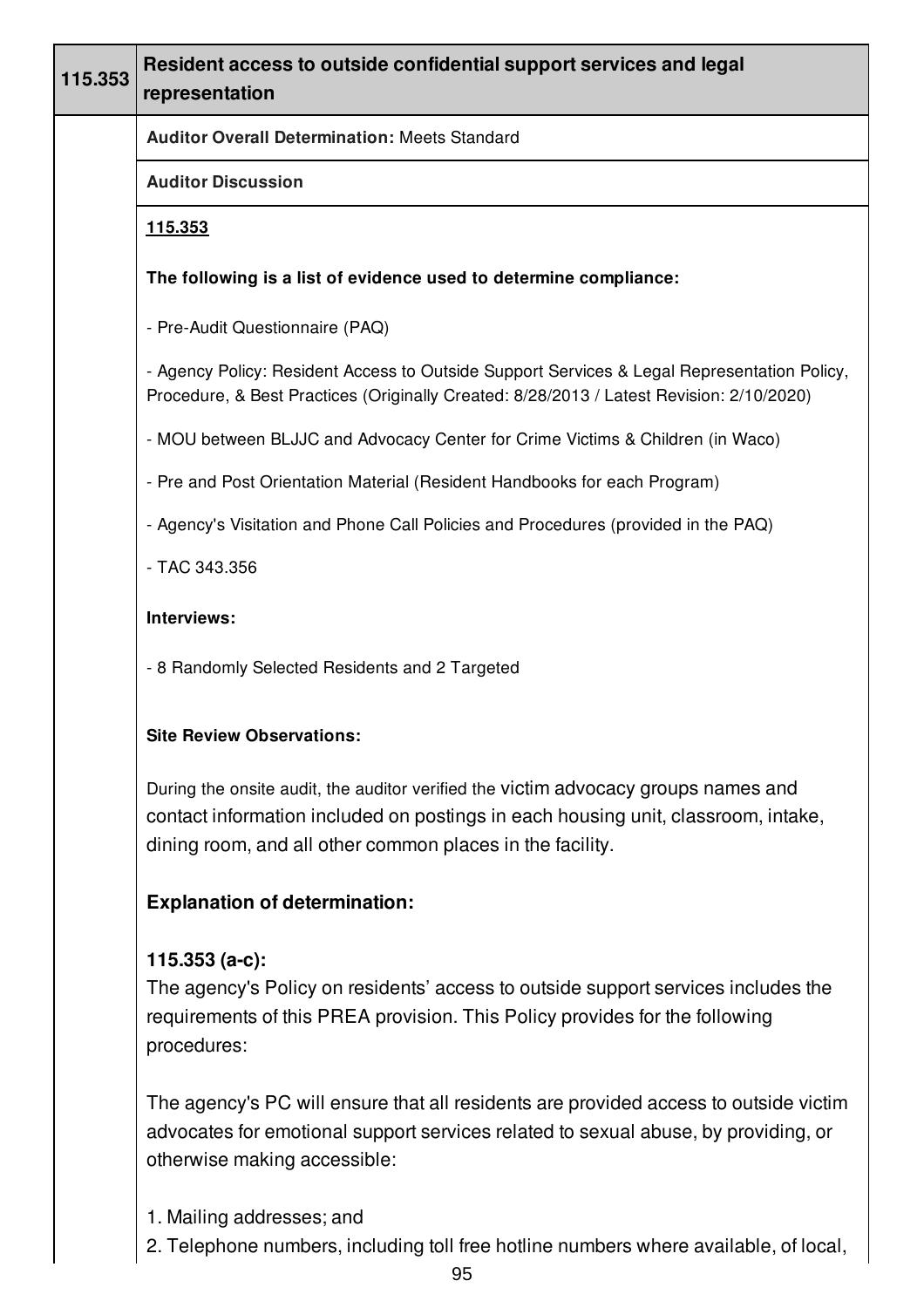State or national victim advocacy or rape crisis organizations

The PC will enable reasonable communication between residents and these organizations and agencies, in as confidential a manner as possible. However, prior to meeting with outside organizations and agencies, the PC will ensure that each resident is informed, prior to giving access to outside organizations and agencies, of the extent to which:

1. Such communications will be monitored;

2. Reports of abuse will be forwarded to authorities in accordance with mandatory reporting laws; and

3. Limits to confidentiality under relevant federal, state, or local law.

Additionally, the agency provided the auditor with their MOU with Advocacy Center for Crime Victims and Children, and the auditor was able to confirm that this advocacy group has agreed to provide the advocacy requirements pursuant to this PREA Standard. The auditor also reviewed the agency's Pre and Post Orientation Material that is provided to each resident admitted, and this document includes the following information related to the requirements of this provision:

- If a resident is determined to be a victim of sexual abuse, sexual assault, sexual harassment, abuse (physical or emotional), neglect, or exploitation; the facility shall make available to the resident a victim advocate provided by the Advocacy Center in Waco.

Furthermore, the agency's Policy related to this PREA provision includes the following agency specific procedures pursuant to the requirements of (c) of this Standard:

The PC will maintain copies of agreements or attempts to enter into memoranda of understanding (MOU) with community service providers that are able to provide residents with access to outside victim advocates for emotional support services related to sexual abuse, by providing, posting, or otherwise making accessible mailing addresses and telephone numbers, including toll free hotline numbers where available, or local, State, or national victim advocacy or rapes crisis organizations, and, for persons detained solely for civil immigration purposes, immigrant services agencies.

Additionally, the agency provided the auditor with their MOU with the Advocacy Center for Crime Victims and Children (active since 2016). Upon review of the document, the auditor was able to determine that the protocols in place are sufficient for providing the requirements of this PREA provision, as well as provide for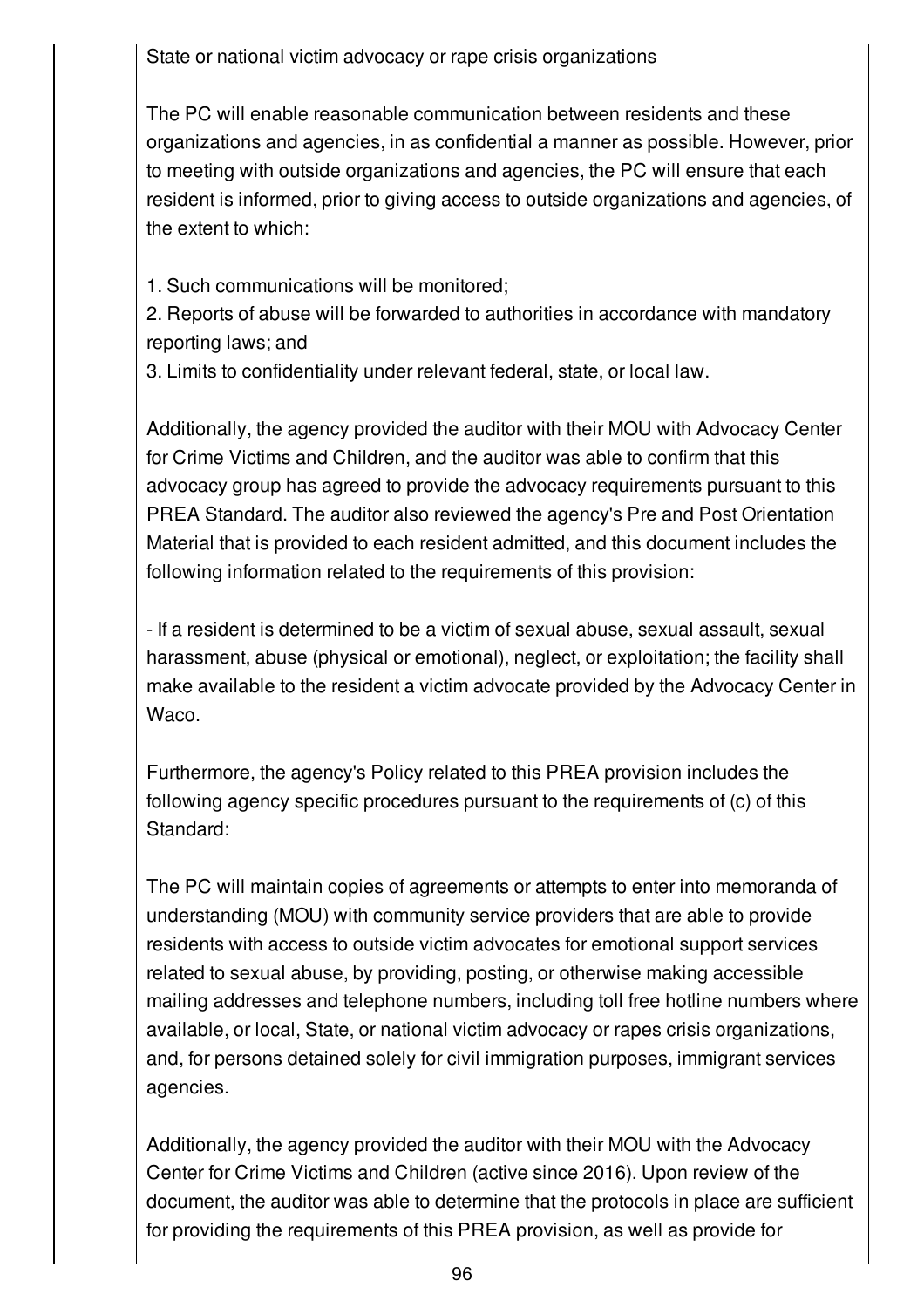additional measure to ensure a victim of sexual abuse is provided services after he/she is released from detention. It is important to note that the MOU includes the following terms:

The Advocacy Center agrees to:

1. Provide qualified staff to provide advocacy services for victims of sexual abuse located at the Bill Logue Juvenile Justice Center at no cost to the victim or the department and continue services upon release of the juvenile, if requested. 2. Initially meet with the youth at the local hospital or the department to provide initial services to the victim, if requested.

3. All Advocacy staff shall follow strict confidentially when working with victims from the Bill Logue Juvenile Justice Center, and shall only communicate with the PREA Coordinator or Director as needed.

4. All Advocacy staff shall be trained and qualified to handle victims of sexual abuse from the Bill Logue Juvenile Justice Center and will provide all documentation to the PREA Coordinator upon request.

5. Advocacy Center's volunteers that provide crisis counseling and emotional support services to youth must adhere to all applicable PREA standards including background checks, criminal background checks, trainings and reporting requirements regarding an outcry.

The Bill Logue Juvenile Justice Department agrees to:

1. The Director shall ensure that youth have access to services from the Advocacy Center by allowing staff to meet with the victim in a confidential setting at the facility as needed.

2. The Director or PREA Coordinator shall provide residents the mailing address and telephone

numbers to the Advocacy Center for support services related to sexual abuse.

The auditor also reviewed the agency's Pre and Post Orientation Material that is provided to each resident admitted, and this document includes the following information related to the requirements of this provision:

- If a resident is determined to be a victim of sexual abuse, sexual assault, sexual harassment, abuse (physical or emotional), neglect, or exploitation; the facility shall make available to the resident a victim advocate provided by the Advocacy Center in Waco.

The auditor interviewed 8 randomly selected residents and 2 targeted residents, with all 10 residents sufficiently demonstrating through the interview process that they understand that the BLJJC has the ability to provide victim services to a resident victim of sexual abuse or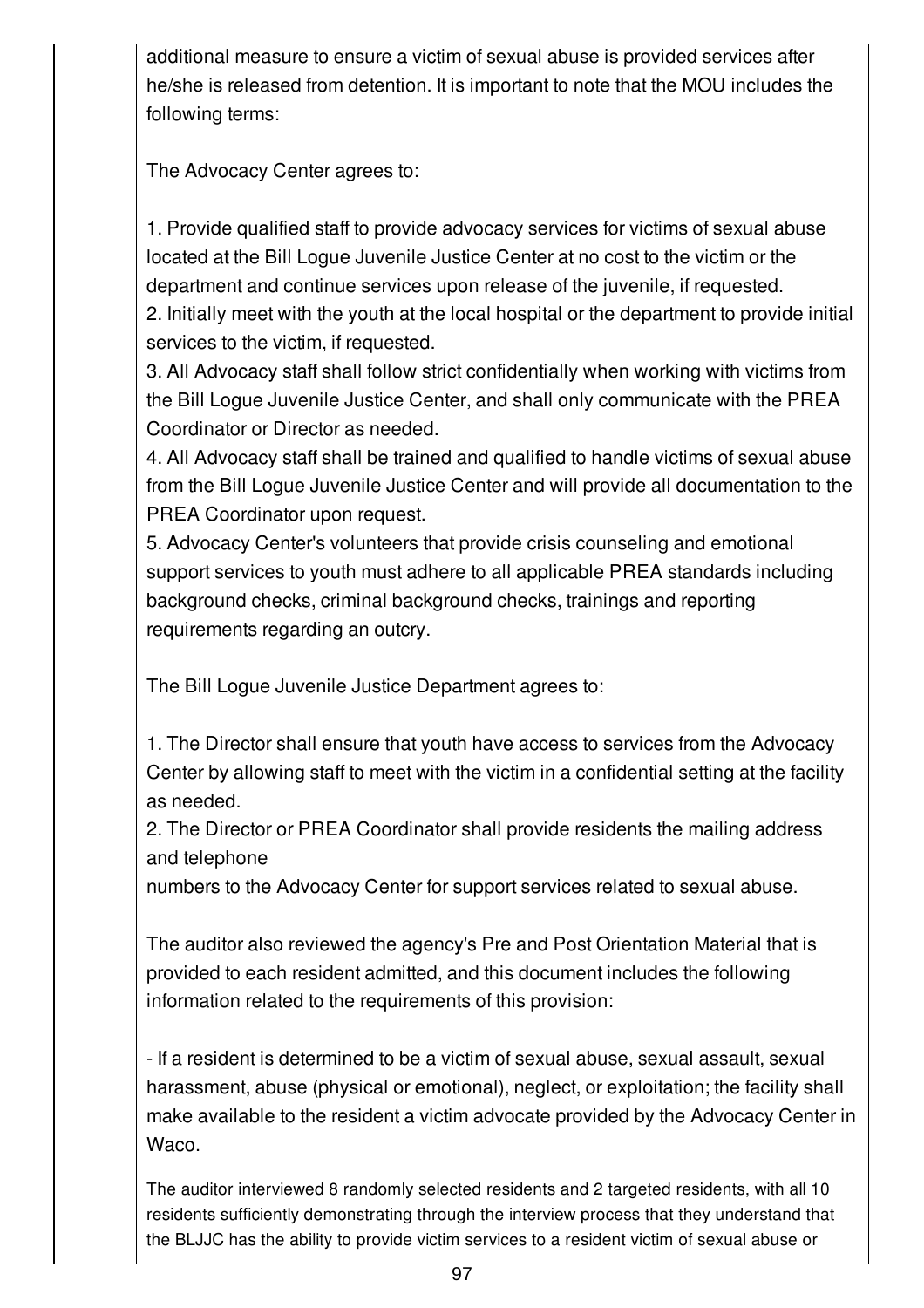sexual harassment. Each of the 10 residents advised that they have never experienced sexual abuse or sexual harassment in the facility nor did they report they knew of such an incident occurring; however, each resident advised that there are support services available such as counselors and victim advocates and these services are posted throughout the facility (with hotline numbers and other contact information). This was also verified by the auditor during the onsite facility inspection, with victim advocacy groups names and contact information included on postings in each housing unit, classroom, intake, dining room, and all other common places in the facility. The residents advised in their interviews that the felt that all contact with a victim advocate be free of charge and would remain private and confidential, without staff members listening in on the call or visit.

## **115.353 (d):**

The agency provided the auditor with their visitation and phone call policy, which includes the following procedures related to the requirements of this PREA provision:

Visits with Parents or Legal Guardians:

1. A resident at the McLennan County Juvenile Detention Center shall have the right to receive visitors, and to communicate subject only to the limitations authorized in Texas Administrative Code (TAC) 343.354.

2. Residents shall be allowed visitation by a parent, legal guardian or custodian at least once every seven calendar days for at least thirty minutes or the equivalent over multiple visits 3. The parents, legal guardians or custodian of the resident shall be provided a copy of the parent orientation packet that contains the visitation schedule at the initial visit to detention. 4. The Control Booth Operator or Detention Staff will document visitors to the Detention

Center in the Daily Chronological Record and the visitation sign in book which shall include the visitors name, date, time and relationship to the resident.

5. All detention visits shall take place in the secure Visitation Rooms unless the Detention Superintendent approves a contact visit.

6. A visitation registry of all visitors shall be maintained to document the name and relationship to the resident. The log shall also contain the following:

A. Date and time of each visit; and

B. Name of the visitor and the relationship to the resident.

# Telephone:

1. A resident shall be provided the opportunity for at least one five-minute phone call every seven calendar days. The facility shall maintain documentation detailing phone call opportunities provided to residents.

2. A resident's right to telephone usage shall not be restricted as a disciplinary sanction.

3. Any restrictions placed on a resident's telephone usage shall be documented and the documentation shall be maintained in the resident's record.

4. The parent, legal guardian, or custodian of the resident shall be notified of the facility's policy regarding telephone usage.

# Access to Attorney:

1. Residents shall be permitted reasonable access to confidential contact with their attorneys and designated representatives of their attorneys through telephone, uncensored letters, and personal visits.

2. Residents shall not be within the audible range of facility staff or other residents but may be within visual observation of facility staff when making telephone calls or visiting with the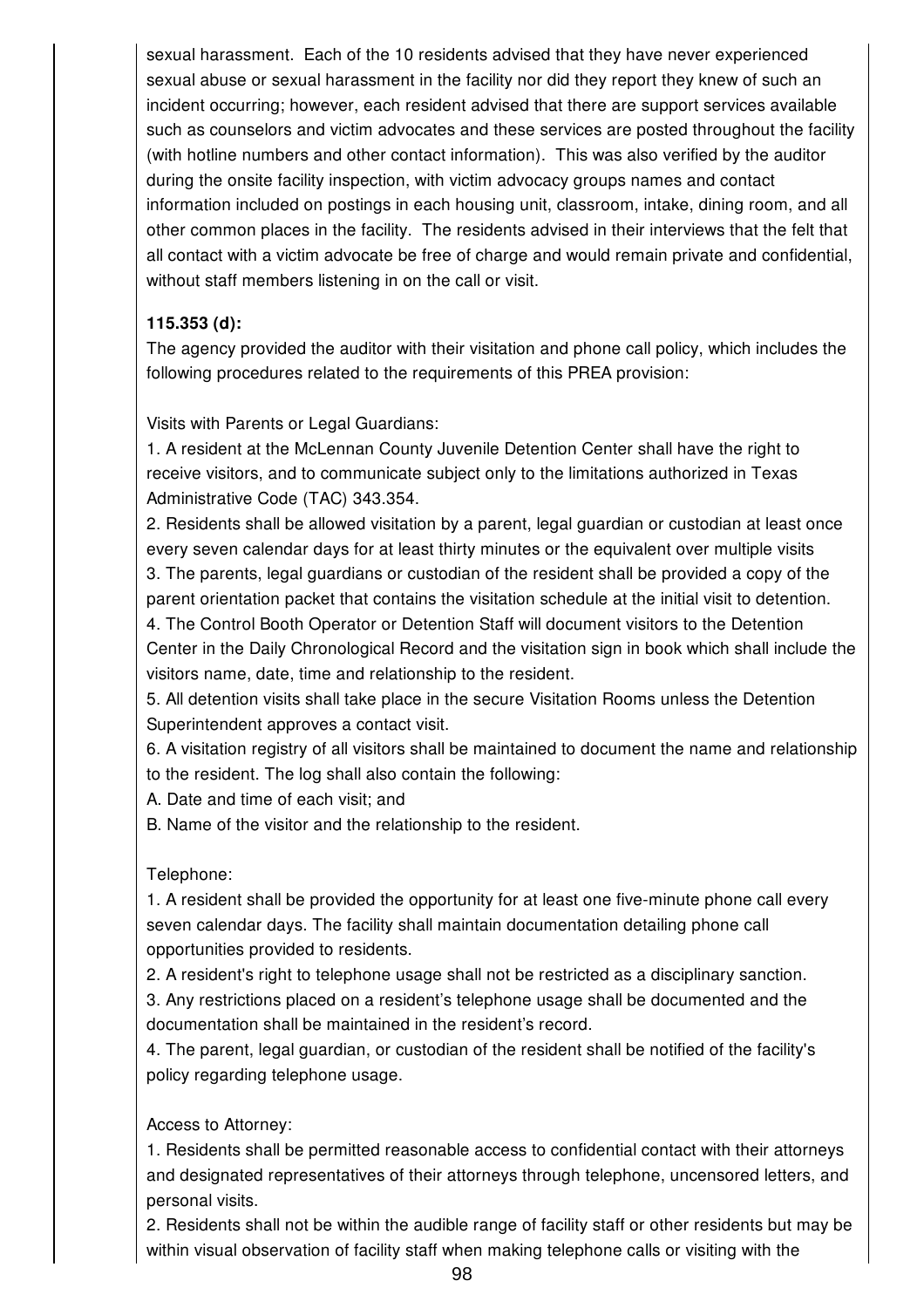residents' attorneys or their attorneys' designated representatives.

# Attorney Visit or Attorney Staff:

1. The resident's attorney and/or designated representative has the preference to have uncensored visitation. Visitors shall adhere to facility rules and regulations. Conversation or conduct resulting in a disturbance toward a resident or vice versa will not be permitted. Visitation with attorneys may be limited due to safety and security threat. The resident's visitation policy will be reviewed annually and updated if needed.

## Attorney Calls:

1. A resident may phone his/her attorney and/or designated representative at any reasonable time as often as he/she chooses. These phone calls shall be uncensored and no time limit shall be place on these calls. Phone calls to attorneys may be limited due to safety and security threat.

## Attorney Mail:

1. A juvenile shall be allowed to send to and receive mail from their attorney. Any letter is mailed to the defendant's attorney will have its postage paged by McLennan County Juvenile.

Additionally, TAC §343.356 requires that residents shall be permitted reasonable confidential contact with the resident's attorney and their designated representatives through telephone, uncensored letters, and personal visits. Furthermore, TAC 343.352 (a-b) and TAC 343.538 provides for the residents' rights to receive visits from their parents or legal guardians as well as to complete telephone calls.

The 10 residents interviewed, the Superintendent of the facility, and the PC all advised that all residents are provided the opportunity to visit or call their attorney or legal representative at any time. The method described for a resident to contact his/her attorney/legal representative is for the resident to request via an official request form or to just ask a JSO staff member or supervisor, then a call is placed to the attorney/legal representative. After this initial call is made, it is up to the attorney/legal representative to answer or call back. It was advised by the Superintendent and PC that all attorney and legal representative requests to speak with their clients (residents) is allowed without restriction and at any time. Also, all interviewed advised that resident family visits and phone calls are available to all residents in the facility at least 2 times a week for each (2 phone calls & 2 visits), with more visit and phone call privileges available for continued good behavior by the resident.

#### **Conclusion:**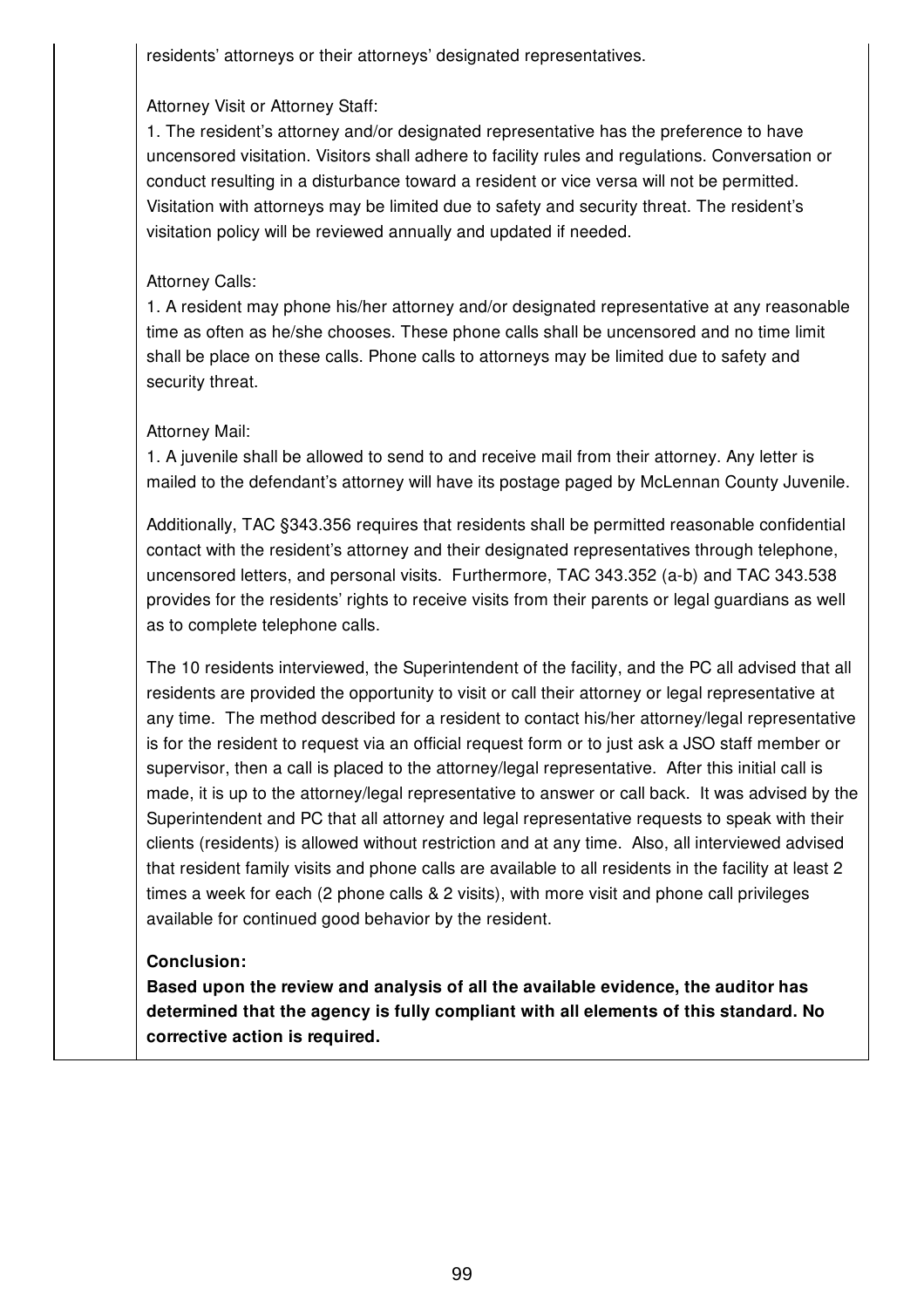| 115.354 Third-party reporting                                                                                                                                                                                                                                                                                                                                                                                                                                                                                                                                                                                                                                                                                                                                                                                                                                                                                                                                                                                                                                                                                                                                                                                                                                                                                                                                                                                                                                                                                                                                                        |
|--------------------------------------------------------------------------------------------------------------------------------------------------------------------------------------------------------------------------------------------------------------------------------------------------------------------------------------------------------------------------------------------------------------------------------------------------------------------------------------------------------------------------------------------------------------------------------------------------------------------------------------------------------------------------------------------------------------------------------------------------------------------------------------------------------------------------------------------------------------------------------------------------------------------------------------------------------------------------------------------------------------------------------------------------------------------------------------------------------------------------------------------------------------------------------------------------------------------------------------------------------------------------------------------------------------------------------------------------------------------------------------------------------------------------------------------------------------------------------------------------------------------------------------------------------------------------------------|
| <b>Auditor Overall Determination: Meets Standard</b>                                                                                                                                                                                                                                                                                                                                                                                                                                                                                                                                                                                                                                                                                                                                                                                                                                                                                                                                                                                                                                                                                                                                                                                                                                                                                                                                                                                                                                                                                                                                 |
| <b>Auditor Discussion</b>                                                                                                                                                                                                                                                                                                                                                                                                                                                                                                                                                                                                                                                                                                                                                                                                                                                                                                                                                                                                                                                                                                                                                                                                                                                                                                                                                                                                                                                                                                                                                            |
| 115.354                                                                                                                                                                                                                                                                                                                                                                                                                                                                                                                                                                                                                                                                                                                                                                                                                                                                                                                                                                                                                                                                                                                                                                                                                                                                                                                                                                                                                                                                                                                                                                              |
| The following is a list of evidence used to determine compliance:                                                                                                                                                                                                                                                                                                                                                                                                                                                                                                                                                                                                                                                                                                                                                                                                                                                                                                                                                                                                                                                                                                                                                                                                                                                                                                                                                                                                                                                                                                                    |
| - Pre-Audit Questionnaire (PAQ)<br>- Agency Policy: Third Party Reporting (Originally Created: 8/28/2013 / Latest Revision:<br>2/10/2020                                                                                                                                                                                                                                                                                                                                                                                                                                                                                                                                                                                                                                                                                                                                                                                                                                                                                                                                                                                                                                                                                                                                                                                                                                                                                                                                                                                                                                             |
| <b>Explanation of determination:</b>                                                                                                                                                                                                                                                                                                                                                                                                                                                                                                                                                                                                                                                                                                                                                                                                                                                                                                                                                                                                                                                                                                                                                                                                                                                                                                                                                                                                                                                                                                                                                 |
| 115.354(a):<br>The agency provided the auditor with their Third Party Reporting Policy that includes the<br>following procedures related to the requirements pursuant to this PREA Standard:<br>Any and all reports of sexual abuse, including all third-party reports, will be promptly reported<br>to the appropriate oversight agency and law enforcement. The PC will ensure that this<br>procedure is universally followed and will be responsible for ensuring that all non-criminal<br>sexual harassment or retaliation reports, including third-party reports, are thoroughly<br>investigated, per BLJJC Policies and Procedures. The agency's PC will also ensure that all<br>BLJJC staff, volunteers, and contractors are trained on how to report any suspicions or<br>allegations of abuse and neglect, and exploitation involving a juvenile. The PC shall ensure<br>that the facility has postings and brochures located throughout all public and housing areas of<br>the facility that contains information on how to report any alleged abuse, neglect, exploitation,<br>or sexual harassment. Any member of the public can make a third-party report by using the<br>Central Texas Chief's webpage located at www.CentralTexasChiefs.net website under the<br>"Report Abuse" link. This link will take visitors to the PREA webpage. Clicking on the "Report<br>Abuse Form" will give the public access to a method for immediately reporting sexual abuse or<br>sexual harassment or a means for youth or staff to seek relief against retaliation for reporting. |
| <b>Conclusion:</b><br>Based upon the review and analysis of all the available evidence, the auditor has<br>determined that the agency is fully compliant with all elements of this standard. No<br>corrective action is required.                                                                                                                                                                                                                                                                                                                                                                                                                                                                                                                                                                                                                                                                                                                                                                                                                                                                                                                                                                                                                                                                                                                                                                                                                                                                                                                                                    |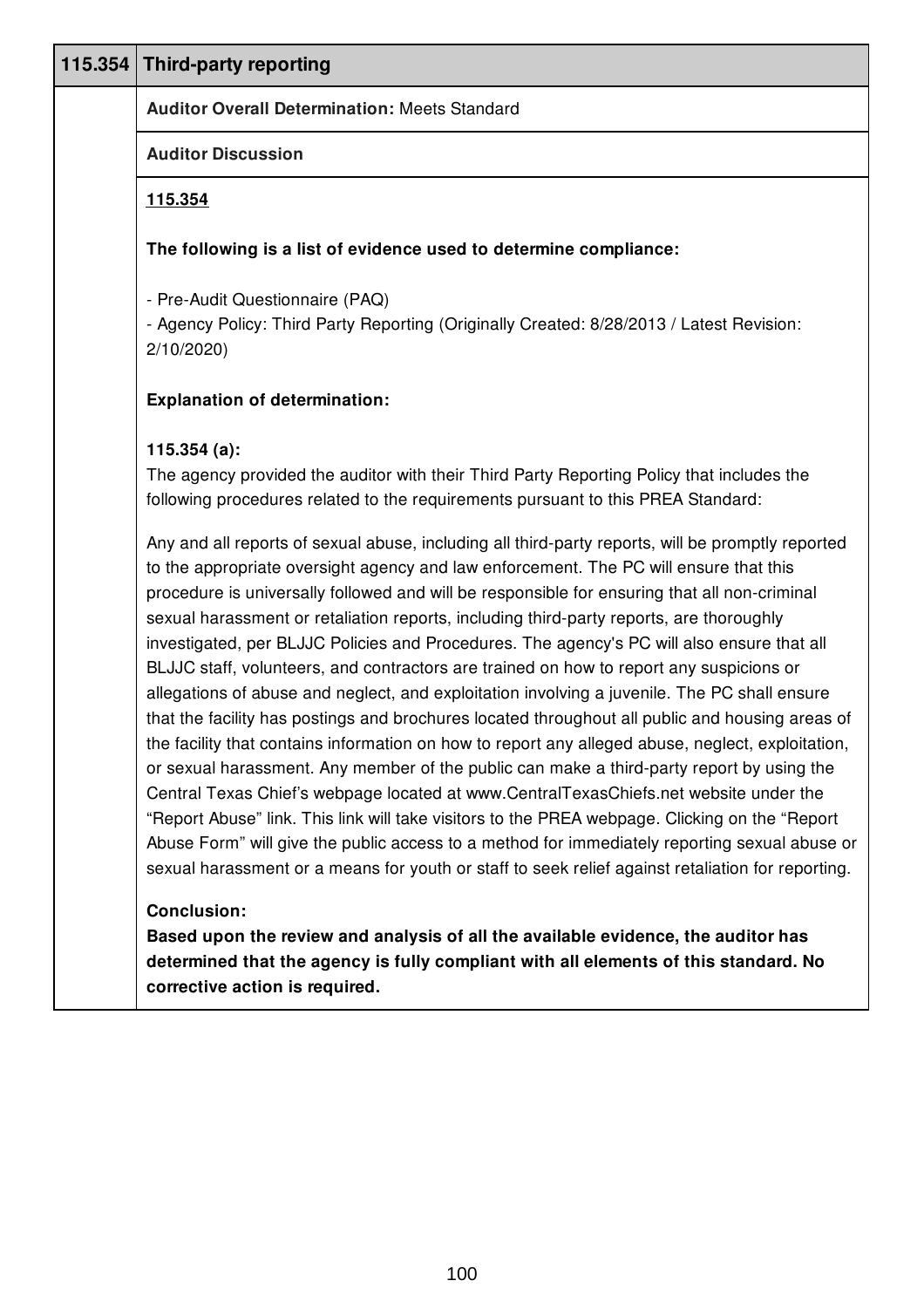| 115.361 | <b>Staff and agency reporting duties</b>                                                                                                                                                                                                                                                                                                                                                                                                         |
|---------|--------------------------------------------------------------------------------------------------------------------------------------------------------------------------------------------------------------------------------------------------------------------------------------------------------------------------------------------------------------------------------------------------------------------------------------------------|
|         | <b>Auditor Overall Determination: Meets Standard</b>                                                                                                                                                                                                                                                                                                                                                                                             |
|         | <b>Auditor Discussion</b>                                                                                                                                                                                                                                                                                                                                                                                                                        |
|         | <u>115.361</u>                                                                                                                                                                                                                                                                                                                                                                                                                                   |
|         | The following is a list of evidence used to determine compliance:                                                                                                                                                                                                                                                                                                                                                                                |
|         | - Pre-Audit Questionnaire (PAQ)                                                                                                                                                                                                                                                                                                                                                                                                                  |
|         | - Agency Policy: Staff & Agency Reporting Duties (Originally Created: 8/28/2013 / Latest<br>Revision: 12/27/2019)                                                                                                                                                                                                                                                                                                                                |
|         | - TAC 358.200                                                                                                                                                                                                                                                                                                                                                                                                                                    |
|         | Interviews:                                                                                                                                                                                                                                                                                                                                                                                                                                      |
|         | - Superintendent                                                                                                                                                                                                                                                                                                                                                                                                                                 |
|         | - Medical Provider (facility full-time nurse)                                                                                                                                                                                                                                                                                                                                                                                                    |
|         | - Mental Health Provider (employed full-time in the facility)                                                                                                                                                                                                                                                                                                                                                                                    |
|         | - 12 Randomly Selected JSOs                                                                                                                                                                                                                                                                                                                                                                                                                      |
|         | <b>Explanation of determination:</b>                                                                                                                                                                                                                                                                                                                                                                                                             |
|         | 115.361 $(a-f)$ :<br>The auditor was provided in the PAQ the agency's Staff and Agency Reporting Duties Policy,<br>and upon a review, the auditor determined that each of the provisions of this PREA Standard<br>(a-f) are included in this Policy. The following are the agency specific procedures pursuant to<br>the requirements of this Standard:                                                                                          |
|         | - BLJJC requires that all its staff, including volunteers and contractors, report immediately<br>(within 1-hour) any knowledge, suspicion, or information they receive regarding an incident, or<br>allegation, of SEXUAL ABUSE (including incidents of sexual abuse that occurred in a facility,<br>whether or not the facility is part of BLJJC) to the Texas Juvenile Justice Department (TJJD) at<br>1-877-786-7263 AND to the Facility Head |
|         | - BLJJC requires that all its staff, including volunteers and contractors, report immediately<br>(within 1-hour) any knowledge, suspicion, or information they receive regarding an incident, or<br>allegation, of SEXUAL HARASSMENT, RETALIATION, OR STAFF NEGLECT (including<br>incidents that occurred in a facility, whether or not the facility is part of BLJJC) to the BLJJC<br>PC.                                                       |

- Staff members (including volunteers and contractors) who report any knowledge, suspicion, or information about an incident, or allegation, involving SEXUAL ABUES, SEXUAL HARASSMENT, RETALIATION, OR STAFF NEGLECT shall document on the BLJJC Incident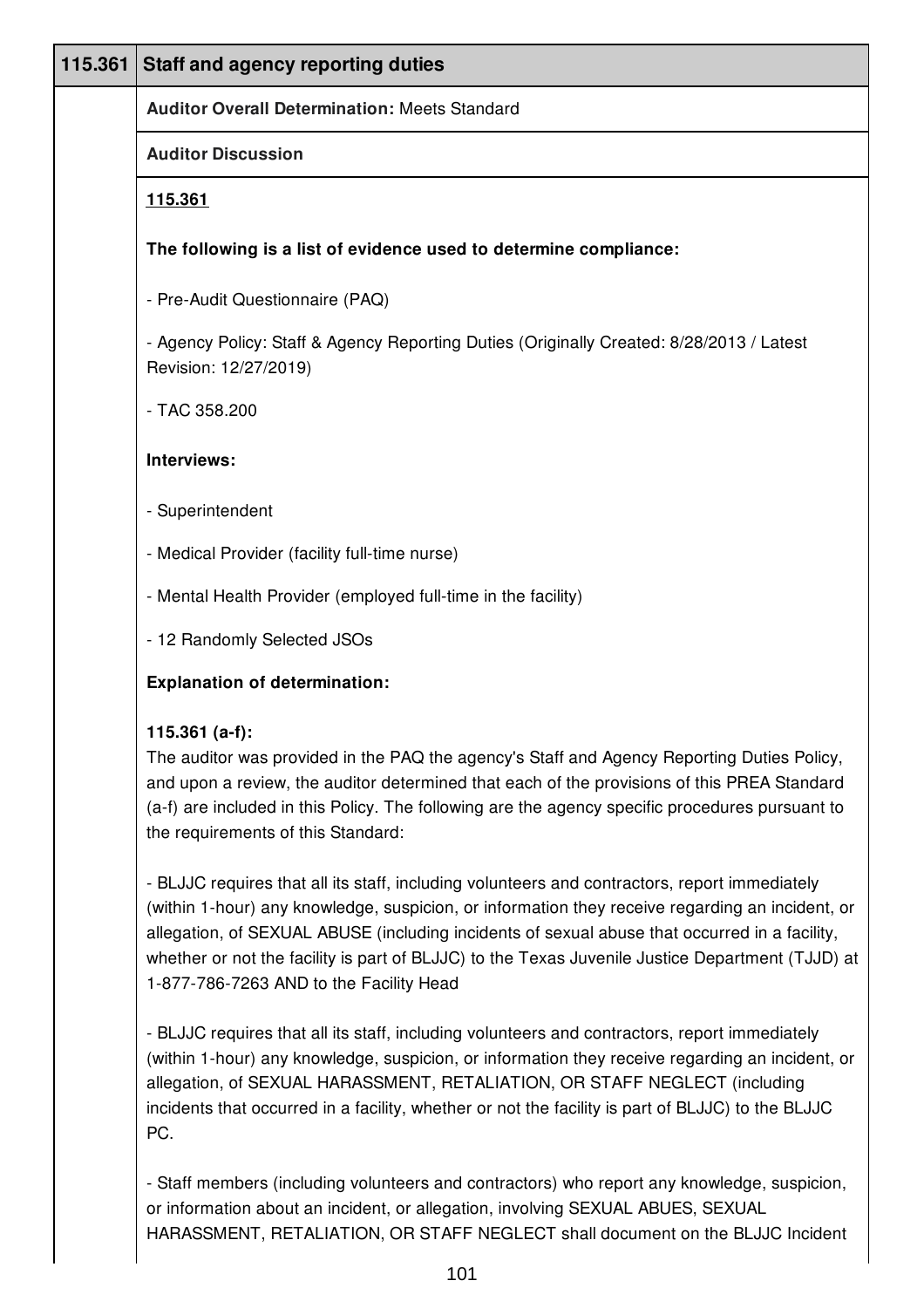Report (IR) form the name, the title, and the contact information of the person they contacted as well as the date, time, and name of staff member making the report and all relevant details related to the allegation.

- All BLJJC staff members, including contractors and volunteers, must comply with any applicable mandatory child abuse reporting laws.

- Apart from reporting to the PC and designated State agencies (i.e., TJJD), BLJJC staff, including contractors and volunteers, are prohibited from revealing any information related to any BLJJC Incident Report to anyone other than to the extent necessary, as specified in BLJJC's policies and procedures, to treat, investigate, or comply with other security and management decisions.

- Per Texas child abuse reporting laws and BLJJC policy, if a youth discloses prior sexual victimization or abusiveness, the staff (including contractors or volunteers) will follow procedures identified above.

- Upon receiving any allegation of sexual abuse, the PC or his or her designee, shall ensure that the allegations are promptly reported to the appropriate agency office (i.e., TJJD for sexual abuse and to the Facility Head for sexual harassment, retaliation, or staff neglect or violation of responsibilities that may have contributed to a sexual abuse or harassment incident or to an act of retaliation) and to the alleged victim's parents or legal guardians, unless the facility has official documentation showing the parents or legal guardians should not be notified.

- If the alleged victim is under the guardianship of the child welfare system, the reporting shall be made to the alleged victim's caseworker instead of the parents or legal guardians. If a juvenile court retains jurisdiction over the alleged victim, the Facility Head or designee shall also report the allegation to the juvenile's attorney or other legal representative of record within 14 days of receiving the allegation.

- BLJJC staff shall report all allegations of sexual abuse and criminal sexual harassment, including third-party and anonymous reports, to the TJJD, law enforcement and the BLJJC PC. BLJJC staff shall report all allegations of non-criminal sexual harassment, retaliation and any staff neglect or violation of responsibilities that may have contributed to a sexual abuse incident or retaliation , including third-party and anonymous reports, to the BLJJC PC.

BLJJC's medical and mental health practitioners will:

1. Be required to report sexual abuse to the TJJD and the BLJJC PCM pursuant to Procedures A, B, C, or D of this policy; and

2. Inform residents at the initiation of services (e.g., medical or mental health intake screening, assessments, reassessment visits, during the provision of medical and/or mental health care, etc.) of their duty to report and of the limitations of confidentiality. If a youth discloses prior sexual victimization or abusiveness to any medical or mental health care staff the staff member will report the abuse according to Procedures A, B, C, and D of this section.

Additionally, it should be noted that TAC 358.200 requires all departments, programs, and facilities in Texas to have written policies and procedures that require, in accordance with this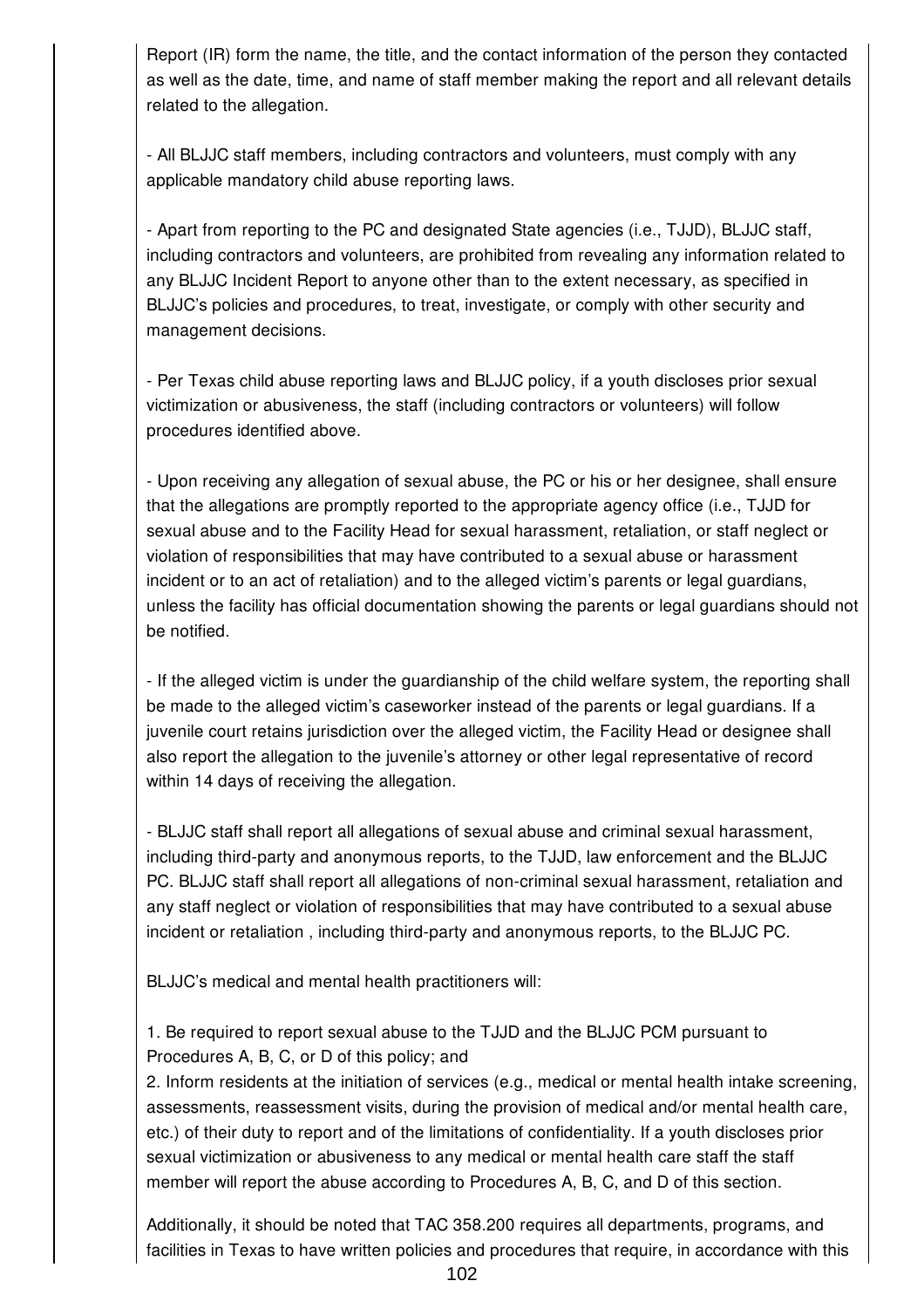chapter:

- reporting allegations of abuse, neglect, or exploitation or the death of a juvenile to local law enforcement, TJJD, and other appropriate governmental units; and

- reporting serious incidents to TJJD.

TAC 358.300 requires the agency to adhere to the following procedures related to this PREA provision:

# **Duty to Report:**

An employee, volunteer, or other individual working under the auspices of a facility or program must report the death of a juvenile or an allegation of abuse, neglect, or exploitation to TJJD and local law enforcement if he/she:

- witnesses, learns of, or receives an oral or written statement from an alleged victim or other person with knowledge of the death of a juvenile or an allegation of abuse, neglect, or exploitation; or

- has a reasonable belief that the death of a juvenile or abuse, neglect, or exploitation has occurred.

The auditor interviewed 12 randomly selected JSO staff members during the onsite phase of the audit, and the auditor determined through these interviews that each of the 12 staff clearly understood that all staff are required to report immediately and according to agency policy any knowledge, suspicion, or information they receive regarding an incident of sexual abuse or sexual harassment that occurred in a facility, whether or not it is part of the agency. Additionally, all 12 staff confirmed to the auditor that they were aware that BLJJC requires all staff to report immediately and according to agency policy any retaliation against residents or staff who reported such an incident. The 12 JSO staff interviewed advised that all people working or provided services in the facility are mandatory reporters and are required to report any type of abuse or harassment to Department supervisors and TJJD (with the McLennan County Sheriff's Department (MCSD) also required to be contacted for any sexual abuse incident or allegation). The 12 JSOs also explained that agency policy prohibits staff from revealing any information related to a sexual abuse or sexual harassment report to anyone other than to the extent necessary to make treatment, investigation, and other security and management decisions.

The MHP and medical provider (facility nurse) for the agency were interviewed by the auditor, and each health care practitioner advised that all medical and mental health staff are mandatory reports, and therefore required to report immediately to facility supervisors, TJJD, and local law enforcement (\*MCSD for sexual abuse) any knowledge, suspicion, or information they receive regarding an incident of sexual abuse or sexual harassment, retaliation of any kind, and staff neglect that occurred in a facility (whether or not it is part of the agency). Additionally, both health care professions advised that before initiating services, residents are informed of the practitioner's duty to report and the limitations of confidentiality- with each staff member providing the auditor with an example of the duty to report and limits of confidentiality statements they continually provide to each resident.

The agency's Superintendent advised the auditor that upon receiving any allegation of sexual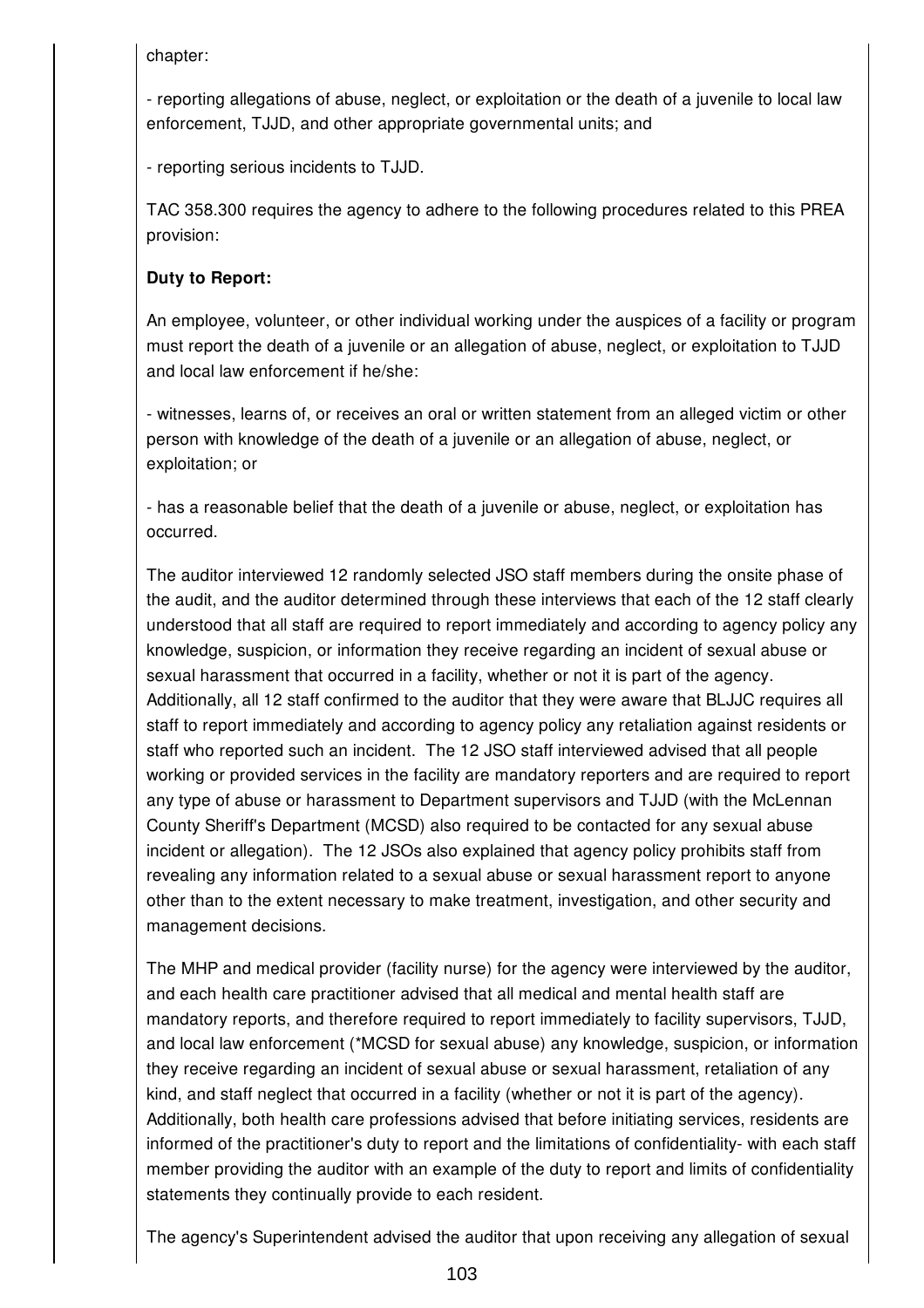abuse or sexual harassment (to also include any third-party reports), he will first ensure the victim is safe and agency first responder duties were followed (with stepping in to assist with first responder duties as needed). After this initial step is taken, the Superintendent explained that he would then promptly ensure law enforcement (MCSD), Texas Juvenile Justice Department (TJJD), and (as applicable) Department of Family and Protective Services (DFPS) have been notified within the Texas Administrative Code (TAC) required timeframes (explained by the Superintendent as: immediately but not to exceed one hour for law enforcement and immediately but not to exceed 4 hours for TJJD). The next action taken would be to contact Agency leadership- the Director, Assistant Director, PC, etc., and the Director would then immediately designate an internal investigator to conduct the administrative investigation (with the administrative immediately beginning after this designation is made). The Superintendent also advised the victim's parent/guardian, attorney or other legal representative, and (as applicable) DFPS caseworker would all be contacted within 24 hours of the initial allegation being reported, with this being documented in the agency's case management system or on an incident report (i.e., TJJD Incident Report)

#### **Conclusion:**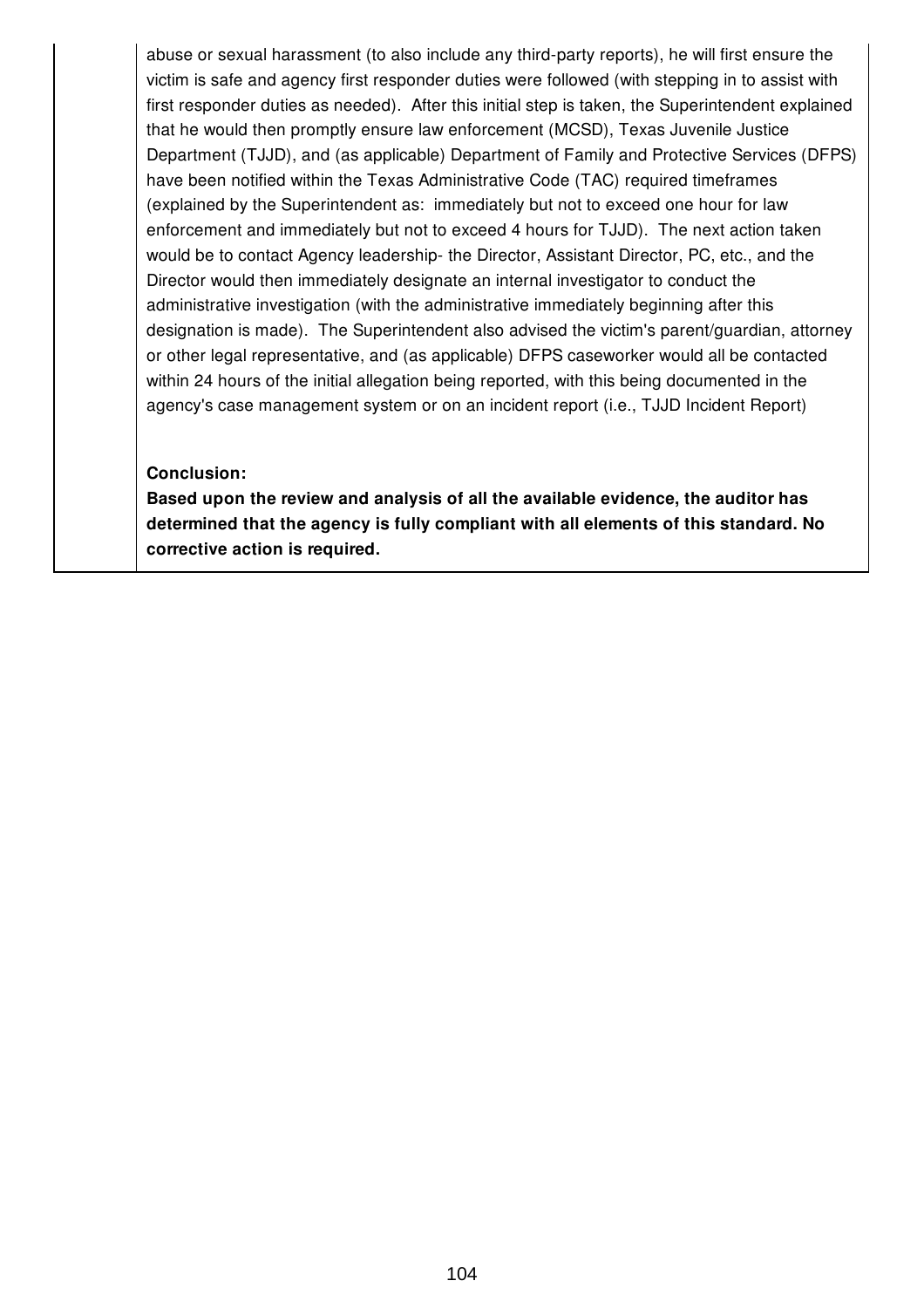| 115.362   Agency protection duties                                                                                                                                                                                                                                              |
|---------------------------------------------------------------------------------------------------------------------------------------------------------------------------------------------------------------------------------------------------------------------------------|
| <b>Auditor Overall Determination: Meets Standard</b>                                                                                                                                                                                                                            |
| <b>Auditor Discussion</b>                                                                                                                                                                                                                                                       |
| <u>115.362</u>                                                                                                                                                                                                                                                                  |
| The following is a list of evidence used to determine compliance:                                                                                                                                                                                                               |
| - Pre-Audit Questionnaire (PAQ)<br>- Agency Policy: Agency Protective Duties (Originally Created: 8/28/2013 / Latest Revision:<br>2/10/2020<br>- Imminent Harm Report                                                                                                           |
| Interviews:                                                                                                                                                                                                                                                                     |
| - Agency Head Designee (Assistant Director)                                                                                                                                                                                                                                     |
| - Superintendent                                                                                                                                                                                                                                                                |
| - 12 Randomly Selected JSO Staff Members                                                                                                                                                                                                                                        |
| <b>Explanation of determination:</b>                                                                                                                                                                                                                                            |
| 115.362 $(a)$ :<br>The agency provided the auditor with their Agency Protective Duties Policy that includes all the<br>requirements of this PREA Standard. This Policy provides for the following agency's specific<br>procedures related to the requirements of this Standard: |
| When a BLJJC facility staff member learns that a resident is subject to a substantial risk of<br>imminent sexual abuse, the staff member will take the following immediate action(s) to protect<br>the resident:                                                                |
| 1. Ensure the youth is safe and in a safe location, and<br>2. Inform an immediate supervisor.                                                                                                                                                                                   |
| Once a BLJJC Supervisor is informed, and working in consultation with the Facility Head or<br>his/her designee, the BLJJC Supervisor will take one or more of the following actions:                                                                                            |
| 1. Make a housing or unit change,<br>2. Assign additional staff to monitor resident activities,<br>3. Initiate an investigation, and/or<br>4. Place a staff member on administrative leave until the investigation is complete.                                                 |
| All actions taken by the BLJJC Supervisor protect a resident who is believed to be at<br>substantial risk of imminent sexual abuse will be documented on the "Imminent Harm Report."<br>The Imminent Harm Report will document the following:                                   |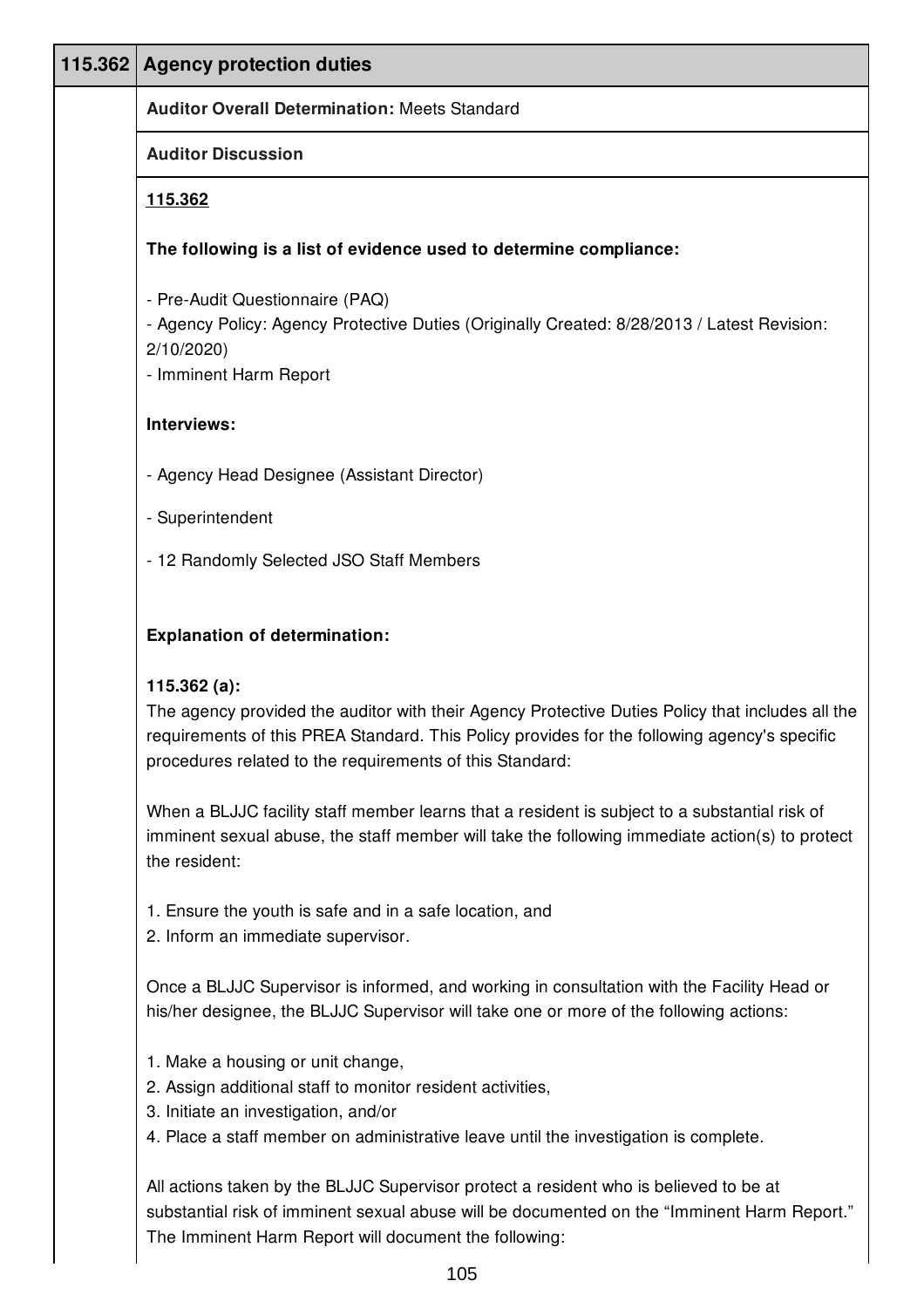- 1. Date, time and name of the person bringing the situation to the attention of BLJJC;
- 2. Name of BLJJC staff who received the initial information;
- 3. Date, time, and immediate actions taken by the staff member to protect the resident;
- 4. Date, time and name of BLJJC Supervisor that the BLJJC staff member contacted;
- 5. Date, time and action taken by the Supervisor; and
- 6. Any other information relevant to this situation.

The BLJJC Supervisor will submit a complete copy of the Imminent Harm Report to the BLJJC's PC within 4 hours of the being notified that a resident was believed to be at substantial risk of imminent sexual abuse. At least once per day (i.e., 24 hours), the PC will collect and review all the Imminent Harm Reports pertaining to their facility. The PC shall review and investigate each Report with emphasis on confirming and certifying that all necessary precautions were taken to ensure the safety of the resident who was believed to be at substantial risk of imminent sexual abuse. Once per month, the PC will aggregate the Imminent Harm Reports for their facility and create a monthly Facility Imminent Harm Report. This report will document the dates, times, circumstances, and responses taken after a BLJJC staff member learns that a resident is subject to a substantial risk of imminent sexual abuse.

The agency reported in the PAQ that in the past 12 months, they have had zero incidents in which the agency or facility determined a resident was subject to a substantial risk of imminent sexual abuse; therefore, no such documentation was provided.

The auditor interviewed the agency's Head designee, the Assistant Director, who advised that when the agency learns that a resident is subject to a substantial risk of imminent sexual abuse, the following immediate protective actions are taken: removal of the threat (staff causing the threatening situation- send home on administrative leave/resident- place in isolation on a disciplinary seclusion or safety-based seclusion) and take all action to protect the resident at risk, promptly investigate, and possibly move residents around to ensure safety (to different housing units).

The Superintendent advised the auditor that when it is learned that a resident is subject to a substantial risk of imminent sexual abuse, the following action will immediately be taken: move residents around to different Pods to ensure safety and to prevent harm and promptly investigate the situation (ensuring facts surrounding the threat are identified and reviewed to help with making a sound decision). Also, the Superintendent explained that he can place a resident who displayed threatening behavior in disciplinary seclusion or if a staff member is involved in the threatening behavior, will place him/her on administrative leave pending the outcome of the investigation.

The 12 randomly selected staff members advised during their interviews that they would take immediate action if it is learned that a resident is at risk of imminent sexual abuse, such as: removing the threat (can place residents on different Pods or hold them accountable for threatening behavior with a disciplinary seclusion), investigating the situation, advising their immediate supervisors and other staff working the Pod, communicate the issue with staff who relieve them at the end of their shift, continue to monitor closely for any threatening behavior or actions, and document the incident on an incident report.

#### **Conclusion:**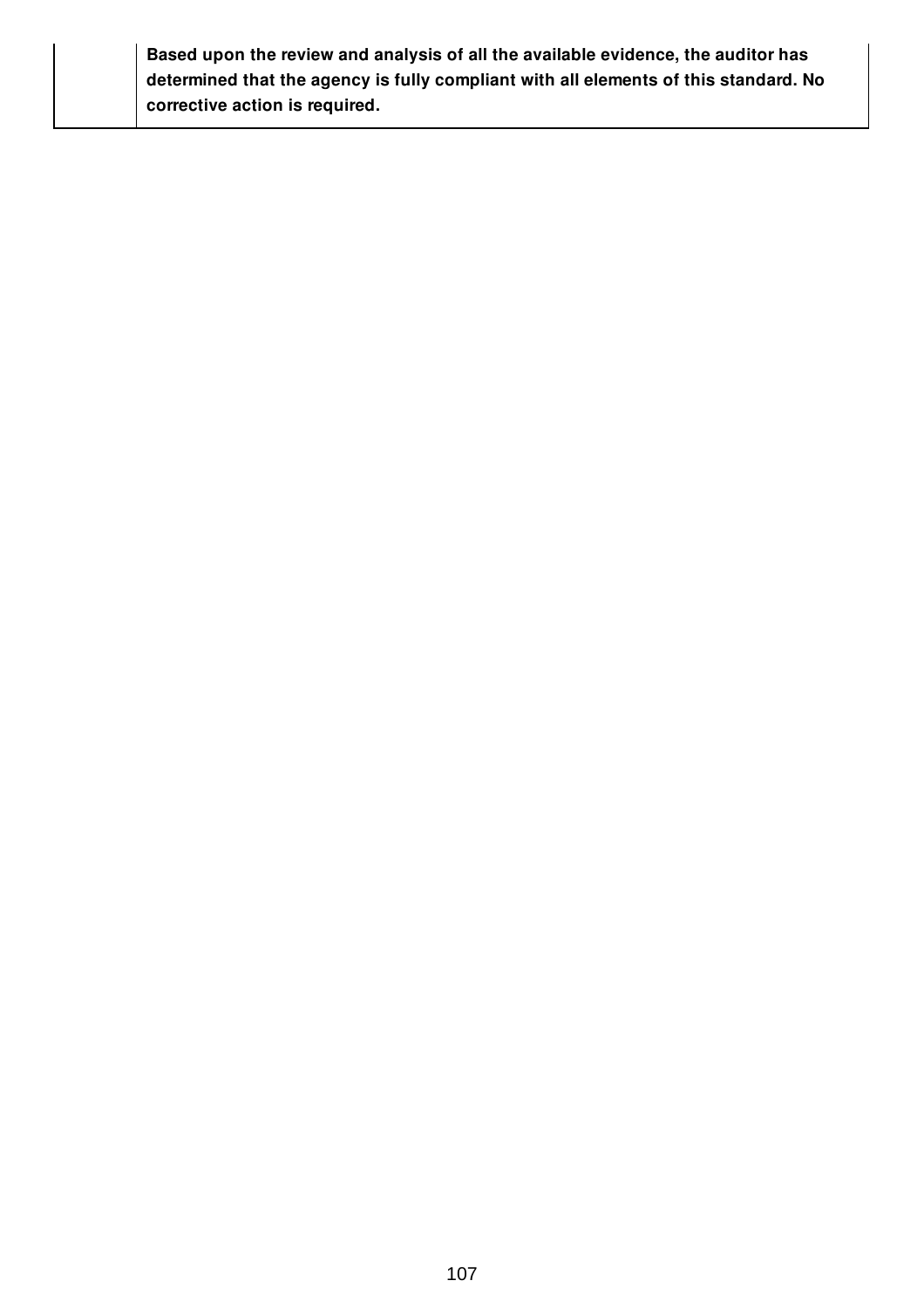| 115.363 | Reporting to other confinement facilities                                                                                                                                                                                                                                                                                                                                                                                                                                                                                                                                                                                               |
|---------|-----------------------------------------------------------------------------------------------------------------------------------------------------------------------------------------------------------------------------------------------------------------------------------------------------------------------------------------------------------------------------------------------------------------------------------------------------------------------------------------------------------------------------------------------------------------------------------------------------------------------------------------|
|         | <b>Auditor Overall Determination: Meets Standard</b>                                                                                                                                                                                                                                                                                                                                                                                                                                                                                                                                                                                    |
|         | <b>Auditor Discussion</b>                                                                                                                                                                                                                                                                                                                                                                                                                                                                                                                                                                                                               |
|         | 115.363                                                                                                                                                                                                                                                                                                                                                                                                                                                                                                                                                                                                                                 |
|         | The following is a list of evidence used to determine compliance:                                                                                                                                                                                                                                                                                                                                                                                                                                                                                                                                                                       |
|         | - Pre-Audit Questionnaire (PAQ)<br>- Agency Policy: Reporting to Other Confinement Facilities (Originally Created: 8/28/2013 /<br>Latest Revision: 2/10/2020)                                                                                                                                                                                                                                                                                                                                                                                                                                                                           |
|         | Interviews:                                                                                                                                                                                                                                                                                                                                                                                                                                                                                                                                                                                                                             |
|         | - Agency Head Designee (Assistant Director)                                                                                                                                                                                                                                                                                                                                                                                                                                                                                                                                                                                             |
|         | <b>Explanation of determination:</b>                                                                                                                                                                                                                                                                                                                                                                                                                                                                                                                                                                                                    |
|         | $115.363$ (a-d):<br>The agency provided the auditor with their Reporting to Other Confinement Facilities Policy,<br>which includes all the requirements of this PREA Standard. Below are the agency specific<br>procedures pursuant to this Standard:                                                                                                                                                                                                                                                                                                                                                                                   |
|         | - BLJJC staff, upon hearing of an allegation of prior sexual abuse of an BLJJC youth while at<br>another facility, shall follow the reporting procedures outlined in section 115.361 of this report.                                                                                                                                                                                                                                                                                                                                                                                                                                    |
|         | - BLJJC staff, after completing the requirements in §115.361, will immediately, within 1-hour,<br>notify the BLJJC Facility Head, or his/her designee, of the allegation of sexual abuse that<br>occurred at another facility. The BLJJC Facility Head, or his/her designee, shall notify the<br>facility head (or an appropriate officer of the agency or entity operating the facility) where the<br>abuse incident or allegation occurred within 24-hours of receipt of the information and shall<br>confirm that the appropriate investigative agency (i.e., Texas Juvenile Justice Department or<br>law enforcement) was notified. |
|         | - The BLJJC Facility receiving the allegation shall document that he/she has contacted the<br>Facility Head of the facility where the abuse incident or allegation occurred and provide the<br>required notification of an allegation of sexual abuse or sexual harassment and shall<br>document, on the Incident Report (IR) form, the name of the person he/she contacted, the title<br>of the person they contacted, the contact information for the person they contacted, the date,<br>time, and name of staff member making the report.                                                                                           |
|         | - The BLJJC Facility Head shall immediately inform the BLJJC CJPO or his/her designee.                                                                                                                                                                                                                                                                                                                                                                                                                                                                                                                                                  |

- The BLJJC Facility Head will assure that the department staff (to include contractors and volunteers) fully cooperate with any investigators and the BLJJC PC shall endeavor to remain informed about the progress of the investigation.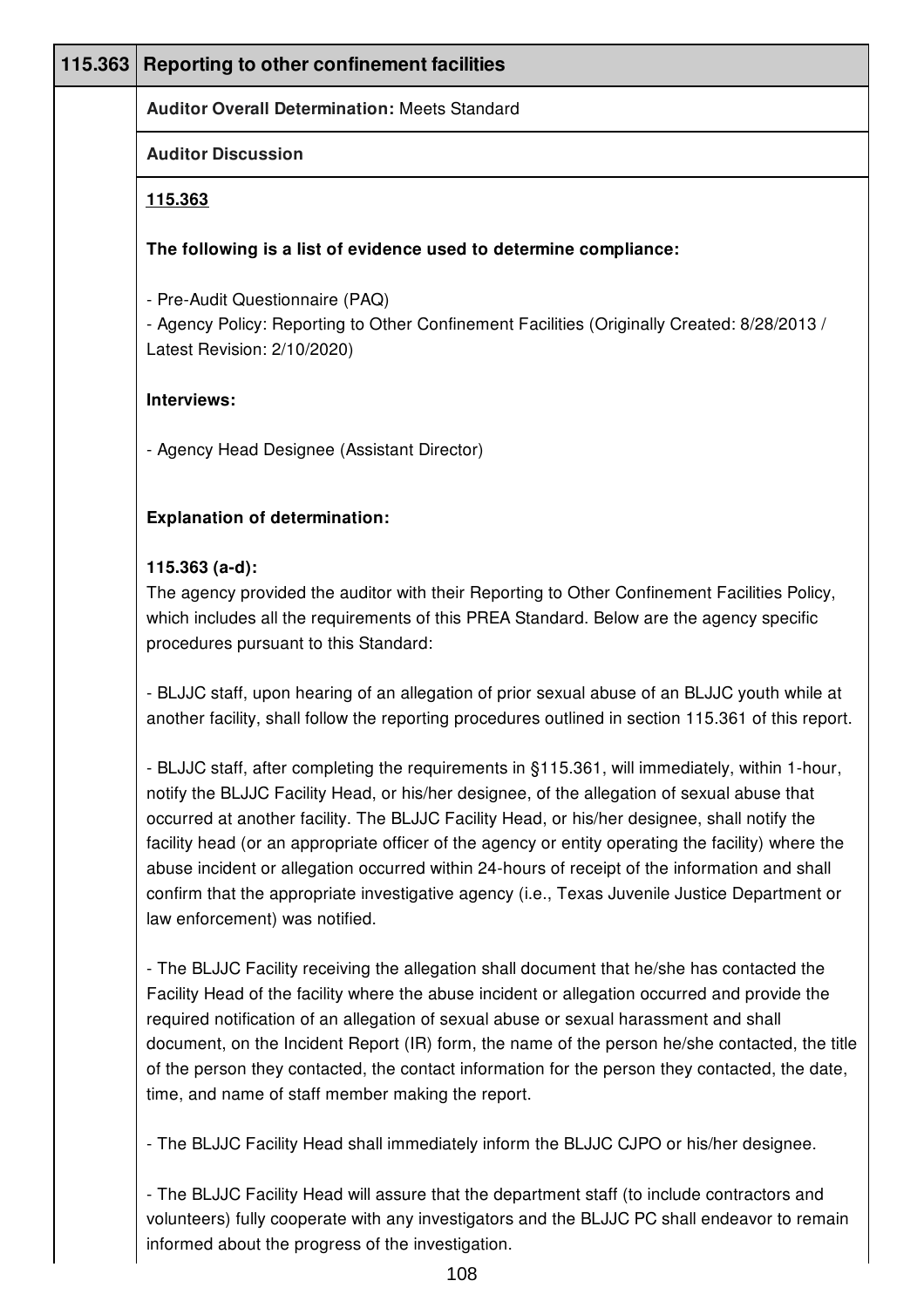- If the Texas Juvenile Justice Department was not notified, the BLJJC Facility Head will immediately notify (within one hour) the appropriate investigative agency (i.e., Texas Juvenile Justice Department or law enforcement), and will immediately launch (within one hour) an investigation into why the appropriate investigative agency was not immediately notified. The BLJJC PC shall document, in the Incident Report, the name of the person contacted at TJJD, the date, and time.

- If BLJJC receives an allegation from another facility or agency that an allegation of sexual abuse occurred at an BLJJC facility, the BLJJC Facility Head at the facility where the alleged abuse occurred will document the allegation on the BLJJC Abuse Allegation Investigation Report form and then immediately follow the policies and procedures contained in PREA Standard §115.361 (as outlined by the auditor in section 115.361 of this report).

As reported by the agency in the PAQ:

- In the past 12 months, the number of allegations the facility received that a resident was abused while confined at another facility: 0 (zero).

- In the past 12 months, the number of allegations of sexual abuse the facility received from other facilities: 0 (zero).

The Agency's Head designee, Assistant Director, advised the auditor that all allegations of sexual abuse and sexual harassment are required to be immediately reported and promptly investigated, regardless of the source of the allegation or location of where the allegation originates. Furthermore, the Assistant Director advised that all such reports of sexual abuse and sexual harassment are investigated to the fullest extent possible, with the PREA Coordinator being designated as the primary contact staff member for all PREA related investigations. The Assistant Director advised that he was not aware of any reported incident or allegation of sexual abuse or sexual harassment from other agencies that occurred since PREA was first implemented in their facility in 2014.

#### **Conclusion:**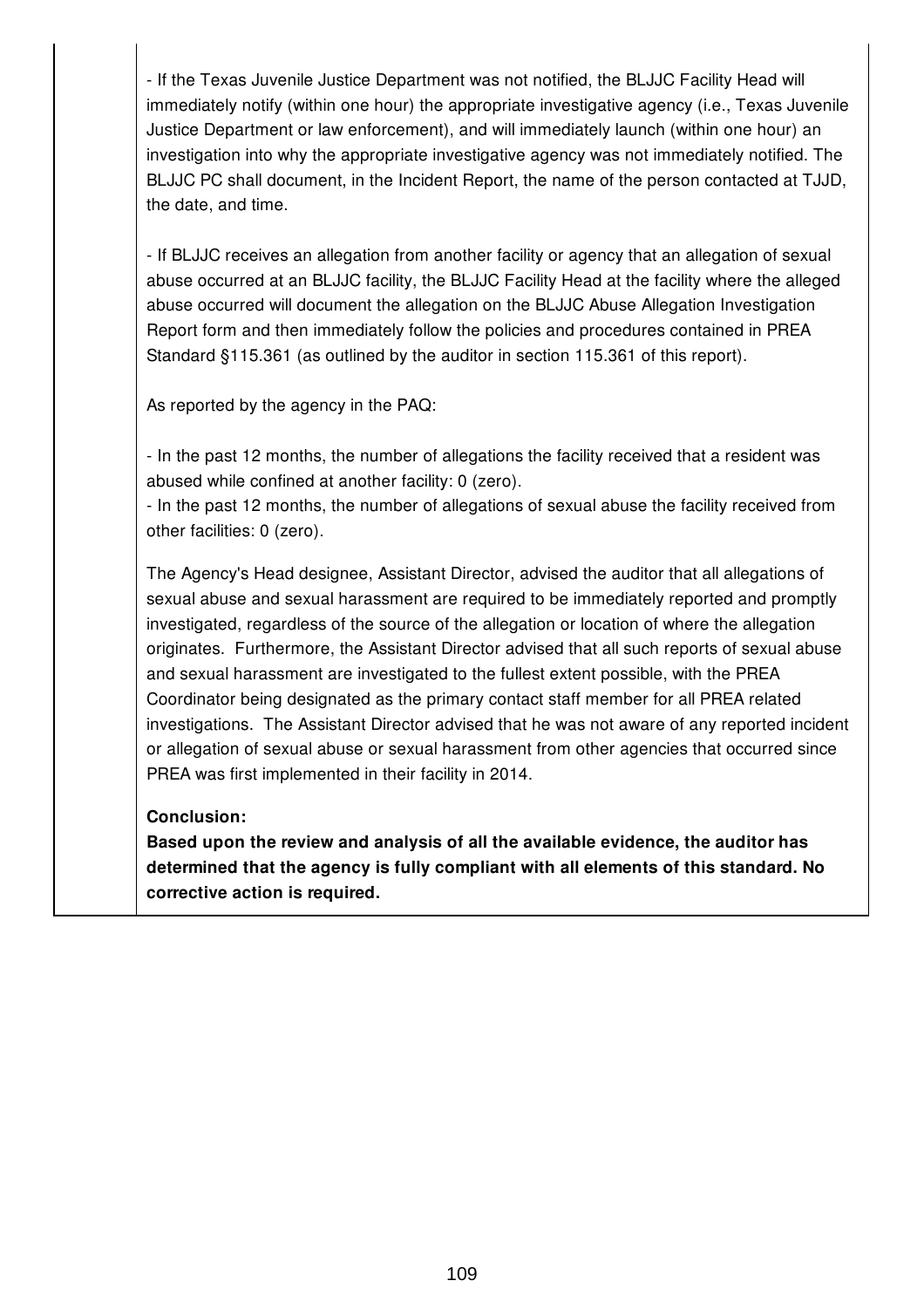| 115.364 | <b>Staff first responder duties</b>                                                                                                                                                                                                                                       |
|---------|---------------------------------------------------------------------------------------------------------------------------------------------------------------------------------------------------------------------------------------------------------------------------|
|         | <b>Auditor Overall Determination: Meets Standard</b>                                                                                                                                                                                                                      |
|         | <b>Auditor Discussion</b>                                                                                                                                                                                                                                                 |
|         | 115.364                                                                                                                                                                                                                                                                   |
|         | The following is a list of evidence used to determine compliance:                                                                                                                                                                                                         |
|         | - Pre-Audit Questionnaire (PAQ)<br>- Agency Policy: Staff First Responder Duties (Originally Created: 8/28/2013 / Latest Revision:<br>2/10/2020                                                                                                                           |
|         | Interviews:                                                                                                                                                                                                                                                               |
|         | - 12 Randomly Selected JSOs                                                                                                                                                                                                                                               |
|         | - One full-time Medical Staff (BSN)                                                                                                                                                                                                                                       |
|         | - One full-time Mental Health Provider (MHP)                                                                                                                                                                                                                              |
|         | <b>Explanation of determination:</b>                                                                                                                                                                                                                                      |
|         | $115.364$ (a-b):<br>The auditor reviewed the agency's Staff First Responder Duties Policy and was able to clearly<br>determine that all the requirements pursuant to this PREA Standard are included in the Policy.<br>The agency specific procedures are detailed below: |
|         | Recent Event - If abuse occurred within a time period that still allows for the collection of<br>physical evidence:                                                                                                                                                       |
|         | 1. BLJJC staff will immediately separate the alleged victim from abuser;<br>2. BLJJC staff will preserve and protect the crime scene until the police arrive to collect<br>evidence;                                                                                      |
|         | 3. BLJJC staff will request that the alleged victim not take any actions that could destroy<br>physical evidence, including, as appropriate, washing, brushing teeth, changing clothes,<br>urinating, defecating, smoking, drinking, or eating;                           |
|         | 4. BLJJC staff will ensure that the alleged abuser does not take any actions that could destroy<br>physical evidence, including, as appropriate, washing, brushing teeth, changing clothes,                                                                               |
|         | urinating, defecating, smoking, drinking, or eating;<br>5. If the first BLJJC staff member to respond is not a "security" staff member, the staff member<br>(to include contractor or volunteer) is required to:                                                          |
|         | a. request that the alleged victim not take any actions that could destroy physical evidence;<br>and                                                                                                                                                                      |
|         | b. then notify security staff.                                                                                                                                                                                                                                            |
|         | 6. BLJJC staff will immediately notify the appropriate medical and mental health practitioners;                                                                                                                                                                           |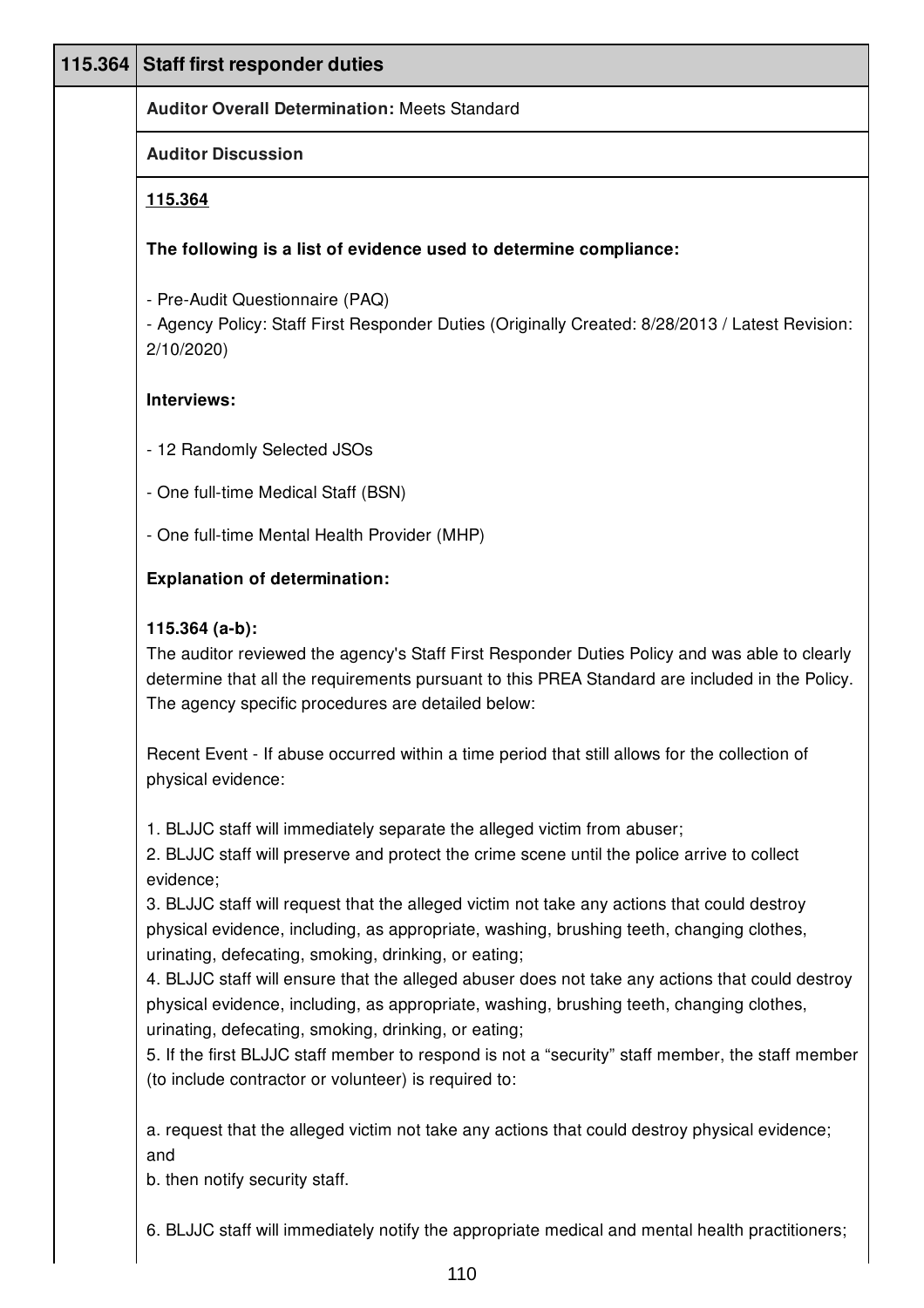7. BLJJC staff will immediately contact the local police department (McLennan County Sheriff's Office);

8. The BLJJC CJPO shall ensure that all BLJJC staff cooperate with the investigators and shall endeavor to remain informed about the progress of the investigation by requesting a copy of the formal written reports; and

9. The BLJJC CJPO shall ensure that the policies and procedures related to Reporting and Investigating (PREA §115.361) is followed and that TJJD is notified within 1-hour.

Not A Recent Event - If abuse occurred within a time period that does not allow for the collection of physical evidence:

1. BLJJC staff will immediately notify the BLJJC Facility Head or his/her designee;

2. BLJJC staff will immediately notify the appropriate medical and mental health practitioners, as necessary;

3. BLJJC staff will immediately contact Texas Juvenile Justice Department (TJJD) or the police department, as necessary;

4. If the allegation of sexual abuse involves abuse at another confinement facility the BLJJC PC will ensure that the policy and procedures outlined in §115.363 are followed;

5. The BLJJC CJPO shall ensure that all BLJJC staff cooperate with the investigators and shall endeavor to remain informed about the progress of the investigation by requesting a copy of the formal written reports; and

6. The BLJJC CJPO shall ensure that the policies and procedures related to Reporting and Investigating (PREA §115.361) is followed and that TJJD is notified within 24-hours.

The auditor determined that each of the security staff members (JSOs) working in the facility are trained in first responder duties pursuant to the requirements of this PREA standard; and, therefore, the auditor interviewed 12 randomly selected JSOs in order to determine their level of first responder knowledge and understanding. The auditor determined through these interviews that staff in the facility had a good understanding of what first responder duties entail and how to practice such duties for responding to a sexual abuse incident. Each staff member sufficiently explained all the requirements of this PREA standard, and advised they have never had to use any first responder training in practice due to the fact there has NOT been an incident of resident sexually abuse in the facility since they have worked for the agency. The staff interviewed described the first responder procedures as: first to separate the victim and perpetrator and ensure safety, immediate report to facility supervisors (also to MCSD and TJJD), preserve and protect the scene, advise the alleged victim and perpetrator to not do anything that could destroy or damage any usable physical evidence (no changing out, no shower, no cleaning or washing, no food or drink, no brushing of teeth, etc.), and to document the incident on an incident report.

Additionally, the auditor also interviewed one of the agency's full-time medical workers (nurse) and one of their mental health care professionals, and each practitioner was aware of the same first responder duties as noted above, for the 12 JSOs. The two professionals advised that this information is provided annually in PREA trainings, and that they have never had to use the procedures in practice due to no incident ever occurring of a resident being sexually abused while in the facility.

## **Conclusion:**

**Based upon the review and analysis of all the available evidence, the auditor has**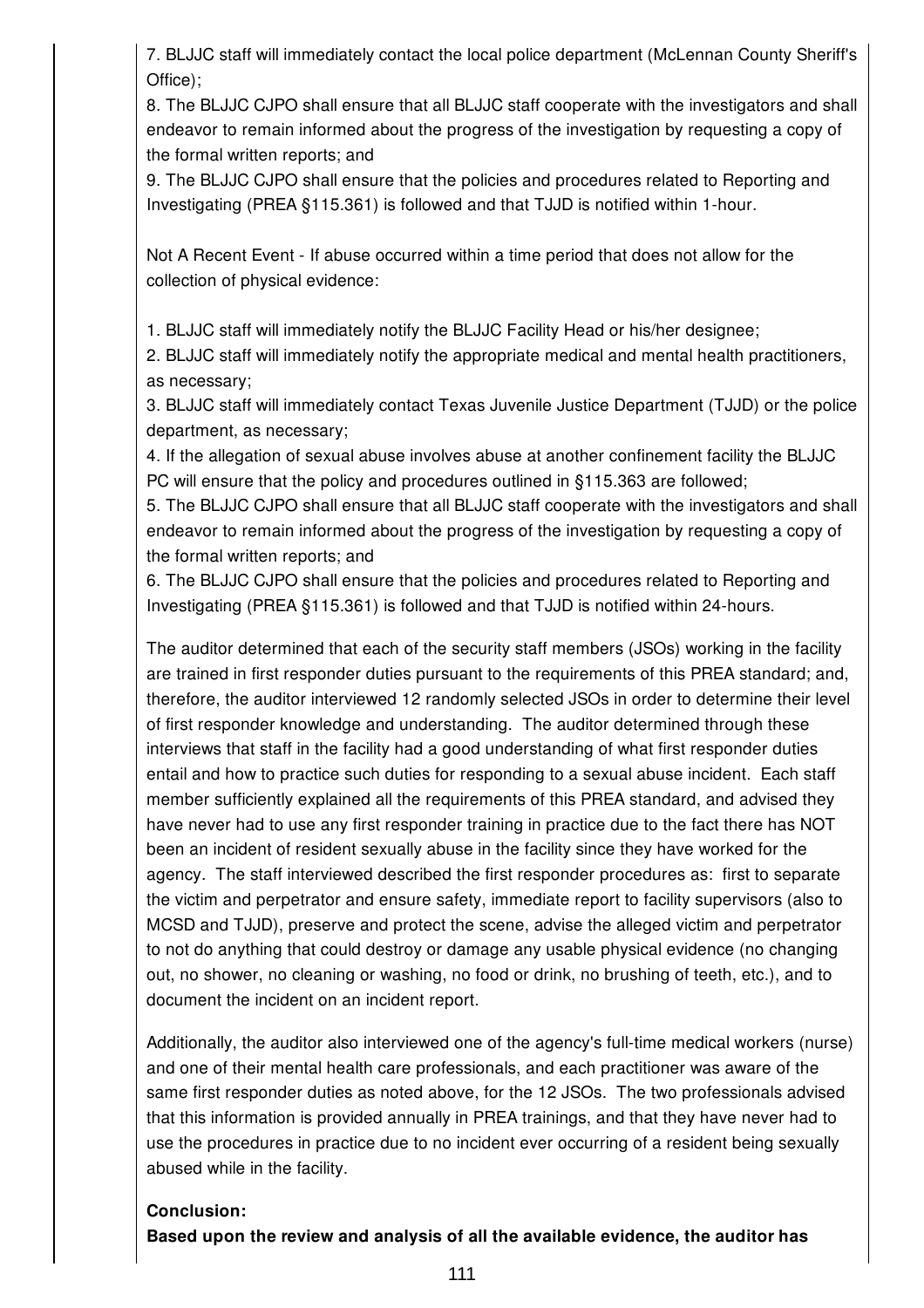## **determined that the agency is fully compliant with all elements of this standard. No corrective action is required.**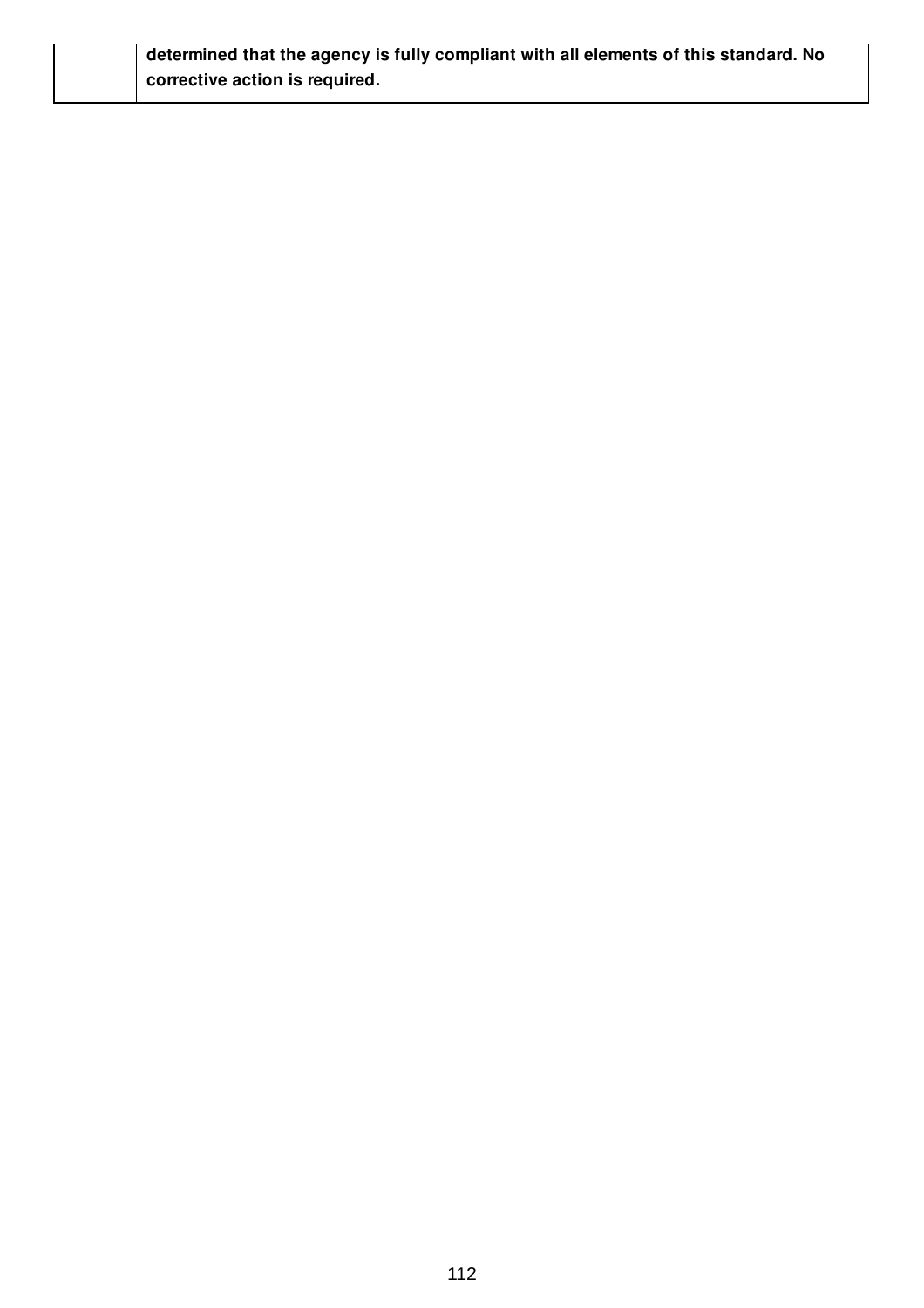| 115.365 Coordinated response                                                                                                                                                                                                                                                                                                                                                                                                                                                                                                                                                                      |
|---------------------------------------------------------------------------------------------------------------------------------------------------------------------------------------------------------------------------------------------------------------------------------------------------------------------------------------------------------------------------------------------------------------------------------------------------------------------------------------------------------------------------------------------------------------------------------------------------|
| <b>Auditor Overall Determination: Meets Standard</b>                                                                                                                                                                                                                                                                                                                                                                                                                                                                                                                                              |
| <b>Auditor Discussion</b>                                                                                                                                                                                                                                                                                                                                                                                                                                                                                                                                                                         |
| 115.365                                                                                                                                                                                                                                                                                                                                                                                                                                                                                                                                                                                           |
| The following is a list of evidence used to determine compliance:                                                                                                                                                                                                                                                                                                                                                                                                                                                                                                                                 |
| - Pre-Audit Questionnaire (PAQ)                                                                                                                                                                                                                                                                                                                                                                                                                                                                                                                                                                   |
| - Agency Policy: Coordinated Response (Originally Created: 8/28/2013 / Latest Revision:<br>2/10/2020                                                                                                                                                                                                                                                                                                                                                                                                                                                                                              |
| - McLennan County Coordinated Response Plan                                                                                                                                                                                                                                                                                                                                                                                                                                                                                                                                                       |
| Interviews:                                                                                                                                                                                                                                                                                                                                                                                                                                                                                                                                                                                       |
| - Superintendent                                                                                                                                                                                                                                                                                                                                                                                                                                                                                                                                                                                  |
| <b>Explanation of determination:</b>                                                                                                                                                                                                                                                                                                                                                                                                                                                                                                                                                              |
| $115.365(a)$ :<br>The auditor reviewed the agency's Coordinated Response Policy and verified that the Policy<br>includes all the requirements of this PREA Standard. The agency specific procedures related<br>to the requirements of this PREA Standard are detailed below:                                                                                                                                                                                                                                                                                                                      |
| - The PC will work to develop a written Coordinated Response Plan and assure that the plan<br>includes how the agency will coordinate with the following:                                                                                                                                                                                                                                                                                                                                                                                                                                         |
| 1. Assessing the victim's acute medical needs;<br>2. Informing the victim of his/her rights under relevant Federal or State law;<br>3. Explaining the need for a forensic medical exam and offering the victim the option of<br>undergoing one;<br>4. Offering the presence of a victim advocate or a qualified staff member during the exam;<br>5. Providing crisis intervention counseling;<br>6. Interviewing the victim and any witnesses;<br>7. Collecting evidence;<br>8. Notifying the victim's parents or legal guardians; and<br>9. Providing for any special needs the victim may have. |
| The PC will submit the written plan to the BLJJC Facility Head for approval. After the<br>Coordinated Response Plan is approved, the BLJJC PC will ensure that the Plan is reviewed<br>and revised, as needed, on an annual basis. The BLJJC Facility Head will approve any and all<br>revision prior to the revision becoming effective. Documentation of the Facility Head's review<br>and approval of revision will be maintained by the BLJJC PC. The agency's Coordinated<br>Response Plan was provided to the auditor, and upon review the auditor determined that this                     |

plan was approved by the Superintendent and PC and is a comprehensive plan for responding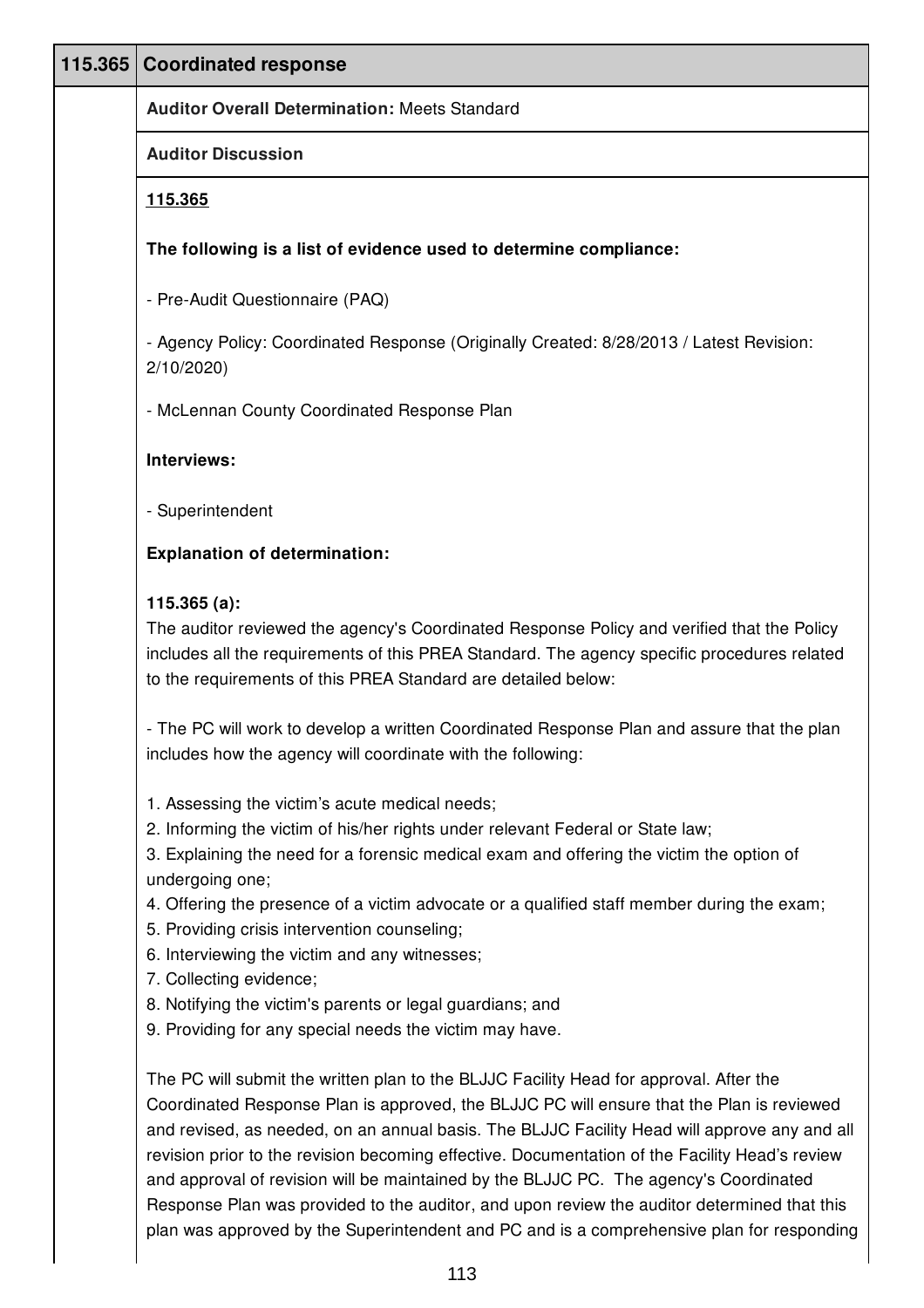| - Assessing the victim's acute medical needs (including- immediate emergency medical<br>response and transport, with SANE/SAFE exam);                                                                                                                                                                                                                                                                                                                                                                                                                                                                                                                                                                                                                                                                                                                | response actions, as verified by the auditor: |
|------------------------------------------------------------------------------------------------------------------------------------------------------------------------------------------------------------------------------------------------------------------------------------------------------------------------------------------------------------------------------------------------------------------------------------------------------------------------------------------------------------------------------------------------------------------------------------------------------------------------------------------------------------------------------------------------------------------------------------------------------------------------------------------------------------------------------------------------------|-----------------------------------------------|
| - Informing the victim of his/her rights under the Federal or State laws (mandatory reporting<br>protocols and advocacy center notification and assistance);                                                                                                                                                                                                                                                                                                                                                                                                                                                                                                                                                                                                                                                                                         |                                               |
| - Offering the presence of a victim advocate or a qualified staff member during the<br>SANE/SAFE exam);<br>after release);<br>- Interviewing the victim and any witnesses (all interviews conducted by McLennan County<br>by agency's PC and Superintendent);<br>- Collecting of evidence (Detention supervisor secures the crime scene and all evidence<br>- Notifying the victim's parents or legal guardians (Superintendent responsible);<br>advocacy support); and<br>- First responder duties.<br>The auditor interviewed the facility's Superintendent, who explained that the agency has<br>sexual abuse among staff first responders, medical and mental health practitioners,<br>investigators, and facility leadership. He also elaborated further and advised that all major<br>the plan is properly developed and efficiently executed. |                                               |
| - Providing crisis intervention counseling (while in the agency's custody and follow-up care<br>Sheriff's Department -MCSD- criminal investigators and administrative investigation conducted<br>collected by MCSD);<br>- Providing any special needs the victim may have (victim resources and continued victim<br>developed a written institutional plan to coordinate actions taken in response to an incident of<br>institutional plans, such as this coordinator response plan, are developed and reviewed using<br>a team concept- with involvement from not only agency leadership but also line staff, medical<br>and mental health personnel, and any other staff member or person who could help to ensure                                                                                                                                 |                                               |
|                                                                                                                                                                                                                                                                                                                                                                                                                                                                                                                                                                                                                                                                                                                                                                                                                                                      |                                               |
|                                                                                                                                                                                                                                                                                                                                                                                                                                                                                                                                                                                                                                                                                                                                                                                                                                                      |                                               |
|                                                                                                                                                                                                                                                                                                                                                                                                                                                                                                                                                                                                                                                                                                                                                                                                                                                      |                                               |
|                                                                                                                                                                                                                                                                                                                                                                                                                                                                                                                                                                                                                                                                                                                                                                                                                                                      |                                               |
|                                                                                                                                                                                                                                                                                                                                                                                                                                                                                                                                                                                                                                                                                                                                                                                                                                                      |                                               |
|                                                                                                                                                                                                                                                                                                                                                                                                                                                                                                                                                                                                                                                                                                                                                                                                                                                      |                                               |
|                                                                                                                                                                                                                                                                                                                                                                                                                                                                                                                                                                                                                                                                                                                                                                                                                                                      |                                               |

**corrective action is required.**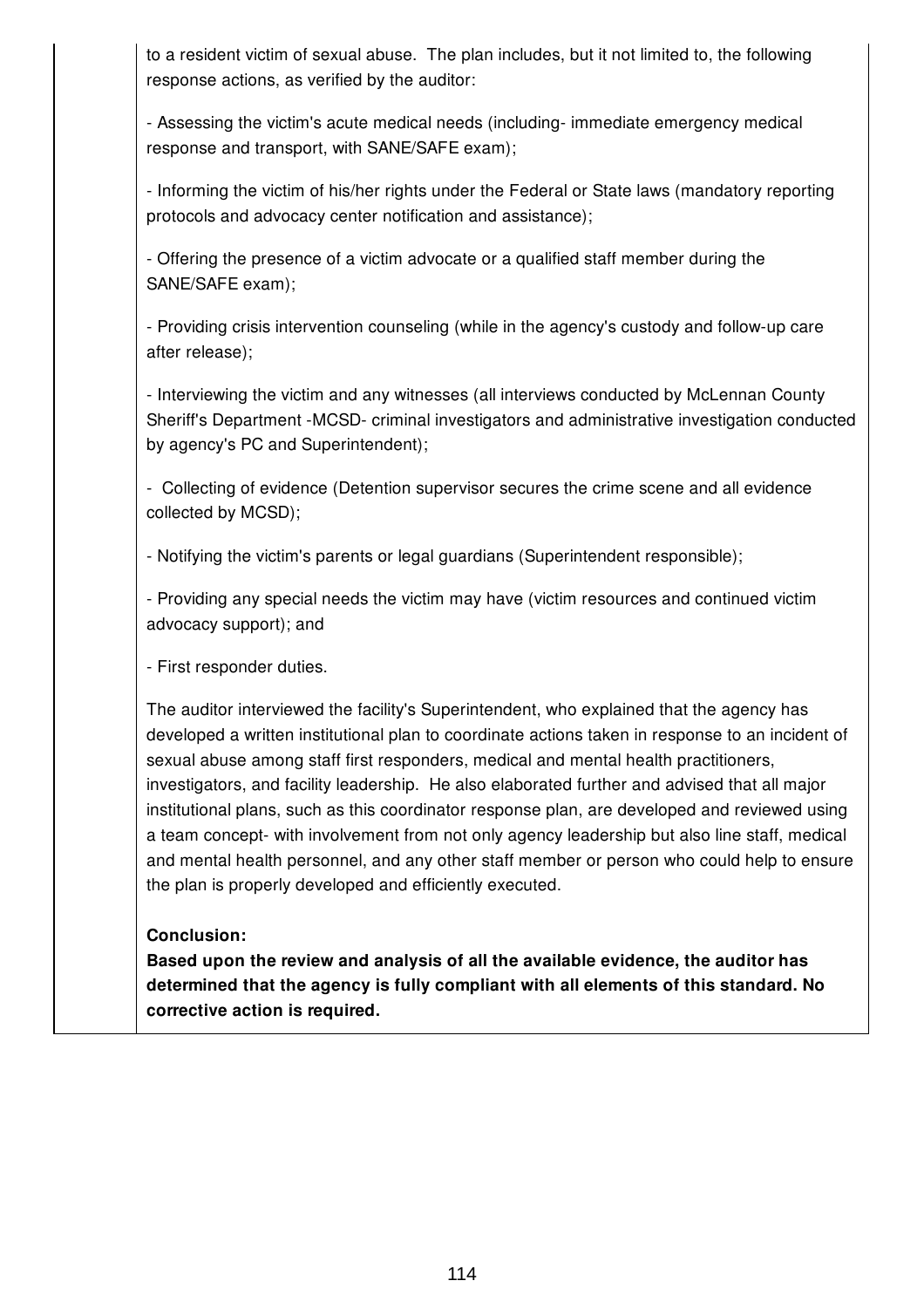| 115.366   Preservation of ability to protect residents from contact with abusers                                                                                                                                                                                                                                                                                                                                                                                                                                                                                                           |
|--------------------------------------------------------------------------------------------------------------------------------------------------------------------------------------------------------------------------------------------------------------------------------------------------------------------------------------------------------------------------------------------------------------------------------------------------------------------------------------------------------------------------------------------------------------------------------------------|
| <b>Auditor Overall Determination: Meets Standard</b>                                                                                                                                                                                                                                                                                                                                                                                                                                                                                                                                       |
| <b>Auditor Discussion</b>                                                                                                                                                                                                                                                                                                                                                                                                                                                                                                                                                                  |
| 115.366                                                                                                                                                                                                                                                                                                                                                                                                                                                                                                                                                                                    |
| The following is a list of evidence used to determine compliance:                                                                                                                                                                                                                                                                                                                                                                                                                                                                                                                          |
| - Pre-Audit Questionnaire (PAQ)<br>- Agency Policy: Preservation Ability to Protect Residents from Contact (Originally Created:<br>8/28/2013 / Latest Revision: 2/10/2020)                                                                                                                                                                                                                                                                                                                                                                                                                 |
| Interviews:                                                                                                                                                                                                                                                                                                                                                                                                                                                                                                                                                                                |
| - Agency Head Designee (Assistant Director)                                                                                                                                                                                                                                                                                                                                                                                                                                                                                                                                                |
| <b>Explanation of determination:</b>                                                                                                                                                                                                                                                                                                                                                                                                                                                                                                                                                       |
| 115.366(a):<br>The agency provided the auditor with their Policy titled, "Preservation Ability to Protect<br>Residents from Contact," which includes all the requirements of this PREA Standard. This<br>Policy provides for the following agency specific procedures pursuant to this Standard:<br>- The BLJJC CJPO will assure that neither BLJJC, nor any other governmental entity<br>responsible for collective bargaining on BLJJC's behalf, shall enter into or renew any collective<br>bargaining agreement or other agreement that limits BLJJC's ability to remove alleged staff |
| sexual abusers from contact with residents pending the outcome of an investigation or of a<br>determination of whether and to what extent discipline is warranted.<br>- Nothing in this Policy shall restrict BLJJC from entering into or renewing agreements that<br>govern:                                                                                                                                                                                                                                                                                                              |
| 1. The conduct of the disciplinary process, as long as such agreements are not inconsistent<br>with the provisions of PREA Standards §115.372 and §115.376; or<br>2. Whether a no-contact assignment that is imposed pending the outcome of an investigation<br>shall be expunged from or retained in the staff member's personnel file following a<br>determination that the allegation of sexual abuse is not substantiated.                                                                                                                                                             |
| The Agency Head Designee, Assistant Director, advised the auditor during his interview that<br>the BLJJC has never entered into or renewed any collective bargaining agreement or other<br>agreement.                                                                                                                                                                                                                                                                                                                                                                                      |
| <b>Conclusion:</b><br>Based upon the review and analysis of all the available evidence, the auditor has<br>determined that the agency is fully compliant with all elements of this standard. No<br>corrective action is required.                                                                                                                                                                                                                                                                                                                                                          |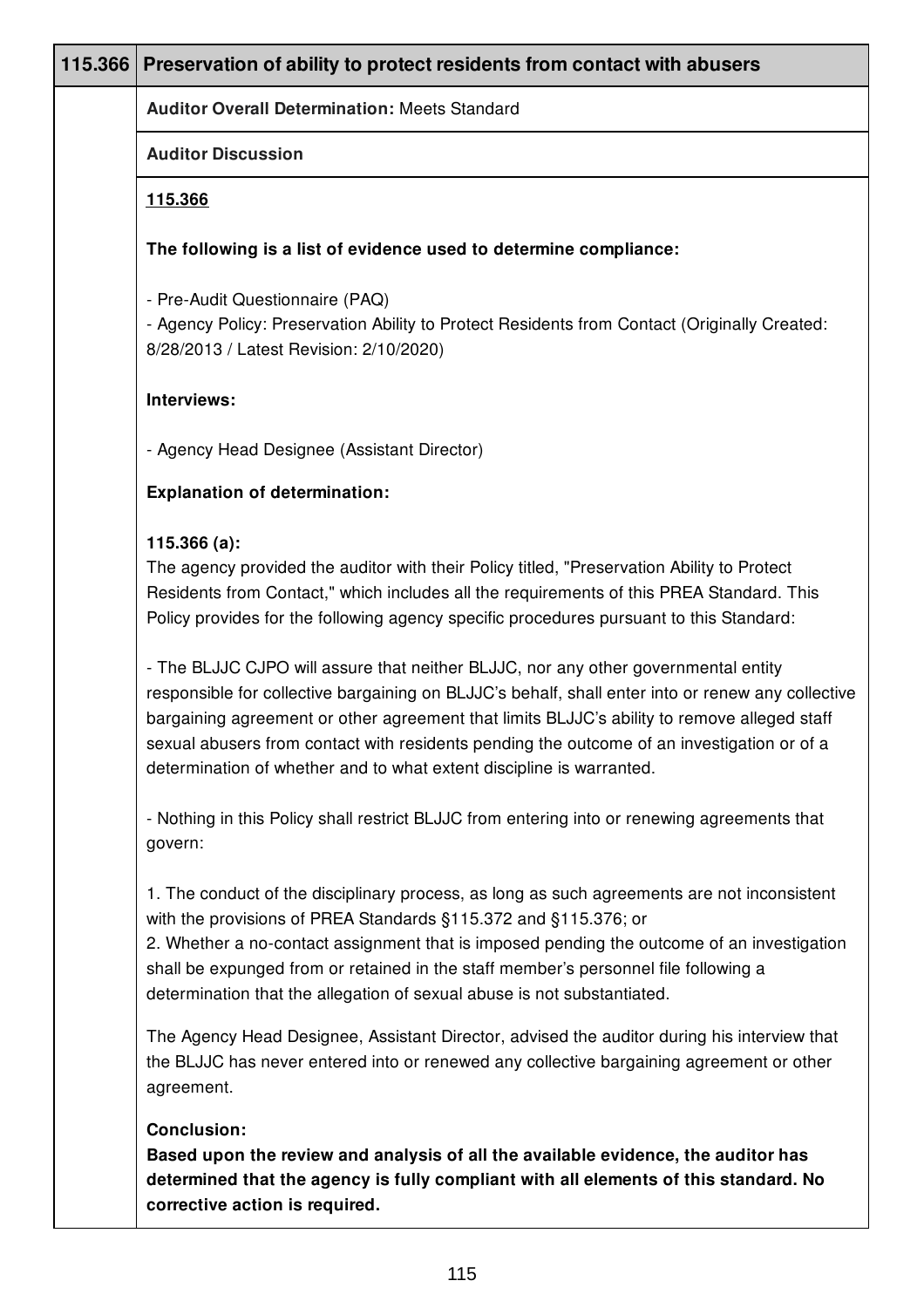| 115.367 | Agency protection against retaliation                                                                                                                                                                                                                                                                                                                                                                                                                                                                                                                                                                                                                       |
|---------|-------------------------------------------------------------------------------------------------------------------------------------------------------------------------------------------------------------------------------------------------------------------------------------------------------------------------------------------------------------------------------------------------------------------------------------------------------------------------------------------------------------------------------------------------------------------------------------------------------------------------------------------------------------|
|         | <b>Auditor Overall Determination: Meets Standard</b>                                                                                                                                                                                                                                                                                                                                                                                                                                                                                                                                                                                                        |
|         | <b>Auditor Discussion</b>                                                                                                                                                                                                                                                                                                                                                                                                                                                                                                                                                                                                                                   |
|         | 115.367                                                                                                                                                                                                                                                                                                                                                                                                                                                                                                                                                                                                                                                     |
|         | The following is a list of evidence used to determine compliance:                                                                                                                                                                                                                                                                                                                                                                                                                                                                                                                                                                                           |
|         | - Pre-Audit Questionnaire (PAQ)<br>- Agency Policy: Agency Protection Against Retaliation (Originally Created: 8/28/2013 / Latest<br>Revision: 2/10/2020)                                                                                                                                                                                                                                                                                                                                                                                                                                                                                                   |
|         | Interviews:                                                                                                                                                                                                                                                                                                                                                                                                                                                                                                                                                                                                                                                 |
|         | - Agency Head Designee (Assistant Director)                                                                                                                                                                                                                                                                                                                                                                                                                                                                                                                                                                                                                 |
|         | - Superintendent                                                                                                                                                                                                                                                                                                                                                                                                                                                                                                                                                                                                                                            |
|         | - PREA Coordinator (PC) / Monitors for Retaliation                                                                                                                                                                                                                                                                                                                                                                                                                                                                                                                                                                                                          |
|         | <b>Explanation of determination:</b>                                                                                                                                                                                                                                                                                                                                                                                                                                                                                                                                                                                                                        |
|         | 115.368 (a-e)<br>The agency provided the auditor with their Agency Protection Against Retaliation Policy, and<br>the auditor was able to clearly determine that each of the provisions required by this PREA<br>Standard are included in the Policy, as indicated below:                                                                                                                                                                                                                                                                                                                                                                                    |
|         | - The BLJJC CJPO shall establish a policy to protect all residents and staff who report sexual<br>abuse or sexual harassment or cooperate with sexual abuse or sexual harassment<br>investigations from retaliation by other residents or staff. The Facility Head is the designated<br>staff member charged with monitoring retaliation. As part of the duties assigned, the Facility<br>Head is responsible for ensuring that all allegations of retaliation are promptly and properly<br>investigated. The Facility Head can utilize the following monitoring and protection strategies to<br>ensure residents and staff are protected from retaliation: |
|         | 1. Unit housing changes;<br>2. Transfers for resident victims or abusers,<br>3. Removal of alleged staff or resident abusers from contact with victims, and<br>4. Emotional support services for residents or staff who fear retaliation for reporting sexual<br>abuse or sexual harassment or for cooperating with investigations.                                                                                                                                                                                                                                                                                                                         |
|         | Additionally, for at least 90 days following a report (or allegation) of sexual abuse, the BLJJC                                                                                                                                                                                                                                                                                                                                                                                                                                                                                                                                                            |

Facility Head shall monitor the conduct or treatment of residents or staff who reported the sexual abuse and of residents who were reported to have suffered sexual abuse to see if there are changes that may suggest possible retaliation by residents or staff, and shall act promptly to remedy any such retaliation. The Facility Head's monitoring will include, but will not be limited to, reviewing the following items: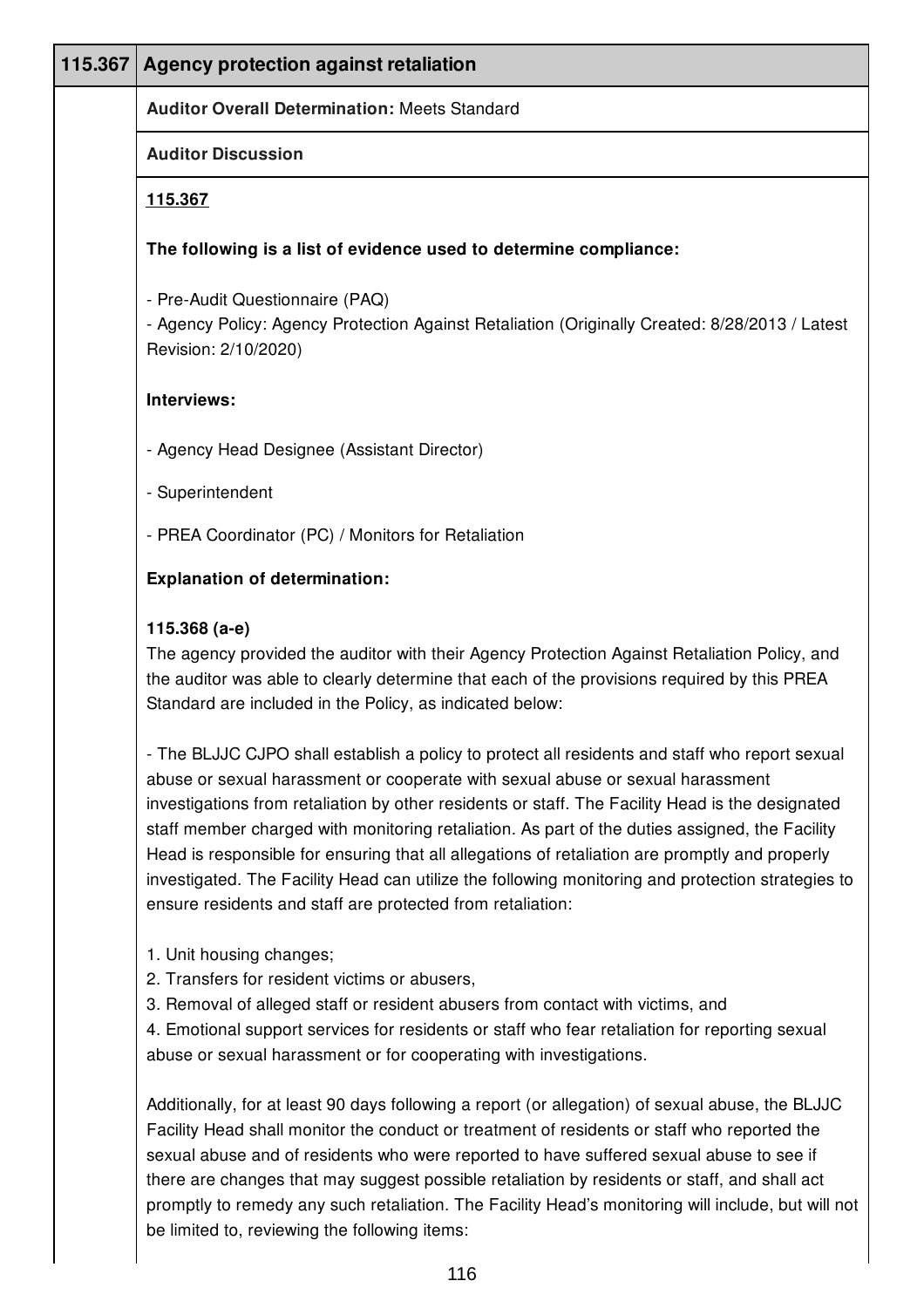1. Any resident disciplinary reports,

2. Housing or program changes,

3. Negative performance reviews or reassignments of staff.

E. The Facility Head shall continue such monitoring beyond 90 days if the initial monitoring indicates a continuing need.

F. In the case of residents, the Facility Head will conduct periodic status checks, by talking with the resident, at least once every 14 days.

In addition to protecting residents and staff, if any other individual who cooperates with an investigation expresses a fear of retaliation, the BLJJC Facility Head shall take appropriate measures to protect that individual against retaliation. Any acts of retaliation will be immediately investigated as per the BLJJC policies and procedures related to PREA Standard §115.361, Official Response Following a Report. Specifically, a resident or staff member reporting an act of retaliation will immediately (within 1-hour) complete a BLJJC Incident Report, which will be immediately (within 1-hour) submitted to the Facility Head or his/her designee.

- The agency reported in the PAQ that they have had ZERO incidents of retaliation occurring in the past 12 months.

The auditor interviewed the agency's Head designee, the Assistant Director, who advised that when the agency learns that a resident or staff member (or anyone involved in an investigation) is fearful of reporting sexual abuse or sexual harassment or afraid to cooperating with investigations, the following actions are promptly taken: removal of the threat of retaliation (if staff involved in the retaliation- send home on administrative leave/residentplace in isolation on a disciplinary seclusion or safety-based seclusion), investigate, possibly move residents around to ensure safety (to different housing units/programs), and provide emotional support services as needed.

The Superintendent advised the auditor that when it is learned that a resident or staff member expresses fear for reporting sexual abuse or sexual harassment or for cooperating with an investigation, the following actions are promptly taken: move residents around to different Pods to ensure safety and to prevent harm and promptly investigate the situation (ensuring facts surrounding the retaliation are identified and reviewed to help with making a sound decision). Also, the Superintendent explained that he can place resident/s who displayed retaliation in disciplinary seclusion, or if a staff member is involved, will place him/her on administrative leave pending the outcome of the investigation.

The agency's PC, who is in charge of monitoring retaliation in the facility, advised the auditor that there has never been an allegation or incident involving sexual abuse or sexual harassment in the facility since she has worked for the agency; therefore, she has never had to monitor for retaliation. However, if such an incident were to occur, the PC explained she would ensure the following procedures are adhered to when monitoring for retaliation: - ensure staff have been, and continue to be, trained on how to monitor for and respond to retaliation;

- ensure staff and residents know to immediate report any suspected or witnessed retaliation; - move residents, as a last resort, to ensure safety and prevent retaliation from occurring (while ensuring all the required rights are provided);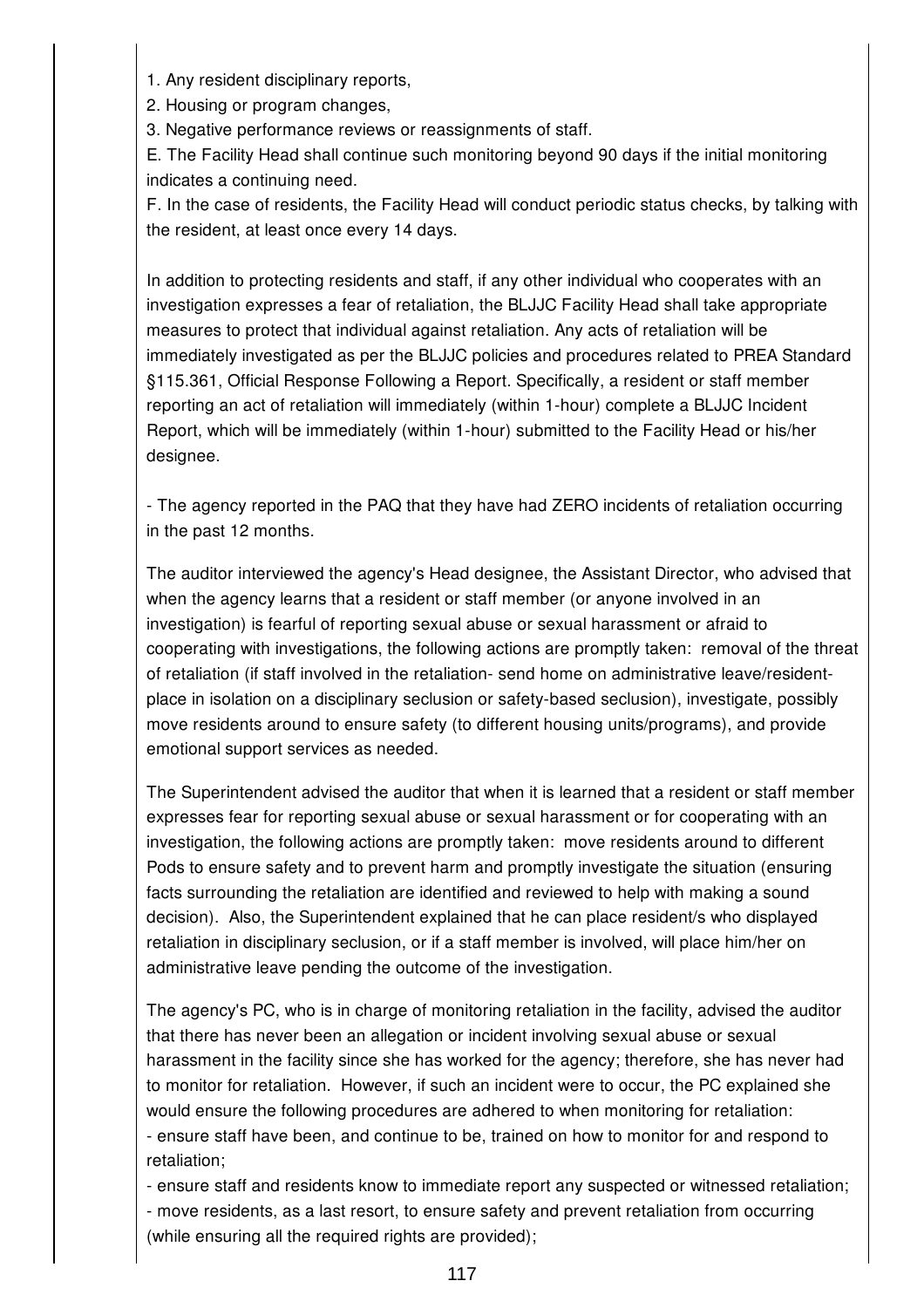- monitor resident behavior daily to ensure there is no retaliation going on;

- ensure all staff who supervise the residents involved in the sexual abuse incident or

allegation are kept abreast of the situation;

- conduct periodic and unannounced walk throughs to monitor for retaliation;

- initiate contact with residents in order to ensure residents feel safe and know how to report;

- ensure staff are not isolated with residents and not taking residents off camera view;

- monitor resident patterns, such as: eating patterns, withdrawing from the program, and any abnormal behavior; and

- monitor at least for 90 days after a sexual abuse incident or allegation is reported (longer if necessary).

## **115.368 (f):**

N/A. The auditor is not required to audit this provision; however, it should be noted that the agency includes this provision in their Agency Protection Against Retaliation Policy, as indicated below:

- The BLJJC Facility Head's obligation to monitor shall terminate if the agency determines that a sexual abuse allegation is unfounded.

## **Conclusion:**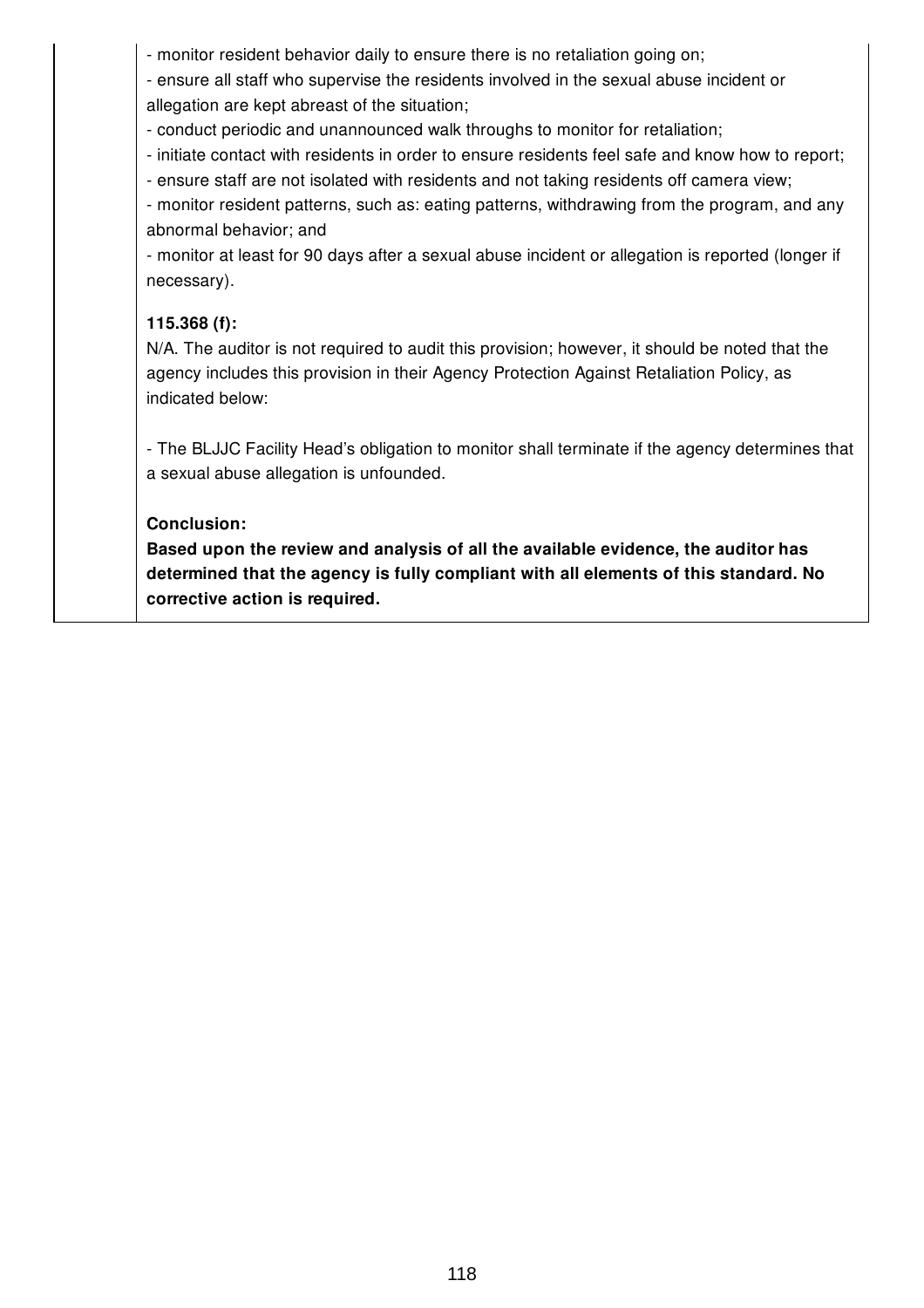| 115.368 | Post-allegation protective custody                                                                                                                                                                                                                                                                                                                                                                                                                                                                                          |
|---------|-----------------------------------------------------------------------------------------------------------------------------------------------------------------------------------------------------------------------------------------------------------------------------------------------------------------------------------------------------------------------------------------------------------------------------------------------------------------------------------------------------------------------------|
|         | <b>Auditor Overall Determination: Meets Standard</b>                                                                                                                                                                                                                                                                                                                                                                                                                                                                        |
|         | <b>Auditor Discussion</b>                                                                                                                                                                                                                                                                                                                                                                                                                                                                                                   |
|         | <u>115.368</u>                                                                                                                                                                                                                                                                                                                                                                                                                                                                                                              |
|         | The following is a list of evidence used to determine compliance:                                                                                                                                                                                                                                                                                                                                                                                                                                                           |
|         | - Pre-Audit Questionnaire (PAQ)<br>- Agency's Protective Isolation form<br>- Agency Policy: Placement of Residents in Housing, Bed, Program, Education, & Work<br>Assignments (Originally Created: 8/21/2013 / Latest Revision: 2/07/2020)                                                                                                                                                                                                                                                                                  |
|         | Interviews:                                                                                                                                                                                                                                                                                                                                                                                                                                                                                                                 |
|         | - Superintendent                                                                                                                                                                                                                                                                                                                                                                                                                                                                                                            |
|         | - Staff who Supervise Residents in Protective Isolation                                                                                                                                                                                                                                                                                                                                                                                                                                                                     |
|         | - Medical Staff (facility's full-time nurse- BSN)                                                                                                                                                                                                                                                                                                                                                                                                                                                                           |
|         | - Mental Health Professional (MHP)                                                                                                                                                                                                                                                                                                                                                                                                                                                                                          |
|         | <b>Site Review Observations:</b>                                                                                                                                                                                                                                                                                                                                                                                                                                                                                            |
|         | During the onsite audit, the auditor did not witness a resident in protective isolation.                                                                                                                                                                                                                                                                                                                                                                                                                                    |
|         | <b>Explanation of determination:</b>                                                                                                                                                                                                                                                                                                                                                                                                                                                                                        |
|         | 115.368(a):<br>The auditor was provided the agency's Post-Allegation Protective Custody and their<br>Placement of Residents in Housing, Bed, Program, Education, and Work Assignments<br>Policies, which include all the requirements of this PREA Standard, as well as the<br>requirements pursuant to PREA Standard 115.342 (as documented in section 115.342 of this<br>report). The agency's Post-Allegation Protective Custody Policy includes the following agency<br>specific procedures pursuant to this provision: |
|         | - All housing decisions will be made only after a resident has been screened for risk of sexual<br>victimization and abusiveness. The BLJJC Shift Supervisor will ensure that all youth are<br>screened for risk of sexual victimization and abusiveness prior to any use of segregated<br>housing to protect a resident who is alleged to have suffered sexual abuse.                                                                                                                                                      |

- The BLJJC Shift Supervisor will ensure that any use of segregated housing to protect a resident who is alleged to have suffered sexual abuse shall be subject to the requirements of PREA Standard §115.342.

Furthermore, it is important to note that the requirements associated with PREA Standard 115.342 are detailed in section 115.342 of this report.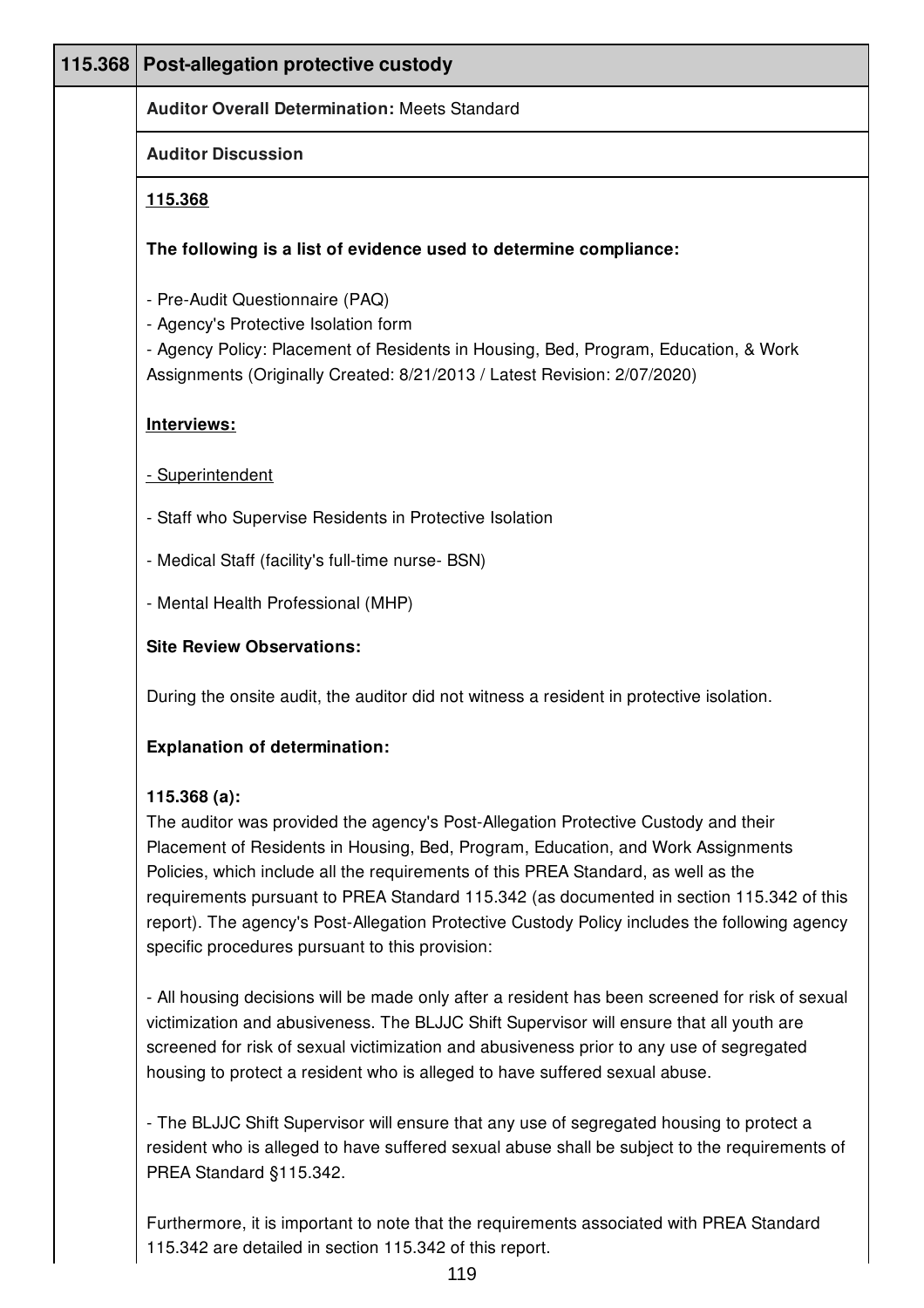The agency reported in the PAQ that in the past 12 months they have had ZERO (0) residents who alleged to have suffered sexual abuse and who were placed in isolation.

The auditor was also provided the agency's Protective Isolation form that includes the following information:

- Start and end date and time;

- Authorized by (Detention Superintendent or designee);

- Justification and reason for placement on Protective Isolation;

- Education Offered? (yes/no and time); and

- Large Muscle Exercise Offered? (yes/no and time)

Additionally, it is important to note that the agency indicated in the PAQ that they have placed ZERO residents at risk of sexual victimization in isolation in the past 12 months.

The auditor interviewed the agency's Superintendent, and he testified that residents are ONLY isolated from others as a last resort when less restrictive measures are inadequate to keep them and other residents safe, and then only until an alternative means of keeping all residents safe can be arranged. Further, he explained that he has never had to place a resident on protective isolation due to a PREA related matter or allegation, and that alternative means (other than isolation) would first be taken to ensure a victim or potential victim of sexual abuse or sexual harassment is safe and remains safe throughout their detention stay (i.e., moving residents to other housing units, placing resident perpetrator/s of sexual abuse or sexual harassment in disciplinary seclusion, and/or removing staff from the floor if involved as a perpetrator).

The auditor also interviewed 12 randomly selected JSOs who are all capable of supervising residents in protective isolation, and each JSO advised that they've never had to conduct room observations on a resident on protective isolation for a PREA related incident or allegation (in isolation for protective purposes related to a sexual abuse or sexual harassment incident or allegation). However, each JSO advised that if they were ever required to supervise such a resident, the resident would be provided the normal programming, privileges, education (including all applicable special education requirements), and work opportunities (although, residents don't work at this facility). Furthermore, the JSOs interviewed advised that instead of placing a resident on protective isolation, the resident would first be moved to his/her own Pod and provided all the normal program opportunities discussed above.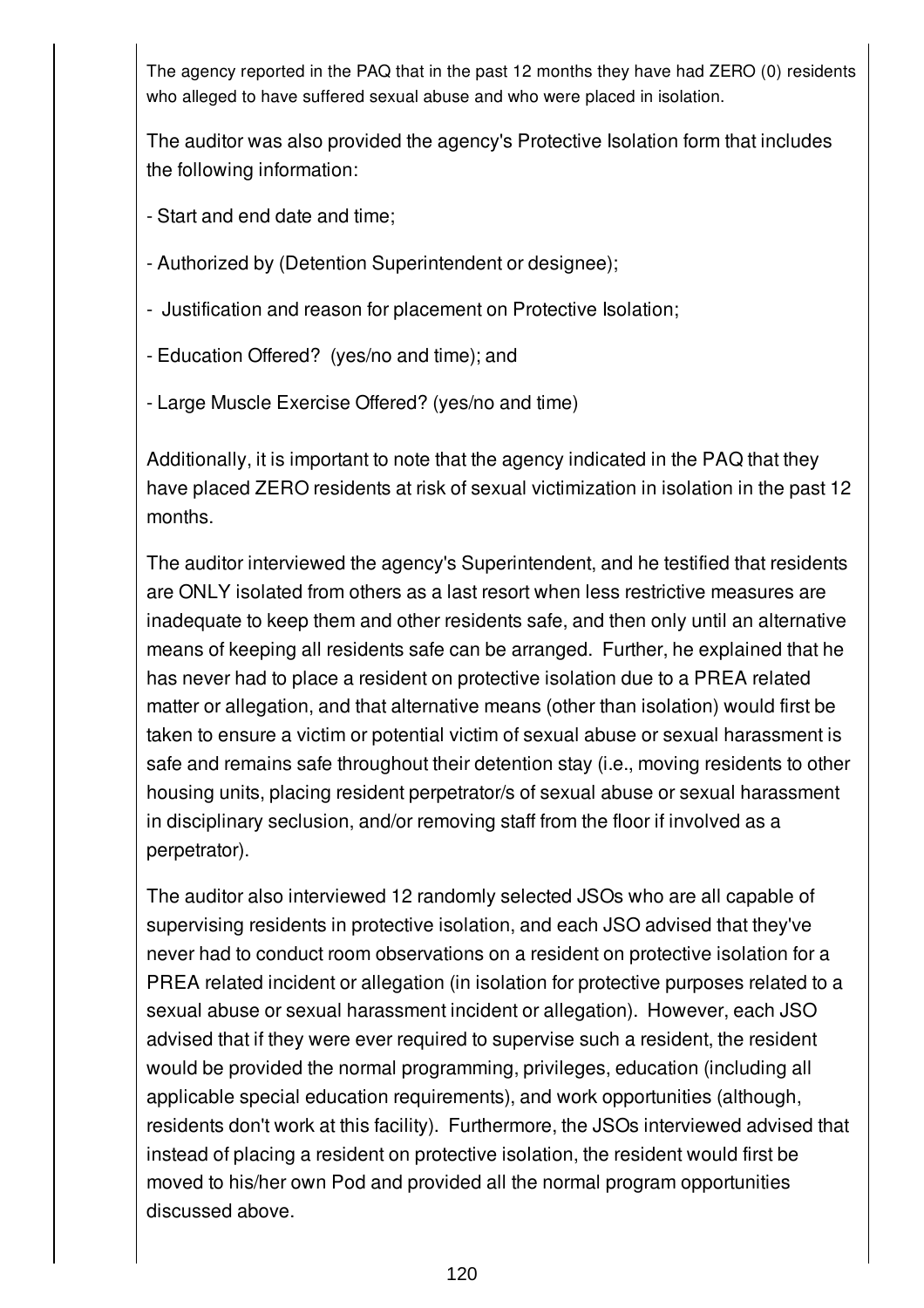The auditor also interviewed the facility's full-time nurse and one of the agency's medical providers, and each health care professional advised that they have never experienced a situation involving a resident who has suffered or alleged sexual abuse being placed in protective isolation. However, each professional explained that if such an incident would to occur, they would each ensure the child is provided daily check-ups by medical and mental health practitioners. The MHP and facility nurse explained further that they conduct routine check-ups on all residents in the facility, regardless of their status, and they would not hold back any services due to a resident being in any type of isolation (including disciplinary and protective isolations). They also advised that each resident in the facility is provided a face-toface meeting with both the facility nurse and a mental health provider, and follow-up meetings occur as needed and as requested by the resident.

## **Conclusion:**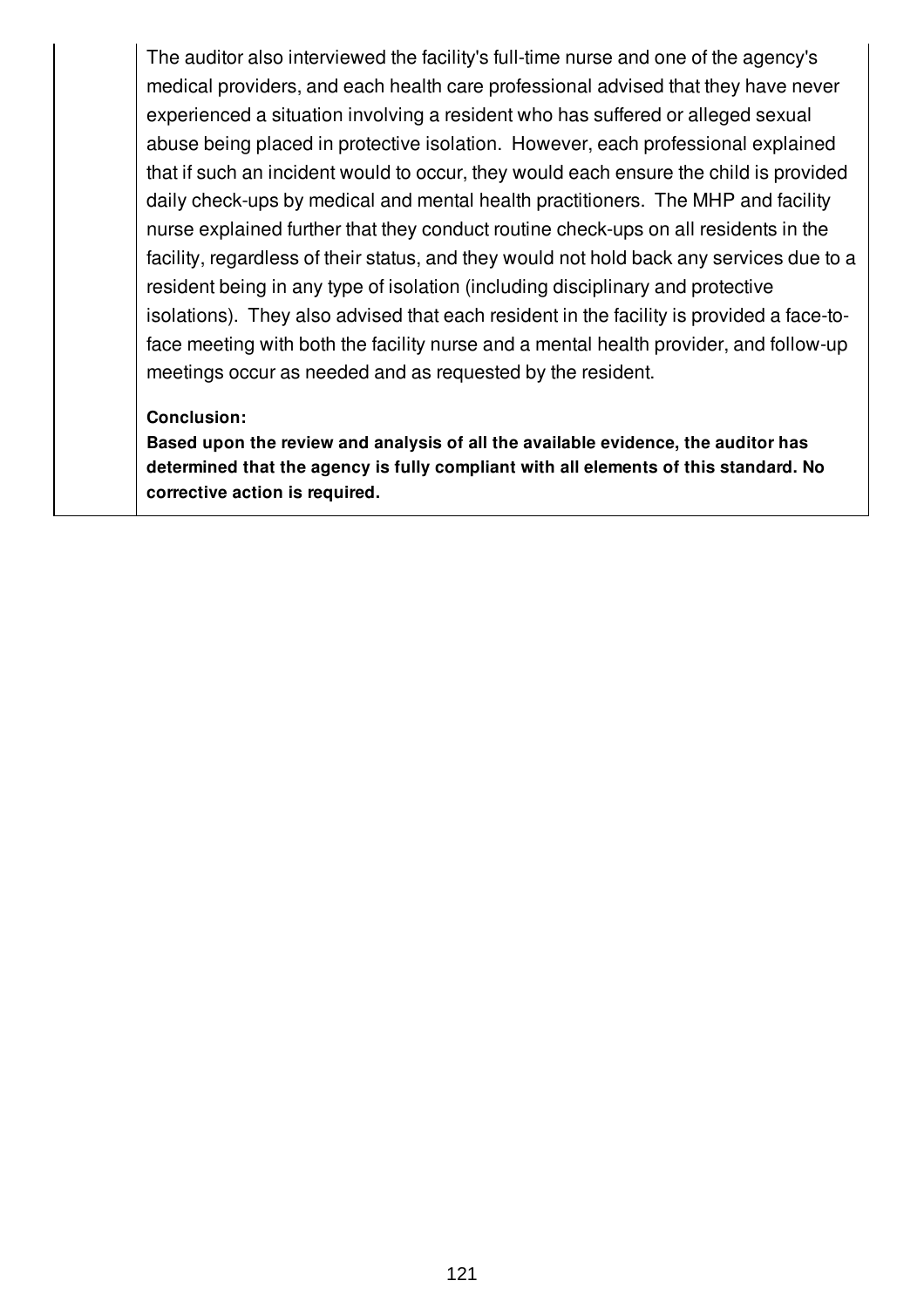| 115.371 | <b>Criminal and administrative agency investigations</b>                                                                                                                                                                                                                                 |
|---------|------------------------------------------------------------------------------------------------------------------------------------------------------------------------------------------------------------------------------------------------------------------------------------------|
|         | <b>Auditor Overall Determination: Meets Standard</b>                                                                                                                                                                                                                                     |
|         | <b>Auditor Discussion</b>                                                                                                                                                                                                                                                                |
|         | 115.371                                                                                                                                                                                                                                                                                  |
|         | The following is a list of evidence used to determine compliance:                                                                                                                                                                                                                        |
|         | - Pre-Audit Questionnaire (PAQ)                                                                                                                                                                                                                                                          |
|         | - Agency Policy: Criminal & Administrative Agency Investigations (Originally Created:<br>8/19/2013 / Latest Revision: 2/10/2020)                                                                                                                                                         |
|         | - TJJD Internal Investigation Report form                                                                                                                                                                                                                                                |
|         | - Agency Policy: Specialized Training Investigations (Originally Created: 8/12/2013 / Latest<br>Revision: 2/06/2020)                                                                                                                                                                     |
|         | - Explanation of what was provided in the 12 hour TJJD investigations trainings                                                                                                                                                                                                          |
|         | - Investigator Training Sign-In Sheets                                                                                                                                                                                                                                                   |
|         | Interviews:                                                                                                                                                                                                                                                                              |
|         | - Agency Head Designee (Assistant Director)                                                                                                                                                                                                                                              |
|         | - Facility Superintendent (also an administrative investigator for the agency)                                                                                                                                                                                                           |
|         | <b>Explanation of determination:</b>                                                                                                                                                                                                                                                     |
|         | 115.371 (a-k and m):<br>The agency provided the auditor with their Criminal & Administrative Agency Investigation<br>Policy, which includes all the requirements pursuant to each provision of this PREA Standard.<br>This Policy provides for the following agency specific procedures: |
|         | - All allegations for SEXUAL ABUSE will be immediately referred to TJJD and/or law<br>enforcement pursuant to PREA Standards §115.334 and §115.352.                                                                                                                                      |
|         | - The BLJJC PC will be responsible for investigations into allegations of SEXUAL                                                                                                                                                                                                         |

HARASSMENT, RETALIATION, or STAFF NEGLECT or VIOLATIONS of RESPONSIBILITIES that may have contributed to sexual abuse. The PC will conduct the investigation promptly, thoroughly, and objectively for all allegations, including third-party and anonymous reports, even if the alleged abuser or victim is no longer employed or housed by BLJJC. Where sexual abuse is alleged, BLJJC shall use investigators who have received special training in sexual abuse investigations involving juvenile victims pursuant to the requirements in PREA Standard §115.334. The BLJJC PC shall gather and preserve direct and circumstantial evidence, including any available physical and DNA evidence and any available electronic monitoring data; shall interview alleged victims, suspected perpetrators, and witnesses; and shall review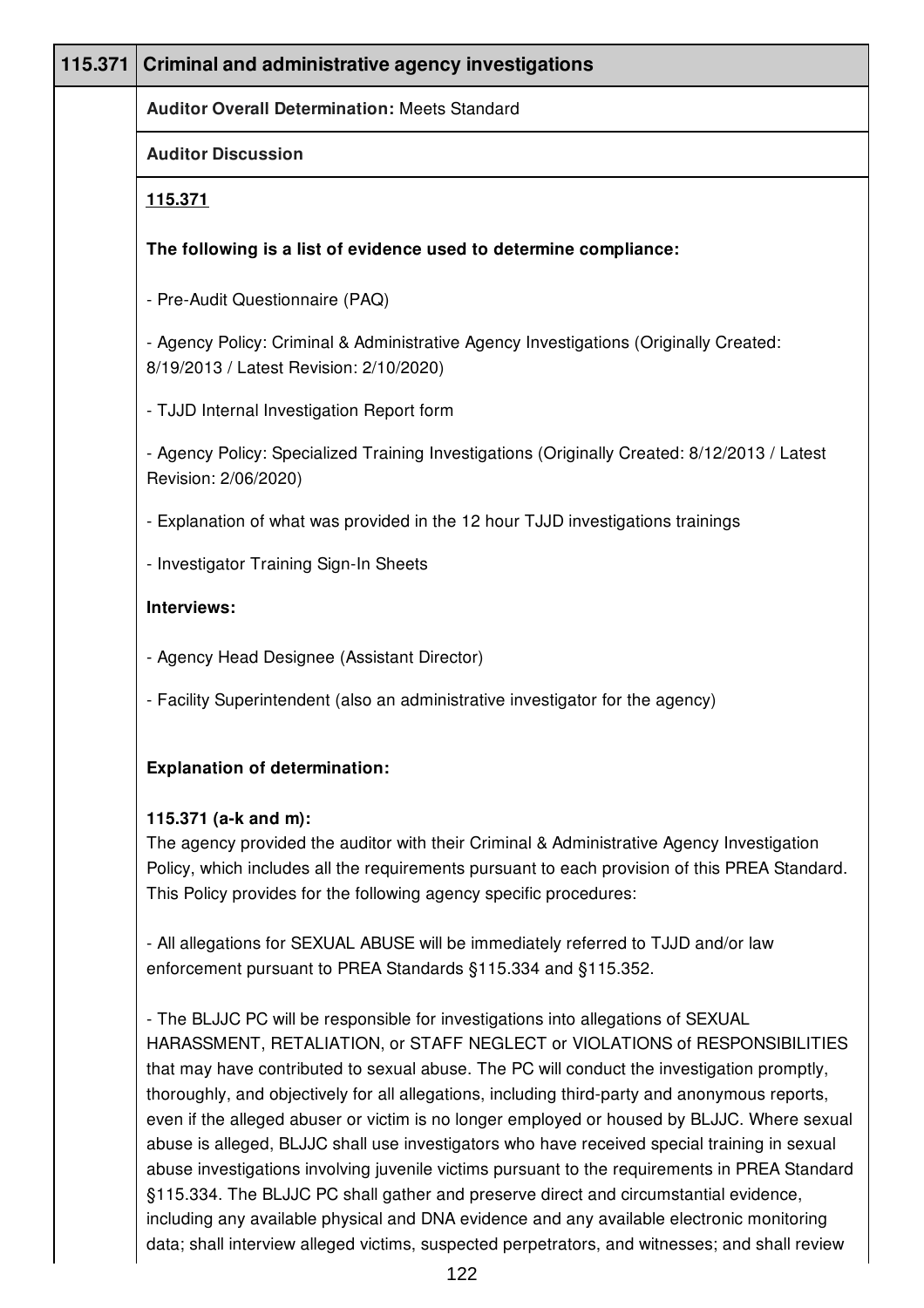prior complaints and reports of sexual abuse involving the suspected perpetrator. The BLJJC PC will also assure that no investigation is terminated solely because the source of the allegation recants the allegation.

- When the quality of evidence appears to support criminal prosecution, the BLJJC PC shall conduct compelled interviews only after consulting with prosecutors as to whether compelled interviews may be an obstacle for subsequent criminal prosecution.

- The credibility of an alleged victim, suspect, or witness shall be assessed on an individual basis and shall not be determined by the person's status as resident or staff. BLJJC shall not require a resident who alleges sexual abuse to submit to a polygraph examination or other truth-telling device as a condition for proceeding with the investigation of such an allegation.

- When any authorized BLJJC staff member (e.g., BLJJC PCM) conducts an administrative investigation he/she:

1. Shall include an effort to determine whether staff actions or failures to act contributed to the abuse; and

2. Shall be documented in BLJJC Investigation Report Form that includes a description of the physical and testimonial evidence, the reasoning behind credibility assessments, and investigative facts and findings.

- Criminal investigations shall be documented in a written report that contains a thorough description of physical, testimonial, and documentary evidence and attaches copies of all documentary evidence where feasible. The BLJJC PC is responsible for requesting a copy of this report from TJJD and/or law enforcement.

- Substantiated allegations of conduct that appear to be criminal shall be referred for prosecution.

- The BLJJC PC shall retain all written reports pursuant to any administrative and/or criminal investigation for as long as the alleged abuser is incarcerated or employed by BLJJC, plus five years, unless the abuse was committed by a juvenile resident and applicable law requires a shorter period of retention. BLJJC assures that the departure of the alleged abuser or victim from the employment or control of BLJJC shall not provide a basis for terminating an investigation.

- When outside agencies investigate sexual abuse, all BLJJC staff shall fully cooperate with outside investigators and the BLJJC PCM will endeavor to remain informed about the progress of the investigation.

As already noted in subsection 115.322 of this report, the agency did provide the auditor with administrative investigation documents for three incidents (one for 2017 and two for 2018) that the auditor determined did NOT reach the level of sexual harassment or sexual abuse. However, these incidents are worth adding to this report due to the agency's response to the allegations exceeding the requirements set forth in this PREA Standard. The agency's responses to the three allegations are detailed below: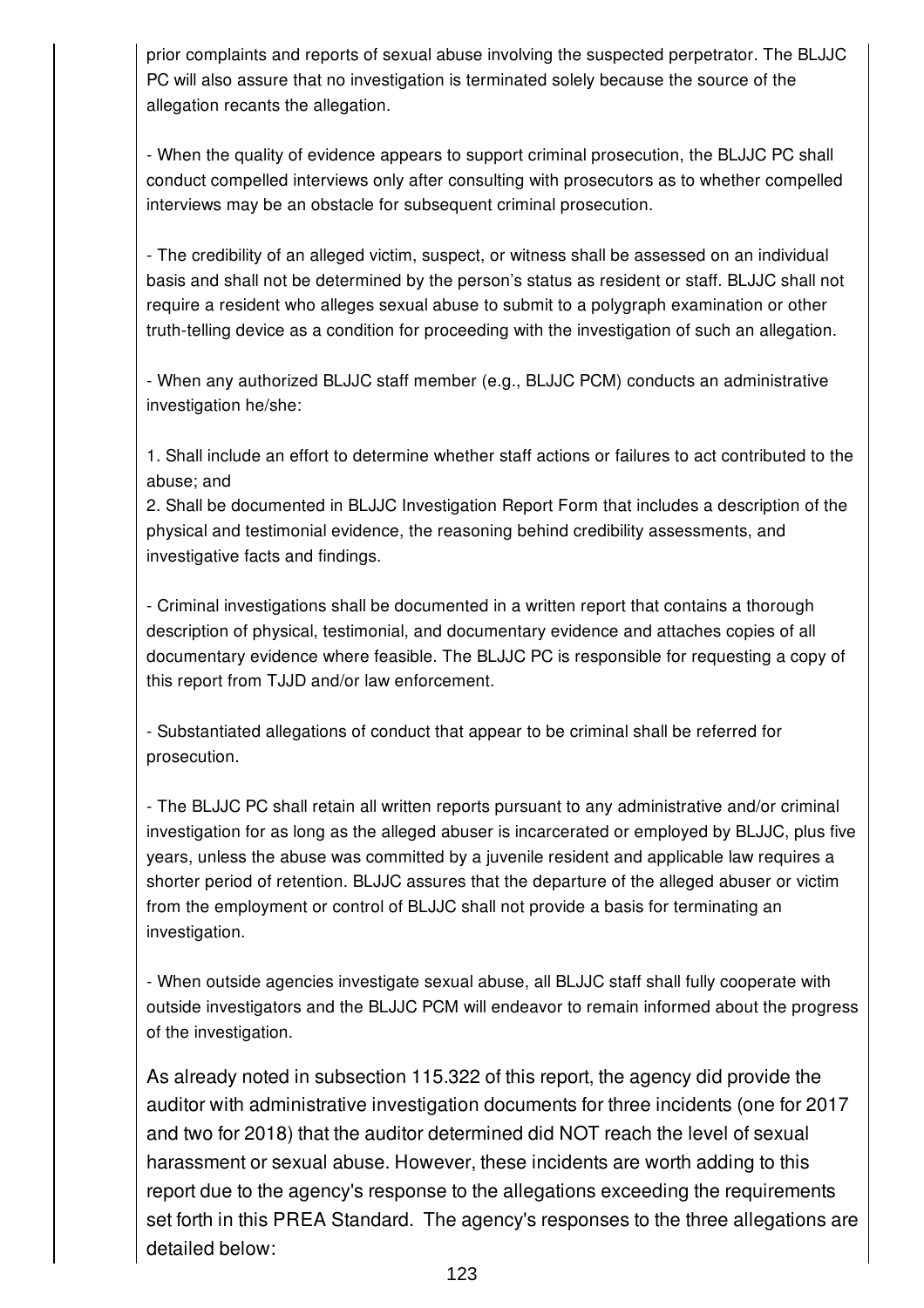# *2017 Allegation***:**

Upon the auditor reviewing the completed TJJD Incident Report form, voluntary witness statement, and grievance form; the auditor determined that this allegation was a one-time incident involving an alleged inappropriate statement made by a staff member to a resident, which the auditor determined did not reach the level of sexual harassment per the PREA definition. It is important to note that the agency, even though not required by PREA standards, reported this allegation to TJJD (via TJJD Incident Report), local law enforcement (MCSD), and the alleged victim's parents on the same day that the resident's grievance was submitted. Furthermore, the PC provided the auditor with a memo that detailed the administrative investigation conducted by the Assistant Superintendent for this 2017 allegation, and the auditor verified through this memo that the agency conducted a prompt and thorough internal investigation, advised the resident who made the allegation the outcome of the investigation, and encouraged the resident to report any further allegations that may arise.

## *2018 Allegation (1 of 2):*

Upon the auditor reviewing the completed TJJD Incident Report and TJJD Internal Investigation Report, the auditor determined that the agency took the necessary steps to ensure the incident was not sexual in nature. The Investigation Report explains that the alleged victim was allowed to contact TJJD (3rd party reporting agency operated by the State of Texas- TJJD) to report this alleged incident to TJJD, which triggered the administrative investigation by the agency. Even though this incident is described in the report as accidental contact between two residents during a supervised football game, the agency exceeded the PREA requirements of this PREA Standard by reporting the incident to TJJD and local law enforcement (MCSD) and initiating an administrative investigation to ensure no intentional sexual contact was made. The administration investigation was concluded two days after the allegation was first reported, and the disposition was determined as inconclusive due to conflicting statements made by the two residents involved. The documentation provided verifies that the alleged victim's parents were notified of the initial allegation and of the disposition.

# *2018 Allegation (2 of 2):*

This incident involved an alleged inappropriate statement made by one resident to another resident, and upon review of the TJJD Incident Report and Investigation Summary Report, the auditor determined that this incident did not reach the level of sexual harassment or sexual abuse due to being an isolated alleged incident of a resident making an inappropriate comment to another (not repeated). Although, this incident did not require the agency to follow-up with an administrative investigation or following through with their reporting protocols, the auditor determined that the agency exceeded the PREA requirements to ensure resident sexual safety. The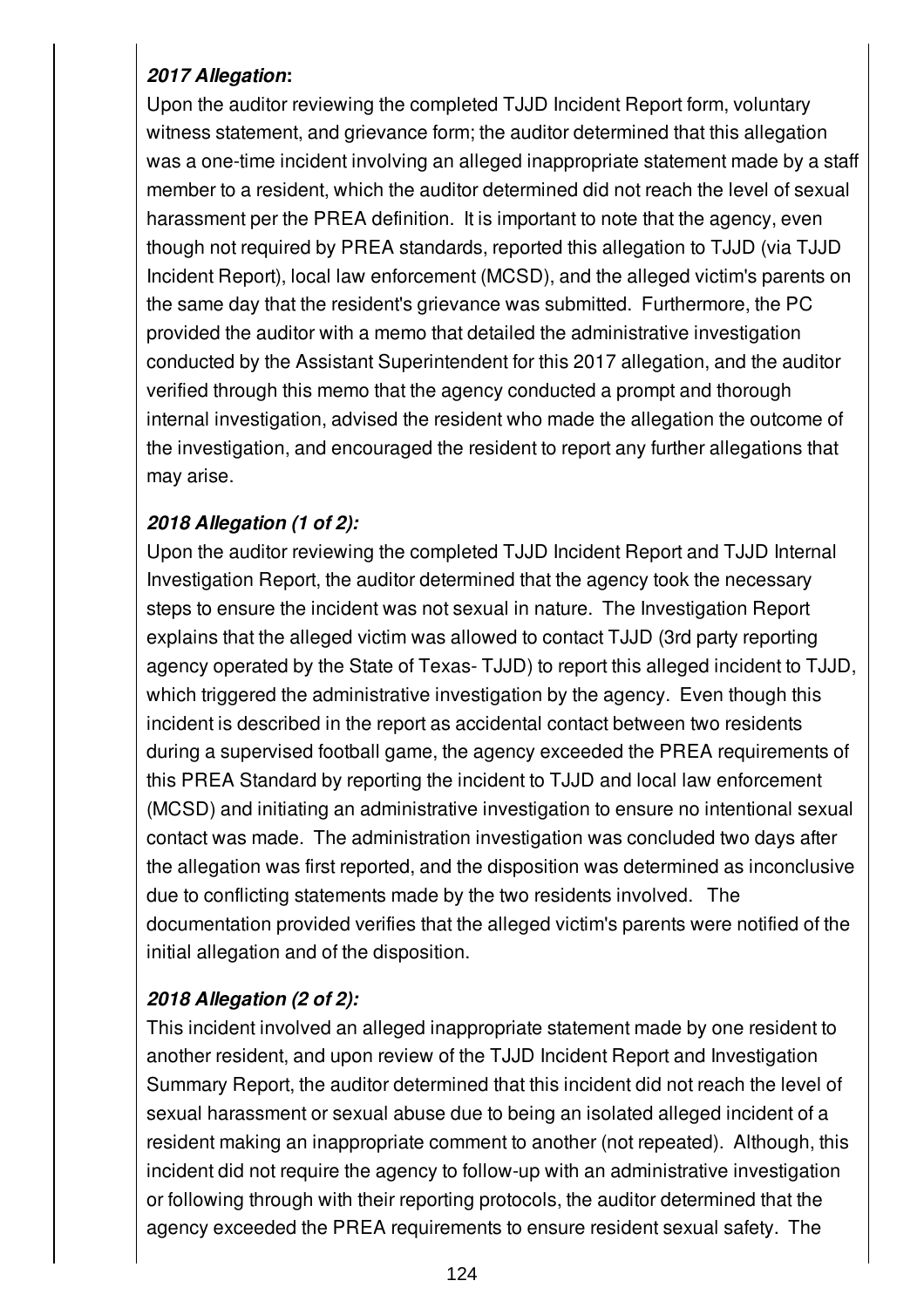agency reported this alleged incident to TJJD, contacted the alleged victim's parents, and conducted an administrative investigation within 24 hours of the comment being made.

The auditor interviewed the Agency's Head Designee (Assistant Director), and he advised the agency has NOT had an allegation or incident of a resident being sexually abused in the facility since before PREA was first implemented in 2012. He also explained that the agency is required to immediately notify the McLennan County Sheriff's Department and TJJD of any allegation concerning a report of sexual abuse. Additionally, the Agency's Director will immediately assign an internal investigator to conduct an administrative investigation into any allegation of sexual abuse or sexual harassment. The Assistant Director also explained in detail how the agency conducts an administrative investigation for all allegations of sexual abuse and sexual harassment, which would include, but should not be limited to, the following steps:

- ensure all the required notification to law enforcement and TJJD have been made; - ensure all first responder duties have been performed to ensure the victims' safety; - if a staff member is the alleged perpetrator, ensure this staff member is sent home and not allowed access into the facility until further notice (place on administrative leave through the entirety of the investigation- with termination of employment as the presumed action if the allegation is substantiated);

- the administrative investigator will begin his/her internal investigation of reviewing video surveillance footage, conduct interviews, and complete the TJJD Internal Investigation Reporting Form.

Additionally, the auditor interviewed one of the agency's administrative investigators, the agency's Superintendent, and he explained that BLJJC policy requires all allegations of sexual abuse and sexual harassment be referred to the McLennan County Sheriff's Department (MCSD) and TJJD immediately, regardless if the allegation involves potential criminal behavior or not. He also advised that any alleged sexual abuse or sexual harassment would continue up the chain of command to the Director of the Department, with the Director promptly assign an administrative investigator to immediately begin the internal investigation. The administrative investigator would then immediately begin the process of conducting the internal investigation, as they were trained to do and described in the paragraph below. Furthermore, the Superintendent advised that all anonymous and third-party reports of sexual abuse and sexual harassment are investigated the same as any other reports received of such abuse or harassment. The Superintendent explained that all physical evidence would be protected and preserved by the administrative investigator and/or supervisors for criminal investigators to collect, and he would be able to provide any video evidence, relevant documentation (logs, incident reports, voluntary statements, room checks, etc.), and any other evidence that may be requested by the criminal investigators. It was explained to the auditor by the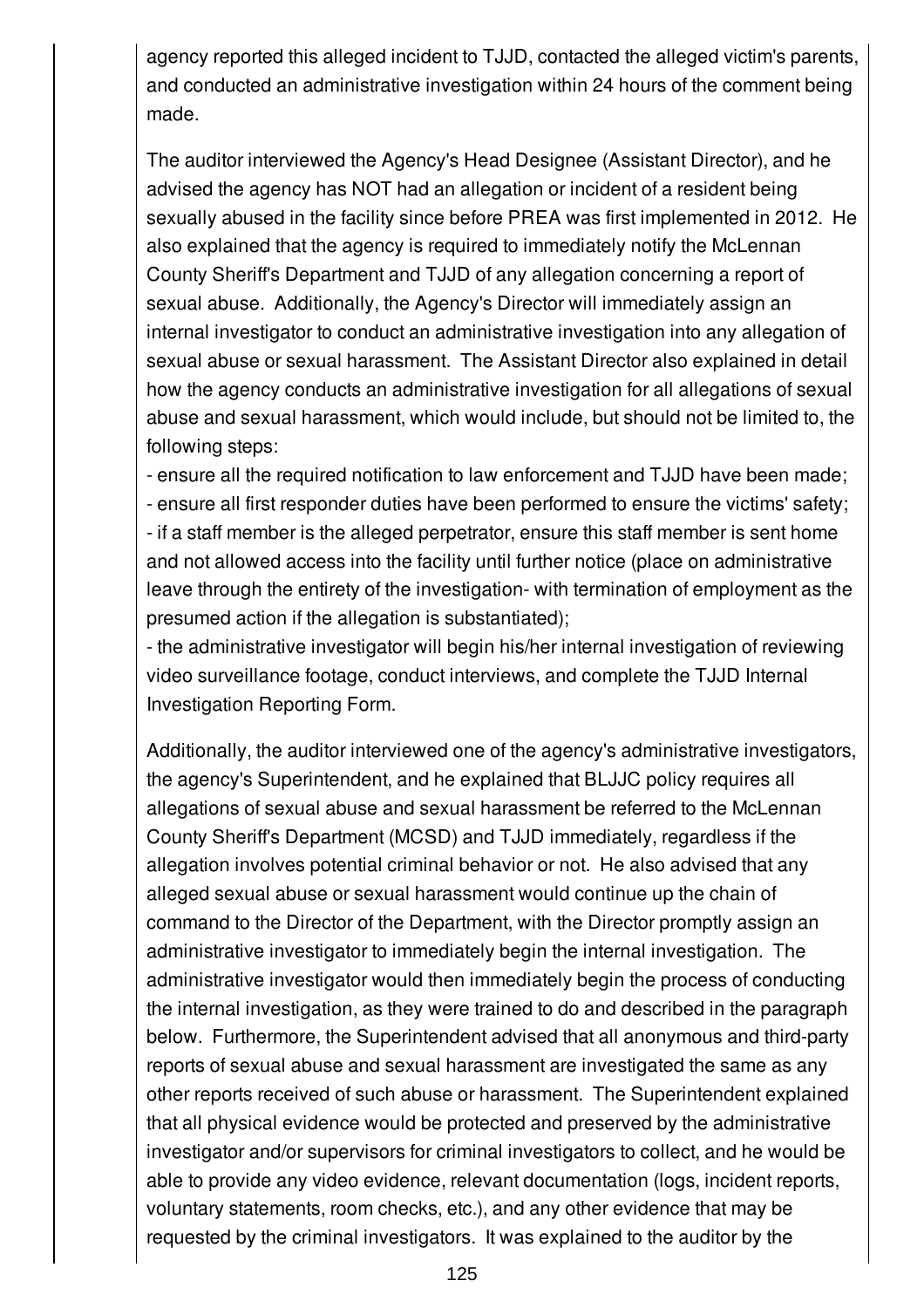Superintendent that when it is discovered that a prosecutable crime may have taken place, he would consult with prosecutors before conducting any compelled interviews. However, he did advise further that all allegations of sexual abuse will be referred to the McLennan County Sheriff's Department (MCSD), and the MCSD would handle all criminal procedures and compelled interviews, if warranted. He described that the credibility of an alleged victim, suspect, and witness would not be judged; and the facts of the case would be investigated without bias, with remaining objective throughout the entirety of the investigation. The Superintendent explained that under no circumstance would the agency require a resident who alleges sexual abuse or sexual harassment to submit to a polygraph examination or truth telling device as a condition for proceeding with an investigation. It was also explained that if a staff member alleged to have committed sexual abuse or sexual harassment terminates employment prior to a completed investigation into his/her conduct, the investigation would continue the same as if the employee continued their employment. Additionally, if a victim alleging sexual abuse or sexual harassment leaves the facility prior to a completed investigation into the allegation, the investigation continues just as if the child was never released. When the MCSD or TJJD conducts their own investigations in the facility, the Superintendent advised that he, or the administrative investigator assigned to the internal investigation, would be the point of contact and communicate via emails and phone calls to stay abreast of the criminal investigation. The Superintendent advised that an administrative investigation would not terminate if the source of the allegation recants his/her allegation and would continue to the end, no matter what happens during the investigation. He explained that the agency takes every measure possible to investigate incidents or allegations related to abuse or harassment to determine whether staff actions or failures to act contributed to the sexual abuse, such as: reviewing cameras and all evidence collected to determine if staff were following policy and procedure and ensure the child was not placed in harm's way. It was explained that all administrative investigations are documented on a TJJD Internal Investigation Report, which an example was provided to the auditor and includes a comprehensive outline of each step taken in an administrative investigation. The Superintendent advised that the MCSD documents their criminal investigation on their own agency reporting forms. The standard of evidence the BLJJC requires to substantiate allegations of sexual abuse or sexual harassment was explained to be, at a minimum, a preponderance of evidence. The Superintendent also advised that the alleged victim and perpetrator would be notified of the outcome of the investigation, either as substantiated, unsubstantiated, or unfounded.

The Superintendent explained further how he received training specific to conducting a sexual abuse or sexual harassment investigation in a confinement setting that was provided by TJJD. Per the Superintendent, this training included, but was not limited to: techniques for interviewing juvenile sexual abuse victims and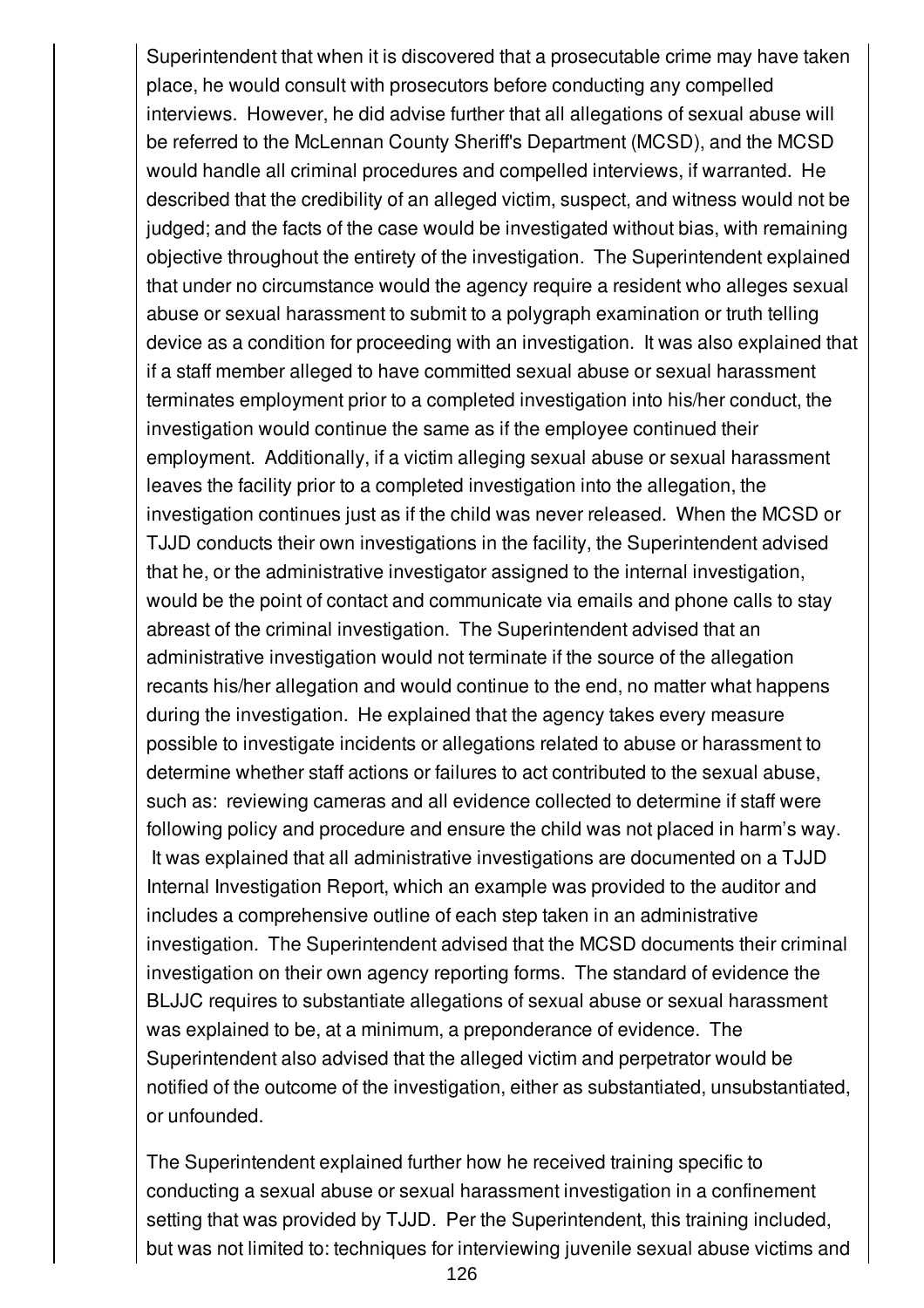perpetrators, proper use of Miranda and Garrity warnings, sexual abuse evidence collection, and the criteria and evidence required to substantiate a case for administrative or prosecution referral (although, the Superintendent advised all allegations of sexual abuse are immediately reported to local law enforcement-MCSD and TJJD). The Superintendent elaborated further that he was also trained on ensuring the first responder steps were, and are being, followed; how to communicate effectively and efficiently with criminal investigators; how to conduct interviews and witness statements, the proper chain of command to ensure accurate and concise information is relayed to the right people; how to preserve and protect the crime scene to ensure evidence can be collected properly; and to immediately take action to ensure the safety of the victim and all involved.

Lastly, in order to verify that the agency has not had a sexual abuse or sexual harassment allegation in the past 12 months, the auditor analyzed the agency's 2019 TJJD Hotline Report and reviewed 10 randomly selected grievances, 3 randomly selected safety-based seclusions, and 8 randomly selected disciplinary seclusions, all for calendar year 2019. After review of all documents listed above, the auditor determined that the agency did not have a sexual abuse or sexual harassment incident or allegation in calendar year 2019.

## **115.371 (l):**

N/A. The auditor is not required to audit this provision; however, it should be noted that the agency includes this PREA provision in their Criminal & Administrative Agency Investigations Policy, as indicated below:

- The BLJJC CJPO will send a letter to all State entities and/or Department of Justice components that conduct such investigations to ensure that they understand and shall conduct their investigation pursuant to the above requirements; and The BLJJC CJPO will keep a copy of this letter in his/her files for auditing purposes.

## **Conclusion:**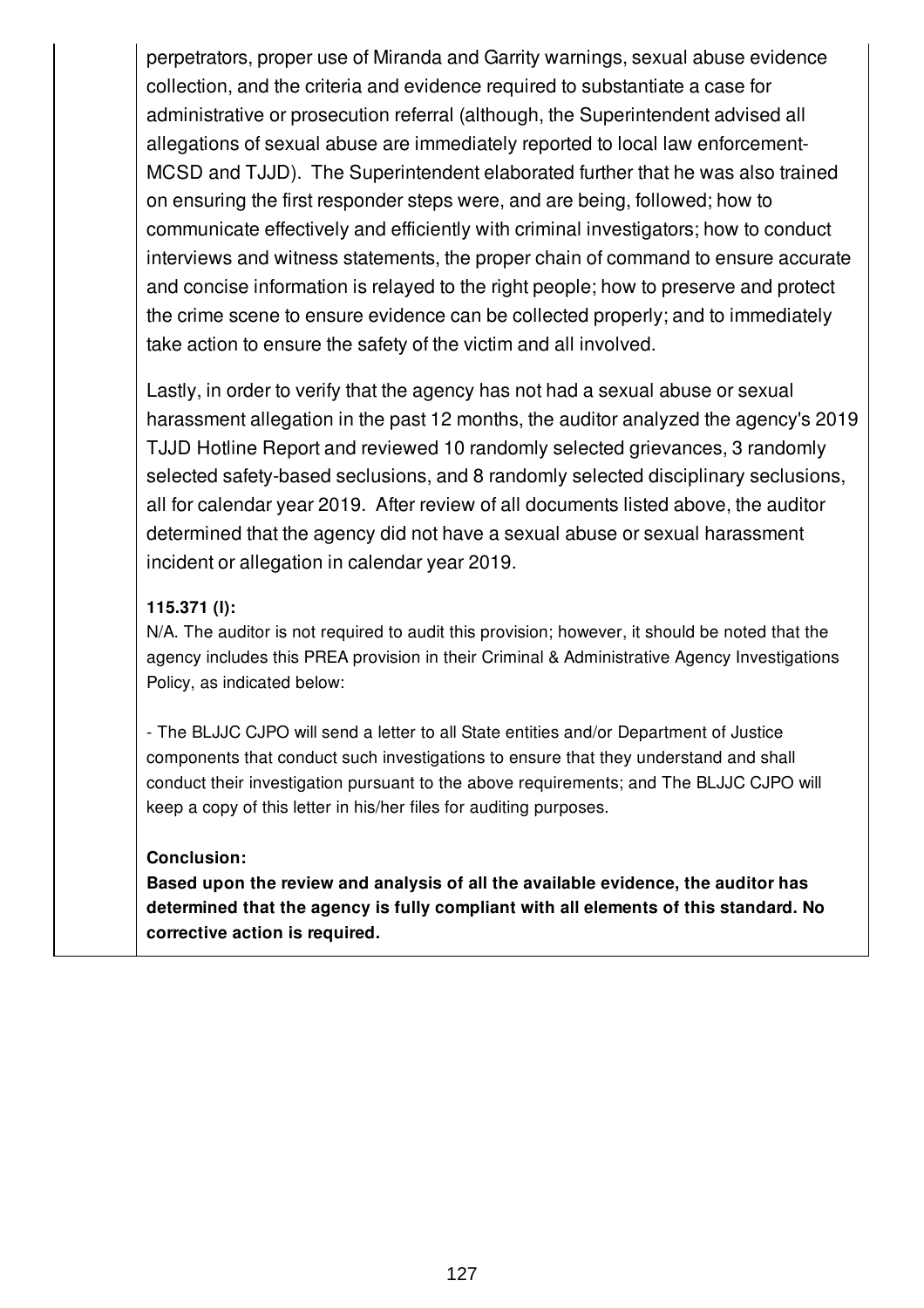| 115.372 | Evidentiary standard for administrative investigations                                                                                                                                                                                                                                   |
|---------|------------------------------------------------------------------------------------------------------------------------------------------------------------------------------------------------------------------------------------------------------------------------------------------|
|         | <b>Auditor Overall Determination: Meets Standard</b>                                                                                                                                                                                                                                     |
|         | <b>Auditor Discussion</b>                                                                                                                                                                                                                                                                |
|         | <u>115.372</u>                                                                                                                                                                                                                                                                           |
|         | The following is a list of evidence used to determine compliance:                                                                                                                                                                                                                        |
|         | - Pre-Audit Questionnaire (PAQ)<br>- Agency Policy: Evidentiary Standard for Administrative Investigations (Originally Created:<br>8/19/2013 / Latest Revision: 2/10/2020)                                                                                                               |
|         | Interviews:                                                                                                                                                                                                                                                                              |
|         | - Agency Superintendent (also an administrative investigator for the agency)                                                                                                                                                                                                             |
|         | <b>Explanation of determination:</b>                                                                                                                                                                                                                                                     |
|         | 115.372 $(a)$ :<br>The agency provided the auditor with their Evidentiary Standard for Administrative<br>Investigations Policy, which includes the following procedure related to the requirement of this<br>PREA provision:                                                             |
|         | - BLJJC shall impose no standard higher than a preponderance of the evidence in determining<br>whether allegations of sexual abuse or sexual harassment are substantiated.                                                                                                               |
|         | The Agency's Superintendent (who is also an administrative investigator for the<br>agency), advised that tstandard of evidence the BLJJC requires to substantiate<br>allegations of sexual abuse or sexual harassment was explained to be, at a<br>minimum, a preponderance of evidence. |
|         | <b>Conclusion:</b><br>Based upon the review and analysis of all the available evidence, the auditor has<br>determined that the agency is fully compliant with all elements of this standard. No<br>corrective action is required.                                                        |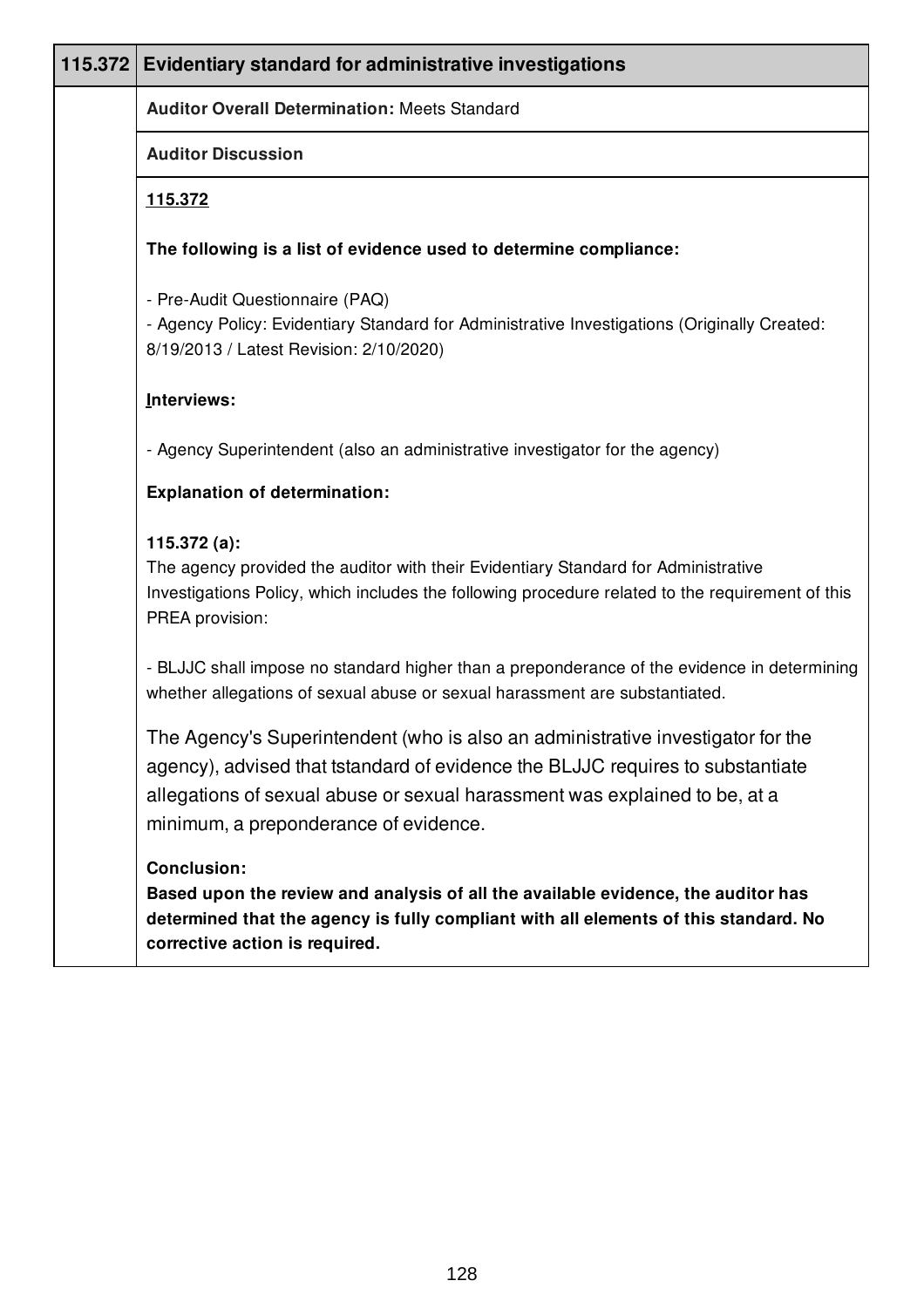| 115.373 | <b>Reporting to residents</b>                                                                                                                                                                                                                                                                                                                                                                                                                        |
|---------|------------------------------------------------------------------------------------------------------------------------------------------------------------------------------------------------------------------------------------------------------------------------------------------------------------------------------------------------------------------------------------------------------------------------------------------------------|
|         | <b>Auditor Overall Determination: Meets Standard</b>                                                                                                                                                                                                                                                                                                                                                                                                 |
|         | <b>Auditor Discussion</b>                                                                                                                                                                                                                                                                                                                                                                                                                            |
|         | 115.373                                                                                                                                                                                                                                                                                                                                                                                                                                              |
|         | The following is a list of evidence used to determine compliance:                                                                                                                                                                                                                                                                                                                                                                                    |
|         | - Pre-Audit Questionnaire (PAQ)<br>- Agency Policy: Reporting to Residents (Originally Created: 8/19/2013 / Latest Revision:<br>2/10/2020                                                                                                                                                                                                                                                                                                            |
|         | Interviews:                                                                                                                                                                                                                                                                                                                                                                                                                                          |
|         | - Facility Superintendent (also an administrative investigator for the agency)                                                                                                                                                                                                                                                                                                                                                                       |
|         | <b>Explanation of determination:</b>                                                                                                                                                                                                                                                                                                                                                                                                                 |
|         | 115.373 (a-e)<br>The agency provided the auditor with their Reporting to Residents Policy, which includes all<br>the requirements pursuant to this PREA Standard, as indicated below:                                                                                                                                                                                                                                                                |
|         | - Following an investigation into a resident's allegation of sexual abuse suffered in a BLJJC<br>facility, the BLJJC Facility Head shall inform the resident as to whether the allegation has been<br>determined to be substantiated, unsubstantiated, or unfounded. If BLJJC did not conduct the<br>investigation, the BLJJC Facility Head shall request the relevant information from the<br>investigative agency in order to inform the resident. |
|         | - Following a resident's allegation that a staff member has committed sexual abuse against<br>the resident, the BLJJC Facility Head shall subsequently inform the resident (unless the<br>agency has determined that the allegation is unfounded) whenever:                                                                                                                                                                                          |
|         | 1. The staff member is no longer posted within the resident's unit;<br>2. The staff member is no longer employed at the facility;<br>3. BLJJC learns that the staff member has been indicted on a charge related to sexual abuse<br>within the facility; or                                                                                                                                                                                          |
|         | 4. BLJJC learns that the staff member has been convicted on a charge related to the<br>allegation of sexual abuse within the facility.                                                                                                                                                                                                                                                                                                               |
|         | - Following a resident's allegation that he or she has been sexually abused by another<br>resident, the BLJJC Facility Head shall subsequently inform the alleged victim whenever:                                                                                                                                                                                                                                                                   |
|         | 1. The Facility Head learns that the alleged abuser has been indicted on a charge related to<br>sexual abuse within the facility; or                                                                                                                                                                                                                                                                                                                 |
|         | 2. The Facility Head learns that the alleged abuser has been convicted on a charge related to<br>the allegation of sexual abuse within the facility.                                                                                                                                                                                                                                                                                                 |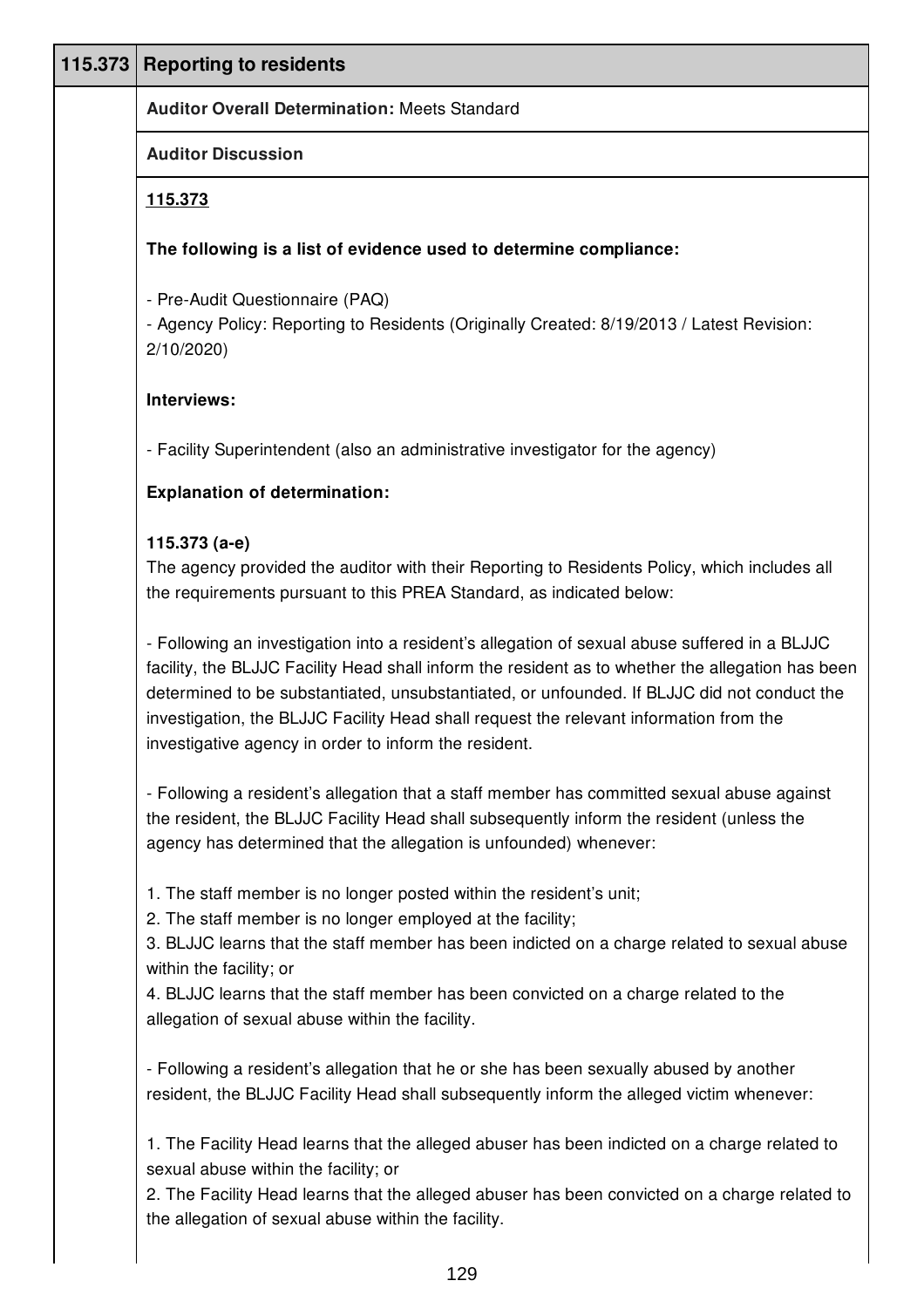- All such notifications or attempted notifications of the resident shall be documented on the BLJJC Notification Form.

The auditor interviewed the agency's Superintendent, who is also one of the agency's administrative investigators, and he advised that the alleged victim and perpetrator would be notified of the outcome of the investigation, either as substantiated, unsubstantiated, or unfounded.

## **115.373 (f):**

N/A. The auditor is not required to audit this provision; however, it should be noted that the agency includes this PREA provision in their Reporting to Residents Policy, as indicated below:

- BLJJC's obligation to report under this standard shall terminate if the resident is released from the agency's custody.

#### **Conclusion:**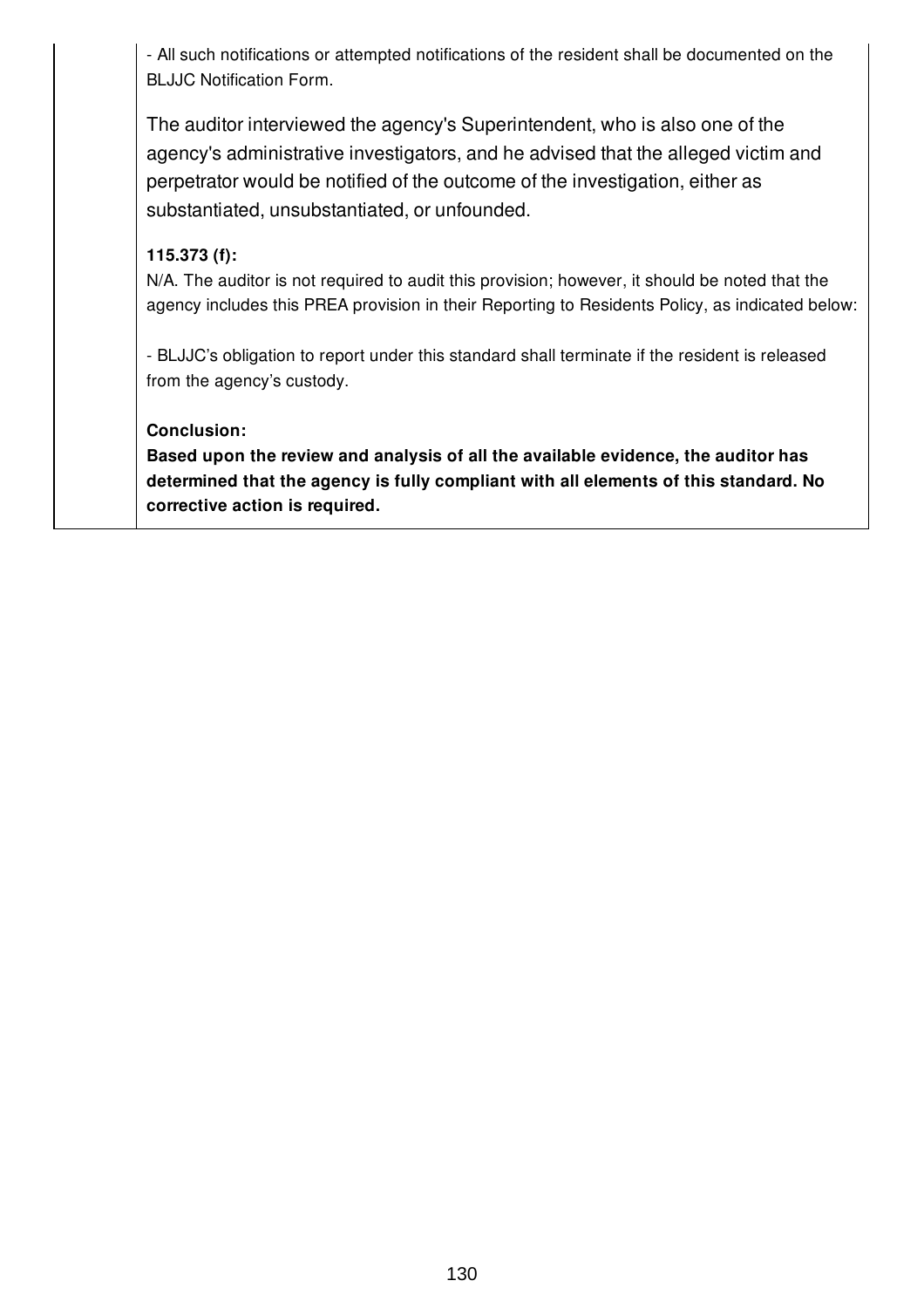| 115.376 | <b>Disciplinary sanctions for staff</b>                                                                                                                                                                                                                                                                                                                                                                               |
|---------|-----------------------------------------------------------------------------------------------------------------------------------------------------------------------------------------------------------------------------------------------------------------------------------------------------------------------------------------------------------------------------------------------------------------------|
|         | <b>Auditor Overall Determination: Meets Standard</b>                                                                                                                                                                                                                                                                                                                                                                  |
|         | <b>Auditor Discussion</b>                                                                                                                                                                                                                                                                                                                                                                                             |
|         | 115.376                                                                                                                                                                                                                                                                                                                                                                                                               |
|         | The following is a list of evidence used to determine compliance:                                                                                                                                                                                                                                                                                                                                                     |
|         | - Pre-Audit Questionnaire (PAQ)                                                                                                                                                                                                                                                                                                                                                                                       |
|         | - Agency Policy: Disciplinary Sanctions for Staff (Originally Created: 8/19/2013 / Latest<br>Revision: 2/05/2020)                                                                                                                                                                                                                                                                                                     |
|         | <b>Explanation of determination:</b>                                                                                                                                                                                                                                                                                                                                                                                  |
|         | 115.376 (a-d):                                                                                                                                                                                                                                                                                                                                                                                                        |
|         | The agency provided the auditor with their Disciplinary Sanctions for Staff Policy, in which the<br>auditor was able to easily identify all the requirements pursuant to this PREA Standard. The<br>following are agency specific procedures from this Policy:                                                                                                                                                        |
|         | - All BLJJC staff shall be subject to disciplinary sanctions up to and including termination for<br>violating BLJJC's sexual abuse or sexual harassment policies.<br>- Termination shall be the presumptive disciplinary sanction for staff who has engaged in<br>sexual abuse.                                                                                                                                       |
|         | - The BLJJC CJPO will ensure that all terminations for violations of BLJJC's sexual abuse or<br>sexual harassment policies, or resignations by staff who would have been terminated if not for<br>their resignation, shall be reported to the following entities:                                                                                                                                                     |
|         | 1. Law enforcement agencies, unless the activity was clearly not criminal; and<br>2. Relevant licensing bodies.                                                                                                                                                                                                                                                                                                       |
|         | - The BLJJC CJPO will document his/her reports via the BLJJC Substantiated Sexual Abuse<br>Report Form.                                                                                                                                                                                                                                                                                                               |
|         | - The BLJJC CJPO will ensure that disciplinary sanctions for violations of BLJJC's policies<br>relating to sexual abuse or sexual harassment (other than actually engaging in sexual abuse)<br>shall be commensurate with the nature and circumstances of the acts committed, the staff<br>member's disciplinary history, and the sanctions imposed for comparable offenses by other<br>staff with similar histories. |
|         | Lastly, In the past 12 months, the agency indicated in the PAQ that ZERO (0) staff from the<br>facility have violated agency sexual abuse or sexual harassment policies; therefore, no such<br>documentation was provided.                                                                                                                                                                                            |
|         | The auditor reviewed 10 JSO personnel files, one contractor file, and two volunteer files; and<br>upon review by the auditor it was confirmed that none of the 13 files reviewed included any<br>disciplinary action related to sexual abuse or sexual harassment. Furthermore, through all the                                                                                                                       |

formal and informal interviews conducted while the auditor was onsite, none of the staff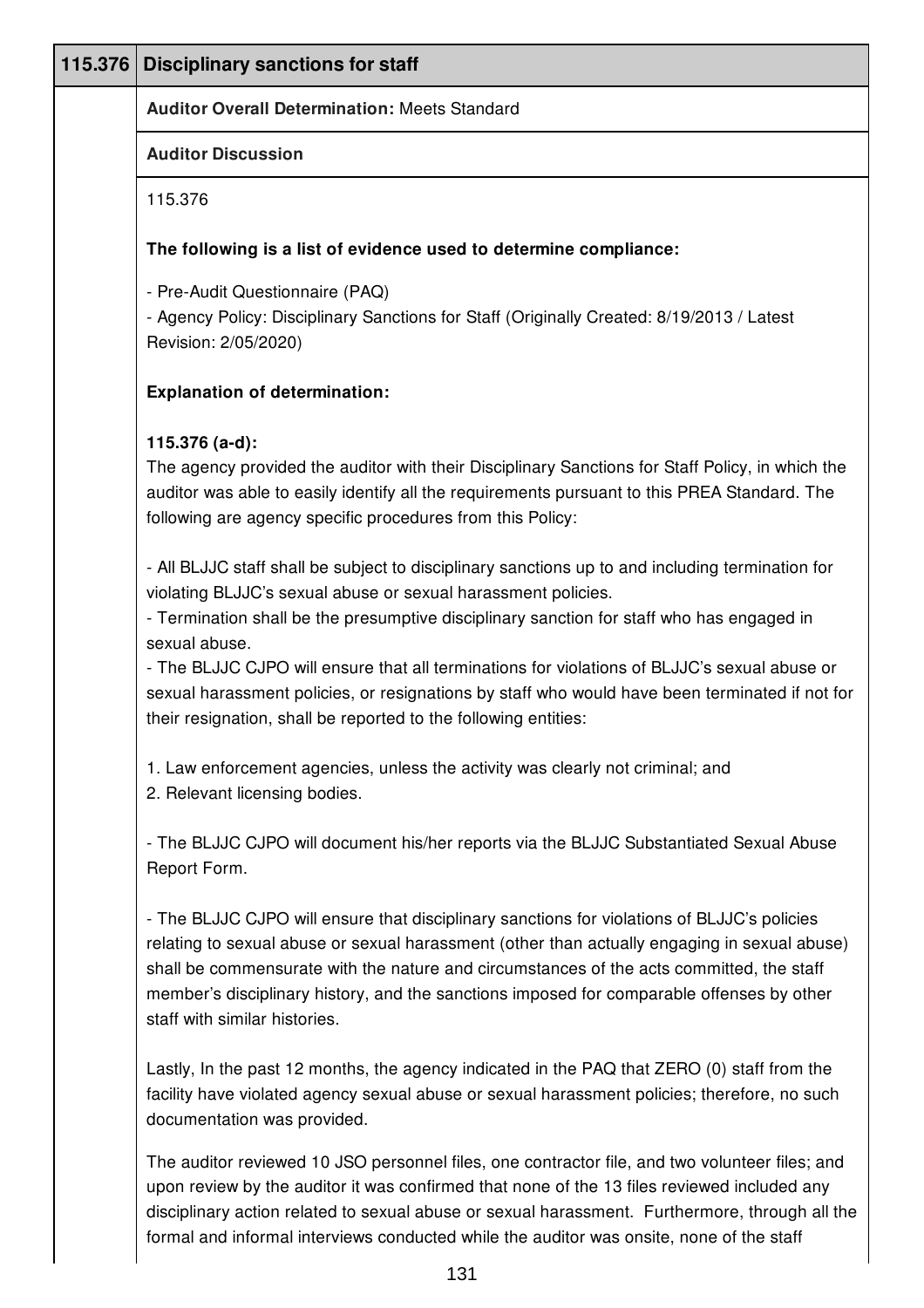members, volunteers, contractors, or residents indicated that there has been an incident involving sexual abuse or sexual harassment in the facility since PREA was first implemented several years ago.

#### **Conclusion:**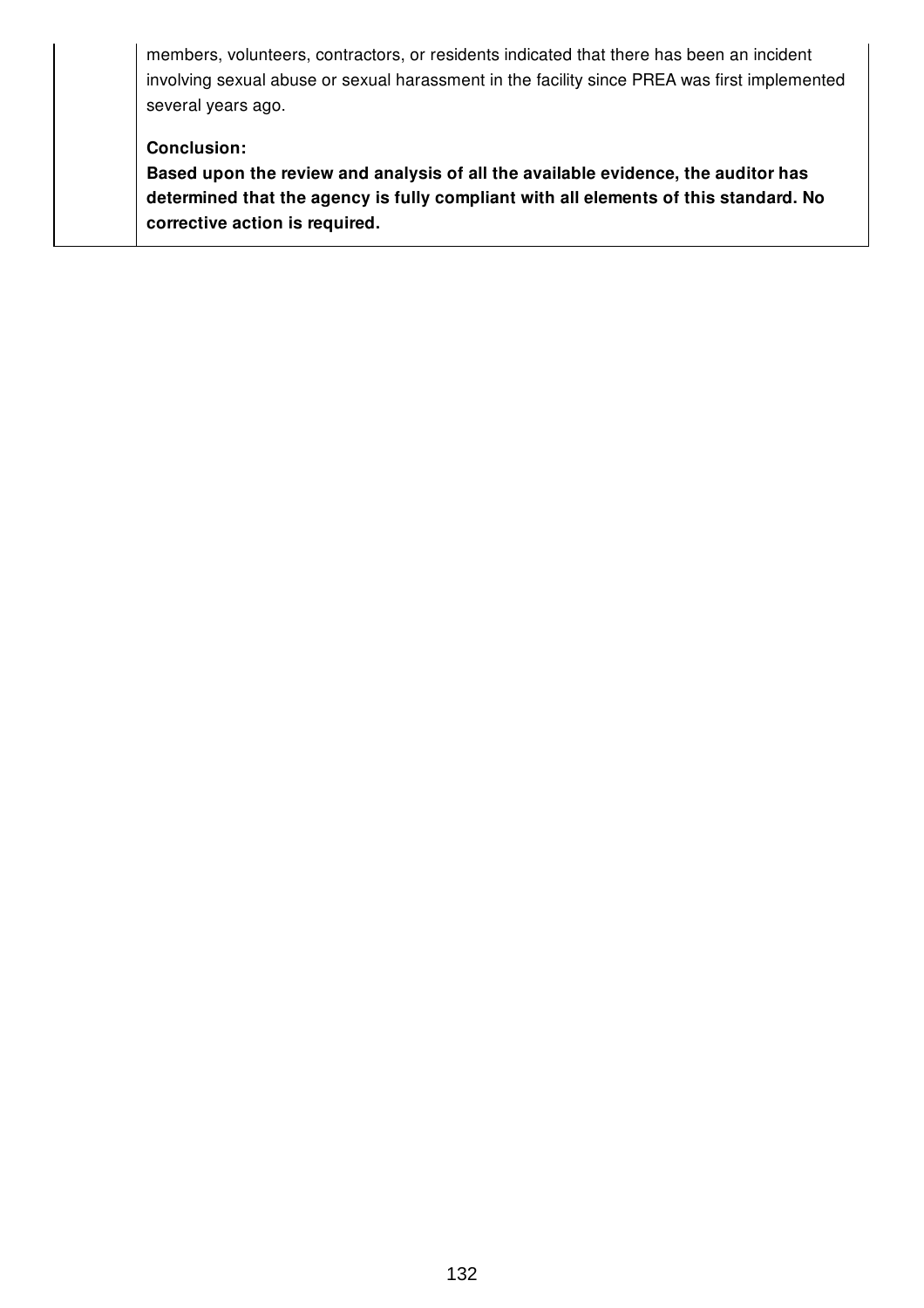## **115.377 Corrective action for contractors and volunteers**

**Auditor Overall Determination:** Meets Standard

#### **Auditor Discussion**

#### **115.377**

#### **The following is a list of evidence used to determine compliance:**

- Pre-Audit Questionnaire (PAQ)

- Agency Policy: Corrective Action for Contractors & Volunteers (Originally Created: 8/19/2013 / Latest Revision: 2/11/2020)

#### **Explanation of determination:**

#### **115.377 (a-b):**

The agency provided the auditor with their Corrective Action for Contractors and Volunteers Policy, which includes all the requirements of this PREA Standard, as verified by the auditor. The following are agency specific procedures pursuant to the requirements of this PREA Standard:

- All BLJJC contractors and volunteers will be subject to disciplinary sanctions up to and including termination for violating BLJJC's sexual abuse or sexual harassment policies. Termination will be the presumptive disciplinary sanction for contractors who engage in sexual abuse, and dismissal from service will be the presumptive disciplinary sanction for volunteers who engage in sexual abuse. The BLJJC Facility Head will ensure that any contractor or volunteer who engages in sexual abuse will be prohibited from contact with residents and will be reported to the following entities:

1. Law enforcement agencies, unless the activity was clearly not criminal; and 2. Relevant licensing bodies.

The BLJJC Facility Head will promptly notify all other BLJJC Facility Head's that the contractor or volunteer is not allowed contact with any BLJJC resident, thus ensuring that all BLJJC facilities are informed and each facility can assure resident safety. The BLJJC Facility Head will ensure that the agency utilizes the BLJJC Substantiated Sexual Abuse Report Form to document their reports to the entities identified above. The Facility Head, working in collaboration with the BLJJC PC and BLJJC CJPO, will take appropriate remedial measures, and will consider whether to prohibit further contact with residents, in the case of any other violation of agency sexual abuse (other than actually engaging in sexual abuse) or sexual harassment policies by a contractor or volunteer

In the past 12 months, the agency reported in the PAQ that ZERO (0) contractors or volunteers have been reported to law enforcement agencies and relevant licensing bodies for engaging in sexual abuse of residents.

Additionally, the auditor reviewed 10 JSO personnel files, one contractor file, and two volunteer files; and upon review by the auditor it was confirmed that none of the 13 files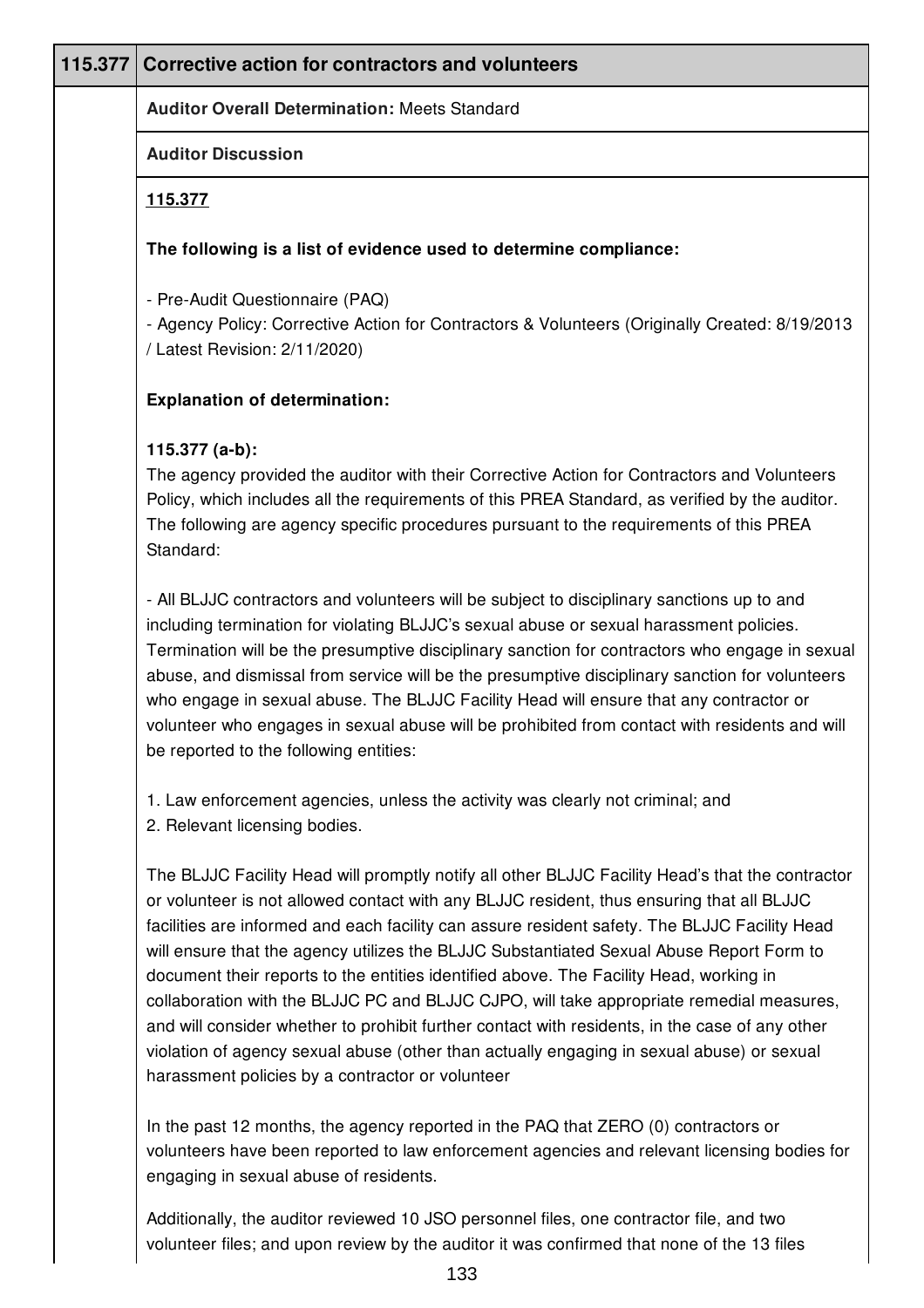reviewed included any disciplinary action related to sexual abuse or sexual harassment. Furthermore, through all the formal and informal interviews conducted while the auditor was onsite, none of the staff members, volunteers, contractors, or residents indicated that there has been an incident involving sexual abuse or sexual harassment in the facility since PREA was first implemented several years ago.

#### **Conclusion:**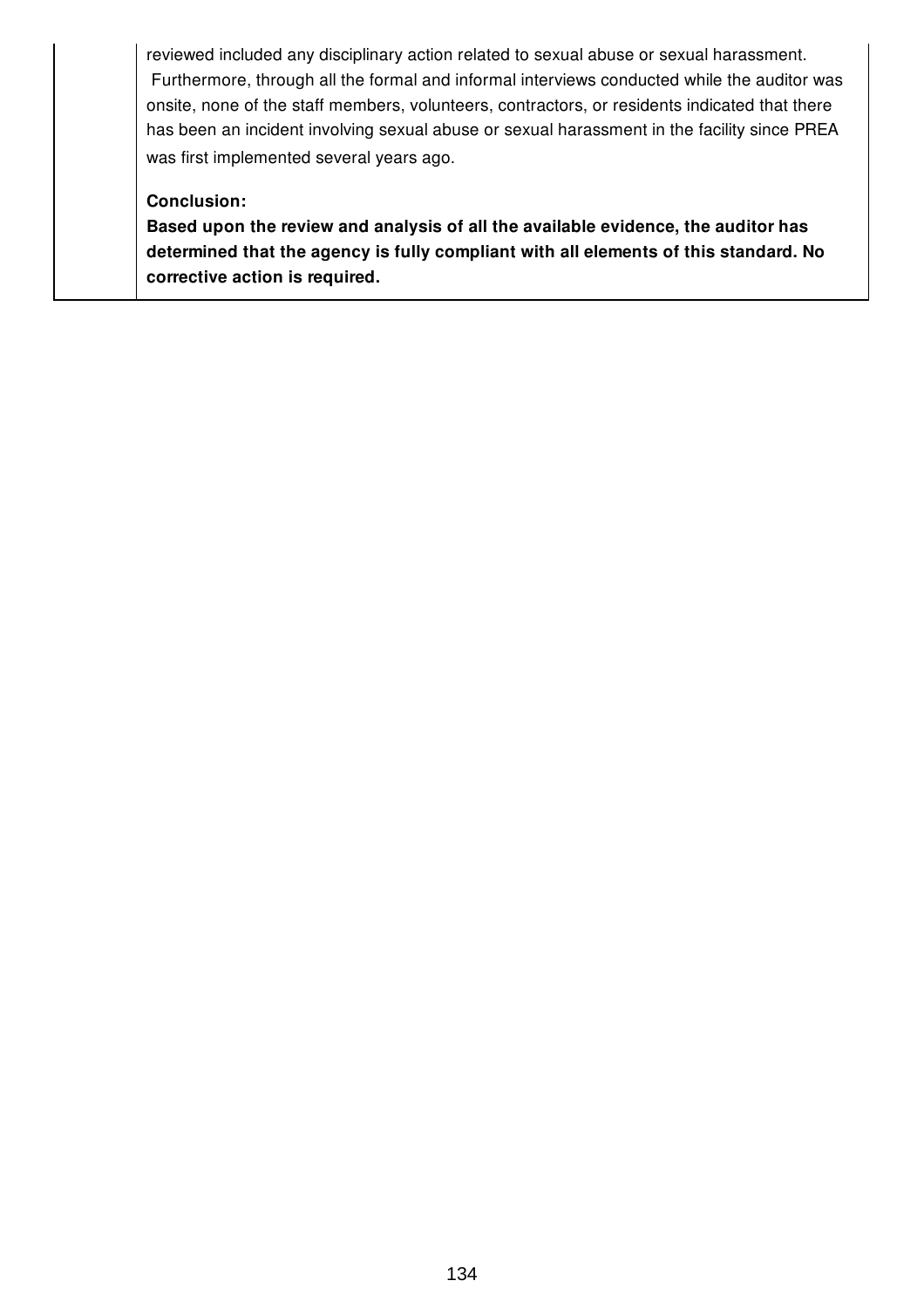| 115.378 | Interventions and disciplinary sanctions for residents                                                                                                                                                                                                                                                                                                                                                                                                                                                                                                                                                                                                                               |
|---------|--------------------------------------------------------------------------------------------------------------------------------------------------------------------------------------------------------------------------------------------------------------------------------------------------------------------------------------------------------------------------------------------------------------------------------------------------------------------------------------------------------------------------------------------------------------------------------------------------------------------------------------------------------------------------------------|
|         | <b>Auditor Overall Determination: Meets Standard</b>                                                                                                                                                                                                                                                                                                                                                                                                                                                                                                                                                                                                                                 |
|         | <b>Auditor Discussion</b>                                                                                                                                                                                                                                                                                                                                                                                                                                                                                                                                                                                                                                                            |
|         | 115.378                                                                                                                                                                                                                                                                                                                                                                                                                                                                                                                                                                                                                                                                              |
|         | The following is a list of evidence used to determine compliance:                                                                                                                                                                                                                                                                                                                                                                                                                                                                                                                                                                                                                    |
|         | - Pre-Audit Questionnaire (PAQ)                                                                                                                                                                                                                                                                                                                                                                                                                                                                                                                                                                                                                                                      |
|         | - Agency Policy: Interventions & Disciplinary Sanctions for Residents (Originally Created:<br>8/19/2013 / Latest Revision: 2/11/2020)                                                                                                                                                                                                                                                                                                                                                                                                                                                                                                                                                |
|         | - 2019 TJJD Hotline Report and 2019 Disciplinary Seclusion, Safety-Based Seclusion, and<br>Grievance Logs and Reports.                                                                                                                                                                                                                                                                                                                                                                                                                                                                                                                                                               |
|         | - TAC 343.276                                                                                                                                                                                                                                                                                                                                                                                                                                                                                                                                                                                                                                                                        |
|         | Interviews:                                                                                                                                                                                                                                                                                                                                                                                                                                                                                                                                                                                                                                                                          |
|         | - Superintendent                                                                                                                                                                                                                                                                                                                                                                                                                                                                                                                                                                                                                                                                     |
|         | - One MHP (who works full-time for the agency)                                                                                                                                                                                                                                                                                                                                                                                                                                                                                                                                                                                                                                       |
|         | - One Licensed Nurse, BSN (who works full-time in the facility)                                                                                                                                                                                                                                                                                                                                                                                                                                                                                                                                                                                                                      |
|         | <b>Explanation of determination:</b>                                                                                                                                                                                                                                                                                                                                                                                                                                                                                                                                                                                                                                                 |
|         | 115.378 (a-g):                                                                                                                                                                                                                                                                                                                                                                                                                                                                                                                                                                                                                                                                       |
|         | The agency provided the auditor with their Interventions & Disciplinary Sanctions for Residents<br>Policy, which includes all the requirements of this PREA Standard, as indicated below:                                                                                                                                                                                                                                                                                                                                                                                                                                                                                            |
|         | - A resident may be subject to disciplinary sanctions only pursuant to a formal disciplinary<br>process following an administrative finding that the resident engaged in resident-on-resident<br>sexual abuse or following a criminal finding of guilt for resident-on-resident sexual abuse.                                                                                                                                                                                                                                                                                                                                                                                        |
|         | - Any disciplinary sanctions approved by the BLJJC Facility Head shall be commensurate with<br>the nature and circumstances of the abuse committed, the resident's disciplinary history, and<br>the sanctions imposed for comparable offenses by other residents with similar histories. In the<br>event a disciplinary sanction results in the isolation of a resident, BLJJC shall not deny the<br>resident daily large-muscle exercise or access to any legally required educational<br>programming or special education services. Residents in isolation shall receive daily visits<br>from a medical or mental health care clinician. Residents shall also have access to other |

programs and work opportunities to the extent possible.

- The BLJJC Facility Head will ensure that the disciplinary process considers whether a resident's mental disabilities or mental illness contributed to his or her behavior when determining what type of sanction, if any, should be imposed.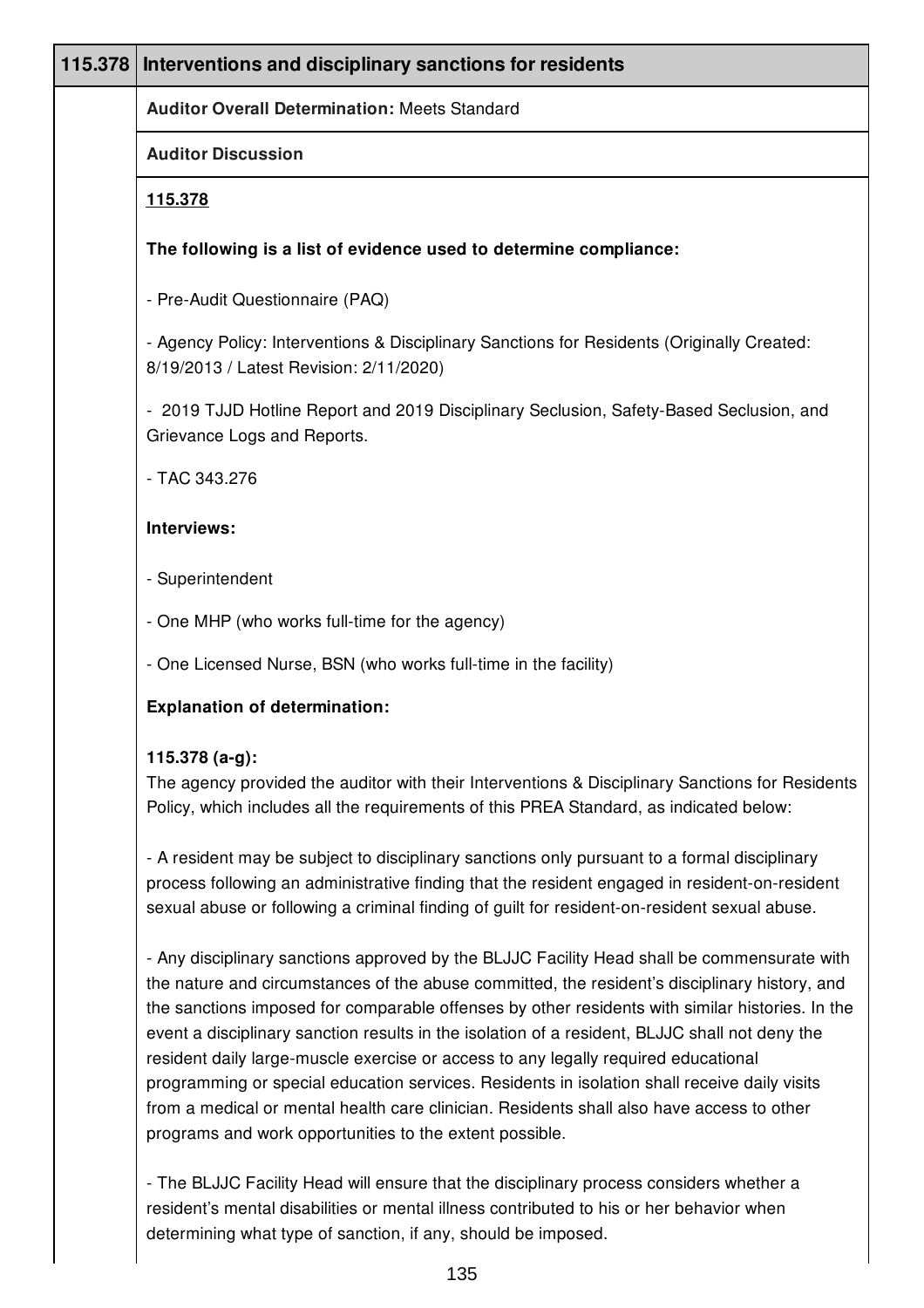- If the facility offers therapy, counseling, or other interventions designed to address and correct underlying reasons or motivations for the abuse, the facility shall consider whether to offer the offending resident participation in such interventions. BLJJC may require participation in such interventions as a condition of access to any rewards-based behavior management system or other behavior-based incentives, but not as a condition of access to general programming or education.

- BLJJC may discipline a resident for sexual contact with staff only upon a finding that the staff member did not consent to such contact.

- For the purpose of disciplinary action, a report of sexual abuse made in good faith based upon a reasonable belief that the alleged conduct occurred shall not constitute falsely reporting an incident or lying, even if an investigation does not establish evidence sufficient to substantiate the allegation.

- BLJJC may, at its discretion, prohibit all sexual activity between residents and may discipline residents for such activity. BLJJC will not, however, deem such activity to constitute sexual abuse if it determines that the activity is not coerced.

It should be noted that TAC Standard §343.276 (Formal Disciplinary Reviews for Major Rule Violations Effective Date: 6/1/16) requires the agency to provide a formal disciplinary review before disciplinary seclusion is imposed unless the review is waived in writing by the resident.

Additionally, as indicated by the agency in the PAQ:

In the past 12 months,

- ZERO administrative findings of resident-on-resident sexual abuse that have occurred at the facility;

- ZERO criminal findings of guilt for resident-on-resident sexual abuse that have occurred at the facility; and

- ZERO residents placed in isolation as a disciplinary sanction for resident-on-resident sexual abuse.

In order to verify that the agency has not had a sexual abuse or sexual harassment allegation in the past 12 months (resulting in resident disciplinary action), the auditor analyzed the agency's 2019 TJJD Hotline Report and reviewed 10 randomly selected grievances, 3 randomly selected safety-based seclusions, and 8 randomly selected disciplinary seclusions, all for calendar year 2019. After review of all documents listed above, the auditor determined that the agency did not have a sexual abuse or sexual harassment incident or allegation in calendar year 2019; therefore, no subsequent resident disciplinary action was taken.

Additionally, the auditor interviewed the agency's Superintendent, who advised that the following disciplinary sanctions can be authorized for a resident who was found to of engaged in resident-on-resident sexual abuse:

- facility rule violations;

- criminal charge by the McLennan County Sheriff's Department;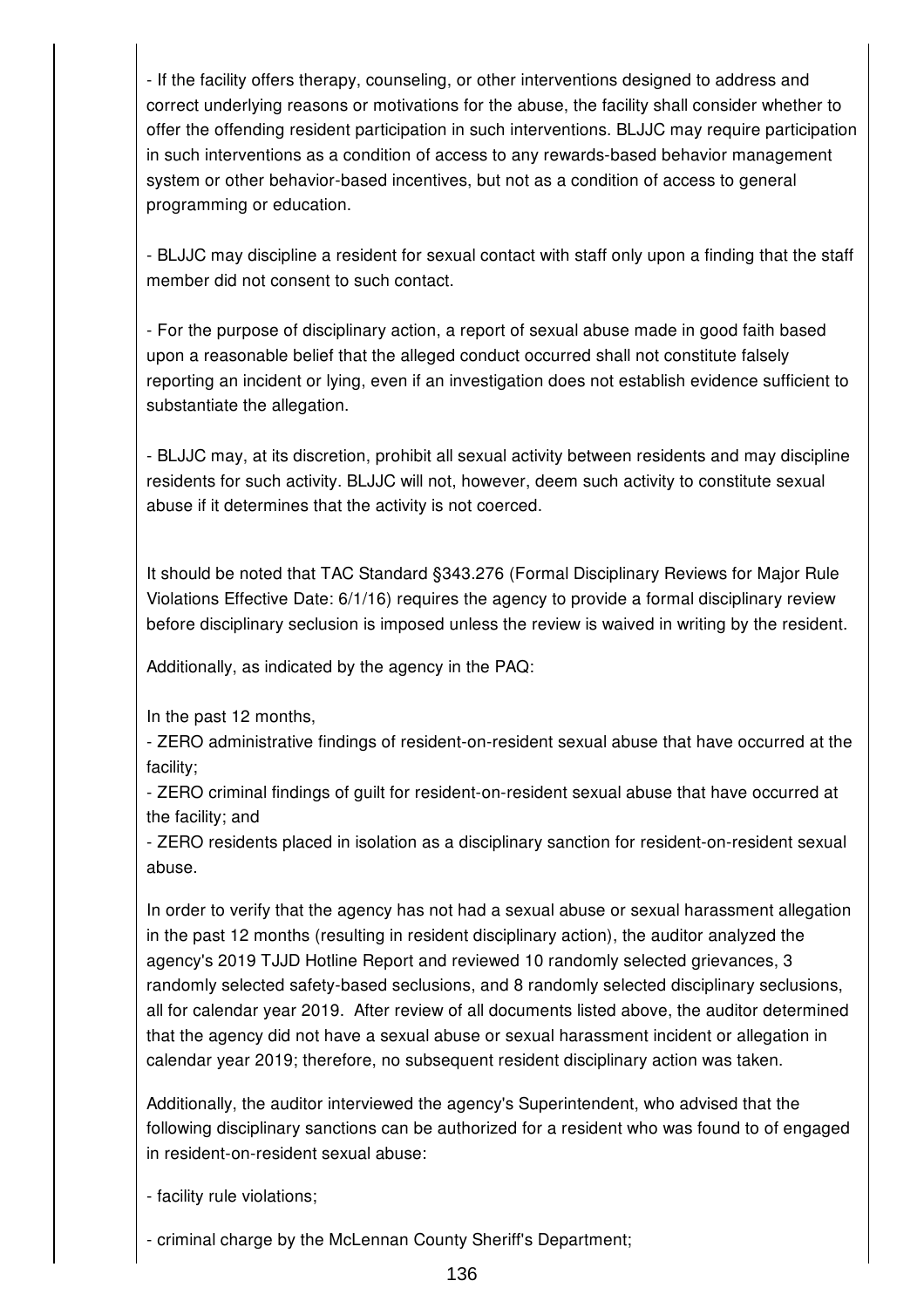- disciplinary seclusion or safety-based seclusion; and

- possibly the resident will be moved to his/her own housing unit with special programming.

The Superintendent advised further that the sanctions imposed would be proportionate to the nature and circumstances of the abuses committed, the residents' disciplinary histories, and the sanctions imposed for similar offenses by other residents with similar histories.

Additionally, the auditor interviewed the facility's full-time nurse and one of the agency's medical providers, and each health care professional advised that they have never experienced a situation involving a resident who has suffered or alleged sexual abuse being placed in protective isolation or any type of disciplinary seclusion. However, each professional explained that if such an incident would to occur, they would each ensure the child is provided daily check-ups by medical and mental health practitioners. The MHP and facility nurse explained further that they conduct routine check-ups on all residents in the facility, regardless of their status, and they would not hold back any services due to a resident being in any type of isolation (including disciplinary and protective isolations). They also advised that each resident in the facility is provided a face-to-face meeting with both the facility nurse and a mental health provider, and follow-up meetings occur as needed and as requested by the resident. Both professionals advised that the medical and mental health services provided would NOT be restricted in any way and no conditions would be required for a resident to receive such services. The agency's MHP who was interviewed by the auditor advised further that there is not a licensed sex offender therapist or counselor on staff at the facility, and the mental health services provided by the employed MHPs includes crisis management and general counseling services. However, if a resident was found to benefit from sex offender therapy, the agency has the ability to provide out-patient services and refer the child to a licensed sex offender therapist (LSOP). Additionally, the agency's full-time nurse confirmed in her interview that services such as therapy, counseling, or other intervention services designed to address and correct the underlying reasons or motivations associated with sexual abuse would be offered to a resident perpetrator of sexual abuse.

## **Conclusion:**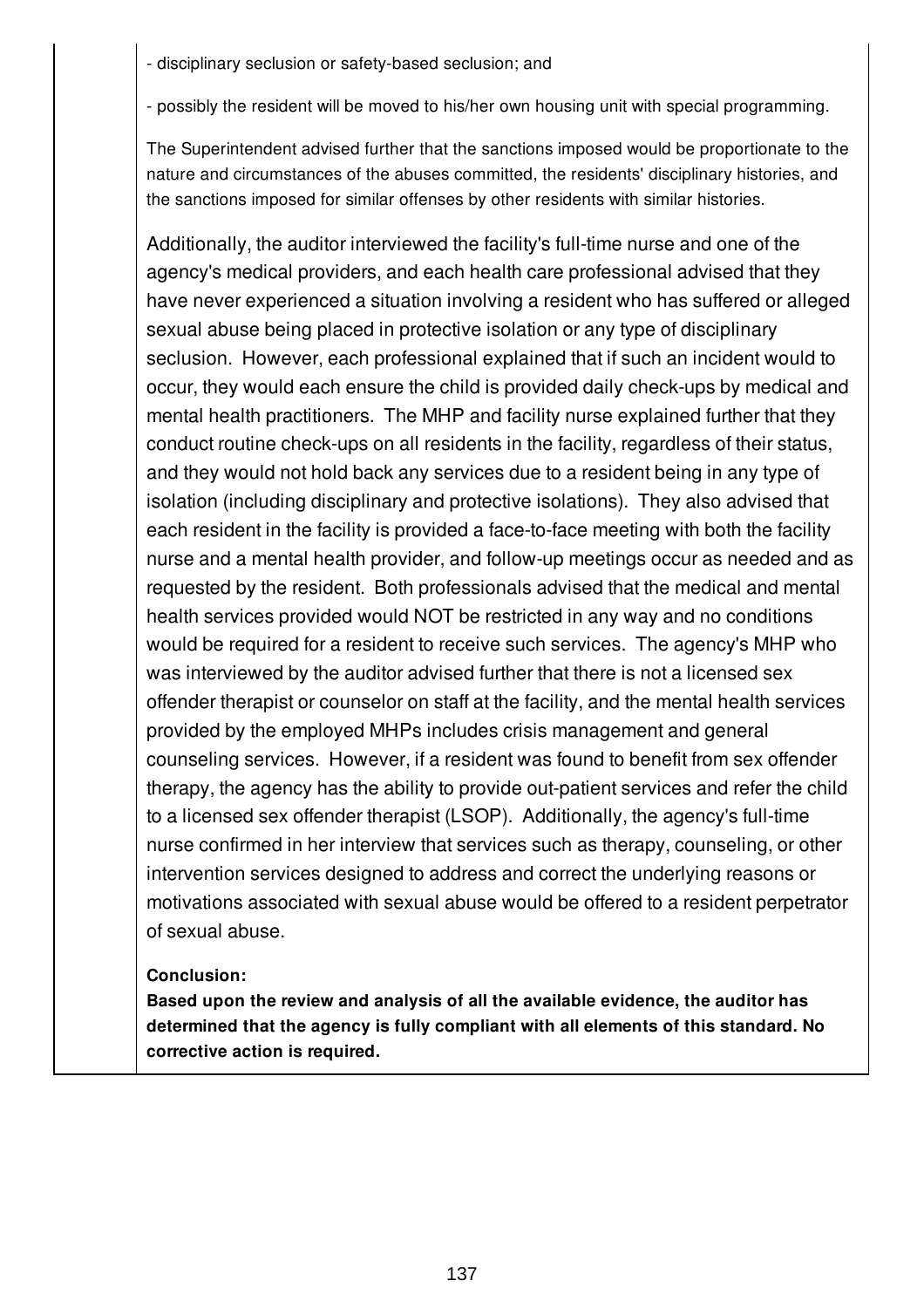| 115.381 | Medical and mental health screenings; history of sexual abuse                                                                                                                                                                                                                                                                                                                                                                                                                                         |
|---------|-------------------------------------------------------------------------------------------------------------------------------------------------------------------------------------------------------------------------------------------------------------------------------------------------------------------------------------------------------------------------------------------------------------------------------------------------------------------------------------------------------|
|         | <b>Auditor Overall Determination: Exceeds Standard</b>                                                                                                                                                                                                                                                                                                                                                                                                                                                |
|         | <b>Auditor Discussion</b>                                                                                                                                                                                                                                                                                                                                                                                                                                                                             |
|         | 115.381                                                                                                                                                                                                                                                                                                                                                                                                                                                                                               |
|         | The following is a list of evidence used to determine compliance:                                                                                                                                                                                                                                                                                                                                                                                                                                     |
|         | - Pre-Audit Questionnaire (PAQ)<br>- Agency Policy: Medical & Mental Health Screenings: History of Sexual Abuse (Originally<br>Created: 8/19/2013 / Latest Revision: 2/11/2020)                                                                                                                                                                                                                                                                                                                       |
|         | - Two Emailed Mental Health Referrals (from the agency's nurse to MHP)                                                                                                                                                                                                                                                                                                                                                                                                                                |
|         | - Three Juvenile Case Management System (JCMS) Chronological Notes (related to mental<br>health follow-up meetings)                                                                                                                                                                                                                                                                                                                                                                                   |
|         | - Agency's Behavioral Screenings forms (Risk Screenings pursuant to PREA Standard<br>115.341)                                                                                                                                                                                                                                                                                                                                                                                                         |
|         | Interviews:                                                                                                                                                                                                                                                                                                                                                                                                                                                                                           |
|         | - One of the Agency's full-time Mental Health Provider (MHP)                                                                                                                                                                                                                                                                                                                                                                                                                                          |
|         | - Agency's full-time nurse (BSN)                                                                                                                                                                                                                                                                                                                                                                                                                                                                      |
|         | - Two Targeted Residents (one who disclosed prior sexual victimization and one who<br>disclosed prior sexual abusiveness)                                                                                                                                                                                                                                                                                                                                                                             |
|         | <b>Explanation of determination:</b>                                                                                                                                                                                                                                                                                                                                                                                                                                                                  |
|         | 115.381 $(a-d)$ :<br>The agency provided the auditor with their Medical and Mental Health Screenings (History of<br>Sexual Abuse) Policy, in which the auditor was able to clearly verify that all the requirements<br>pursuant to this PREA Standard are included in this Policy, as detailed below:                                                                                                                                                                                                 |
|         | - If the screening pursuant to PREA Standard §115.341 indicates that a resident has<br>experienced prior sexual victimization, whether it occurred in an institutional setting or in the<br>community, the BLJJC staff shall ensure that the resident is offered a follow-up meeting with a<br>medical or mental health practitioner within 14 days of the intake screening. The BLJJC Intake<br>Officer will document this referral via the BLJJC Medical or Mental Health Services Request<br>Form. |
|         | - If the screening pursuant to PREA Standard §115.341 indicates that a resident has<br>previously perpetrated sexual abuse, whether it occurred in an institutional setting or in the<br>community, staff shall ensure that the resident is offered a follow-up meeting with a mental                                                                                                                                                                                                                 |

health practitioner within 14 days of the intake screening.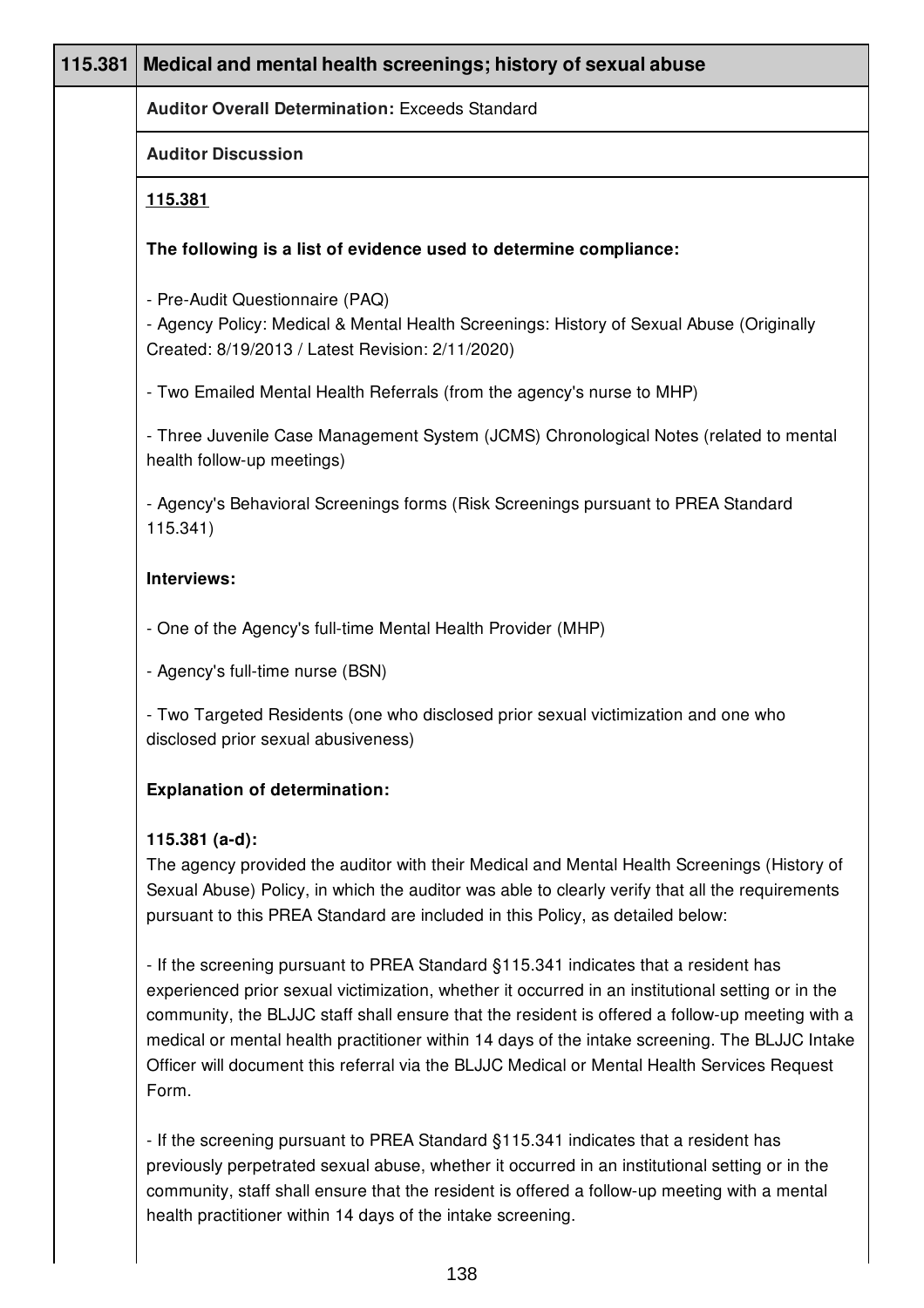- The BLJJC Intake Officer will ensure that a copy of all BLJJC Medical or Mental Health Services Request Forms is forwarded to the BLJJC PC for review and tracking. The BLJJC PC will ensure that all residents requesting follow-up meetings with a medical or mental health care practitioner are provided this follow-up meeting within 14 days.

- All BLJJC staff will be trained to understand that any information related to sexual victimization or abusiveness that occurred in an institutional setting shall be strictly limited to following:

1. Medical practitioners;

2. Mental health care practitioners;

3. Other staff, as necessary, to: Inform treatment plans; Inform security decisions; Inform management decisions, including housing, bed, work, education, and program assignments; or As otherwise required by Federal, State, or local law.

- BLJJC medical and mental health practitioners shall obtain informed consent from residents before reporting information about prior sexual victimization that did not occur in an institutional setting, unless the resident is under the age of 18.

As indicated by the agency in the PAQ, in the past 12 months, 100 percent of residents who disclosed prior victimization during screening who were offered a follow-up meeting with a medical or mental health practitioner.

The auditor interviewed a resident in the facility whose risk screening, pursuant to PREA standard 115.341, indicated that the resident was a victim of sexual abuse that allegedly occurred outside the facility (in the community). The resident disclosed to the auditor that a counselor was provided within two days of being admitted into the facility, and the child's Child Protective Service (CPS) caseworker was also advised of the outcry and talked with the resident to follow-up on the case. Additionally, the resident notified the auditor that a victim advocate was made available and this advocate has visited with the child periodically throughout the resident's stay in the facility. The resident also explained that a criminal detective has been assigned to the case and the investigation remains open at this time.

The auditor also interviewed the facility's full-time nurse (BSN), who conducts most of the facility's risk screenings (with facility supervisors conducting after hours), and she advised that when a resident's risk screening indicates the child has experienced prior sexual victimization or abusiveness, regardless of where the abuse occurred, she emails and referrals the child to the agency's mental health services unit (with the same process being performed by supervisors who conduct the same risk screening), with also conducting her own follow-up. The nurse elaborated further how she conducts comprehensive medical screenings on every resident in the facility within a few days after they are admitted, with notifying the mental health unit if any issues arise related to the child's mental health or due to any PREA requirements.

Additionally, the auditor also interviewed one of the agency's MHPs, who advised that an agency employed MHP meets with each resident admitted into the facility within 72 hours from the time they are first detained in the facility. The MHP advised that he receives emails periodically from facility supervisors and from the full-time facility nurse, which include referrals to meet with residents who disclosed prior sexual victimization or abusiveness during the intake process. The mental health meetings with the residents are then documented in the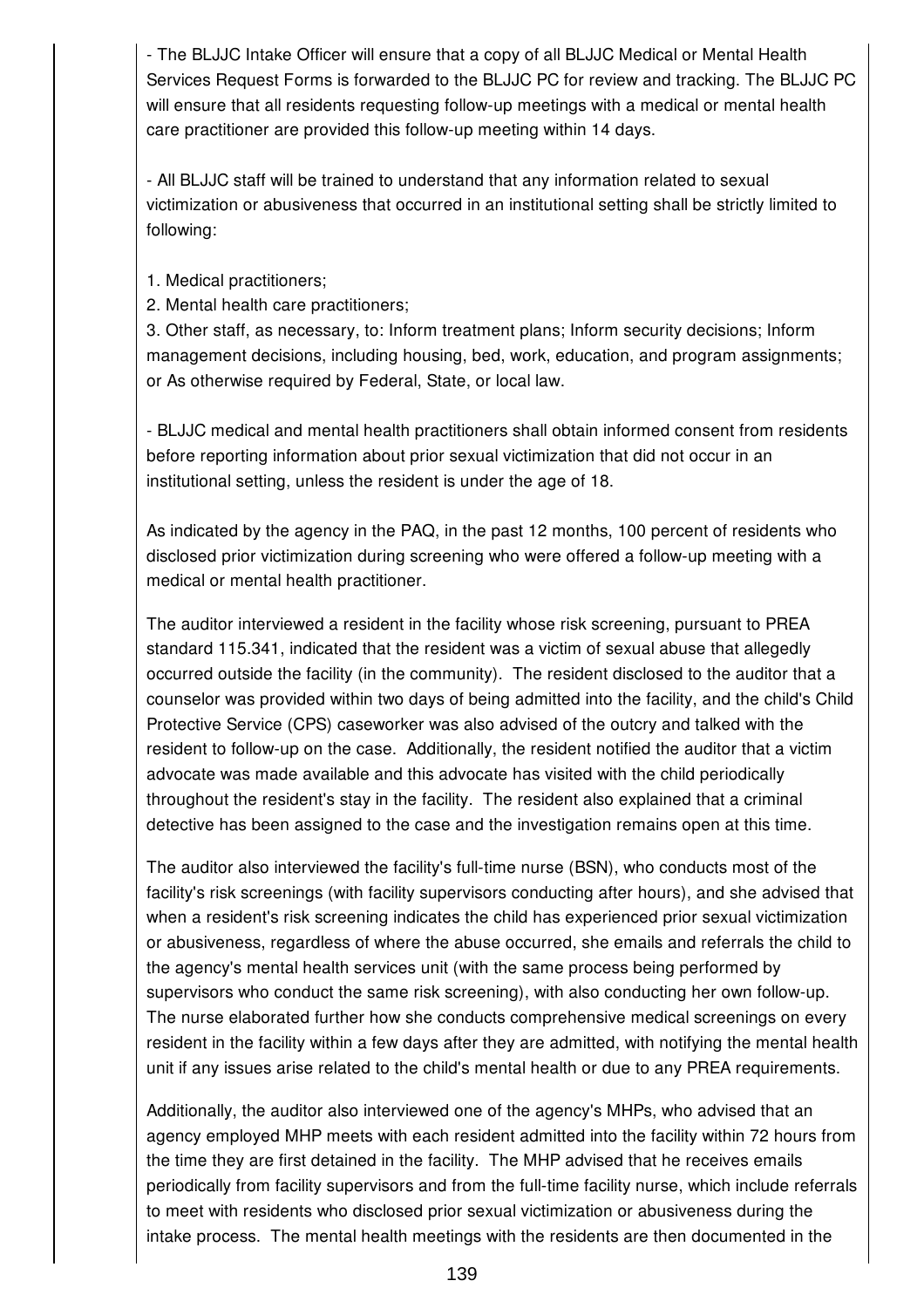agency's Juvenile Case Management System (JCMS), with a general chronological note added for each face-to-face meeting. The auditor verified this through analyzing two emails (referrals) and two chronological notes from JCMS for two residents who the agency indicated disclosed prior sexual victimization and abusiveness on their initial Behavioral Screen (risk screening tool used pursuant to PREA standard 115.341). One of the residents' Behavioral Screens indicated the child disclosed prior sexual victimizations and abusiveness from incidents that allegedly occurred outside the facility, and the MHP interviewed provided the auditor with the email sent by the facility's nurse on the day the child was admitted into the facility- advising of the child's need for a mental health follow-up meeting (included relevant information of why the follow-up was needed). The MHP then allowed the auditor to review two chronological notes in JCMS that verified this particular child was seen by a MHP within 24 hours of being admitted into the facility (also, another meeting two days later). Furthermore, the auditor was also provided an emailed mental health referral, from the agency's full-time nurse to the agency's mental health department, for a resident who disclosed prior sexual victimization that allegedly occurred outside the facility. This referral provided relevant information related to the reason of the referral; and upon the auditor's review of the MHP's JCMS chronological note on this matter, it was verified that the resident was seen by mental health staff on the same day of admittance into the facility.

The agency's MHP and full-time facilty nurse interviewed both notified the auditor how all information related to sexual victimization or abusiveness that occurred in any setting is strictly limited to staff who need to know the information for specific job related functions and should only be shared on a need to know basis. Furthermore, the agency's MHP advised that all information stored in the agency's JCMS system is securely retained and only certain staff are allowed access. Additionally, both health care professions advised that before initiating services, residents are informed of the practitioner's duty to report and the limitations of confidentiality- with each staff member providing the auditor with an example of the duty to report and limits of confidentiality statements they continually provide to each resident. It should be noted that the facility can only house juveniles between the ages of 10 and 17, as required by Texas Administrative Code Standards.

It is important to note that the auditor verified the two residents who disclosed prior sexual victimization and abusiveness, as discussed above, were seen by both the facility's nurse and MHP within 24 hours of the time they were first admitted into the facility. This follow-up timeframe substantially exceeds the requirements of this PREA standard, of within 14 days, and through the interviews described above and a review of proof documents provided, the auditor determined that this practice is fully institutionalized in the facility.

#### **Conclusion:**

**Based upon the review and analysis of all the available evidence, the auditor has determined that the agency substantially exceeds the requirements of this standard. No corrective action is required.**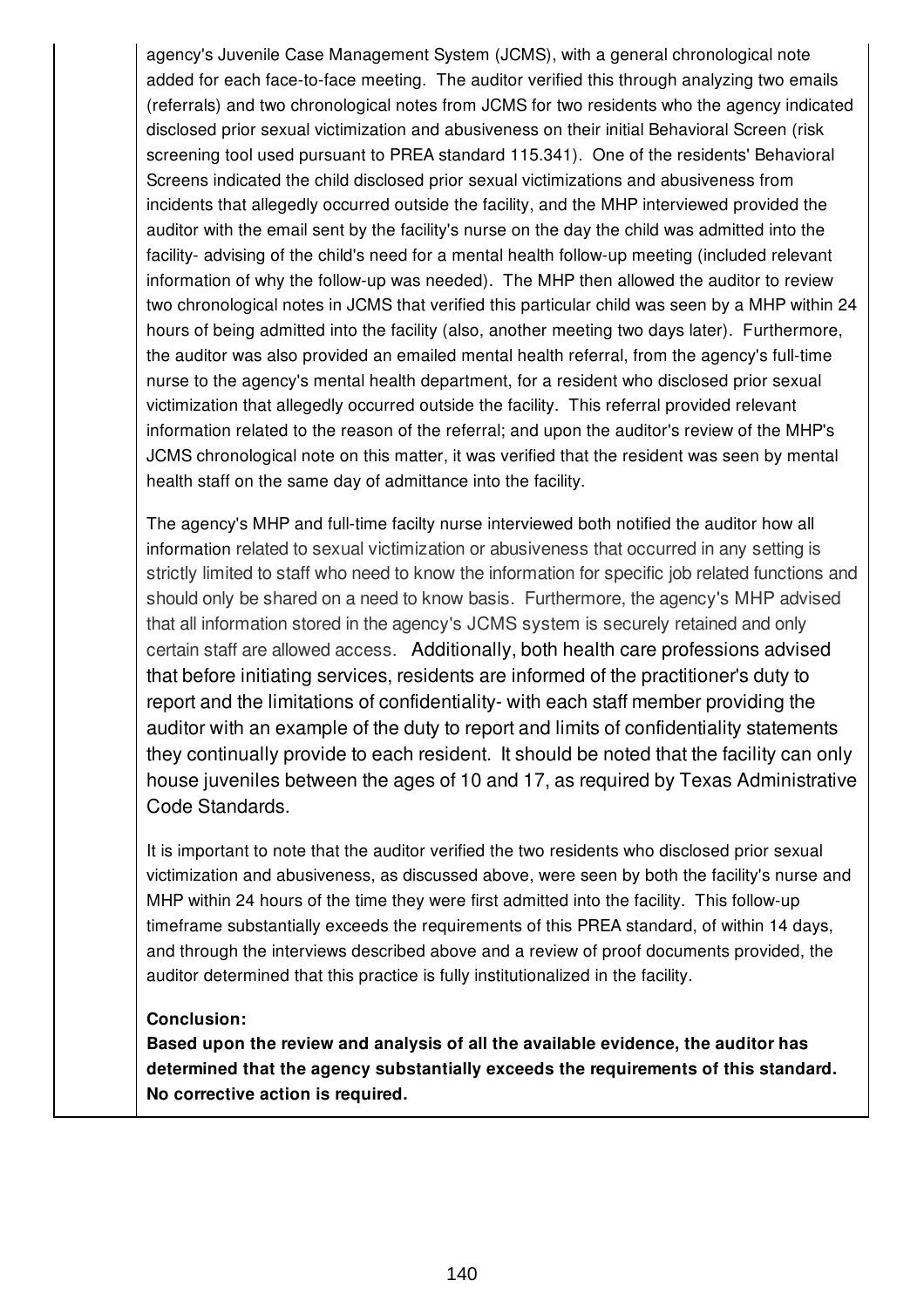| 115.382 | Access to emergency medical and mental health services                                                                                                                                                                                                                                                                                                                                      |
|---------|---------------------------------------------------------------------------------------------------------------------------------------------------------------------------------------------------------------------------------------------------------------------------------------------------------------------------------------------------------------------------------------------|
|         | <b>Auditor Overall Determination: Meets Standard</b>                                                                                                                                                                                                                                                                                                                                        |
|         | <b>Auditor Discussion</b>                                                                                                                                                                                                                                                                                                                                                                   |
|         | <u>115.382</u>                                                                                                                                                                                                                                                                                                                                                                              |
|         | The following is a list of evidence used to determine compliance:                                                                                                                                                                                                                                                                                                                           |
|         | - Pre-Audit Questionnaire (PAQ)                                                                                                                                                                                                                                                                                                                                                             |
|         | - Agency Policy: Access to Emergency Medical & Mental Health Services (Originally Created:<br>8/19/2013 / Latest Revision: 2/11/2020)                                                                                                                                                                                                                                                       |
|         | - Resident Orientation Material for Both the Pre and Post Programs                                                                                                                                                                                                                                                                                                                          |
|         | - Agency's Medical and Mental Health Service Log                                                                                                                                                                                                                                                                                                                                            |
|         | Interviews:                                                                                                                                                                                                                                                                                                                                                                                 |
|         |                                                                                                                                                                                                                                                                                                                                                                                             |
|         | - One of the agency's MHPs                                                                                                                                                                                                                                                                                                                                                                  |
|         | - The agency's full-time nurse (BSN)                                                                                                                                                                                                                                                                                                                                                        |
|         | - 12 Randomly Selected JSOs                                                                                                                                                                                                                                                                                                                                                                 |
|         | <b>Explanation of determination:</b>                                                                                                                                                                                                                                                                                                                                                        |
|         | 115.382 $(a-d)$ :<br>The agency provided the auditor with their Access to Emergency Medical & Mental Health<br>Services Policy, which includes all the requirements pursuant to this PREA Standard. These<br>agency specific procedures are detailed below:                                                                                                                                 |
|         | - The BLJJC Facility Head will ensure that BLJJC residents, who are victims of sexual abuse<br>while in confinement at an BLJJC facility, will receive timely, unimpeded access to emergency<br>medical treatment and crisis intervention services, the nature and scope of which are<br>determined by medical and mental health practitioners according to their professional<br>judgment. |
|         | - BLJJC medical and mental health practitioners will document the following in the Medical and<br>Mental Health Services Log:                                                                                                                                                                                                                                                               |
|         | 1. Date and time first referral for medical and/or mental health care was received;<br>2. Date and time medical and/or mental health care was initially provided;<br>3. Timeliness of emergency medical treatment and crisis intervention services that were                                                                                                                                |

provided;

4. Provision of appropriate and timely information and services concerning contraception and sexually transmitted infection prophylaxis; and

5. In the event that health care staff were not present at the time the incident was reported, a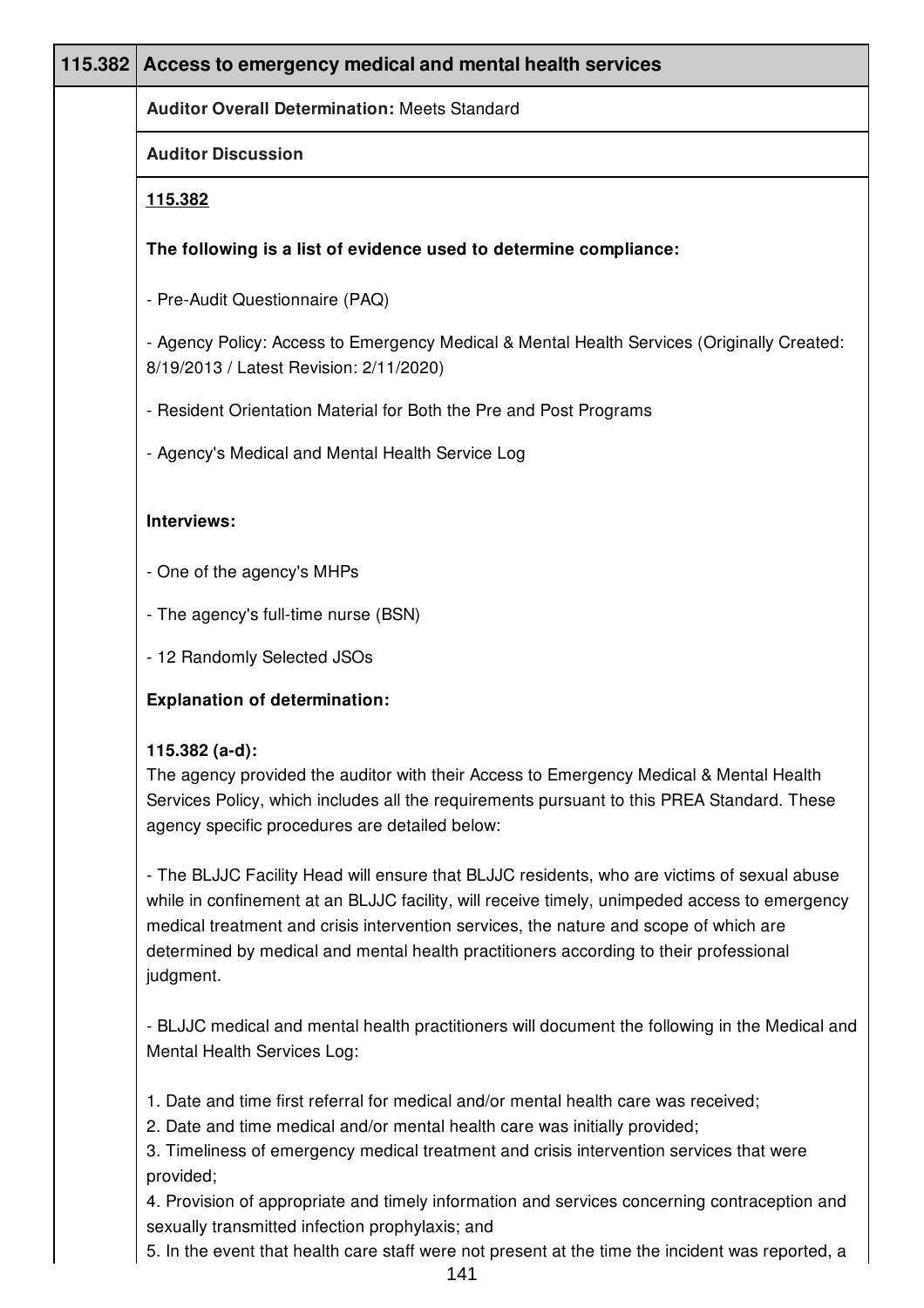determination whether or not appropriate actions by non-health staff was taken.

- If no qualified medical or mental health practitioners are on duty at the time a report of recent abuse is made, staff first responders will take preliminary steps to protect the victim pursuant to §115.362 and will immediately notify the appropriate medical and mental health practitioners and document their response on the BLJJC Incident Report Form. This report will document when the staff initially received the report of an incident and at what time the staff notified the appropriate medical and mental health practitioners.

- Each BLJJC Facility Head will ensure that BLJJC residents, who are victims of sexual abuse while in confinement at their BLJJC facility, will be offered timely information about and timely access to emergency contraception and sexually transmitted infections prophylaxis, in accordance with professionally accepted standards of care, where medically appropriate. Additionally, BLJJC medical and mental health practitioners will document the following in the Medical and Mental Health Services Log:

1. Date and time first referral for medical and/or mental health care was received;

2. Date and time medical and/or mental health care was initially provided;

3. Timeliness of emergency medical treatment and crisis intervention services that were provided;

4. Provision of appropriate and timely information and services concerning contraception and sexually transmitted infection prophylaxis; and

5. In the event that health care staff were not present at the time the incident was reported, a determination whether or not appropriate actions by non-health staff was taken.

- The BLJJC Facility Head will ensure that treatment services will be provided to the victim without financial cost and regardless of whether the victim names the abuser or cooperates with any investigation arising out of the incident. The BLJJC PC will ensure that residents are made aware of this information by verifying this information is part of the residents handbook.

In addition, the auditor reviewed the agency's Pre and Post Resident Orientation Material, which includes the following provisions for a resident who is a victim of sexual abuse (regardless of when or where it occurred):

- Any resident who at intake, through the admission or assessment process, or throughout his/her confinement, is determined to have experienced prior sexual victimization (regardless of when or where it occurred) shall be offered a follow-up appointment with a medical and/or mental health practitioner as soon as possible when the information was discovered. Any resident who alleges to have been a victim of sexual abuse while in the custody of the McLennan County Juvenile Services facility shall have access to a forensic medical examination at by a certified SANE/SAFE Nurse at a local hospital without financial cost, where evidentiary or medically appropriate.

- If a resident is determined to be a victim of sexual abuse, sexual assault, sexual harassment, abuse (physical, emotional) neglect, or exploitation, the facility shall make available to the resident a victim advocate provided by the Advocacy Center in Waco.

Additionally, the auditor provided the auditor with their Medical and Mental Health Services Log, which includes the following sections to be completed by the medical and mental health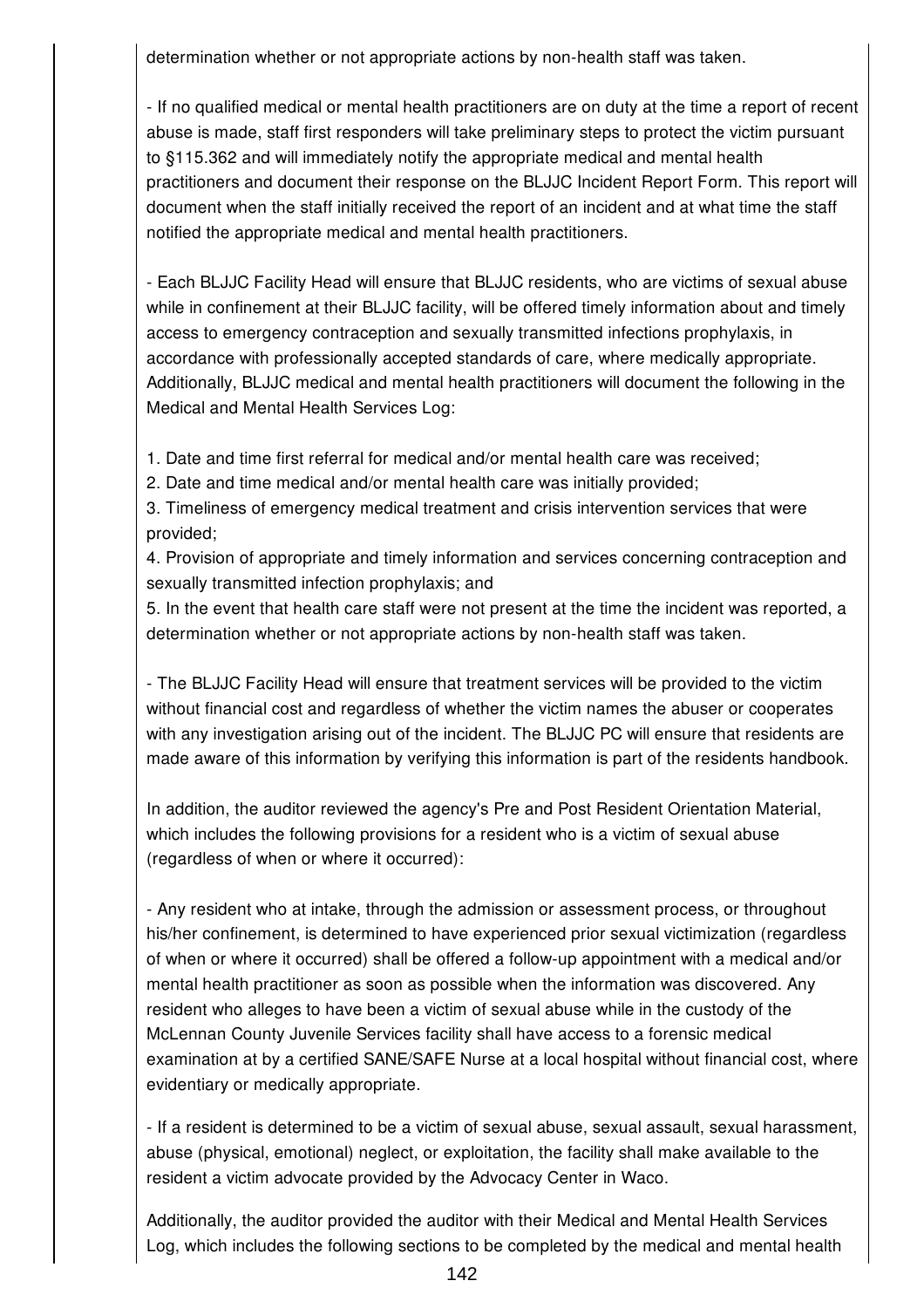professional involved with the follow-up services provided:

- Juvenile Name
- Date of Birth
- Date and Time of Referral for Medical and/or Mental Care
- Date and Time Emergency Medical Care Initially Provided
- Contraception Provided (STD testing)
- Were Actions by Non-Health Care Staff Appropriate if Health Care Staff Not Present
- Follow-up Services Provided
- Treatment Plan
- Referrals

The agency's MHP and full-time facility nurse whom were interviewed by the auditor both explained how resident victims of sexual abuse receive immediate unimpeded access to emergency medical treatment and crisis intervention services, and the nature and scope of these services would be according to the medical and/or mental health workers professional judgement. Each professional also advised that if no qualified medical or mental health practitioners are on duty at the time a report of recent abuse is made, staff first responders are required to take preliminary steps to protect the victim, pursuant to the requirements of PREA standard 115.362, and shall immediately notify the appropriate medical and mental health practitioners. The MHP and nurse interviewed also explained that if a resident was a victim of sexual abuse while incarcerated in the facility, this resident would be offered timely information about and timely access to emergency contraception and sexually transmitted infections prophylaxis, in accordance with professionally accepted standards of care, where medically appropriate.

The 12 randomly selected JSOs interviewed advised that staff first responders are required take preliminary steps to protect the victim pursuant to the requirements of PREA standard 115.362 and shall immediately notify the appropriate medical and mental health practitioners. This was explained as the possibility of calling 911 for emergency services and/or contacted the mental health provider and/or nurse on-call- all depending on the type and emergent need of a.

## **Conclusion:**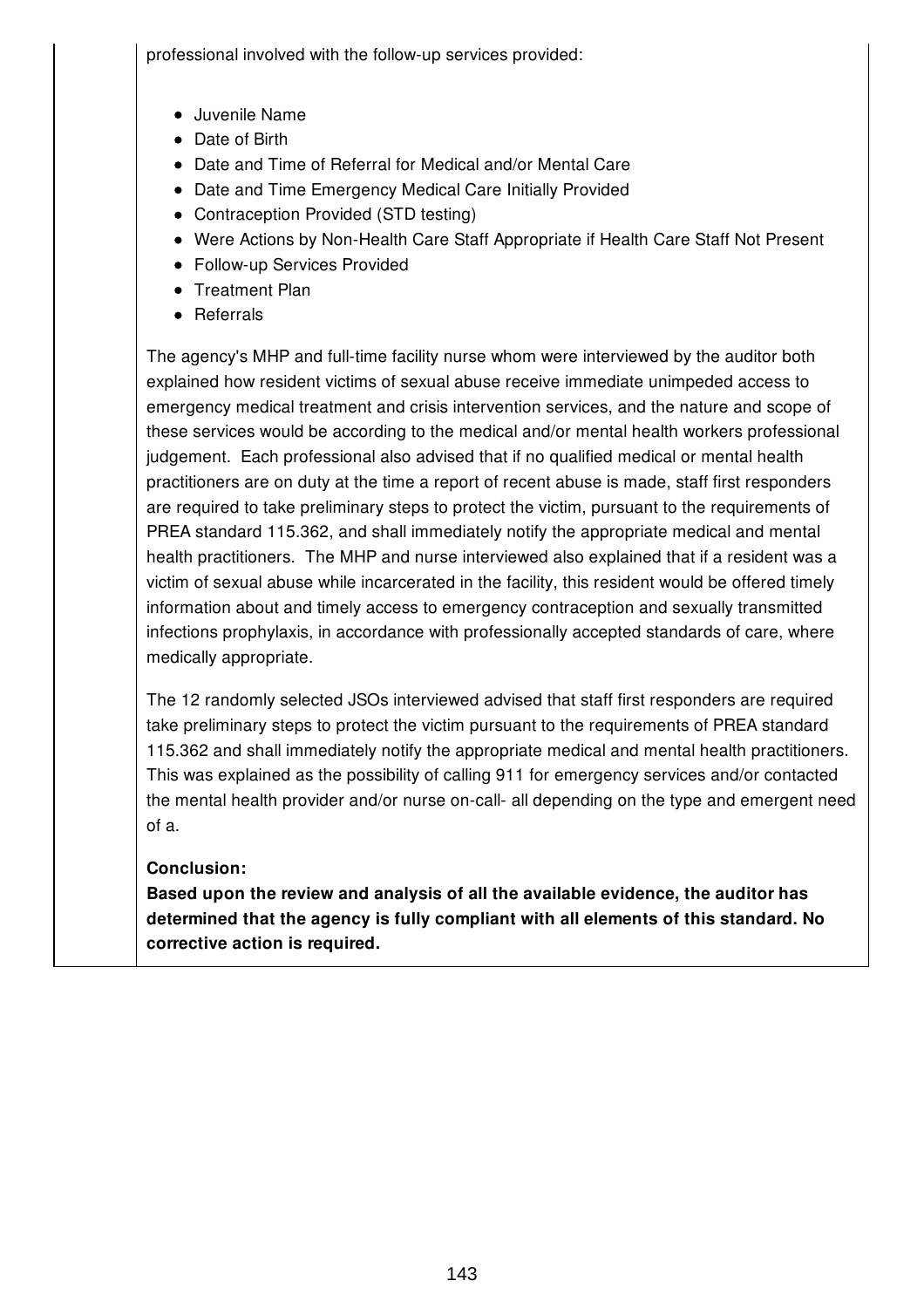| 115.383 | Ongoing medical and mental health care for sexual abuse victims and abusers                                                                                                                                                                                                                                                                                                                                                                                                                                                                                                                                                                                                                                        |
|---------|--------------------------------------------------------------------------------------------------------------------------------------------------------------------------------------------------------------------------------------------------------------------------------------------------------------------------------------------------------------------------------------------------------------------------------------------------------------------------------------------------------------------------------------------------------------------------------------------------------------------------------------------------------------------------------------------------------------------|
|         | <b>Auditor Overall Determination: Meets Standard</b>                                                                                                                                                                                                                                                                                                                                                                                                                                                                                                                                                                                                                                                               |
|         | <b>Auditor Discussion</b>                                                                                                                                                                                                                                                                                                                                                                                                                                                                                                                                                                                                                                                                                          |
|         | 115.383                                                                                                                                                                                                                                                                                                                                                                                                                                                                                                                                                                                                                                                                                                            |
|         | The following is a list of evidence used to determine compliance:                                                                                                                                                                                                                                                                                                                                                                                                                                                                                                                                                                                                                                                  |
|         | - Pre-Audit Questionnaire (PAQ)<br>- Agency Policy: Ongoing Medical & Mental Health Care for Sexual Abuse Victims & Abusers<br>(Originally Created: 8/19/2013 / Latest Revision: 2/11/2020)                                                                                                                                                                                                                                                                                                                                                                                                                                                                                                                        |
|         | - Agency's Medical and Mental Health Services Log                                                                                                                                                                                                                                                                                                                                                                                                                                                                                                                                                                                                                                                                  |
|         | Interviews:                                                                                                                                                                                                                                                                                                                                                                                                                                                                                                                                                                                                                                                                                                        |
|         | - One of the Agency's MHP                                                                                                                                                                                                                                                                                                                                                                                                                                                                                                                                                                                                                                                                                          |
|         | - The Agency's Full-Time Facility Nurse (BSN)                                                                                                                                                                                                                                                                                                                                                                                                                                                                                                                                                                                                                                                                      |
|         | <b>Explanation of determination:</b>                                                                                                                                                                                                                                                                                                                                                                                                                                                                                                                                                                                                                                                                               |
|         | $115.383$ (a-h):<br>The auditor was provided the agency's Ongoing Medical and Mental Healthcare for Sexual<br>Abuse Victims and Abusers Policy, in which the auditor was able to clearly confirm that the<br>Policy includes all the requirements pursuant to this PREA Standard, as indicated below:                                                                                                                                                                                                                                                                                                                                                                                                              |
|         | - The BLJJC Facility Head will ensure his/her facility offers medical and mental health<br>evaluation and, as appropriate, treatment to all residents who have been victimized by sexual<br>abuse in any prison, jail, lockup, or juvenile facility. The evaluation and treatment of such<br>victims shall include, as appropriate, follow-up services, treatment plans, and, when<br>necessary, referrals for continued care following their transfer to, or placement in, other<br>facilities, or their release from custody. The BLJJC medical and mental health care<br>practitioners will maintain documentation in the Medical and Mental Health Services Log the<br>types of services each victim received: |
|         | 1. Follow-up services;<br>2. Treatment plans; and<br>3. Referrals for continued care following the residents transfer to, or placement in, other<br>facilities, or their release from custody.                                                                                                                                                                                                                                                                                                                                                                                                                                                                                                                     |
|         | - The BLJJC Facility Head will ensure that his/her facility provide such victims with medical and                                                                                                                                                                                                                                                                                                                                                                                                                                                                                                                                                                                                                  |

mental health services consistent with the community level of care. The BLJJC medical and mental health practitioners will maintain documentation in the Medical and Mental Health Services Log the type's services each victim received.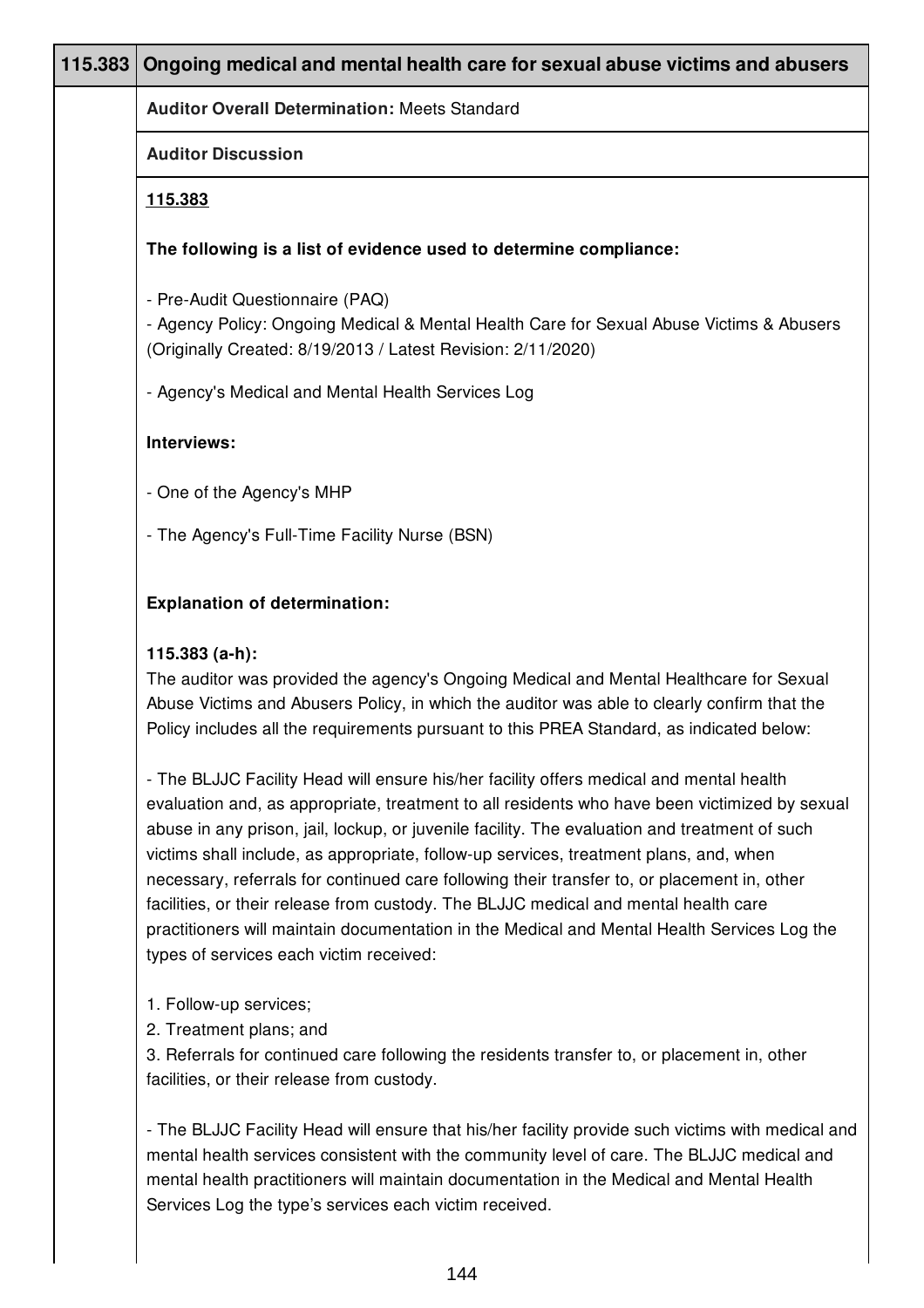- The BLJJC Facility Head will ensure that resident victims of sexually abusive vaginal penetration while incarcerated shall be offered pregnancy tests. The BLJJC medical and mental health care practitioners will maintain documentation in the Medical and Mental Health Services Log that female victims of vaginal penetration were offered pregnancy tests.

- The Facility Head will ensure that if pregnancy results from conduct documented above, such victims shall receive timely and comprehensive information about and timely access to all lawful pregnancy-related medical services. The BLJJC medical and mental health care practitioners will maintain documentation in the Medical and Mental Health Services Log that female victims of vaginal penetration received timely and comprehensive information about the timely access to all lawful pregnancy-related medical services.

- Resident victims of sexual abuse while incarcerated shall be offered tests for sexually transmitted infections as medically appropriate. The BLJJC medical and mental health care practitioners will maintain documentation in the Medical and Mental Health Services Log that sexual abuse victims were offered tests for sexually transmitted infections, as medically appropriate.

- Treatment services shall be provided to the victim without financial cost and regardless of whether the victim names the abuser or cooperates with any investigation arising out of the incident.

- The facility shall attempt to conduct a mental health evaluation of all known resident-onresident abusers within 60 days of learning of such abuse history and offer treatment when deemed appropriate by mental health practitioners. The BLJJC medical and mental health care practitioners will maintain documentation in the Medical and Mental Health Services Log that all known resident-on-resident abusers have a mental health evaluation conducted, within 60-days of the facility learning of such abuse history, and the services offered to the abusers.

Additionally, the auditor provided the auditor with their Medical and Mental Health Services Log, which includes the following sections to be completed by the medical and mental health professional involved with the follow-up services provided:

- Juvenile Name
- Date of Birth
- Date and Time of Referral for Medical and/or Mental Care
- Date and Time Emergency Medical Care Initially Provided
- Contraception Provided (STD testing)
- Were Actions by Non-Health Care Staff Appropriate if Health Care Staff Not Present
- Follow-up Services Provided
- Treatment Plan
- Referral

The auditor interviewed the facility's full-time nurse and one of the agency's medical providers, and each health care professional advised that they have never experienced a situation involving a resident who has suffered or alleged sexual abuse being placed in protective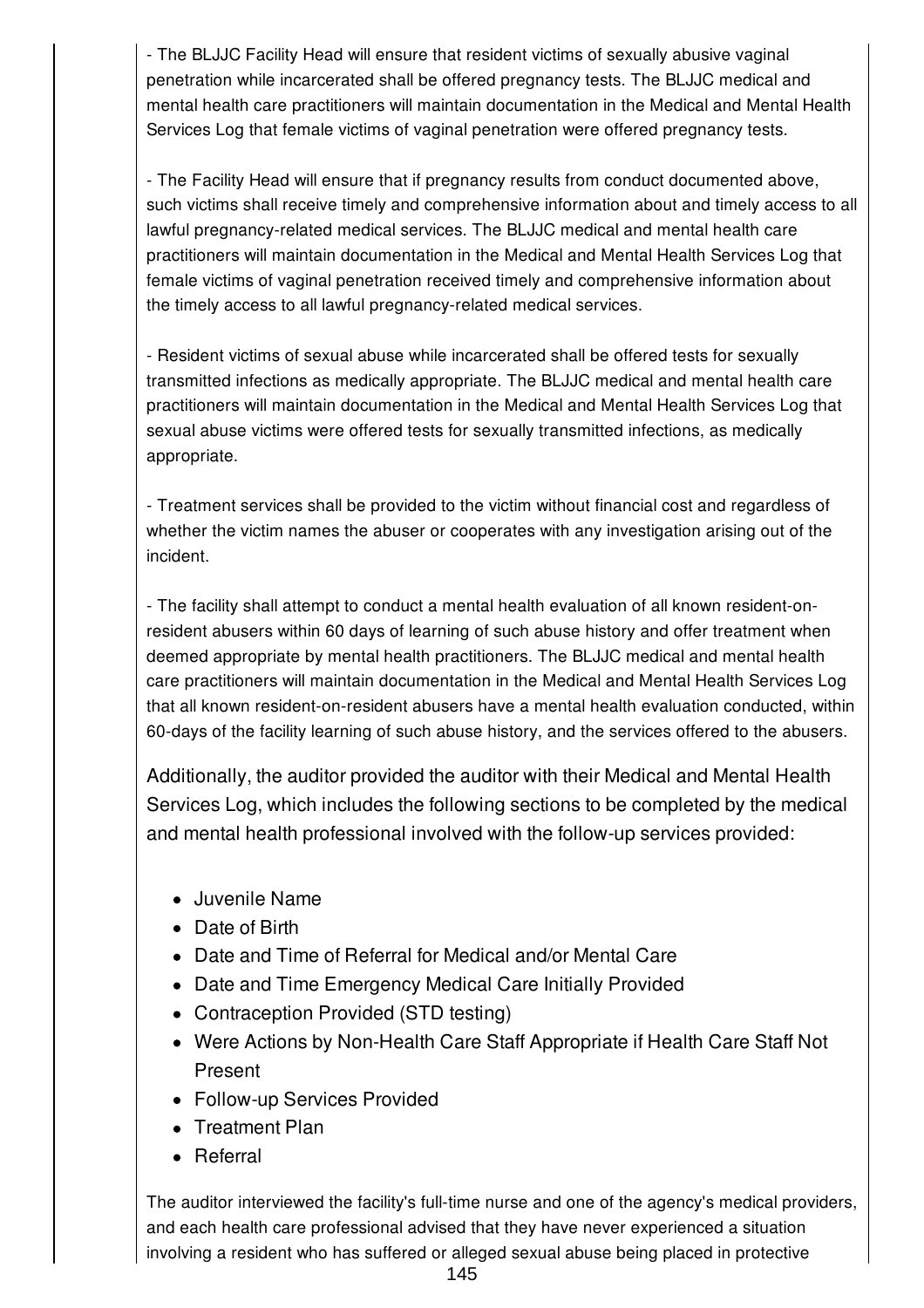isolation or any type of disciplinary seclusion. However, each professional explained that if such an incident would to occur, they would each ensure the child is provided daily check-ups by medical and mental health practitioners. The MHP and facility nurse explained further that they conduct routine check-ups on all residents in the facility, regardless of their status, and they would not hold back any services due to a resident being in any type of isolation (including disciplinary and protective isolations). They also advised that each resident in the facility is provided a face-to-face meeting with both the facility nurse and a mental health provider, and follow-up meetings occur as needed and as requested by the resident. Both professionals advised that the medical and mental health services provided would NOT be restricted in any way and no conditions would be required for a resident to receive such services. The agency's MHP who was interviewed by the auditor advised further that there is not a licensed sex offender therapist or counselor on staff at the facility, and the mental health services provided by the employed MHPs includes crisis management and general counseling services. However, if a resident was found to benefit from any type of therapy services, the agency has the ability to provide out-patient services and refer the child to a licensed therapist, psychologist or psychiatrist. Additionally, the agency's full-time nurse confirmed in her interview that services such as therapy, counseling, or other intervention services would be offered to a resident victim and perpetrator of sexual abuse. Each professional advised the auditor that the level of care provided would be consistent with the community level of care (with some services, as described above, being community care); and if pregnancy results from sexual abuse while in the facility, victims would be promptly provided information and access to all lawful pregnancy-related services. Such services would be provided by a medical professional, such as an OBGYN or SANE/SAFE nurse, and provided as soon as medically appropriate.

#### **Conclusion:**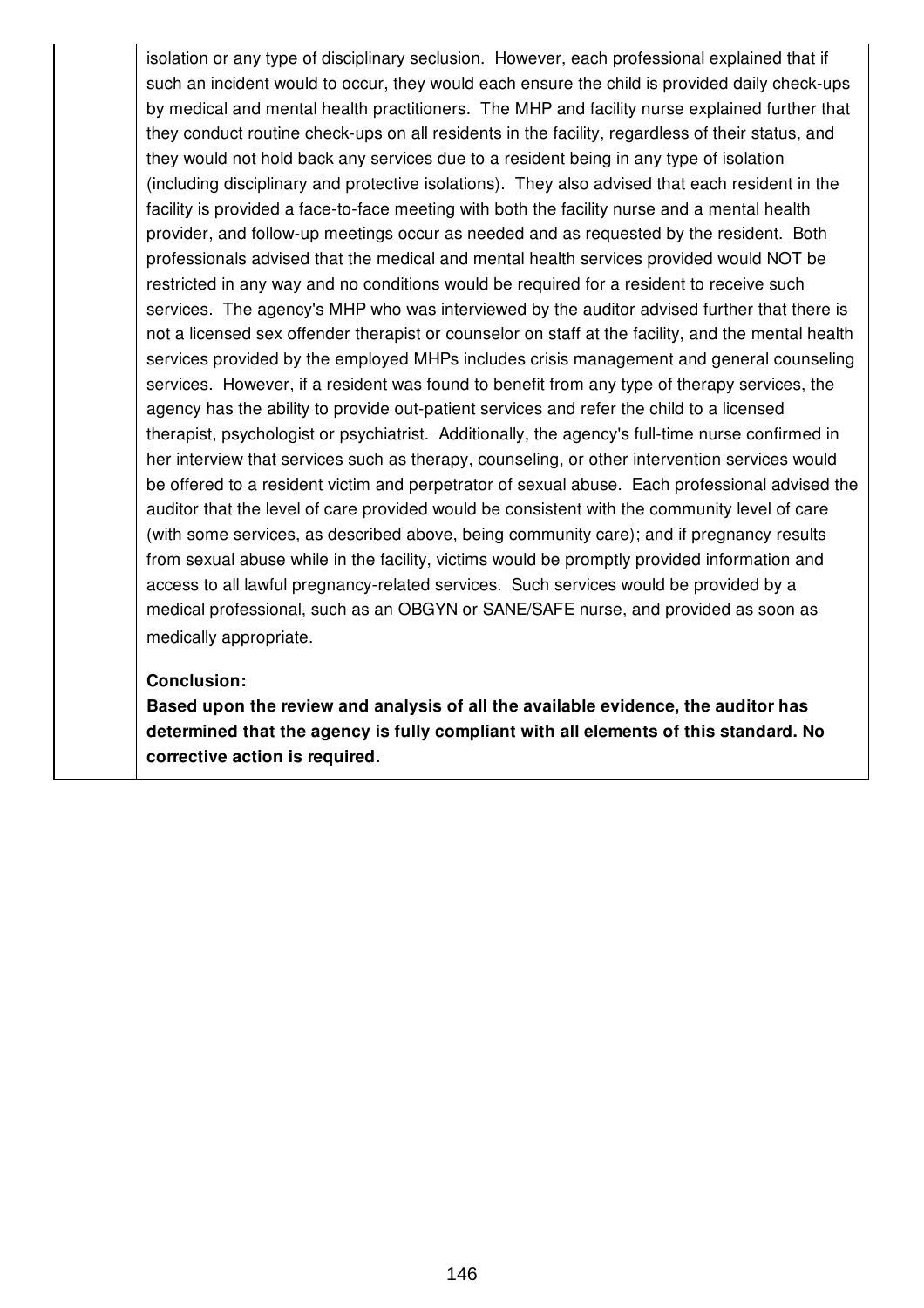| 115.386                                                                                                                                                                                      | <b>Sexual abuse incident reviews</b>                                                                                                                                                                                                                                                                                                                                                                                                                                                                                                                                                                                                                                          |  |  |
|----------------------------------------------------------------------------------------------------------------------------------------------------------------------------------------------|-------------------------------------------------------------------------------------------------------------------------------------------------------------------------------------------------------------------------------------------------------------------------------------------------------------------------------------------------------------------------------------------------------------------------------------------------------------------------------------------------------------------------------------------------------------------------------------------------------------------------------------------------------------------------------|--|--|
|                                                                                                                                                                                              | <b>Auditor Overall Determination: Meets Standard</b>                                                                                                                                                                                                                                                                                                                                                                                                                                                                                                                                                                                                                          |  |  |
|                                                                                                                                                                                              | <b>Auditor Discussion</b>                                                                                                                                                                                                                                                                                                                                                                                                                                                                                                                                                                                                                                                     |  |  |
|                                                                                                                                                                                              | 115.386                                                                                                                                                                                                                                                                                                                                                                                                                                                                                                                                                                                                                                                                       |  |  |
|                                                                                                                                                                                              | The following is a list of evidence used to determine compliance:                                                                                                                                                                                                                                                                                                                                                                                                                                                                                                                                                                                                             |  |  |
|                                                                                                                                                                                              | - Pre-Audit Questionnaire (PAQ)<br>- Agency Policy: Sexual Abuse Incident Review (Originally Created: 8/19/2013 / Latest<br>Revision: 2/11/2020)                                                                                                                                                                                                                                                                                                                                                                                                                                                                                                                              |  |  |
|                                                                                                                                                                                              | Interviews:                                                                                                                                                                                                                                                                                                                                                                                                                                                                                                                                                                                                                                                                   |  |  |
|                                                                                                                                                                                              | - Facility's Superintendent (who is also a member of the agency's Sexual Abuse Incident<br>Review Team)                                                                                                                                                                                                                                                                                                                                                                                                                                                                                                                                                                       |  |  |
|                                                                                                                                                                                              | <b>Explanation of determination:</b>                                                                                                                                                                                                                                                                                                                                                                                                                                                                                                                                                                                                                                          |  |  |
| 115.386 (a-e):<br>The agency provided the auditor with their Sexual Abuse Incident Review Policy, which<br>includes all the requirements pursuant to this PREA Standard, as indicated below: |                                                                                                                                                                                                                                                                                                                                                                                                                                                                                                                                                                                                                                                                               |  |  |
|                                                                                                                                                                                              | - The BLJJC PC will conduct a sexual abuse incident review at the conclusion of every sexual<br>abuse investigation, including where the allegation has not been substantiated, unless the<br>allegation has been determined to be unfounded. The results of this review will be<br>documented on the BLJJC Sexual Abuse Incident Review Form. These reviews will be<br>conducted within 30 days of the conclusion of the investigation. The PC will ensure that the<br>Review Team includes upper-level management officials, with input from line supervisors,<br>investigators, medical or mental health practitioners, and community advocacy officials, as<br>necessary. |  |  |
|                                                                                                                                                                                              | Additionally, the PC will ensure that the Review Team:                                                                                                                                                                                                                                                                                                                                                                                                                                                                                                                                                                                                                        |  |  |
|                                                                                                                                                                                              | 1) Considers whether the allegation or investigation indicates a need to change policy or<br>practice to better prevent, detect, or respond to sexual abuse;<br>2) Considers whether the incident or allegation was motivated by race; ethnicity; gender<br>identity; lesbian, gay, bisexual, transgender, or intersex identification, status, or perceived<br>status; or, gang affiliation; or was motivated or otherwise caused by other group dynamics at<br>the facility;<br>3) Examines the area in the facility where the incident allegedly occurred to assess whether<br>physical barriers in the area may enable abuse;                                              |  |  |
|                                                                                                                                                                                              | 4) Assesses the adequacy of staffing levels in that area during different shifts;<br>5) Assesses whether monitoring technology should be deployed or augmented to supplement<br>supervision by staff; and<br>6) Prenares a report of its findings, including but not pecessarily limited to determinations                                                                                                                                                                                                                                                                                                                                                                    |  |  |

6) Prepares a report of its findings, including but not necessarily limited to, determinations made pursuant the requirements of PREA Standard 115.386, and any recommendations for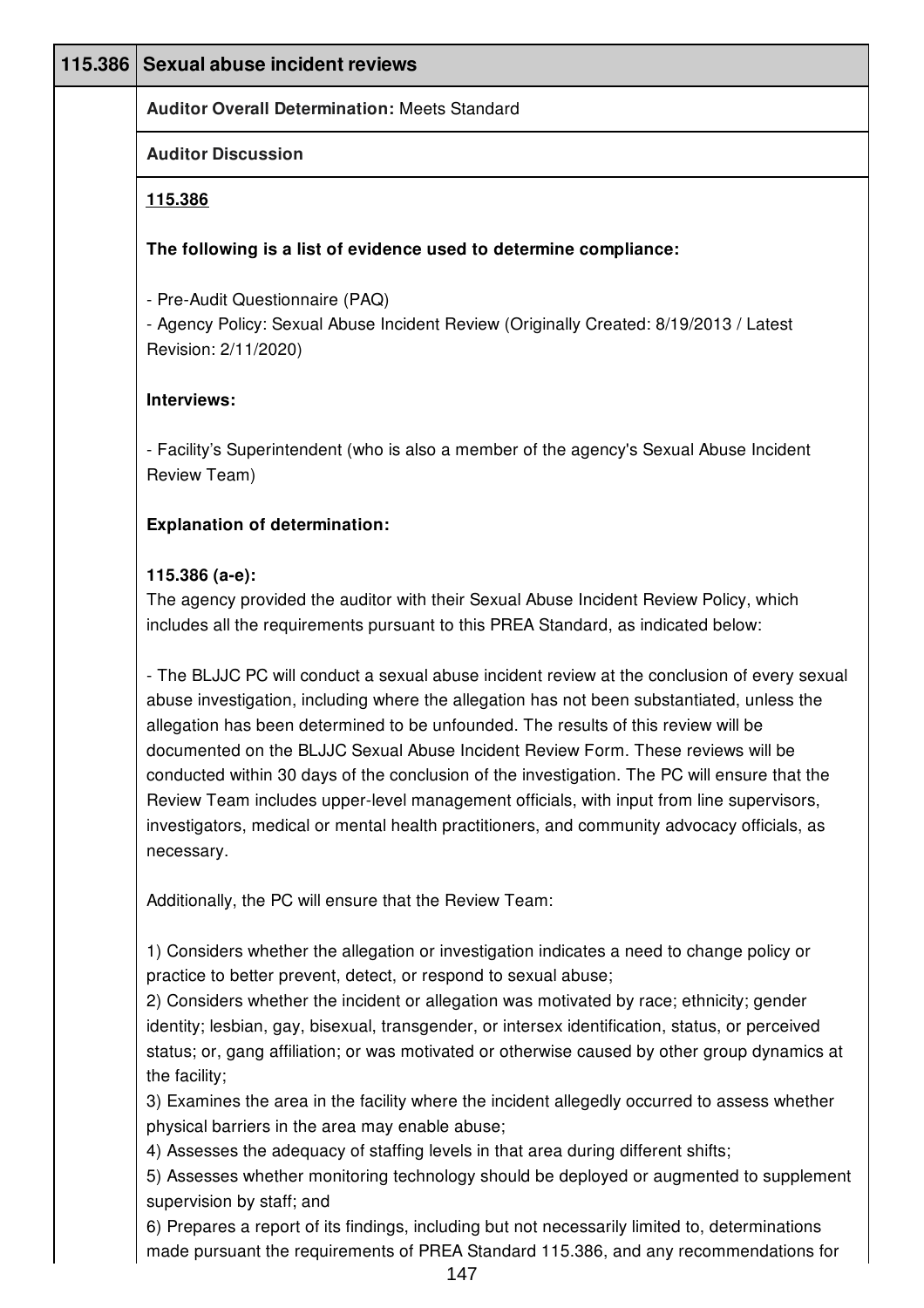improvement and submits such report to the facility head and PREA compliance manager.

- The BLJJC PC will ensure that the facility implements the recommendations for improvement, or shall document its reasons for not doing so on the BLJJC Sexual Abuse Incident Review Form.

In the past 12 months, ZERO (0) criminal and/or administrative investigations of alleged sexual abuse were completed at the facility, excluding only "unfounded" incidents, as reported by the agency in the PAQ.

The agency's Superintendent, who is also a part of the agency's sexual abuse incident review team, described in his interview the agency's sexual abuse incident review team procedures and advised the administrative team consists of: the Director, Assistant Director, Superintendent, medical and mental health personnel, PREA Coordinator, Facility Supervisors (with the possibility of adding more people, as needed). The Superintendent also advised that the team would review the entirety of the incident- including the who, what, where, when, why, and how. Additionally, the team would be evaluating how to prevent such an incident from reoccurring, considering the perpetrators motive behind the alleged abuse, examining the area in the facility where the incident allegedly occurred to assess whether physical barriers in the area may enable abuse, assessing the adequacy of staffing levels in that area during different shifts, and assessing whether monitoring technology should be deployed or augmented to enhance security and safety.

### **Conclusion:**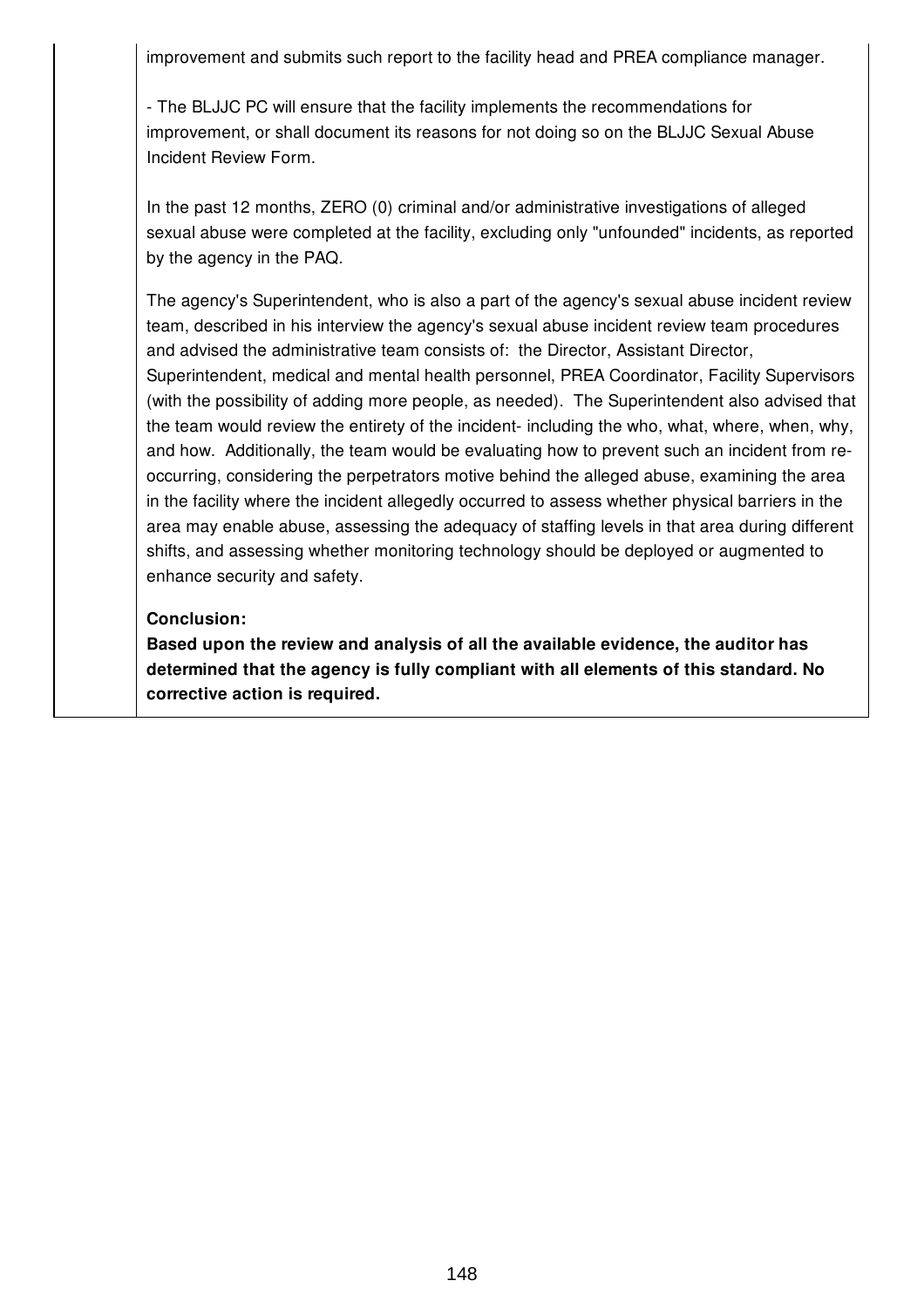| 115.387 | <b>Data collection</b>                                                                                                                                                                                                                                                                                                                                                                                                                                                        |
|---------|-------------------------------------------------------------------------------------------------------------------------------------------------------------------------------------------------------------------------------------------------------------------------------------------------------------------------------------------------------------------------------------------------------------------------------------------------------------------------------|
|         | <b>Auditor Overall Determination: Meets Standard</b>                                                                                                                                                                                                                                                                                                                                                                                                                          |
|         | <b>Auditor Discussion</b>                                                                                                                                                                                                                                                                                                                                                                                                                                                     |
|         | 115.387                                                                                                                                                                                                                                                                                                                                                                                                                                                                       |
|         | The following is a list of evidence used to determine compliance:                                                                                                                                                                                                                                                                                                                                                                                                             |
|         | - Pre-Audit Questionnaire (PAQ)<br>- Agency Policy: Data Collection (Originally Created: 8/19/2013 / Latest Revision: 2/11/2020)<br>- DOJ Survey of Sexual Violence Reports for 2016-2018 (available on the agency's website)<br>- BLJJC Facility Incident-Based Annual Reports<br>- BLJJC Annual Review of Sexual Abuse/Harassment Incidents for 2018 (conducted in Dec. of<br>2019)- BLJJC and Contracted Residential Treatment Programs, and agency contractor<br>venders. |
|         | <b>Explanation of determination:</b>                                                                                                                                                                                                                                                                                                                                                                                                                                          |
|         | 115.387 $(a-f)$ :<br>The agency provided the auditor with their Data Collection Policy, which includes all the<br>requirements of this PREA provision, as indicated below:                                                                                                                                                                                                                                                                                                    |
|         | - The PC will collect accurate, uniform data for every allegation of sexual abuse at his/her<br>facility using a standardized instrument and a set of definitions.                                                                                                                                                                                                                                                                                                            |
|         | - Definitions are identified and defined in §115.311 of BLJJC's policies and procedures (refer<br>to section 115.311 of this report for more detailed information).                                                                                                                                                                                                                                                                                                           |
|         | - Uniform data collected will include but not be limited to:                                                                                                                                                                                                                                                                                                                                                                                                                  |
|         | a. Date on which the incident occurred;<br>b. Facility where incident occurred;<br>c. Part of facility where incident occurred (e.g., victim's room, outside the facility, etc.);<br>d. Time the incident took place;<br>e. Number of victims involved;<br>f. Gender of victim(s);                                                                                                                                                                                            |
|         | g. Age of victim(s);<br>h. Race/ethnicity of victim(s);<br>i. Physical injuries sustained, if any;<br>j. Medical care received, if any:<br>k. Person reporting the incident;<br>I. Services provided to the victim(s) after the incident was reported;                                                                                                                                                                                                                        |
|         | m. Action taken on behalf of the facility toward the victim(s) after incident was reported (e.g.,<br>placed in segregation, placed in medical unit, confined to own room, etc.)<br>n. Type of sexual violence involved in the incident;<br>o. Number of perpetrators involved;                                                                                                                                                                                                |

p. Gender of perpetrator(s);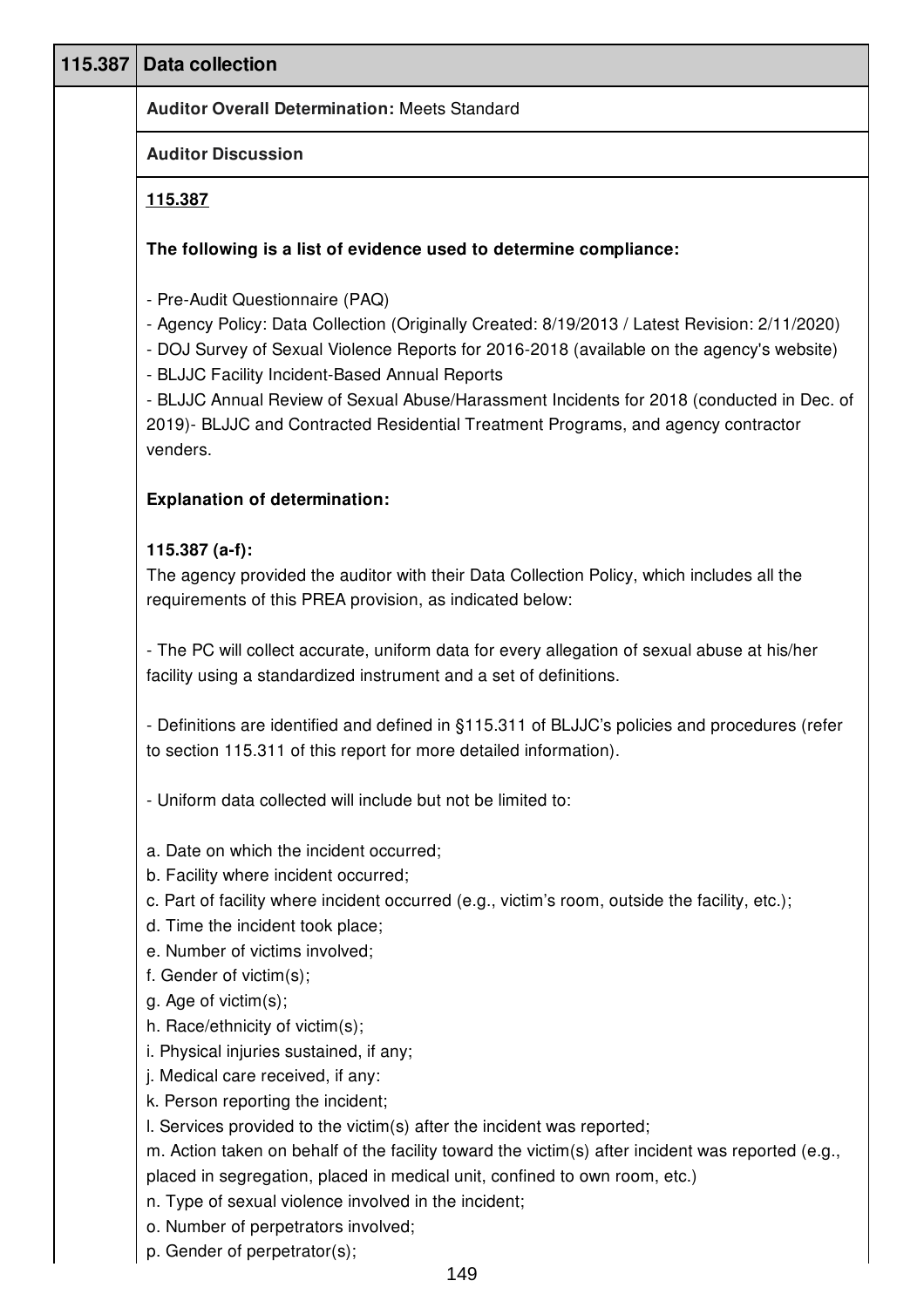- q. Age of perpetrator(s);
- r. Race/ethnic origin of the perpetrator(s);

s. Nature of the incident (e.g., voluntary sexual contact between youths; unwanted touching for sexual gratification; etc.);

t. Type of pressure or physical force used by the perpetrator(s);

u. Sanctions imposed on the perpetrator(s);

- v. If staff sexual misconduct or sexual harassment was involved and if so:
- i. Nature of incident;
- ii. Number of staff involved;
- iii. Gender of the staff;
- iv. Age of the staff;
- v. Race/ethnic origin of the staff;

vi. If a staff member as the abuser, was the abuser an employee, contractor, or volunteer;

- vii. Primary position held by the staff involved (e.g., Administrator, clerical, etc.); and
- viii. Sanctions imposed on the staff.

- The BLJJC PC will aggregate and analyze the incident-based sexual abuse data and compile his/her analysis into a BLJJC Facility Incident-Based Report on an annual basis, if not more often. The incident-based data collected will include, at a minimum, the data necessary to answer all questions from the most recent version of the Survey of Sexual Violence conducted by the Department of Justice.

- The BLJJC PC will maintain, review, and collect data, as needed, from all available incidentbased documents, including reports, investigation files, and sexual abuse incident reviews. A copy of the completed BLJJC Facility Incident-Based Report will be completed on or before September 1 of each year. Additionally, the BLJJC PC will compile all the BLJJC Facility Incident-Based Reports into an aggregated agency-wide report that will be submitted to the BLJJC CJPO by October 1 of each year.

- The BLJJC PC will also obtain incident-based and aggregated data from every private facility with which it contracts for the confinement of its residents, and he/she will utilize this data to "recommend" or "not recommend" continuing contracts for private confinement facilities.

- Upon request, the agency will provide all such data from the previous calendar year to the Department of Justice, no later than June 30.

Furthermore, the agency also provided the auditor with their Annual Review of Sexual Abuse/Harassment Incidents for 2018 report (conducted in Dec. of 2019)This document was approved by the Director of the BLJJC and completed by the PC. Upon review, the auditor was able to verify that this annual review of sexual abuse and sexual harassment incidents for calendar year 2018 includes the following information relevant to the requirements of this PREA Standard:

- The BLJJC reported ZERO incidents of substantiated sexual abuse or sexual harassment in the facility for calendar year 2018.

- Probation Staff conducts compliance inspections of all the departments' placement contractors twice per year; with each placement facility being able to demonstrate full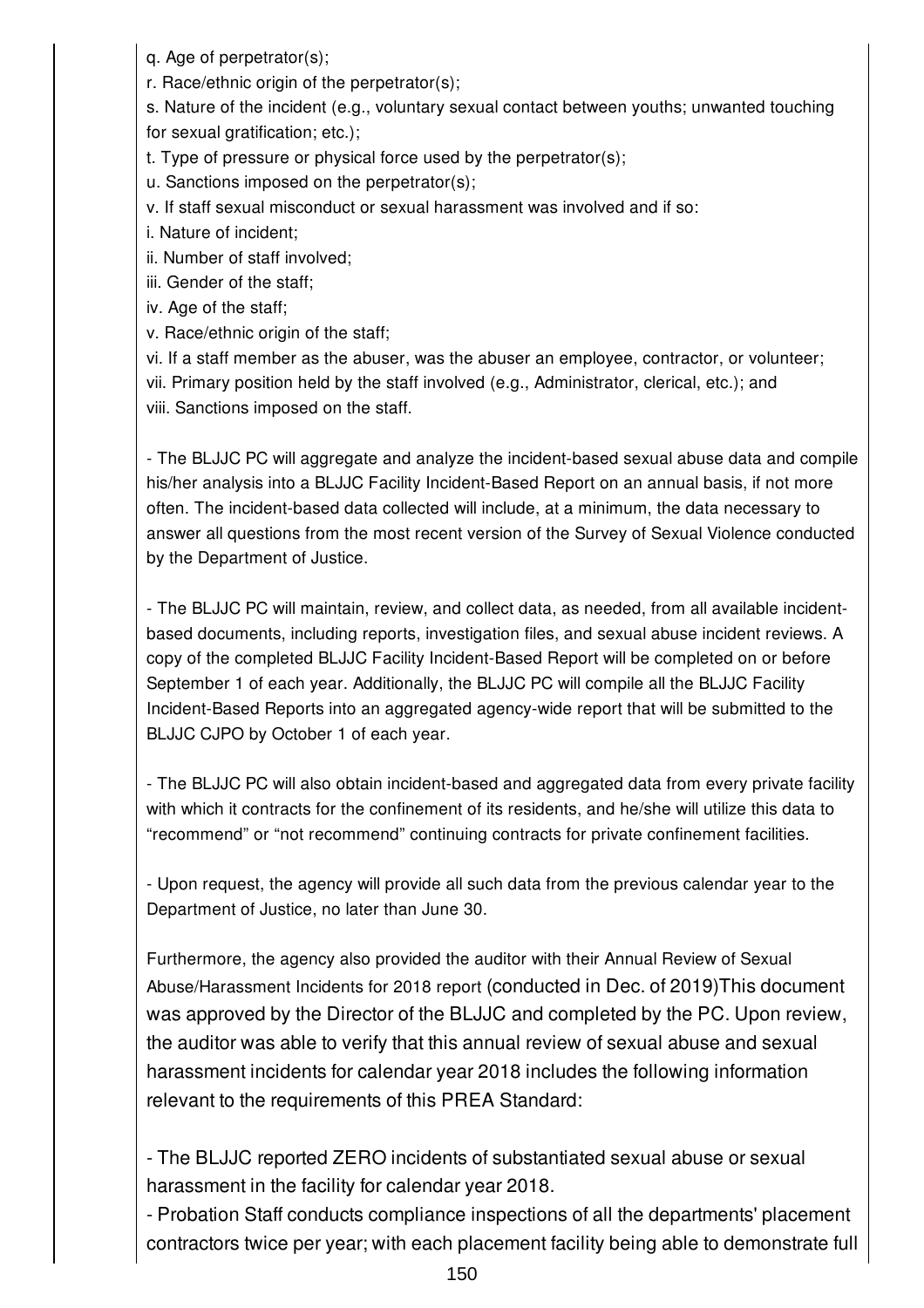compliance with all the required PREA Standards.

It is also important to point out that the agency includes the Department of Justice Survey of Sexual Violence (SSV) reports for calendar years 2016, 2017, and 2018 on their website, at the following address: http://www.co.mclennan.tx.us/758/Prison-Rape-Elimination-Act-PREA. Per the information provided by the agency for this report, there were two *allegations* of sexual harassment in the facility since 2016 and no allegations of sexual abuse. The agency did provide the auditor with their administrative investigation documents for the sexual harassment allegations, which are described in more in detail in subsection 115.322 of this report, and upon review, the auditor determined that the allegations did NOT meet the PREA definitions of sexual harassment or sexual abuse.

## **Conclusion:**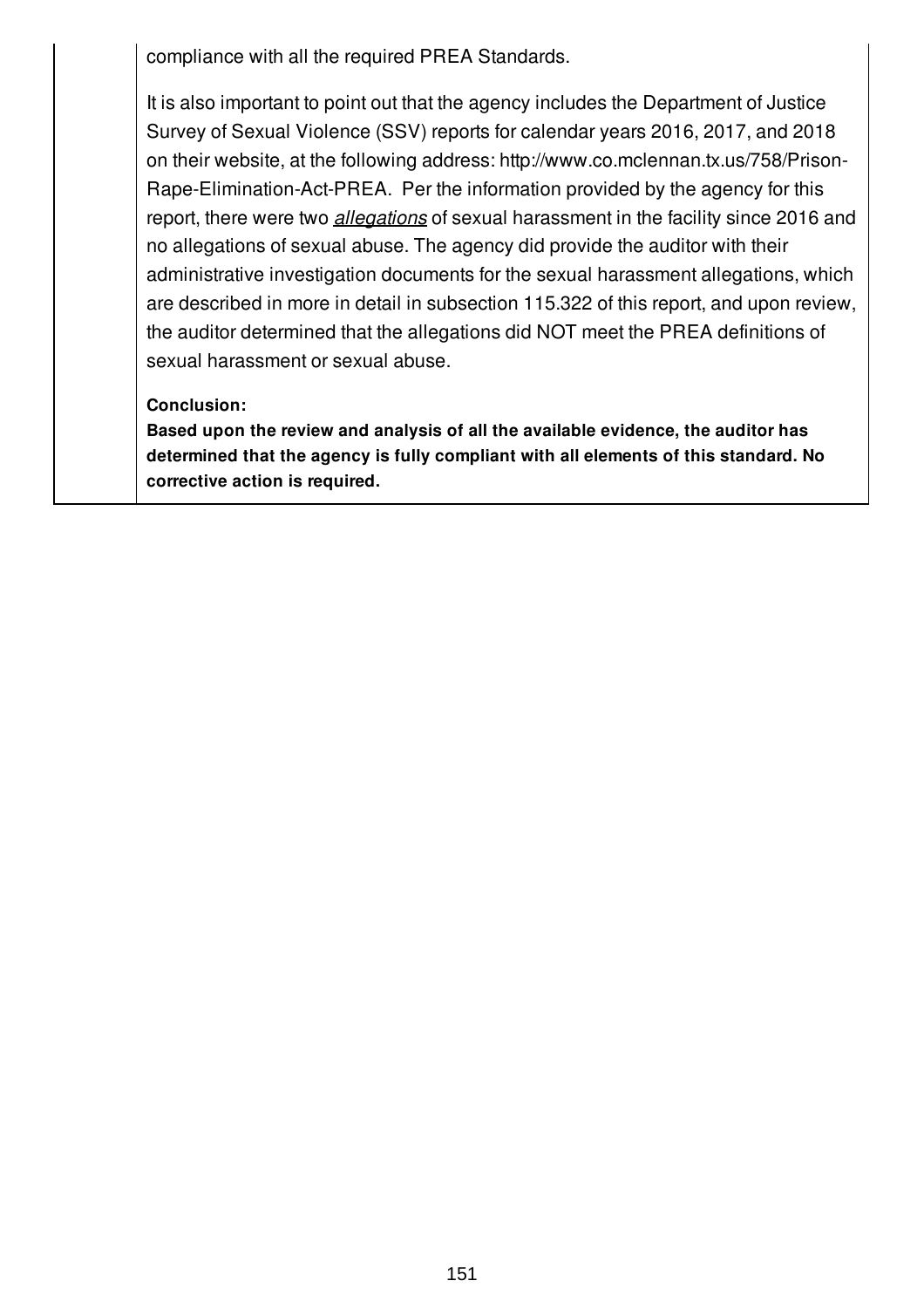| 115.388 | Data review for corrective action                                                                                                                                                                                                                                                                                                     |
|---------|---------------------------------------------------------------------------------------------------------------------------------------------------------------------------------------------------------------------------------------------------------------------------------------------------------------------------------------|
|         | <b>Auditor Overall Determination: Meets Standard</b>                                                                                                                                                                                                                                                                                  |
|         | <b>Auditor Discussion</b>                                                                                                                                                                                                                                                                                                             |
|         | 115.388                                                                                                                                                                                                                                                                                                                               |
|         | The following is a list of evidence used to determine compliance:                                                                                                                                                                                                                                                                     |
|         | - Pre-Audit Questionnaire (PAQ)<br>- Agency Policy: Data Collection (Originally Created: 8/19/2013 / Latest Revision: 2/11/2020)<br>- BLJJC Annual Review of Sexual Abuse/Harassment Incidents for 2018 (conducted in Dec. of<br>2019/Report)- BLJJC and Contracted Residential Treatment Programs, and agency contractor<br>venders. |
|         | - Annual Review of Sexual Abuse/Harassment Incidents for 2019 (conducted on 4/29/2020)                                                                                                                                                                                                                                                |
|         | Interviews:                                                                                                                                                                                                                                                                                                                           |
|         | - Agency Head Designee (Assistant Director)                                                                                                                                                                                                                                                                                           |
|         | - PREA Coordinator (PC)                                                                                                                                                                                                                                                                                                               |
|         | <b>Explanation of determination:</b>                                                                                                                                                                                                                                                                                                  |
|         | 115.388 $(a-d)$ :<br>The agency provided the auditor with their Data Collection Policy, which includes all<br>the requirements of this PREA provision, as indicated below:                                                                                                                                                            |
|         | - The PC will collect accurate, uniform data for every allegation of sexual abuse at<br>his/her facility using a standardized instrument and a set of definitions.                                                                                                                                                                    |
|         | - Definitions are identified and defined in §115.311 of BLJJC's policies and<br>procedures (refer to section 115.311 of this report for more detailed information).                                                                                                                                                                   |
|         | - Uniform data collected will include but not be limited to:                                                                                                                                                                                                                                                                          |
|         | a. Date on which the incident occurred;<br>b. Facility where incident occurred;<br>c. Part of facility where incident occurred (e.g., victim's room, outside the facility,<br>$etc.$ ;                                                                                                                                                |
|         | d. Time the incident took place;<br>e. Number of victims involved;<br>f. Gender of victim(s);<br>g. Age of victim(s);                                                                                                                                                                                                                 |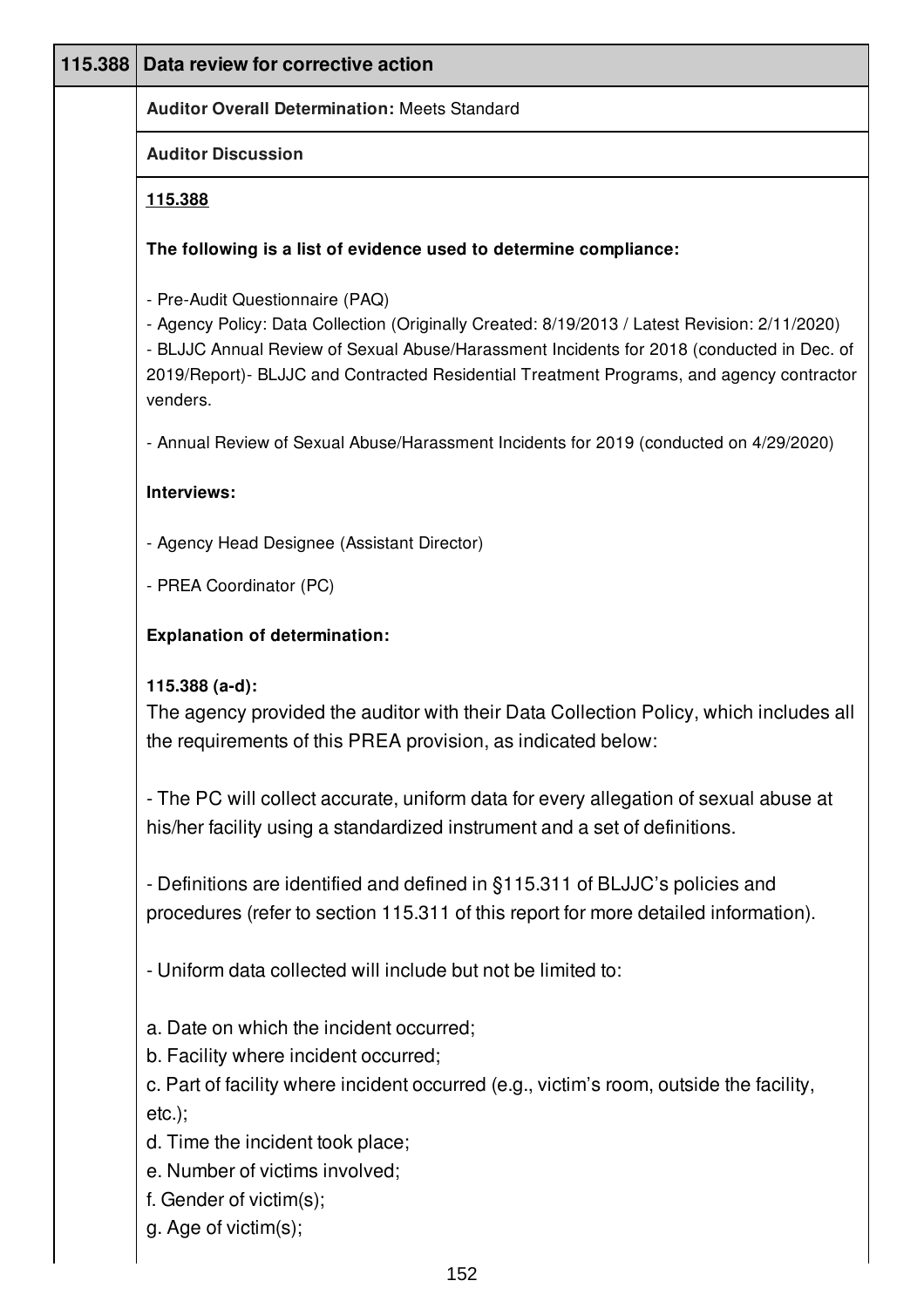h. Race/ethnicity of victim(s);

i. Physical injuries sustained, if any;

j. Medical care received, if any:

k. Person reporting the incident;

l. Services provided to the victim(s) after the incident was reported;

m. Action taken on behalf of the facility toward the victim(s) after incident was

reported (e.g., placed in segregation, placed in medical unit, confined to own room, etc.)span>

n. Type of sexual violence involved in the incident;

o. Number of perpetrators involved;

p. Gender of perpetrator(s);

q. Age of perpetrator(s);

r. Race/ethnic origin of the perpetrator(s);

s. Nature of the incident (e.g., voluntary sexual contact between youths; unwanted touching for sexual gratification; etc.);

t. Type of pressure or physical force used by the perpetrator(s);

u. Sanctions imposed on the perpetrator(s);

v. If staff sexual misconduct or sexual harassment was involved and if so:

i. Nature of incident;

ii. Number of staff involved;

iii. Gender of the staff;

iv. Age of the staff;

v. Race/ethnic origin of the staff;

vi. If a staff member as the abuser, was the abuser an employee, contractor, or volunteer;

vii. Primary position held by the staff involved (e.g., Administrator, clerical, etc.); and viii. Sanctions imposed on the staff.

- The BLJJC PC will aggregate and analyze the incident-based sexual abuse data and compile his/her analysis into a BLJJC Facility Incident-Based Report on an annual basis, if not more often. The incident-based data collected will include, at a minimum, the data necessary to answer all questions from the most recent version of the Survey of Sexual Violence conducted by the Department of Justice.

- The BLJJC PC will maintain, review, and collect data, as needed, from all available incident-based documents, including reports, investigation files, and sexual abuse incident reviews. A copy of the completed BLJJC Facility Incident-Based Report will be completed on or before September 1 of each year. Additionally, the BLJJC PC will compile all the BLJJC Facility Incident-Based Reports into an aggregated agency-wide report that will be submitted to the BLJJC CJPO by October 1 of each year.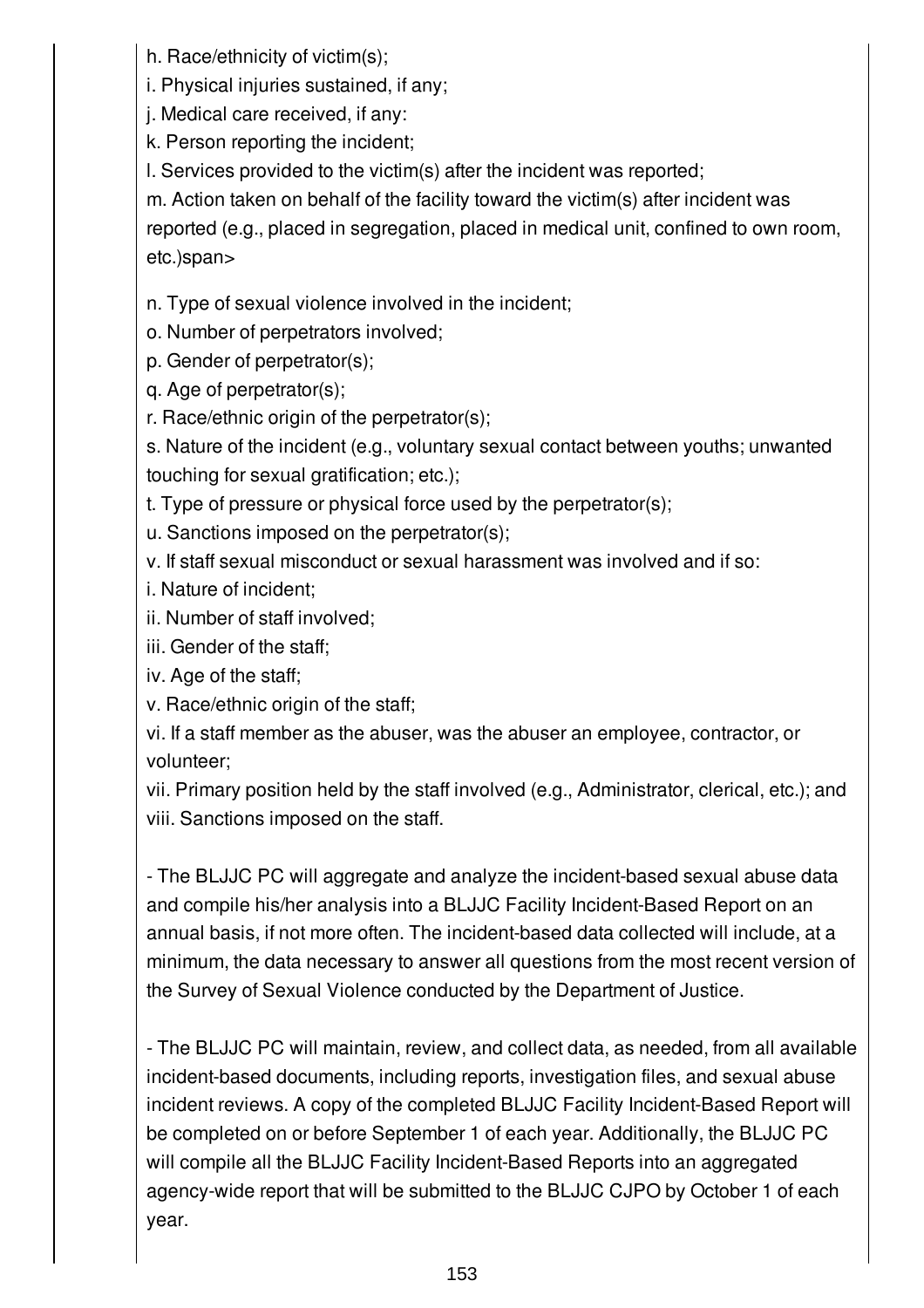- The BLJJC PC will also obtain incident-based and aggregated data from every private facility with which it contracts for the confinement of its residents, and he/she will utilize this data to "recommend" or "not recommend" continuing contracts for private confinement facilities.

- Upon request, the agency will provide all such data from the previous calendar year to the Department of Justice, no later than June 30.

Furthermore, the agency provided the auditor with their Annual Review of Sexual Abuse/Harassment Incidents for 2018 report (conducted in Dec. of 2019)This document was approved by the Director of the BLJJC and completed by the PC. The auditor was able to verify that this annual report is posted on the agency's website and includes the following information relevant to the requirements of this PREA Standard:

- The BLJJC reported ZERO incidents of substantiated sexual abuse or sexual harassment in the facility for calendar year 2018.

- Probation Staff conducts compliance inspections of all the departments' placement contractors twice per year; with each placement facility being able to demonstrate full compliance with all the required PREA Standards.

It is also important to point out that the agency includes the Department of Justice Survey of Sexual Violence (SSV) reports for calendar years 2016, 2017, and 2018 on their website, at the following address: http://www.co.mclennan.tx.us/758/Prison-Rape-Elimination-Act-PREA. Per the information provided by the agency for this report, there were two *allegations* of sexual harassment in the facility since 2016 and no allegations of sexual abuse. The agency did provide the auditor with their administrative investigation documents for the sexual harassment allegations, which are described in more in detail in subsection 115.322 of this report, and upon review, the auditor determined that the allegations did NOT meet the PREA definitions of sexual harassment or sexual abuse.

The auditor interviewed the agency's Assistant Director, who advised that if a weakness or issue is identified, agency leadership will take immediate action to correct the problem. The Assistant Director explained how incident-based sexual abuse data is used to evaluate and improve measures related to sexual abuse prevention, detection, response, practices, and training. Examples provided included using any data relevant to PREA (although the agency has not had a substantiated case of sexual abuse or sexual harassment since PREA was first implemented) to improve policy and procedures, add additional cameras to vulnerable areas, improve training, improve the screening process of potential new staff, and take continued corrective action to prevent an incident from occurring again. The Assistant Director advised that agency leadership routinely conducts a review of all the sexual abuse and sexual harassment aggregate data, daily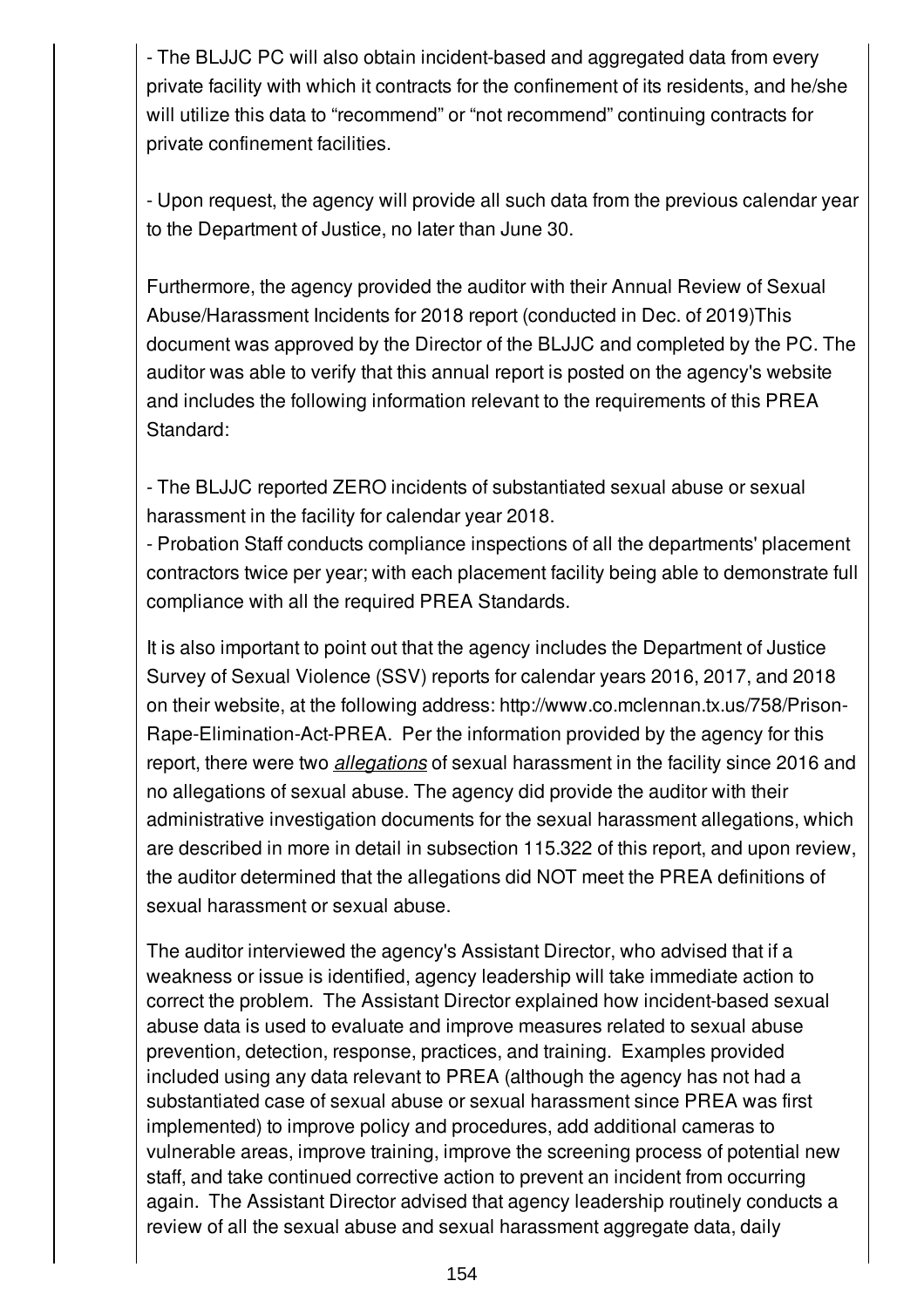operational procedures, and other dynamics related to the requirements of this PREA standard, but a formalized report is not consistently completed.

The auditor also interviewed the agency's PC, and she explained that the agency prepared an annual report of its findings from a data review and applicable corrective action pursuant to the requirements of this PREA standard in December of 2019 for calendar year 2018. However, formalized reports were not completed for any years prior to 2018, and at the time of the interview with the PC, the annual review for calendar year 2019 had yet to be completed. The PC advised that any sensitive personal identifiers of residents are redacted from the report, and the auditor confirmed this upon review.

The agency was only able to provide the auditor with one annual report of the sexual harassment and sexual abuse review as conducted pursuant to the requirements of this PREA standard (review conducted in December of 2019 for calendar year 2018). Additionally, the auditor determined the 2019 report does not include the following requirements of this PREA standard:

- an assessment of how to improve the effectiveness of the agency's sexual abuse prevention, detection, response policies, and training;
- identify possible problem areas;
- address any applicable corrective action on an ongoing basis;
- a comparison of the current year's data and applicable corrective actions with those from prior years; and
- provide for an assessment of the agency's progress in addressing sexual abuse.

The auditor requested an annual report for calendar years 2017 and 2019, and it was determined that a formal report was not completed for 2017 and a 2019 review has not been conducted as of the time of this report (is scheduled for December of 2020). Due to the issues addressed above, the auditor determined that the agency is not in compliance with all the elements of this PREA standard. Furthermore, it is highly recommended by the auditor that the agency conducts the required annual sexual abuse and sexual harassment reviews at the beginning of each year for the previous year, instead of waiting until the end of the year.

In order to gain compliance with this PREA standard, the agency must conduct an annual review pursuant to all the requirements of this PREA standard for calendar year 2019, provide this report to the auditor for his review, post the report on the agency's website, and continue this practice going forth.

# **Corrective Action:**

On 4/30/2020, the PC for the agency provided the auditor with the 2019 Annual Review of Sexual Abuse and Sexual Harassment Incidents for the Bill Logue Juvenile Justice Center, Contract Residential Treatment Programs, and agency contractor vendors. This review was conducted on 4/29/2020, and, as indicated on the document provided, the following administrators were present for the review: Assistant Director, Facility Administrator, Assistant Facility Administrator, and the PREA Coordinator. The auditor confirmed that the 2019 Annual Review was reviewed and approved by the Director for the agency and posted on the agency's website (at the following address: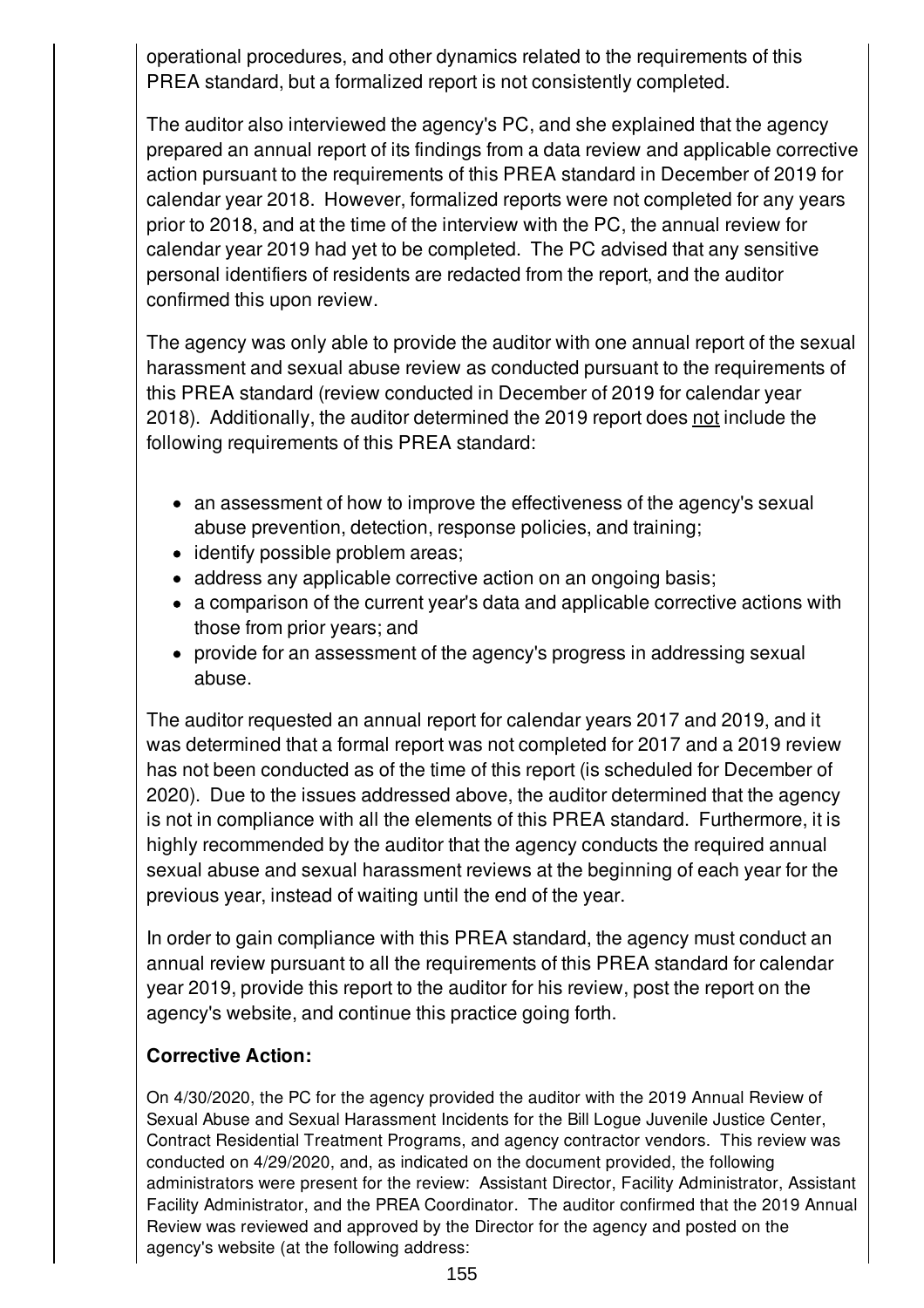http://www.co.mclennan.tx.us/DocumentCenter/View/10256/PREA-Review-CY2 019-PDF). Furthermore, the auditor ultimately determined that the agency is now in full compliance with the requirements of this PREA standard and has institutionalized a plan for ensuring all the requirements for this PREA standard are fulfilled going forth.

## **Conclusion:**

**Based upon the review and analysis of all the available evidence and the corrective action material provided, the auditor has determined that the agency is in full compliance with all elements of this standard.**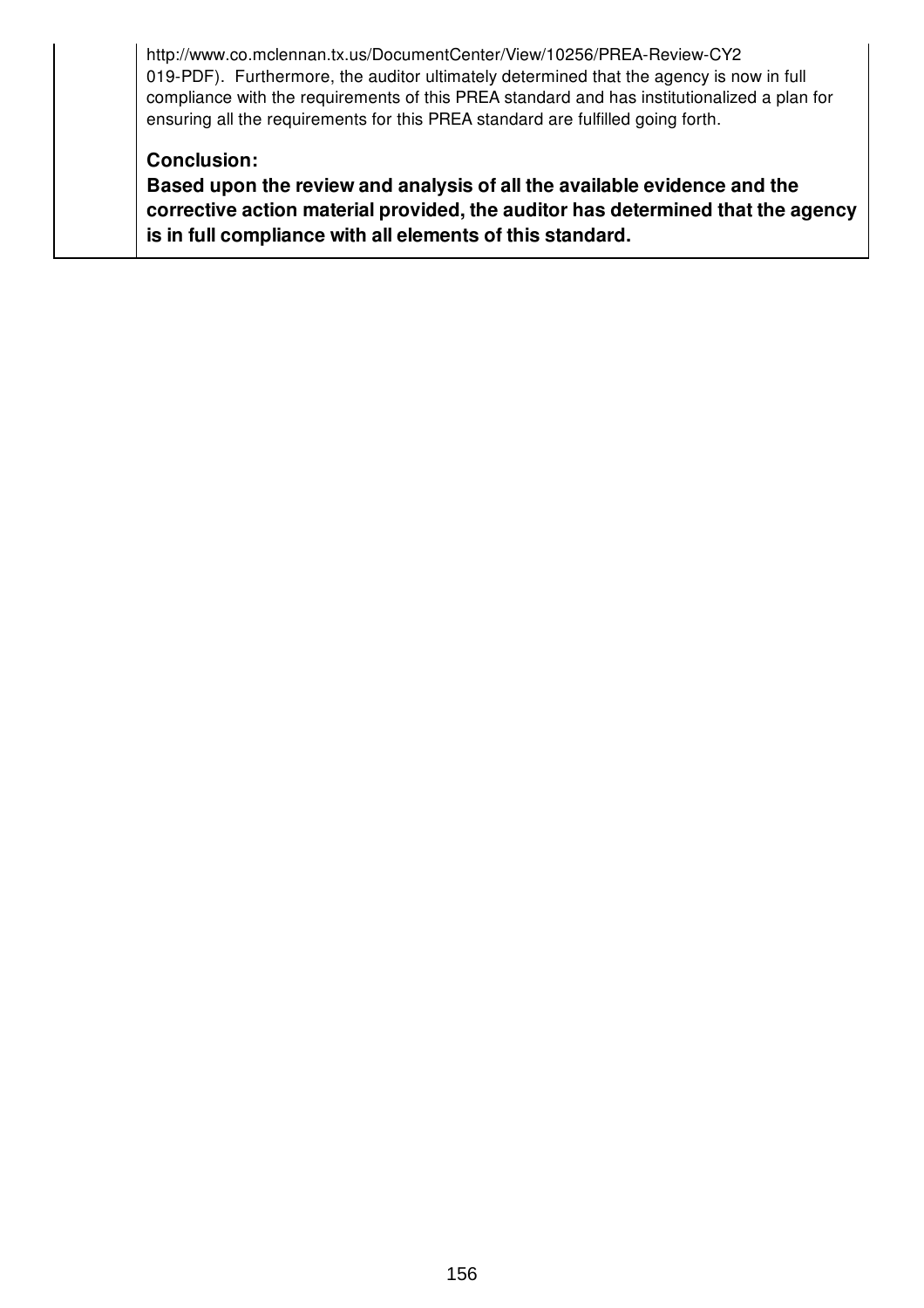| 115.389 | Data storage, publication, and destruction                                                                                                                                                                                                                                         |
|---------|------------------------------------------------------------------------------------------------------------------------------------------------------------------------------------------------------------------------------------------------------------------------------------|
|         | <b>Auditor Overall Determination: Meets Standard</b>                                                                                                                                                                                                                               |
|         | <b>Auditor Discussion</b>                                                                                                                                                                                                                                                          |
|         | <u>115.389</u>                                                                                                                                                                                                                                                                     |
|         | The following is a list of evidence used to determine compliance:                                                                                                                                                                                                                  |
|         | - Pre-Audit Questionnaire (PAQ)                                                                                                                                                                                                                                                    |
|         | - Agency Policy: Data, Storage, Publication, & Destruction (Originally Created: 8/19/2013 /<br>Latest Revision: 2/11/2020)                                                                                                                                                         |
|         | - Agency Policy: Data Collection (Originally Created: 8/19/2013 / Latest Revision:<br>2/11/2020                                                                                                                                                                                    |
|         | - DOJ Survey of Sexual Violence Reports for 2016-2018 (available on the agency's<br>website)                                                                                                                                                                                       |
|         | - BLJJC Facility Incident-Based Annual Reports                                                                                                                                                                                                                                     |
|         | - BLJJC Annual Review of Sexual Abuse/Harassment Incidents for 2018 (conducted<br>in Dec. of 2019)- BLJJC and Contracted Residential Treatment Programs, and<br>agency contractor venders.                                                                                         |
|         | Interviews:                                                                                                                                                                                                                                                                        |
|         | - PREA Coordinator (PC)                                                                                                                                                                                                                                                            |
|         | <b>Explanation of determination:</b>                                                                                                                                                                                                                                               |
|         | $115.389$ (a-d):<br>The agency provided the auditor with their Data, Storage, Publication, and Destruction Policy,<br>which includes the requirements pursuant to this PREA Standard, as detailed below:                                                                           |
|         | - The BLJJC PC shall ensure that data collected pursuant to PREA Standard §115.387 are<br>securely retained via encrypted data files and/or via locked file cabinets.                                                                                                              |
|         | - The BLJJC PC shall make all aggregated sexual abuse data, from facilities under its direct<br>control and private facilities with which it contracts, readily available to the public at least<br>annually through its website or, if it does not have one, through other means. |
|         | - Before making aggregated sexual abuse data publicly available, the BLJJC PC shall remove<br>all personal identifiers.                                                                                                                                                            |

- The BLJJC PC shall maintain sexual abuse data collected pursuant to PREA Standard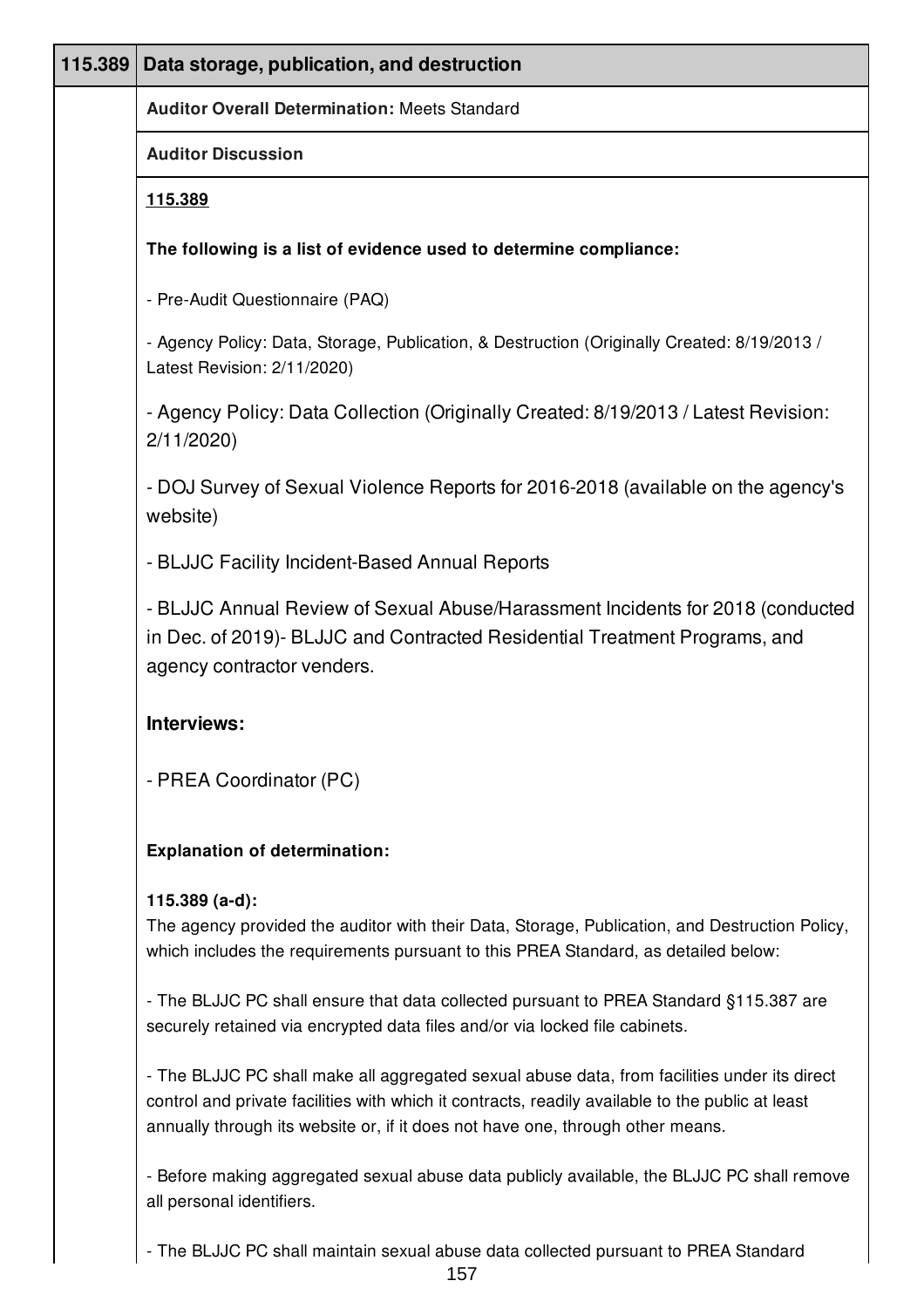§115.387 for at least 10 years after the date of its initial collection unless Federal, State, or local law requires otherwise. The BLJJC PC will ensure that all data older than 10 years is shredded in a confidential manner as outlined in BLJJC's Policies and Procedures.

Additionally, the auditor reviewed the agency's website, and verified that all the material and documents made available to the public on their website was without any personal identifiers.

It is also important to point out that the agency includes the Department of Justice Survey of Sexual Violence (SSV) reports for calendar years 2016, 2017, and 2018 on their website, at the following address: http://www.co.mclennan.tx.us/758/Prison-Rape-Elimination-Act-PREA. Per the information provided by the agency for this report, there were two *allegations* of sexual harassment in the facility since 2016 and no allegations of sexual abuse. The agency did provide the auditor with their administrative investigation documents for the sexual harassment allegations, which are described in more in detail in subsection 115.322 of this report, and upon review, the auditor determined that the allegations did NOT meet the PREA definitions of sexual harassment or sexual abuse.

The auditor interviewed the agency's PC, who explained how the agency ensures the data collected pursuant to PREA standard 115.387 is securely retained by securing all applicable documents and information in a locked filing cabinet. Additionally, all sensitive information that is electronically saved is secured on password protected computer systems. The security measures in place were observed by the auditor during the onsite, and included the following:

- a security guard maintaining security at the entrance into the BLJJC (with a metal detector and scanner);
- locked doors that require an access keycard to gain entry to the administrative, casework, and mental health areas of the complex;
- locked door going into the secure facility that requires the facility's control room staff to unlock and provide access; and
- locked doors in the secure facility, with secured filing cabinets, containing resident files and information.

### **Conclusion:**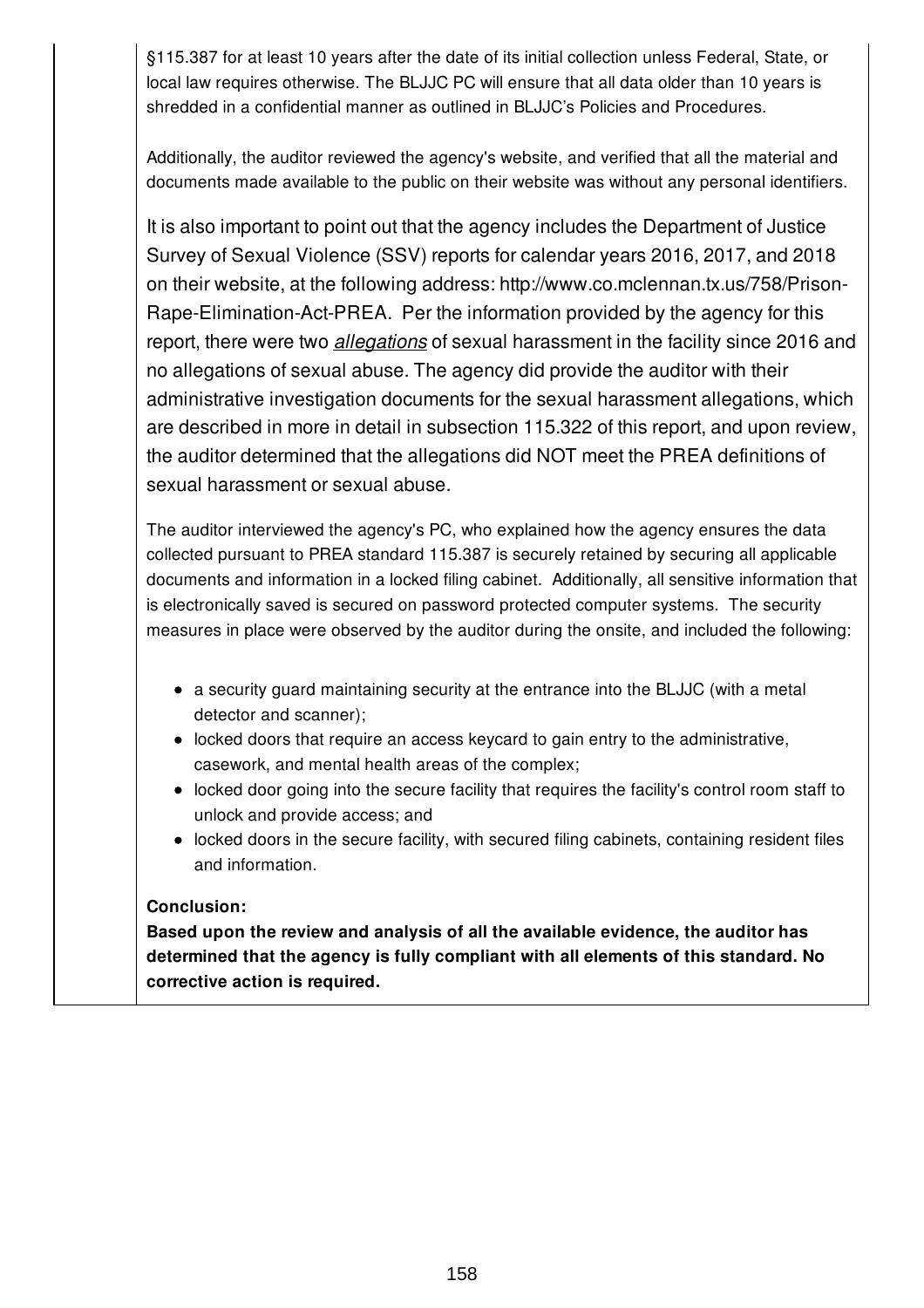| 115.401 | <b>Frequency and scope of audits</b>                                                                                                                                                                                                                                                                                                                                                                                                                                                                                                                                                                                                                                                                                                                                                                                                                                                                                                            |
|---------|-------------------------------------------------------------------------------------------------------------------------------------------------------------------------------------------------------------------------------------------------------------------------------------------------------------------------------------------------------------------------------------------------------------------------------------------------------------------------------------------------------------------------------------------------------------------------------------------------------------------------------------------------------------------------------------------------------------------------------------------------------------------------------------------------------------------------------------------------------------------------------------------------------------------------------------------------|
|         | <b>Auditor Overall Determination: Meets Standard</b>                                                                                                                                                                                                                                                                                                                                                                                                                                                                                                                                                                                                                                                                                                                                                                                                                                                                                            |
|         | <b>Auditor Discussion</b>                                                                                                                                                                                                                                                                                                                                                                                                                                                                                                                                                                                                                                                                                                                                                                                                                                                                                                                       |
|         | 115.401                                                                                                                                                                                                                                                                                                                                                                                                                                                                                                                                                                                                                                                                                                                                                                                                                                                                                                                                         |
|         | The following is a list of evidence used to determine compliance:                                                                                                                                                                                                                                                                                                                                                                                                                                                                                                                                                                                                                                                                                                                                                                                                                                                                               |
|         | - Pre-Audit Questionnaire (PAQ)                                                                                                                                                                                                                                                                                                                                                                                                                                                                                                                                                                                                                                                                                                                                                                                                                                                                                                                 |
|         | <b>Explanation of determination:</b>                                                                                                                                                                                                                                                                                                                                                                                                                                                                                                                                                                                                                                                                                                                                                                                                                                                                                                            |
|         | 115.401 (a-n):<br>This is the first ever PREA audit conducted for the Bill Logue Juvenile Justice Center<br>(BLJJC), and it should be noted that this audit report is being completed for the first<br>year of the third audit cycle. The auditor had access to, and observed, all areas of<br>the audited facility, and was permitted to request and receive copies of any relevant<br>documents (including electronically stored information). The auditor was permitted<br>to have private interviews with residents and staff, without restrictions, and residents<br>were able to send confidential information or correspondence to the auditor in the<br>same manner as if they were communicating with legal counsel. Additionally, it<br>should be noted that the agency had the auditor's PREA notice posted throughout<br>the entirety of the inside and outside of the secure facility and posted online for the<br>public to view. |
|         | <b>Conclusion:</b><br>Based upon the review and analysis of all the available evidence, the auditor<br>has determined that the agency is fully compliant with all elements of this<br>standard. No corrective action is required.                                                                                                                                                                                                                                                                                                                                                                                                                                                                                                                                                                                                                                                                                                               |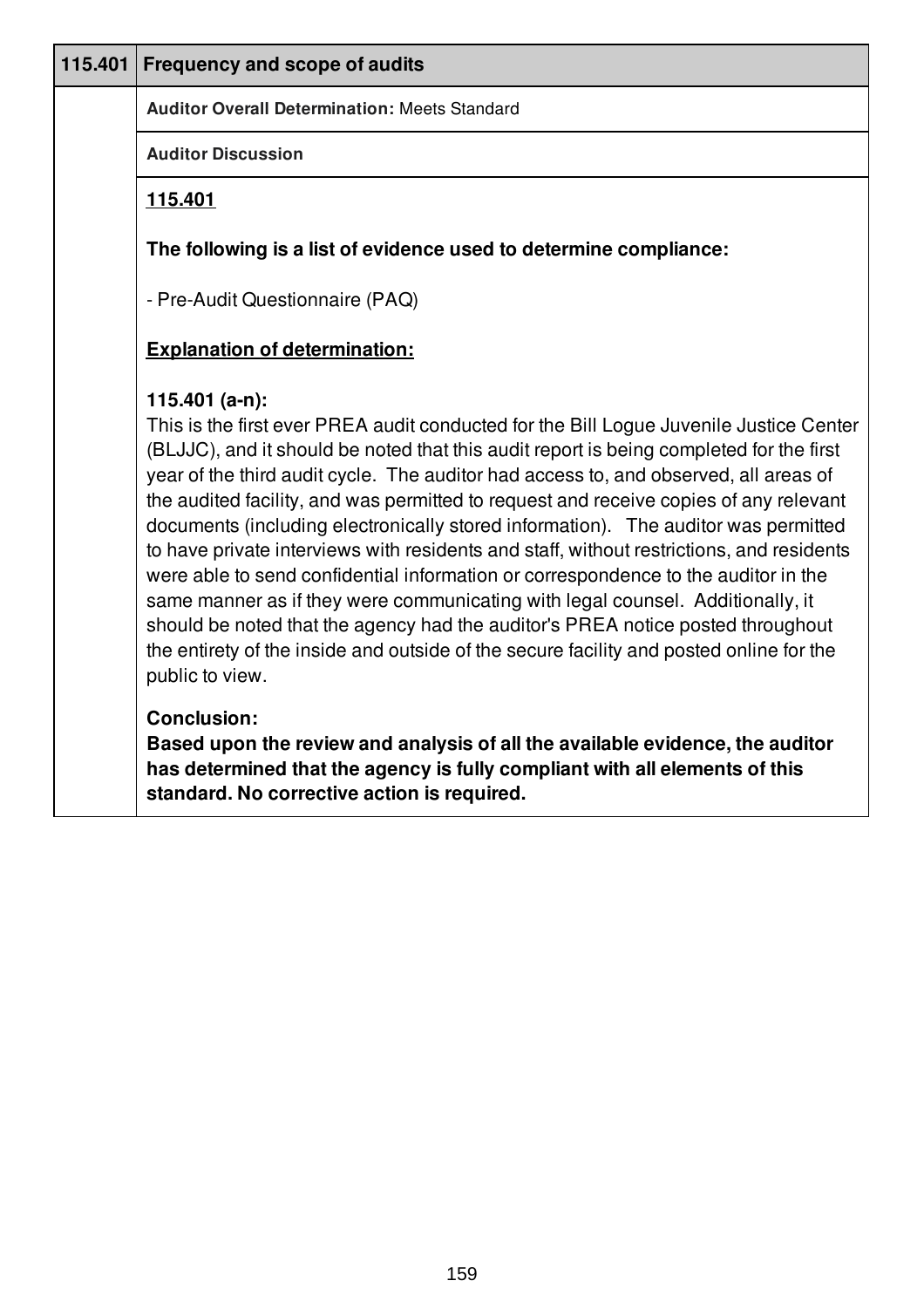|                | 115.403   Audit contents and findings                                                                                                                                                                                                                                                                                                                                                               |
|----------------|-----------------------------------------------------------------------------------------------------------------------------------------------------------------------------------------------------------------------------------------------------------------------------------------------------------------------------------------------------------------------------------------------------|
|                | <b>Auditor Overall Determination: Meets Standard</b>                                                                                                                                                                                                                                                                                                                                                |
|                | <b>Auditor Discussion</b>                                                                                                                                                                                                                                                                                                                                                                           |
| $115.403(f)$ : |                                                                                                                                                                                                                                                                                                                                                                                                     |
|                | This is the first ever PREA audit conducted for the Bill Logue Juvenile Justice Center (BLJJC),<br>and it should be noted that the 2019 Final PREA Audit Report is being completed for the first<br>year of the third audit cycle. The agency was notified that the Final Report is required to be<br>posted on the agency's website, and the agency advised this will be done as soon as possible. |
|                | <b>Conclusion:</b><br>Based upon the review and analysis of all the available evidence, the auditor has<br>determined that the agency is fully compliant with all elements of this standard. No<br>corrective action is required.                                                                                                                                                                   |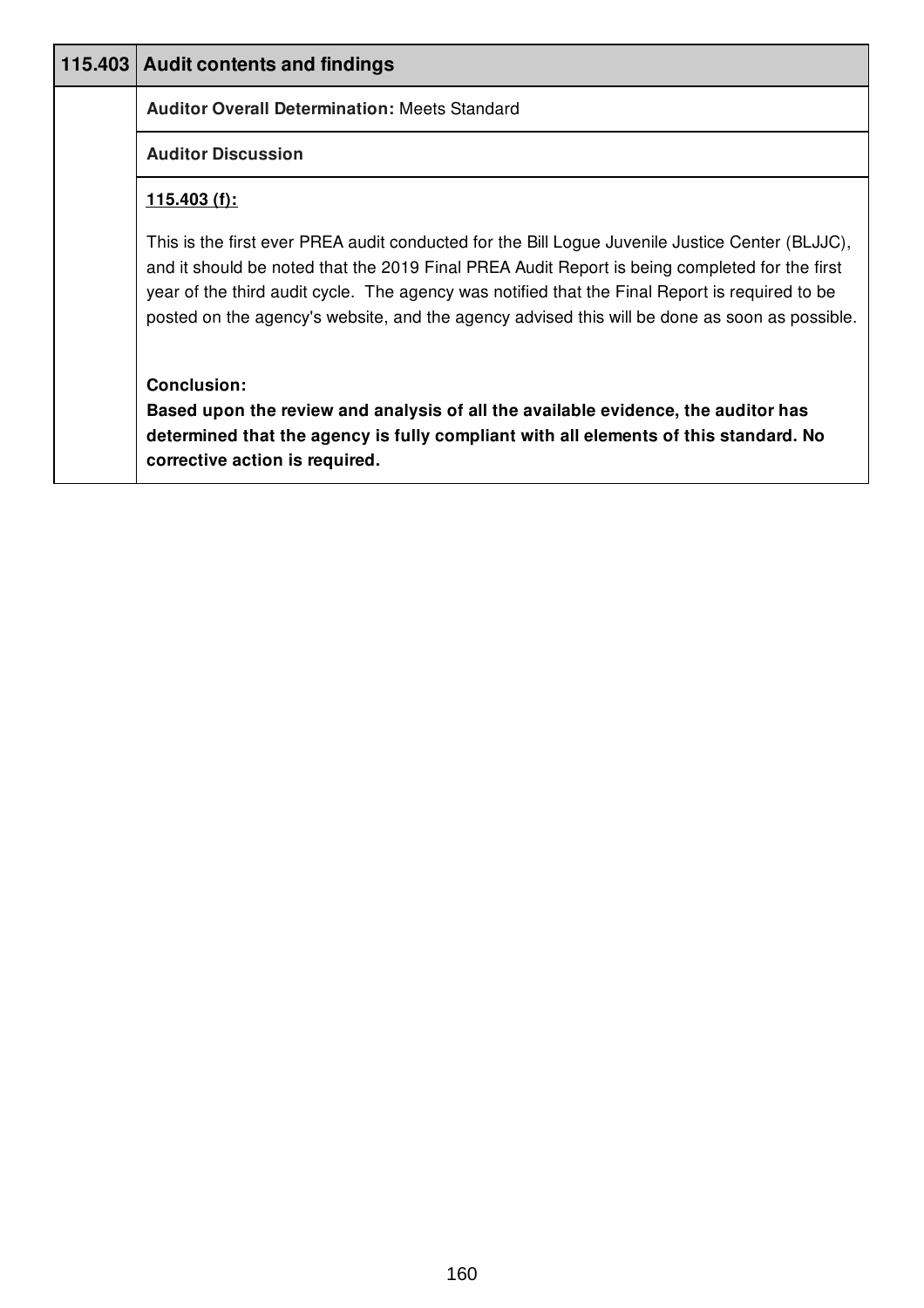| <b>Appendix: Provision Findings</b> |                                                                                                                                                                                                                                                                                                                                                                                                                                                                       |     |
|-------------------------------------|-----------------------------------------------------------------------------------------------------------------------------------------------------------------------------------------------------------------------------------------------------------------------------------------------------------------------------------------------------------------------------------------------------------------------------------------------------------------------|-----|
| 115.311(a)                          | Zero tolerance of sexual abuse and sexual harassment; PREA coordinator                                                                                                                                                                                                                                                                                                                                                                                                |     |
|                                     | Does the agency have a written policy mandating zero tolerance toward<br>all forms of sexual abuse and sexual harassment?                                                                                                                                                                                                                                                                                                                                             | yes |
|                                     | Does the written policy outline the agency's approach to preventing,<br>detecting, and responding to sexual abuse and sexual harassment?                                                                                                                                                                                                                                                                                                                              | yes |
| 115.311(b)                          | Zero tolerance of sexual abuse and sexual harassment; PREA coordinator                                                                                                                                                                                                                                                                                                                                                                                                |     |
|                                     | Has the agency employed or designated an agency-wide PREA<br>Coordinator?                                                                                                                                                                                                                                                                                                                                                                                             | yes |
|                                     | Is the PREA Coordinator position in the upper-level of the agency<br>hierarchy?                                                                                                                                                                                                                                                                                                                                                                                       | yes |
|                                     | Does the PREA Coordinator have sufficient time and authority to<br>develop, implement, and oversee agency efforts to comply with the<br>PREA standards in all of its facilities?                                                                                                                                                                                                                                                                                      | yes |
| 115.311(c)                          | Zero tolerance of sexual abuse and sexual harassment; PREA coordinator                                                                                                                                                                                                                                                                                                                                                                                                |     |
|                                     | If this agency operates more than one facility, has each facility<br>designated a PREA compliance manager? (N/A if agency operates only<br>one facility.)                                                                                                                                                                                                                                                                                                             | na  |
|                                     | Does the PREA compliance manager have sufficient time and authority<br>to coordinate the facility's efforts to comply with the PREA standards?<br>(N/A if agency operates only one facility.)                                                                                                                                                                                                                                                                         | na  |
| 115.312 $(a)$                       | Contracting with other entities for the confinement of residents                                                                                                                                                                                                                                                                                                                                                                                                      |     |
|                                     | If this agency is public and it contracts for the confinement of its<br>residents with private agencies or other entities including other<br>government agencies, has the agency included the entity's obligation to<br>adopt and comply with the PREA standards in any new contract or<br>contract renewal signed on or after August 20, 2012? (N/A if the agency<br>does not contract with private agencies or other entities for the<br>confinement of residents.) | yes |
| 115.312(b)                          | Contracting with other entities for the confinement of residents                                                                                                                                                                                                                                                                                                                                                                                                      |     |
|                                     | Does any new contract or contract renewal signed on or after August 20,<br>2012 provide for agency contract monitoring to ensure that the<br>contractor is complying with the PREA standards? (N/A if the agency<br>does not contract with private agencies or other entities for the<br>confinement of residents OR the response to 115.312(a)-1 is "NO".)                                                                                                           | yes |
| 115.313(a)                          | <b>Supervision and monitoring</b>                                                                                                                                                                                                                                                                                                                                                                                                                                     |     |
|                                     |                                                                                                                                                                                                                                                                                                                                                                                                                                                                       |     |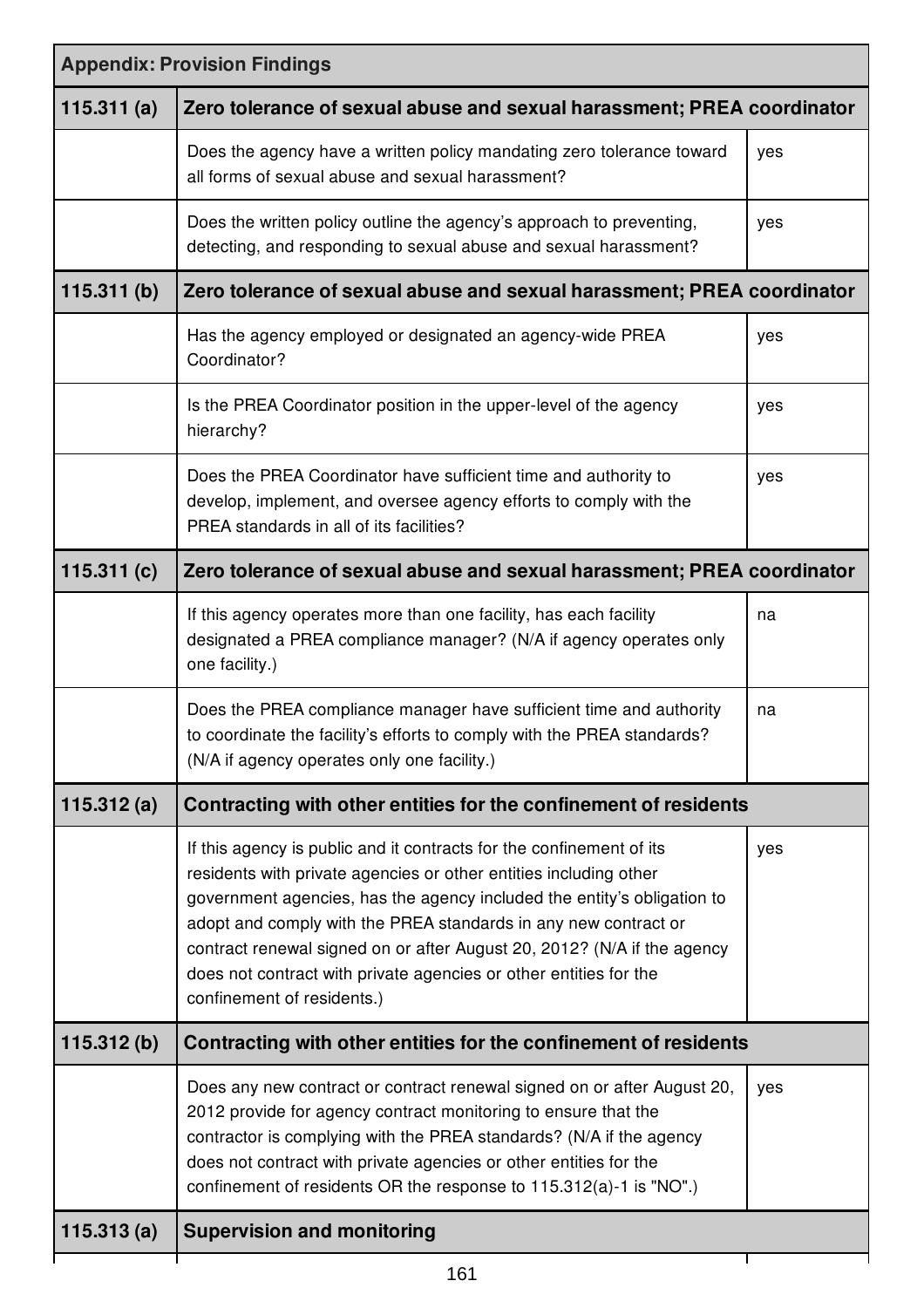| Does the agency ensure that each facility has developed a staffing plan<br>that provides for adequate levels of staffing and, where applicable, video<br>monitoring, to protect residents against sexual abuse?                                                                                                                          | yes |
|------------------------------------------------------------------------------------------------------------------------------------------------------------------------------------------------------------------------------------------------------------------------------------------------------------------------------------------|-----|
| Does the agency ensure that each facility has implemented a staffing<br>plan that provides for adequate levels of staffing and, where applicable,<br>video monitoring, to protect residents against sexual abuse?                                                                                                                        | yes |
| Does the agency ensure that each facility has documented a staffing<br>plan that provides for adequate levels of staffing and, where applicable,<br>video monitoring, to protect residents against sexual abuse?                                                                                                                         | yes |
| Does the agency ensure that each facility's staffing plan takes into<br>consideration the 11 criteria below in calculating adequate staffing levels<br>and determining the need for video monitoring: The prevalence of<br>substantiated and unsubstantiated incidents of sexual abuse?                                                  | yes |
| Does the agency ensure that each facility's staffing plan takes into<br>consideration the 11 criteria below in calculating adequate staffing levels<br>and determining the need for video monitoring: Generally accepted<br>juvenile detention and correctional/secure residential practices?                                            | yes |
| Does the agency ensure that each facility's staffing plan takes into<br>consideration the 11 criteria below in calculating adequate staffing levels<br>and determining the need for video monitoring: Any judicial findings of<br>inadequacy?                                                                                            | yes |
| Does the agency ensure that each facility's staffing plan takes into<br>consideration the 11 criteria below in calculating adequate staffing levels<br>and determining the need for video monitoring: Any findings of<br>inadequacy from Federal investigative agencies?                                                                 | yes |
| Does the agency ensure that each facility's staffing plan takes into<br>consideration the 11 criteria below in calculating adequate staffing levels<br>and determining the need for video monitoring: Any findings of<br>inadequacy from internal or external oversight bodies?                                                          | yes |
| Does the agency ensure that each facility's staffing plan takes into<br>consideration the 11 criteria below in calculating adequate staffing levels<br>and determining the need for video monitoring: All components of the<br>facility's physical plant (including "blind-spots" or areas where staff or<br>residents may be isolated)? | yes |
| Does the agency ensure that each facility's staffing plan takes into<br>consideration the 11 criteria below in calculating adequate staffing levels<br>and determining the need for video monitoring: The composition of the<br>resident population?                                                                                     | yes |
| Does the agency ensure that each facility's staffing plan takes into<br>consideration the 11 criteria below in calculating adequate staffing levels                                                                                                                                                                                      | yes |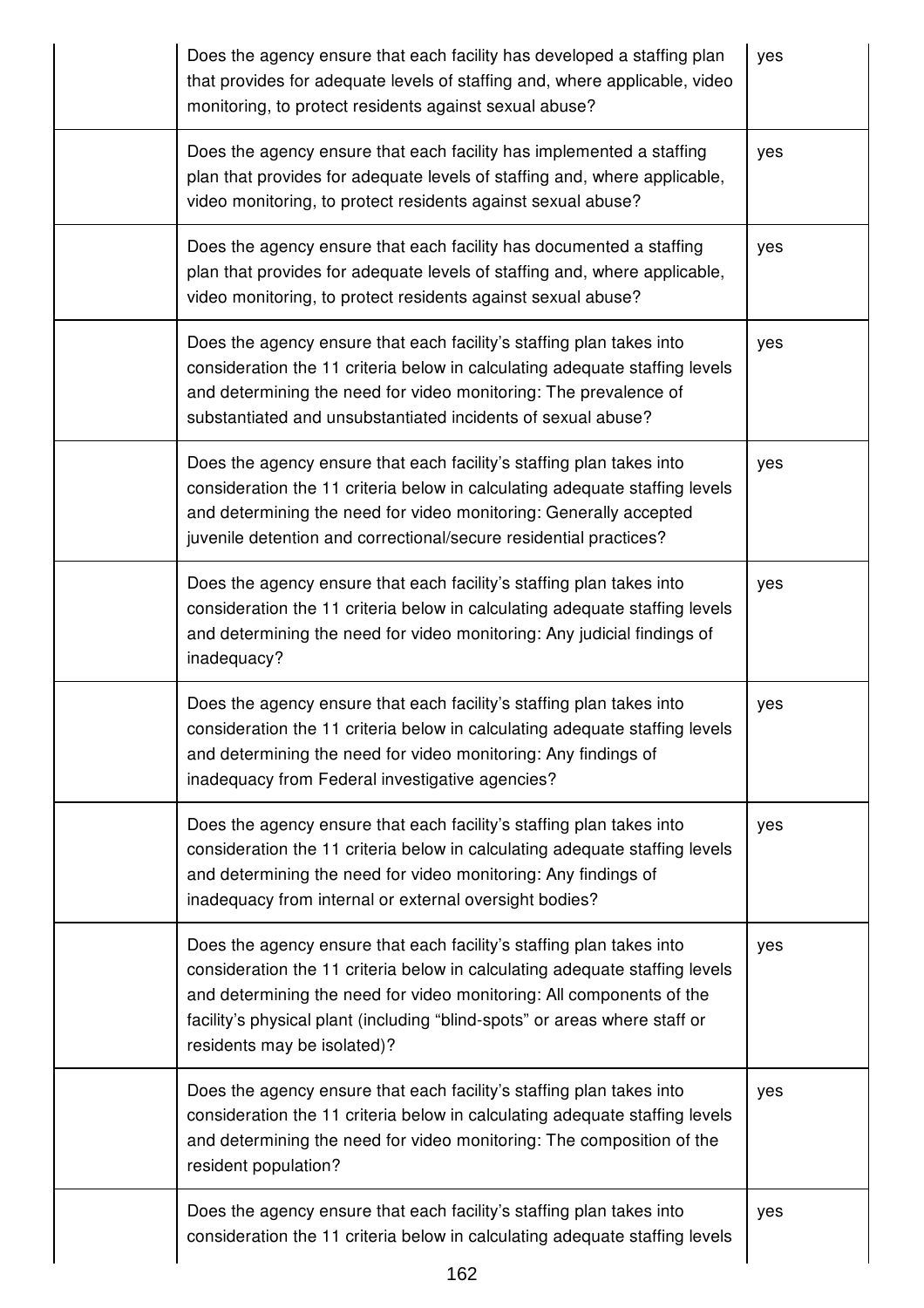|            | and determining the need for video monitoring: The number and<br>placement of supervisory staff?                                                                                                                                                                        |     |
|------------|-------------------------------------------------------------------------------------------------------------------------------------------------------------------------------------------------------------------------------------------------------------------------|-----|
|            | Does the agency ensure that each facility's staffing plan takes into<br>consideration the 11 criteria below in calculating adequate staffing levels<br>and determining the need for video monitoring: Institution programs<br>occurring on a particular shift?          | yes |
|            | Does the agency ensure that each facility's staffing plan takes into<br>consideration the 11 criteria below in calculating adequate staffing levels<br>and determining the need for video monitoring: Any applicable State or<br>local laws, regulations, or standards? | yes |
|            | Does the agency ensure that each facility's staffing plan takes into<br>consideration the 11 criteria below in calculating adequate staffing levels<br>and determining the need for video monitoring: Any other relevant<br>factors?                                    | yes |
| 115.313(b) | <b>Supervision and monitoring</b>                                                                                                                                                                                                                                       |     |
|            | Does the agency comply with the staffing plan except during limited and<br>discrete exigent circumstances?                                                                                                                                                              | yes |
|            |                                                                                                                                                                                                                                                                         |     |
|            | In circumstances where the staffing plan is not complied with, does the<br>facility fully document all deviations from the plan? (N/A if no deviations<br>from staffing plan.)                                                                                          | yes |
| 115.313(c) | <b>Supervision and monitoring</b>                                                                                                                                                                                                                                       |     |
|            | Does the facility maintain staff ratios of a minimum of 1:8 during resident<br>waking hours, except during limited and discrete exigent circumstances?<br>(N/A only until October 1, 2017.)                                                                             | yes |
|            | Does the facility maintain staff ratios of a minimum of 1:16 during<br>resident sleeping hours, except during limited and discrete exigent<br>circumstances? (N/A only until October 1, 2017.)                                                                          | yes |
|            | Does the facility fully document any limited and discrete exigent<br>circumstances during which the facility did not maintain staff ratios? (N/A<br>only until October 1, 2017.)                                                                                        | yes |
|            | Does the facility ensure only security staff are included when calculating<br>these ratios? (N/A only until October 1, 2017.)                                                                                                                                           | yes |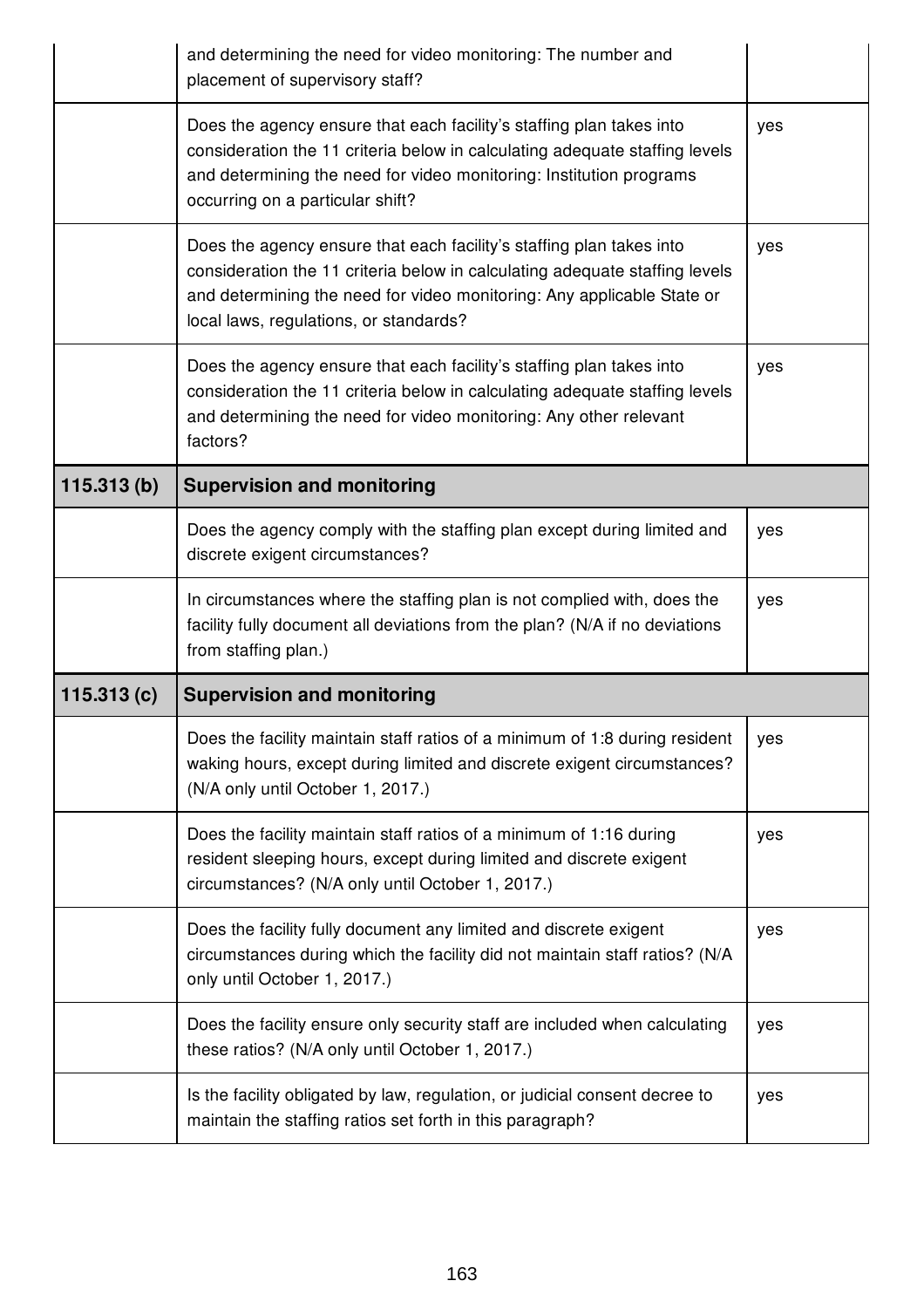| $115.313$ (d) | <b>Supervision and monitoring</b>                                                                                                                                                                                                                                        |     |
|---------------|--------------------------------------------------------------------------------------------------------------------------------------------------------------------------------------------------------------------------------------------------------------------------|-----|
|               | In the past 12 months, has the facility, in consultation with the agency<br>PREA Coordinator, assessed, determined, and documented whether<br>adjustments are needed to: The staffing plan established pursuant to<br>paragraph (a) of this section?                     | yes |
|               | In the past 12 months, has the facility, in consultation with the agency<br>PREA Coordinator, assessed, determined, and documented whether<br>adjustments are needed to: Prevailing staffing patterns?                                                                   | yes |
|               | In the past 12 months, has the facility, in consultation with the agency<br>PREA Coordinator, assessed, determined, and documented whether<br>adjustments are needed to: The facility's deployment of video monitoring<br>systems and other monitoring technologies?     | yes |
|               | In the past 12 months, has the facility, in consultation with the agency<br>PREA Coordinator, assessed, determined, and documented whether<br>adjustments are needed to: The resources the facility has available to<br>commit to ensure adherence to the staffing plan? | yes |
| 115.313(e)    | <b>Supervision and monitoring</b>                                                                                                                                                                                                                                        |     |
|               | Has the facility implemented a policy and practice of having<br>intermediate-level or higher-level supervisors conduct and document<br>unannounced rounds to identify and deter staff sexual abuse and sexual<br>harassment? (N/A for non-secure facilities)             | yes |
|               | Is this policy and practice implemented for night shifts as well as day<br>shifts? (N/A for non-secure facilities)                                                                                                                                                       | yes |
|               | Does the facility have a policy prohibiting staff from alerting other staff<br>members that these supervisory rounds are occurring, unless such<br>announcement is related to the legitimate operational functions of the<br>facility? (N/A for non-secure facilities)   | yes |
| 115.315(a)    | Limits to cross-gender viewing and searches                                                                                                                                                                                                                              |     |
|               | Does the facility always refrain from conducting any cross-gender strip or<br>cross-gender visual body cavity searches, except in exigent<br>circumstances or by medical practitioners?                                                                                  | yes |
| 115.315(b)    | Limits to cross-gender viewing and searches                                                                                                                                                                                                                              |     |
|               | Does the facility always refrain from conducting cross-gender pat-down<br>searches in non-exigent circumstances?                                                                                                                                                         | yes |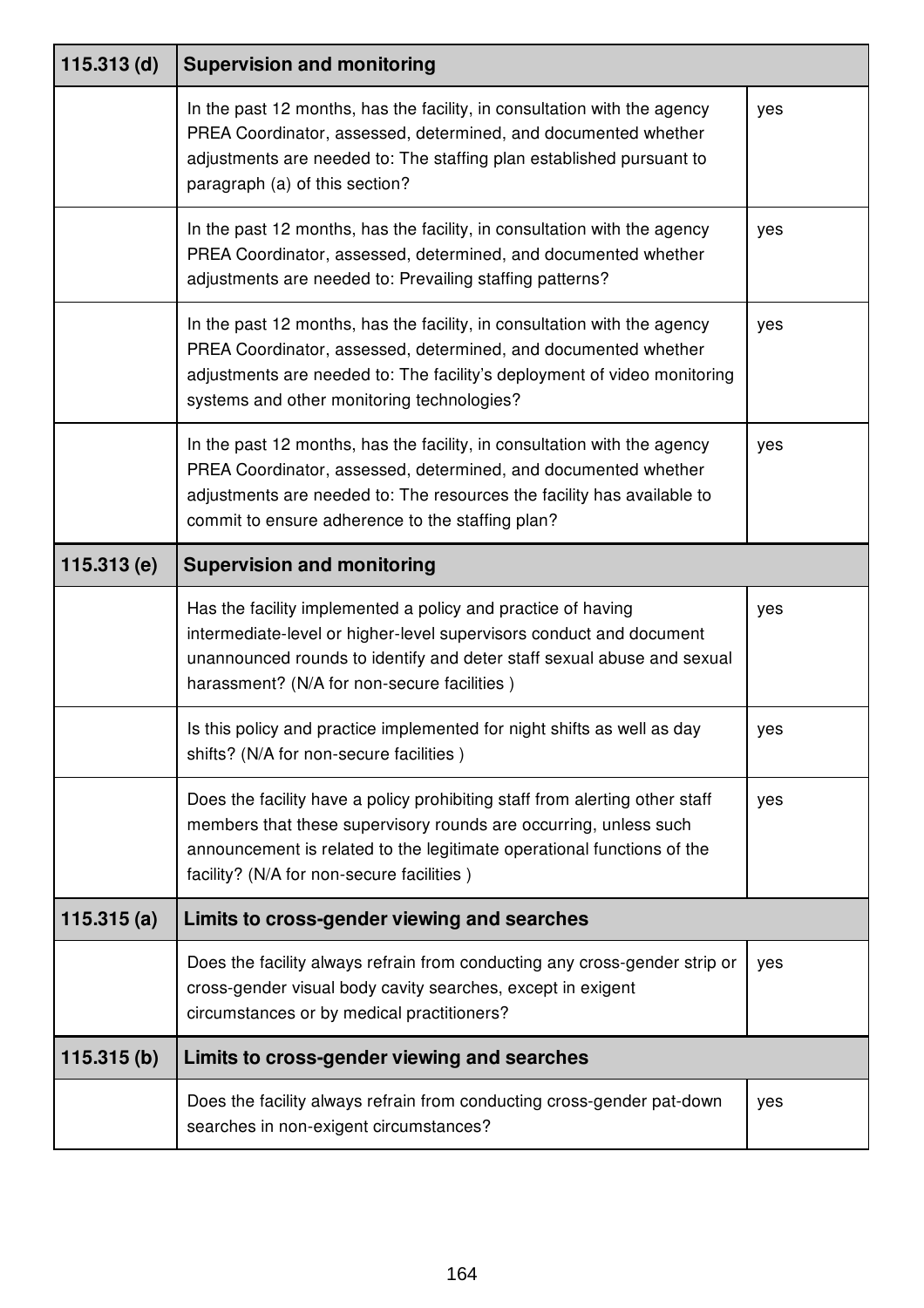| 115.315 $(c)$ | Limits to cross-gender viewing and searches                                                                                                                                                                                                                                                                                                         |     |
|---------------|-----------------------------------------------------------------------------------------------------------------------------------------------------------------------------------------------------------------------------------------------------------------------------------------------------------------------------------------------------|-----|
|               | Does the facility document and justify all cross-gender strip searches<br>and cross-gender visual body cavity searches?                                                                                                                                                                                                                             | yes |
|               | Does the facility document all cross-gender pat-down searches?                                                                                                                                                                                                                                                                                      | yes |
| $115.315$ (d) | Limits to cross-gender viewing and searches                                                                                                                                                                                                                                                                                                         |     |
|               | Does the facility implement policies and procedures that enable<br>residents to shower, perform bodily functions, and change clothing<br>without nonmedical staff of the opposite gender viewing their breasts,<br>buttocks, or genitalia, except in exigent circumstances or when such<br>viewing is incidental to routine cell checks?            | yes |
|               | Does the facility require staff of the opposite gender to announce their<br>presence when entering a resident housing unit?                                                                                                                                                                                                                         | yes |
|               | In facilities (such as group homes) that do not contain discrete housing<br>units, does the facility require staff of the opposite gender to announce<br>their presence when entering an area where residents are likely to be<br>showering, performing bodily functions, or changing clothing? (N/A for<br>facilities with discrete housing units) | na  |
| 115.315(e)    | Limits to cross-gender viewing and searches                                                                                                                                                                                                                                                                                                         |     |
|               | Does the facility always refrain from searching or physically examining<br>transgender or intersex residents for the sole purpose of determining the<br>resident's genital status?                                                                                                                                                                  | yes |
|               | If a resident's genital status is unknown, does the facility determine<br>genital status during conversations with the resident, by reviewing<br>medical records, or, if necessary, by learning that information as part of<br>a broader medical examination conducted in private by a medical<br>practitioner?                                     | yes |
| 115.315(f)    | Limits to cross-gender viewing and searches                                                                                                                                                                                                                                                                                                         |     |
|               | Does the facility/agency train security staff in how to conduct cross-<br>gender pat down searches in a professional and respectful manner, and<br>in the least intrusive manner possible, consistent with security needs?                                                                                                                          | yes |
|               | Does the facility/agency train security staff in how to conduct searches of<br>transgender and intersex residents in a professional and respectful<br>manner, and in the least intrusive manner possible, consistent with<br>security needs?                                                                                                        | yes |
| 115.316(a)    | Residents with disabilities and residents who are limited English proficient                                                                                                                                                                                                                                                                        |     |
|               | Does the agency take appropriate steps to ensure that residents with<br>disabilities have an equal opportunity to participate in or benefit from all                                                                                                                                                                                                | yes |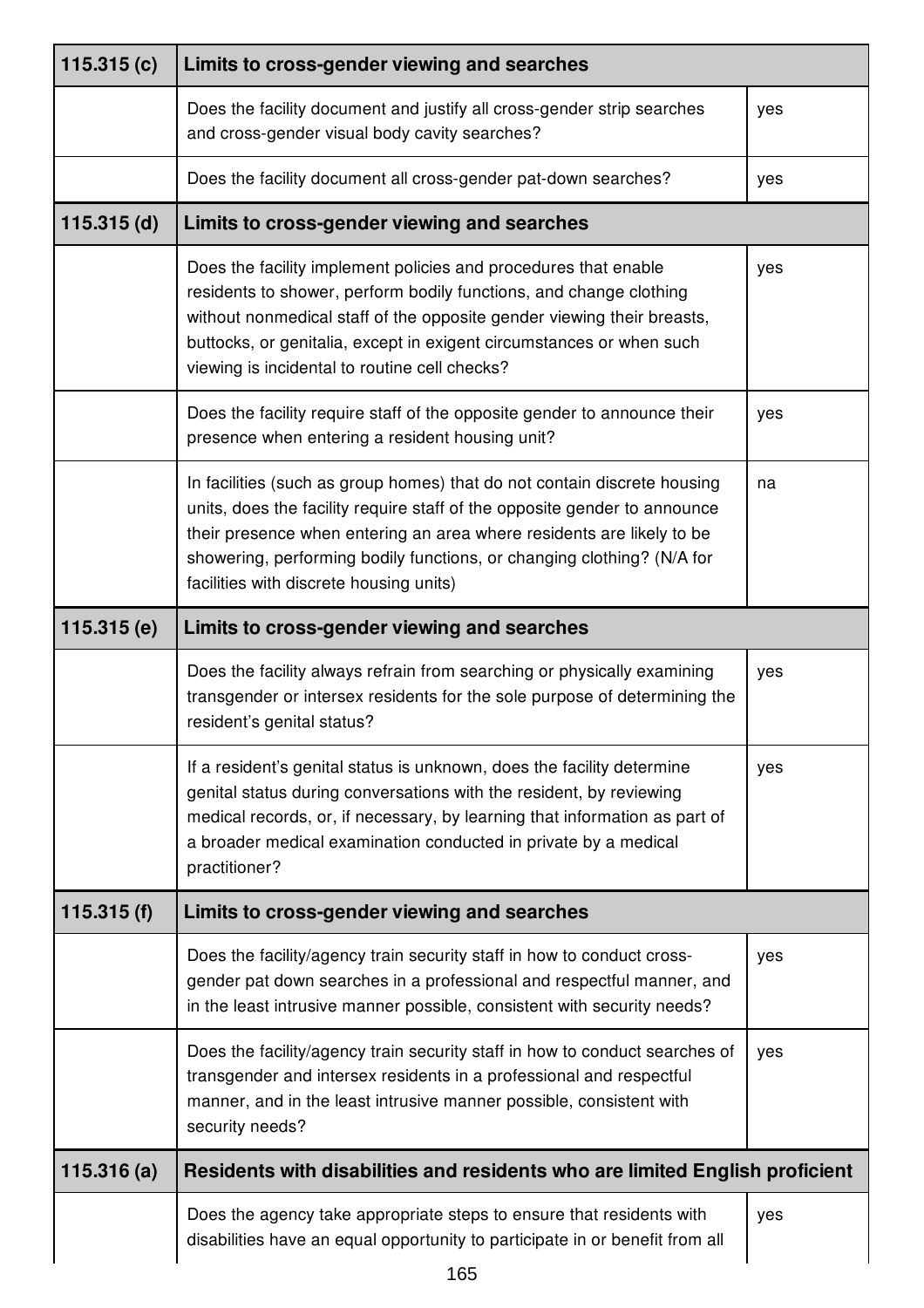|  | aspects of the agency's efforts to prevent, detect, and respond to sexual<br>abuse and sexual harassment, including: Residents who are deaf or<br>hard of hearing?                                                                                                                                                                                  |     |
|--|-----------------------------------------------------------------------------------------------------------------------------------------------------------------------------------------------------------------------------------------------------------------------------------------------------------------------------------------------------|-----|
|  | Does the agency take appropriate steps to ensure that residents with<br>disabilities have an equal opportunity to participate in or benefit from all<br>aspects of the agency's efforts to prevent, detect, and respond to sexual<br>abuse and sexual harassment, including: Residents who are blind or<br>have low vision?                         | yes |
|  | Does the agency take appropriate steps to ensure that residents with<br>disabilities have an equal opportunity to participate in or benefit from all<br>aspects of the agency's efforts to prevent, detect, and respond to sexual<br>abuse and sexual harassment, including: Residents who have<br>intellectual disabilities?                       | yes |
|  | Does the agency take appropriate steps to ensure that residents with<br>disabilities have an equal opportunity to participate in or benefit from all<br>aspects of the agency's efforts to prevent, detect, and respond to sexual<br>abuse and sexual harassment, including: Residents who have<br>psychiatric disabilities?                        | yes |
|  | Does the agency take appropriate steps to ensure that residents with<br>disabilities have an equal opportunity to participate in or benefit from all<br>aspects of the agency's efforts to prevent, detect, and respond to sexual<br>abuse and sexual harassment, including: Residents who have speech<br>disabilities?                             | yes |
|  | Does the agency take appropriate steps to ensure that residents with<br>disabilities have an equal opportunity to participate in or benefit from all<br>aspects of the agency's efforts to prevent, detect, and respond to sexual<br>abuse and sexual harassment, including: Other? (if "other," please<br>explain in overall determination notes.) | yes |
|  | Do such steps include, when necessary, ensuring effective<br>communication with residents who are deaf or hard of hearing?                                                                                                                                                                                                                          | yes |
|  | Do such steps include, when necessary, providing access to interpreters<br>who can interpret effectively, accurately, and impartially, both receptively<br>and expressively, using any necessary specialized vocabulary?                                                                                                                            | yes |
|  | Does the agency ensure that written materials are provided in formats or<br>through methods that ensure effective communication with residents with<br>disabilities including residents who: Have intellectual disabilities?                                                                                                                        | yes |
|  | Does the agency ensure that written materials are provided in formats or<br>through methods that ensure effective communication with residents with<br>disabilities including residents who: Have limited reading skills?                                                                                                                           | yes |
|  | Does the agency ensure that written materials are provided in formats or                                                                                                                                                                                                                                                                            | yes |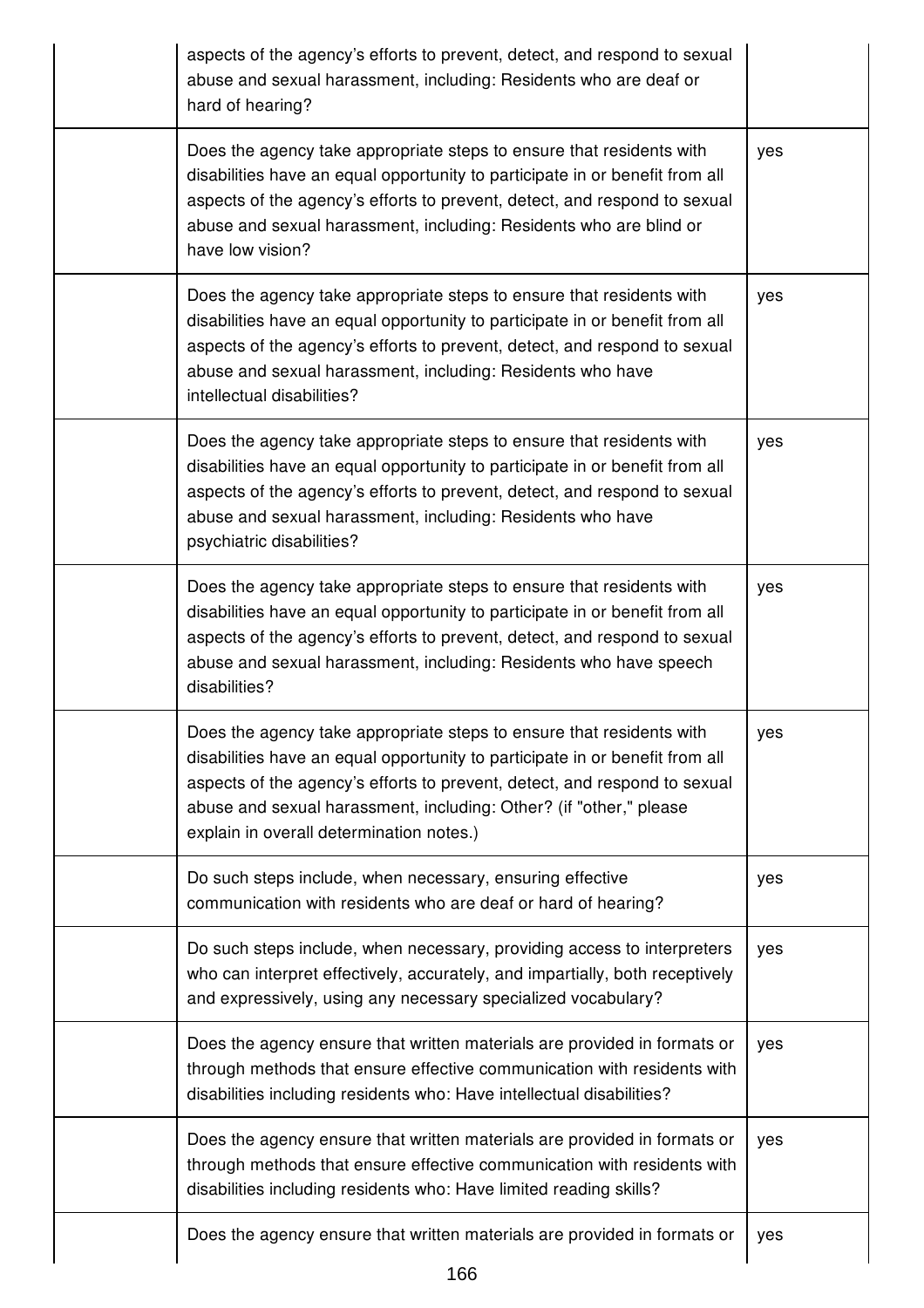|            | through methods that ensure effective communication with residents with<br>disabilities including residents who: Who are blind or have low vision?                                                                                                                                                                                                                                              |     |
|------------|-------------------------------------------------------------------------------------------------------------------------------------------------------------------------------------------------------------------------------------------------------------------------------------------------------------------------------------------------------------------------------------------------|-----|
| 115.316(b) | Residents with disabilities and residents who are limited English proficient                                                                                                                                                                                                                                                                                                                    |     |
|            | Does the agency take reasonable steps to ensure meaningful access to<br>all aspects of the agency's efforts to prevent, detect, and respond to<br>sexual abuse and sexual harassment to residents who are limited<br>English proficient?                                                                                                                                                        | yes |
|            | Do these steps include providing interpreters who can interpret<br>effectively, accurately, and impartially, both receptively and expressively,<br>using any necessary specialized vocabulary?                                                                                                                                                                                                  | yes |
| 115.316(c) | Residents with disabilities and residents who are limited English proficient                                                                                                                                                                                                                                                                                                                    |     |
|            | Does the agency always refrain from relying on resident interpreters,<br>resident readers, or other types of resident assistants except in limited<br>circumstances where an extended delay in obtaining an effective<br>interpreter could compromise the resident's safety, the performance of<br>first-response duties under §115.364, or the investigation of the<br>resident's allegations? | yes |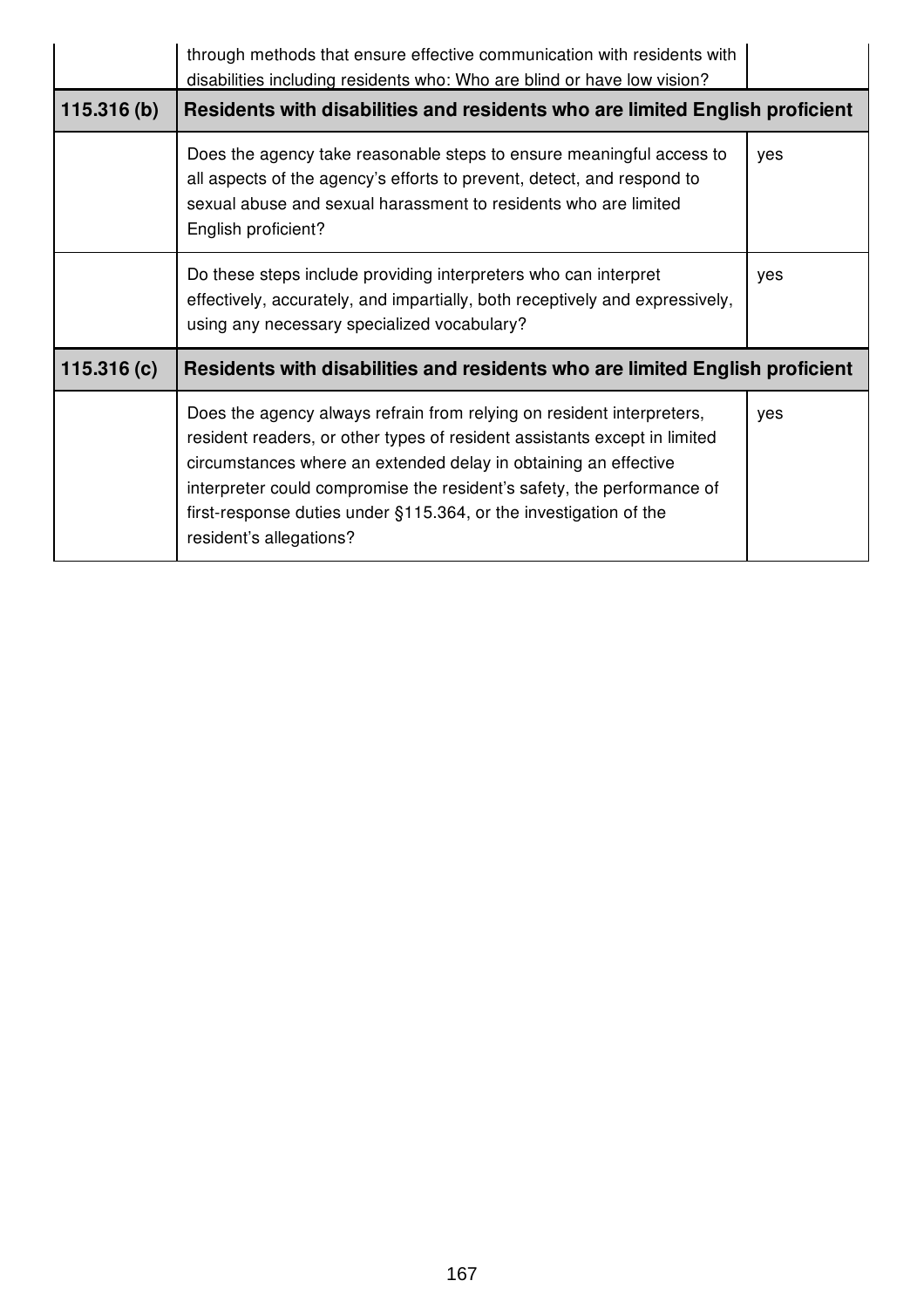| 115.317(a) | <b>Hiring and promotion decisions</b>                                                                                                                                                                                                                                                                                                                            |     |
|------------|------------------------------------------------------------------------------------------------------------------------------------------------------------------------------------------------------------------------------------------------------------------------------------------------------------------------------------------------------------------|-----|
|            | Does the agency prohibit the hiring or promotion of anyone who may<br>have contact with residents who: Has engaged in sexual abuse in a<br>prison, jail, lockup, community confinement facility, juvenile facility, or<br>other institution (as defined in 42 U.S.C. 1997)?                                                                                      | yes |
|            | Does the agency prohibit the hiring or promotion of anyone who may<br>have contact with residents who: Has been convicted of engaging or<br>attempting to engage in sexual activity in the community facilitated by<br>force, overt or implied threats of force, or coercion, or if the victim did not<br>consent or was unable to consent or refuse?            | yes |
|            | Does the agency prohibit the hiring or promotion of anyone who may<br>have contact with residents who: Has been civilly or administratively<br>adjudicated to have engaged in the activity described in the bullet<br>immediately above?                                                                                                                         | yes |
|            | Does the agency prohibit the enlistment of services of any contractor<br>who may have contact with residents who: Has engaged in sexual abuse<br>in a prison, jail, lockup, community confinement facility, juvenile facility,<br>or other institution (as defined in 42 U.S.C. 1997)?                                                                           | yes |
|            | Does the agency prohibit the enlistment of services of any contractor<br>who may have contact with residents who: Has been convicted of<br>engaging or attempting to engage in sexual activity in the community<br>facilitated by force, overt or implied threats of force, or coercion, or if the<br>victim did not consent or was unable to consent or refuse? | yes |
|            | Does the agency prohibit the enlistment of services of any contractor<br>who may have contact with residents who: Has been civilly or<br>administratively adjudicated to have engaged in the activity described in<br>the two bullets immediately above?                                                                                                         | yes |
| 115.317(b) | <b>Hiring and promotion decisions</b>                                                                                                                                                                                                                                                                                                                            |     |
|            | Does the agency consider any incidents of sexual harassment in<br>determining whether to hire or promote anyone, or to enlist the services<br>of any contractor, who may have contact with residents?                                                                                                                                                            | yes |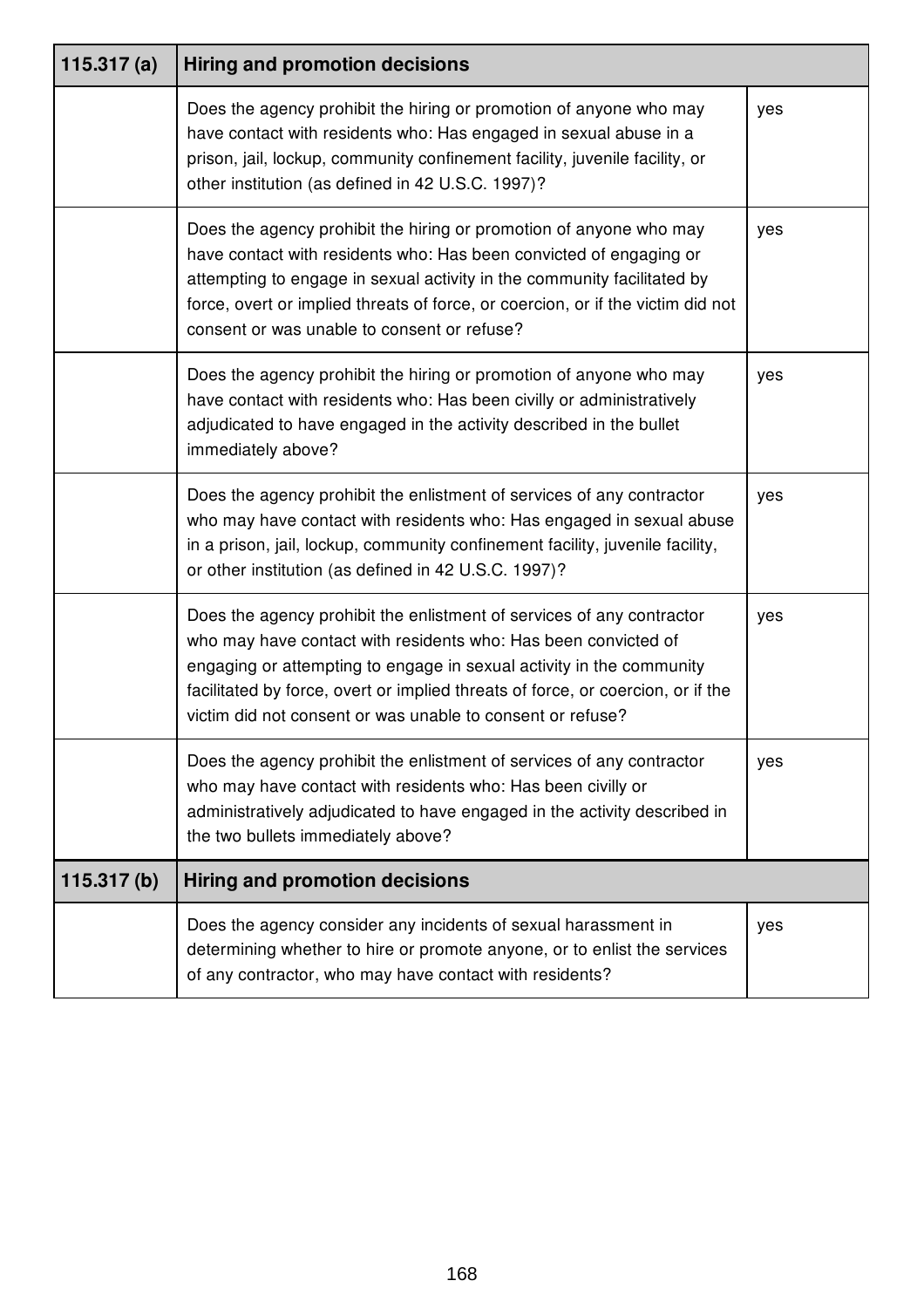| 115.317 $(c)$ | <b>Hiring and promotion decisions</b>                                                                                                                                                                                                                                                                                                                            |     |
|---------------|------------------------------------------------------------------------------------------------------------------------------------------------------------------------------------------------------------------------------------------------------------------------------------------------------------------------------------------------------------------|-----|
|               | Before hiring new employees who may have contact with residents, does<br>the agency: Perform a criminal background records check?                                                                                                                                                                                                                                | yes |
|               | Before hiring new employees who may have contact with residents, does<br>the agency: Consult any child abuse registry maintained by the State or<br>locality in which the employee would work?                                                                                                                                                                   | yes |
|               | Before hiring new employees who may have contact with residents, does<br>the agency: Consistent with Federal, State, and local law, make its best<br>efforts to contact all prior institutional employers for information on<br>substantiated allegations of sexual abuse or any resignation during a<br>pending investigation of an allegation of sexual abuse? | yes |
| $115.317$ (d) | <b>Hiring and promotion decisions</b>                                                                                                                                                                                                                                                                                                                            |     |
|               | Does the agency perform a criminal background records check before<br>enlisting the services of any contractor who may have contact with<br>residents?                                                                                                                                                                                                           | yes |
|               | Does the agency consult applicable child abuse registries before<br>enlisting the services of any contractor who may have contact with<br>residents?                                                                                                                                                                                                             | yes |
| 115.317 $(e)$ | <b>Hiring and promotion decisions</b>                                                                                                                                                                                                                                                                                                                            |     |
|               | Does the agency either conduct criminal background records checks at<br>least every five years of current employees and contractors who may<br>have contact with residents or have in place a system for otherwise<br>capturing such information for current employees?                                                                                          | yes |
| 115.317 $(f)$ | <b>Hiring and promotion decisions</b>                                                                                                                                                                                                                                                                                                                            |     |
|               | Does the agency ask all applicants and employees who may have<br>contact with residents directly about previous misconduct described in<br>paragraph (a) of this section in written applications or interviews for<br>hiring or promotions?                                                                                                                      | yes |
|               | Does the agency ask all applicants and employees who may have<br>contact with residents directly about previous misconduct described in<br>paragraph (a) of this section in any interviews or written self-evaluations<br>conducted as part of reviews of current employees?                                                                                     | yes |
|               | Does the agency impose upon employees a continuing affirmative duty<br>to disclose any such misconduct?                                                                                                                                                                                                                                                          | yes |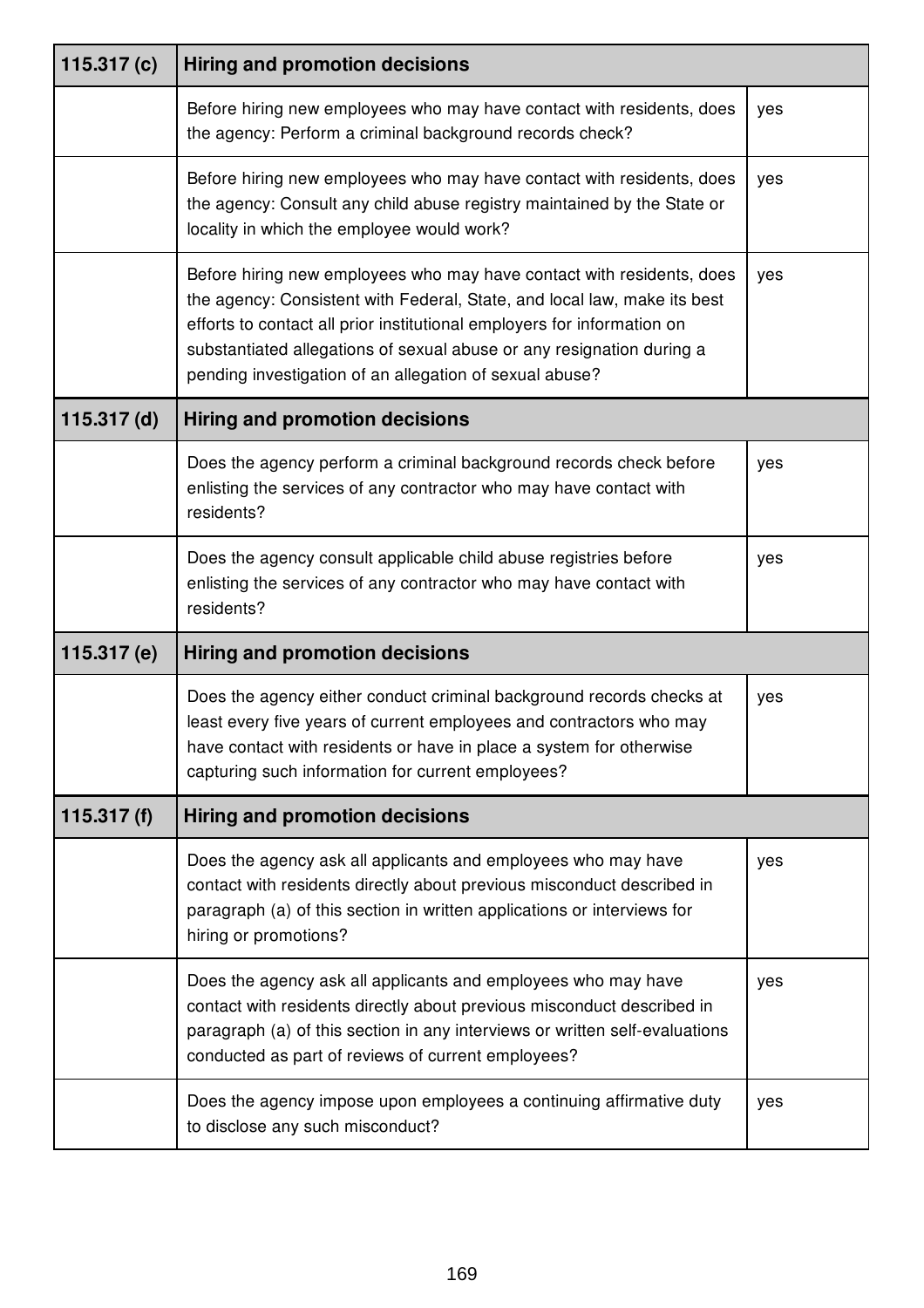| 115.317 $(g)$ | <b>Hiring and promotion decisions</b>                                                                                                                                                                                                                                                                                                                                                                                                                                                                   |     |
|---------------|---------------------------------------------------------------------------------------------------------------------------------------------------------------------------------------------------------------------------------------------------------------------------------------------------------------------------------------------------------------------------------------------------------------------------------------------------------------------------------------------------------|-----|
|               | Does the agency consider material omissions regarding such<br>misconduct, or the provision of materially false information, grounds for<br>termination?                                                                                                                                                                                                                                                                                                                                                 | yes |
| 115.317(h)    | <b>Hiring and promotion decisions</b>                                                                                                                                                                                                                                                                                                                                                                                                                                                                   |     |
|               | Unless prohibited by law, does the agency provide information on<br>substantiated allegations of sexual abuse or sexual harassment involving<br>a former employee upon receiving a request from an institutional<br>employer for whom such employee has applied to work? (N/A if<br>providing information on substantiated allegations of sexual abuse or<br>sexual harassment involving a former employee is prohibited by law.)                                                                       | yes |
| 115.318(a)    | <b>Upgrades to facilities and technologies</b>                                                                                                                                                                                                                                                                                                                                                                                                                                                          |     |
|               | If the agency designed or acquired any new facility or planned any<br>substantial expansion or modification of existing facilities, did the agency<br>consider the effect of the design, acquisition, expansion, or modification<br>upon the agency's ability to protect residents from sexual abuse? (N/A if<br>agency/facility has not acquired a new facility or made a substantial<br>expansion to existing facilities since August 20, 2012, or since the last<br>PREA audit, whichever is later.) | na  |
| 115.318(b)    | <b>Upgrades to facilities and technologies</b>                                                                                                                                                                                                                                                                                                                                                                                                                                                          |     |
|               | If the agency installed or updated a video monitoring system, electronic<br>surveillance system, or other monitoring technology, did the agency<br>consider how such technology may enhance the agency's ability to<br>protect residents from sexual abuse? (N/A if agency/facility has not<br>installed or updated a video monitoring system, electronic surveillance<br>system, or other monitoring technology since August 20, 2012, or since<br>the last PREA audit, whichever is later.)           | yes |
| 115.321(a)    | <b>Evidence protocol and forensic medical examinations</b>                                                                                                                                                                                                                                                                                                                                                                                                                                              |     |
|               | If the agency is responsible for investigating allegations of sexual abuse,<br>does the agency follow a uniform evidence protocol that maximizes the<br>potential for obtaining usable physical evidence for administrative<br>proceedings and criminal prosecutions? (N/A if the agency/facility is not<br>responsible for conducting any form of criminal OR administrative sexual<br>abuse investigations.)                                                                                          | yes |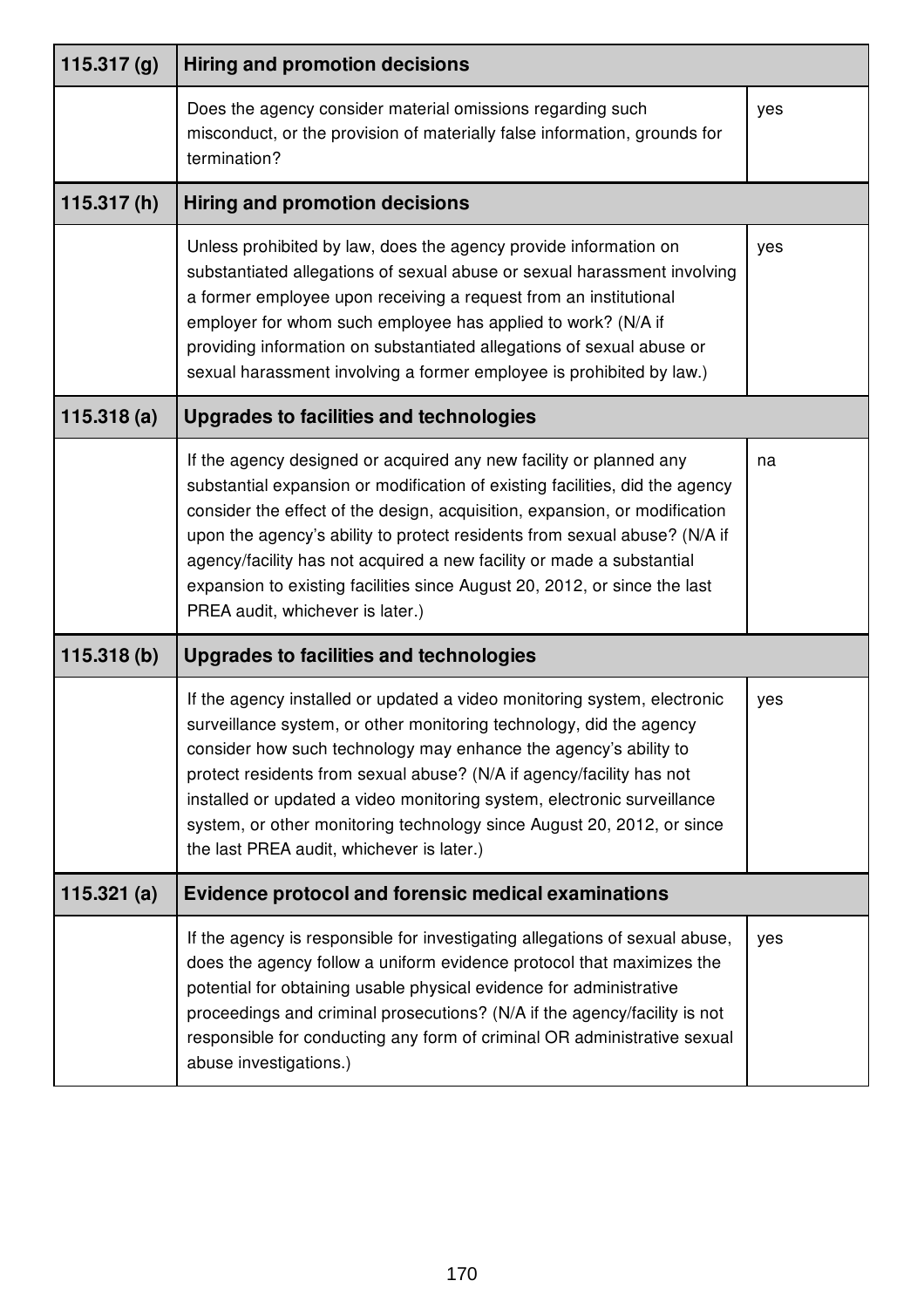| 115.321(b)    | <b>Evidence protocol and forensic medical examinations</b>                                                                                                                                                                                                                                                                                                                                                                                                                                                   |     |
|---------------|--------------------------------------------------------------------------------------------------------------------------------------------------------------------------------------------------------------------------------------------------------------------------------------------------------------------------------------------------------------------------------------------------------------------------------------------------------------------------------------------------------------|-----|
|               | Is this protocol developmentally appropriate for youth? (N/A if the<br>agency/facility is not responsible for conducting any form of criminal OR<br>administrative sexual abuse investigations.)                                                                                                                                                                                                                                                                                                             | yes |
|               | Is this protocol, as appropriate, adapted from or otherwise based on the<br>most recent edition of the U.S. Department of Justice's Office on<br>Violence Against Women publication, "A National Protocol for Sexual<br>Assault Medical Forensic Examinations, Adults/Adolescents," or similarly<br>comprehensive and authoritative protocols developed after 2011? (N/A if<br>the agency/facility is not responsible for conducting any form of criminal<br>OR administrative sexual abuse investigations.) | yes |
| 115.321 $(c)$ | <b>Evidence protocol and forensic medical examinations</b>                                                                                                                                                                                                                                                                                                                                                                                                                                                   |     |
|               | Does the agency offer all residents who experience sexual abuse access<br>to forensic medical examinations, whether on-site or at an outside<br>facility, without financial cost, where evidentiarily or medically<br>appropriate?                                                                                                                                                                                                                                                                           | yes |
|               | Are such examinations performed by Sexual Assault Forensic Examiners<br>(SAFEs) or Sexual Assault Nurse Examiners (SANEs) where possible?                                                                                                                                                                                                                                                                                                                                                                    | yes |
|               | If SAFEs or SANEs cannot be made available, is the examination<br>performed by other qualified medical practitioners (they must have been<br>specifically trained to conduct sexual assault forensic exams)?                                                                                                                                                                                                                                                                                                 | yes |
|               | Has the agency documented its efforts to provide SAFEs or SANEs?                                                                                                                                                                                                                                                                                                                                                                                                                                             | yes |
| $115.321$ (d) | <b>Evidence protocol and forensic medical examinations</b>                                                                                                                                                                                                                                                                                                                                                                                                                                                   |     |
|               | Does the agency attempt to make available to the victim a victim<br>advocate from a rape crisis center?                                                                                                                                                                                                                                                                                                                                                                                                      | yes |
|               | If a rape crisis center is not available to provide victim advocate services,<br>does the agency make available to provide these services a qualified<br>staff member from a community-based organization, or a qualified<br>agency staff member?                                                                                                                                                                                                                                                            | yes |
|               | Has the agency documented its efforts to secure services from rape<br>crisis centers?                                                                                                                                                                                                                                                                                                                                                                                                                        | yes |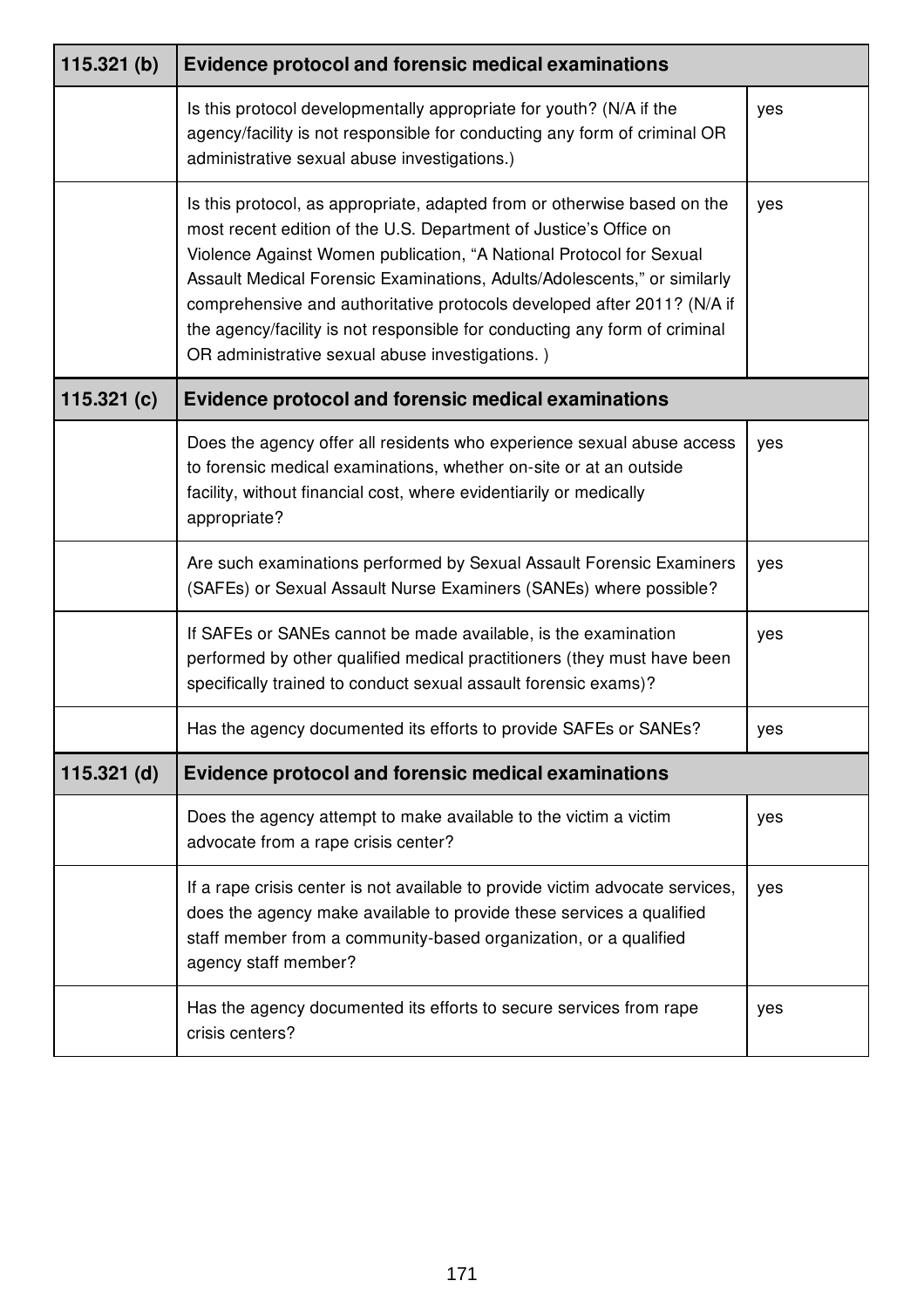| 115.321 $(e)$ | <b>Evidence protocol and forensic medical examinations</b>                                                                                                                                                                                                                                                                                                                                                                                               |     |
|---------------|----------------------------------------------------------------------------------------------------------------------------------------------------------------------------------------------------------------------------------------------------------------------------------------------------------------------------------------------------------------------------------------------------------------------------------------------------------|-----|
|               | As requested by the victim, does the victim advocate, qualified agency<br>staff member, or qualified community-based organization staff member<br>accompany and support the victim through the forensic medical<br>examination process and investigatory interviews?                                                                                                                                                                                     | yes |
|               | As requested by the victim, does this person provide emotional support,<br>crisis intervention, information, and referrals?                                                                                                                                                                                                                                                                                                                              | yes |
| 115.321 $(f)$ | <b>Evidence protocol and forensic medical examinations</b>                                                                                                                                                                                                                                                                                                                                                                                               |     |
|               | If the agency itself is not responsible for investigating allegations of<br>sexual abuse, has the agency requested that the investigating entity<br>follow the requirements of paragraphs (a) through (e) of this section?<br>(N/A if the agency is not responsible for investigating allegations of<br>sexual abuse.)                                                                                                                                   | yes |
| 115.321(h)    | <b>Evidence protocol and forensic medical examinations</b>                                                                                                                                                                                                                                                                                                                                                                                               |     |
|               | If the agency uses a qualified agency staff member or a qualified<br>community-based staff member for the purposes of this section, has the<br>individual been screened for appropriateness to serve in this role and<br>received education concerning sexual assault and forensic examination<br>issues in general? (Check N/A if agency attempts to make a victim<br>advocate from a rape crisis center available to victims per 115.321(d)<br>above.) | yes |
| 115.322(a)    | Policies to ensure referrals of allegations for investigations                                                                                                                                                                                                                                                                                                                                                                                           |     |
|               | Does the agency ensure an administrative or criminal investigation is<br>completed for all allegations of sexual abuse?                                                                                                                                                                                                                                                                                                                                  | yes |
|               | Does the agency ensure an administrative or criminal investigation is<br>completed for all allegations of sexual harassment?                                                                                                                                                                                                                                                                                                                             | yes |
| 115.322(b)    | Policies to ensure referrals of allegations for investigations                                                                                                                                                                                                                                                                                                                                                                                           |     |
|               | Does the agency have a policy in place to ensure that allegations of<br>sexual abuse or sexual harassment are referred for investigation to an<br>agency with the legal authority to conduct criminal investigations, unless<br>the allegation does not involve potentially criminal behavior?                                                                                                                                                           | yes |
|               | Has the agency published such policy on its website or, if it does not<br>have one, made the policy available through other means?                                                                                                                                                                                                                                                                                                                       | yes |
|               | Does the agency document all such referrals?                                                                                                                                                                                                                                                                                                                                                                                                             | yes |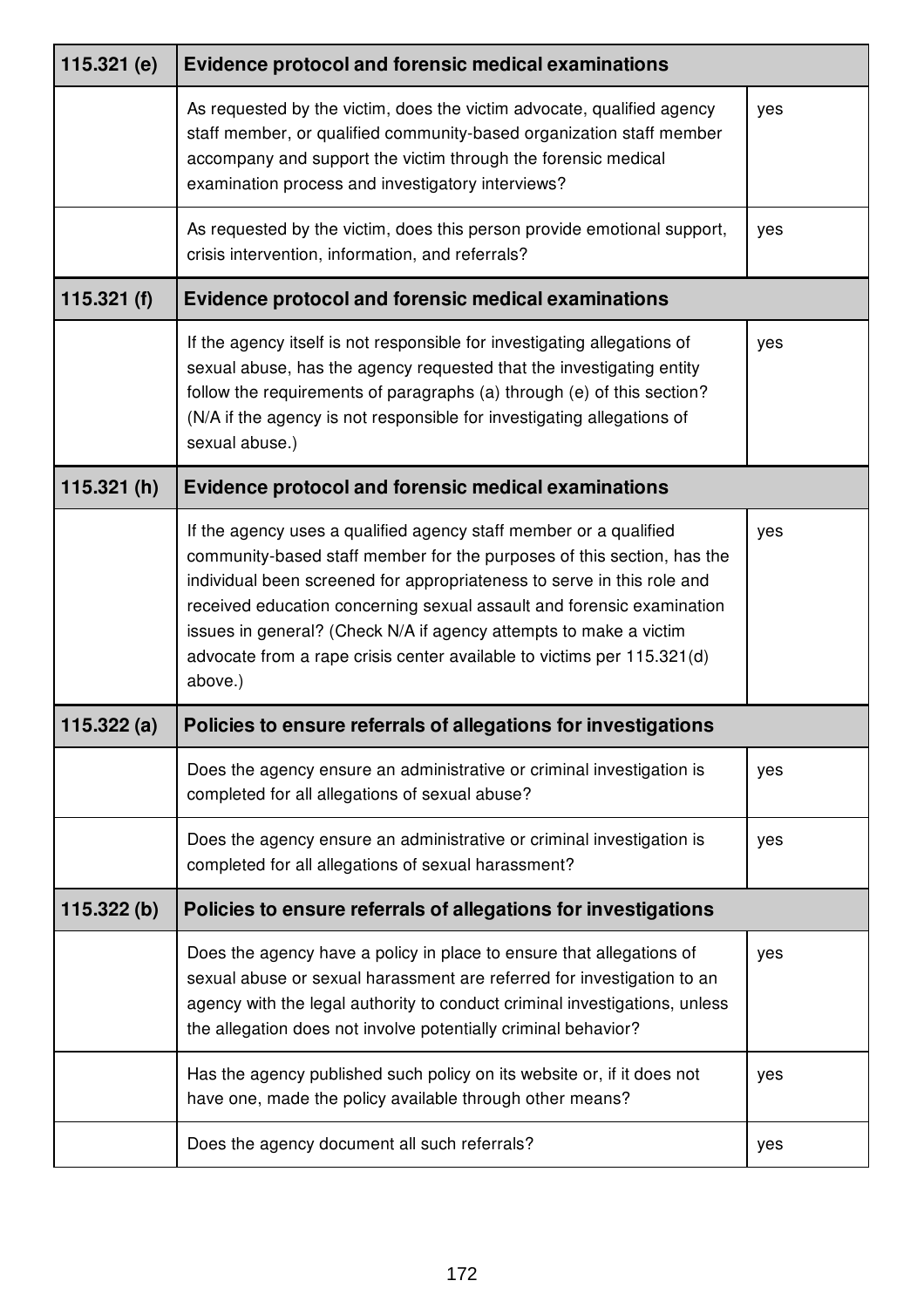| 115.322(c) | Policies to ensure referrals of allegations for investigations                                                                                                                                                                                                                    |     |
|------------|-----------------------------------------------------------------------------------------------------------------------------------------------------------------------------------------------------------------------------------------------------------------------------------|-----|
|            | If a separate entity is responsible for conducting criminal investigations,<br>does such publication describe the responsibilities of both the agency<br>and the investigating entity? (N/A if the agency/facility is responsible for<br>criminal investigations. See 115.321(a)) | ves |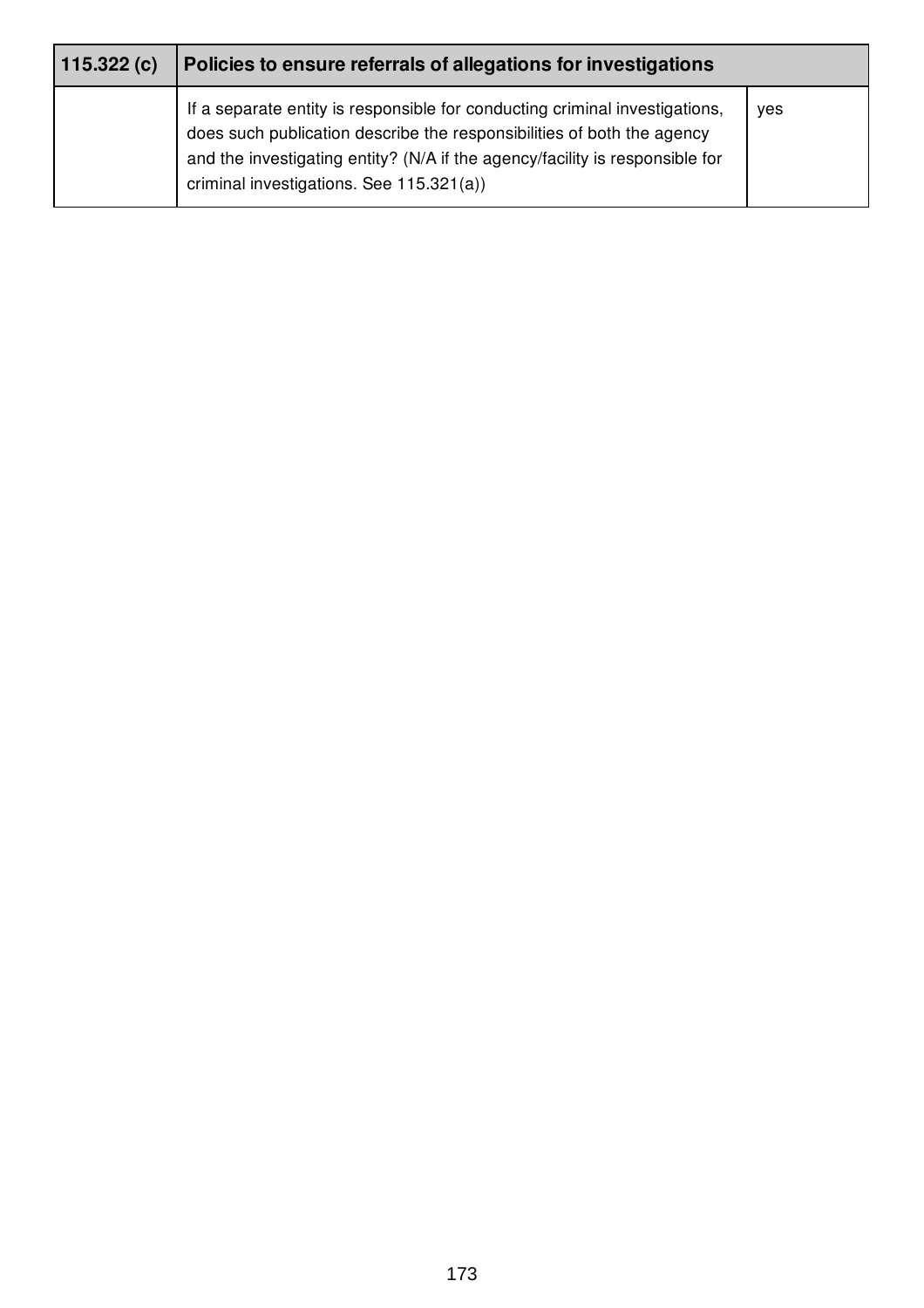| 115.331(a) | <b>Employee training</b>                                                                                                                                                                                                                                   |     |
|------------|------------------------------------------------------------------------------------------------------------------------------------------------------------------------------------------------------------------------------------------------------------|-----|
|            | Does the agency train all employees who may have contact with<br>residents on: Its zero-tolerance policy for sexual abuse and sexual<br>harassment?                                                                                                        | yes |
|            | Does the agency train all employees who may have contact with<br>residents on: How to fulfill their responsibilities under agency sexual<br>abuse and sexual harassment prevention, detection, reporting, and<br>response policies and procedures?         | yes |
|            | Does the agency train all employees who may have contact with<br>residents on: Residents' right to be free from sexual abuse and sexual<br>harassment                                                                                                      | yes |
|            | Does the agency train all employees who may have contact with<br>residents on: The right of residents and employees to be free from<br>retaliation for reporting sexual abuse and sexual harassment?                                                       | yes |
|            | Does the agency train all employees who may have contact with<br>residents on: The dynamics of sexual abuse and sexual harassment in<br>juvenile facilities?                                                                                               | yes |
|            | Does the agency train all employees who may have contact with<br>residents on: The common reactions of juvenile victims of sexual abuse<br>and sexual harassment?                                                                                          | yes |
|            | Does the agency train all employees who may have contact with<br>residents on: How to detect and respond to signs of threatened and<br>actual sexual abuse and how to distinguish between consensual sexual<br>contact and sexual abuse between residents? | yes |
|            | Does the agency train all employees who may have contact with<br>residents on: How to avoid inappropriate relationships with residents?                                                                                                                    | yes |
|            | Does the agency train all employees who may have contact with<br>residents on: How to communicate effectively and professionally with<br>residents, including lesbian, gay, bisexual, transgender, intersex, or<br>gender nonconforming residents?         | yes |
|            | Does the agency train all employees who may have contact with<br>residents on: How to comply with relevant laws related to mandatory<br>reporting of sexual abuse to outside authorities?                                                                  | yes |
|            | Does the agency train all employees who may have contact with<br>residents on: Relevant laws regarding the applicable age of consent?                                                                                                                      | yes |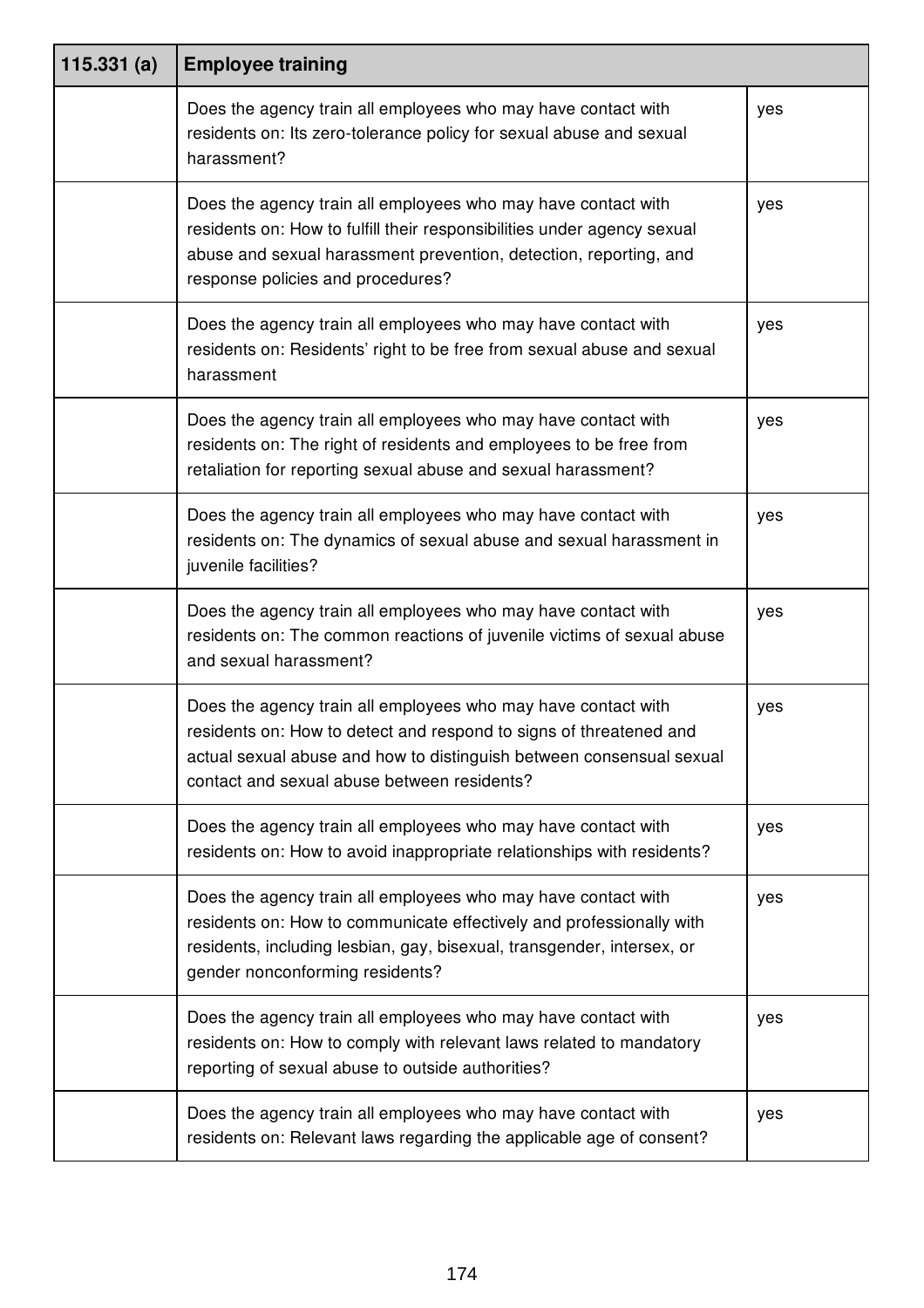| 115.331(b)    | <b>Employee training</b>                                                                                                                                                                                                                                                                                                                                                                         |     |
|---------------|--------------------------------------------------------------------------------------------------------------------------------------------------------------------------------------------------------------------------------------------------------------------------------------------------------------------------------------------------------------------------------------------------|-----|
|               | Is such training tailored to the unique needs and attributes of residents<br>of juvenile facilities?                                                                                                                                                                                                                                                                                             | yes |
|               | Is such training tailored to the gender of the residents at the employee's<br>facility?                                                                                                                                                                                                                                                                                                          | yes |
|               | Have employees received additional training if reassigned from a facility<br>that houses only male residents to a facility that houses only female<br>residents, or vice versa?                                                                                                                                                                                                                  | yes |
| 115.331(c)    | <b>Employee training</b>                                                                                                                                                                                                                                                                                                                                                                         |     |
|               | Have all current employees who may have contact with residents<br>received such training?                                                                                                                                                                                                                                                                                                        | yes |
|               | Does the agency provide each employee with refresher training every<br>two years to ensure that all employees know the agency's current sexual<br>abuse and sexual harassment policies and procedures?                                                                                                                                                                                           | yes |
|               | In years in which an employee does not receive refresher training, does<br>the agency provide refresher information on current sexual abuse and<br>sexual harassment policies?                                                                                                                                                                                                                   | yes |
| $115.331$ (d) | <b>Employee training</b>                                                                                                                                                                                                                                                                                                                                                                         |     |
|               | Does the agency document, through employee signature or electronic<br>verification, that employees understand the training they have received?                                                                                                                                                                                                                                                   | yes |
| 115.332(a)    | <b>Volunteer and contractor training</b>                                                                                                                                                                                                                                                                                                                                                         |     |
|               | Has the agency ensured that all volunteers and contractors who have<br>contact with residents have been trained on their responsibilities under<br>the agency's sexual abuse and sexual harassment prevention, detection,<br>and response policies and procedures?                                                                                                                               | yes |
| 115.332(b)    | <b>Volunteer and contractor training</b>                                                                                                                                                                                                                                                                                                                                                         |     |
|               | Have all volunteers and contractors who have contact with residents<br>been notified of the agency's zero-tolerance policy regarding sexual<br>abuse and sexual harassment and informed how to report such incidents<br>(the level and type of training provided to volunteers and contractors<br>shall be based on the services they provide and level of contact they<br>have with residents)? | yes |
| 115.332(c)    | <b>Volunteer and contractor training</b>                                                                                                                                                                                                                                                                                                                                                         |     |
|               | Does the agency maintain documentation confirming that volunteers and<br>contractors understand the training they have received?                                                                                                                                                                                                                                                                 | yes |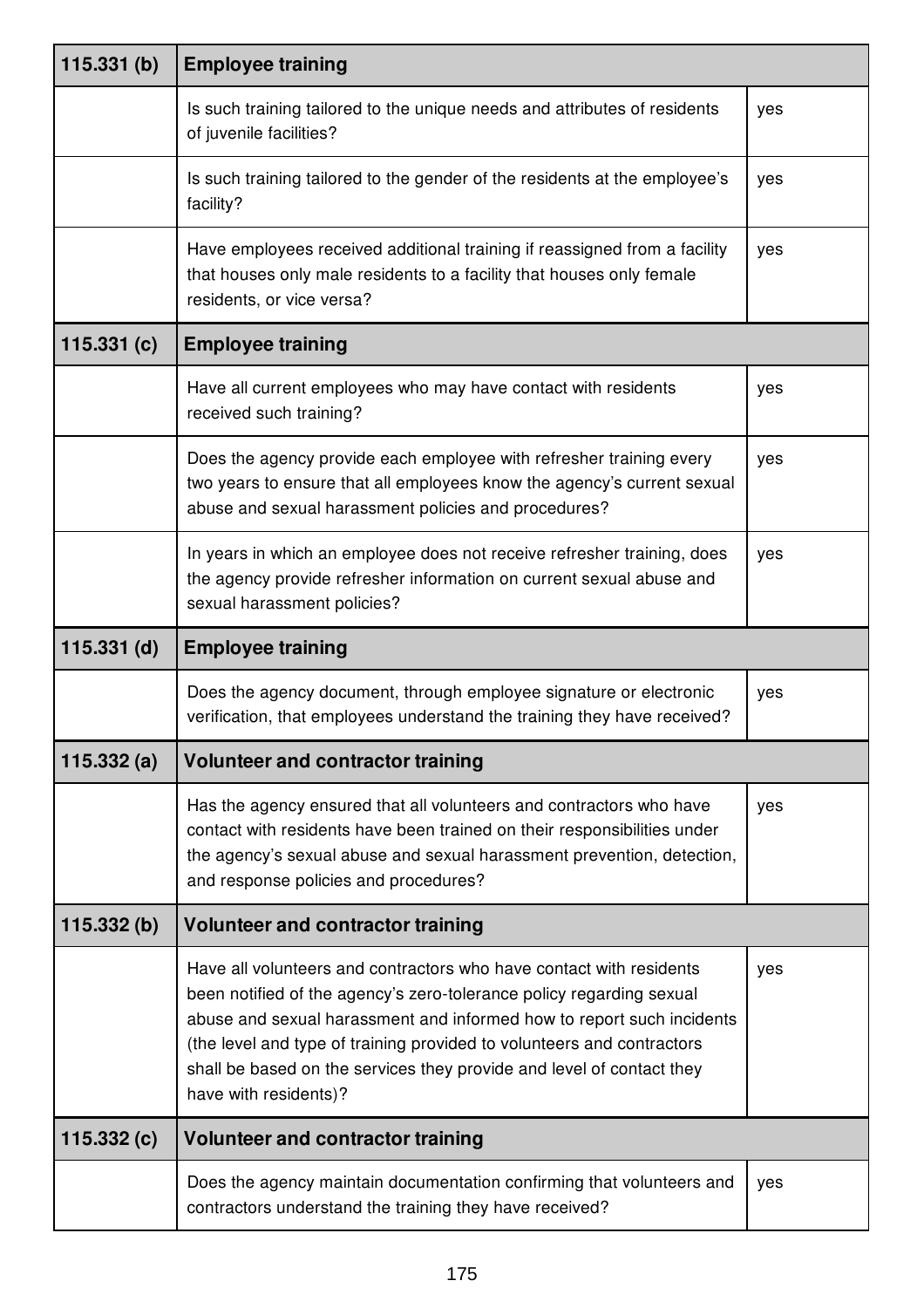| 115.333(a)    | <b>Resident education</b>                                                                                                                                                                                                           |     |
|---------------|-------------------------------------------------------------------------------------------------------------------------------------------------------------------------------------------------------------------------------------|-----|
|               | During intake, do residents receive information explaining the agency's<br>zero-tolerance policy regarding sexual abuse and sexual harassment?                                                                                      | yes |
|               | During intake, do residents receive information explaining how to report<br>incidents or suspicions of sexual abuse or sexual harassment?                                                                                           | yes |
|               | Is this information presented in an age-appropriate fashion?                                                                                                                                                                        | yes |
| 115.333(b)    | <b>Resident education</b>                                                                                                                                                                                                           |     |
|               | Within 10 days of intake, does the agency provide age-appropriate<br>comprehensive education to residents either in person or through video<br>regarding: Their rights to be free from sexual abuse and sexual<br>harassment?       | yes |
|               | Within 10 days of intake, does the agency provide age-appropriate<br>comprehensive education to residents either in person or through video<br>regarding: Their rights to be free from retaliation for reporting such<br>incidents? | yes |
|               | Within 10 days of intake, does the agency provide age-appropriate<br>comprehensive education to residents either in person or through video<br>regarding: Agency policies and procedures for responding to such<br>incidents?       | yes |
| 115.333(c)    | <b>Resident education</b>                                                                                                                                                                                                           |     |
|               | Have all residents received such education?                                                                                                                                                                                         | yes |
|               | Do residents receive education upon transfer to a different facility to the<br>extent that the policies and procedures of the resident's new facility differ<br>from those of the previous facility?                                | yes |
| $115.333$ (d) | <b>Resident education</b>                                                                                                                                                                                                           |     |
|               | Does the agency provide resident education in formats accessible to all<br>residents including those who: Are limited English proficient?                                                                                           | yes |
|               | Does the agency provide resident education in formats accessible to all<br>residents including those who: Are deaf?                                                                                                                 | yes |
|               | Does the agency provide resident education in formats accessible to all<br>residents including those who: Are visually impaired?                                                                                                    | yes |
|               | Does the agency provide resident education in formats accessible to all<br>residents including those who: Are otherwise disabled?                                                                                                   | yes |
|               | Does the agency provide resident education in formats accessible to all<br>residents including those who: Have limited reading skills?                                                                                              | yes |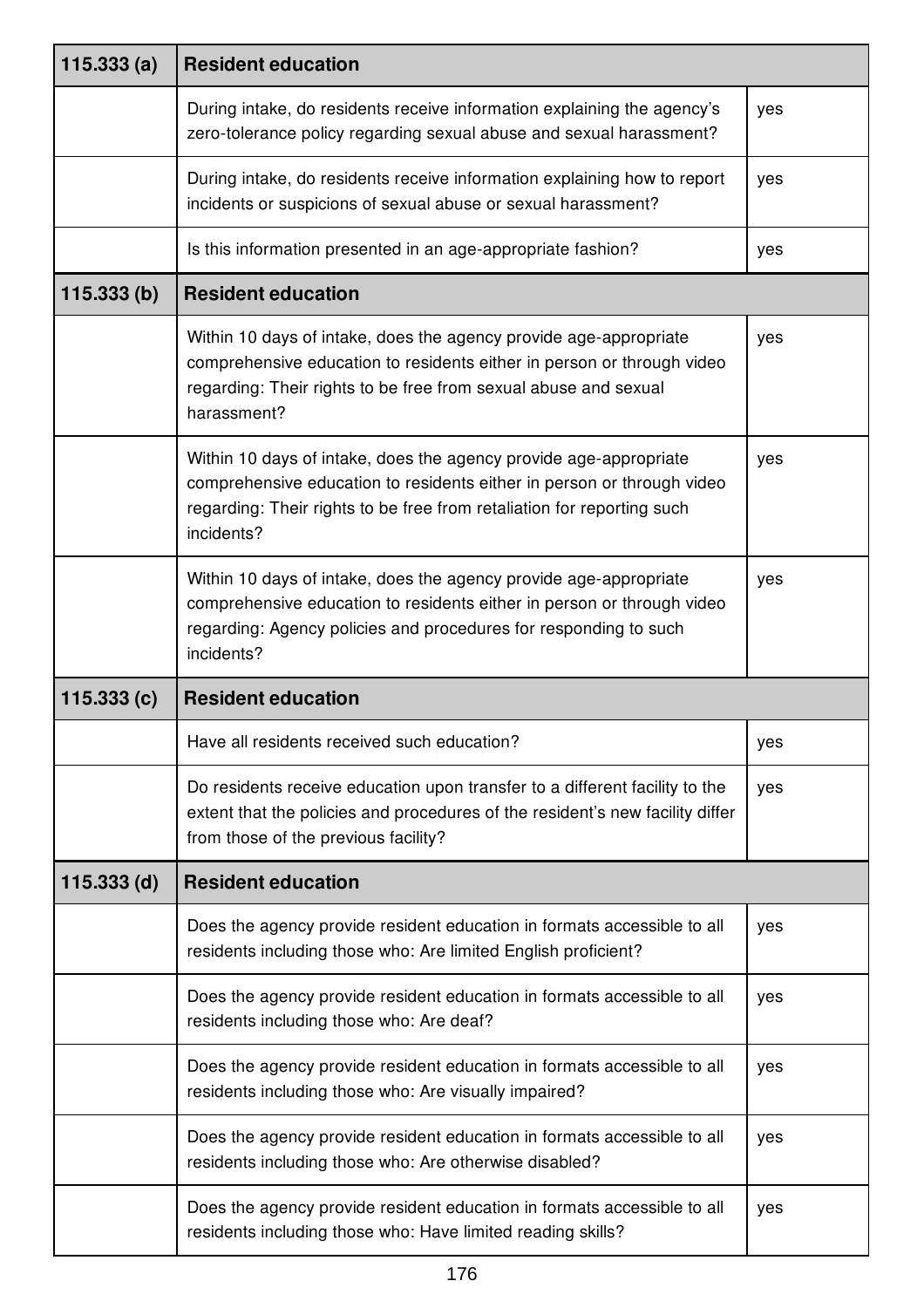| 115.333(e)  | <b>Resident education</b>                                                                                                                                                                                                                                                                                                                                                                                                          |     |
|-------------|------------------------------------------------------------------------------------------------------------------------------------------------------------------------------------------------------------------------------------------------------------------------------------------------------------------------------------------------------------------------------------------------------------------------------------|-----|
|             | Does the agency maintain documentation of resident participation in<br>these education sessions?                                                                                                                                                                                                                                                                                                                                   | yes |
| 115.333 (f) | <b>Resident education</b>                                                                                                                                                                                                                                                                                                                                                                                                          |     |
|             | In addition to providing such education, does the agency ensure that key<br>information is continuously and readily available or visible to residents<br>through posters, resident handbooks, or other written formats?                                                                                                                                                                                                            | yes |
| 115.334(a)  | <b>Specialized training: Investigations</b>                                                                                                                                                                                                                                                                                                                                                                                        |     |
|             | In addition to the general training provided to all employees pursuant to<br>§115.331, does the agency ensure that, to the extent the agency itself<br>conducts sexual abuse investigations, its investigators have received<br>training in conducting such investigations in confinement settings? (N/A if<br>the agency does not conduct any form of administrative or criminal<br>sexual abuse investigations. See 115.321(a).) | yes |
| 115.334(b)  | <b>Specialized training: Investigations</b>                                                                                                                                                                                                                                                                                                                                                                                        |     |
|             | Does this specialized training include: Techniques for interviewing<br>juvenile sexual abuse victims? (N/A if the agency does not conduct any<br>form of administrative or criminal sexual abuse investigations. See<br>$115.321(a)$ .)                                                                                                                                                                                            | yes |
|             | Does this specialized training include: Proper use of Miranda and Garrity<br>warnings? (N/A if the agency does not conduct any form of<br>administrative or criminal sexual abuse investigations. See 115.321(a).)                                                                                                                                                                                                                 | yes |
|             | Does this specialized training include: Sexual abuse evidence collection<br>in confinement settings? (N/A if the agency does not conduct any form of<br>administrative or criminal sexual abuse investigations. See 115.321(a).)                                                                                                                                                                                                   | yes |
|             | Does this specialized training include: The criteria and evidence required<br>to substantiate a case for administrative action or prosecution referral?<br>(N/A if the agency does not conduct any form of administrative or<br>criminal sexual abuse investigations. See 115.321(a).)                                                                                                                                             | yes |
| 115.334(c)  | <b>Specialized training: Investigations</b>                                                                                                                                                                                                                                                                                                                                                                                        |     |
|             | Does the agency maintain documentation that agency investigators have<br>completed the required specialized training in conducting sexual abuse<br>investigations? (N/A if the agency does not conduct any form of<br>administrative or criminal sexual abuse investigations. See 115.321(a).)                                                                                                                                     | yes |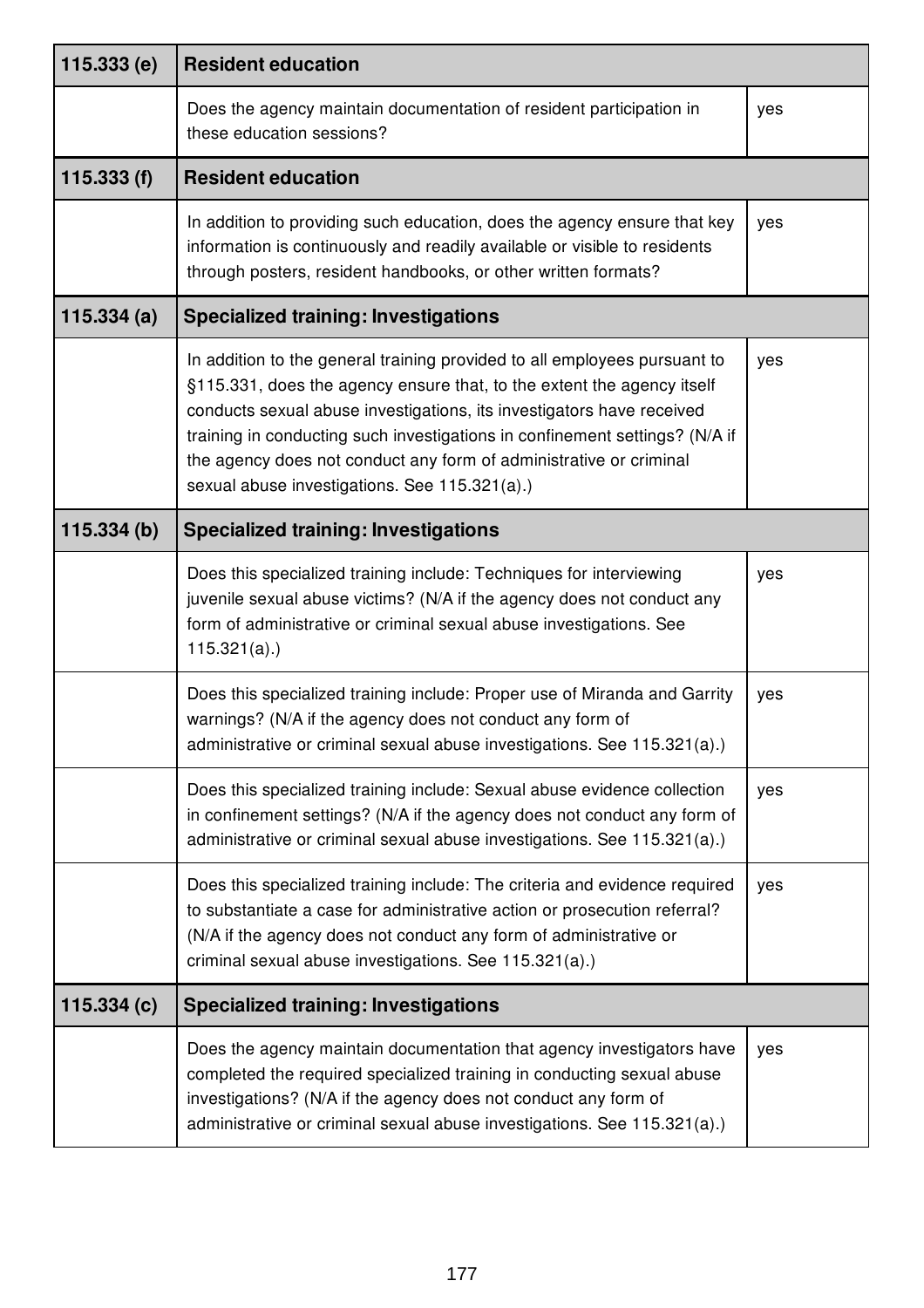| 115.335(a)    | Specialized training: Medical and mental health care                                                                                                                                                                                                                          |     |
|---------------|-------------------------------------------------------------------------------------------------------------------------------------------------------------------------------------------------------------------------------------------------------------------------------|-----|
|               | Does the agency ensure that all full- and part-time medical and mental<br>health care practitioners who work regularly in its facilities have been<br>trained in: How to detect and assess signs of sexual abuse and sexual<br>harassment?                                    | yes |
|               | Does the agency ensure that all full- and part-time medical and mental<br>health care practitioners who work regularly in its facilities have been<br>trained in: How to preserve physical evidence of sexual abuse?                                                          | yes |
|               | Does the agency ensure that all full- and part-time medical and mental<br>health care practitioners who work regularly in its facilities have been<br>trained in: How to respond effectively and professionally to juvenile<br>victims of sexual abuse and sexual harassment? | yes |
|               | Does the agency ensure that all full- and part-time medical and mental<br>health care practitioners who work regularly in its facilities have been<br>trained in: How and to whom to report allegations or suspicions of sexual<br>abuse and sexual harassment?               | yes |
| 115.335(b)    | Specialized training: Medical and mental health care                                                                                                                                                                                                                          |     |
|               | If medical staff employed by the agency conduct forensic examinations,<br>do such medical staff receive appropriate training to conduct such<br>examinations? (N/A if agency medical staff at the facility do not conduct<br>forensic exams.)                                 | yes |
| 115.335(c)    | Specialized training: Medical and mental health care                                                                                                                                                                                                                          |     |
|               | Does the agency maintain documentation that medical and mental<br>health practitioners have received the training referenced in this<br>standard either from the agency or elsewhere?                                                                                         | yes |
| $115.335$ (d) | Specialized training: Medical and mental health care                                                                                                                                                                                                                          |     |
|               | Do medical and mental health care practitioners employed by the<br>agency also receive training mandated for employees by §115.331?                                                                                                                                           | yes |
|               | Do medical and mental health care practitioners contracted by and<br>volunteering for the agency also receive training mandated for<br>contractors and volunteers by §115.332?                                                                                                | yes |
| 115.341(a)    | <b>Obtaining information from residents</b>                                                                                                                                                                                                                                   |     |
|               | Within 72 hours of the resident's arrival at the facility, does the agency<br>obtain and use information about each resident's personal history and<br>behavior to reduce risk of sexual abuse by or upon a resident?                                                         | yes |
|               | Does the agency also obtain this information periodically throughout a<br>resident's confinement?                                                                                                                                                                             | no  |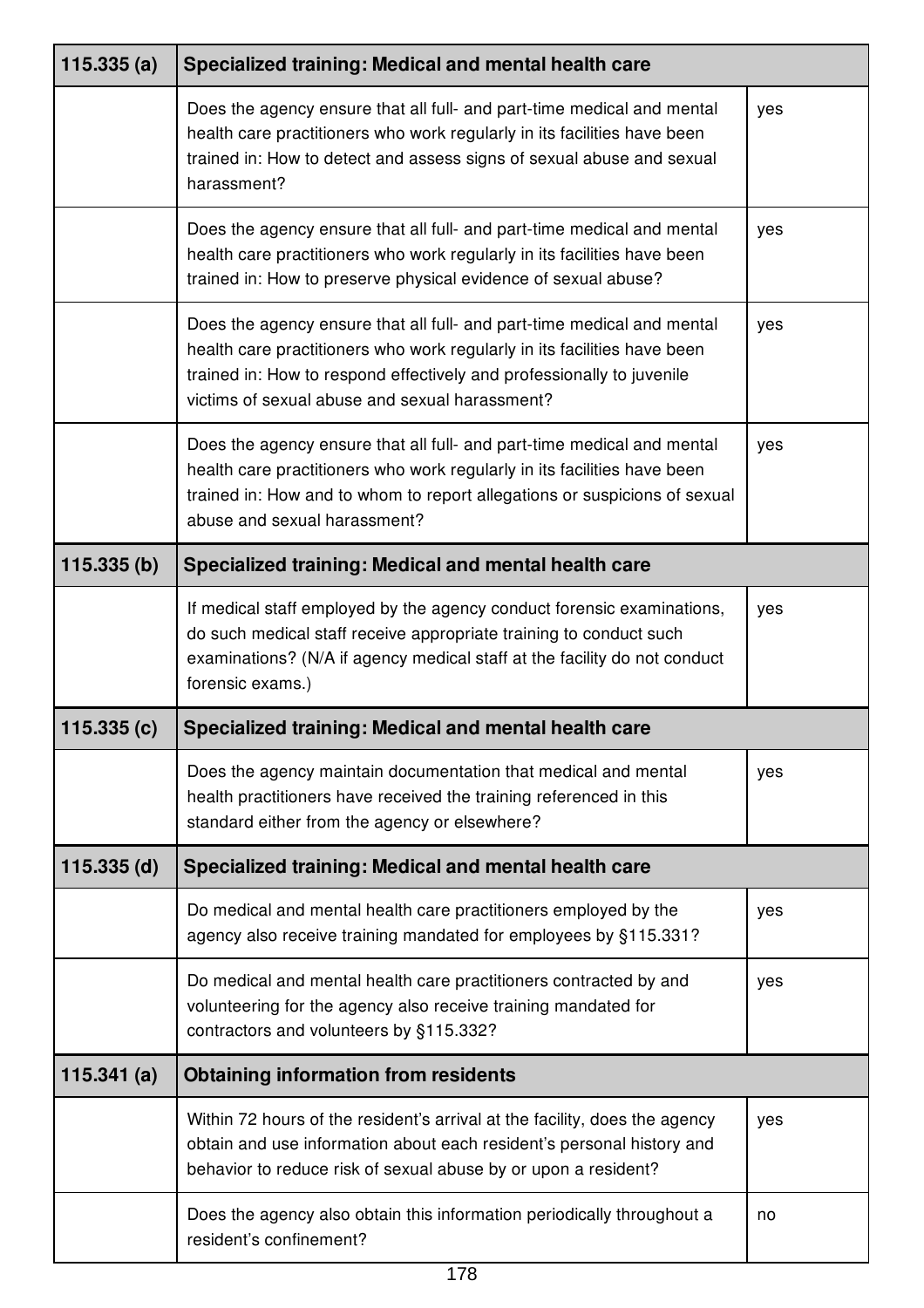| 115.341(b) | Obtaining information from residents                                                     |     |  |
|------------|------------------------------------------------------------------------------------------|-----|--|
|            | Are all PREA screening assessments conducted using an objective<br>screening instrument? | yes |  |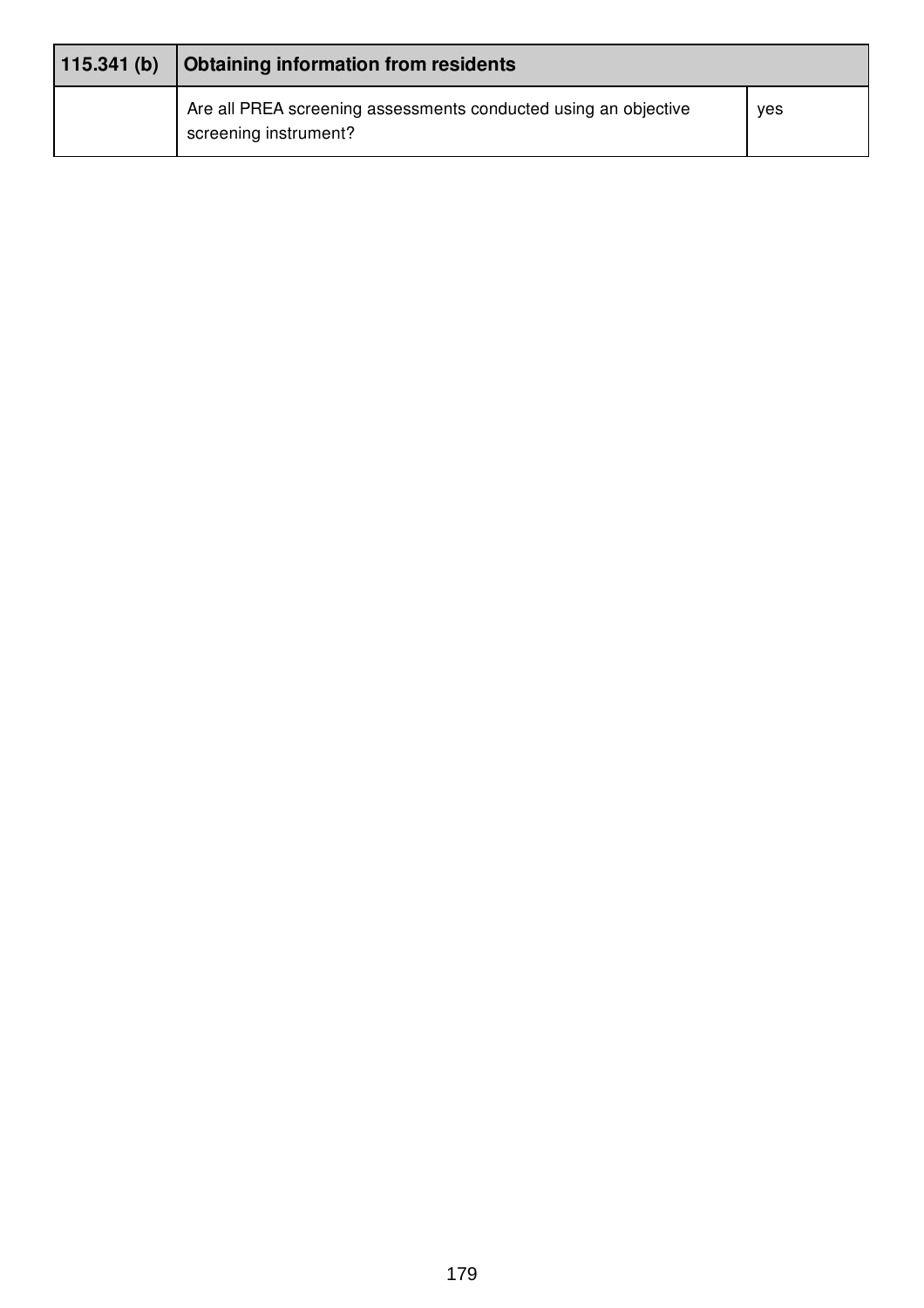| 115.341 $(c)$ | <b>Obtaining information from residents</b>                                                                                                                                                                                                                                                                           |     |
|---------------|-----------------------------------------------------------------------------------------------------------------------------------------------------------------------------------------------------------------------------------------------------------------------------------------------------------------------|-----|
|               | During these PREA screening assessments, at a minimum, does the<br>agency attempt to ascertain information about: Prior sexual victimization<br>or abusiveness?                                                                                                                                                       | yes |
|               | During these PREA screening assessments, at a minimum, does the<br>agency attempt to ascertain information about: Any gender<br>nonconforming appearance or manner or identification as lesbian, gay,<br>bisexual, transgender, or intersex, and whether the resident may<br>therefore be vulnerable to sexual abuse? | yes |
|               | During these PREA screening assessments, at a minimum, does the<br>agency attempt to ascertain information about: Current charges and<br>offense history?                                                                                                                                                             | yes |
|               | During these PREA screening assessments, at a minimum, does the<br>agency attempt to ascertain information about: Age?                                                                                                                                                                                                | yes |
|               | During these PREA screening assessments, at a minimum, does the<br>agency attempt to ascertain information about: Level of emotional and<br>cognitive development?                                                                                                                                                    | yes |
|               | During these PREA screening assessments, at a minimum, does the<br>agency attempt to ascertain information about: Physical size and<br>stature?                                                                                                                                                                       | yes |
|               | During these PREA screening assessments, at a minimum, does the<br>agency attempt to ascertain information about: Mental illness or mental<br>disabilities?                                                                                                                                                           | yes |
|               | During these PREA screening assessments, at a minimum, does the<br>agency attempt to ascertain information about: Intellectual or<br>developmental disabilities?                                                                                                                                                      | yes |
|               | During these PREA screening assessments, at a minimum, does the<br>agency attempt to ascertain information about: Physical disabilities?                                                                                                                                                                              | yes |
|               | During these PREA screening assessments, at a minimum, does the<br>agency attempt to ascertain information about: The resident's own<br>perception of vulnerability?                                                                                                                                                  | yes |
|               | During these PREA screening assessments, at a minimum, does the<br>agency attempt to ascertain information about: Any other specific<br>information about individual residents that may indicate heightened<br>needs for supervision, additional safety precautions, or separation from<br>certain other residents?   | yes |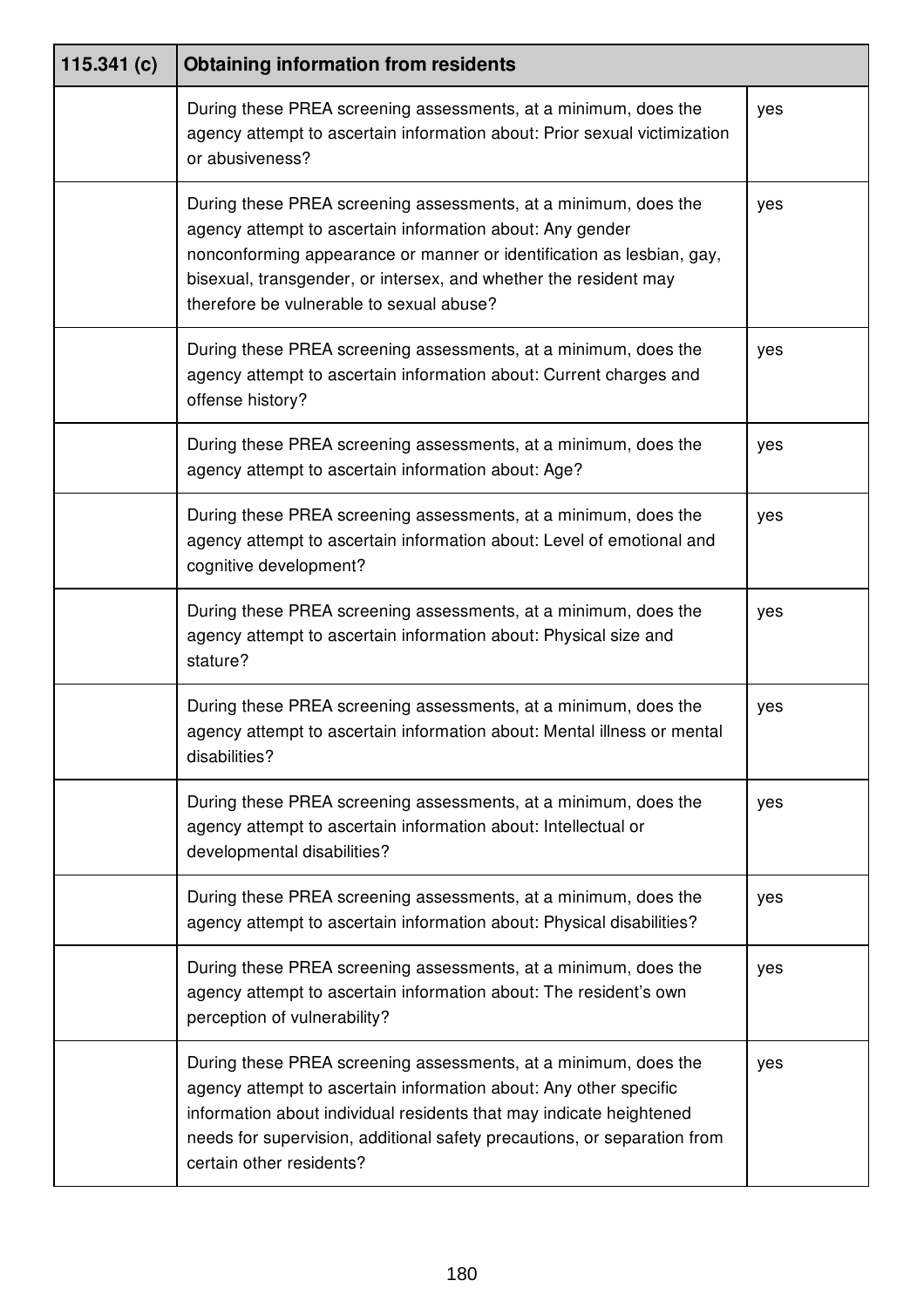| $115.341$ (d) | <b>Obtaining information from residents</b>                                                                                                                                                                                                                                         |     |
|---------------|-------------------------------------------------------------------------------------------------------------------------------------------------------------------------------------------------------------------------------------------------------------------------------------|-----|
|               | Is this information ascertained: Through conversations with the resident<br>during the intake process and medical mental health screenings?                                                                                                                                         | yes |
|               | Is this information ascertained: During classification assessments?                                                                                                                                                                                                                 | yes |
|               | Is this information ascertained: By reviewing court records, case files,<br>facility behavioral records, and other relevant documentation from the<br>resident's files?                                                                                                             | yes |
| 115.341 (e)   | <b>Obtaining information from residents</b>                                                                                                                                                                                                                                         |     |
|               | Has the agency implemented appropriate controls on the dissemination<br>within the facility of responses to questions asked pursuant to this<br>standard in order to ensure that sensitive information is not exploited to<br>the resident's detriment by staff or other residents? | yes |
| 115.342 $(a)$ | <b>Placement of residents</b>                                                                                                                                                                                                                                                       |     |
|               | Does the agency use all of the information obtained pursuant to §<br>115.341 and subsequently, with the goal of keeping all residents safe<br>and free from sexual abuse, to make: Housing Assignments?                                                                             | yes |
|               | Does the agency use all of the information obtained pursuant to §<br>115.341 and subsequently, with the goal of keeping all residents safe<br>and free from sexual abuse, to make: Bed assignments?                                                                                 | yes |
|               | Does the agency use all of the information obtained pursuant to §<br>115.341 and subsequently, with the goal of keeping all residents safe<br>and free from sexual abuse, to make: Work Assignments?                                                                                | yes |
|               | Does the agency use all of the information obtained pursuant to §<br>115.341 and subsequently, with the goal of keeping all residents safe<br>and free from sexual abuse, to make: Education Assignments?                                                                           | yes |
|               | Does the agency use all of the information obtained pursuant to §<br>115.341 and subsequently, with the goal of keeping all residents safe<br>and free from sexual abuse, to make: Program Assignments?                                                                             | yes |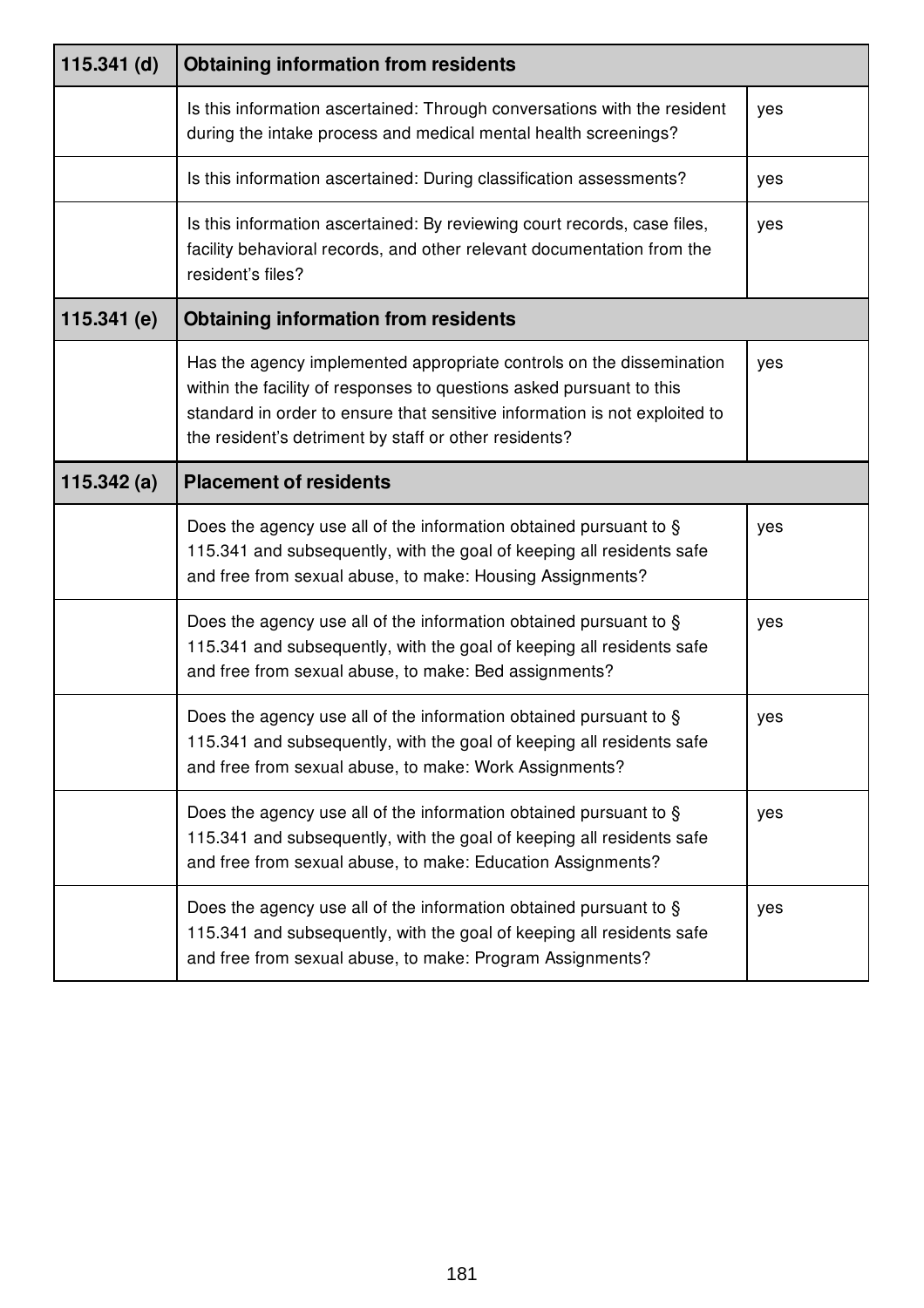| 115.342(b)    | <b>Placement of residents</b>                                                                                                                                                                                                                  |     |
|---------------|------------------------------------------------------------------------------------------------------------------------------------------------------------------------------------------------------------------------------------------------|-----|
|               | Are residents isolated from others only as a last resort when less<br>restrictive measures are inadequate to keep them and other residents<br>safe, and then only until an alternative means of keeping all residents<br>safe can be arranged? | yes |
|               | During any period of isolation, does the agency always refrain from<br>denying residents daily large-muscle exercise?                                                                                                                          | yes |
|               | During any period of isolation, does the agency always refrain from<br>denying residents any legally required educational programming or<br>special education services?                                                                        | yes |
|               | Do residents in isolation receive daily visits from a medical or mental<br>health care clinician?                                                                                                                                              | yes |
|               | Do residents also have access to other programs and work opportunities<br>to the extent possible?                                                                                                                                              | yes |
| 115.342 $(c)$ | <b>Placement of residents</b>                                                                                                                                                                                                                  |     |
|               | Does the agency always refrain from placing: Lesbian, gay, and bisexual<br>residents in particular housing, bed, or other assignments solely on the<br>basis of such identification or status?                                                 | yes |
|               | Does the agency always refrain from placing: Transgender residents in<br>particular housing, bed, or other assignments solely on the basis of such<br>identification or status?                                                                | yes |
|               | Does the agency always refrain from placing: Intersex residents in<br>particular housing, bed, or other assignments solely on the basis of such<br>identification or status?                                                                   | yes |
|               | Does the agency always refrain from considering lesbian, gay, bisexual,<br>transgender, or intersex identification or status as an indicator or<br>likelihood of being sexually abusive?                                                       | yes |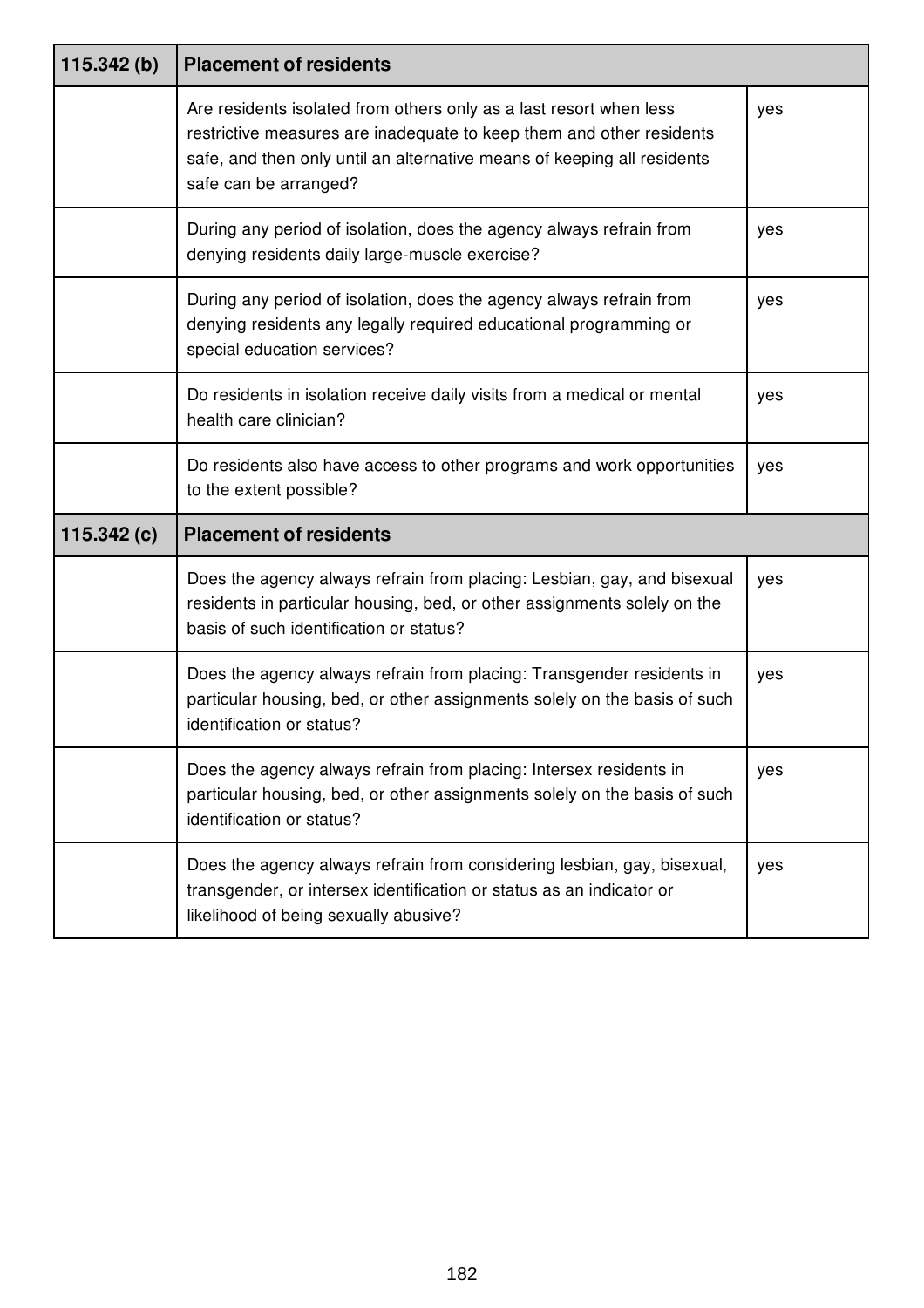| 115.342 (d)   | <b>Placement of residents</b>                                                                                                                                                                                                                                                                                                                                                                                                                                                                            |     |
|---------------|----------------------------------------------------------------------------------------------------------------------------------------------------------------------------------------------------------------------------------------------------------------------------------------------------------------------------------------------------------------------------------------------------------------------------------------------------------------------------------------------------------|-----|
|               | When deciding whether to assign a transgender or intersex resident to a<br>facility for male or female residents, does the agency consider on a<br>case-by-case basis whether a placement would ensure the resident's<br>health and safety, and whether a placement would present management<br>or security problems (NOTE: if an agency by policy or practice assigns<br>residents to a male or female facility on the basis of anatomy alone, that<br>agency is not in compliance with this standard)? | yes |
|               | When making housing or other program assignments for transgender or<br>intersex residents, does the agency consider on a case-by-case basis<br>whether a placement would ensure the resident's health and safety, and<br>whether a placement would present management or security problems?                                                                                                                                                                                                              | yes |
| 115.342(e)    | <b>Placement of residents</b>                                                                                                                                                                                                                                                                                                                                                                                                                                                                            |     |
|               | Are placement and programming assignments for each transgender or<br>intersex resident reassessed at least twice each year to review any<br>threats to safety experienced by the resident?                                                                                                                                                                                                                                                                                                               | yes |
| 115.342 $(f)$ | <b>Placement of residents</b>                                                                                                                                                                                                                                                                                                                                                                                                                                                                            |     |
|               | Are each transgender or intersex resident's own views with respect to his<br>or her own safety given serious consideration when making facility and<br>housing placement decisions and programming assignments?                                                                                                                                                                                                                                                                                          | yes |
| 115.342(g)    | <b>Placement of residents</b>                                                                                                                                                                                                                                                                                                                                                                                                                                                                            |     |
|               | Are transgender and intersex residents given the opportunity to shower<br>separately from other residents?                                                                                                                                                                                                                                                                                                                                                                                               | yes |
| 115.342(h)    | <b>Placement of residents</b>                                                                                                                                                                                                                                                                                                                                                                                                                                                                            |     |
|               | If a resident is isolated pursuant to paragraph (b) of this section, does<br>the facility clearly document: The basis for the facility's concern for the<br>resident's safety? (N/A for h and i if facility doesn't use isolation?)                                                                                                                                                                                                                                                                      | yes |
|               | If a resident is isolated pursuant to paragraph (b) of this section, does<br>the facility clearly document: The reason why no alternative means of<br>separation can be arranged? (N/A for h and i if facility doesn't use<br>isolation?)                                                                                                                                                                                                                                                                | yes |
| 115.342 (i)   | <b>Placement of residents</b>                                                                                                                                                                                                                                                                                                                                                                                                                                                                            |     |
|               | In the case of each resident who is isolated as a last resort when less<br>restrictive measures are inadequate to keep them and other residents<br>safe, does the facility afford a review to determine whether there is a<br>continuing need for separation from the general population EVERY 30<br>DAYS?                                                                                                                                                                                               | yes |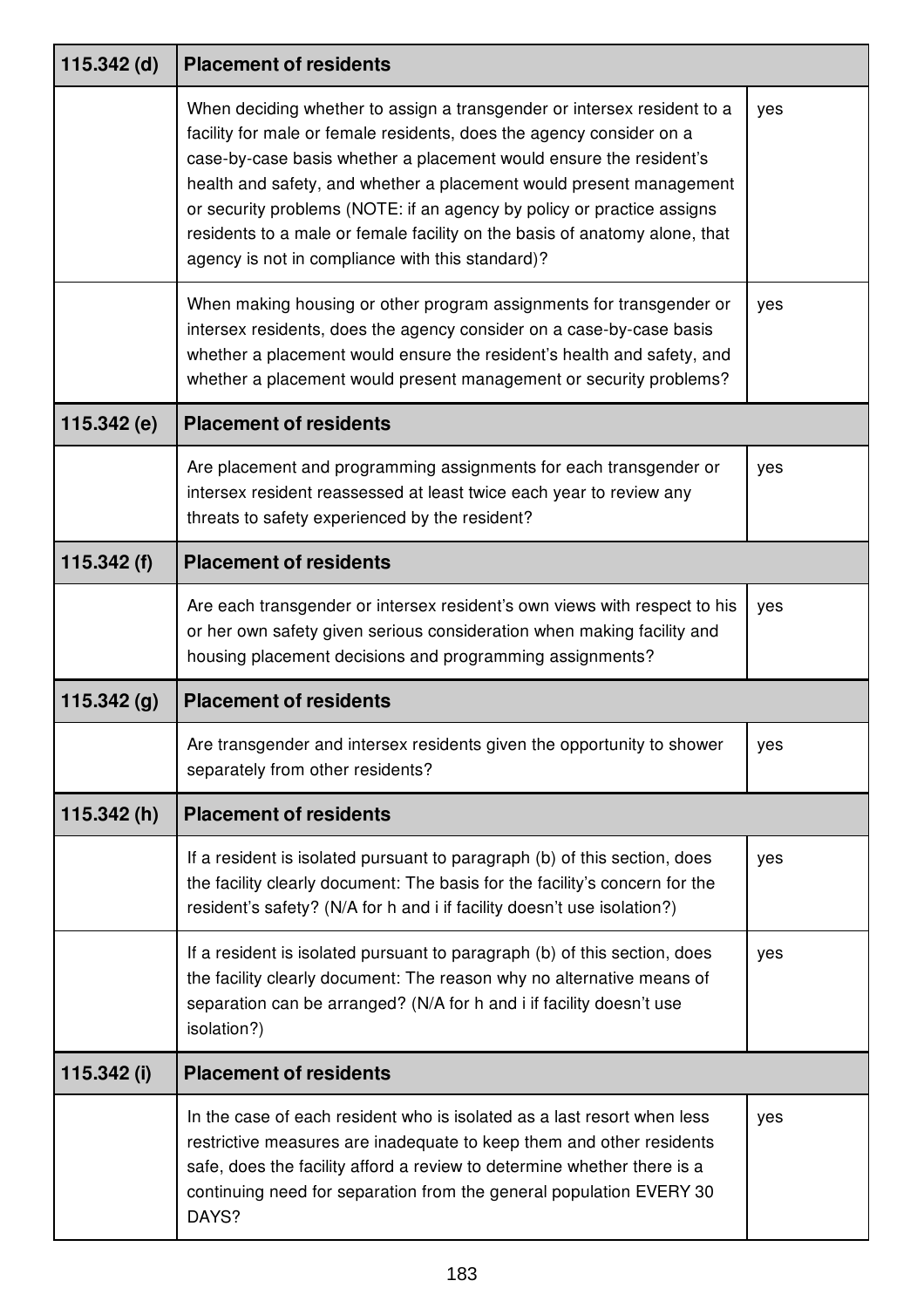| 115.351 $(a)$ | <b>Resident reporting</b>                                                                                                                                                                                                                    |     |
|---------------|----------------------------------------------------------------------------------------------------------------------------------------------------------------------------------------------------------------------------------------------|-----|
|               | Does the agency provide multiple internal ways for residents to privately<br>report: Sexual abuse and sexual harassment?                                                                                                                     | yes |
|               | Does the agency provide multiple internal ways for residents to privately<br>report: 2. Retaliation by other residents or staff for reporting sexual<br>abuse and sexual harassment?                                                         | yes |
|               | Does the agency provide multiple internal ways for residents to privately<br>report: Staff neglect or violation of responsibilities that may have<br>contributed to such incidents?                                                          | yes |
| 115.351(b)    | <b>Resident reporting</b>                                                                                                                                                                                                                    |     |
|               | Does the agency also provide at least one way for residents to report<br>sexual abuse or sexual harassment to a public or private entity or office<br>that is not part of the agency?                                                        | yes |
|               | Is that private entity or office able to receive and immediately forward<br>resident reports of sexual abuse and sexual harassment to agency<br>officials?                                                                                   | yes |
|               | Does that private entity or office allow the resident to remain anonymous<br>upon request?                                                                                                                                                   | yes |
|               | Are residents detained solely for civil immigration purposes provided<br>information on how to contact relevant consular officials and relevant<br>officials at the Department of Homeland Security to report sexual abuse<br>or harassment? | yes |
| 115.351(c)    | <b>Resident reporting</b>                                                                                                                                                                                                                    |     |
|               | Do staff members accept reports of sexual abuse and sexual<br>harassment made verbally, in writing, anonymously, and from third<br>parties?                                                                                                  | yes |
|               | Do staff members promptly document any verbal reports of sexual<br>abuse and sexual harassment?                                                                                                                                              | yes |
| $115.351$ (d) | <b>Resident reporting</b>                                                                                                                                                                                                                    |     |
|               | Does the facility provide residents with access to tools necessary to<br>make a written report?                                                                                                                                              | yes |
| 115.351 (e)   | <b>Resident reporting</b>                                                                                                                                                                                                                    |     |
|               | Does the agency provide a method for staff to privately report sexual<br>abuse and sexual harassment of residents?                                                                                                                           | yes |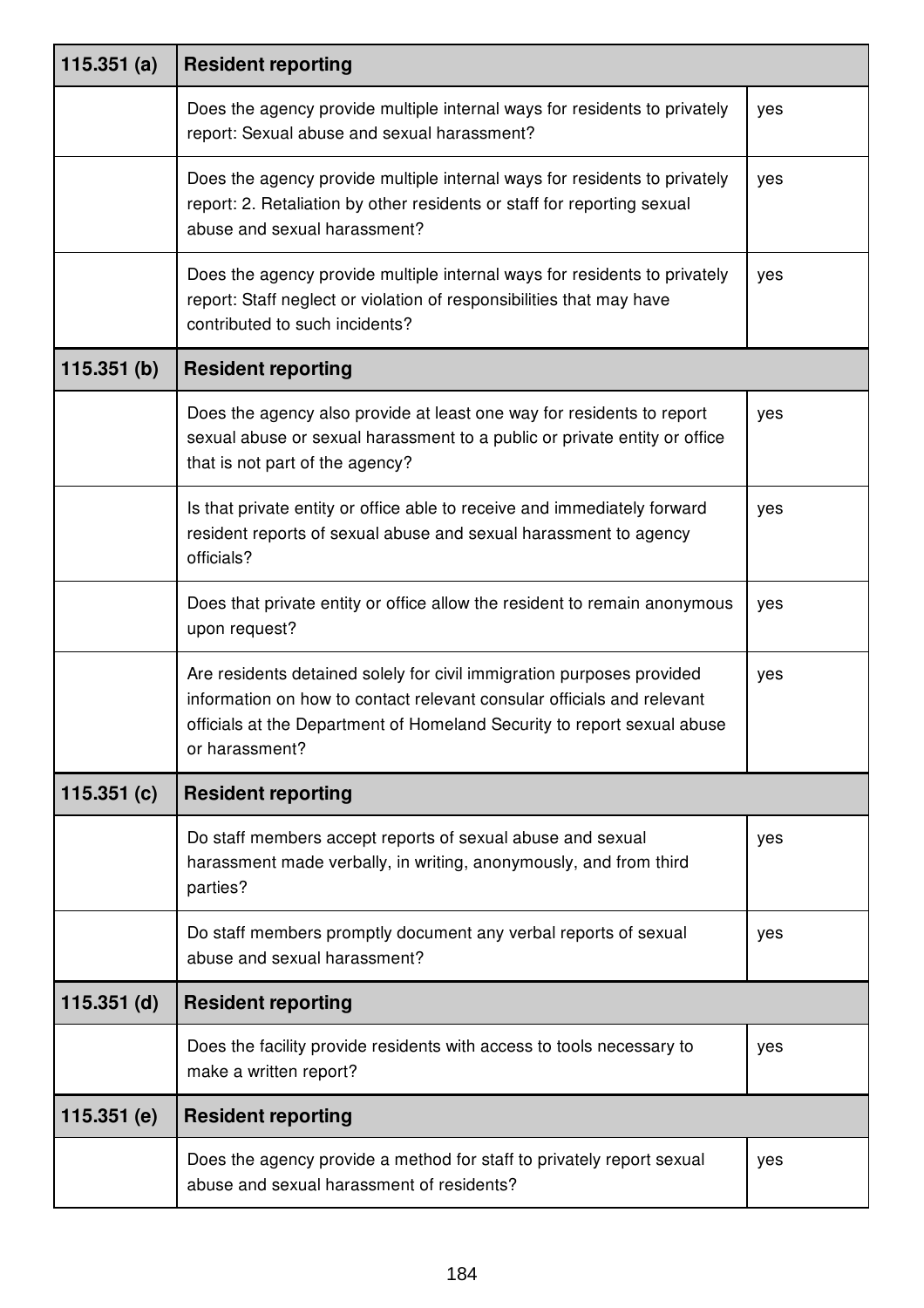| 115.352(a)    | <b>Exhaustion of administrative remedies</b>                                                                                                                                                                                                                                                                                                                                                                                                                                                        |     |
|---------------|-----------------------------------------------------------------------------------------------------------------------------------------------------------------------------------------------------------------------------------------------------------------------------------------------------------------------------------------------------------------------------------------------------------------------------------------------------------------------------------------------------|-----|
|               | Is the agency exempt from this standard? NOTE: The agency is exempt<br>ONLY if it does not have administrative procedures to address resident<br>grievances regarding sexual abuse. This does not mean the agency is<br>exempt simply because a resident does not have to or is not ordinarily<br>expected to submit a grievance to report sexual abuse. This means that<br>as a matter of explicit policy, the agency does not have an administrative<br>remedies process to address sexual abuse. | yes |
| 115.352(b)    | <b>Exhaustion of administrative remedies</b>                                                                                                                                                                                                                                                                                                                                                                                                                                                        |     |
|               | Does the agency permit residents to submit a grievance regarding an<br>allegation of sexual abuse without any type of time limits? (The agency<br>may apply otherwise-applicable time limits to any portion of a grievance<br>that does not allege an incident of sexual abuse.) (N/A if agency is<br>exempt from this standard.)                                                                                                                                                                   | yes |
|               | Does the agency always refrain from requiring an resident to use any<br>informal grievance process, or to otherwise attempt to resolve with staff,<br>an alleged incident of sexual abuse? (N/A if agency is exempt from this<br>standard.)                                                                                                                                                                                                                                                         | yes |
| 115.352 $(c)$ | <b>Exhaustion of administrative remedies</b>                                                                                                                                                                                                                                                                                                                                                                                                                                                        |     |
|               | Does the agency ensure that: A resident who alleges sexual abuse may<br>submit a grievance without submitting it to a staff member who is the<br>subject of the complaint? (N/A if agency is exempt from this standard.)                                                                                                                                                                                                                                                                            | yes |
|               | Does the agency ensure that: Such grievance is not referred to a staff<br>member who is the subject of the complaint? (N/A if agency is exempt<br>from this standard.)                                                                                                                                                                                                                                                                                                                              | yes |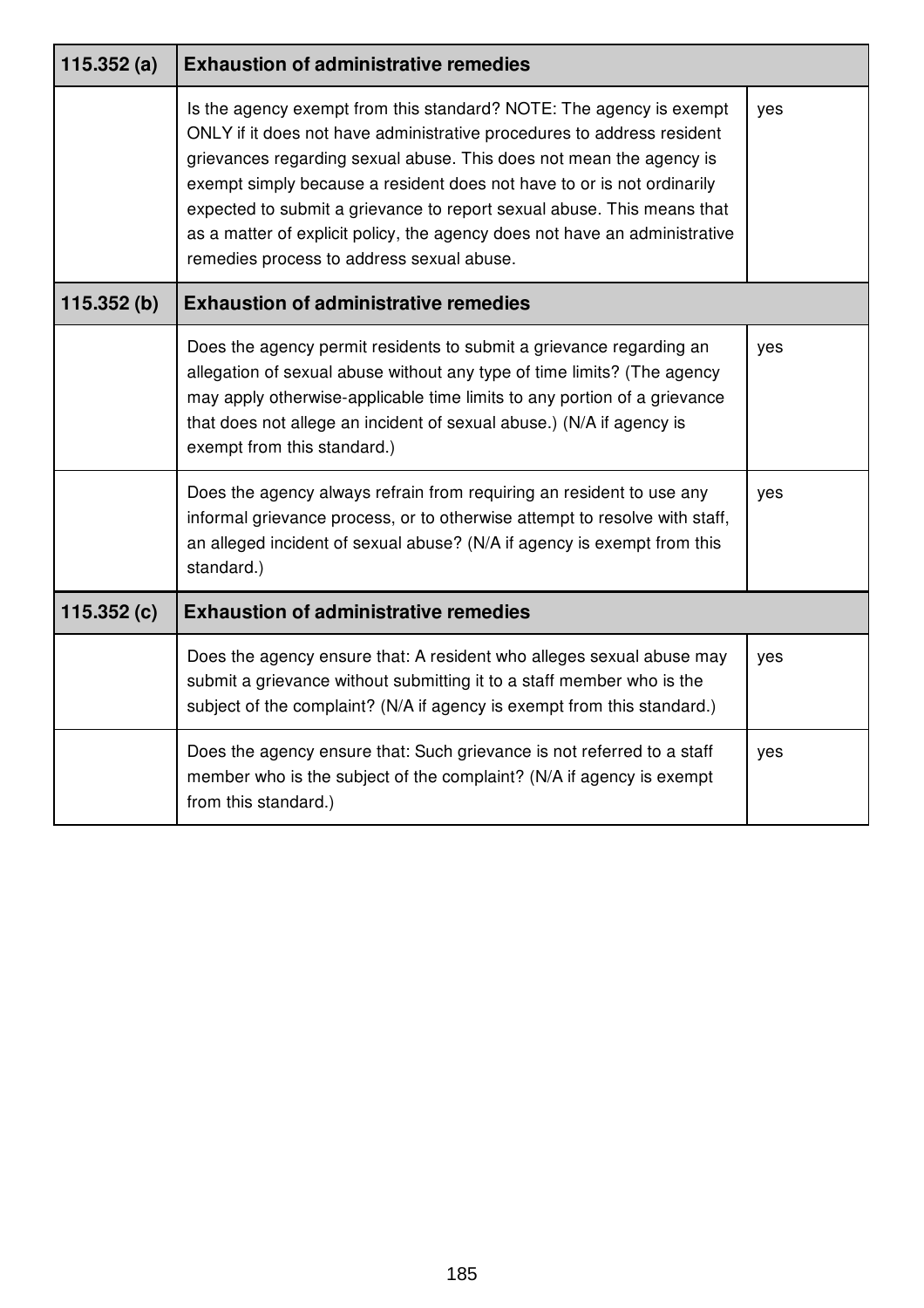| $115.352$ (d) | <b>Exhaustion of administrative remedies</b>                                                                                                                                                                                                                                                                                                                                                                    |     |
|---------------|-----------------------------------------------------------------------------------------------------------------------------------------------------------------------------------------------------------------------------------------------------------------------------------------------------------------------------------------------------------------------------------------------------------------|-----|
|               | Does the agency issue a final agency decision on the merits of any<br>portion of a grievance alleging sexual abuse within 90 days of the initial<br>filing of the grievance? (Computation of the 90-day time period does not<br>include time consumed by residents in preparing any administrative<br>appeal.) (N/A if agency is exempt from this standard.)                                                    | yes |
|               | If the agency determines that the 90 day time frame is insufficient to<br>make an appropriate decision and claims an extension of time (the<br>maximum allowable extension of time to respond is 70 days per<br>$115.352(d)(3)$ , does the agency notify the resident in writing of any<br>such extension and provide a date by which a decision will be made?<br>(N/A if agency is exempt from this standard.) | yes |
|               | At any level of the administrative process, including the final level, if the<br>resident does not receive a response within the time allotted for reply,<br>including any properly noticed extension, may a resident consider the<br>absence of a response to be a denial at that level? (N/A if agency is<br>exempt from this standard.)                                                                      | yes |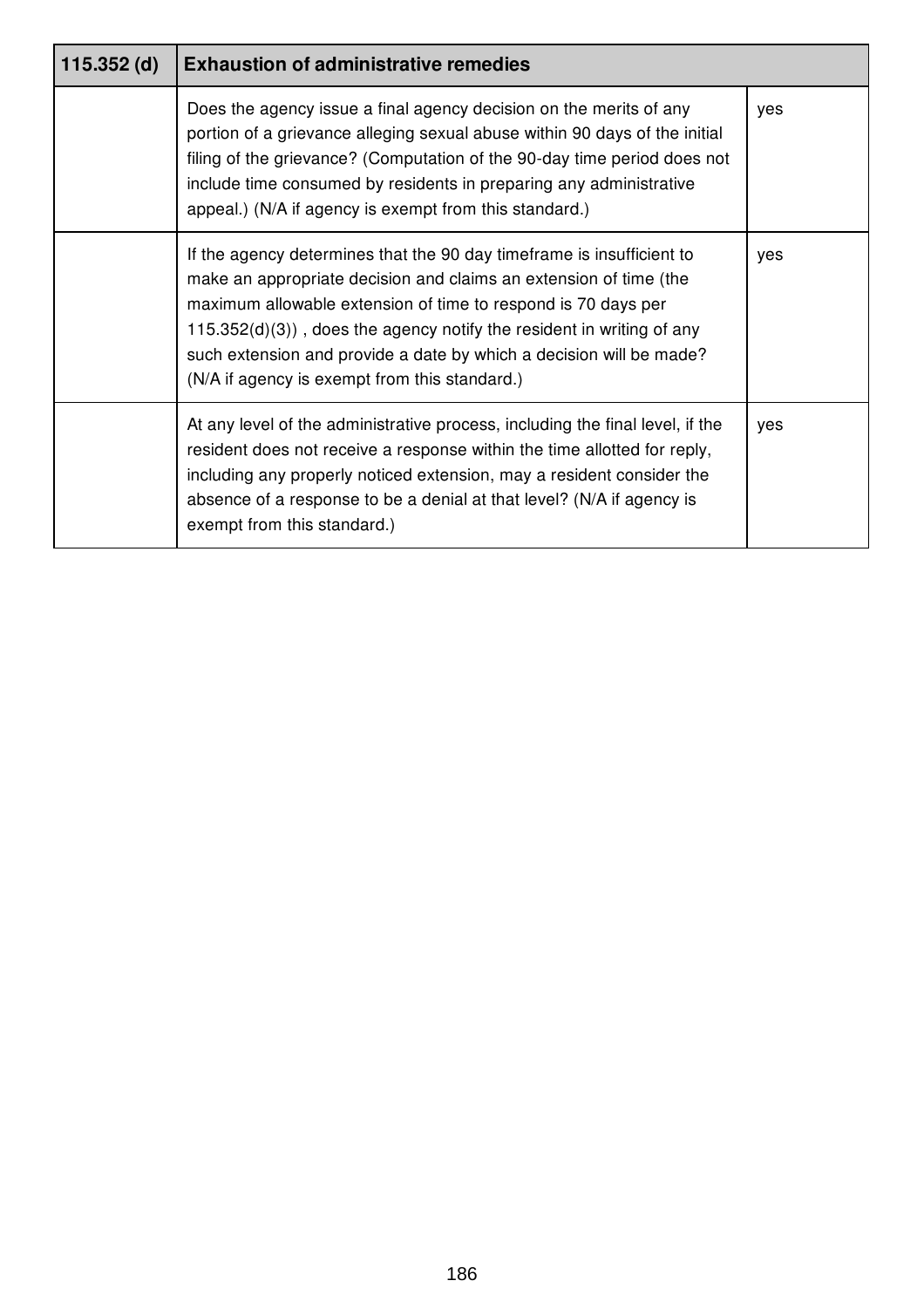| 115.352(e) | <b>Exhaustion of administrative remedies</b>                                                                                                                                                                                                                                                                                                                                                                                                                                                                                          |     |
|------------|---------------------------------------------------------------------------------------------------------------------------------------------------------------------------------------------------------------------------------------------------------------------------------------------------------------------------------------------------------------------------------------------------------------------------------------------------------------------------------------------------------------------------------------|-----|
|            | Are third parties, including fellow residents, staff members, family<br>members, attorneys, and outside advocates, permitted to assist<br>residents in filing requests for administrative remedies relating to<br>allegations of sexual abuse? (N/A if agency is exempt from this<br>standard.)                                                                                                                                                                                                                                       | yes |
|            | Are those third parties also permitted to file such requests on behalf of<br>residents? (If a third party, other than a parent or legal guardian, files<br>such a request on behalf of a resident, the facility may require as a<br>condition of processing the request that the alleged victim agree to have<br>the request filed on his or her behalf, and may also require the alleged<br>victim to personally pursue any subsequent steps in the administrative<br>remedy process.) (N/A if agency is exempt from this standard.) | yes |
|            | If the resident declines to have the request processed on his or her<br>behalf, does the agency document the resident's decision? (N/A if<br>agency is exempt from this standard.)                                                                                                                                                                                                                                                                                                                                                    | yes |
|            | Is a parent or legal guardian of a juvenile allowed to file a grievance<br>regarding allegations of sexual abuse, including appeals, on behalf of<br>such juvenile? (N/A if agency is exempt from this standard.)                                                                                                                                                                                                                                                                                                                     | yes |
|            | If a parent or legal guardian of a juvenile files a grievance (or an appeal)<br>on behalf of a juvenile regarding allegations of sexual abuse, is it the<br>case that those grievances are not conditioned upon the juvenile<br>agreeing to have the request filed on his or her behalf? (N/A if agency is<br>exempt from this standard.)                                                                                                                                                                                             | yes |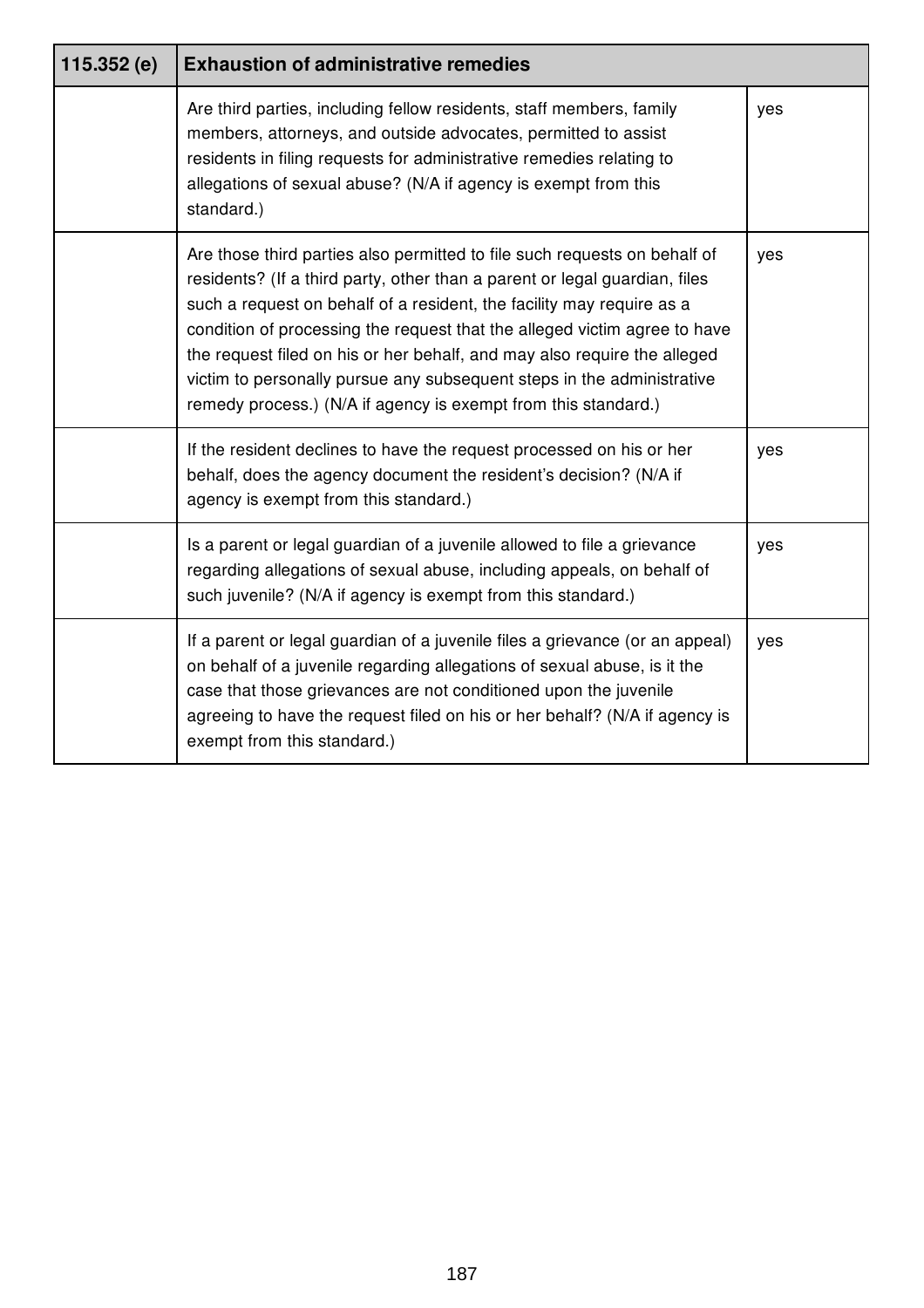| 115.352(f) | <b>Exhaustion of administrative remedies</b>                                                                                                                                                                                                                                                                                                                                                     |     |
|------------|--------------------------------------------------------------------------------------------------------------------------------------------------------------------------------------------------------------------------------------------------------------------------------------------------------------------------------------------------------------------------------------------------|-----|
|            | Has the agency established procedures for the filing of an emergency<br>grievance alleging that a resident is subject to a substantial risk of<br>imminent sexual abuse? (N/A if agency is exempt from this standard.)                                                                                                                                                                           | yes |
|            | After receiving an emergency grievance alleging a resident is subject to<br>a substantial risk of imminent sexual abuse, does the agency<br>immediately forward the grievance (or any portion thereof that alleges<br>the substantial risk of imminent sexual abuse) to a level of review at<br>which immediate corrective action may be taken? (N/A if agency is<br>exempt from this standard.) | yes |
|            | After receiving an emergency grievance described above, does the<br>agency provide an initial response within 48 hours? (N/A if agency is<br>exempt from this standard.)                                                                                                                                                                                                                         | yes |
|            | After receiving an emergency grievance described above, does the<br>agency issue a final agency decision within 5 calendar days? (N/A if<br>agency is exempt from this standard.)                                                                                                                                                                                                                | yes |
|            | Does the initial response and final agency decision document the<br>agency's determination whether the resident is in substantial risk of<br>imminent sexual abuse? (N/A if agency is exempt from this standard.)                                                                                                                                                                                | yes |
|            | Does the initial response document the agency's action(s) taken in<br>response to the emergency grievance? (N/A if agency is exempt from<br>this standard.)                                                                                                                                                                                                                                      | yes |
|            | Does the agency's final decision document the agency's action(s) taken<br>in response to the emergency grievance? (N/A if agency is exempt from<br>this standard.)                                                                                                                                                                                                                               | yes |
| 115.352(g) | <b>Exhaustion of administrative remedies</b>                                                                                                                                                                                                                                                                                                                                                     |     |
|            | If the agency disciplines a resident for filing a grievance related to<br>alleged sexual abuse, does it do so ONLY where the agency<br>demonstrates that the resident filed the grievance in bad faith? (N/A if<br>agency is exempt from this standard.)                                                                                                                                         | yes |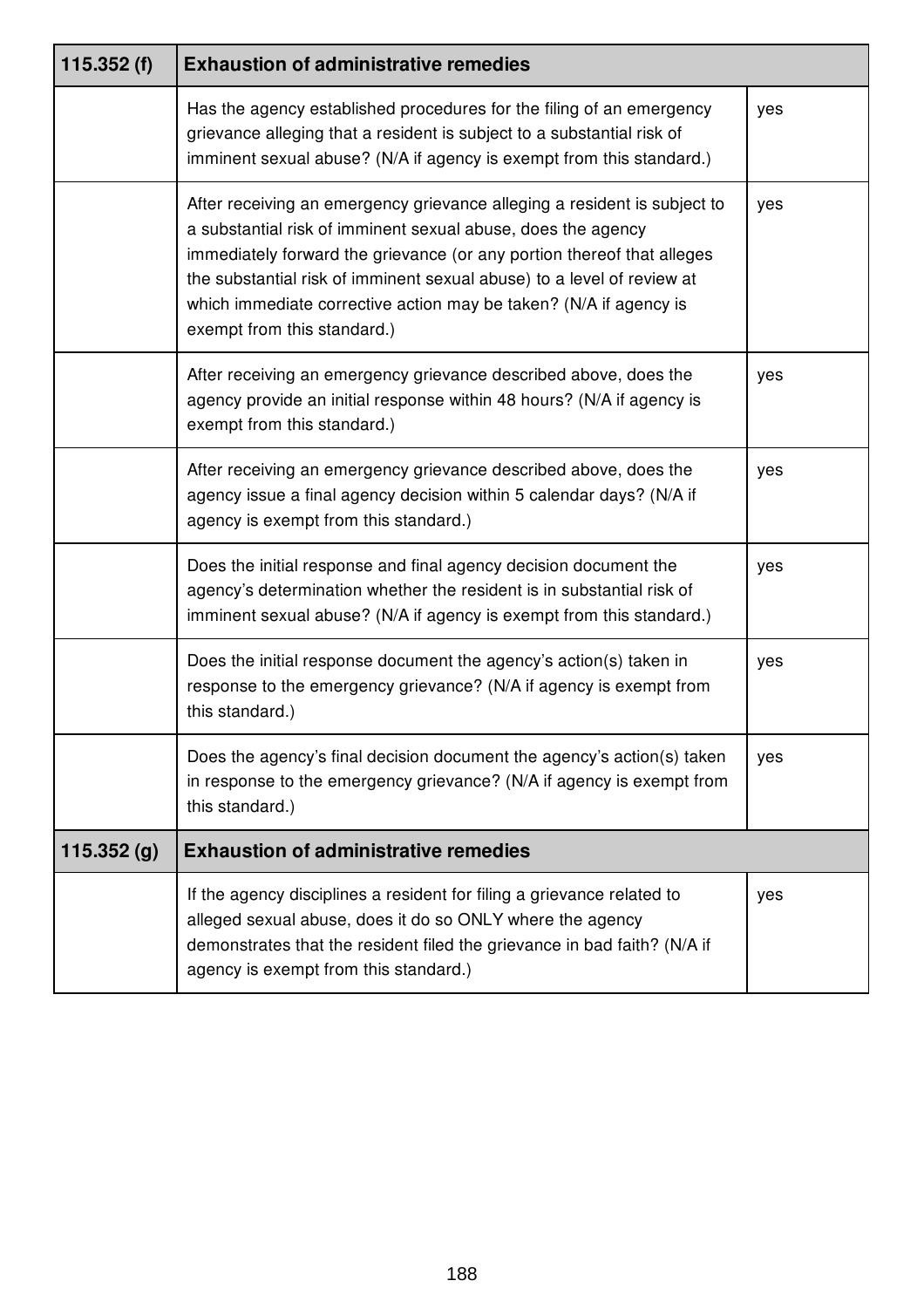| 115.353(a)    | Resident access to outside confidential support services and legal<br>representation                                                                                                                                                                                                                                                                                             |     |
|---------------|----------------------------------------------------------------------------------------------------------------------------------------------------------------------------------------------------------------------------------------------------------------------------------------------------------------------------------------------------------------------------------|-----|
|               | Does the facility provide residents with access to outside victim<br>advocates for emotional support services related to sexual abuse by<br>providing, posting, or otherwise making accessible mailing addresses<br>and telephone numbers, including toll-free hotline numbers where<br>available, of local, State, or national victim advocacy or rape crisis<br>organizations? | yes |
|               | Does the facility provide persons detained solely for civil immigration<br>purposes mailing addresses and telephone numbers, including toll-free<br>hotline numbers where available of local, State, or national immigrant<br>services agencies?                                                                                                                                 | yes |
|               | Does the facility enable reasonable communication between residents<br>and these organizations and agencies, in as confidential a manner as<br>possible?                                                                                                                                                                                                                         | yes |
| 115.353(b)    | Resident access to outside confidential support services and legal<br>representation                                                                                                                                                                                                                                                                                             |     |
|               | Does the facility inform residents, prior to giving them access, of the<br>extent to which such communications will be monitored and the extent to<br>which reports of abuse will be forwarded to authorities in accordance<br>with mandatory reporting laws?                                                                                                                    | yes |
| 115.353(c)    | Resident access to outside confidential support services and legal<br>representation                                                                                                                                                                                                                                                                                             |     |
|               | Does the agency maintain or attempt to enter into memoranda of<br>understanding or other agreements with community service providers<br>that are able to provide residents with confidential emotional support<br>services related to sexual abuse?                                                                                                                              | yes |
|               | Does the agency maintain copies of agreements or documentation<br>showing attempts to enter into such agreements?                                                                                                                                                                                                                                                                | yes |
| $115.353$ (d) | Resident access to outside confidential support services and legal<br>representation                                                                                                                                                                                                                                                                                             |     |
|               | Does the facility provide residents with reasonable and confidential<br>access to their attorneys or other legal representation?                                                                                                                                                                                                                                                 | yes |
|               | Does the facility provide residents with reasonable access to parents or<br>legal guardians?                                                                                                                                                                                                                                                                                     | yes |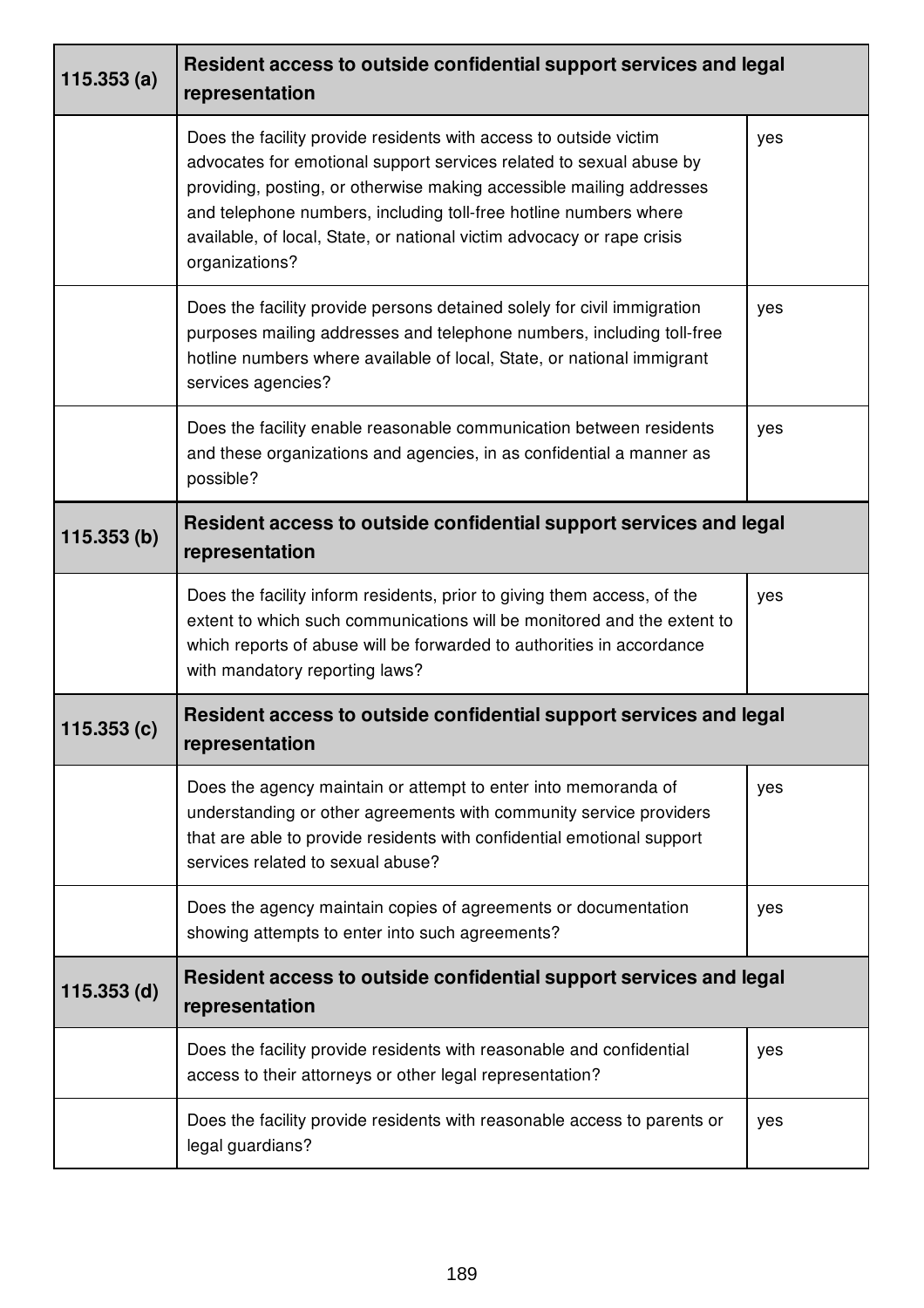| 115.354(a)    | <b>Third-party reporting</b>                                                                                                                                                                                                                                                                                                                                                 |     |
|---------------|------------------------------------------------------------------------------------------------------------------------------------------------------------------------------------------------------------------------------------------------------------------------------------------------------------------------------------------------------------------------------|-----|
|               | Has the agency established a method to receive third-party reports of<br>sexual abuse and sexual harassment?                                                                                                                                                                                                                                                                 | yes |
|               | Has the agency distributed publicly information on how to report sexual<br>abuse and sexual harassment on behalf of a resident?                                                                                                                                                                                                                                              | yes |
| 115.361(a)    | <b>Staff and agency reporting duties</b>                                                                                                                                                                                                                                                                                                                                     |     |
|               | Does the agency require all staff to report immediately and according to<br>agency policy any knowledge, suspicion, or information they receive<br>regarding an incident of sexual abuse or sexual harassment that<br>occurred in a facility, whether or not it is part of the agency?                                                                                       | yes |
|               | Does the agency require all staff to report immediately and according to<br>agency policy any knowledge, suspicion, or information they receive<br>regarding retaliation against residents or staff who reported an incident<br>of sexual abuse or sexual harassment?                                                                                                        | yes |
|               | Does the agency require all staff to report immediately and according to<br>agency policy any knowledge, suspicion, or information they receive<br>regarding any staff neglect or violation of responsibilities that may have<br>contributed to an incident of sexual abuse or sexual harassment or<br>retaliation?                                                          | yes |
| 115.361(b)    | <b>Staff and agency reporting duties</b>                                                                                                                                                                                                                                                                                                                                     |     |
|               | Does the agency require all staff to comply with any applicable<br>mandatory child abuse reporting laws?                                                                                                                                                                                                                                                                     | yes |
| 115.361 $(c)$ | <b>Staff and agency reporting duties</b>                                                                                                                                                                                                                                                                                                                                     |     |
|               | Apart from reporting to designated supervisors or officials and<br>designated State or local services agencies, are staff prohibited from<br>revealing any information related to a sexual abuse report to anyone<br>other than to the extent necessary, as specified in agency policy, to<br>make treatment, investigation, and other security and management<br>decisions? | yes |
| $115.361$ (d) | <b>Staff and agency reporting duties</b>                                                                                                                                                                                                                                                                                                                                     |     |
|               | Are medical and mental health practitioners required to report sexual<br>abuse to designated supervisors and officials pursuant to paragraph (a)<br>of this section as well as to the designated State or local services agency<br>where required by mandatory reporting laws?                                                                                               | yes |
|               | Are medical and mental health practitioners required to inform residents<br>of their duty to report, and the limitations of confidentiality, at the<br>initiation of services?                                                                                                                                                                                               | yes |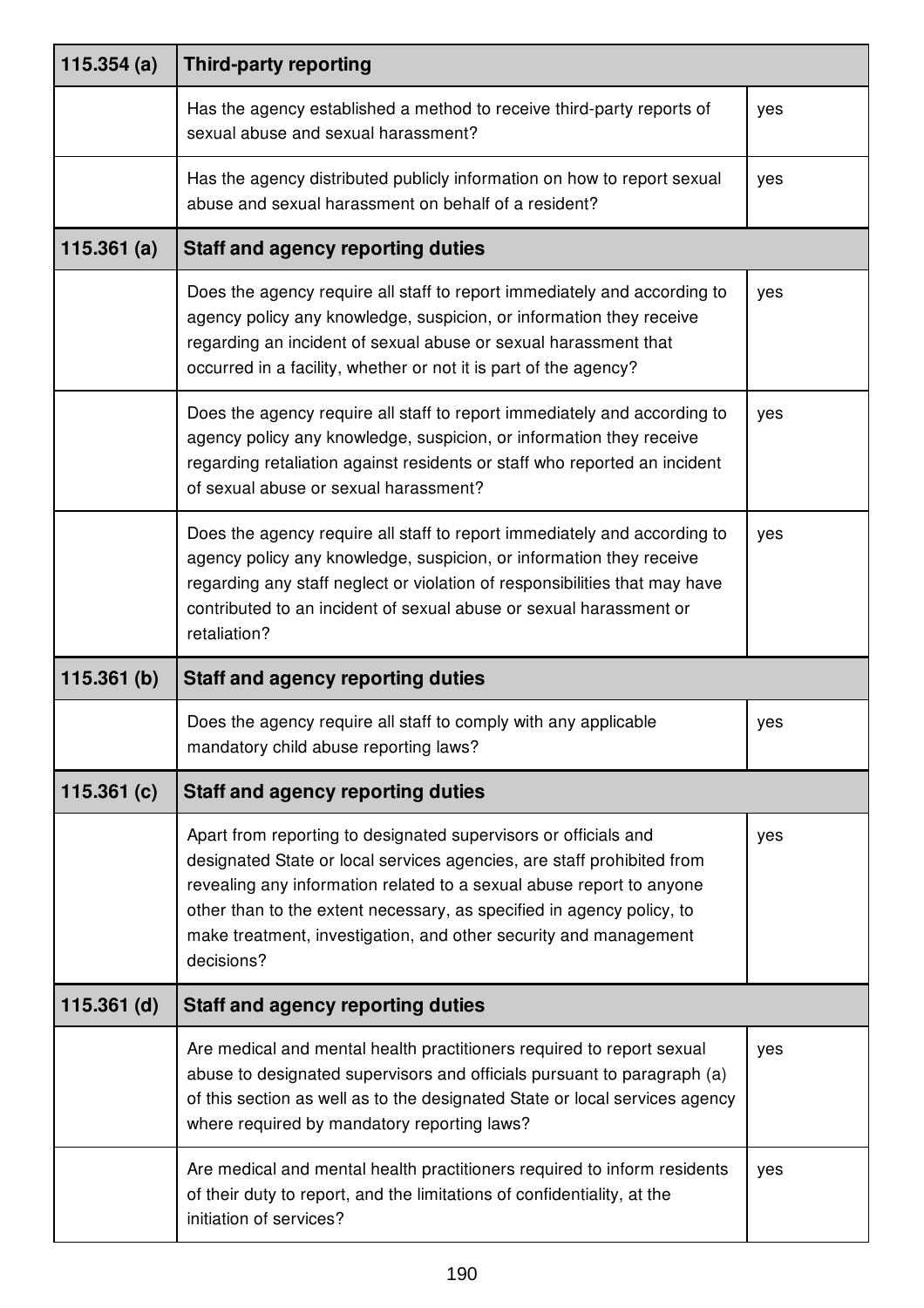| 115.361 $(e)$ | <b>Staff and agency reporting duties</b>                                                                                                                                                                                                                                                                                                   |     |
|---------------|--------------------------------------------------------------------------------------------------------------------------------------------------------------------------------------------------------------------------------------------------------------------------------------------------------------------------------------------|-----|
|               | Upon receiving any allegation of sexual abuse, does the facility head or<br>his or her designee promptly report the allegation to the appropriate<br>office?                                                                                                                                                                               | yes |
|               | Upon receiving any allegation of sexual abuse, does the facility head or<br>his or her designee promptly report the allegation to the alleged victim's<br>parents or legal guardians unless the facility has official documentation<br>showing the parents or legal guardians should not be notified?                                      | yes |
|               | If the alleged victim is under the guardianship of the child welfare<br>system, does the facility head or his or her designee promptly report the<br>allegation to the alleged victim's caseworker instead of the parents or<br>legal guardians? (N/A if the alleged victim is not under the guardianship<br>of the child welfare system.) | yes |
|               | If a juvenile court retains jurisdiction over the alleged victim, does the<br>facility head or designee also report the allegation to the juvenile's<br>attorney or other legal representative of record within 14 days of<br>receiving the allegation?                                                                                    | yes |
| 115.361 $(f)$ | <b>Staff and agency reporting duties</b>                                                                                                                                                                                                                                                                                                   |     |
|               | Does the facility report all allegations of sexual abuse and sexual                                                                                                                                                                                                                                                                        | yes |
|               | harassment, including third-party and anonymous reports, to the facility's<br>designated investigators?                                                                                                                                                                                                                                    |     |
| 115.362(a)    | <b>Agency protection duties</b>                                                                                                                                                                                                                                                                                                            |     |
|               | When the agency learns that a resident is subject to a substantial risk of<br>imminent sexual abuse, does it take immediate action to protect the<br>resident?                                                                                                                                                                             | yes |
| 115.363(a)    | Reporting to other confinement facilities                                                                                                                                                                                                                                                                                                  |     |
|               | Upon receiving an allegation that a resident was sexually abused while<br>confined at another facility, does the head of the facility that received the<br>allegation notify the head of the facility or appropriate office of the<br>agency where the alleged abuse occurred?                                                             | yes |
|               | Does the head of the facility that received the allegation also notify the<br>appropriate investigative agency?                                                                                                                                                                                                                            | yes |
| 115.363(b)    | <b>Reporting to other confinement facilities</b>                                                                                                                                                                                                                                                                                           |     |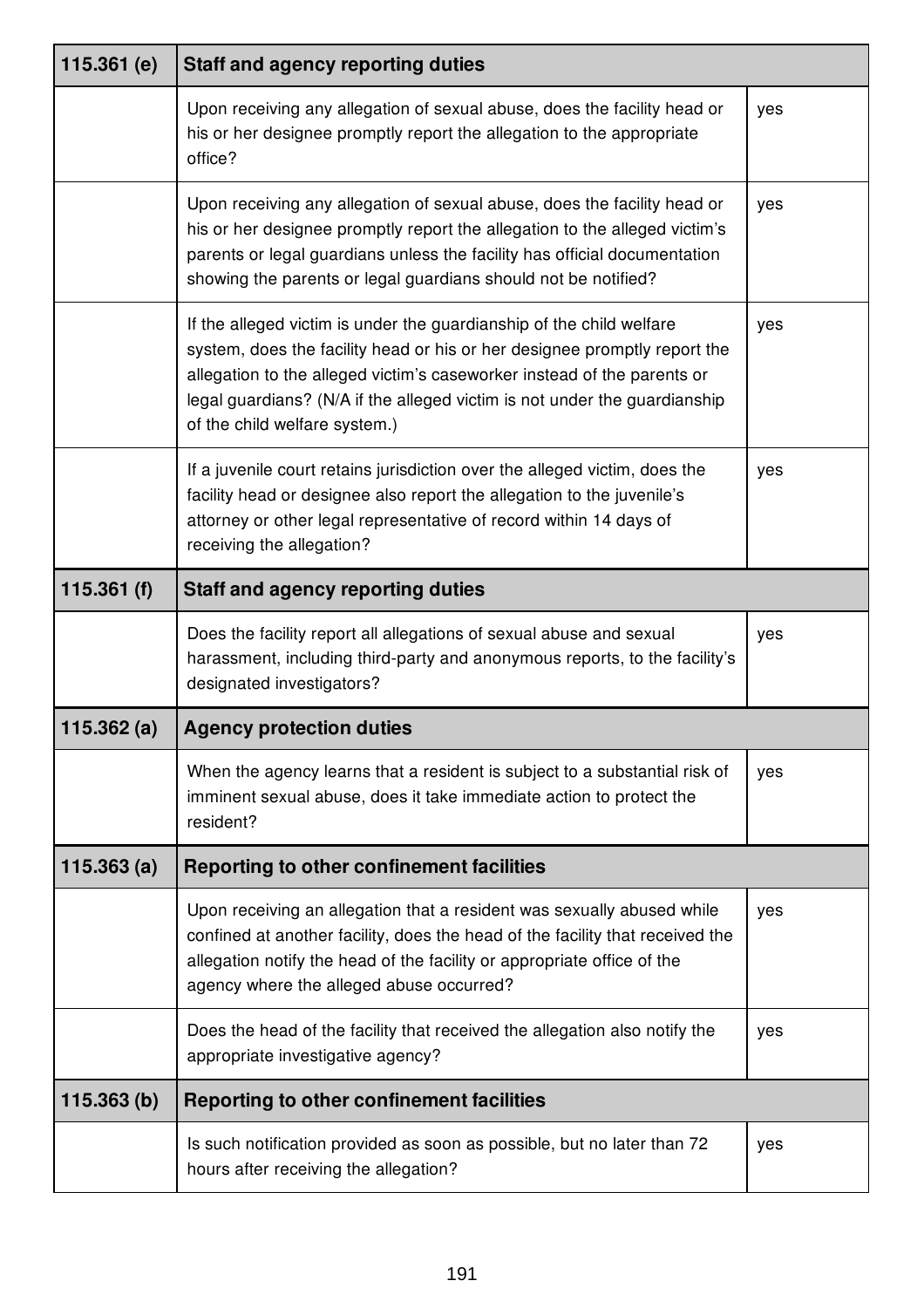| 115.363(c)    | Reporting to other confinement facilities                                                                                                                                                                                                                                                                                                                                                                                                                                                      |     |
|---------------|------------------------------------------------------------------------------------------------------------------------------------------------------------------------------------------------------------------------------------------------------------------------------------------------------------------------------------------------------------------------------------------------------------------------------------------------------------------------------------------------|-----|
|               | Does the agency document that it has provided such notification?                                                                                                                                                                                                                                                                                                                                                                                                                               | yes |
| $115.363$ (d) | <b>Reporting to other confinement facilities</b>                                                                                                                                                                                                                                                                                                                                                                                                                                               |     |
|               | Does the facility head or agency office that receives such notification<br>ensure that the allegation is investigated in accordance with these<br>standards?                                                                                                                                                                                                                                                                                                                                   | yes |
| 115.364(a)    | <b>Staff first responder duties</b>                                                                                                                                                                                                                                                                                                                                                                                                                                                            |     |
|               | Upon learning of an allegation that a resident was sexually abused, is<br>the first security staff member to respond to the report required to:<br>Separate the alleged victim and abuser?                                                                                                                                                                                                                                                                                                     | yes |
|               | Upon learning of an allegation that a resident was sexually abused, is<br>the first security staff member to respond to the report required to:<br>Preserve and protect any crime scene until appropriate steps can be<br>taken to collect any evidence?                                                                                                                                                                                                                                       | yes |
|               | Upon learning of an allegation that a resident was sexually abused, is<br>the first security staff member to respond to the report required to:<br>Request that the alleged victim not take any actions that could destroy<br>physical evidence, including, as appropriate, washing, brushing teeth,<br>changing clothes, urinating, defecating, smoking, drinking, or eating, if<br>the abuse occurred within a time period that still allows for the collection<br>of physical evidence?     | yes |
|               | Upon learning of an allegation that a resident was sexually abused, is<br>the first security staff member to respond to the report required to:<br>Ensure that the alleged abuser does not take any actions that could<br>destroy physical evidence, including, as appropriate, washing, brushing<br>teeth, changing clothes, urinating, defecating, smoking, drinking, or<br>eating, if the abuse occurred within a time period that still allows for the<br>collection of physical evidence? | yes |
| 115.364(b)    | <b>Staff first responder duties</b>                                                                                                                                                                                                                                                                                                                                                                                                                                                            |     |
|               | If the first staff responder is not a security staff member, is the responder<br>required to request that the alleged victim not take any actions that could<br>destroy physical evidence, and then notify security staff?                                                                                                                                                                                                                                                                     | yes |
| 115.365(a)    | <b>Coordinated response</b>                                                                                                                                                                                                                                                                                                                                                                                                                                                                    |     |
|               | Has the facility developed a written institutional plan to coordinate<br>actions among staff first responders, medical and mental health<br>practitioners, investigators, and facility leadership taken in response to<br>an incident of sexual abuse?                                                                                                                                                                                                                                         | yes |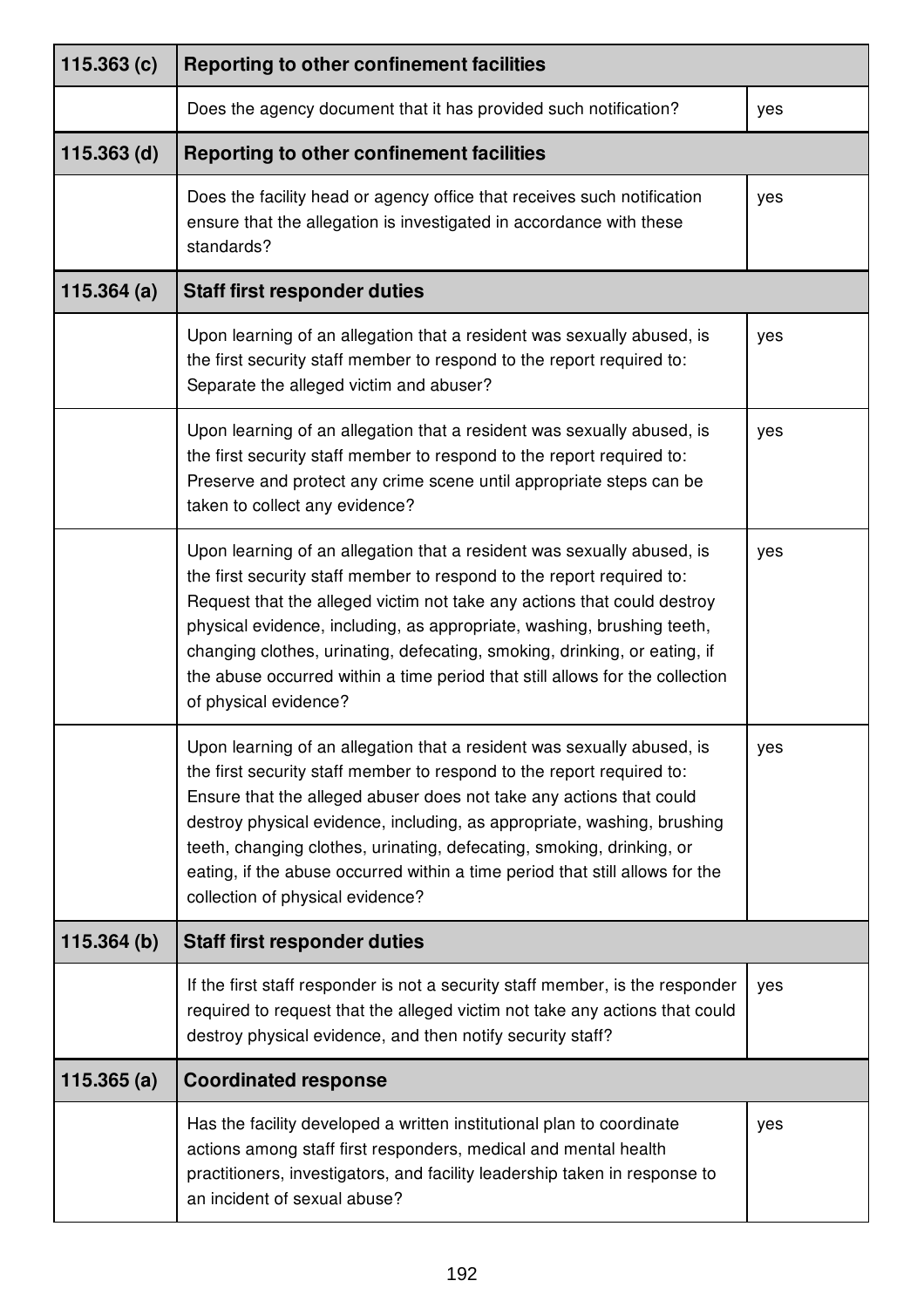| 115.366(a)    | Preservation of ability to protect residents from contact with abusers                                                                                                                                                                                                                                                                                                                                                                                               |     |
|---------------|----------------------------------------------------------------------------------------------------------------------------------------------------------------------------------------------------------------------------------------------------------------------------------------------------------------------------------------------------------------------------------------------------------------------------------------------------------------------|-----|
|               | Are both the agency and any other governmental entities responsible for<br>collective bargaining on the agency's behalf prohibited from entering into<br>or renewing any collective bargaining agreement or other agreement<br>that limits the agency's ability to remove alleged staff sexual abusers<br>from contact with any residents pending the outcome of an investigation<br>or of a determination of whether and to what extent discipline is<br>warranted? | yes |
| 115.367 $(a)$ | Agency protection against retaliation                                                                                                                                                                                                                                                                                                                                                                                                                                |     |
|               | Has the agency established a policy to protect all residents and staff who<br>report sexual abuse or sexual harassment or cooperate with sexual<br>abuse or sexual harassment investigations from retaliation by other<br>residents or staff?                                                                                                                                                                                                                        | yes |
|               | Has the agency designated which staff members or departments are<br>charged with monitoring retaliation?                                                                                                                                                                                                                                                                                                                                                             | yes |
| 115.367(b)    | <b>Agency protection against retaliation</b>                                                                                                                                                                                                                                                                                                                                                                                                                         |     |
|               | Does the agency employ multiple protection measures for residents or<br>staff who fear retaliation for reporting sexual abuse or sexual<br>harassment or for cooperating with investigations, such as housing<br>changes or transfers for resident victims or abusers, removal of alleged<br>staff or resident abusers from contact with victims, and emotional<br>support services?                                                                                 | yes |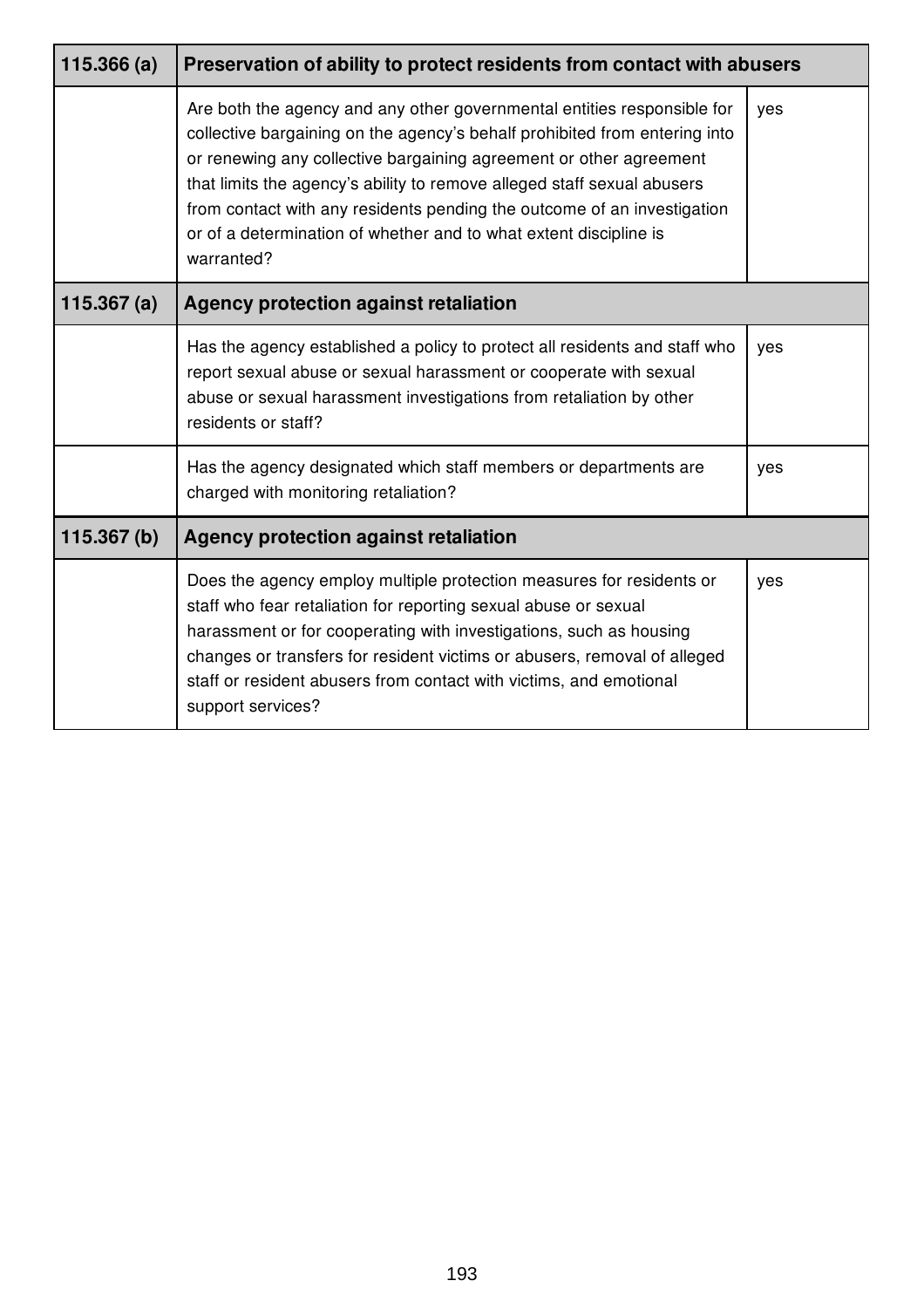| 115.367 $(c)$ | Agency protection against retaliation                                                                                                                                                                                                                                                                                                                                     |     |
|---------------|---------------------------------------------------------------------------------------------------------------------------------------------------------------------------------------------------------------------------------------------------------------------------------------------------------------------------------------------------------------------------|-----|
|               | Except in instances where the agency determines that a report of sexual<br>abuse is unfounded, for at least 90 days following a report of sexual<br>abuse, does the agency: Monitor the conduct and treatment of residents<br>or staff who reported the sexual abuse to see if there are changes that<br>may suggest possible retaliation by residents or staff?          | yes |
|               | Except in instances where the agency determines that a report of sexual<br>abuse is unfounded, for at least 90 days following a report of sexual<br>abuse, does the agency: Monitor the conduct and treatment of residents<br>who were reported to have suffered sexual abuse to see if there are<br>changes that may suggest possible retaliation by residents or staff? | yes |
|               | Except in instances where the agency determines that a report of sexual<br>abuse is unfounded, for at least 90 days following a report of sexual<br>abuse, does the agency: Act promptly to remedy any such retaliation?                                                                                                                                                  | yes |
|               | Except in instances where the agency determines that a report of sexual<br>abuse is unfounded, for at least 90 days following a report of sexual<br>abuse, does the agency: Monitor: Any resident disciplinary reports?                                                                                                                                                   | yes |
|               | Except in instances where the agency determines that a report of sexual<br>abuse is unfounded, for at least 90 days following a report of sexual<br>abuse, does the agency: Monitor: Resident housing changes?                                                                                                                                                            | yes |
|               | Except in instances where the agency determines that a report of sexual<br>abuse is unfounded, for at least 90 days following a report of sexual<br>abuse, does the agency: Monitor: Resident program changes?                                                                                                                                                            | yes |
|               | Except in instances where the agency determines that a report of sexual<br>abuse is unfounded, for at least 90 days following a report of sexual<br>abuse, does the agency: Monitor: Negative performance reviews of<br>staff?                                                                                                                                            | yes |
|               | Except in instances where the agency determines that a report of sexual<br>abuse is unfounded, for at least 90 days following a report of sexual<br>abuse, does the agency: Monitor: Reassignments of staff?                                                                                                                                                              | yes |
|               | Does the agency continue such monitoring beyond 90 days if the initial<br>monitoring indicates a continuing need?                                                                                                                                                                                                                                                         | yes |
| $115.367$ (d) | Agency protection against retaliation                                                                                                                                                                                                                                                                                                                                     |     |
|               | In the case of residents, does such monitoring also include periodic<br>status checks?                                                                                                                                                                                                                                                                                    | yes |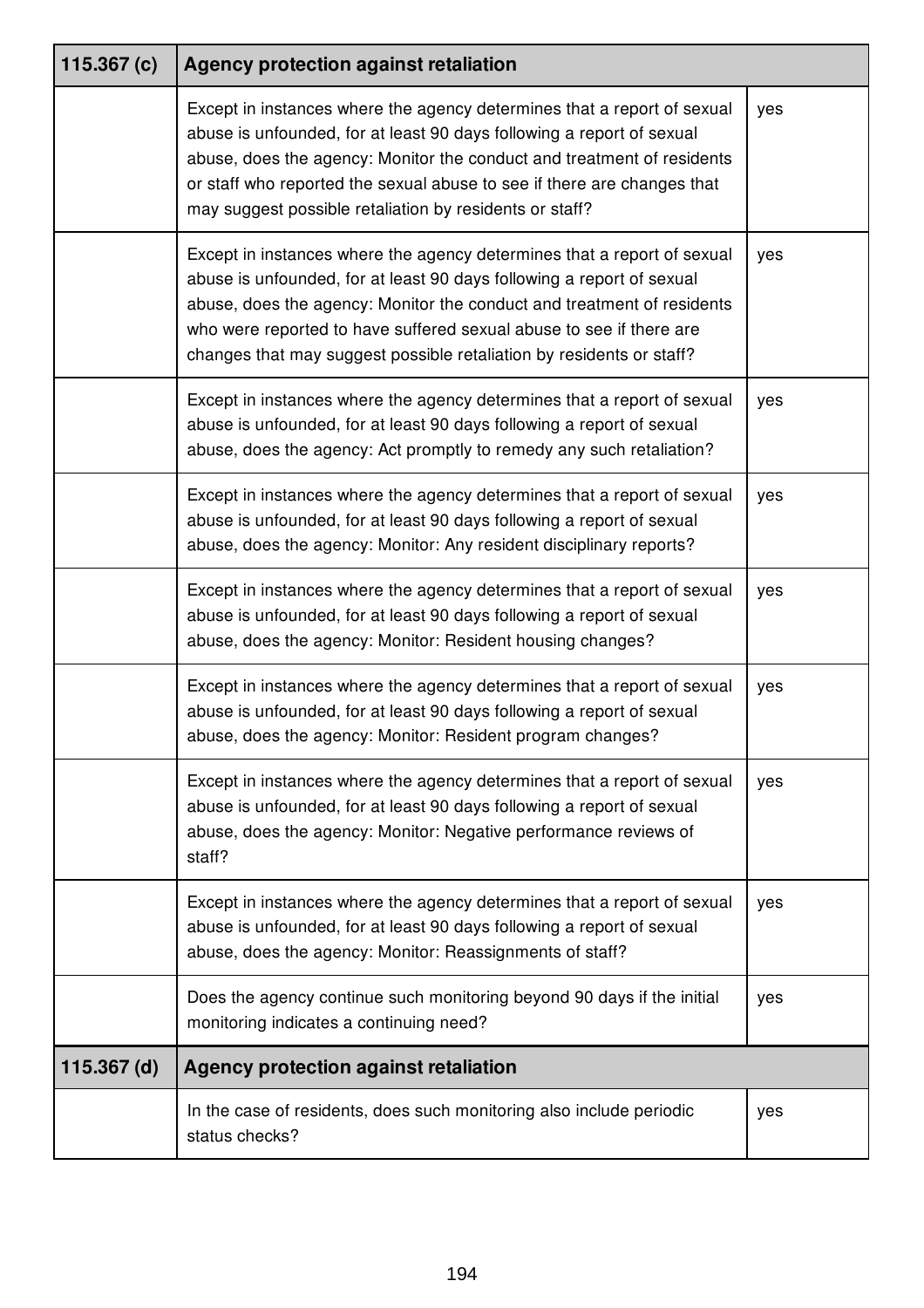| 115.367 (e)   | <b>Agency protection against retaliation</b>                                                                                                                                                                                                                                                                       |     |
|---------------|--------------------------------------------------------------------------------------------------------------------------------------------------------------------------------------------------------------------------------------------------------------------------------------------------------------------|-----|
|               | If any other individual who cooperates with an investigation expresses a<br>fear of retaliation, does the agency take appropriate measures to protect<br>that individual against retaliation?                                                                                                                      | yes |
| 115.368(a)    | Post-allegation protective custody                                                                                                                                                                                                                                                                                 |     |
|               | Is any and all use of segregated housing to protect a resident who is<br>alleged to have suffered sexual abuse subject to the requirements of §<br>115.342?                                                                                                                                                        | yes |
| 115.371 $(a)$ | <b>Criminal and administrative agency investigations</b>                                                                                                                                                                                                                                                           |     |
|               | When the agency conducts its own investigations into allegations of<br>sexual abuse and sexual harassment, does it do so promptly,<br>thoroughly, and objectively? (N/A if the agency does not conduct any<br>form of administrative or criminal investigations of sexual abuse or<br>harassment. See 115.321(a).) | yes |
|               | Does the agency conduct such investigations for all allegations, including<br>third party and anonymous reports? (N/A if the agency does not conduct<br>any form of administrative or criminal investigations of sexual abuse or<br>harassment. See 115.321(a).)                                                   | yes |
| 115.371(b)    | <b>Criminal and administrative agency investigations</b>                                                                                                                                                                                                                                                           |     |
|               | Where sexual abuse is alleged, does the agency use investigators who<br>have received specialized training in sexual abuse investigations<br>involving juvenile victims as required by 115.334?                                                                                                                    | yes |
| 115.371 $(c)$ | <b>Criminal and administrative agency investigations</b>                                                                                                                                                                                                                                                           |     |
|               | Do investigators gather and preserve direct and circumstantial evidence,<br>including any available physical and DNA evidence and any available<br>electronic monitoring data?                                                                                                                                     | yes |
|               | Do investigators interview alleged victims, suspected perpetrators, and<br>witnesses?                                                                                                                                                                                                                              | yes |
|               | Do investigators review prior reports and complaints of sexual abuse<br>involving the suspected perpetrator?                                                                                                                                                                                                       | yes |
| $115.371$ (d) | <b>Criminal and administrative agency investigations</b>                                                                                                                                                                                                                                                           |     |
|               | Does the agency always refrain from terminating an investigation solely<br>because the source of the allegation recants the allegation?                                                                                                                                                                            | yes |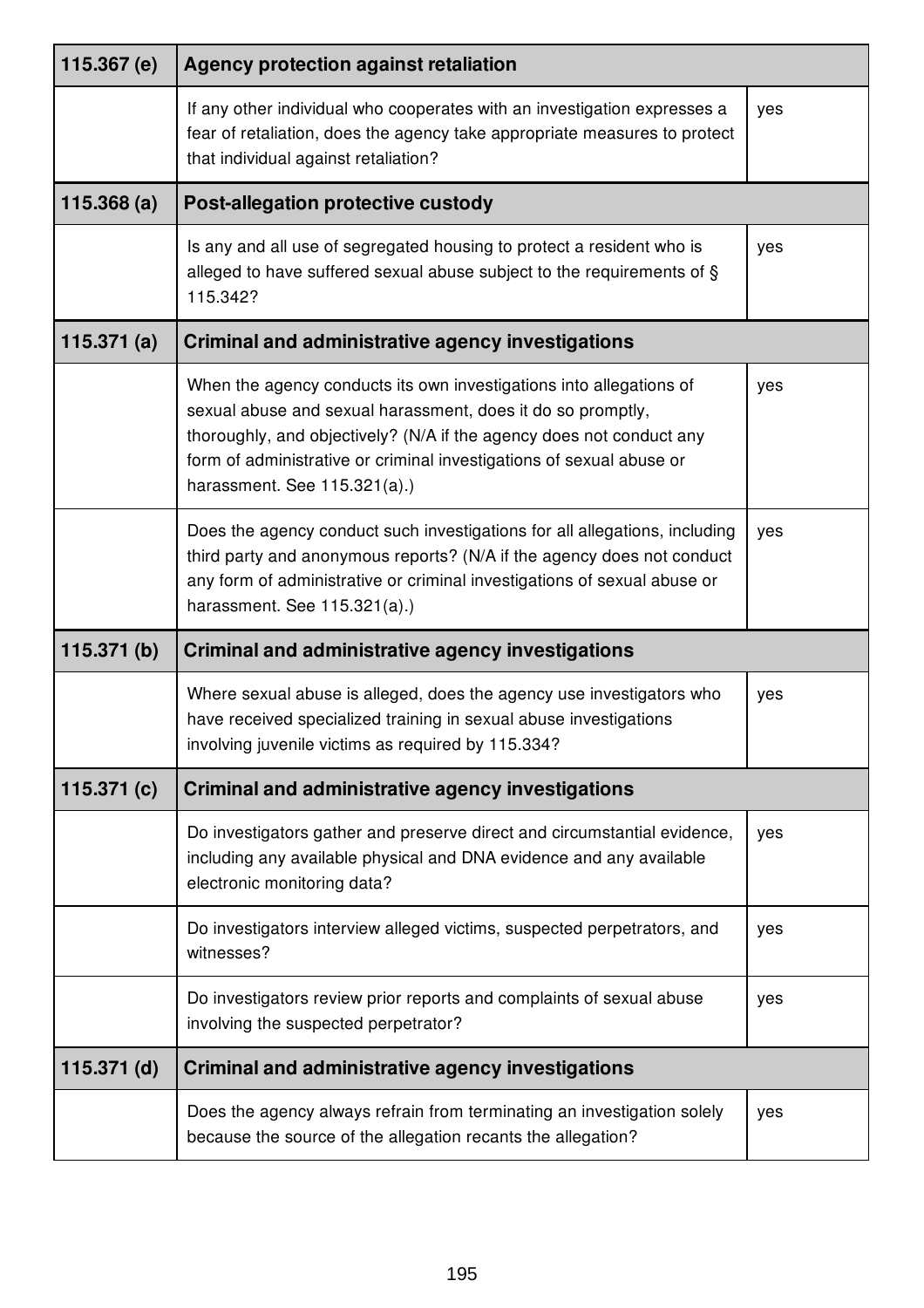| 115.371 (e)   | <b>Criminal and administrative agency investigations</b>                                                                                                                                                                                                                                           |     |
|---------------|----------------------------------------------------------------------------------------------------------------------------------------------------------------------------------------------------------------------------------------------------------------------------------------------------|-----|
|               | When the quality of evidence appears to support criminal prosecution,<br>does the agency conduct compelled interviews only after consulting with<br>prosecutors as to whether compelled interviews may be an obstacle for<br>subsequent criminal prosecution?                                      | yes |
| 115.371 $(f)$ | <b>Criminal and administrative agency investigations</b>                                                                                                                                                                                                                                           |     |
|               | Do agency investigators assess the credibility of an alleged victim,<br>suspect, or witness on an individual basis and not on the basis of that<br>individual's status as resident or staff?                                                                                                       | yes |
|               | Does the agency investigate allegations of sexual abuse without<br>requiring a resident who alleges sexual abuse to submit to a polygraph<br>examination or other truth-telling device as a condition for proceeding?                                                                              | yes |
| 115.371(g)    | <b>Criminal and administrative agency investigations</b>                                                                                                                                                                                                                                           |     |
|               | Do administrative investigations include an effort to determine whether<br>staff actions or failures to act contributed to the abuse?                                                                                                                                                              | yes |
|               | Are administrative investigations documented in written reports that<br>include a description of the physical evidence and testimonial evidence,<br>the reasoning behind credibility assessments, and investigative facts and<br>findings?                                                         | yes |
| 115.371 $(h)$ | <b>Criminal and administrative agency investigations</b>                                                                                                                                                                                                                                           |     |
|               | Are criminal investigations documented in a written report that contains a<br>thorough description of the physical, testimonial, and documentary<br>evidence and attaches copies of all documentary evidence where<br>feasible?                                                                    | yes |
| 115.371 (i)   | Criminal and administrative agency investigations                                                                                                                                                                                                                                                  |     |
|               | Are all substantiated allegations of conduct that appears to be criminal<br>referred for prosecution?                                                                                                                                                                                              | yes |
| 115.371 $(j)$ | <b>Criminal and administrative agency investigations</b>                                                                                                                                                                                                                                           |     |
|               | Does the agency retain all written reports referenced in 115.371(g) and<br>(h) for as long as the alleged abuser is incarcerated or employed by the<br>agency, plus five years unless the abuse was committed by a juvenile<br>resident and applicable law requires a shorter period of retention? | yes |
| 115.371 $(k)$ | <b>Criminal and administrative agency investigations</b>                                                                                                                                                                                                                                           |     |
|               | Does the agency ensure that the departure of an alleged abuser or<br>victim from the employment or control of the facility or agency does not<br>provide a basis for terminating an investigation?                                                                                                 | yes |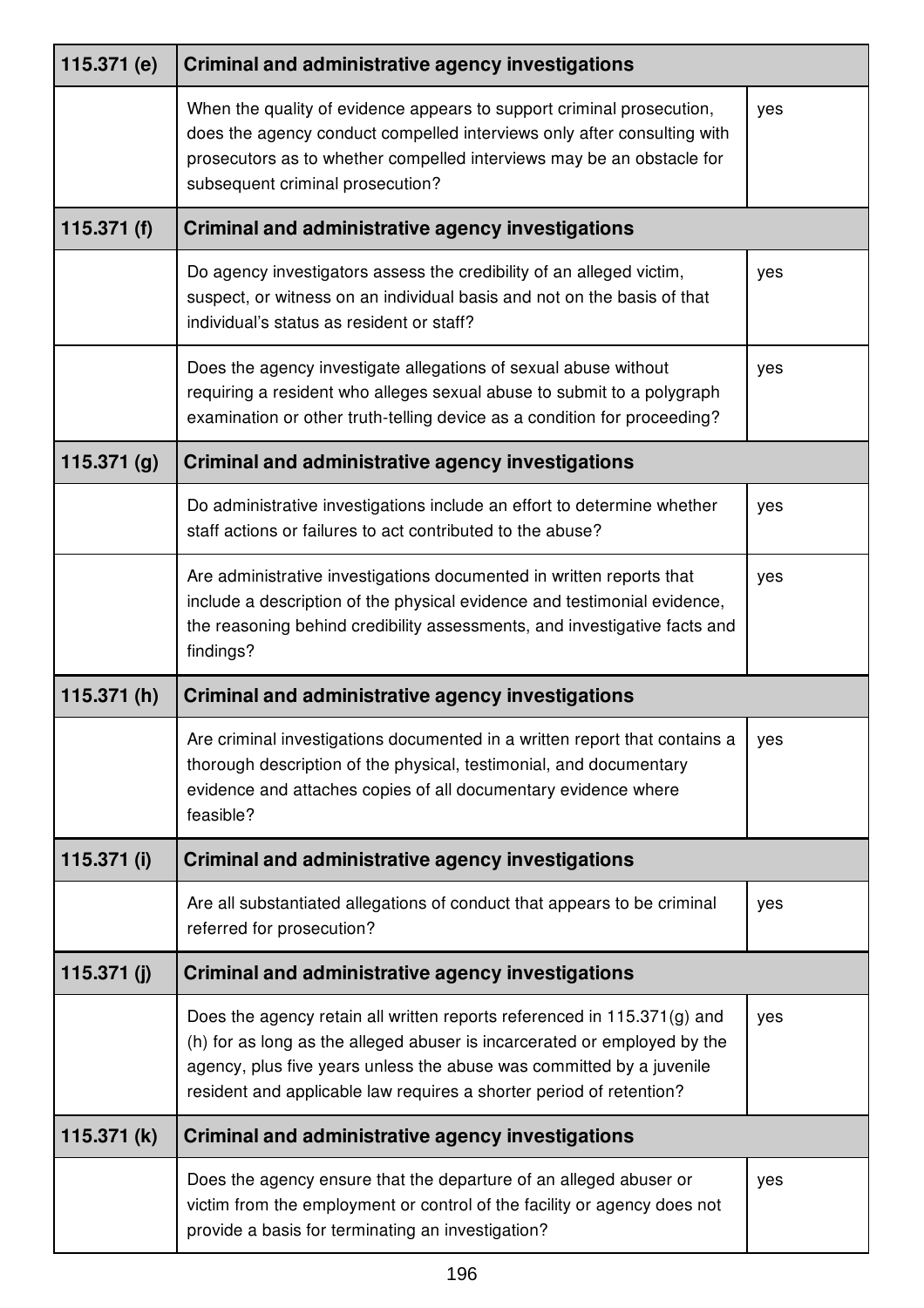| 115.371(m)    | <b>Criminal and administrative agency investigations</b>                                                                                                                                                                                                                                                                                               |     |
|---------------|--------------------------------------------------------------------------------------------------------------------------------------------------------------------------------------------------------------------------------------------------------------------------------------------------------------------------------------------------------|-----|
|               | When an outside entity investigates sexual abuse, does the facility<br>cooperate with outside investigators and endeavor to remain informed<br>about the progress of the investigation? (N/A if an outside agency does<br>not conduct administrative or criminal sexual abuse investigations. See<br>$115.321(a)$ .)                                   | yes |
| 115.372 $(a)$ | <b>Evidentiary standard for administrative investigations</b>                                                                                                                                                                                                                                                                                          |     |
|               | Is it true that the agency does not impose a standard higher than a<br>preponderance of the evidence in determining whether allegations of<br>sexual abuse or sexual harassment are substantiated?                                                                                                                                                     | yes |
| 115.373(a)    | <b>Reporting to residents</b>                                                                                                                                                                                                                                                                                                                          |     |
|               | Following an investigation into a resident's allegation of sexual abuse<br>suffered in the facility, does the agency inform the resident as to whether<br>the allegation has been determined to be substantiated,<br>unsubstantiated, or unfounded?                                                                                                    | yes |
| 115.373 (b)   | <b>Reporting to residents</b>                                                                                                                                                                                                                                                                                                                          |     |
|               | If the agency did not conduct the investigation into a resident's allegation<br>of sexual abuse in an agency facility, does the agency request the<br>relevant information from the investigative agency in order to inform the<br>resident? (N/A if the agency/facility is responsible for conducting<br>administrative and criminal investigations.) | yes |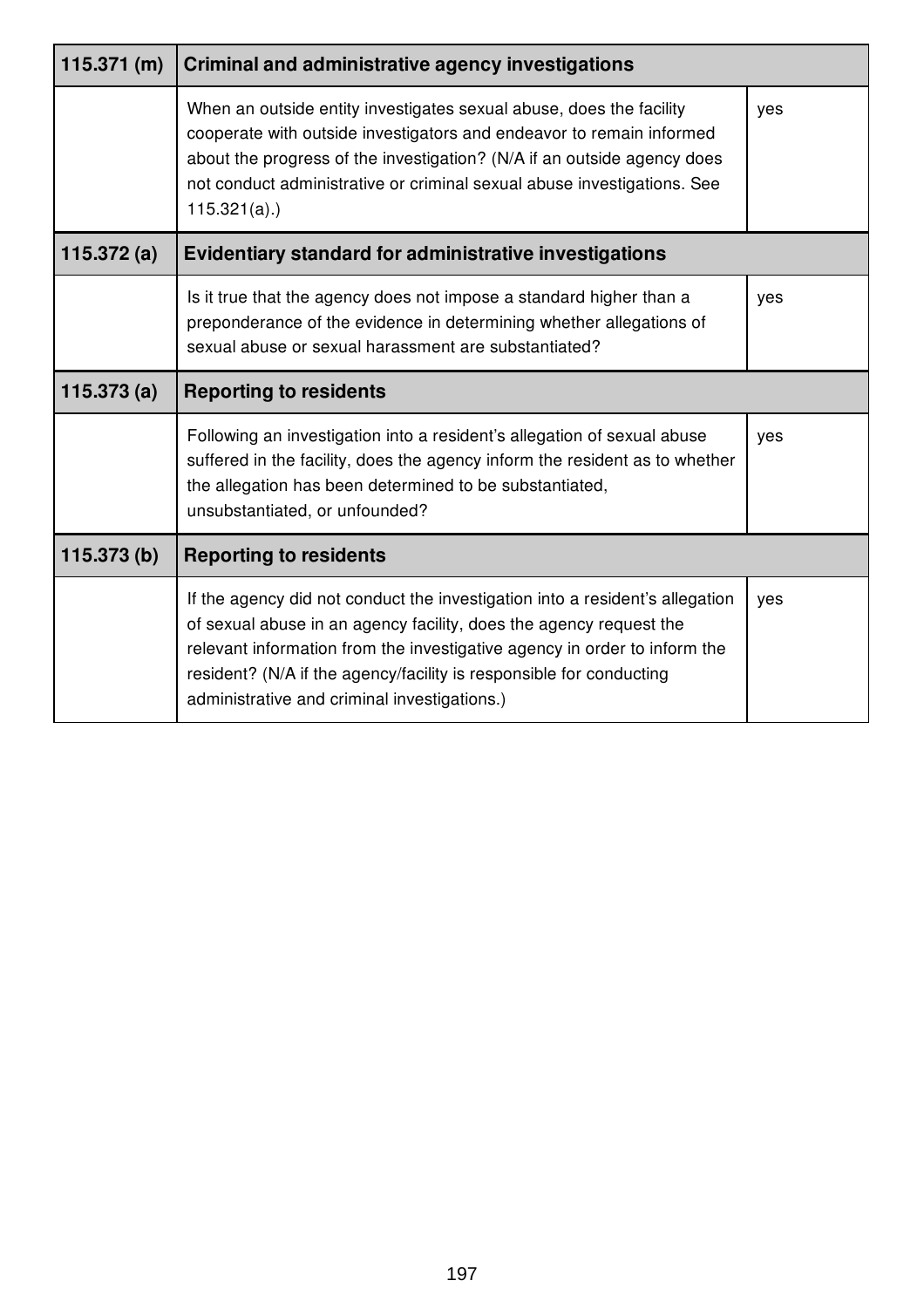| 115.373(c)  | <b>Reporting to residents</b>                                                                                                                                                                                                                                                                                                                                                                                                 |     |
|-------------|-------------------------------------------------------------------------------------------------------------------------------------------------------------------------------------------------------------------------------------------------------------------------------------------------------------------------------------------------------------------------------------------------------------------------------|-----|
|             | Following a resident's allegation that a staff member has committed<br>sexual abuse against the resident, unless the agency has determined<br>that the allegation is unfounded or unless the resident has been<br>released from custody, does the agency subsequently inform the<br>resident whenever: The staff member is no longer posted within the<br>resident's unit?                                                    | yes |
|             | Following a resident's allegation that a staff member has committed<br>sexual abuse against the resident, unless the agency has determined<br>that the allegation is unfounded or unless the resident has been<br>released from custody, does the agency subsequently inform the<br>resident whenever: The staff member is no longer employed at the<br>facility?                                                             | yes |
|             | Following a resident's allegation that a staff member has committed<br>sexual abuse against the resident, unless the agency has determined<br>that the allegation is unfounded or unless the resident has been<br>released from custody, does the agency subsequently inform the<br>resident whenever: The agency learns that the staff member has been<br>indicted on a charge related to sexual abuse in the facility?      | yes |
|             | Following a resident's allegation that a staff member has committed<br>sexual abuse against the resident, unless the agency has determined<br>that the allegation is unfounded or unless the resident has been<br>released from custody, does the agency subsequently inform the<br>resident whenever: The agency learns that the staff member has been<br>convicted on a charge related to sexual abuse within the facility? | yes |
| 115.373 (d) | <b>Reporting to residents</b>                                                                                                                                                                                                                                                                                                                                                                                                 |     |
|             | Following a resident's allegation that he or she has been sexually<br>abused by another resident, does the agency subsequently inform the<br>alleged victim whenever: The agency learns that the alleged abuser has<br>been indicted on a charge related to sexual abuse within the facility?                                                                                                                                 | yes |
|             | Following a resident's allegation that he or she has been sexually<br>abused by another resident, does the agency subsequently inform the<br>alleged victim whenever: The agency learns that the alleged abuser has<br>been convicted on a charge related to sexual abuse within the facility?                                                                                                                                | yes |
| 115.373 (e) | <b>Reporting to residents</b>                                                                                                                                                                                                                                                                                                                                                                                                 |     |
|             | Does the agency document all such notifications or attempted<br>notifications?                                                                                                                                                                                                                                                                                                                                                | yes |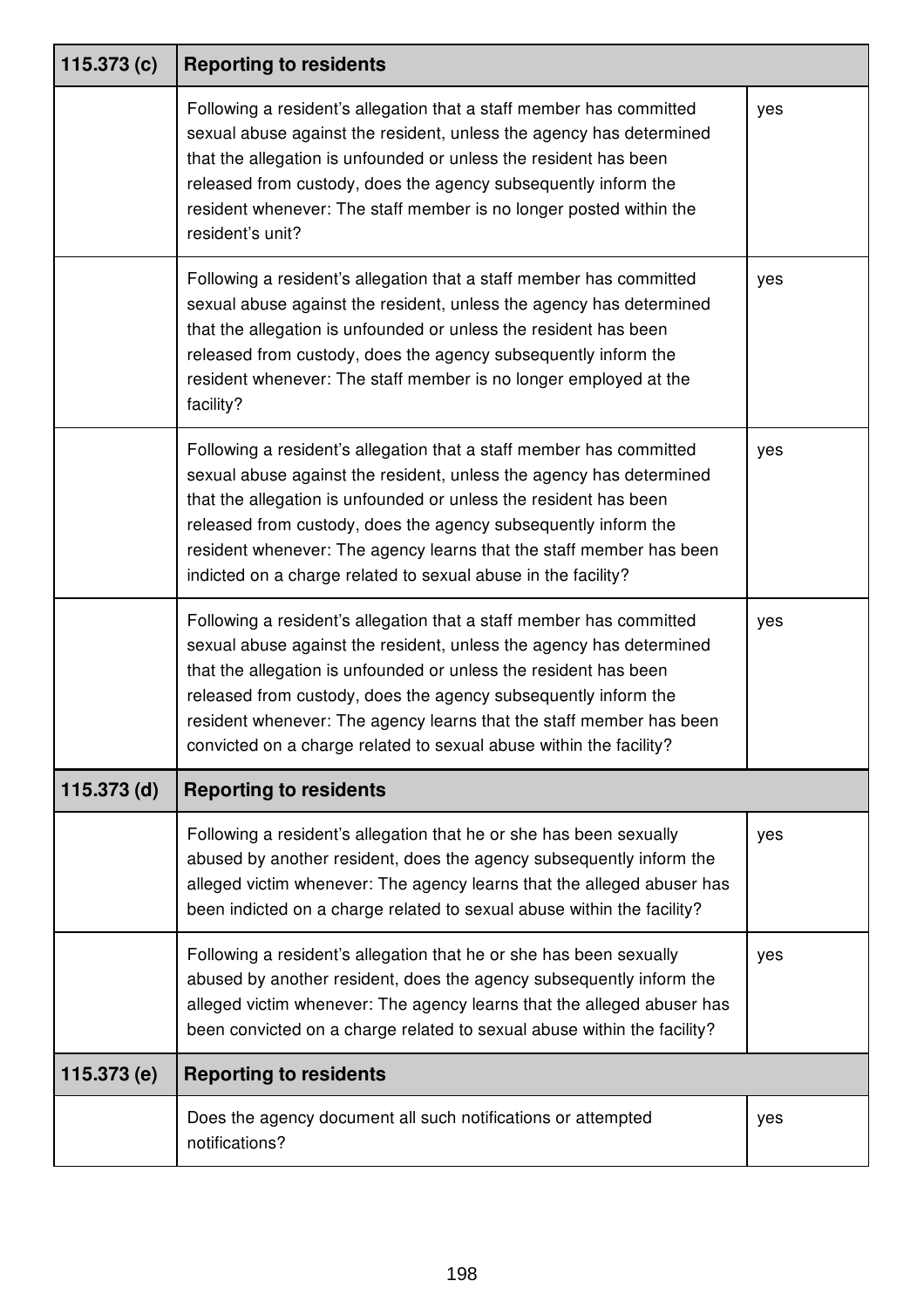| 115.376(a)    | <b>Disciplinary sanctions for staff</b>                                                                                                                                                                                                                                                                                                                                          |     |
|---------------|----------------------------------------------------------------------------------------------------------------------------------------------------------------------------------------------------------------------------------------------------------------------------------------------------------------------------------------------------------------------------------|-----|
|               | Are staff subject to disciplinary sanctions up to and including termination<br>for violating agency sexual abuse or sexual harassment policies?                                                                                                                                                                                                                                  | yes |
| 115.376 (b)   | <b>Disciplinary sanctions for staff</b>                                                                                                                                                                                                                                                                                                                                          |     |
|               | Is termination the presumptive disciplinary sanction for staff who have<br>engaged in sexual abuse?                                                                                                                                                                                                                                                                              | yes |
| 115.376 (c)   | <b>Disciplinary sanctions for staff</b>                                                                                                                                                                                                                                                                                                                                          |     |
|               | Are disciplinary sanctions for violations of agency policies relating to<br>sexual abuse or sexual harassment (other than actually engaging in<br>sexual abuse) commensurate with the nature and circumstances of the<br>acts committed, the staff member's disciplinary history, and the<br>sanctions imposed for comparable offenses by other staff with similar<br>histories? | yes |
| 115.376 (d)   | <b>Disciplinary sanctions for staff</b>                                                                                                                                                                                                                                                                                                                                          |     |
|               | Are all terminations for violations of agency sexual abuse or sexual<br>harassment policies, or resignations by staff who would have been<br>terminated if not for their resignation, reported to: Law enforcement<br>agencies, unless the activity was clearly not criminal?                                                                                                    | yes |
|               | Are all terminations for violations of agency sexual abuse or sexual<br>harassment policies, or resignations by staff who would have been<br>terminated if not for their resignation, reported to: Relevant licensing<br>bodies?                                                                                                                                                 | yes |
| 115.377 $(a)$ | Corrective action for contractors and volunteers                                                                                                                                                                                                                                                                                                                                 |     |
|               | Is any contractor or volunteer who engages in sexual abuse prohibited<br>from contact with residents?                                                                                                                                                                                                                                                                            | yes |
|               | Is any contractor or volunteer who engages in sexual abuse reported to:<br>Law enforcement agencies (unless the activity was clearly not criminal)?                                                                                                                                                                                                                              | yes |
|               | Is any contractor or volunteer who engages in sexual abuse reported to:<br>Relevant licensing bodies?                                                                                                                                                                                                                                                                            | yes |
| 115.377 (b)   | Corrective action for contractors and volunteers                                                                                                                                                                                                                                                                                                                                 |     |
|               | In the case of any other violation of agency sexual abuse or sexual<br>harassment policies by a contractor or volunteer, does the facility take<br>appropriate remedial measures, and consider whether to prohibit further<br>contact with residents?                                                                                                                            | yes |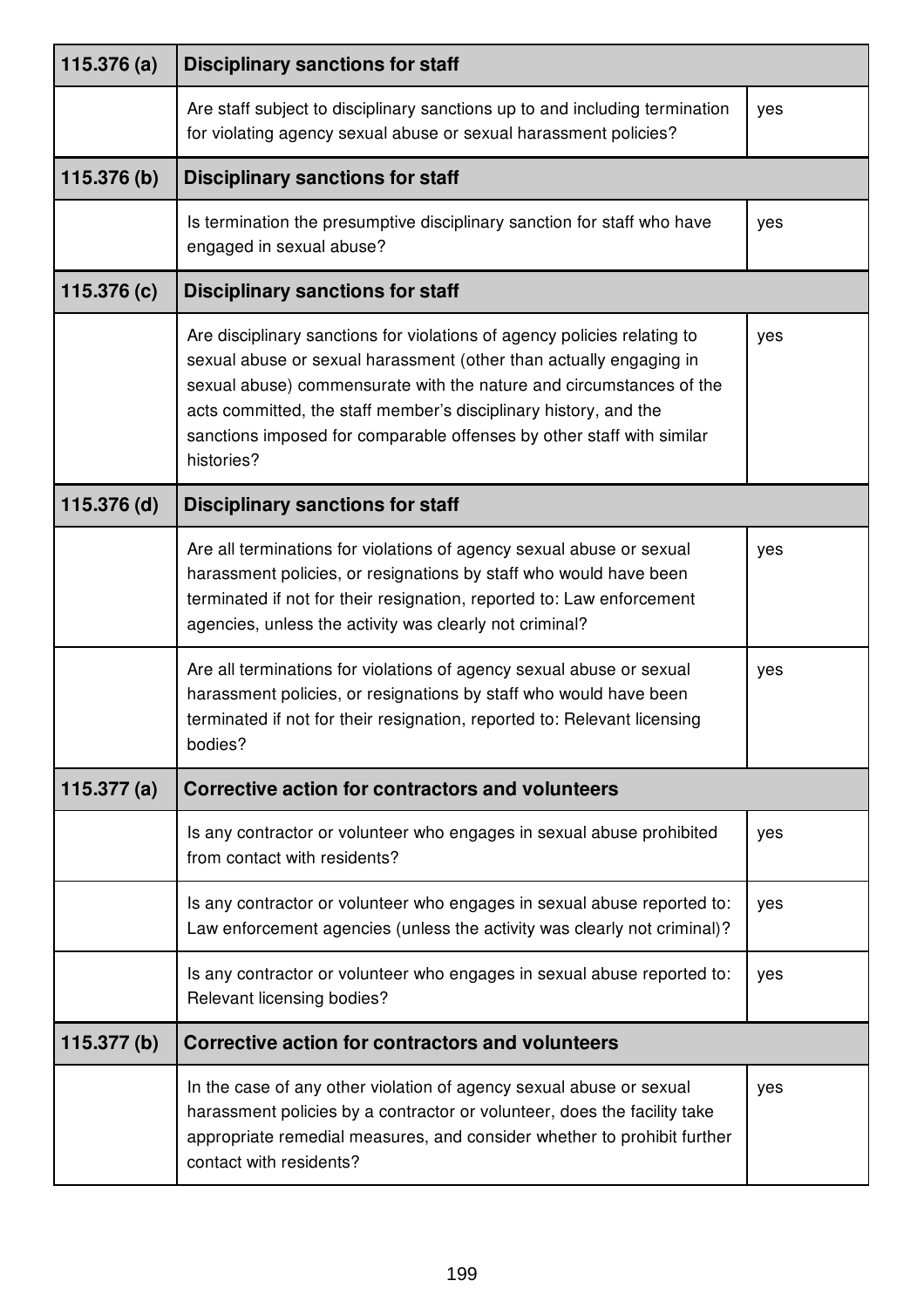| 115.378(a)  | Interventions and disciplinary sanctions for residents                                                                                                                                                                                                                                                     |     |
|-------------|------------------------------------------------------------------------------------------------------------------------------------------------------------------------------------------------------------------------------------------------------------------------------------------------------------|-----|
|             | Following an administrative finding that a resident engaged in resident-<br>on-resident sexual abuse, or following a criminal finding of guilt for<br>resident-on-resident sexual abuse, may residents be subject to<br>disciplinary sanctions only pursuant to a formal disciplinary process?             | yes |
| 115.378 (b) | Interventions and disciplinary sanctions for residents                                                                                                                                                                                                                                                     |     |
|             | Are disciplinary sanctions commensurate with the nature and<br>circumstances of the abuse committed, the resident's disciplinary history,<br>and the sanctions imposed for comparable offenses by other residents<br>with similar histories?                                                               | yes |
|             | In the event a disciplinary sanction results in the isolation of a resident,<br>does the agency ensure the resident is not denied daily large-muscle<br>exercise?                                                                                                                                          | yes |
|             | In the event a disciplinary sanction results in the isolation of a resident,<br>does the agency ensure the resident is not denied access to any legally<br>required educational programming or special education services?                                                                                 | yes |
|             | In the event a disciplinary sanction results in the isolation of a resident,<br>does the agency ensure the resident receives daily visits from a medical<br>or mental health care clinician?                                                                                                               | yes |
|             | In the event a disciplinary sanction results in the isolation of a resident,<br>does the resident also have access to other programs and work<br>opportunities to the extent possible?                                                                                                                     | yes |
| 115.378 (c) | Interventions and disciplinary sanctions for residents                                                                                                                                                                                                                                                     |     |
|             | When determining what types of sanction, if any, should be imposed,<br>does the disciplinary process consider whether a resident's mental<br>disabilities or mental illness contributed to his or her behavior?                                                                                            | yes |
| 115.378 (d) | Interventions and disciplinary sanctions for residents                                                                                                                                                                                                                                                     |     |
|             | If the facility offers therapy, counseling, or other interventions designed<br>to address and correct underlying reasons or motivations for the abuse,<br>does the facility consider whether to offer the offending resident<br>participation in such interventions?                                       | yes |
|             | If the agency requires participation in such interventions as a condition of<br>access to any rewards-based behavior management system or other<br>behavior-based incentives, does it always refrain from requiring such<br>participation as a condition to accessing general programming or<br>education? | yes |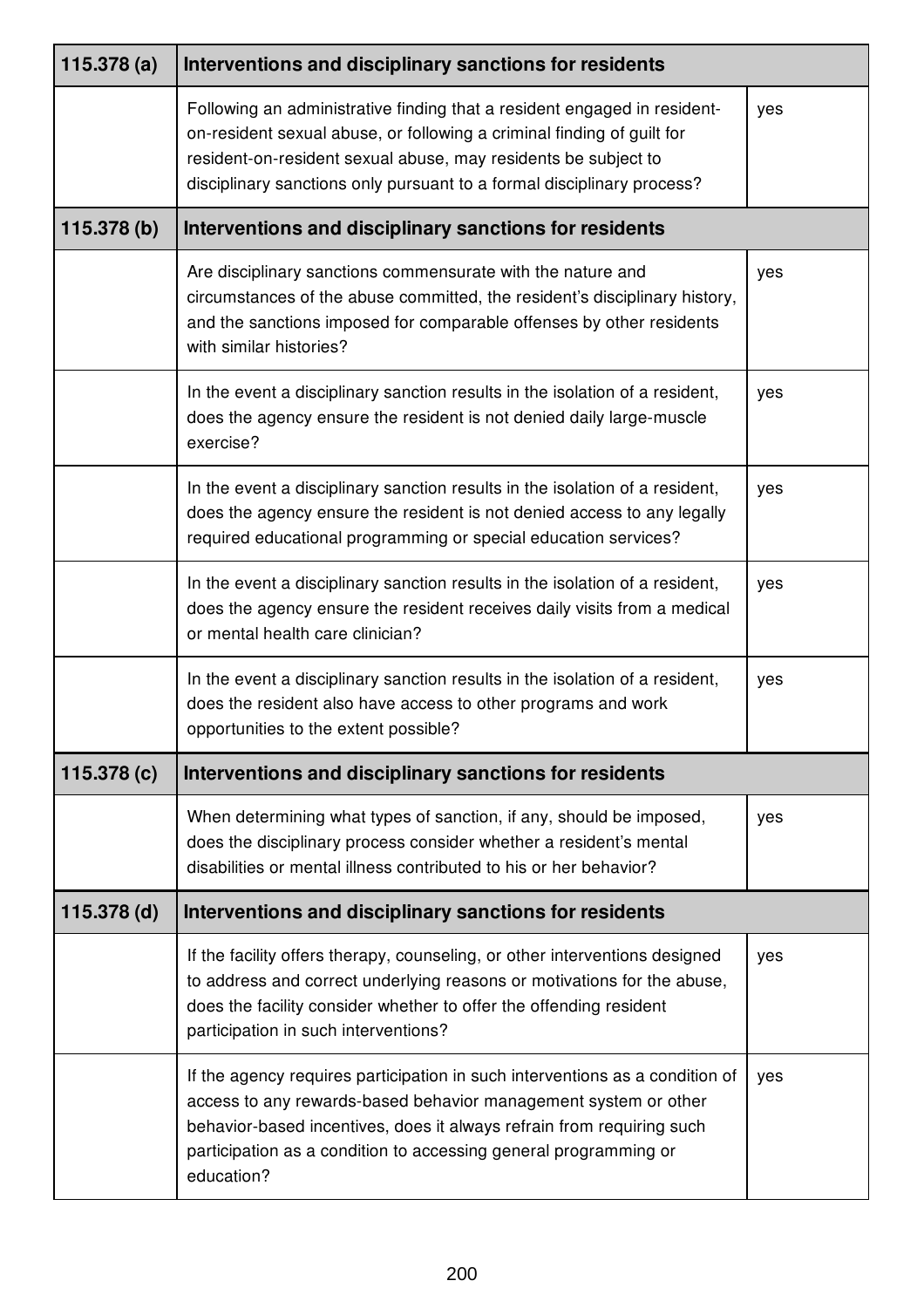| 115.378 (e)   | Interventions and disciplinary sanctions for residents                                                                                                                                                                                                                                                                                                                                                       |     |
|---------------|--------------------------------------------------------------------------------------------------------------------------------------------------------------------------------------------------------------------------------------------------------------------------------------------------------------------------------------------------------------------------------------------------------------|-----|
|               | Does the agency discipline a resident for sexual contact with staff only<br>upon a finding that the staff member did not consent to such contact?                                                                                                                                                                                                                                                            | yes |
| 115.378 (f)   | Interventions and disciplinary sanctions for residents                                                                                                                                                                                                                                                                                                                                                       |     |
|               | For the purpose of disciplinary action, does a report of sexual abuse<br>made in good faith based upon a reasonable belief that the alleged<br>conduct occurred NOT constitute falsely reporting an incident or lying,<br>even if an investigation does not establish evidence sufficient to<br>substantiate the allegation?                                                                                 | yes |
| 115.378 (g)   | Interventions and disciplinary sanctions for residents                                                                                                                                                                                                                                                                                                                                                       |     |
|               | Does the agency always refrain from considering non-coercive sexual<br>activity between residents to be sexual abuse? (N/A if the agency does<br>not prohibit all sexual activity between residents.)                                                                                                                                                                                                        | yes |
| 115.381(a)    | Medical and mental health screenings; history of sexual abuse                                                                                                                                                                                                                                                                                                                                                |     |
|               | If the screening pursuant to $\S$ 115.341 indicates that a resident has<br>experienced prior sexual victimization, whether it occurred in an<br>institutional setting or in the community, do staff ensure that the resident<br>is offered a follow-up meeting with a medical or mental health<br>practitioner within 14 days of the intake screening?                                                       | yes |
| 115.381(b)    | Medical and mental health screenings; history of sexual abuse                                                                                                                                                                                                                                                                                                                                                |     |
|               | If the screening pursuant to $\S$ 115.341 indicates that a resident has<br>previously perpetrated sexual abuse, whether it occurred in an<br>institutional setting or in the community, do staff ensure that the resident<br>is offered a follow-up meeting with a mental health practitioner within 14<br>days of the intake screening?                                                                     | yes |
| 115.381(c)    | Medical and mental health screenings; history of sexual abuse                                                                                                                                                                                                                                                                                                                                                |     |
|               | Is any information related to sexual victimization or abusiveness that<br>occurred in an institutional setting strictly limited to medical and mental<br>health practitioners and other staff as necessary to inform treatment<br>plans and security management decisions, including housing, bed, work,<br>education, and program assignments, or as otherwise required by<br>Federal, State, or local law? | yes |
| $115.381$ (d) | Medical and mental health screenings; history of sexual abuse                                                                                                                                                                                                                                                                                                                                                |     |
|               | Do medical and mental health practitioners obtain informed consent from<br>residents before reporting information about prior sexual victimization<br>that did not occur in an institutional setting, unless the resident is under<br>the age of 18?                                                                                                                                                         | yes |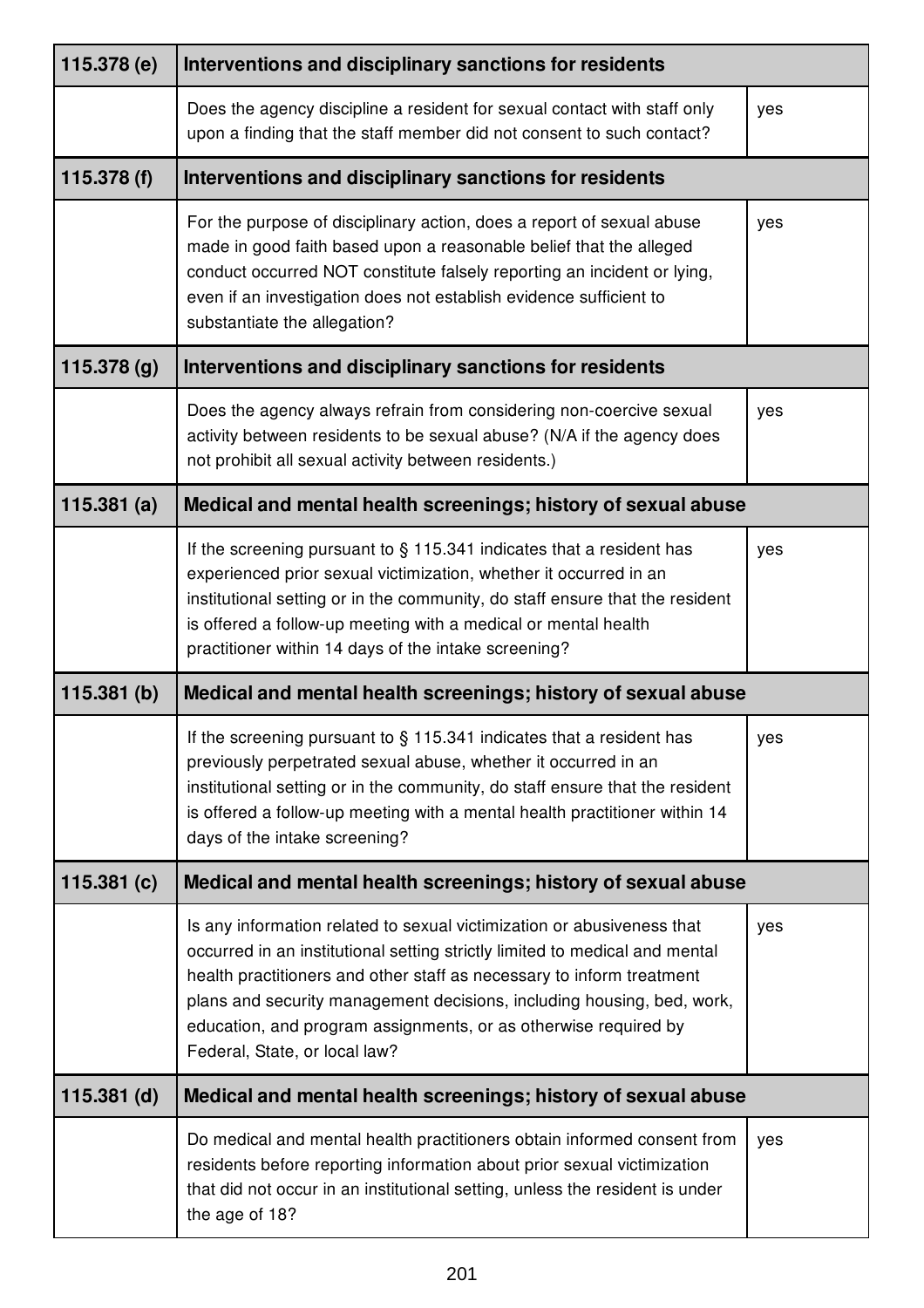| 115.382(a)  | Access to emergency medical and mental health services                                                                                                                                                                                                                           |     |
|-------------|----------------------------------------------------------------------------------------------------------------------------------------------------------------------------------------------------------------------------------------------------------------------------------|-----|
|             | Do resident victims of sexual abuse receive timely, unimpeded access to<br>emergency medical treatment and crisis intervention services, the nature<br>and scope of which are determined by medical and mental health<br>practitioners according to their professional judgment? | yes |
| 115.382(b)  | Access to emergency medical and mental health services                                                                                                                                                                                                                           |     |
|             | If no qualified medical or mental health practitioners are on duty at the<br>time a report of recent sexual abuse is made, do staff first responders<br>take preliminary steps to protect the victim pursuant to § 115.362?                                                      | yes |
|             | Do staff first responders immediately notify the appropriate medical and<br>mental health practitioners?                                                                                                                                                                         | yes |
| 115.382(c)  | Access to emergency medical and mental health services                                                                                                                                                                                                                           |     |
|             | Are resident victims of sexual abuse offered timely information about and<br>timely access to emergency contraception and sexually transmitted<br>infections prophylaxis, in accordance with professionally accepted<br>standards of care, where medically appropriate?          | yes |
| 115.382 (d) | Access to emergency medical and mental health services                                                                                                                                                                                                                           |     |
|             | Are treatment services provided to the victim without financial cost and<br>regardless of whether the victim names the abuser or cooperates with<br>any investigation arising out of the incident?                                                                               | yes |
| 115.383(a)  | Ongoing medical and mental health care for sexual abuse victims and<br>abusers                                                                                                                                                                                                   |     |
|             | Does the facility offer medical and mental health evaluation and, as<br>appropriate, treatment to all residents who have been victimized by<br>sexual abuse in any prison, jail, lockup, or juvenile facility?                                                                   | yes |
| 115.383(b)  | Ongoing medical and mental health care for sexual abuse victims and<br>abusers                                                                                                                                                                                                   |     |
|             | Does the evaluation and treatment of such victims include, as<br>appropriate, follow-up services, treatment plans, and, when necessary,<br>referrals for continued care following their transfer to, or placement in,<br>other facilities, or their release from custody?        | yes |
| 115.383(c)  | Ongoing medical and mental health care for sexual abuse victims and<br>abusers                                                                                                                                                                                                   |     |
|             | Does the facility provide such victims with medical and mental health<br>services consistent with the community level of care?                                                                                                                                                   | yes |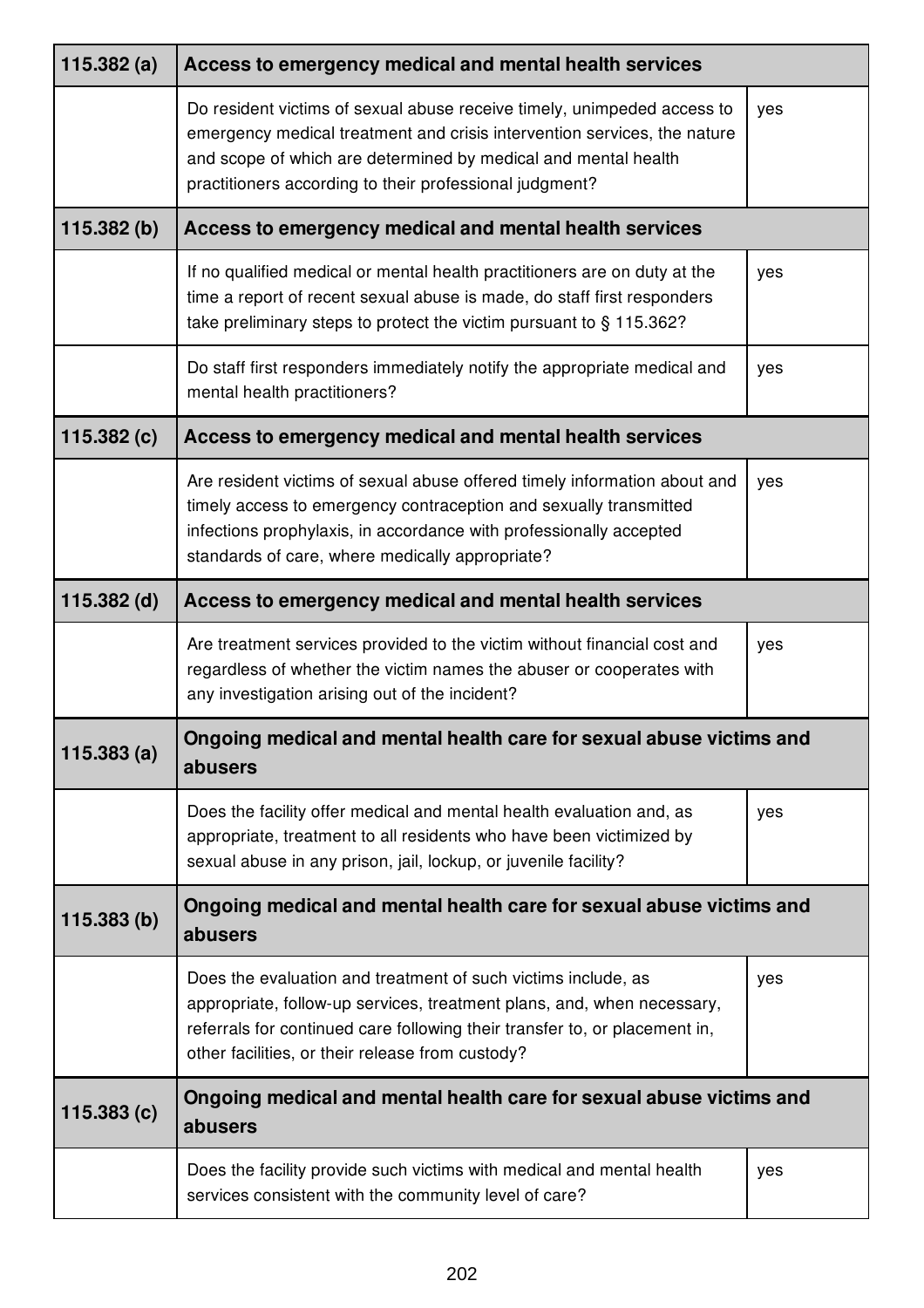| $115.383$ (d) | Ongoing medical and mental health care for sexual abuse victims and<br>abusers                                                                                                                                                                         |     |
|---------------|--------------------------------------------------------------------------------------------------------------------------------------------------------------------------------------------------------------------------------------------------------|-----|
|               | Are resident victims of sexually abusive vaginal penetration while<br>incarcerated offered pregnancy tests? (N/A if all-male facility.)                                                                                                                | yes |
| 115.383 (e)   | Ongoing medical and mental health care for sexual abuse victims and<br>abusers                                                                                                                                                                         |     |
|               | If pregnancy results from the conduct described in paragraph §<br>115.383(d), do such victims receive timely and comprehensive<br>information about and timely access to all lawful pregnancy-related<br>medical services? (N/A if all-male facility.) | yes |
| 115.383(f)    | Ongoing medical and mental health care for sexual abuse victims and<br>abusers                                                                                                                                                                         |     |
|               | Are resident victims of sexual abuse while incarcerated offered tests for<br>sexually transmitted infections as medically appropriate?                                                                                                                 | yes |
| 115.383 (g)   | Ongoing medical and mental health care for sexual abuse victims and<br>abusers                                                                                                                                                                         |     |
|               | Are treatment services provided to the victim without financial cost and<br>regardless of whether the victim names the abuser or cooperates with<br>any investigation arising out of the incident?                                                     | yes |
| 115.383(h)    | Ongoing medical and mental health care for sexual abuse victims and<br>abusers                                                                                                                                                                         |     |
|               | Does the facility attempt to conduct a mental health evaluation of all<br>known resident-on-resident abusers within 60 days of learning of such<br>abuse history and offer treatment when deemed appropriate by mental<br>health practitioners?        | yes |
| 115.386(a)    | <b>Sexual abuse incident reviews</b>                                                                                                                                                                                                                   |     |
|               | Does the facility conduct a sexual abuse incident review at the<br>conclusion of every sexual abuse investigation, including where the<br>allegation has not been substantiated, unless the allegation has been<br>determined to be unfounded?         | yes |
| 115.386 (b)   | <b>Sexual abuse incident reviews</b>                                                                                                                                                                                                                   |     |
|               | Does such review ordinarily occur within 30 days of the conclusion of the<br>investigation?                                                                                                                                                            | yes |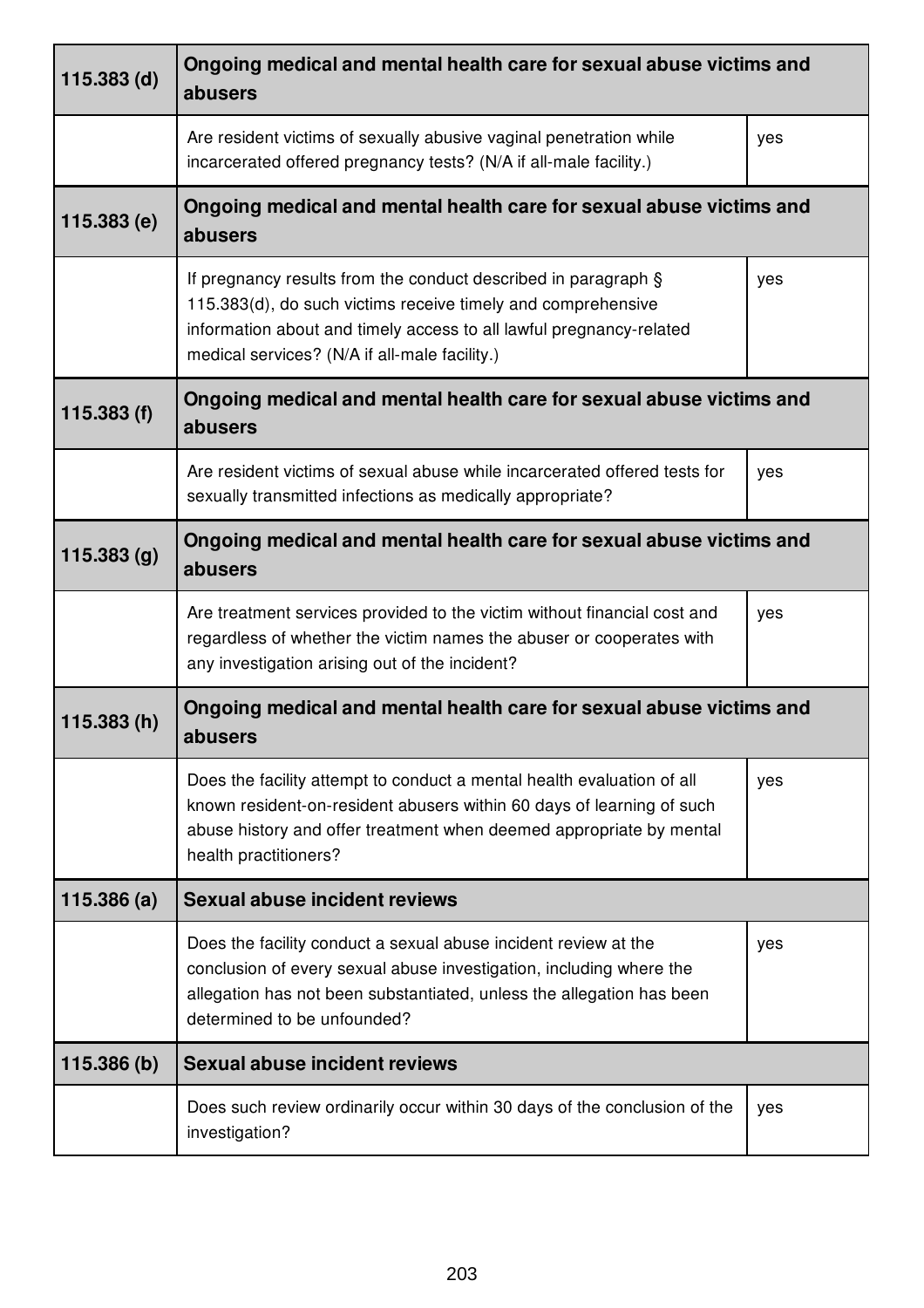| 115.386(c)    | <b>Sexual abuse incident reviews</b>                                                                                                                                                                                                                                                    |     |
|---------------|-----------------------------------------------------------------------------------------------------------------------------------------------------------------------------------------------------------------------------------------------------------------------------------------|-----|
|               | Does the review team include upper-level management officials, with<br>input from line supervisors, investigators, and medical or mental health<br>practitioners?                                                                                                                       | yes |
| $115.386$ (d) | <b>Sexual abuse incident reviews</b>                                                                                                                                                                                                                                                    |     |
|               | Does the review team: Consider whether the allegation or investigation<br>indicates a need to change policy or practice to better prevent, detect, or<br>respond to sexual abuse?                                                                                                       | yes |
|               | Does the review team: Consider whether the incident or allegation was<br>motivated by race; ethnicity; gender identity; lesbian, gay, bisexual,<br>transgender, or intersex identification, status, or perceived status; gang<br>affiliation; or other group dynamics at the facility?  | yes |
|               | Does the review team: Examine the area in the facility where the incident<br>allegedly occurred to assess whether physical barriers in the area may<br>enable abuse?                                                                                                                    | yes |
|               | Does the review team: Assess the adequacy of staffing levels in that<br>area during different shifts?                                                                                                                                                                                   | yes |
|               | Does the review team: Assess whether monitoring technology should be<br>deployed or augmented to supplement supervision by staff?                                                                                                                                                       | yes |
|               | Does the review team: Prepare a report of its findings, including but not<br>necessarily limited to determinations made pursuant to §§ 115.386(d)<br>$(1)-(d)(5)$ , and any recommendations for improvement and submit such<br>report to the facility head and PREA compliance manager? | yes |
| 115.386 (e)   | <b>Sexual abuse incident reviews</b>                                                                                                                                                                                                                                                    |     |
|               | Does the facility implement the recommendations for improvement, or<br>document its reasons for not doing so?                                                                                                                                                                           | yes |
| 115.387(a)    | <b>Data collection</b>                                                                                                                                                                                                                                                                  |     |
|               | Does the agency collect accurate, uniform data for every allegation of<br>sexual abuse at facilities under its direct control using a standardized<br>instrument and set of definitions?                                                                                                | yes |
| 115.387(b)    | <b>Data collection</b>                                                                                                                                                                                                                                                                  |     |
|               | Does the agency aggregate the incident-based sexual abuse data at<br>least annually?                                                                                                                                                                                                    | yes |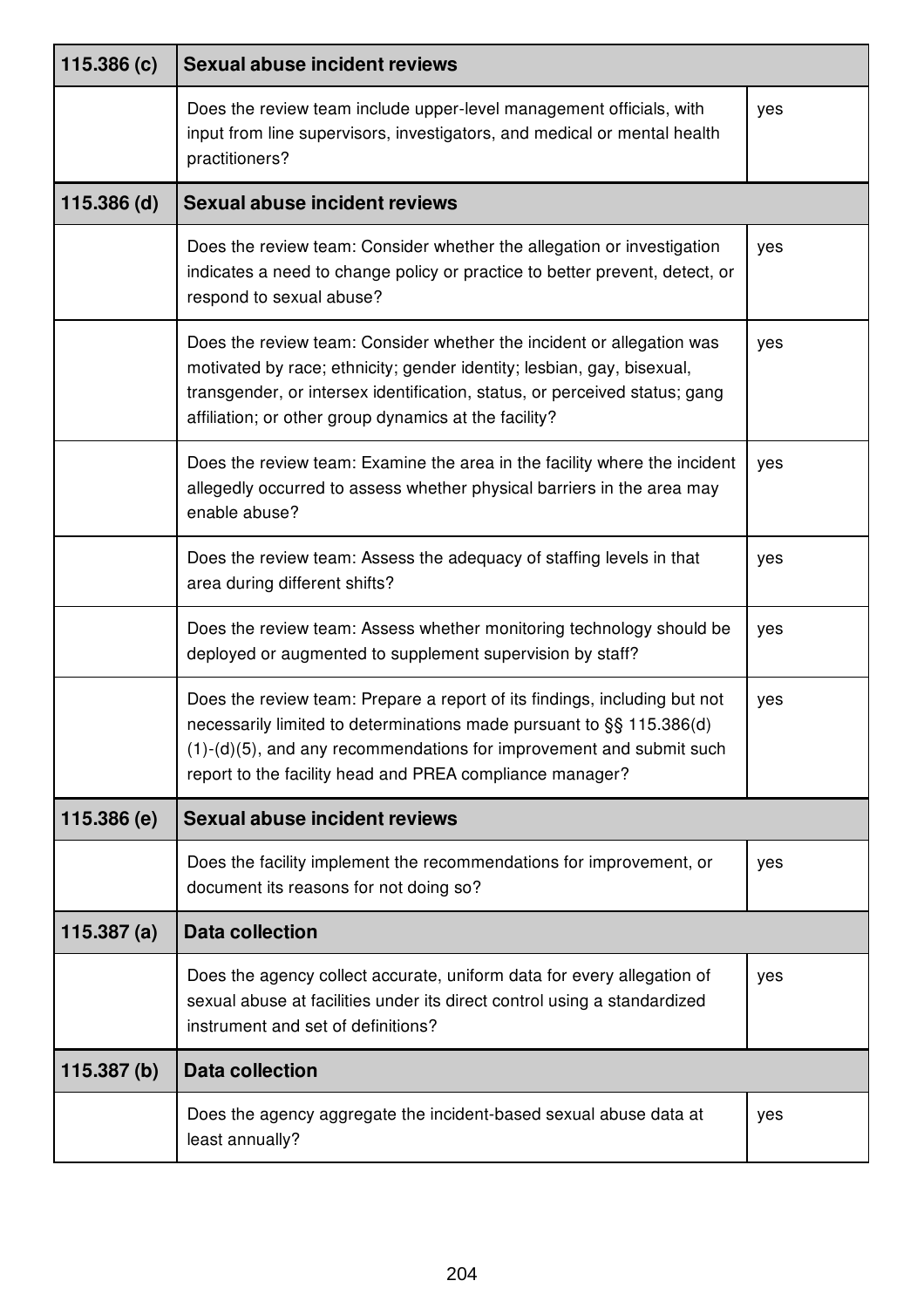| 115.387 $(c)$ | <b>Data collection</b>                                                                                                                                                                                                                                                                                                                                                  |     |
|---------------|-------------------------------------------------------------------------------------------------------------------------------------------------------------------------------------------------------------------------------------------------------------------------------------------------------------------------------------------------------------------------|-----|
|               | Does the incident-based data include, at a minimum, the data necessary<br>to answer all questions from the most recent version of the Survey of<br>Sexual Violence conducted by the Department of Justice?                                                                                                                                                              | yes |
| $115.387$ (d) | <b>Data collection</b>                                                                                                                                                                                                                                                                                                                                                  |     |
|               | Does the agency maintain, review, and collect data as needed from all<br>available incident-based documents, including reports, investigation files,<br>and sexual abuse incident reviews?                                                                                                                                                                              | yes |
| 115.387 (e)   | <b>Data collection</b>                                                                                                                                                                                                                                                                                                                                                  |     |
|               | Does the agency also obtain incident-based and aggregated data from<br>every private facility with which it contracts for the confinement of its<br>residents? (N/A if agency does not contract for the confinement of its<br>residents.)                                                                                                                               | yes |
| 115.387 (f)   | <b>Data collection</b>                                                                                                                                                                                                                                                                                                                                                  |     |
|               | Does the agency, upon request, provide all such data from the previous<br>calendar year to the Department of Justice no later than June 30? (N/A if<br>DOJ has not requested agency data.)                                                                                                                                                                              | yes |
| 115.388(a)    | Data review for corrective action                                                                                                                                                                                                                                                                                                                                       |     |
|               | Does the agency review data collected and aggregated pursuant to §<br>115.387 in order to assess and improve the effectiveness of its sexual<br>abuse prevention, detection, and response policies, practices, and<br>training, including by: Identifying problem areas?                                                                                                | yes |
|               | Does the agency review data collected and aggregated pursuant to §<br>115.387 in order to assess and improve the effectiveness of its sexual<br>abuse prevention, detection, and response policies, practices, and<br>training, including by: Taking corrective action on an ongoing basis?                                                                             | yes |
|               | Does the agency review data collected and aggregated pursuant to §<br>115.387 in order to assess and improve the effectiveness of its sexual<br>abuse prevention, detection, and response policies, practices, and<br>training, including by: Preparing an annual report of its findings and<br>corrective actions for each facility, as well as the agency as a whole? | yes |
| 115.388 (b)   | Data review for corrective action                                                                                                                                                                                                                                                                                                                                       |     |
|               | Does the agency's annual report include a comparison of the current<br>year's data and corrective actions with those from prior years and<br>provide an assessment of the agency's progress in addressing sexual                                                                                                                                                        | no  |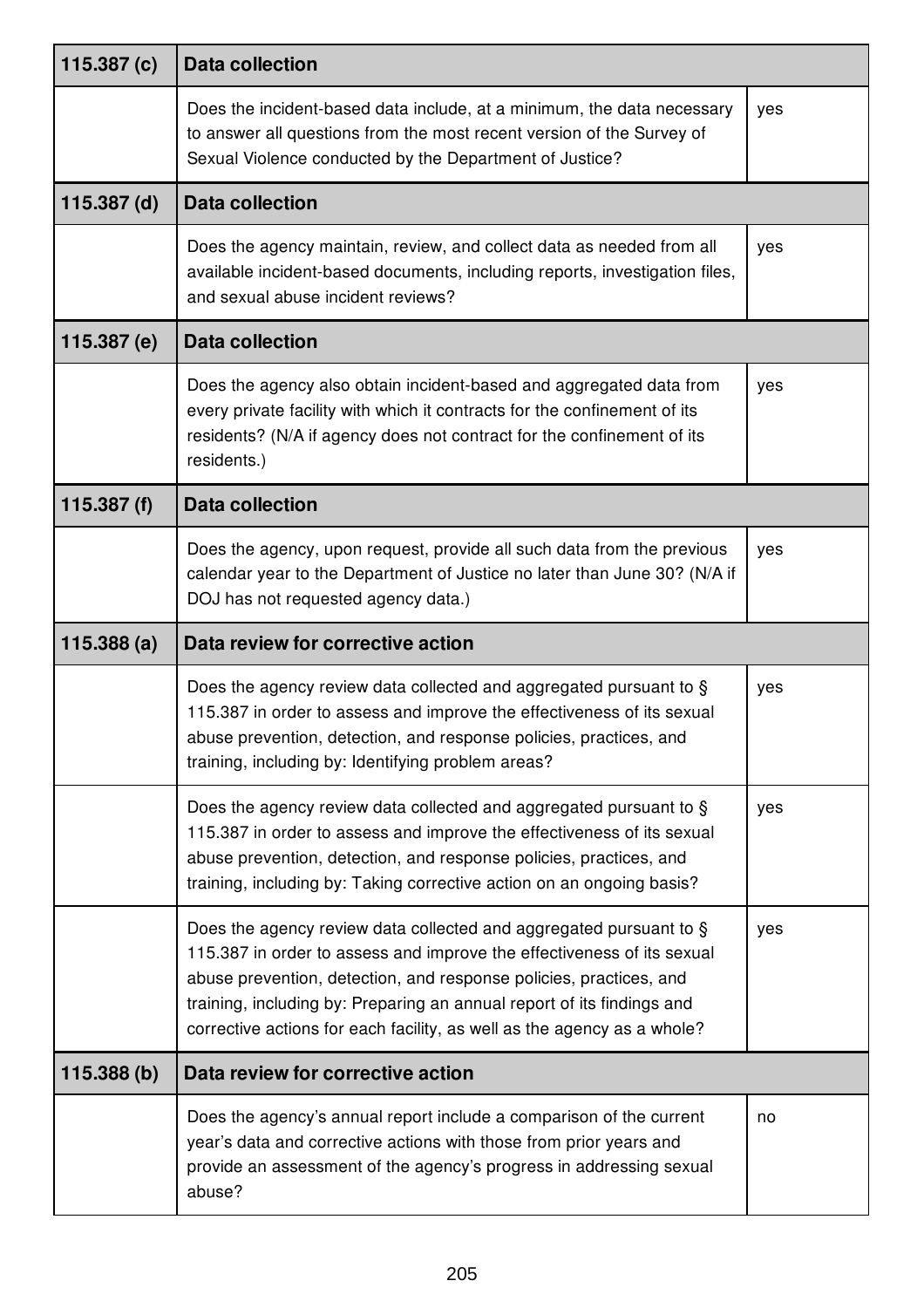| 115.388 (c)   | Data review for corrective action                                                                                                                                                                                                                                                                                                 |     |  |
|---------------|-----------------------------------------------------------------------------------------------------------------------------------------------------------------------------------------------------------------------------------------------------------------------------------------------------------------------------------|-----|--|
|               | Is the agency's annual report approved by the agency head and made<br>readily available to the public through its website or, if it does not have<br>one, through other means?                                                                                                                                                    | yes |  |
| $115.388$ (d) | Data review for corrective action                                                                                                                                                                                                                                                                                                 |     |  |
|               | Does the agency indicate the nature of the material redacted where it<br>redacts specific material from the reports when publication would<br>present a clear and specific threat to the safety and security of a facility?                                                                                                       | yes |  |
| 115.389(a)    | Data storage, publication, and destruction                                                                                                                                                                                                                                                                                        |     |  |
|               | Does the agency ensure that data collected pursuant to § 115.387 are<br>securely retained?                                                                                                                                                                                                                                        | yes |  |
| 115.389(b)    | Data storage, publication, and destruction                                                                                                                                                                                                                                                                                        |     |  |
|               | Does the agency make all aggregated sexual abuse data, from facilities<br>under its direct control and private facilities with which it contracts,<br>readily available to the public at least annually through its website or, if it<br>does not have one, through other means?                                                  | yes |  |
| 115.389(c)    | Data storage, publication, and destruction                                                                                                                                                                                                                                                                                        |     |  |
|               | Does the agency remove all personal identifiers before making<br>aggregated sexual abuse data publicly available?                                                                                                                                                                                                                 | yes |  |
| $115.389$ (d) | Data storage, publication, and destruction                                                                                                                                                                                                                                                                                        |     |  |
|               | Does the agency maintain sexual abuse data collected pursuant to §<br>115.387 for at least 10 years after the date of the initial collection, unless<br>Federal, State, or local law requires otherwise?                                                                                                                          | yes |  |
| 115.401 $(a)$ | <b>Frequency and scope of audits</b>                                                                                                                                                                                                                                                                                              |     |  |
|               | During the prior three-year audit period, did the agency ensure that each<br>facility operated by the agency, or by a private organization on behalf of<br>the agency, was audited at least once? (Note: The response here is<br>purely informational. A "no" response does not impact overall<br>compliance with this standard.) | no  |  |